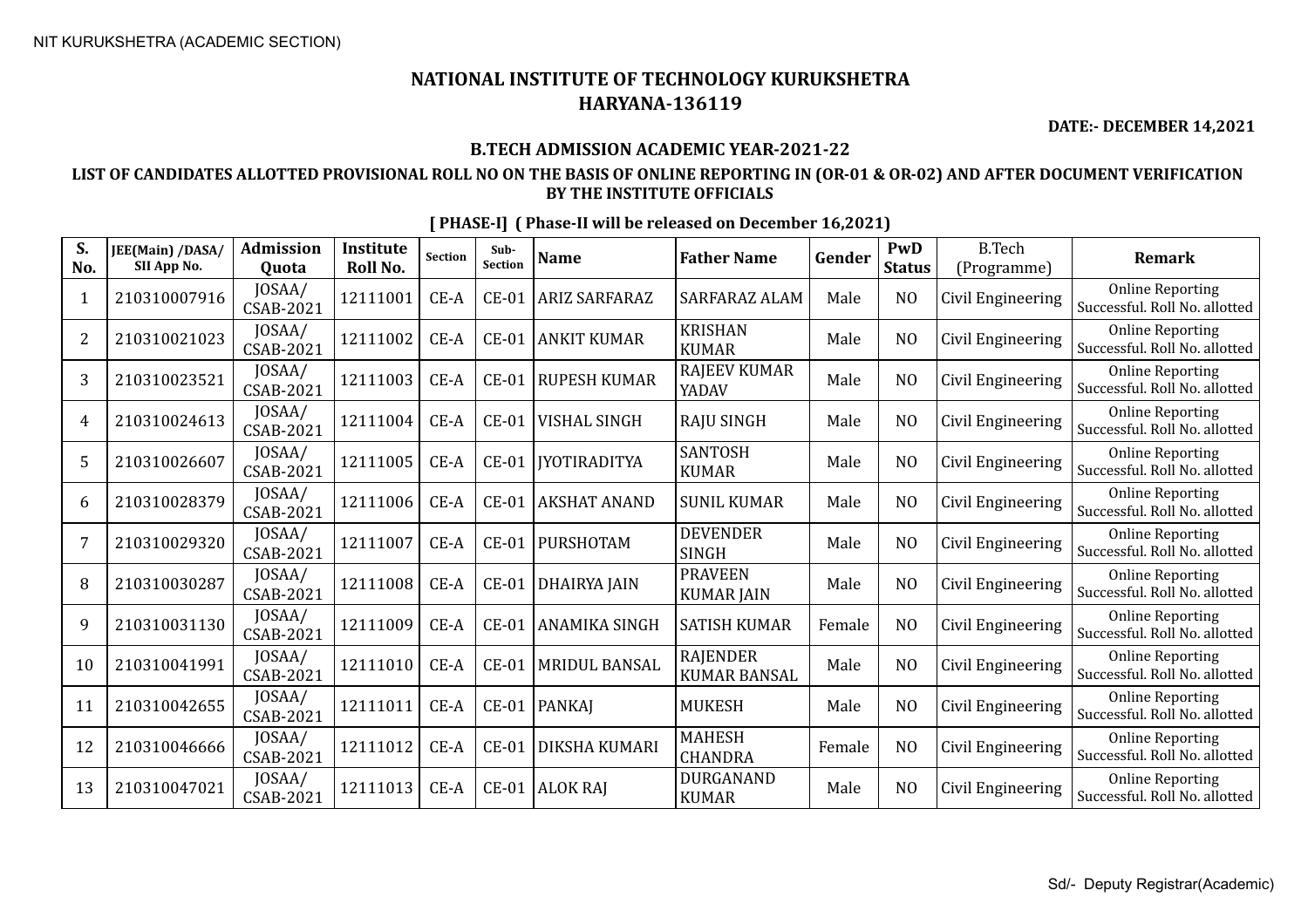**DATE:- DECEMBER 14,2021**

### **B.TECH ADMISSION ACADEMIC YEAR-2021-22**

### **LIST OF CANDIDATES ALLOTTED PROVISIONAL ROLL NO ON THE BASIS OF ONLINE REPORTING IN (OR-01 & OR-02) AND AFTER DOCUMENT VERIFICATION BY THE INSTITUTE OFFICIALS**

| S.<br>No. | JEE(Main) /DASA/<br>SII App No. | <b>Admission</b><br>Quota  | <b>Institute</b><br>Roll No. | Section | Sub-<br><b>Section</b> | <b>Name</b>                           | <b>Father Name</b>                    | Gender | <b>PwD</b><br><b>Status</b> | <b>B.Tech</b><br>(Programme) | <b>Remark</b>                                            |
|-----------|---------------------------------|----------------------------|------------------------------|---------|------------------------|---------------------------------------|---------------------------------------|--------|-----------------------------|------------------------------|----------------------------------------------------------|
| 14        | 210310048376                    | JOSAA/<br><b>CSAB-2021</b> | 12111014                     | CE-A    | $CE-01$                | <b>SHIV PRAKASH</b><br><b>GUPTA</b>   | <b>SHYAM DHAR</b><br><b>GUPTA</b>     | Male   | N <sub>O</sub>              | Civil Engineering            | <b>Online Reporting</b><br>Successful. Roll No. allotted |
| 15        | 210310055135                    | JOSAA/<br>CSAB-2021        | 12111015                     | $CE-A$  | $CE-01$                | <b>VIKASH KUMAR</b>                   | <b>NILAMBER</b><br><b>PODDAR</b>      | Male   | N <sub>O</sub>              | Civil Engineering            | <b>Online Reporting</b><br>Successful. Roll No. allotted |
| 16        | 210310059181                    | JOSAA/<br><b>CSAB-2021</b> | 12111016                     | $CE-A$  | $CE-01$                | <b>MURARI KUMAR</b><br><b>PURBAY</b>  | <b>SANTOSH</b><br><b>KUMAR PURBAY</b> | Male   | N <sub>O</sub>              | Civil Engineering            | <b>Online Reporting</b><br>Successful. Roll No. allotted |
| 17        | 210310061725                    | JOSAA/<br><b>CSAB-2021</b> | 12111017                     | $CE-A$  | $CE-01$                | <b>HARSHIT GARG</b>                   | <b>MR PARMOD</b><br>GARG              | Male   | NO                          | Civil Engineering            | <b>Online Reporting</b><br>Successful. Roll No. allotted |
| 18        | 210310107176                    | JOSAA/<br>CSAB-2021        | 12111030                     | CE-A    | $CE-01$                | <b>AVANTIKA</b><br>AGRAWAL            | <b>PANKAJ</b><br><b>AGRAWAL</b>       | Female | N <sub>O</sub>              | Civil Engineering            | <b>Online Reporting</b><br>Successful. Roll No. allotted |
| 19        | 210310110015                    | JOSAA/<br><b>CSAB-2021</b> | 12111033                     | CE-A    | $CE-01$                | <b>AMISHA</b>                         | <b>AKHILESH</b><br><b>KUMAR</b>       | Female | N <sub>O</sub>              | Civil Engineering            | <b>Online Reporting</b><br>Successful. Roll No. allotted |
| 20        | 210310128928                    | JOSAA/<br><b>CSAB-2021</b> | 12111038                     | CE-A    | $CE-01$                | <b>RENU BALA</b>                      | <b>MAHAVIR SINGH</b>                  | Female | N <sub>O</sub>              | Civil Engineering            | <b>Online Reporting</b><br>Successful. Roll No. allotted |
| 21        | 210310173684                    | JOSAA/<br>CSAB-2021        | 12111047                     | $CE-A$  | $CE-01$                | <b>ADITYA VINAYAK</b>                 | <b>GOVIND SAHAY</b><br><b>MEENA</b>   | Male   | <b>YES</b>                  | Civil Engineering            | <b>Online Reporting</b><br>Successful. Roll No. allotted |
| 22        | 210310803642                    | JOSAA/<br><b>CSAB-2021</b> | 12111124                     | CE-A    | <b>CE-01</b>           | <b>NISHU KUMAR</b>                    | <b>OM KUMAR</b><br><b>PRASAD</b>      | Male   | <b>YES</b>                  | Civil Engineering            | <b>Online Reporting</b><br>Successful. Roll No. allotted |
| 23        | 210310066607                    | JOSAA/<br><b>CSAB-2021</b> | 12111018                     | CE-A    | <b>CE-02</b>           | PRIYANSHU<br>YADAV                    | <b>RAJESH YADAV</b>                   | Male   | NO                          | Civil Engineering            | <b>Online Reporting</b><br>Successful. Roll No. allotted |
| 24        | 210310073533                    | JOSAA/<br>CSAB-2021        | 12111019                     | CE-A    | <b>CE-02</b>           | <b>SAKET SINGH</b><br><b>KHARAYAT</b> | MAHIPAL SINGH<br><b>KHARAYAT</b>      | Male   | N <sub>O</sub>              | Civil Engineering            | <b>Online Reporting</b><br>Successful. Roll No. allotted |
| 25        | 210310075870                    | JOSAA/<br><b>CSAB-2021</b> | 12111020                     | $CE-A$  | $CE-02$                | <b>AKSHAY KUMAR</b>                   | MR. VIJAY<br><b>KUMAR</b>             | Male   | N <sub>O</sub>              | Civil Engineering            | <b>Online Reporting</b><br>Successful. Roll No. allotted |
| 26        | 210310086072                    | JOSAA/<br><b>CSAB-2021</b> | 12111021                     | $CE-A$  | $CE-02$                | <b>SHUBHAM</b><br><b>KUMAR SHARMA</b> | <b>MUKESH KUMAR</b><br><b>SHARMA</b>  | Male   | N <sub>O</sub>              | Civil Engineering            | <b>Online Reporting</b><br>Successful. Roll No. allotted |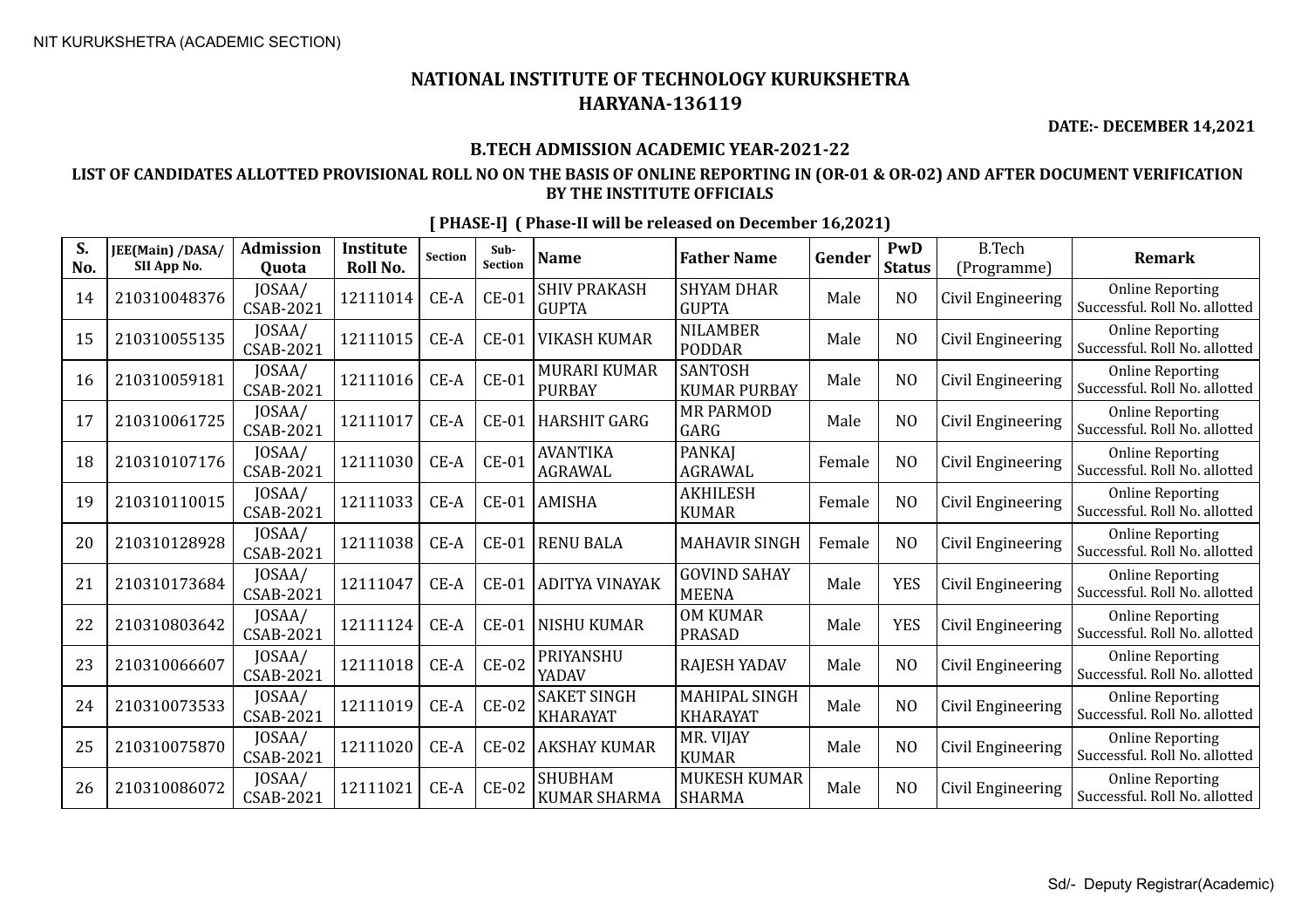**DATE:- DECEMBER 14,2021**

### **B.TECH ADMISSION ACADEMIC YEAR-2021-22**

### **LIST OF CANDIDATES ALLOTTED PROVISIONAL ROLL NO ON THE BASIS OF ONLINE REPORTING IN (OR-01 & OR-02) AND AFTER DOCUMENT VERIFICATION BY THE INSTITUTE OFFICIALS**

| S.<br>No. | JEE(Main) /DASA/<br>SII App No. | <b>Admission</b><br>Quota  | <b>Institute</b><br>Roll No. | <b>Section</b> | Sub-<br><b>Section</b> | <b>Name</b>                      | <b>Father Name</b>                 | Gender | PwD<br><b>Status</b> | <b>B.Tech</b><br>(Programme) | <b>Remark</b>                                            |
|-----------|---------------------------------|----------------------------|------------------------------|----------------|------------------------|----------------------------------|------------------------------------|--------|----------------------|------------------------------|----------------------------------------------------------|
| 27        | 210310087096                    | JOSAA/<br>CSAB-2021        | 12111022                     | $CE-A$         | <b>CE-02</b>           | PRAVEEN VERMA                    | <b>DEVISAHAY</b><br><b>VERMA</b>   | Male   | N <sub>O</sub>       | Civil Engineering            | <b>Online Reporting</b><br>Successful. Roll No. allotted |
| 28        | 210310091885                    | JOSAA/<br>CSAB-2021        | 12111023                     | $CE-A$         | $CE-02$                | <b>SAGAR YADAV</b>               | <b>MANOJ KUMAR</b>                 | Male   | N <sub>O</sub>       | Civil Engineering            | <b>Online Reporting</b><br>Successful. Roll No. allotted |
| 29        | 210310092281                    | JOSAA/<br>CSAB-2021        | 12111024                     | $CE-A$         | $CE-02$                | <b>MANVENDRA</b><br><b>SINGH</b> | <b>RAJENDRA</b><br><b>SINGH</b>    | Male   | N <sub>O</sub>       | Civil Engineering            | <b>Online Reporting</b><br>Successful. Roll No. allotted |
| 30        | 210310093292                    | JOSAA/<br><b>CSAB-2021</b> | 12111025                     | $CE-A$         | $CE-02$                | <b>HARSH SINHA</b>               | <b>KUMAR ANIL</b><br>PRASAD SINHA  | Male   | N <sub>O</sub>       | Civil Engineering            | <b>Online Reporting</b><br>Successful. Roll No. allotted |
| 31        | 210310093493                    | JOSAA/<br>CSAB-2021        | 12111026                     | $CE-A$         | <b>CE-02</b>           | <b>SACHIN KUMAR</b><br>PRAJAPAT  | <b>BHAG CHAND</b><br>PRAJAPAT      | Male   | N <sub>O</sub>       | Civil Engineering            | <b>Online Reporting</b><br>Successful. Roll No. allotted |
| 32        | 210310097316                    | JOSAA/<br>CSAB-2021        | 12111027                     | $CE-A$         | $CE-02$                | SARVAGYA<br>SRIVASTAVA           | <b>KUNDAN</b><br><b>SRIVASTAVA</b> | Male   | N <sub>O</sub>       | Civil Engineering            | <b>Online Reporting</b><br>Successful. Roll No. allotted |
| 33        | 210310097583                    | JOSAA/<br>CSAB-2021        | 12111028                     | $CE-A$         | $CE-02$                | <b>HIMANSHU</b><br><b>MAURYA</b> | <b>RAJPATI</b><br><b>MAURYA</b>    | Male   | N <sub>O</sub>       | Civil Engineering            | <b>Online Reporting</b><br>Successful. Roll No. allotted |
| 34        | 210310099759                    | JOSAA/<br>CSAB-2021        | 12111029                     | $CE-A$         | <b>CE-02</b>           | YOGESH<br>YADUVANSHI             | <b>RAMBIR YADAV</b>                | Male   | N <sub>O</sub>       | Civil Engineering            | <b>Online Reporting</b><br>Successful. Roll No. allotted |
| 35        | 210310108100                    | JOSAA/<br>CSAB-2021        | 12111031                     | $CE-A$         | <b>CE-02</b>           | <b>SAHIL YADAV</b>               | <b>SUNIL KUMAR</b><br>YADAV        | Male   | N <sub>O</sub>       | Civil Engineering            | <b>Online Reporting</b><br>Successful. Roll No. allotted |
| 36        | 210310109839                    | JOSAA/<br>CSAB-2021        | 12111032                     | $CE-A$         | $CE-02$                | HIMANSHU<br>YADAV                | <b>MANGALA</b><br>YADAV            | Male   | N <sub>O</sub>       | Civil Engineering            | <b>Online Reporting</b><br>Successful. Roll No. allotted |
| 37        | 210310113737                    | JOSAA/<br>CSAB-2021        | 12111034                     | $CE-A$         | $CE-02$                | SAKSHAM                          | <b>KRISHAN</b><br><b>KUMAR</b>     | Male   | N <sub>O</sub>       | Civil Engineering            | <b>Online Reporting</b><br>Successful. Roll No. allotted |
| 38        | 210310132480                    | JOSAA/<br><b>CSAB-2021</b> | 12111039                     | $CE-A$         | <b>CE-02</b>           | URWASHI BHARTI                   | DHARMENDRA<br><b>KUMAR</b>         | Female | <b>YES</b>           | Civil Engineering            | <b>Online Reporting</b><br>Successful. Roll No. allotted |
| 39        | 210310134057                    | JOSAA/<br>CSAB-2021        | 12111040                     | $CE-A$         | $CE-02$                | <b>CHAHAK</b>                    | <b>ASHWANI</b><br><b>KUMAR</b>     | Female | N <sub>0</sub>       | Civil Engineering            | <b>Online Reporting</b><br>Successful. Roll No. allotted |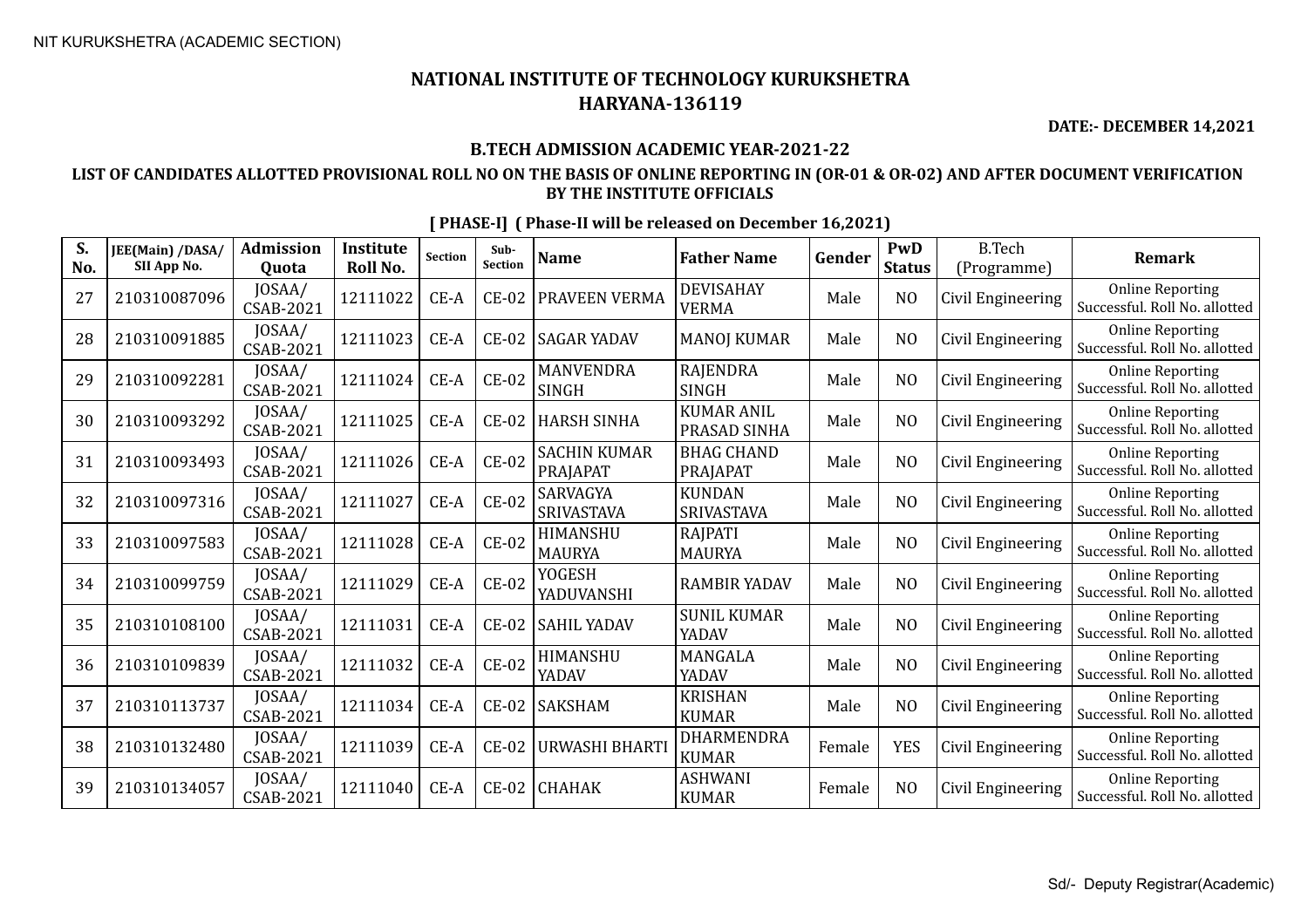**DATE:- DECEMBER 14,2021**

### **B.TECH ADMISSION ACADEMIC YEAR-2021-22**

### **LIST OF CANDIDATES ALLOTTED PROVISIONAL ROLL NO ON THE BASIS OF ONLINE REPORTING IN (OR-01 & OR-02) AND AFTER DOCUMENT VERIFICATION BY THE INSTITUTE OFFICIALS**

| S.<br>No. | JEE(Main) /DASA/<br>SII App No. | <b>Admission</b><br>Quota  | <b>Institute</b><br>Roll No. | <b>Section</b> | Sub-<br>Section | <b>Name</b>                            | <b>Father Name</b>                                | Gender | PwD<br><b>Status</b> | <b>B.Tech</b><br>(Programme) | <b>Remark</b>                                            |
|-----------|---------------------------------|----------------------------|------------------------------|----------------|-----------------|----------------------------------------|---------------------------------------------------|--------|----------------------|------------------------------|----------------------------------------------------------|
| 40        | 210310155493                    | JOSAA/<br>CSAB-2021        | 12111042                     | $CE-A$         | $CE-02$         | <b>KHUSHI</b><br>SABBARWAL             | <b>ARUN</b><br>SABBARWAL                          | Female | N <sub>O</sub>       | Civil Engineering            | <b>Online Reporting</b><br>Successful. Roll No. allotted |
| 41        | 210310170070                    | JOSAA/<br>CSAB-2021        | 12111046                     | $CE-A$         | $CE-02$         | <b>ANTIM</b>                           | <b>SHAMSHER</b><br><b>SINGH</b>                   | Female | N <sub>O</sub>       | Civil Engineering            | <b>Online Reporting</b><br>Successful. Roll No. allotted |
| 42        | 210310196014                    | JOSAA/<br>CSAB-2021        | 12111051                     | $CE-A$         | $CE-02$         | <b>DEVESHI</b><br><b>TRIPATHI</b>      | <b>SUDHAKAR</b><br><b>TRIPATHI</b>                | Female | N <sub>O</sub>       | Civil Engineering            | <b>Online Reporting</b><br>Successful. Roll No. allotted |
| 43        | 210310860719                    | JOSAA/<br>CSAB-2021        | 12111125                     | $CE-A$         | $CE-02$         | <b>DEV RISHUBH</b><br><b>AGRAHARI</b>  | <b>RAM RATAN</b><br><b>AGRAHARI</b>               | Male   | <b>YES</b>           | Civil Engineering            | <b>Online Reporting</b><br>Successful. Roll No. allotted |
| 44        | 210310115344                    | JOSAA/<br>CSAB-2021        | 12111035                     | CE-A           | <b>CE-03</b>    | <b>MANISH KUMAR</b>                    | <b>JAIPAL SINGH</b>                               | Male   | N <sub>O</sub>       | Civil Engineering            | <b>Online Reporting</b><br>Successful. Roll No. allotted |
| 45        | 210310116328                    | JOSAA/<br>CSAB-2021        | 12111036                     | $CE-A$         | $CE-03$         | ANURAG GOYAL                           | <b>NARSI GOYAL</b>                                | Male   | N <sub>O</sub>       | Civil Engineering            | <b>Online Reporting</b><br>Successful. Roll No. allotted |
| 46        | 210310127358                    | JOSAA/<br>CSAB-2021        | 12111037                     | $CE-A$         | <b>CE-03</b>    | <b>GAUTAM</b><br><b>KAUSHIK</b>        | <b>AMIT KAUSHIK</b>                               | Male   | N <sub>O</sub>       | Civil Engineering            | <b>Online Reporting</b><br>Successful. Roll No. allotted |
| 47        | 210310141529                    | JOSAA/<br>CSAB-2021        | 12111041                     | $CE-A$         | $CE-03$         | <b>ASHOK KUMAR</b>                     | <b>BHOLA RAM</b>                                  | Male   | N <sub>O</sub>       | Civil Engineering            | <b>Online Reporting</b><br>Successful. Roll No. allotted |
| 48        | 210310160553                    | JOSAA/<br>CSAB-2021        | 12111043                     | $CE-A$         | <b>CE-03</b>    | <b>SHIVAM KRISHAN</b><br>VARSHNEY      | <b>GYANESH</b><br><b>KUMAR</b><br><b>VARSHNEY</b> | Male   | N <sub>O</sub>       | Civil Engineering            | <b>Online Reporting</b><br>Successful. Roll No. allotted |
| 49        | 210310164678                    | JOSAA/<br>CSAB-2021        | 12111044                     | $CE-A$         | <b>CE-03</b>    | HIMANSHU                               | <b>PARDEEP</b><br><b>KUMAR</b>                    | Male   | N <sub>O</sub>       | Civil Engineering            | <b>Online Reporting</b><br>Successful. Roll No. allotted |
| 50        | 210310165589                    | JOSAA/<br><b>CSAB-2021</b> | 12111045                     | $CE-A$         | $CE-03$         | <b>SHUBHAM SINGH</b>                   | RANJEET SINGH                                     | Male   | N <sub>O</sub>       | Civil Engineering            | <b>Online Reporting</b><br>Successful. Roll No. allotted |
| 51        | 210310176987                    | JOSAA/<br>CSAB-2021        | 12111048                     | $CE-A$         | $CE-03$         | <b>ABHISHEK SINGH</b><br><b>GAUTAM</b> | <b>ASHOK KUMAR</b>                                | Male   | N <sub>O</sub>       | Civil Engineering            | <b>Online Reporting</b><br>Successful. Roll No. allotted |
| 52        | 210310185453                    | JOSAA/<br>CSAB-2021        | 12111049                     | $CE-A$         | <b>CE-03</b>    | <b>DEVRAJ MEENA</b>                    | <b>RAMJI LAL</b><br><b>MEENA</b>                  | Male   | N <sub>O</sub>       | Civil Engineering            | <b>Online Reporting</b><br>Successful. Roll No. allotted |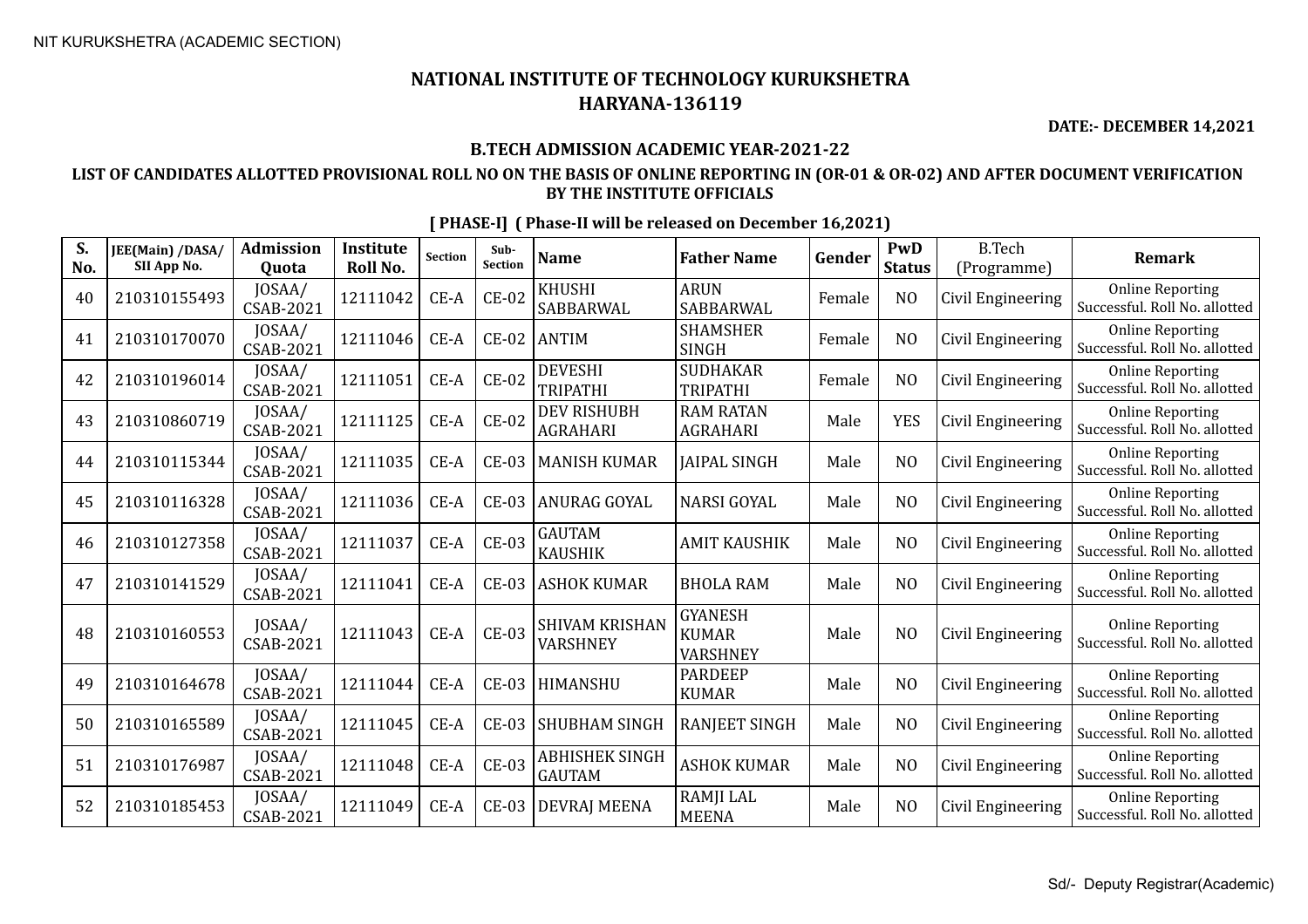**DATE:- DECEMBER 14,2021**

### **B.TECH ADMISSION ACADEMIC YEAR-2021-22**

### **LIST OF CANDIDATES ALLOTTED PROVISIONAL ROLL NO ON THE BASIS OF ONLINE REPORTING IN (OR-01 & OR-02) AND AFTER DOCUMENT VERIFICATION BY THE INSTITUTE OFFICIALS**

| S.<br>No. | JEE(Main) /DASA/<br>SII App No. | <b>Admission</b><br>Quota  | <b>Institute</b><br>Roll No. | <b>Section</b> | Sub-<br><b>Section</b> | <b>Name</b>                   | <b>Father Name</b>                  | Gender | PwD<br><b>Status</b> | <b>B.Tech</b><br>(Programme) | <b>Remark</b>                                            |
|-----------|---------------------------------|----------------------------|------------------------------|----------------|------------------------|-------------------------------|-------------------------------------|--------|----------------------|------------------------------|----------------------------------------------------------|
| 53        | 210310192179                    | JOSAA/<br>CSAB-2021        | 12111050                     | CE-A           | <b>CE-03</b>           | PIYUSH KUMAR                  | <b>RAJESH KUMAR</b><br><b>SINGH</b> | Male   | N <sub>O</sub>       | Civil Engineering            | <b>Online Reporting</b><br>Successful. Roll No. allotted |
| 54        | 210310199920                    | JOSAA/<br><b>CSAB-2021</b> | 12111052                     | CE-A           | <b>CE-03</b>           | SHARMA OJASVI<br><b>VIJAY</b> | <b>VIJAY SHARMA</b>                 | Male   | N <sub>O</sub>       | Civil Engineering            | <b>Online Reporting</b><br>Successful. Roll No. allotted |
| 55        | 210310203015                    | JOSAA/<br>CSAB-2021        | 12111053                     | $CE-A$         | <b>CE-03</b>           | URMILA<br><b>MAHAWAR</b>      | <b>BABULAL</b><br><b>MAHAWAR</b>    | Female | N <sub>O</sub>       | Civil Engineering            | <b>Online Reporting</b><br>Successful. Roll No. allotted |
| 56        | 210310204853                    | JOSAA/<br>CSAB-2021        | 12111054                     | $CE-A$         | <b>CE-03</b>           | AKANKSHA<br><b>KUMARI</b>     | <b>KUNDAN KUMAR</b><br><b>GUPTA</b> | Female | N <sub>O</sub>       | Civil Engineering            | <b>Online Reporting</b><br>Successful. Roll No. allotted |
| 57        | 210310211832                    | JOSAA/<br><b>CSAB-2021</b> | 12111055                     | $CE-A$         | $CE-03$                | <b>AARTI DEVI</b>             | <b>SURENDER</b><br><b>SINGH</b>     | Female | N <sub>O</sub>       | Civil Engineering            | <b>Online Reporting</b><br>Successful. Roll No. allotted |
| 58        | 210310216600                    | JOSAA/<br><b>CSAB-2021</b> | 12111056                     | $CE-A$         | <b>CE-03</b>           | <b>ARNOB GHOSH</b>            | <b>AMAL GHOSH</b>                   | Male   | N <sub>O</sub>       | Civil Engineering            | <b>Online Reporting</b><br>Successful. Roll No. allotted |
| 59        | 210310235218                    | JOSAA/<br><b>CSAB-2021</b> | 12111057                     | CE-A           | CE-03                  | <b>SACHIN MEENA</b>           | <b>RAMVILASH</b><br><b>MEENA</b>    | Male   | N <sub>0</sub>       | Civil Engineering            | <b>Online Reporting</b><br>Successful. Roll No. allotted |
| 60        | 210310251694                    | JOSAA/<br>CSAB-2021        | 12111058                     | $CE-A$         | <b>CE-03</b>           | PRASHANT RAJ<br><b>BAGWAR</b> | <b>BHAG CHAND</b><br><b>SAINI</b>   | Male   | N <sub>O</sub>       | Civil Engineering            | <b>Online Reporting</b><br>Successful. Roll No. allotted |
| 61        | 210310253810                    | JOSAA/<br><b>CSAB-2021</b> | 12111059                     | CE-A           | <b>CE-03</b>           | <b>ANIKET ANAND</b>           | <b>NARENDRA</b><br><b>PRASAD</b>    | Male   | N <sub>O</sub>       | Civil Engineering            | <b>Online Reporting</b><br>Successful. Roll No. allotted |
| 62        | 210310261075                    | JOSAA/<br><b>CSAB-2021</b> | 12111061                     | $CE-A$         | $CE-03$                | <b>RINKA</b>                  | YASHPAL                             | Female | N <sub>O</sub>       | Civil Engineering            | <b>Online Reporting</b><br>Successful. Roll No. allotted |
| 63        | 210310263632                    | JOSAA/<br><b>CSAB-2021</b> | 12111062                     | CE-A           | <b>CE-03</b>           | <b>ASHMITA</b>                | <b>SUBHASH</b>                      | Female | N <sub>O</sub>       | Civil Engineering            | <b>Online Reporting</b><br>Successful. Roll No. allotted |
| 64        | 210310255688                    | JOSAA/<br><b>CSAB-2021</b> | 12111060                     | $CE-A$         | <b>CE-04</b>           | RONAK SHARMA                  | <b>SANTRAM</b>                      | Male   | N <sub>O</sub>       | Civil Engineering            | <b>Online Reporting</b><br>Successful. Roll No. allotted |
| 65        | 210310272700                    | JOSAA/<br><b>CSAB-2021</b> | 12111063                     | $CE-A$         | $CE-04$                | <b>ISHU</b>                   | <b>KAPTAN SINGH</b>                 | Male   | N <sub>O</sub>       | Civil Engineering            | <b>Online Reporting</b><br>Successful. Roll No. allotted |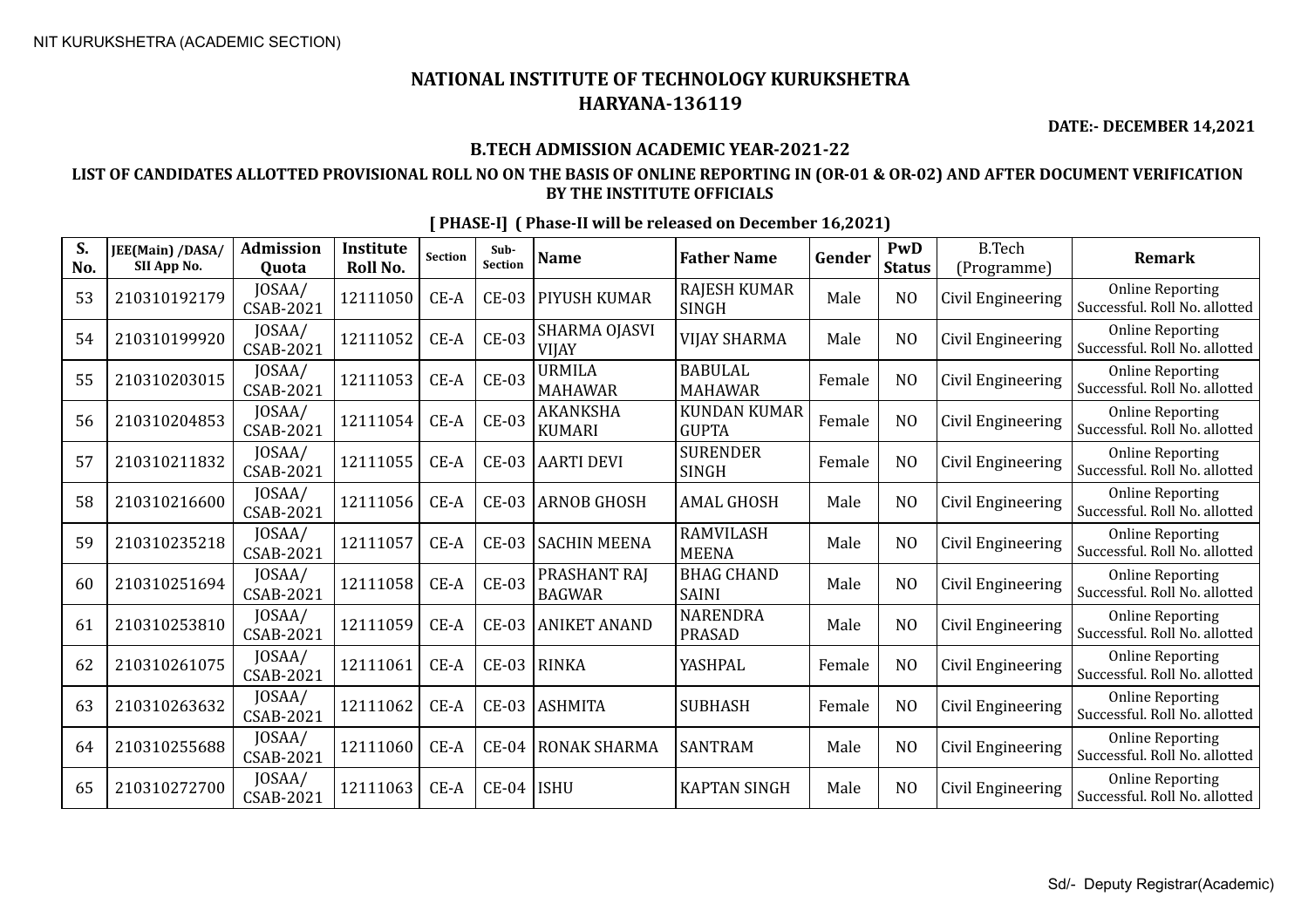**DATE:- DECEMBER 14,2021**

### **B.TECH ADMISSION ACADEMIC YEAR-2021-22**

### **LIST OF CANDIDATES ALLOTTED PROVISIONAL ROLL NO ON THE BASIS OF ONLINE REPORTING IN (OR-01 & OR-02) AND AFTER DOCUMENT VERIFICATION BY THE INSTITUTE OFFICIALS**

| S.<br>No. | JEE(Main) /DASA/<br>SII App No. | <b>Admission</b><br>Quota  | <b>Institute</b><br><b>Roll No.</b> | <b>Section</b> | Sub-<br><b>Section</b> | <b>Name</b>                        | <b>Father Name</b>                    | Gender | <b>PwD</b><br><b>Status</b> | <b>B.Tech</b><br>(Programme) | <b>Remark</b>                                            |
|-----------|---------------------------------|----------------------------|-------------------------------------|----------------|------------------------|------------------------------------|---------------------------------------|--------|-----------------------------|------------------------------|----------------------------------------------------------|
| 66        | 210310279691                    | JOSAA/<br><b>CSAB-2021</b> | 12111064                            | CE-A           | <b>CE-04</b>           | SHIVAM SHARMA                      | <b>RAM SHANKAR</b><br><b>SHARMA</b>   | Male   | N <sub>O</sub>              | Civil Engineering            | <b>Online Reporting</b><br>Successful. Roll No. allotted |
| 67        | 210310286491                    | JOSAA/<br>CSAB-2021        | 12111065                            | $CE-A$         | <b>CE-04</b>           | <b>SANKALP</b><br><b>JAUHARI</b>   | <b>PRADEEP</b><br><b>KUMAR SANJAY</b> | Male   | N <sub>O</sub>              | Civil Engineering            | <b>Online Reporting</b><br>Successful. Roll No. allotted |
| 68        | 210310287287                    | JOSAA/<br><b>CSAB-2021</b> | 12111066                            | $CE-A$         | $CE-04$                | <b>BALARAJU</b><br><b>BADAVATH</b> | <b>VEERANNA</b>                       | Male   | N <sub>O</sub>              | Civil Engineering            | <b>Online Reporting</b><br>Successful. Roll No. allotted |
| 69        | 210310289379                    | JOSAA/<br><b>CSAB-2021</b> | 12111067                            | $CE-A$         | $CE-04$                | SHRISH JAISWAL                     | <b>RAMESH CHAND</b><br><b>JAISWAL</b> | Male   | N <sub>O</sub>              | Civil Engineering            | <b>Online Reporting</b><br>Successful. Roll No. allotted |
| 70        | 210310307721                    | JOSAA/<br><b>CSAB-2021</b> | 12111068                            | $CE-A$         | $CE-04$                | <b>LALIT KUMAR</b>                 | <b>SANJAY KUMAR</b>                   | Male   | N <sub>O</sub>              | Civil Engineering            | <b>Online Reporting</b><br>Successful. Roll No. allotted |
| 71        | 210310309646                    | JOSAA/<br><b>CSAB-2021</b> | 12111069                            | CE-A           | <b>CE-04</b>           | <b>RANJAN KUMAR</b>                | DHANIKLAL<br><b>MANDAL</b>            | Male   | N <sub>O</sub>              | Civil Engineering            | <b>Online Reporting</b><br>Successful. Roll No. allotted |
| 72        | 210310312113                    | JOSAA/<br><b>CSAB-2021</b> | 12111070                            | CE-A           | <b>CE-04</b>           | <b>UDIT NARAYAN</b>                | PAWAN SHARMA                          | Male   | N <sub>O</sub>              | Civil Engineering            | <b>Online Reporting</b><br>Successful. Roll No. allotted |
| 73        | 210310314409                    | JOSAA/<br>CSAB-2021        | 12111071                            | CE-A           | $CE-04$                | TRIPATI KUMARI                     | <b>ARVIND KUMAR</b>                   | Female | N <sub>O</sub>              | Civil Engineering            | <b>Online Reporting</b><br>Successful. Roll No. allotted |
| 74        | 210310316976                    | JOSAA/<br><b>CSAB-2021</b> | 12111072                            | $CE-A$         | <b>CE-04</b>           | <b>KESHAV KUNDAN</b>               | <b>KAMAL NAYAN</b>                    | Male   | N <sub>O</sub>              | Civil Engineering            | <b>Online Reporting</b><br>Successful. Roll No. allotted |
| 75        | 210310321330                    | JOSAA/<br><b>CSAB-2021</b> | 12111073                            | CE-A           | <b>CE-04</b>           | <b>MANJEET SINGH</b>               | <b>DALVEER SINGH</b>                  | Male   | N <sub>O</sub>              | Civil Engineering            | <b>Online Reporting</b><br>Successful. Roll No. allotted |
| 76        | 210310322592                    | JOSAA/<br>CSAB-2021        | 12111074                            | CE-A           | <b>CE-04</b>           | <b>UTKARSH KUMAR</b>               | <b>RAVINDRA</b><br><b>KUMAR</b>       | Male   | N <sub>O</sub>              | Civil Engineering            | <b>Online Reporting</b><br>Successful. Roll No. allotted |
| 77        | 210310332600                    | JOSAA/<br><b>CSAB-2021</b> | 12111075                            | $CE-A$         | <b>CE-04</b>           | <b>MUKESH KUMAR</b>                | <b>SURESH</b><br><b>MANDAL</b>        | Male   | N <sub>O</sub>              | Civil Engineering            | <b>Online Reporting</b><br>Successful. Roll No. allotted |
| 78        | 210310345244                    | JOSAA/<br>CSAB-2021        | 12111076                            | CE-A           | <b>CE-04</b>           | <b>HARSH YADAV</b>                 | <b>SARATH YADAV</b>                   | Male   | NO                          | Civil Engineering            | <b>Online Reporting</b><br>Successful. Roll No. allotted |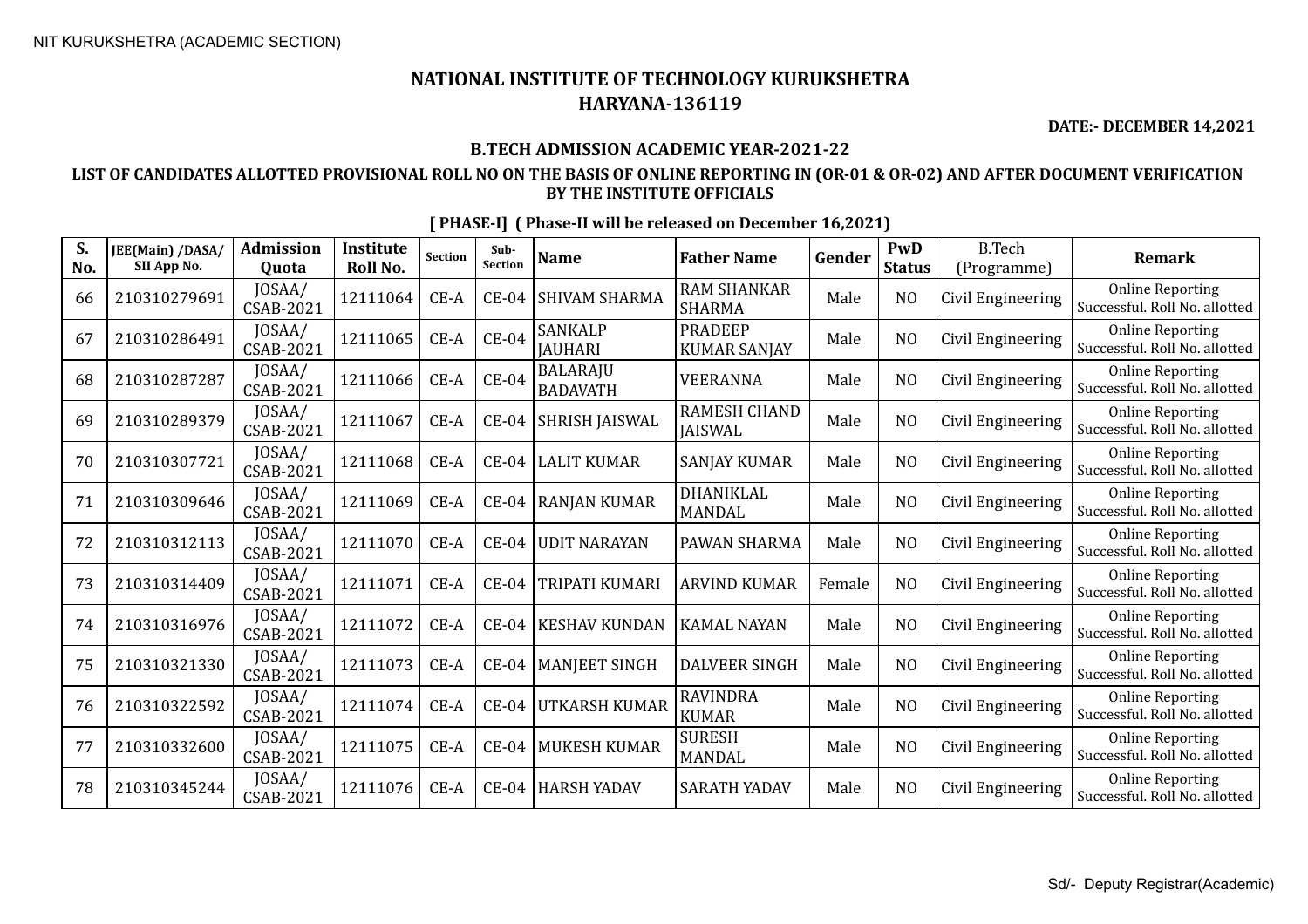**DATE:- DECEMBER 14,2021**

### **B.TECH ADMISSION ACADEMIC YEAR-2021-22**

### **LIST OF CANDIDATES ALLOTTED PROVISIONAL ROLL NO ON THE BASIS OF ONLINE REPORTING IN (OR-01 & OR-02) AND AFTER DOCUMENT VERIFICATION BY THE INSTITUTE OFFICIALS**

| S.<br>No. | JEE(Main) /DASA/<br>SII App No. | <b>Admission</b><br>Quota  | <b>Institute</b><br>Roll No. | <b>Section</b> | Sub-<br><b>Section</b> | <b>Name</b>                           | <b>Father Name</b>                               | Gender | PwD<br><b>Status</b> | <b>B.Tech</b><br>(Programme) | <b>Remark</b>                                            |
|-----------|---------------------------------|----------------------------|------------------------------|----------------|------------------------|---------------------------------------|--------------------------------------------------|--------|----------------------|------------------------------|----------------------------------------------------------|
| 79        | 210310354670                    | JOSAA/<br><b>CSAB-2021</b> | 12111077                     | CE-A           | <b>CE-04</b>           | <b>SHAILESH KUMAR</b>                 | <b>KRISHNA</b><br><b>CHANDRA</b>                 | Male   | N <sub>O</sub>       | Civil Engineering            | <b>Online Reporting</b><br>Successful. Roll No. allotted |
| 80        | 210310385600                    | JOSAA/<br><b>CSAB-2021</b> | 12111083                     | $CE-A$         | $CE-04$                | <b>ANUSHKA</b>                        | <b>SATYAVEER</b><br>YADAV                        | Female | N <sub>O</sub>       | Civil Engineering            | <b>Online Reporting</b><br>Successful. Roll No. allotted |
| 81        | 210310419481                    | JOSAA/<br><b>CSAB-2021</b> | 12111085                     | $CE-A$         | $CE-04$                | <b>NIDHI</b>                          | <b>SUKHPAL</b>                                   | Female | N <sub>O</sub>       | Civil Engineering            | <b>Online Reporting</b><br>Successful. Roll No. allotted |
| 82        | 210310444414                    | JOSAA/<br><b>CSAB-2021</b> | 12111087                     | $CE-A$         | $CE-04$                | KARIBANDI SRI<br>VIDYA                | <b>KARIBANDI</b><br>PAPA DORA                    | Female | N <sub>O</sub>       | Civil Engineering            | <b>Online Reporting</b><br>Successful. Roll No. allotted |
| 83        | 210310469300                    | JOSAA/<br><b>CSAB-2021</b> | 12111092                     | $CE-A$         | $CE-04$                | <b>BOMDI CAROLYN</b><br><b>TAYENG</b> | MONSHI TAYENG                                    | Female | N <sub>O</sub>       | Civil Engineering            | <b>Online Reporting</b><br>Successful. Roll No. allotted |
| 84        | 210310357615                    | JOSAA/<br><b>CSAB-2021</b> | 12111078                     | $CE-B$         | <b>CE-05</b>           | KALLAKUNTLA<br>PRINCE RATAN           | <b>ILLURI JOSEPH</b>                             | Male   | N <sub>O</sub>       | Civil Engineering            | <b>Online Reporting</b><br>Successful. Roll No. allotted |
| 85        | 210310368468                    | JOSAA/<br>CSAB-2021        | 12111079                     | $CE-B$         | <b>CE-05</b>           | <b>AMAN</b>                           | <b>RANDHIR</b>                                   | Male   | N <sub>O</sub>       | Civil Engineering            | <b>Online Reporting</b><br>Successful. Roll No. allotted |
| 86        | 210310370503                    | JOSAA/<br><b>CSAB-2021</b> | 12111080                     | $CE-B$         | $CE-05$                | <b>AKARSHIT SINGH</b>                 | <b>RAM HARSH</b><br><b>SINGH</b>                 | Male   | N <sub>O</sub>       | Civil Engineering            | <b>Online Reporting</b><br>Successful. Roll No. allotted |
| 87        | 210310373738                    | JOSAA/<br><b>CSAB-2021</b> | 12111081                     | $CE-B$         | <b>CE-05</b>           | <b>NAVEEN</b><br><b>CHAURASIYA</b>    | <b>JANARDAN</b><br><b>CHAURASIYA</b>             | Male   | N <sub>O</sub>       | Civil Engineering            | <b>Online Reporting</b><br>Successful. Roll No. allotted |
| 88        | 210310373993                    | JOSAA/<br><b>CSAB-2021</b> | 12111082                     | $CE-B$         | $CE-05$                | ROHIT KUMAWAT                         | <b>KAMLESH</b><br><b>CHAND</b><br><b>KUMAWAT</b> | Male   | N <sub>O</sub>       | Civil Engineering            | <b>Online Reporting</b><br>Successful. Roll No. allotted |
| 89        | 210310392377                    | JOSAA/<br><b>CSAB-2021</b> | 12111084                     | $CE-B$         | <b>CE-05</b>           | <b>ARUN KUMAR</b><br>YADAV            | <b>MUKESH KUMAR</b><br>YADAV                     | Male   | N <sub>O</sub>       | Civil Engineering            | <b>Online Reporting</b><br>Successful. Roll No. allotted |
| 90        | 210310423945                    | JOSAA/<br><b>CSAB-2021</b> | 12111086                     | $CE-B$         | $CE-05$                | SAURABH KUMAR<br><b>MEENA</b>         | <b>DHARM SINGH</b><br><b>MEENA</b>               | Male   | N <sub>O</sub>       | Civil Engineering            | <b>Online Reporting</b><br>Successful. Roll No. allotted |
| 91        | 210310445588                    | JOSAA/<br><b>CSAB-2021</b> | 12111088                     | $CE-B$         | $CE-05$                | <b>ARMAN SINGH</b><br><b>MEENA</b>    | <b>KALLA RAM</b><br><b>MEENA</b>                 | Male   | N <sub>O</sub>       | Civil Engineering            | <b>Online Reporting</b><br>Successful. Roll No. allotted |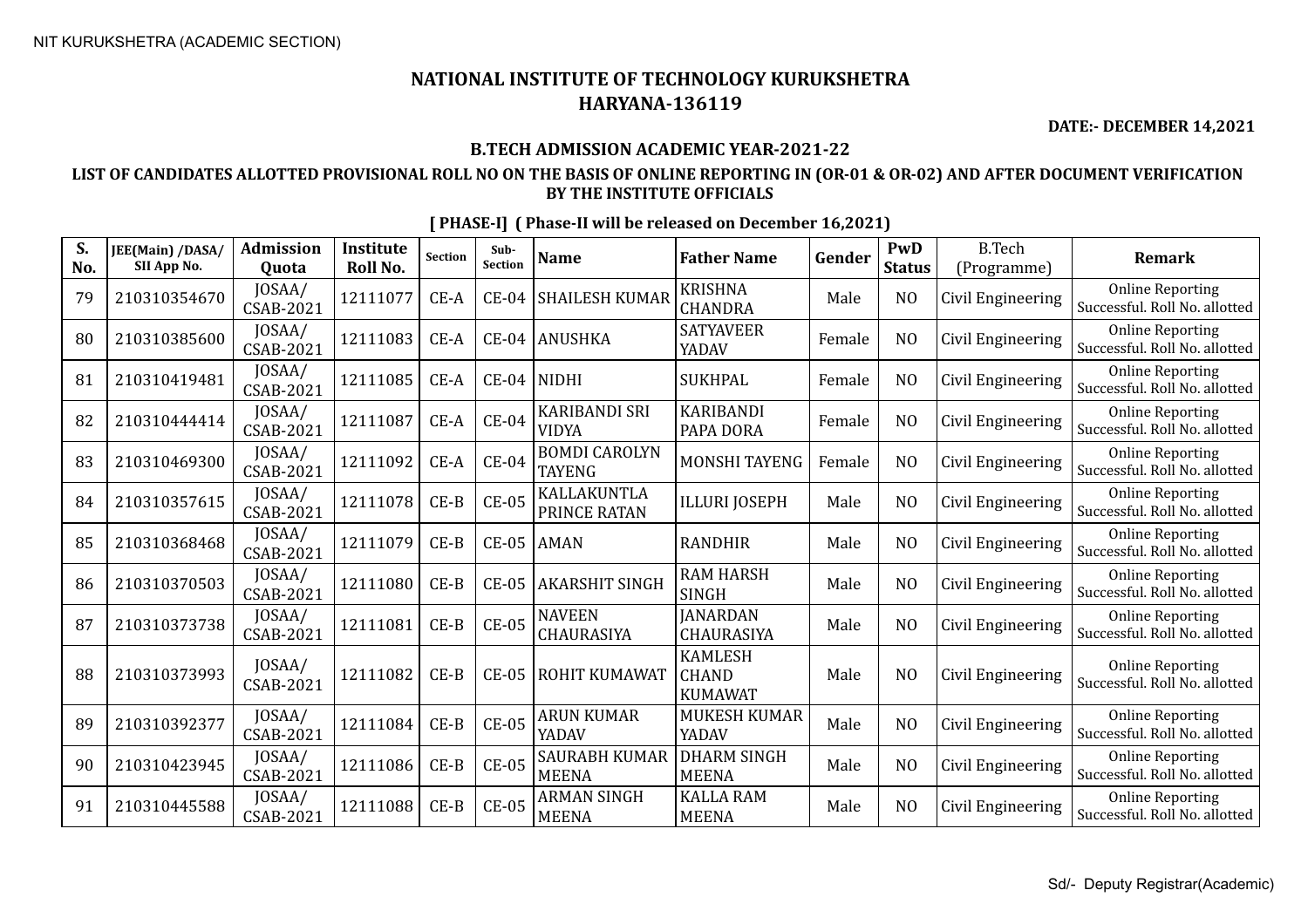**DATE:- DECEMBER 14,2021**

### **B.TECH ADMISSION ACADEMIC YEAR-2021-22**

### **LIST OF CANDIDATES ALLOTTED PROVISIONAL ROLL NO ON THE BASIS OF ONLINE REPORTING IN (OR-01 & OR-02) AND AFTER DOCUMENT VERIFICATION BY THE INSTITUTE OFFICIALS**

| S.<br>No. | JEE(Main) /DASA/<br>SII App No. | <b>Admission</b><br>Quota | <b>Institute</b><br>Roll No. | <b>Section</b> | Sub-<br>Section | <b>Name</b>                          | <b>Father Name</b>                                 | Gender | PwD<br><b>Status</b> | <b>B.Tech</b><br>(Programme) | <b>Remark</b>                                            |
|-----------|---------------------------------|---------------------------|------------------------------|----------------|-----------------|--------------------------------------|----------------------------------------------------|--------|----------------------|------------------------------|----------------------------------------------------------|
| 92        | 210310452760                    | JOSAA/<br>CSAB-2021       | 12111089                     | $CE-B$         | $CE-05$         | MUKESH DUKIYA                        | <b>JAGDISH PRASAD</b>                              | Male   | N <sub>O</sub>       | Civil Engineering            | <b>Online Reporting</b><br>Successful. Roll No. allotted |
| 93        | 210310457044                    | JOSAA/<br>CSAB-2021       | 12111090                     | $CE-B$         | $CE-05$         | <b>HITESH</b>                        | <b>RAMAVTAR</b>                                    | Male   | N <sub>O</sub>       | Civil Engineering            | <b>Online Reporting</b><br>Successful. Roll No. allotted |
| 94        | 210310458610                    | JOSAA/<br>CSAB-2021       | 12111091                     | $CE-B$         | $CE-05$         | <b>AMAN HUSSAIN</b>                  | <b>AKTAR HUSAIN</b>                                | Male   | N <sub>O</sub>       | Civil Engineering            | <b>Online Reporting</b><br>Successful. Roll No. allotted |
| 95        | 210310473785                    | JOSAA/<br>CSAB-2021       | 12111093                     | $CE-B$         | $CE-05$         | <b>DEEPAK</b>                        | <b>RAJKUMAR</b>                                    | Male   | N <sub>O</sub>       | Civil Engineering            | <b>Online Reporting</b><br>Successful. Roll No. allotted |
| 96        | 210310477253                    | JOSAA/<br>CSAB-2021       | 12111094                     | $CE-B$         | <b>CE-05</b>    | <b>AMANJOT</b>                       | <b>RAJKUMAR</b>                                    | Female | N <sub>O</sub>       | Civil Engineering            | <b>Online Reporting</b><br>Successful. Roll No. allotted |
| 97        | 210310482388                    | JOSAA/<br>CSAB-2021       | 12111095                     | $CE-B$         | <b>CE-05</b>    | AKARSH<br>SRIVASTAVA                 | <b>RAJESH KUMAR</b><br>SRIVASTAVA                  | Male   | N <sub>O</sub>       | Civil Engineering            | <b>Online Reporting</b><br>Successful. Roll No. allotted |
| 98        | 210310489025                    | JOSAA/<br>CSAB-2021       | 12111096                     | $CE-B$         | <b>CE-05</b>    | <b>ABHINAV SINGH</b><br><b>BHATI</b> | <b>VISHAL SINGH</b><br><b>BHATI</b>                | Male   | N <sub>O</sub>       | Civil Engineering            | <b>Online Reporting</b><br>Successful. Roll No. allotted |
| 99        | 210310492570                    | JOSAA/<br>CSAB-2021       | 12111097                     | $CE-B$         | $CE-05$         | <b>NIKHIL</b>                        | <b>SHAMSHER</b><br><b>SINGH</b>                    | Male   | N <sub>O</sub>       | Civil Engineering            | <b>Online Reporting</b><br>Successful. Roll No. allotted |
| 100       | 210310494339                    | JOSAA/<br>CSAB-2021       | 12111098                     | $CE-B$         | <b>CE-05</b>    | VARANASI<br>VASANTHA                 | <b>VARANASI</b><br><b>VENKATA</b><br><b>RAMANA</b> | Female | N <sub>O</sub>       | Civil Engineering            | <b>Online Reporting</b><br>Successful. Roll No. allotted |
| 101       | 210310511327                    | JOSAA/<br>CSAB-2021       | 12111100                     | $CE-B$         | $CE-05$         | VIJAYA KUMARI                        | <b>VINAY KUMAR</b>                                 | Female | N <sub>O</sub>       | Civil Engineering            | <b>Online Reporting</b><br>Successful. Roll No. allotted |
| 102       | 210310589632                    | JOSAA/<br>CSAB-2021       | 12111105                     | $CE-B$         | <b>CE-05</b>    | ANSHIKA GUPTA                        | <b>SATISH KUMAR</b><br><b>GUPTA</b>                | Female | N <sub>O</sub>       | Civil Engineering            | <b>Online Reporting</b><br>Successful. Roll No. allotted |
| 103       | 210310597530                    | JOSAA/<br>CSAB-2021       | 12111108                     | $CE-B$         | $CE-05$         | <b>NITIN KUMARI</b>                  | <b>ASHOK KUMAR</b>                                 | Female | N <sub>O</sub>       | Civil Engineering            | <b>Online Reporting</b><br>Successful. Roll No. allotted |
| 104       | 210310501851                    | JOSAA/<br>CSAB-2021       | 12111099                     | $CE-B$         | <b>CE-06</b>    | <b>HARSH CHAUHAN</b>                 | <b>SANJAY</b><br><b>CHAUHAN</b>                    | Male   | N <sub>O</sub>       | Civil Engineering            | <b>Online Reporting</b><br>Successful. Roll No. allotted |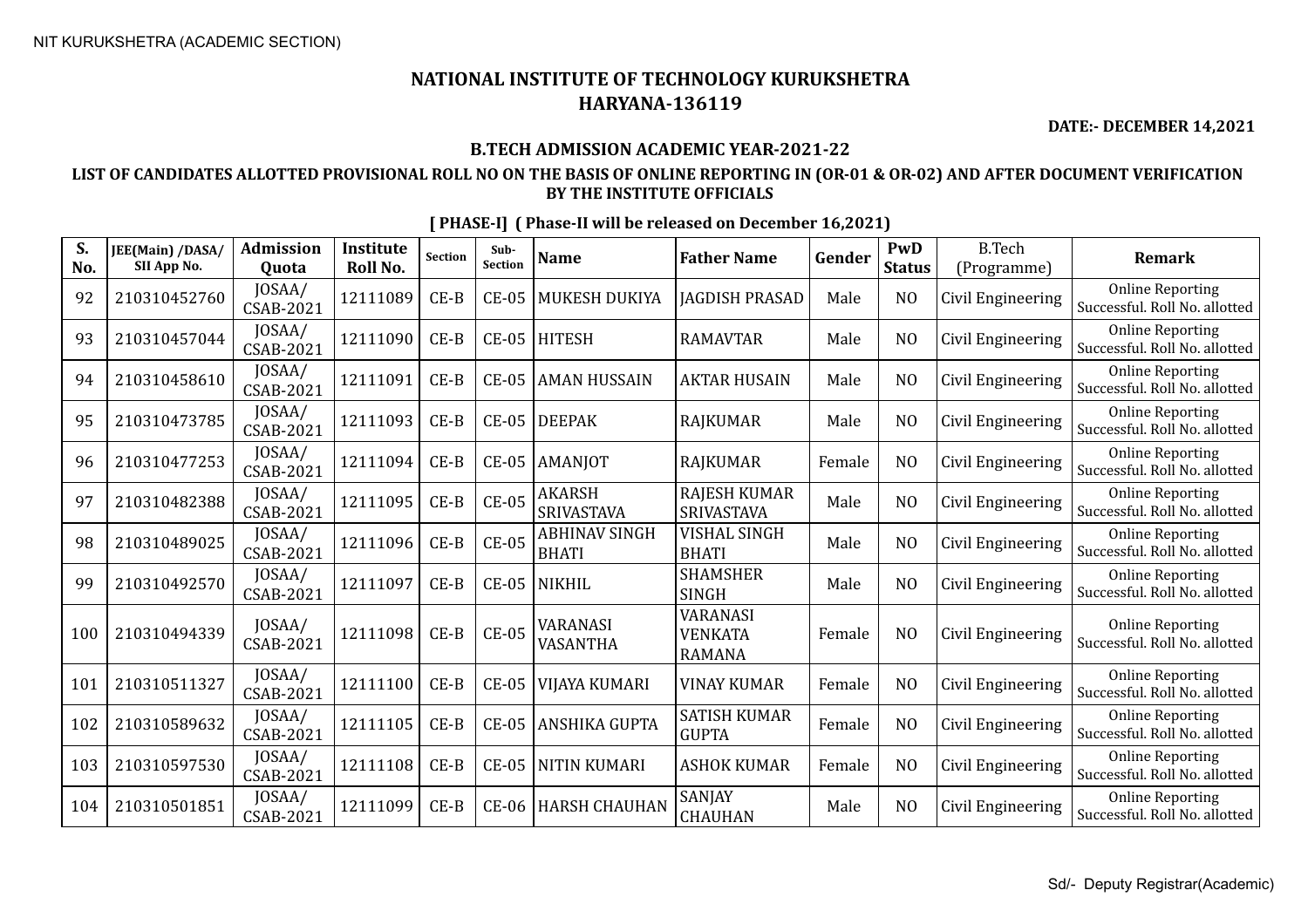**DATE:- DECEMBER 14,2021**

### **B.TECH ADMISSION ACADEMIC YEAR-2021-22**

### **LIST OF CANDIDATES ALLOTTED PROVISIONAL ROLL NO ON THE BASIS OF ONLINE REPORTING IN (OR-01 & OR-02) AND AFTER DOCUMENT VERIFICATION BY THE INSTITUTE OFFICIALS**

| S.<br>No. | JEE(Main) /DASA/<br>SII App No. | <b>Admission</b><br>Quota | <b>Institute</b><br>Roll No. | <b>Section</b> | Sub-<br>Section | <b>Name</b>                         | <b>Father Name</b>                   | Gender | PwD<br><b>Status</b> | <b>B.Tech</b><br>(Programme) | <b>Remark</b>                                            |
|-----------|---------------------------------|---------------------------|------------------------------|----------------|-----------------|-------------------------------------|--------------------------------------|--------|----------------------|------------------------------|----------------------------------------------------------|
| 105       | 210310533821                    | JOSAA/<br>CSAB-2021       | 12111101                     | $CE-B$         | <b>CE-06</b>    | <b>AJAY PRATAP</b><br><b>SINGH</b>  | <b>RAMNATH</b><br><b>SINGH</b>       | Male   | N <sub>O</sub>       | Civil Engineering            | <b>Online Reporting</b><br>Successful. Roll No. allotted |
| 106       | 210310543551                    | JOSAA/<br>CSAB-2021       | 12111102                     | $CE-B$         | <b>CE-06</b>    | <b>RAHUL</b>                        | <b>DAL CHAND</b>                     | Male   | N <sub>O</sub>       | Civil Engineering            | <b>Online Reporting</b><br>Successful. Roll No. allotted |
| 107       | 210310563420                    | JOSAA/<br>CSAB-2021       | 12111103                     | $CE-B$         | CE-06           | <b>ANSH MEENA</b>                   | <b>HANUMAN</b><br><b>SAHAY MEENA</b> | Male   | N <sub>O</sub>       | Civil Engineering            | <b>Online Reporting</b><br>Successful. Roll No. allotted |
| 108       | 210310576182                    | JOSAA/<br>CSAB-2021       | 12111104                     | $CE-B$         | <b>CE-06</b>    | <b>ANSHUL KUMAR</b><br><b>GUPTA</b> | MUKESH CHAND<br><b>GUPTA</b>         | Male   | N <sub>O</sub>       | Civil Engineering            | <b>Online Reporting</b><br>Successful. Roll No. allotted |
| 109       | 210310594066                    | JOSAA/<br>CSAB-2021       | 12111106                     | $CE-B$         | <b>CE-06</b>    | ANURAG SINGH<br><b>DEV</b>          | DEVENDRA LAL                         | Male   | N <sub>0</sub>       | Civil Engineering            | <b>Online Reporting</b><br>Successful. Roll No. allotted |
| 110       | 210310597066                    | JOSAA/<br>CSAB-2021       | 12111107                     | $CE-B$         | CE-06           | <b>NILAY PANDAY</b>                 | RAMASHANKAR<br><b>PANDAY</b>         | Male   | N <sub>0</sub>       | Civil Engineering            | <b>Online Reporting</b><br>Successful. Roll No. allotted |
| 111       | 210310598230                    | JOSAA/<br>CSAB-2021       | 12111109                     | $CE-B$         | <b>CE-06</b>    | <b>RITESH BAMEL</b>                 | <b>HITENDER</b><br><b>SINGH</b>      | Male   | N <sub>O</sub>       | Civil Engineering            | <b>Online Reporting</b><br>Successful. Roll No. allotted |
| 112       | 210310606657                    | JOSAA/<br>CSAB-2021       | 12111110                     | $CE-B$         | $CE-06$         | RITIK                               | <b>GHANSHYAM</b>                     | Male   | N <sub>O</sub>       | Civil Engineering            | <b>Online Reporting</b><br>Successful. Roll No. allotted |
| 113       | 210310607574                    | JOSAA/<br>CSAB-2021       | 12111111                     | $CE-B$         | CE-06           | <b>ANUSHKA MEENA</b>                | <b>BHEEM SINGH</b><br><b>MEENA</b>   | Female | N <sub>O</sub>       | Civil Engineering            | <b>Online Reporting</b><br>Successful. Roll No. allotted |
| 114       | 210310609508                    | JOSAA/<br>CSAB-2021       | 12111112                     | $CE-B$         | CE-06           | <b>KAVITA YADAV</b>                 | SATISH YADAV                         | Female | N <sub>O</sub>       | Civil Engineering            | <b>Online Reporting</b><br>Successful. Roll No. allotted |
| 115       | 210310615164                    | JOSAA/<br>CSAB-2021       | 12111113                     | $CE-B$         | <b>CE-06</b>    | ANIKET<br><b>AGRAWAL</b>            | KRISHAN GOPAL<br><b>AGRAWAL</b>      | Male   | N <sub>O</sub>       | Civil Engineering            | <b>Online Reporting</b><br>Successful. Roll No. allotted |
| 116       | 210310619154                    | JOSAA/<br>CSAB-2021       | 12111114                     | $CE-B$         | <b>CE-06</b>    | <b>ANUSHKA</b><br><b>CHAUDHARY</b>  | <b>MR SARJEET</b><br><b>SINGH</b>    | Female | N <sub>O</sub>       | Civil Engineering            | <b>Online Reporting</b><br>Successful. Roll No. allotted |
| 117       | 210310624388                    | JOSAA/<br>CSAB-2021       | 12111115                     | $CE-B$         | CE-06           | <b>ADARSH MISHRA</b>                | <b>SURENDRA</b><br>PRATAP MISHRA     | Male   | N <sub>O</sub>       | Civil Engineering            | <b>Online Reporting</b><br>Successful. Roll No. allotted |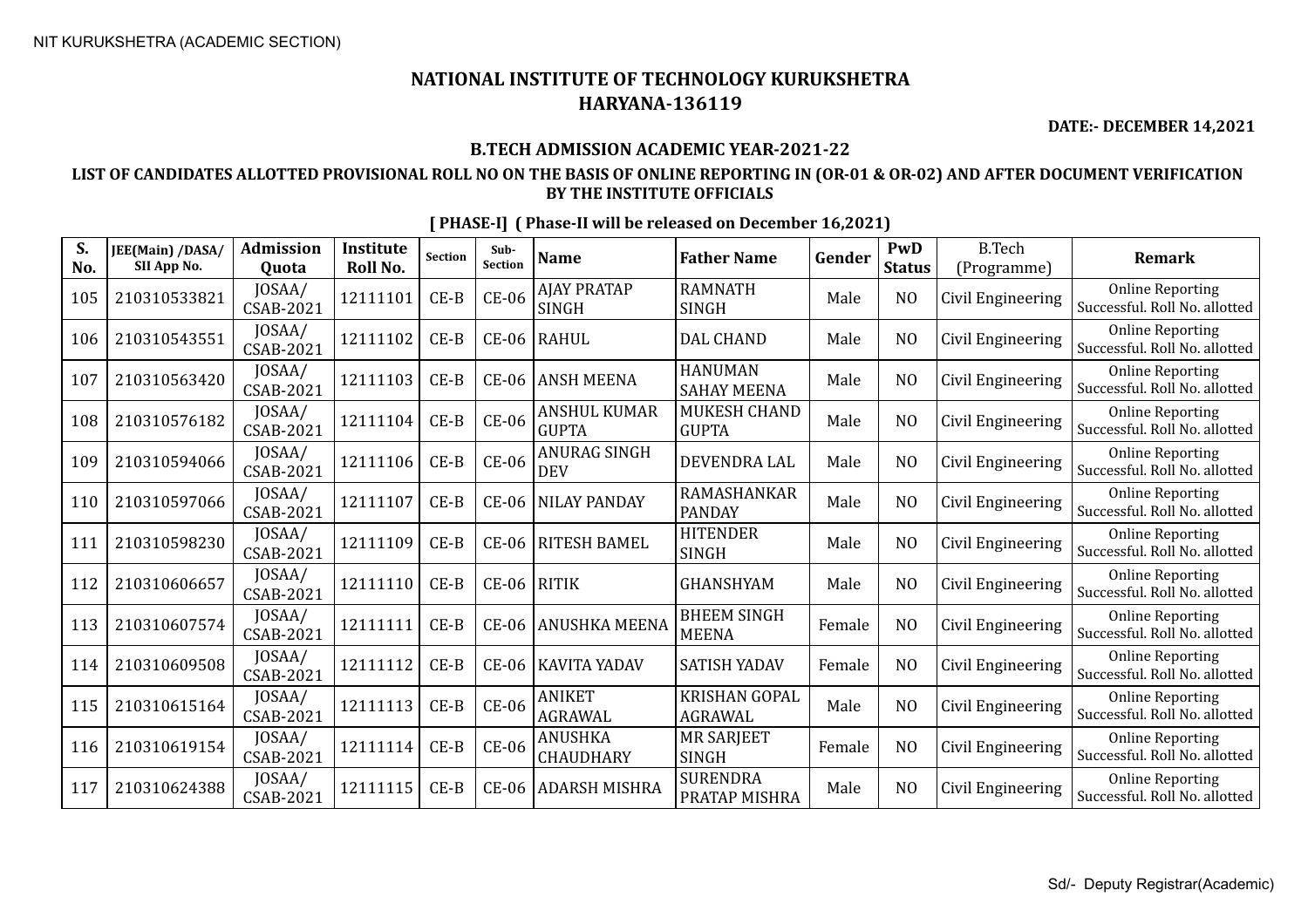**DATE:- DECEMBER 14,2021**

### **B.TECH ADMISSION ACADEMIC YEAR-2021-22**

### **LIST OF CANDIDATES ALLOTTED PROVISIONAL ROLL NO ON THE BASIS OF ONLINE REPORTING IN (OR-01 & OR-02) AND AFTER DOCUMENT VERIFICATION BY THE INSTITUTE OFFICIALS**

| S.<br>No. | JEE(Main) /DASA/<br>SII App No. | <b>Admission</b><br>Quota | <b>Institute</b><br>Roll No. | <b>Section</b> | Sub-<br>Section | <b>Name</b>                       | <b>Father Name</b>                 | Gender | PwD<br><b>Status</b> | <b>B.Tech</b><br>(Programme) | <b>Remark</b>                                            |
|-----------|---------------------------------|---------------------------|------------------------------|----------------|-----------------|-----------------------------------|------------------------------------|--------|----------------------|------------------------------|----------------------------------------------------------|
| 118       | 210310624504                    | JOSAA/<br>CSAB-2021       | 12111116                     | $CE-B$         | CE-06           | <b>NEERAJ</b>                     | <b>MAAN SINGH</b>                  | Male   | N <sub>O</sub>       | Civil Engineering            | <b>Online Reporting</b><br>Successful. Roll No. allotted |
| 119       | 210310626000                    | JOSAA/<br>CSAB-2021       | 12111117                     | $CE-B$         | <b>CE-06</b>    | <b>BANSHIDHAR</b><br><b>MEENA</b> | <b>GOPAL LAL</b><br><b>MEENA</b>   | Male   | N <sub>O</sub>       | Civil Engineering            | <b>Online Reporting</b><br>Successful. Roll No. allotted |
| 120       | 210310626695                    | JOSAA/<br>CSAB-2021       | 12111118                     | $CE-B$         | $CE-06$         | SUSHANT SINGH                     | DR. HIRA LAL                       | Male   | N <sub>O</sub>       | Civil Engineering            | <b>Online Reporting</b><br>Successful. Roll No. allotted |
| 121       | 210310628073                    | JOSAA/<br>CSAB-2021       | 12111119                     | $CE-B$         | $CE-06$         | <b>UDAY ANSAL</b>                 | <b>VIPIN BIHARI</b><br>LAL         | Male   | N <sub>O</sub>       | Civil Engineering            | <b>Online Reporting</b><br>Successful. Roll No. allotted |
| 122       | 210310682207                    | JOSAA/<br>CSAB-2021       | 12111122                     | $CE-B$         | $CE-06$         | <b>TANU DEVI</b>                  | <b>BALWAN SINGH</b>                | Female | N <sub>O</sub>       | Civil Engineering            | <b>Online Reporting</b><br>Successful. Roll No. allotted |
| 123       | 210320012416                    | JOSAA/<br>CSAB-2021       | 12111128                     | $CE-B$         | $CE-06$         | <b>DEEPA</b>                      | <b>SATISH KUMAR</b>                | Female | N <sub>O</sub>       | Civil Engineering            | <b>Online Reporting</b><br>Successful. Roll No. allotted |
| 124       | 210310659451                    | JOSAA/<br>CSAB-2021       | 12111120                     | $CE-B$         | <b>CE-07</b>    | <b>ANIL MEENA</b>                 | MUKESH CHAND<br><b>MEENA</b>       | Male   | N <sub>O</sub>       | Civil Engineering            | <b>Online Reporting</b><br>Successful. Roll No. allotted |
| 125       | 210310660284                    | JOSAA/<br>CSAB-2021       | 12111121                     | $CE-B$         | <b>CE-07</b>    | <b>ANKIT</b><br><b>BHARDWAJ</b>   | PINKU KUMAR                        | Male   | N <sub>O</sub>       | Civil Engineering            | <b>Online Reporting</b><br>Successful. Roll No. allotted |
| 126       | 210310795172                    | JOSAA/<br>CSAB-2021       | 12111123                     | $CE-B$         | <b>CE-07</b>    | <b>NANAK CHAND</b>                | <b>MANGU RAM</b>                   | Male   | N <sub>O</sub>       | Civil Engineering            | <b>Online Reporting</b><br>Successful. Roll No. allotted |
| 127       | 210310863691                    | JOSAA/<br>CSAB-2021       | 12111126                     | $CE-B$         | <b>CE-07</b>    | <b>SAURABH BOHAT</b>              | <b>MR SURENDER</b><br><b>SINGH</b> | Male   | N <sub>O</sub>       | Civil Engineering            | <b>Online Reporting</b><br>Successful. Roll No. allotted |
| 128       | 210310915654                    | JOSAA/<br>CSAB-2021       | 12111127                     | $CE-B$         | <b>CE-07</b>    | <b>ASHISH VYAS</b>                | <b>AMIT VYAS</b>                   | Male   | N <sub>O</sub>       | Civil Engineering            | <b>Online Reporting</b><br>Successful. Roll No. allotted |
| 129       | 210330071213                    | JOSAA/<br>CSAB-2021       | 12111129                     | $CE-B$         | <b>CE-07</b>    | <b>AMBEDKAR</b><br><b>KUMAR</b>   | <b>LAKHAN RAM</b>                  | Male   | N <sub>O</sub>       | Civil Engineering            | <b>Online Reporting</b><br>Successful. Roll No. allotted |
| 130       | 210310022039                    | JOSAA/<br>CSAB-2021       | 12111130                     | $CE-B$         | $CE-07$         | <b>AMAN</b>                       | PREM CHAND                         | Male   | N <sub>0</sub>       | Civil Engineering            | <b>Online Reporting</b><br>Successful. Roll No. allotted |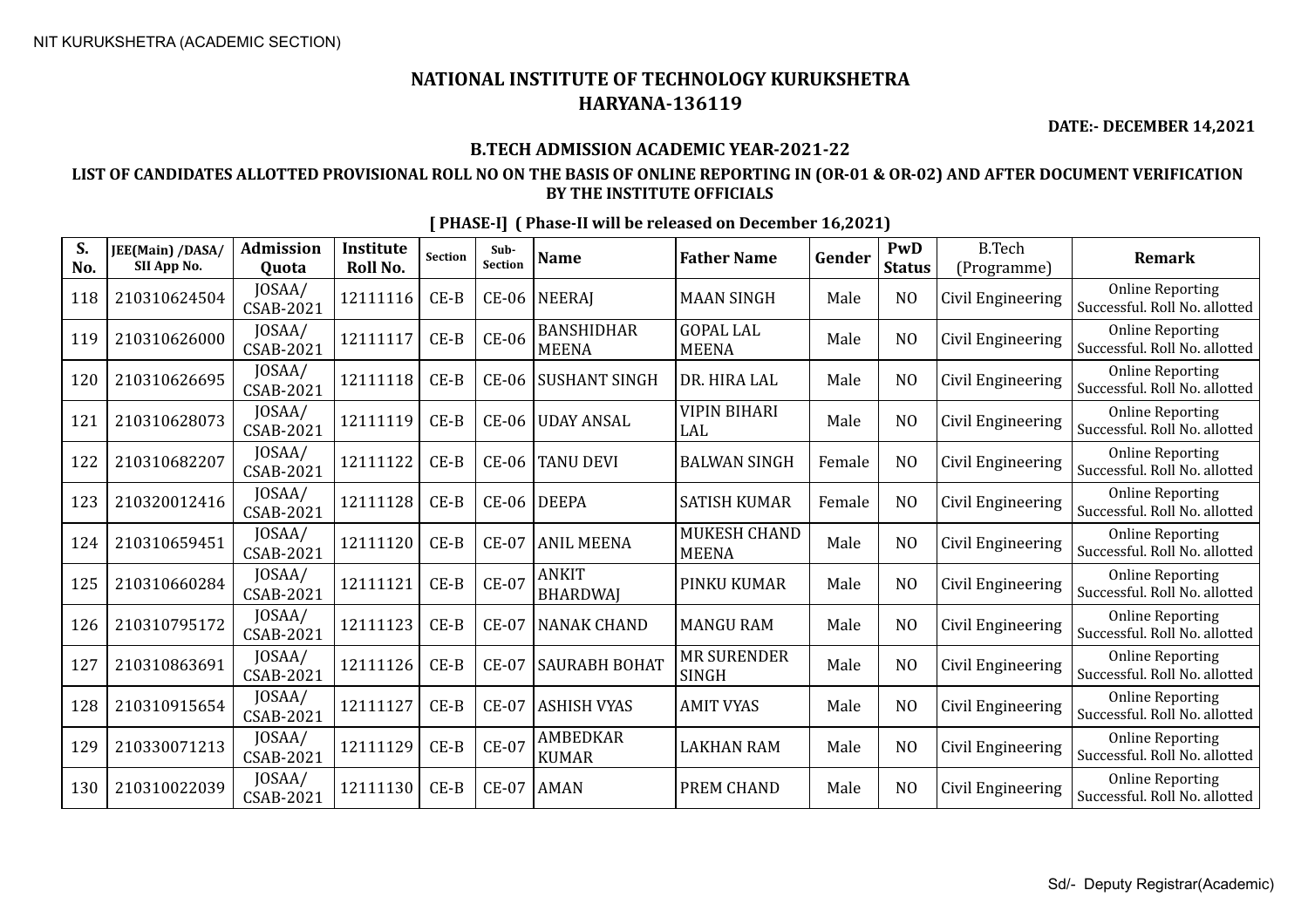**DATE:- DECEMBER 14,2021**

### **B.TECH ADMISSION ACADEMIC YEAR-2021-22**

### **LIST OF CANDIDATES ALLOTTED PROVISIONAL ROLL NO ON THE BASIS OF ONLINE REPORTING IN (OR-01 & OR-02) AND AFTER DOCUMENT VERIFICATION BY THE INSTITUTE OFFICIALS**

| S.<br>No. | JEE(Main) /DASA/<br>SII App No. | <b>Admission</b><br>Quota  | <b>Institute</b><br>Roll No. | <b>Section</b> | Sub-<br><b>Section</b> | <b>Name</b>                       | <b>Father Name</b>                     | Gender | PwD<br><b>Status</b> | <b>B.Tech</b><br>(Programme) | Remark                                                   |
|-----------|---------------------------------|----------------------------|------------------------------|----------------|------------------------|-----------------------------------|----------------------------------------|--------|----------------------|------------------------------|----------------------------------------------------------|
| 131       | 210310029501                    | JOSAA/<br><b>CSAB-2021</b> | 12111131                     | $CE-B$         | $CE-07$                | <b>SAHIL KUMAR</b>                | <b>MANJIT SINGH</b>                    | Male   | N <sub>O</sub>       | Civil Engineering            | <b>Online Reporting</b><br>Successful. Roll No. allotted |
| 132       | 210310031917                    | JOSAA/<br><b>CSAB-2021</b> | 12111132                     | $CE-B$         | <b>CE-07</b>           | <b>ANJALI</b>                     | <b>VISHNU</b>                          | Female | N <sub>O</sub>       | Civil Engineering            | <b>Online Reporting</b><br>Successful. Roll No. allotted |
| 133       | 210310036403                    | JOSAA/<br><b>CSAB-2021</b> | 12111133                     | $CE-B$         | <b>CE-07</b>           | <b>UJJWAL KUMAR</b><br>CHOUDHARY  | <b>SAROJ KUMAR</b><br><b>CHOUDHARY</b> | Male   | N <sub>O</sub>       | Civil Engineering            | <b>Online Reporting</b><br>Successful. Roll No. allotted |
| 134       | 210310060814                    | JOSAA/<br><b>CSAB-2021</b> | 12111134                     | $CE-B$         | $CE-07$                | <b>ASHWANI</b>                    | <b>LAHANA SINGH</b>                    | Male   | N <sub>O</sub>       | Civil Engineering            | <b>Online Reporting</b><br>Successful. Roll No. allotted |
| 135       | 210310082063                    | JOSAA/<br>CSAB-2021        | 12111135                     | $CE-B$         | <b>CE-07</b>           | <b>DEEPTI</b><br><b>CHAUDHARY</b> | <b>VIJAY SINGH</b>                     | Female | N <sub>O</sub>       | Civil Engineering            | <b>Online Reporting</b><br>Successful. Roll No. allotted |
| 136       | 210310087645                    | JOSAA/<br><b>CSAB-2021</b> | 12111136                     | $CE-B$         | $CE-07$                | <b>ARPIT KUMAR</b>                | <b>SUNIL KUMAR</b>                     | Male   | N <sub>0</sub>       | Civil Engineering            | <b>Online Reporting</b><br>Successful. Roll No. allotted |
| 137       | 210310093151                    | JOSAA/<br>CSAB-2021        | 12111137                     | $CE-B$         | <b>CE-07</b>           | <b>ACHAL AGARWAL</b>              | <b>TARUN</b><br><b>AGARWAL</b>         | Male   | N <sub>O</sub>       | Civil Engineering            | <b>Online Reporting</b><br>Successful. Roll No. allotted |
| 138       | 210310107615                    | JOSAA/<br>CSAB-2021        | 12111138                     | $CE-B$         | <b>CE-07</b>           | <b>JATIN YADAV</b>                | <b>ANIL KUMAR</b>                      | Male   | N <sub>O</sub>       | Civil Engineering            | <b>Online Reporting</b><br>Successful. Roll No. allotted |
| 139       | 210310135786                    | JOSAA/<br><b>CSAB-2021</b> | 12111139                     | $CE-B$         | <b>CE-07</b>           | KHUSHBOO DEVI                     | <b>SURENDER</b><br><b>SINGH</b>        | Female | N <sub>O</sub>       | Civil Engineering            | <b>Online Reporting</b><br>Successful. Roll No. allotted |
| 140       | 210310155929                    | JOSAA/<br><b>CSAB-2021</b> | 12111140                     | $CE-B$         | $CE-07$                | KHYATI PRIYA<br><b>JAIN</b>       | SIDDHARTHA                             | Female | N <sub>O</sub>       | Civil Engineering            | <b>Online Reporting</b><br>Successful. Roll No. allotted |
| 141       | 210310173302                    | JOSAA/<br><b>CSAB-2021</b> | 12111141                     | $CE-B$         | <b>CE-07</b>           | <b>VARUN PANDEY</b>               | <b>LAXMI KANT</b>                      | Male   | N <sub>O</sub>       | Civil Engineering            | <b>Online Reporting</b><br>Successful. Roll No. allotted |
| 142       | 210310238498                    | JOSAA/<br><b>CSAB-2021</b> | 12111142                     | $CE-B$         | <b>CE-07</b>           | <b>ANIRWAN</b><br><b>BANERJEE</b> | <b>RAJ NARAYAN</b><br><b>BANERJEE</b>  | Male   | N <sub>O</sub>       | Civil Engineering            | <b>Online Reporting</b><br>Successful. Roll No. allotted |
| 143       | 210310334889                    | JOSAA/<br>CSAB-2021        | 12111146                     | $CE-B$         | $CE-07$                | <b>TANU RANI</b>                  | <b>PARVEEN SINGH</b>                   | Female | N <sub>0</sub>       | Civil Engineering            | <b>Online Reporting</b><br>Successful. Roll No. allotted |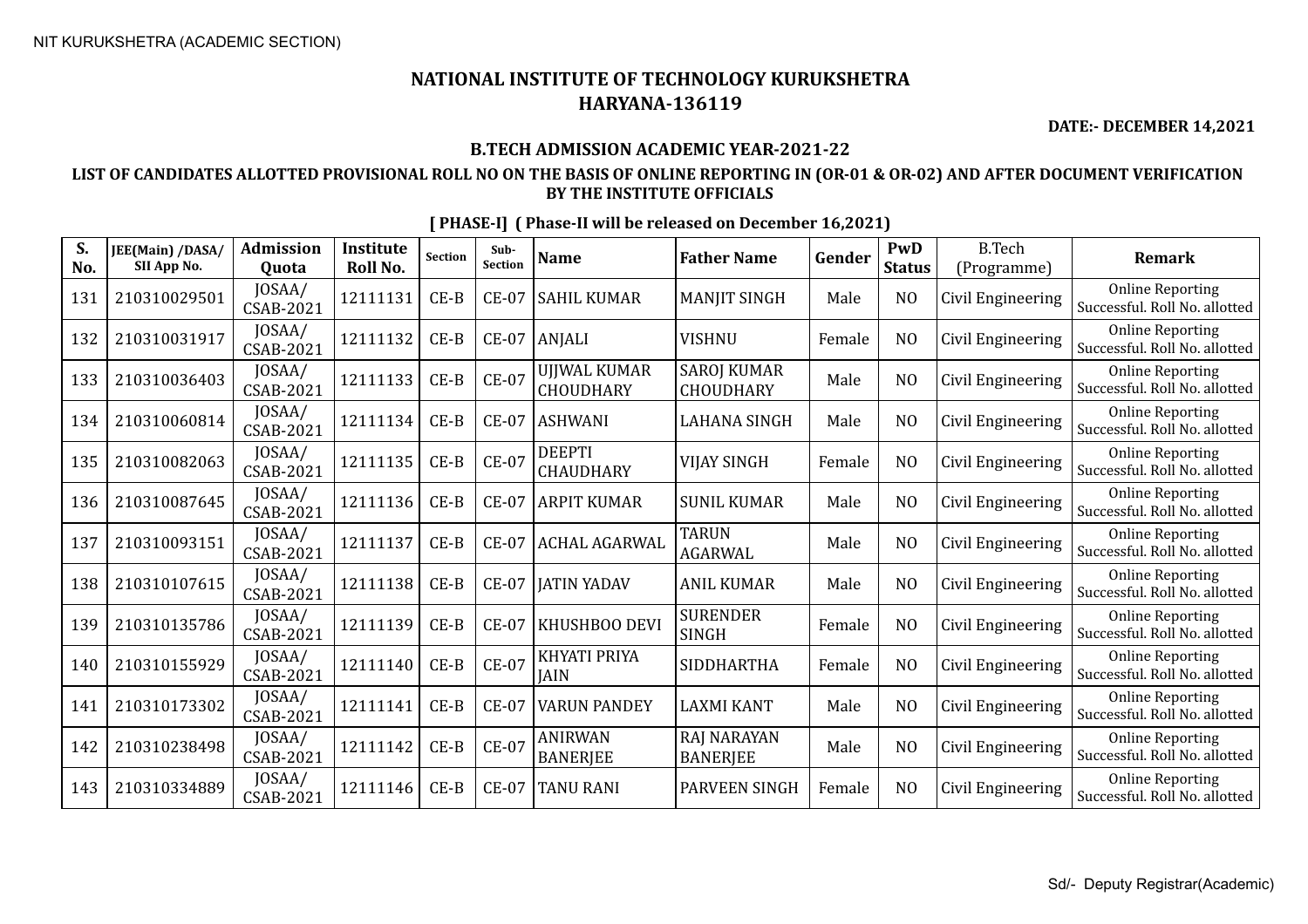**DATE:- DECEMBER 14,2021**

### **B.TECH ADMISSION ACADEMIC YEAR-2021-22**

### **LIST OF CANDIDATES ALLOTTED PROVISIONAL ROLL NO ON THE BASIS OF ONLINE REPORTING IN (OR-01 & OR-02) AND AFTER DOCUMENT VERIFICATION BY THE INSTITUTE OFFICIALS**

| S.<br>No. | JEE(Main) /DASA/<br>SII App No. | <b>Admission</b><br>Quota  | <b>Institute</b><br>Roll No. | <b>Section</b> | Sub-<br><b>Section</b> | <b>Name</b>                         | <b>Father Name</b>                      | Gender | PwD<br><b>Status</b> | <b>B.Tech</b><br>(Programme) | <b>Remark</b>                                            |
|-----------|---------------------------------|----------------------------|------------------------------|----------------|------------------------|-------------------------------------|-----------------------------------------|--------|----------------------|------------------------------|----------------------------------------------------------|
| 144       | 210310244209                    | JOSAA/<br>CSAB-2021        | 12111143                     | $CE-B$         | <b>CE-08</b>           | <b>VINIT</b>                        | MANJEET SINGH                           | Male   | N <sub>O</sub>       | Civil Engineering            | <b>Online Reporting</b><br>Successful. Roll No. allotted |
| 145       | 210310298154                    | JOSAA/<br>CSAB-2021        | 12111144                     | $CE-B$         | <b>CE-08</b>           | <b>PUSHPENDER</b>                   | <b>MANOJ KUMAR</b>                      | Male   | N <sub>O</sub>       | Civil Engineering            | <b>Online Reporting</b><br>Successful. Roll No. allotted |
| 146       | 210310313560                    | JOSAA/<br>CSAB-2021        | 12111145                     | $CE-B$         | <b>CE-08</b>           | <b>SHUBHAM</b><br>VASHISHTHA        | <b>GANESH DUTT</b><br><b>SHARMA</b>     | Male   | N <sub>O</sub>       | Civil Engineering            | <b>Online Reporting</b><br>Successful. Roll No. allotted |
| 147       | 210310365547                    | JOSAA/<br>CSAB-2021        | 12111147                     | $CE-B$         | <b>CE-08</b>           | <b>ANKIT YADAV</b>                  | <b>SAHAB RAJ</b>                        | Male   | N <sub>O</sub>       | Civil Engineering            | <b>Online Reporting</b><br>Successful. Roll No. allotted |
| 148       | 210310365690                    | JOSAA/<br>CSAB-2021        | 12111148                     | $CE-B$         | <b>CE-08</b>           | <b>PRIYANSHU</b>                    | <b>MAHENDER</b><br><b>SINGH</b>         | Male   | N <sub>O</sub>       | Civil Engineering            | <b>Online Reporting</b><br>Successful. Roll No. allotted |
| 149       | 210310388859                    | JOSAA/<br>CSAB-2021        | 12111149                     | $CE-B$         | <b>CE-08</b>           | MUKESH                              | <b>BALBIR</b>                           | Male   | N <sub>O</sub>       | Civil Engineering            | <b>Online Reporting</b><br>Successful. Roll No. allotted |
| 150       | 210310432740                    | JOSAA/<br>CSAB-2021        | 12111150                     | $CE-B$         | <b>CE-08</b>           | <b>ARYANSH KUMAR</b>                | <b>MR SUBHASH</b><br><b>KUMAR SINGH</b> | Male   | N <sub>0</sub>       | Civil Engineering            | <b>Online Reporting</b><br>Successful. Roll No. allotted |
| 151       | 210310439274                    | JOSAA/<br>CSAB-2021        | 12111151                     | $CE-B$         |                        | CE-08 ANMOL                         | <b>MUKESH KUMAR</b>                     | Male   | N <sub>O</sub>       | Civil Engineering            | <b>Online Reporting</b><br>Successful. Roll No. allotted |
| 152       | 210310440909                    | JOSAA/<br><b>CSAB-2021</b> | 12111152                     | $CE-B$         | <b>CE-08</b>           | <b>VIVEK BHARTI</b>                 | <b>ROHITAS</b><br><b>KUMAR</b>          | Male   | N <sub>O</sub>       | Civil Engineering            | <b>Online Reporting</b><br>Successful. Roll No. allotted |
| 153       | 210310483058                    | JOSAA/<br>CSAB-2021        | 12111153                     | $CE-B$         | <b>CE-08</b>           | <b>USHMA</b>                        | <b>RAVI DUTT</b>                        | Female | N <sub>O</sub>       | Civil Engineering            | <b>Online Reporting</b><br>Successful. Roll No. allotted |
| 154       | 210310533965                    | JOSAA/<br>CSAB-2021        | 12111155                     | $CE-B$         | <b>CE-08</b>           | <b>KSHITIZ GARG</b>                 | <b>RAJESH GARG</b>                      | Male   | N <sub>O</sub>       | Civil Engineering            | <b>Online Reporting</b><br>Successful. Roll No. allotted |
| 155       | 210310598393                    | JOSAA/<br>CSAB-2021        | 12111156                     | $CE-B$         | <b>CE-08</b>           | YASH MEHTA                          | <b>NARENDRA</b><br><b>KUMAR</b>         | Male   | N <sub>O</sub>       | Civil Engineering            | <b>Online Reporting</b><br>Successful. Roll No. allotted |
| 156       | 210310612800                    | JOSAA/<br>CSAB-2021        | 12111157                     | $CE-B$         | <b>CE-08</b>           | <b>GAURAV KUMAR</b><br><b>SINGH</b> | <b>CLSINGH</b>                          | Male   | N <sub>O</sub>       | Civil Engineering            | <b>Online Reporting</b><br>Successful. Roll No. allotted |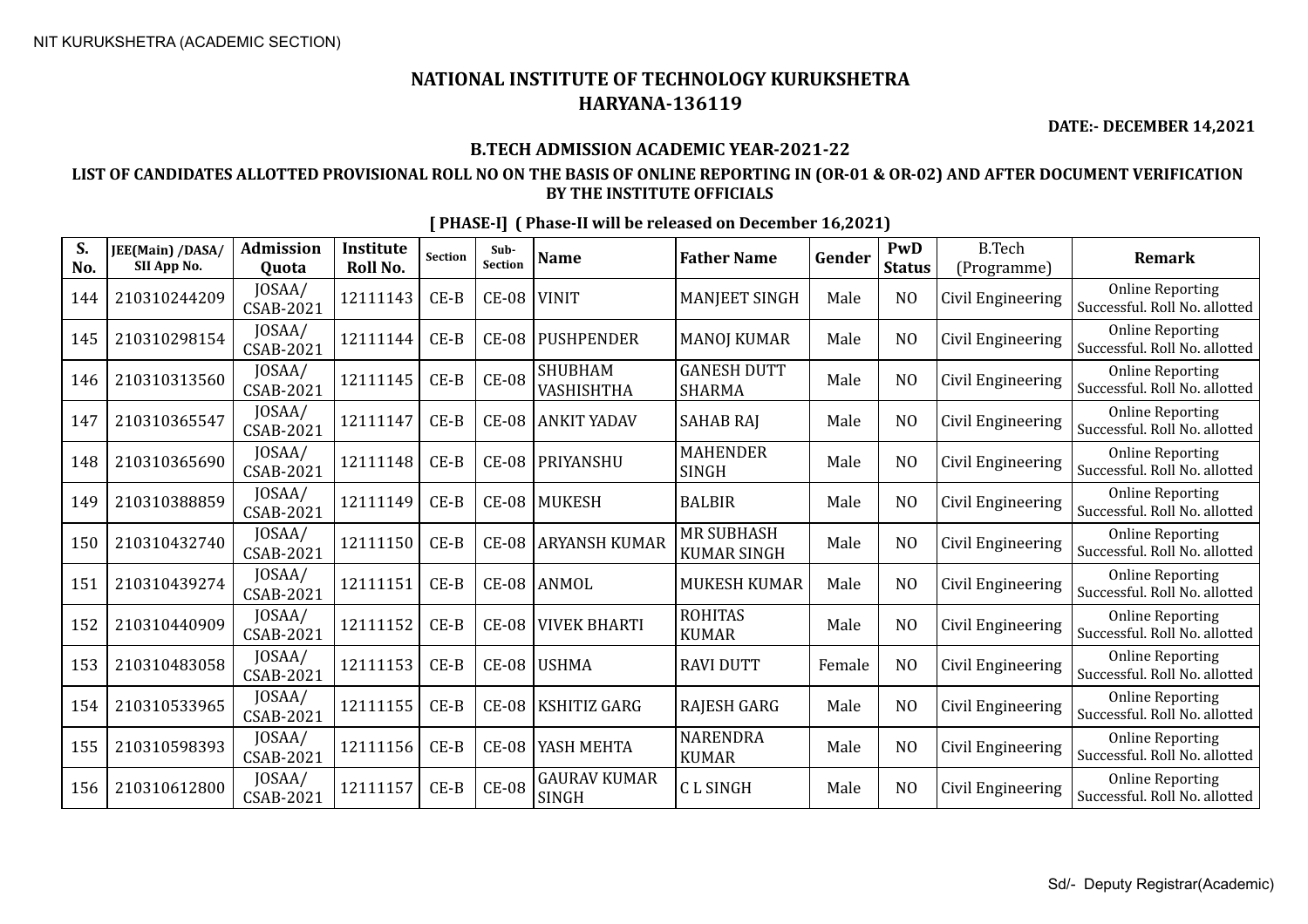**DATE:- DECEMBER 14,2021**

### **B.TECH ADMISSION ACADEMIC YEAR-2021-22**

### **LIST OF CANDIDATES ALLOTTED PROVISIONAL ROLL NO ON THE BASIS OF ONLINE REPORTING IN (OR-01 & OR-02) AND AFTER DOCUMENT VERIFICATION BY THE INSTITUTE OFFICIALS**

| S.<br>No. | JEE(Main) /DASA/<br>SII App No. | <b>Admission</b><br><b>Ouota</b> | <b>Institute</b><br>Roll No. | <b>Section</b> | Sub-<br>Section | <b>Name</b>                         | <b>Father Name</b>                     | Gender | PwD<br><b>Status</b> | <b>B.Tech</b><br>(Programme) | <b>Remark</b>                                            |
|-----------|---------------------------------|----------------------------------|------------------------------|----------------|-----------------|-------------------------------------|----------------------------------------|--------|----------------------|------------------------------|----------------------------------------------------------|
| 157       | 210310617578                    | JOSAA/<br><b>CSAB-2021</b>       | 12111158                     | $CE-B$         | <b>CE-08</b>    | <b>VINAY</b>                        | <b>SURENDRA</b><br><b>SINGH</b>        | Male   | N <sub>O</sub>       | Civil Engineering            | <b>Online Reporting</b><br>Successful. Roll No. allotted |
| 158       | 210310620317                    | JOSAA/<br><b>CSAB-2021</b>       | 12111159                     | $CE-B$         | $CE-08$         | RIYANSHI                            | <b>ANIL KUMAR</b>                      | Female | N <sub>O</sub>       | Civil Engineering            | <b>Online Reporting</b><br>Successful. Roll No. allotted |
| 159       | 210310673643                    | JOSAA/<br>CSAB-2021              | 12111160                     | $CE-B$         | <b>CE-08</b>    | <b>VRITIKA SINGLA</b>               | MR. LAXMAN<br><b>SINGLA</b>            | Female | N <sub>O</sub>       | Civil Engineering            | <b>Online Reporting</b><br>Successful. Roll No. allotted |
| 160       | 210310707495                    | JOSAA/<br>CSAB-2021              | 12111161                     | $CE-B$         | <b>CE-08</b>    | <b>SHAGUN AERON</b>                 | <b>RAMNIVAS</b><br><b>AERON</b>        | Female | N <sub>O</sub>       | Civil Engineering            | <b>Online Reporting</b><br>Successful. Roll No. allotted |
| 161       | 210310720843                    | JOSAA/<br>CSAB-2021              | 12111162                     | $CE-B$         | <b>CE-08</b>    | <b>JAI VERMA</b>                    | MANMOHAN<br><b>VERMA</b>               | Male   | N <sub>O</sub>       | Civil Engineering            | <b>Online Reporting</b><br>Successful. Roll No. allotted |
| 162       | 210320007072                    | JOSAA/<br><b>CSAB-2021</b>       | 12111163                     | $CE-B$         | <b>CE-08</b>    | <b>GURPREET</b><br><b>KAMBOJ</b>    | <b>AMOLAK CHAND</b>                    | Male   | N <sub>O</sub>       | Civil Engineering            | <b>Online Reporting</b><br>Successful. Roll No. allotted |
| 163       | 210330046734                    | JOSAA/<br>CSAB-2021              | 12111164                     | $CE-B$         | <b>CE-08</b>    | <b>VIDHISHA</b><br><b>GEHLOT</b>    | <b>CHAIN SINGH</b><br><b>GEHLOT</b>    | Female | N <sub>O</sub>       | Civil Engineering            | <b>Online Reporting</b><br>Successful. Roll No. allotted |
| 164       | PY3881532061<br>892             | JOSAA/<br>CSAB-2021              | 12131001                     | $CE-B$         | <b>CE-08</b>    | <b>ANIKET BIKRAM</b><br><b>SHAH</b> | <b>MR BIRENDRA</b><br><b>KUMAR SAH</b> | Male   | N <sub>O</sub>       | Civil Engineering            | <b>Online Reporting</b><br>Successful. Roll No. allotted |
| 165       | 210310000699                    | JOSAA/<br><b>CSAB-2021</b>       | 12112001                     | $CS-A$         | $CS-01$         | <b>SVASTIK</b><br><b>KANWAR</b>     | <b>ARVIND</b><br><b>KANWAR</b>         | Male   | N <sub>O</sub>       | Computer<br>Engineering      | <b>Online Reporting</b><br>Successful. Roll No. allotted |
| 166       | 210310000715                    | JOSAA/<br><b>CSAB-2021</b>       | 12112002                     | $CS-A$         | $CS-01$         | <b>DEVASHISH</b>                    | <b>VIJAY SINGH</b><br><b>SAINI</b>     | Male   | N <sub>O</sub>       | Computer<br>Engineering      | <b>Online Reporting</b><br>Successful, Roll No. allotted |
| 167       | 210310001865                    | JOSAA/<br><b>CSAB-2021</b>       | 12112003                     | $CS-A$         | $CS-01$         | PRIYANSHU<br><b>MAURYA</b>          | <b>MANSHA RAM</b>                      | Male   | N <sub>O</sub>       | Computer<br>Engineering      | <b>Online Reporting</b><br>Successful. Roll No. allotted |
| 168       | 210310002535                    | JOSAA/<br>CSAB-2021              | 12112004                     | $CS-A$         | $CS-01$         | <b>DEEPA KUMARI</b>                 | <b>DURGESH</b><br><b>NANDAN SINGH</b>  | Female | N <sub>O</sub>       | Computer<br>Engineering      | <b>Online Reporting</b><br>Successful. Roll No. allotted |
| 169       | 210310002941                    | JOSAA/<br>CSAB-2021              | 12112005                     | $CS-A$         | $CS-01$         | <b>ARYAN RAJ</b>                    | <b>PRAMOD</b><br><b>BHAGAT</b>         | Male   | N <sub>O</sub>       | Computer<br>Engineering      | <b>Online Reporting</b><br>Successful. Roll No. allotted |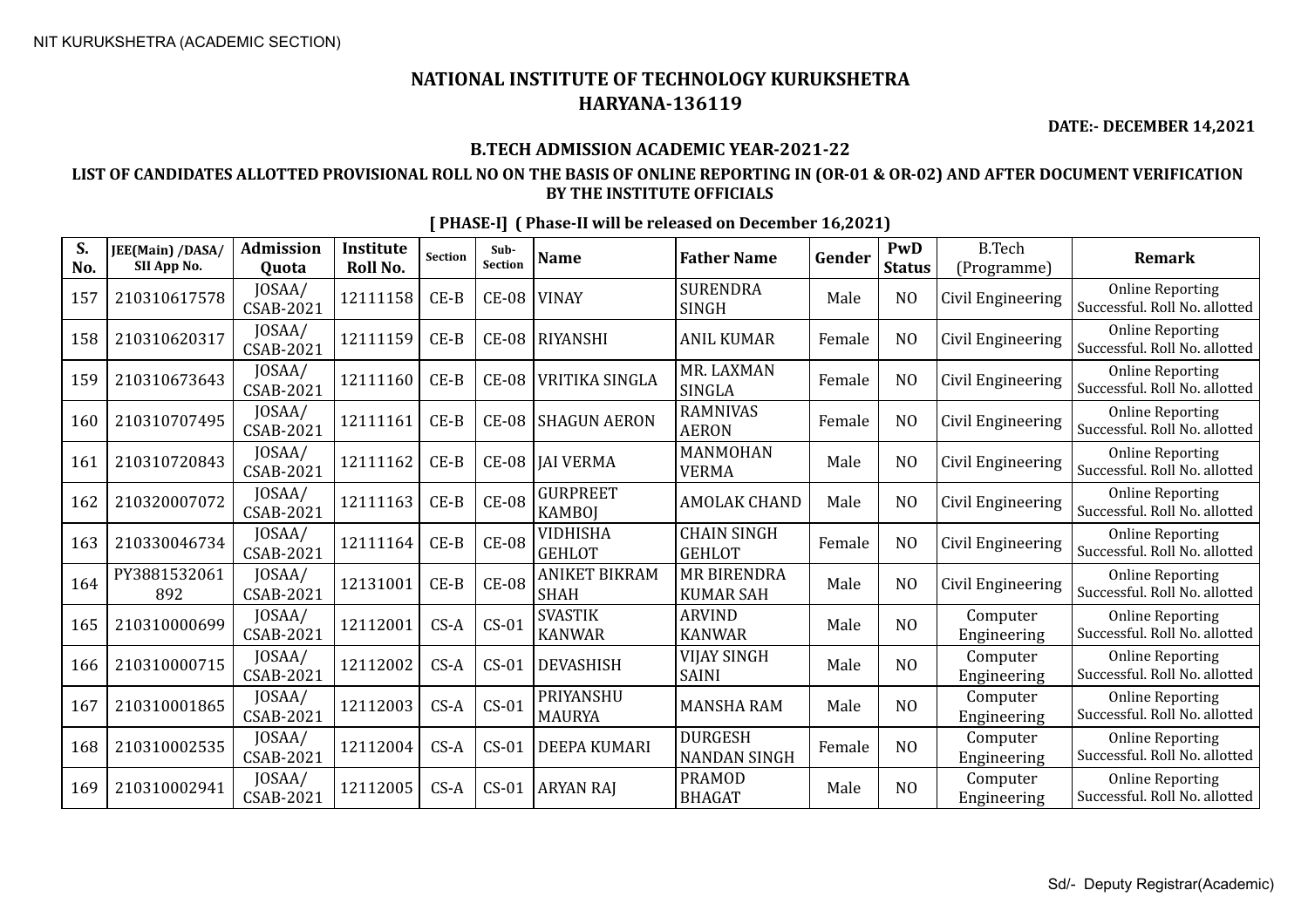**DATE:- DECEMBER 14,2021**

### **B.TECH ADMISSION ACADEMIC YEAR-2021-22**

### **LIST OF CANDIDATES ALLOTTED PROVISIONAL ROLL NO ON THE BASIS OF ONLINE REPORTING IN (OR-01 & OR-02) AND AFTER DOCUMENT VERIFICATION BY THE INSTITUTE OFFICIALS**

| S.<br>No. | JEE(Main) /DASA/<br>SII App No. | <b>Admission</b><br>Quota | <b>Institute</b><br>Roll No. | <b>Section</b> | Sub-<br><b>Section</b> | <b>Name</b>                      | <b>Father Name</b>                | Gender | PwD<br><b>Status</b> | <b>B.Tech</b><br>(Programme) | <b>Remark</b>                                            |
|-----------|---------------------------------|---------------------------|------------------------------|----------------|------------------------|----------------------------------|-----------------------------------|--------|----------------------|------------------------------|----------------------------------------------------------|
| 170       | 210310009525                    | JOSAA/<br>CSAB-2021       | 12112006                     | $CS-A$         | $CS-01$                | <b>MURARI PANDEY</b>             | SAMARJEET                         | Male   | N <sub>O</sub>       | Computer<br>Engineering      | <b>Online Reporting</b><br>Successful. Roll No. allotted |
| 171       | 210310010071                    | JOSAA/<br>CSAB-2021       | 12112007                     | $CS-A$         | $CS-01$                | <b>VISHAL KHURANA</b>            | VINOD<br><b>KHURANA</b>           | Male   | N <sub>O</sub>       | Computer<br>Engineering      | <b>Online Reporting</b><br>Successful. Roll No. allotted |
| 172       | 210310012331                    | JOSAA/<br>CSAB-2021       | 12112008                     | $CS-A$         | $CS-01$                | <b>KHUSHI</b><br><b>ALPHONSE</b> | <b>NORMAN</b><br><b>RAJESH</b>    | Female | NO                   | Computer<br>Engineering      | <b>Online Reporting</b><br>Successful. Roll No. allotted |
| 173       | 210310013060                    | JOSAA/<br>CSAB-2021       | 12112009                     | $CS-A$         | $CS-01$                | <b>TUSHAR</b>                    | PAWAN KUMAR                       | Male   | N <sub>O</sub>       | Computer<br>Engineering      | <b>Online Reporting</b><br>Successful. Roll No. allotted |
| 174       | 210310017236                    | JOSAA/<br>CSAB-2021       | 12112010                     | $CS-A$         | $CS-01$                | <b>RAMAVATH</b><br><b>ARJUN</b>  | <b>RAMAVATH</b><br><b>SHANKAR</b> | Male   | N <sub>O</sub>       | Computer<br>Engineering      | <b>Online Reporting</b><br>Successful. Roll No. allotted |
| 175       | 210310023159                    | JOSAA/<br>CSAB-2021       | 12112011                     | $CS-A$         | $CS-01$                | <b>HARSH KUMAR</b>               | <b>PRADEEP</b><br><b>KUMAR</b>    | Male   | NO                   | Computer<br>Engineering      | <b>Online Reporting</b><br>Successful. Roll No. allotted |
| 176       | 210310024950                    | JOSAA/<br>CSAB-2021       | 12112012                     | $CS-A$         | $CS-01$                | <b>AMIT KUMAR</b>                | <b>VIRENDRA</b><br><b>PRASAD</b>  | Male   | N <sub>O</sub>       | Computer<br>Engineering      | <b>Online Reporting</b><br>Successful. Roll No. allotted |
| 177       | 210310028137                    | JOSAA/<br>CSAB-2021       | 12112014                     | $CS-A$         | $CS-01$                | <b>ANUPMA</b>                    | <b>JAIKESH</b>                    | Female | N <sub>O</sub>       | Computer<br>Engineering      | <b>Online Reporting</b><br>Successful. Roll No. allotted |
| 178       | 210310029736                    | JOSAA/<br>CSAB-2021       | 12112015                     | $CS-A$         | $CS-01$                | <b>ANURAG KUMAR</b>              | <b>NARENDRA</b><br><b>KUMAR</b>   | Male   | N <sub>O</sub>       | Computer<br>Engineering      | <b>Online Reporting</b><br>Successful. Roll No. allotted |
| 179       | 210310041077                    | JOSAA/<br>CSAB-2021       | 12112025                     | $CS-A$         | $CS-01$                | VANSHIKA<br><b>SHARMA</b>        | <b>GOVIND</b><br><b>SHARMA</b>    | Female | N <sub>O</sub>       | Computer<br>Engineering      | <b>Online Reporting</b><br>Successful. Roll No. allotted |
| 180       | 210310211589                    | JOSAA/<br>CSAB-2021       | 12112105                     | $CS-A$         | $CS-01$                | <b>NITISH KUMAR</b>              | <b>NAGESHWAR</b><br><b>PASWAN</b> | Male   | <b>YES</b>           | Computer<br>Engineering      | <b>Online Reporting</b><br>Successful. Roll No. allotted |
| 181       | 210310211980                    | JOSAA/<br>CSAB-2021       | 12112106                     | $CS-A$         | $CS-01$                | ABHI<br><b>CHAUDHARY</b>         | <b>RAMESH CHAND</b>               | Male   | <b>YES</b>           | Computer<br>Engineering      | <b>Online Reporting</b><br>Successful. Roll No. allotted |
| 182       | 210310233576                    | JOSAA/<br>CSAB-2021       | 12112114                     | $CS-A$         | $CS-01$                | <b>SURAJPAL</b>                  | <b>RADHE SHYAM</b>                | Male   | <b>YES</b>           | Computer<br>Engineering      | <b>Online Reporting</b><br>Successful. Roll No. allotted |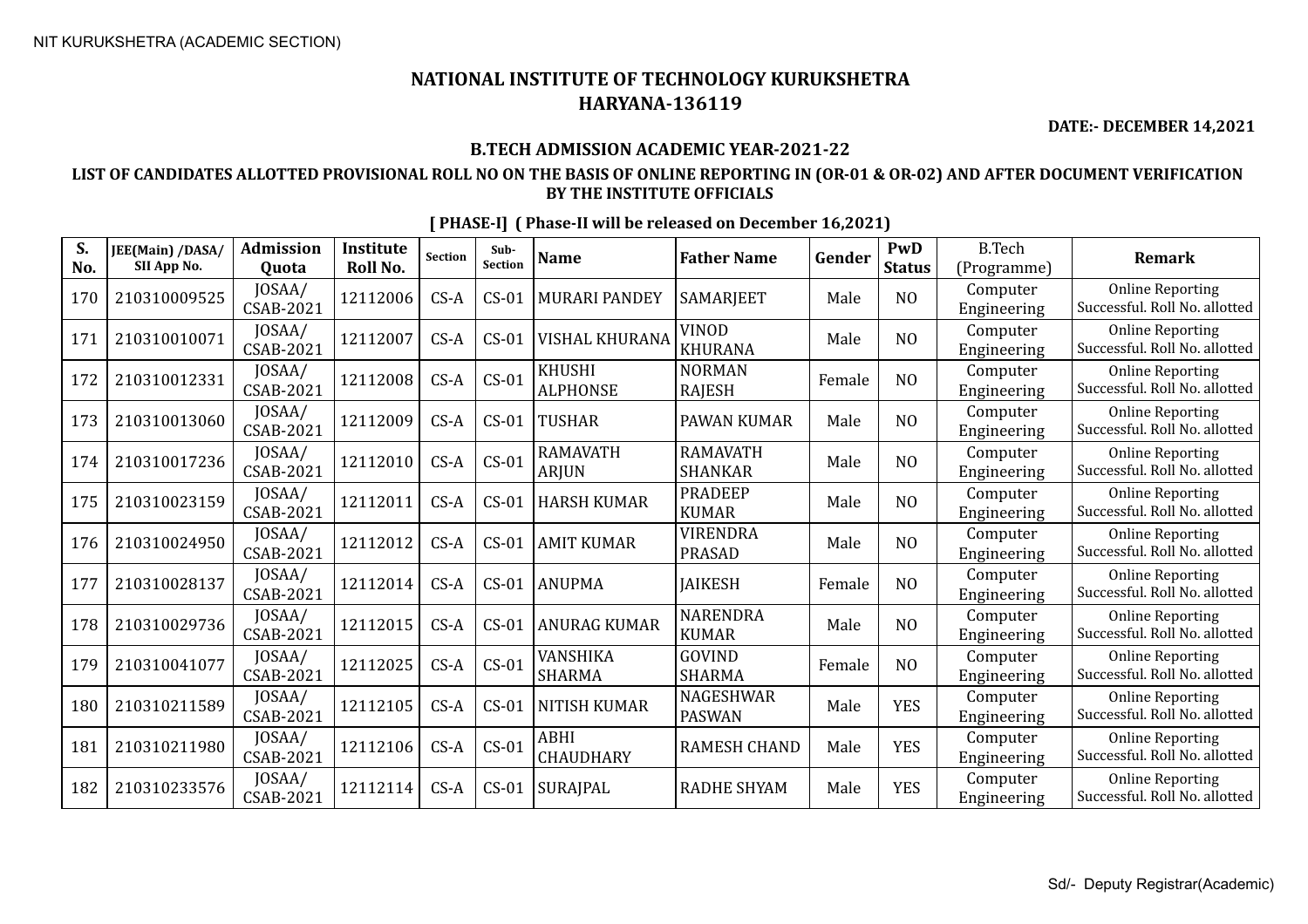**DATE:- DECEMBER 14,2021**

### **B.TECH ADMISSION ACADEMIC YEAR-2021-22**

### **LIST OF CANDIDATES ALLOTTED PROVISIONAL ROLL NO ON THE BASIS OF ONLINE REPORTING IN (OR-01 & OR-02) AND AFTER DOCUMENT VERIFICATION BY THE INSTITUTE OFFICIALS**

| S.<br>No. | JEE(Main) /DASA/<br>SII App No. | <b>Admission</b><br>Quota  | <b>Institute</b><br>Roll No. | <b>Section</b> | Sub-<br>Section | <b>Name</b>                                       | <b>Father Name</b>                         | Gender | PwD<br><b>Status</b> | <b>B.Tech</b><br>(Programme) | <b>Remark</b>                                            |
|-----------|---------------------------------|----------------------------|------------------------------|----------------|-----------------|---------------------------------------------------|--------------------------------------------|--------|----------------------|------------------------------|----------------------------------------------------------|
| 183       | 210310343397                    | JOSAA/<br><b>CSAB-2021</b> | 12112141                     | $CS-A$         | $CS-01$         | <b>DIVYANSHU</b>                                  | <b>ISHWAR SINGH</b>                        | Male   | <b>YES</b>           | Computer<br>Engineering      | <b>Online Reporting</b><br>Successful. Roll No. allotted |
| 184       | 210310386303                    | JOSAA/<br><b>CSAB-2021</b> | 12112156                     | $CS-A$         | $CS-01$         | <b>AVINASH</b><br><b>BHUYAN</b>                   | <b>ANANTA</b><br><b>BHUYAN</b>             | Male   | <b>YES</b>           | Computer<br>Engineering      | <b>Online Reporting</b><br>Successful. Roll No. allotted |
| 185       | 210310029831                    | JOSAA/<br><b>CSAB-2021</b> | 12112016                     | $CS-A$         | $CS-02$         | <b>HITESH</b>                                     | <b>SATYADEV</b>                            | Male   | N <sub>O</sub>       | Computer<br>Engineering      | <b>Online Reporting</b><br>Successful. Roll No. allotted |
| 186       | 210310030400                    | JOSAA/<br><b>CSAB-2021</b> | 12112017                     | $CS-A$         | $CS-02$         | <b>AKSHAY</b>                                     | <b>SUKRAM PAL</b>                          | Male   | N <sub>O</sub>       | Computer<br>Engineering      | <b>Online Reporting</b><br>Successful. Roll No. allotted |
| 187       | 210310030475                    | JOSAA/<br>CSAB-2021        | 12112018                     | $CS-A$         | $CS-02$         | <b>RAJAT KUMAR</b>                                | <b>SUKHVINDER</b><br><b>SINGH</b>          | Male   | N <sub>O</sub>       | Computer<br>Engineering      | <b>Online Reporting</b><br>Successful. Roll No. allotted |
| 188       | 210310031700                    | JOSAA/<br><b>CSAB-2021</b> | 12112019                     | $CS-A$         | $CS-02$         | <b>KESHAV SHARMA</b>                              | <b>PARVEEN</b><br>SHARMA                   | Male   | N <sub>O</sub>       | Computer<br>Engineering      | <b>Online Reporting</b><br>Successful. Roll No. allotted |
| 189       | 210310033227                    | JOSAA/<br><b>CSAB-2021</b> | 12112020                     | $CS-A$         | $CS-02$         | <b>BHAVESH</b>                                    | <b>RAMESH KUMAR</b>                        | Male   | N <sub>O</sub>       | Computer<br>Engineering      | <b>Online Reporting</b><br>Successful. Roll No. allotted |
| 190       | 210310036372                    | JOSAA/<br><b>CSAB-2021</b> | 12112021                     | $CS-A$         | $CS-02$         | <b>VANSH SUKHIJA</b>                              | <b>MANOJ KUMAR</b>                         | Male   | N <sub>O</sub>       | Computer<br>Engineering      | <b>Online Reporting</b><br>Successful. Roll No. allotted |
| 191       | 210310036488                    | JOSAA/<br><b>CSAB-2021</b> | 12112022                     | $CS-A$         | $CS-02$         | <b>VISHWAS</b><br><b>KANCHAN</b><br><b>VAIDYA</b> | <b>KANCHAN</b><br><b>PRAKASH</b><br>VAIDYA | Male   | N <sub>O</sub>       | Computer<br>Engineering      | <b>Online Reporting</b><br>Successful. Roll No. allotted |
| 192       | 210310036783                    | JOSAA/<br>CSAB-2021        | 12112023                     | $CS-A$         | $CS-02$         | <b>DEEPAK</b>                                     | <b>HARIPRASAD</b>                          | Male   | N <sub>O</sub>       | Computer<br>Engineering      | <b>Online Reporting</b><br>Successful. Roll No. allotted |
| 193       | 210310037060                    | JOSAA/<br><b>CSAB-2021</b> | 12112024                     | $CS-A$         | $CS-02$         | <b>SANYAM SHARMA</b>                              | <b>PASHWINDER</b><br><b>KUMAR SHARMA</b>   | Male   | N <sub>O</sub>       | Computer<br>Engineering      | <b>Online Reporting</b><br>Successful. Roll No. allotted |
| 194       | 210310041967                    | JOSAA/<br><b>CSAB-2021</b> | 12112026                     | $CS-A$         | $CS-02$         | <b>SAKSHAM TAYAL</b>                              | <b>ANIL TAYAL</b>                          | Male   | N <sub>O</sub>       | Computer<br>Engineering      | <b>Online Reporting</b><br>Successful. Roll No. allotted |
| 195       | 210310045351                    | JOSAA/<br>CSAB-2021        | 12112027                     | $CS-A$         | $CS-02$         | <b>ROSHAN KUMAR</b>                               | <b>VINOD KUMAR</b><br><b>SINGH</b>         | Male   | N <sub>O</sub>       | Computer<br>Engineering      | <b>Online Reporting</b><br>Successful. Roll No. allotted |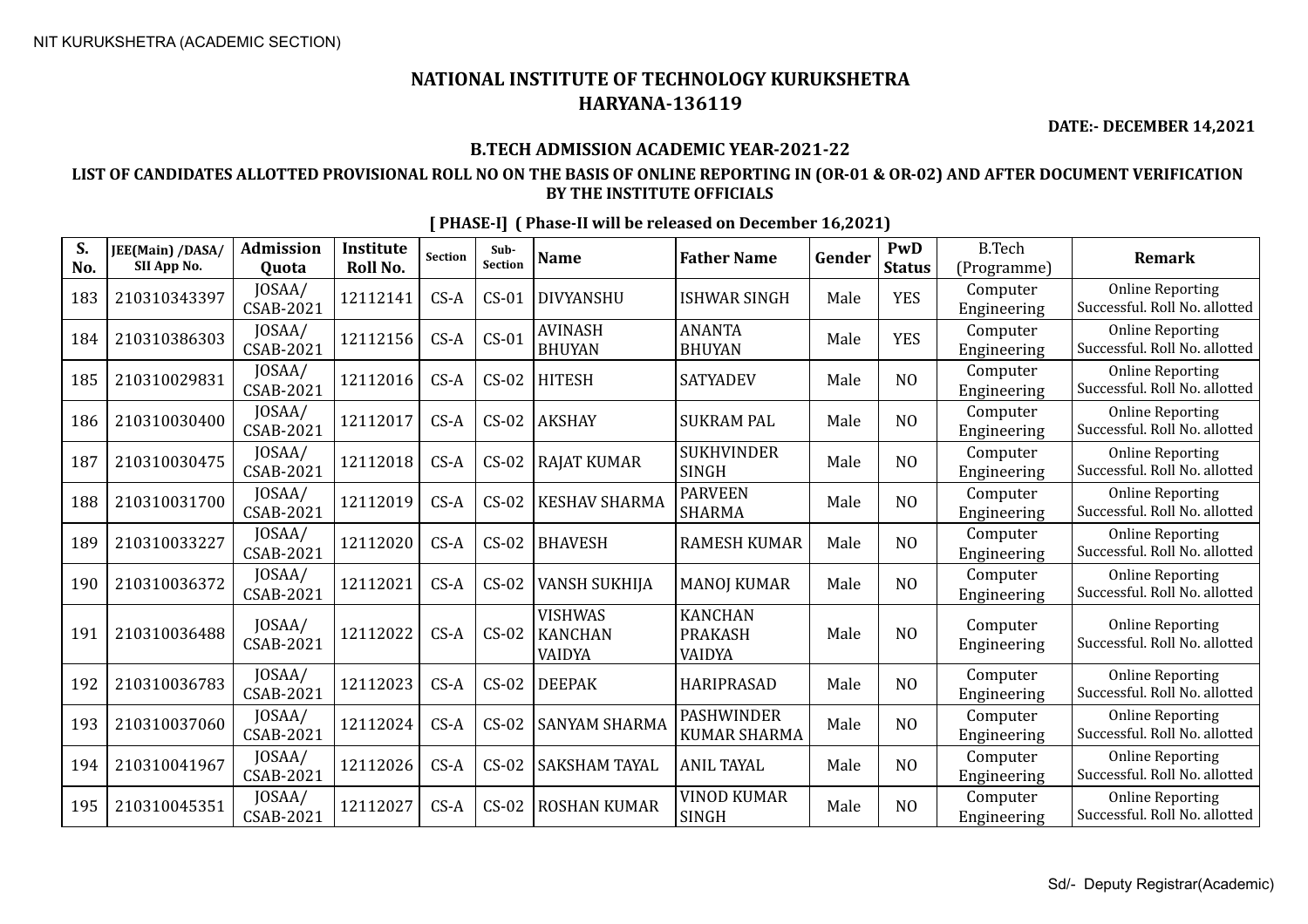**DATE:- DECEMBER 14,2021**

### **B.TECH ADMISSION ACADEMIC YEAR-2021-22**

### **LIST OF CANDIDATES ALLOTTED PROVISIONAL ROLL NO ON THE BASIS OF ONLINE REPORTING IN (OR-01 & OR-02) AND AFTER DOCUMENT VERIFICATION BY THE INSTITUTE OFFICIALS**

| S.<br>No. | JEE(Main) /DASA/<br>SII App No. | <b>Admission</b><br>Quota | <b>Institute</b><br>Roll No. | <b>Section</b> | Sub-<br><b>Section</b> | <b>Name</b>                            | <b>Father Name</b>                    | Gender | PwD<br><b>Status</b> | <b>B.Tech</b><br>(Programme) | <b>Remark</b>                                            |
|-----------|---------------------------------|---------------------------|------------------------------|----------------|------------------------|----------------------------------------|---------------------------------------|--------|----------------------|------------------------------|----------------------------------------------------------|
| 196       | 210310045746                    | JOSAA/<br>CSAB-2021       | 12112028                     | $CS-A$         | $CS-02$                | <b>JANVI</b>                           | <b>RAJESH KUMAR</b>                   | Female | N <sub>O</sub>       | Computer<br>Engineering      | <b>Online Reporting</b><br>Successful. Roll No. allotted |
| 197       | 210310050798                    | JOSAA/<br>CSAB-2021       | 12112029                     | $CS-A$         | $CS-02$                | <b>IYOTI</b>                           | <b>INDER SINGH</b>                    | Female | N <sub>O</sub>       | Computer<br>Engineering      | <b>Online Reporting</b><br>Successful. Roll No. allotted |
| 198       | 210310051819                    | JOSAA/<br>CSAB-2021       | 12112030                     | $CS-A$         | $CS-02$                | <b>DINESH SINGH</b><br><b>PATHANIA</b> | <b>MANOJ SINGH</b><br><b>PATHANIA</b> | Male   | N <sub>O</sub>       | Computer<br>Engineering      | <b>Online Reporting</b><br>Successful. Roll No. allotted |
| 199       | 210310055749                    | JOSAA/<br>CSAB-2021       | 12112031                     | $CS-A$         | $CS-02$                | <b>KIRTI</b>                           | <b>NARESH</b>                         | Female | N <sub>O</sub>       | Computer<br>Engineering      | <b>Online Reporting</b><br>Successful. Roll No. allotted |
| 200       | 210310055920                    | JOSAA/<br>CSAB-2021       | 12112032                     | $CS-A$         | $CS-02$                | <b>AKSHAT</b><br><b>MEGHWAL</b>        | <b>ANIL KUMAR</b>                     | Male   | N <sub>O</sub>       | Computer<br>Engineering      | <b>Online Reporting</b><br>Successful. Roll No. allotted |
| 201       | 210310058025                    | JOSAA/<br>CSAB-2021       | 12112035                     | $CS-A$         | $CS-02$                | <b>TANISHA</b>                         | <b>PURAN CHAND</b>                    | Female | N <sub>O</sub>       | Computer<br>Engineering      | <b>Online Reporting</b><br>Successful. Roll No. allotted |
| 202       | 210310604836                    | JOSAA/<br>CSAB-2021       | 12112201                     | $CS-A$         | $CS-02$                | ANSHIKA SINGLA                         | <b>NEERAJ SINGLA</b>                  | Female | <b>YES</b>           | Computer<br>Engineering      | <b>Online Reporting</b><br>Successful. Roll No. allotted |
| 203       | 210310618021                    | JOSAA/<br>CSAB-2021       | 12112202                     | $CS-A$         | $CS-02$                | <b>ABHISHEK PATEL</b>                  | <b>VIVEK KUMAR</b><br><b>ARYA</b>     | Male   | <b>YES</b>           | Computer<br>Engineering      | <b>Online Reporting</b><br>Successful. Roll No. allotted |
| 204       | 210310680528                    | JOSAA/<br>CSAB-2021       | 12112212                     | $CS-A$         | $CS-02$                | <b>VISHWADEV</b>                       | <b>SATYADEV</b><br><b>SHARMA</b>      | Male   | <b>YES</b>           | Computer<br>Engineering      | <b>Online Reporting</b><br>Successful. Roll No. allotted |
| 205       | 210310760723                    | JOSAA/<br>CSAB-2021       | 12112217                     | $CS-A$         | $CS-02$                | <b>RAHUL GORAI</b>                     | <b>SUNIL KUMAR</b><br><b>GORAI</b>    | Male   | <b>YES</b>           | Computer<br>Engineering      | <b>Online Reporting</b><br>Successful. Roll No. allotted |
| 206       | 210320020467                    | JOSAA/<br>CSAB-2021       | 12112227                     | $CS-A$         | $CS-02$                | <b>ROHIT KUMAR</b>                     | <b>SURENDER</b><br><b>KUMAR</b>       | Male   | <b>YES</b>           | Computer<br>Engineering      | <b>Online Reporting</b><br>Successful. Roll No. allotted |
| 207       | 210310056275                    | JOSAA/<br>CSAB-2021       | 12112033                     | $CS-A$         | $CS-03$                | <b>SAMAR PRATAP</b><br><b>SINGH</b>    | <b>MANDEEP SINGH</b>                  | Male   | N <sub>O</sub>       | Computer<br>Engineering      | <b>Online Reporting</b><br>Successful. Roll No. allotted |
| 208       | 210310056502                    | JOSAA/<br>CSAB-2021       | 12112034                     | $CS-A$         | $CS-03$                | <b>PRATHAM</b><br><b>REEHAL</b>        | <b>VINOD KUMAR</b>                    | Male   | N <sub>O</sub>       | Computer<br>Engineering      | <b>Online Reporting</b><br>Successful. Roll No. allotted |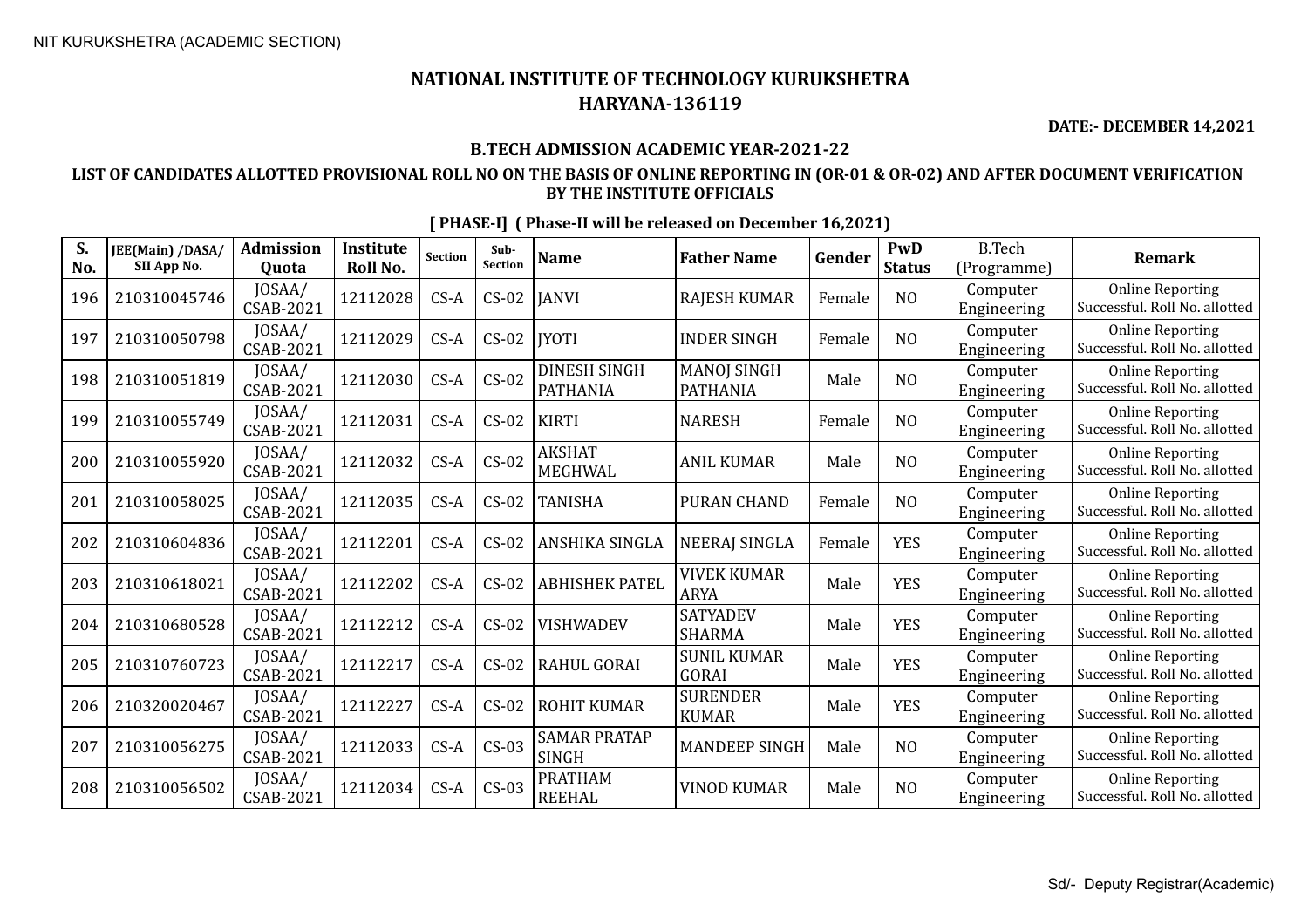**DATE:- DECEMBER 14,2021**

### **B.TECH ADMISSION ACADEMIC YEAR-2021-22**

### **LIST OF CANDIDATES ALLOTTED PROVISIONAL ROLL NO ON THE BASIS OF ONLINE REPORTING IN (OR-01 & OR-02) AND AFTER DOCUMENT VERIFICATION BY THE INSTITUTE OFFICIALS**

| S.<br>No. | JEE(Main) /DASA/<br>SII App No. | <b>Admission</b><br>Quota | <b>Institute</b><br>Roll No. | <b>Section</b> | Sub-<br>Section | <b>Name</b>                        | <b>Father Name</b>                               | Gender | PwD<br><b>Status</b> | <b>B.Tech</b><br>(Programme) | <b>Remark</b>                                            |
|-----------|---------------------------------|---------------------------|------------------------------|----------------|-----------------|------------------------------------|--------------------------------------------------|--------|----------------------|------------------------------|----------------------------------------------------------|
| 209       | 210310058405                    | JOSAA/<br>CSAB-2021       | 12112036                     | $CS-A$         | $CS-03$         | <b>SAATVIK GARG</b>                | <b>SANJEEV KUMAR</b>                             | Male   | N <sub>O</sub>       | Computer<br>Engineering      | <b>Online Reporting</b><br>Successful. Roll No. allotted |
| 210       | 210310058482                    | JOSAA/<br>CSAB-2021       | 12112037                     | $CS-A$         | $CS-03$         | <b>AYUSH ANAND</b>                 | <b>BRAJESH KUMAR</b>                             | Male   | N <sub>O</sub>       | Computer<br>Engineering      | <b>Online Reporting</b><br>Successful. Roll No. allotted |
| 211       | 210310060149                    | JOSAA/<br>CSAB-2021       | 12112038                     | $CS-A$         | $CS-03$         | <b>SHANTANU</b>                    | <b>NARESH KUMAR</b>                              | Male   | N <sub>O</sub>       | Computer<br>Engineering      | <b>Online Reporting</b><br>Successful. Roll No. allotted |
| 212       | 210310061428                    | JOSAA/<br>CSAB-2021       | 12112039                     | $CS-A$         | $CS-03$         | <b>CHINMOY</b><br><b>HAZARIKA</b>  | MR.RUPAK<br><b>HAZARIKA</b>                      | Male   | N <sub>O</sub>       | Computer<br>Engineering      | <b>Online Reporting</b><br>Successful. Roll No. allotted |
| 213       | 210310064773                    | JOSAA/<br>CSAB-2021       | 12112040                     | $CS-A$         | $CS-03$         | <b>SAHIL KUMAR</b>                 | <b>MAHENDER</b><br><b>SINGH</b>                  | Male   | N <sub>O</sub>       | Computer<br>Engineering      | <b>Online Reporting</b><br>Successful. Roll No. allotted |
| 214       | 210310066000                    | JOSAA/<br>CSAB-2021       | 12112041                     | $CS-A$         | $CS-03$         | <b>TUSHAR YADAV</b>                | <b>SUNIL KUMAR</b>                               | Male   | N <sub>O</sub>       | Computer<br>Engineering      | <b>Online Reporting</b><br>Successful. Roll No. allotted |
| 215       | 210310070800                    | JOSAA/<br>CSAB-2021       | 12112042                     | $CS-A$         | $CS-03$         | <b>PRAJAKTA</b><br><b>WANKHEDE</b> | <b>SIDDHARTH</b><br><b>WANKHEDE</b>              | Female | N <sub>O</sub>       | Computer<br>Engineering      | <b>Online Reporting</b><br>Successful. Roll No. allotted |
| 216       | 210310075141                    | JOSAA/<br>CSAB-2021       | 12112043                     | $CS-A$         | $CS-03$         | <b>ANUJ KUMAR</b>                  | <b>VINOD KUMAR</b>                               | Male   | N <sub>O</sub>       | Computer<br>Engineering      | <b>Online Reporting</b><br>Successful. Roll No. allotted |
| 217       | 210310075386                    | JOSAA/<br>CSAB-2021       | 12112044                     | $CS-A$         | $CS-03$         | <b>ANKIT JHIRWAL</b>               | <b>SHIVJI RAM</b><br><b>MINA</b>                 | Male   | N <sub>O</sub>       | Computer<br>Engineering      | <b>Online Reporting</b><br>Successful. Roll No. allotted |
| 218       | 210310076023                    | JOSAA/<br>CSAB-2021       | 12112045                     | $CS-A$         | $CS-03$         | <b>RAHUL NAIN</b>                  | <b>DAYANAND</b><br><b>NAIN</b>                   | Male   | N <sub>O</sub>       | Computer<br>Engineering      | <b>Online Reporting</b><br>Successful. Roll No. allotted |
| 219       | 210310078363                    | JOSAA/<br>CSAB-2021       | 12112046                     | $CS-A$         | $CS-03$         | <b>KHYATI SHARMA</b>               | <b>ANIL SHARMA</b>                               | Female | N <sub>O</sub>       | Computer<br>Engineering      | <b>Online Reporting</b><br>Successful. Roll No. allotted |
| 220       | 210310080474                    | JOSAA/<br>CSAB-2021       | 12112047                     | $CS-A$         | $CS-03$         | <b>SUKANYA</b><br><b>BHARGAV</b>   | <b>DINESH</b><br><b>CHANDRA</b><br><b>BAITHA</b> | Female | N <sub>O</sub>       | Computer<br>Engineering      | <b>Online Reporting</b><br>Successful. Roll No. allotted |
| 221       | 210310082770                    | JOSAA/<br>CSAB-2021       | 12112048                     | $CS-A$         | $CS-03$         | <b>NIKHIL</b>                      | <b>RAJESH KUMAR</b>                              | Male   | N <sub>O</sub>       | Computer<br>Engineering      | <b>Online Reporting</b><br>Successful. Roll No. allotted |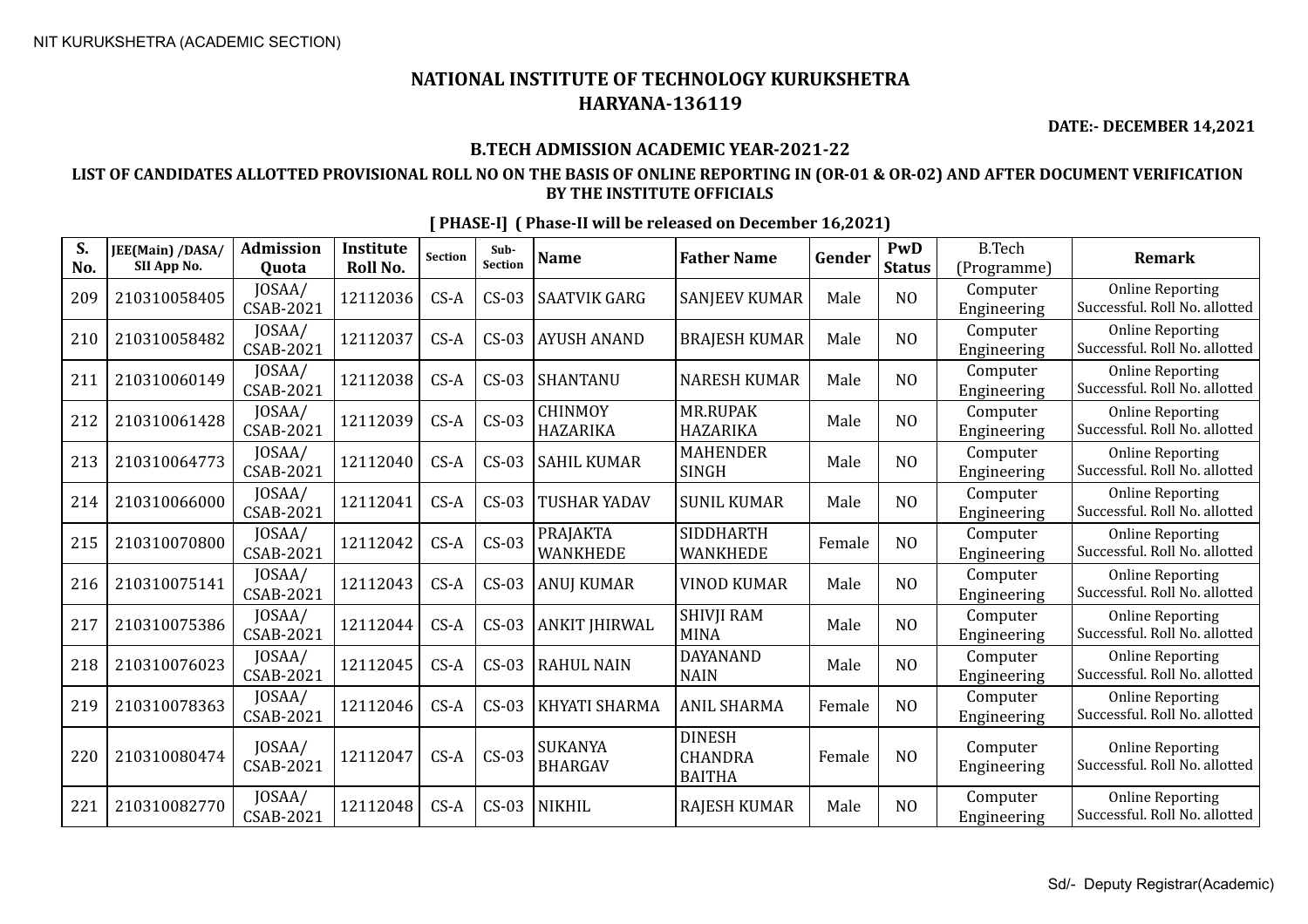**DATE:- DECEMBER 14,2021**

### **B.TECH ADMISSION ACADEMIC YEAR-2021-22**

### **LIST OF CANDIDATES ALLOTTED PROVISIONAL ROLL NO ON THE BASIS OF ONLINE REPORTING IN (OR-01 & OR-02) AND AFTER DOCUMENT VERIFICATION BY THE INSTITUTE OFFICIALS**

| S.<br>No. | JEE(Main) /DASA/<br>SII App No. | <b>Admission</b><br>Quota | <b>Institute</b><br>Roll No. | <b>Section</b> | Sub-<br>Section | <b>Name</b>                        | <b>Father Name</b>                  | Gender | PwD<br><b>Status</b> | <b>B.Tech</b><br>(Programme) | <b>Remark</b>                                            |
|-----------|---------------------------------|---------------------------|------------------------------|----------------|-----------------|------------------------------------|-------------------------------------|--------|----------------------|------------------------------|----------------------------------------------------------|
| 222       | 210310083134                    | JOSAA/<br>CSAB-2021       | 12112049                     | $CS-A$         | $CS-03$         | <b>UTKARSH</b>                     | <b>MOHAN LAL</b>                    | Male   | N <sub>O</sub>       | Computer<br>Engineering      | <b>Online Reporting</b><br>Successful. Roll No. allotted |
| 223       | 210310089175                    | JOSAA/<br>CSAB-2021       | 12112050                     | $CS-A$         | $CS-03$         | <b>ANKIT KUMAR</b>                 | <b>KANCHAN</b><br><b>KUMAR</b>      | Male   | N <sub>O</sub>       | Computer<br>Engineering      | <b>Online Reporting</b><br>Successful. Roll No. allotted |
| 224       | 210310090953                    | JOSAA/<br>CSAB-2021       | 12112051                     | $CS-A$         | $CS-03$         | <b>MOHIT SINGH</b>                 | <b>MALKHAN</b><br><b>SINGH</b>      | Male   | N <sub>O</sub>       | Computer<br>Engineering      | <b>Online Reporting</b><br>Successful. Roll No. allotted |
| 225       | 210310092726                    | JOSAA/<br>CSAB-2021       | 12112052                     | $CS-A$         | $CS-03$         | <b>AMAN KUMAR</b>                  | <b>BALBIR</b>                       | Male   | N <sub>O</sub>       | Computer<br>Engineering      | <b>Online Reporting</b><br>Successful. Roll No. allotted |
| 226       | 210310093131                    | JOSAA/<br>CSAB-2021       | 12112053                     | $CS-A$         | $CS-03$         | <b>HITEN ISRANI</b>                | RAJESH ISRANI                       | Male   | N <sub>O</sub>       | Computer<br>Engineering      | <b>Online Reporting</b><br>Successful. Roll No. allotted |
| 227       | 210310093576                    | JOSAA/<br>CSAB-2021       | 12112054                     | $CS-A$         | $CS-03$         | TARUNPREET<br><b>KAUR</b>          | <b>SUKHBIR SINGH</b>                | Female | N <sub>O</sub>       | Computer<br>Engineering      | <b>Online Reporting</b><br>Successful. Roll No. allotted |
| 228       | 210310093660                    | JOSAA/<br>CSAB-2021       | 12112055                     | $CS-A$         | $CS-03$         | <b>DEEPAK</b>                      | <b>AJAY PAL</b>                     | Male   | N <sub>O</sub>       | Computer<br>Engineering      | <b>Online Reporting</b><br>Successful. Roll No. allotted |
| 229       | 210310094072                    | JOSAA/<br>CSAB-2021       | 12112056                     | $CS-A$         | $CS-04$         | LIPASA MUNDHA                      | MR. ANANDA<br><b>MUNDHA</b>         | Female | N <sub>O</sub>       | Computer<br>Engineering      | <b>Online Reporting</b><br>Successful. Roll No. allotted |
| 230       | 210310095264                    | JOSAA/<br>CSAB-2021       | 12112057                     | $CS-A$         | $CS-04$         | <b>BHAVISHYA</b><br><b>GOTHWAL</b> | <b>AMAR SINGH</b><br><b>GOTHWAL</b> | Male   | NO                   | Computer<br>Engineering      | <b>Online Reporting</b><br>Successful. Roll No. allotted |
| 231       | 210310095471                    | JOSAA/<br>CSAB-2021       | 12112058                     | $CS-A$         | $CS-04$         | <b>SAHIL BHATIA</b>                | <b>SUNIL BHATIA</b>                 | Male   | N <sub>O</sub>       | Computer<br>Engineering      | <b>Online Reporting</b><br>Successful. Roll No. allotted |
| 232       | 210310097182                    | JOSAA/<br>CSAB-2021       | 12112059                     | $CS-A$         | $CS-04$         | <b>BHAVYA BANSAL</b>               | <b>KIRTI BANSAL</b>                 | Male   | N <sub>O</sub>       | Computer<br>Engineering      | <b>Online Reporting</b><br>Successful. Roll No. allotted |
| 233       | 210310097879                    | JOSAA/<br>CSAB-2021       | 12112060                     | $CS-A$         | $CS-04$         | <b>RONAK</b>                       | <b>ASHOK KUMAR</b>                  | Male   | N <sub>O</sub>       | Computer<br>Engineering      | <b>Online Reporting</b><br>Successful. Roll No. allotted |
| 234       | 210310098671                    | JOSAA/<br>CSAB-2021       | 12112061                     | $CS-A$         | $CS-04$         | <b>NAMAN GARG</b>                  | <b>PREM GARG</b>                    | Male   | N <sub>O</sub>       | Computer<br>Engineering      | <b>Online Reporting</b><br>Successful. Roll No. allotted |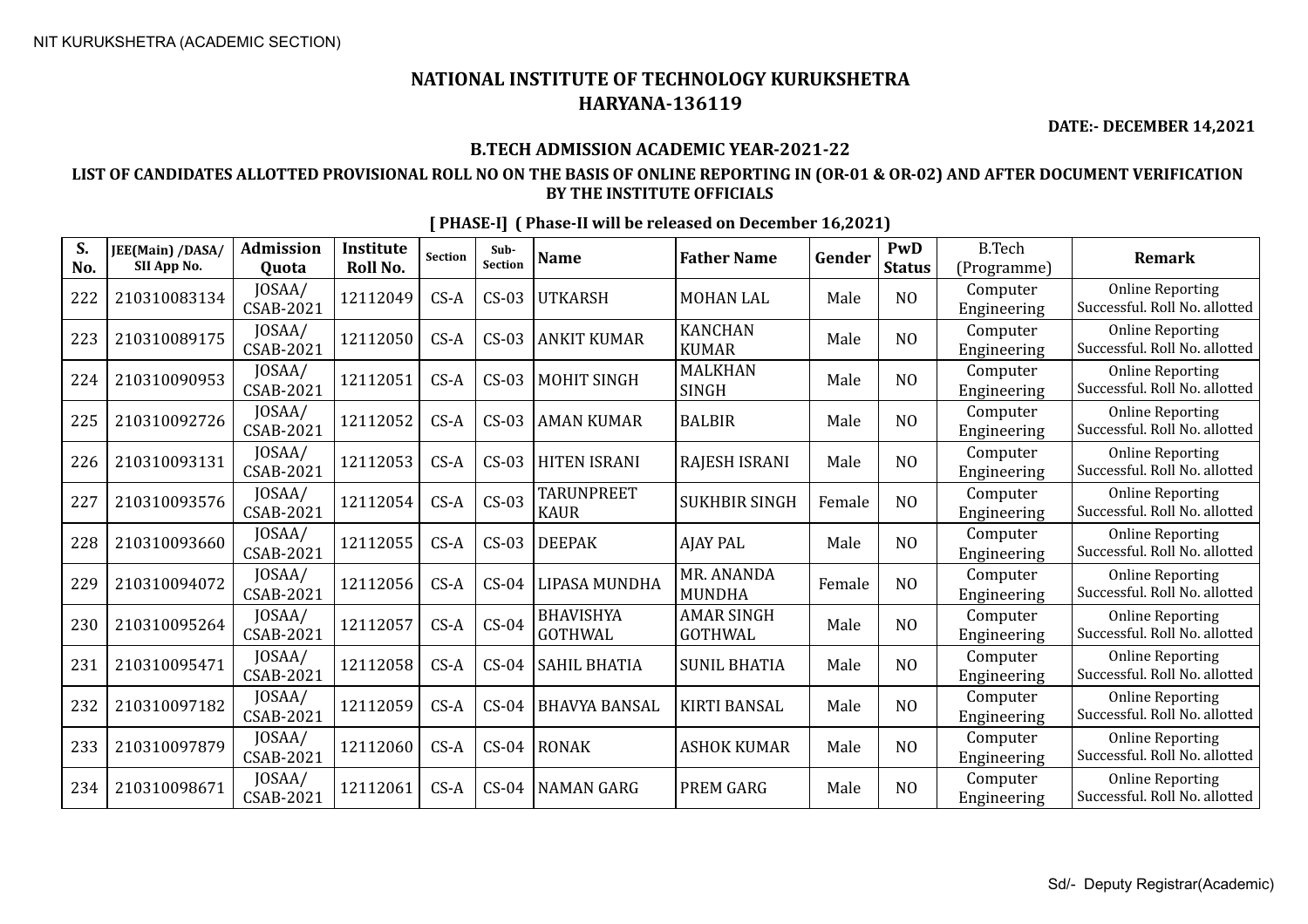**DATE:- DECEMBER 14,2021**

### **B.TECH ADMISSION ACADEMIC YEAR-2021-22**

### **LIST OF CANDIDATES ALLOTTED PROVISIONAL ROLL NO ON THE BASIS OF ONLINE REPORTING IN (OR-01 & OR-02) AND AFTER DOCUMENT VERIFICATION BY THE INSTITUTE OFFICIALS**

| S.<br>No. | JEE(Main) /DASA/<br>SII App No. | <b>Admission</b><br>Quota  | <b>Institute</b><br>Roll No. | <b>Section</b> | Sub-<br><b>Section</b> | <b>Name</b>                      | <b>Father Name</b>                   | Gender | PwD<br><b>Status</b> | <b>B.Tech</b><br>(Programme) | <b>Remark</b>                                            |
|-----------|---------------------------------|----------------------------|------------------------------|----------------|------------------------|----------------------------------|--------------------------------------|--------|----------------------|------------------------------|----------------------------------------------------------|
| 235       | 210310098735                    | JOSAA/<br>CSAB-2021        | 12112062                     | $CS-A$         | $CS-04$                | HIMANSHU                         | <b>SUNIL KUMAR</b>                   | Male   | N <sub>O</sub>       | Computer<br>Engineering      | <b>Online Reporting</b><br>Successful. Roll No. allotted |
| 236       | 210310098902                    | JOSAA/<br>CSAB-2021        | 12112063                     | $CS-A$         | $CS-04$                | <b>PALAK</b>                     | <b>PARVEEN</b><br><b>KUMAR</b>       | Female | N <sub>O</sub>       | Computer<br>Engineering      | <b>Online Reporting</b><br>Successful. Roll No. allotted |
| 237       | 210310105718                    | JOSAA/<br><b>CSAB-2021</b> | 12112064                     | $CS-A$         | $CS-04$                | <b>ABHISHEK</b><br><b>SHARMA</b> | <b>ISHWAR CHAND</b><br><b>SHARMA</b> | Male   | N <sub>O</sub>       | Computer<br>Engineering      | <b>Online Reporting</b><br>Successful. Roll No. allotted |
| 238       | 210310108346                    | JOSAA/<br>CSAB-2021        | 12112065                     | $CS-A$         | $CS-04$                | <b>AAYUSH</b><br><b>CHITKARA</b> | <b>ARUN CHITKARA</b>                 | Male   | N <sub>O</sub>       | Computer<br>Engineering      | <b>Online Reporting</b><br>Successful. Roll No. allotted |
| 239       | 210310109887                    | JOSAA/<br>CSAB-2021        | 12112066                     | $CS-A$         | $CS-04$                | ABHIMANYU<br><b>BIJLIYA</b>      | <b>SHRI RAM</b><br><b>BIJLIYA</b>    | Male   | N <sub>O</sub>       | Computer<br>Engineering      | <b>Online Reporting</b><br>Successful. Roll No. allotted |
| 240       | 210310113302                    | JOSAA/<br><b>CSAB-2021</b> | 12112067                     | $CS-A$         | $CS-04$                | <b>BHUKYA HASITHA</b>            | <b>BHUKYA</b><br><b>SHANKAR</b>      | Female | N <sub>O</sub>       | Computer<br>Engineering      | <b>Online Reporting</b><br>Successful. Roll No. allotted |
| 241       | 210310118824                    | JOSAA/<br>CSAB-2021        | 12112068                     | $CS-A$         | $CS-04$                | <b>HIMANSHU RAJ</b>              | <b>SURESH RAM</b>                    | Male   | N <sub>O</sub>       | Computer<br>Engineering      | <b>Online Reporting</b><br>Successful. Roll No. allotted |
| 242       | 210310120091                    | JOSAA/<br><b>CSAB-2021</b> | 12112069                     | $CS-A$         | $CS-04$                | <b>SNEHA LAMBADI</b>             | PEER SINGH                           | Female | N <sub>O</sub>       | Computer<br>Engineering      | <b>Online Reporting</b><br>Successful. Roll No. allotted |
| 243       | 210310120507                    | JOSAA/<br>CSAB-2021        | 12112070                     | $CS-A$         | $CS-04$                | <b>DEV MAHAJAN</b>               | MR. PANKAJ<br>MAHAJAN                | Male   | N <sub>O</sub>       | Computer<br>Engineering      | <b>Online Reporting</b><br>Successful. Roll No. allotted |
| 244       | 210310122043                    | JOSAA/<br><b>CSAB-2021</b> | 12112071                     | $CS-A$         | $CS-04$                | <b>GARVIT MUKHIJA</b>            | SANJEEV<br>MUKHIJA                   | Male   | N <sub>O</sub>       | Computer<br>Engineering      | <b>Online Reporting</b><br>Successful. Roll No. allotted |
| 245       | 210310123835                    | JOSAA/<br>CSAB-2021        | 12112072                     | $CS-A$         | $CS-04$                | ASHUTOSH<br><b>KUMAR SINGH</b>   | <b>ARUN KUMAR</b><br><b>SINGH</b>    | Male   | N <sub>O</sub>       | Computer<br>Engineering      | <b>Online Reporting</b><br>Successful. Roll No. allotted |
| 246       | 210310129960                    | JOSAA/<br><b>CSAB-2021</b> | 12112073                     | $CS-A$         | $CS-04$                | <b>ASHISH</b><br><b>GAHLAWAT</b> | <b>RAKESH</b>                        | Male   | N <sub>O</sub>       | Computer<br>Engineering      | <b>Online Reporting</b><br>Successful. Roll No. allotted |
| 247       | 210310134662                    | JOSAA/<br>CSAB-2021        | 12112074                     | $CS-A$         | $CS-04$                | <b>MAYANK SAINI</b>              | <b>MOTI LAL SAINI</b>                | Male   | N <sub>O</sub>       | Computer<br>Engineering      | <b>Online Reporting</b><br>Successful. Roll No. allotted |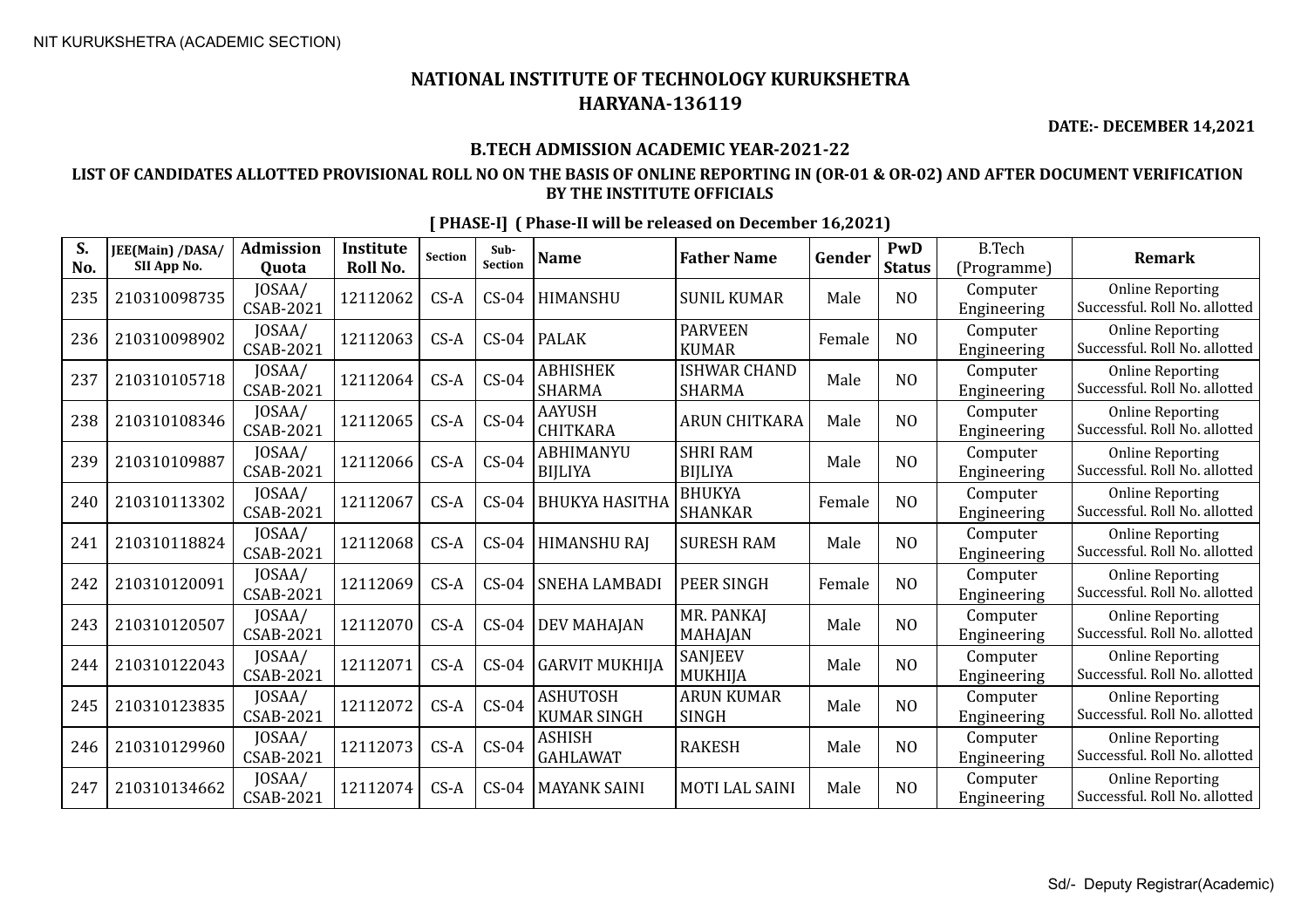**DATE:- DECEMBER 14,2021**

### **B.TECH ADMISSION ACADEMIC YEAR-2021-22**

### **LIST OF CANDIDATES ALLOTTED PROVISIONAL ROLL NO ON THE BASIS OF ONLINE REPORTING IN (OR-01 & OR-02) AND AFTER DOCUMENT VERIFICATION BY THE INSTITUTE OFFICIALS**

| S.<br>No. | JEE(Main) /DASA/<br>SII App No. | <b>Admission</b><br>Quota | <b>Institute</b><br>Roll No. | <b>Section</b> | Sub-<br>Section | <b>Name</b>                           | <b>Father Name</b>                                 | Gender | PwD<br><b>Status</b> | <b>B.Tech</b><br>(Programme) | <b>Remark</b>                                            |
|-----------|---------------------------------|---------------------------|------------------------------|----------------|-----------------|---------------------------------------|----------------------------------------------------|--------|----------------------|------------------------------|----------------------------------------------------------|
| 248       | 210310135308                    | JOSAA/<br>CSAB-2021       | 12112076                     | $CS-A$         | $CS-04$         | <b>ARYAN PRAKASH</b>                  | <b>JAI PRAKASH</b>                                 | Male   | N <sub>O</sub>       | Computer<br>Engineering      | <b>Online Reporting</b><br>Successful. Roll No. allotted |
| 249       | 210310136129                    | JOSAA/<br>CSAB-2021       | 12112077                     | $CS-A$         | $CS-04$         | <b>SHUBHAM NAVIK</b>                  | <b>CHANDRA</b><br><b>BHUSHAN</b>                   | Male   | N <sub>O</sub>       | Computer<br>Engineering      | <b>Online Reporting</b><br>Successful. Roll No. allotted |
| 250       | 210310137366                    | JOSAA/<br>CSAB-2021       | 12112078                     | $CS-A$         | $CS-04$         | <b>SATYAM YADAV</b>                   | <b>JAHAR SINGH</b>                                 | Male   | N <sub>O</sub>       | Computer<br>Engineering      | <b>Online Reporting</b><br>Successful. Roll No. allotted |
| 251       | 210310135041                    | JOSAA/<br>CSAB-2021       | 12112075                     | $CS-B$         | $CS-05$         | <b>POOJA AGARWAL</b>                  | VINOD KUMAR                                        | Female | N <sub>O</sub>       | Computer<br>Engineering      | <b>Online Reporting</b><br>Successful. Roll No. allotted |
| 252       | 210310146783                    | JOSAA/<br>CSAB-2021       | 12112079                     | $CS-B$         | $CS-05$         | <b>VITTHAL GUPTA</b>                  | <b>RAMAN GUPTA</b>                                 | Male   | N <sub>O</sub>       | Computer<br>Engineering      | <b>Online Reporting</b><br>Successful. Roll No. allotted |
| 253       | 210310147179                    | JOSAA/<br>CSAB-2021       | 12112080                     | $CS-B$         | $CS-05$         | DHARMENDRA<br>YADAV                   | PHOOL CHAND<br>YADAV                               | Male   | N <sub>O</sub>       | Computer<br>Engineering      | <b>Online Reporting</b><br>Successful. Roll No. allotted |
| 254       | 210310149905                    | JOSAA/<br>CSAB-2021       | 12112081                     | $CS-B$         | $CS-05$         | <b>SHREYASH</b><br><b>SRIVASTAV</b>   | <b>SHASHI KANT</b><br><b>SRIVASTAV</b>             | Male   | N <sub>O</sub>       | Computer<br>Engineering      | <b>Online Reporting</b><br>Successful. Roll No. allotted |
| 255       | 210310153187                    | JOSAA/<br>CSAB-2021       | 12112082                     | $CS-B$         | $CS-05$         | <b>KARTIK YADAV</b>                   | <b>SHRI RAM</b><br>YADAV                           | Male   | N <sub>O</sub>       | Computer<br>Engineering      | <b>Online Reporting</b><br>Successful. Roll No. allotted |
| 256       | 210310153804                    | JOSAA/<br>CSAB-2021       | 12112083                     | $CS-B$         | $CS-05$         | <b>HRIDAY</b><br><b>BHARDWAI</b>      | <b>NISHCHAL</b><br><b>SAGAR</b><br><b>BHARDWAI</b> | Male   | N <sub>O</sub>       | Computer<br>Engineering      | <b>Online Reporting</b><br>Successful. Roll No. allotted |
| 257       | 210310155327                    | JOSAA/<br>CSAB-2021       | 12112084                     | $CS-B$         | $CS-05$         | SANJANA GOYAL                         | <b>KRISHAN</b><br><b>KUMAR</b>                     | Female | N <sub>O</sub>       | Computer<br>Engineering      | <b>Online Reporting</b><br>Successful. Roll No. allotted |
| 258       | 210310155749                    | JOSAA/<br>CSAB-2021       | 12112085                     | $CS-B$         | $CS-05$         | <b>PRASHANT</b><br><b>KUMAR MEENA</b> | <b>KEDAR NATH</b><br><b>MEENA</b>                  | Male   | N <sub>O</sub>       | Computer<br>Engineering      | <b>Online Reporting</b><br>Successful. Roll No. allotted |
| 259       | 210310158227                    | JOSAA/<br>CSAB-2021       | 12112086                     | $CS-B$         | $CS-05$         | <b>MANISHA</b>                        | <b>NARESH KUMAR</b>                                | Female | N <sub>O</sub>       | Computer<br>Engineering      | <b>Online Reporting</b><br>Successful. Roll No. allotted |
| 260       | 210310159200                    | JOSAA/<br>CSAB-2021       | 12112087                     | $CS-B$         | $CS-05$         | <b>SUNJIT KAUR</b>                    | <b>HARTEJ SINGH</b>                                | Female | NO                   | Computer<br>Engineering      | <b>Online Reporting</b><br>Successful. Roll No. allotted |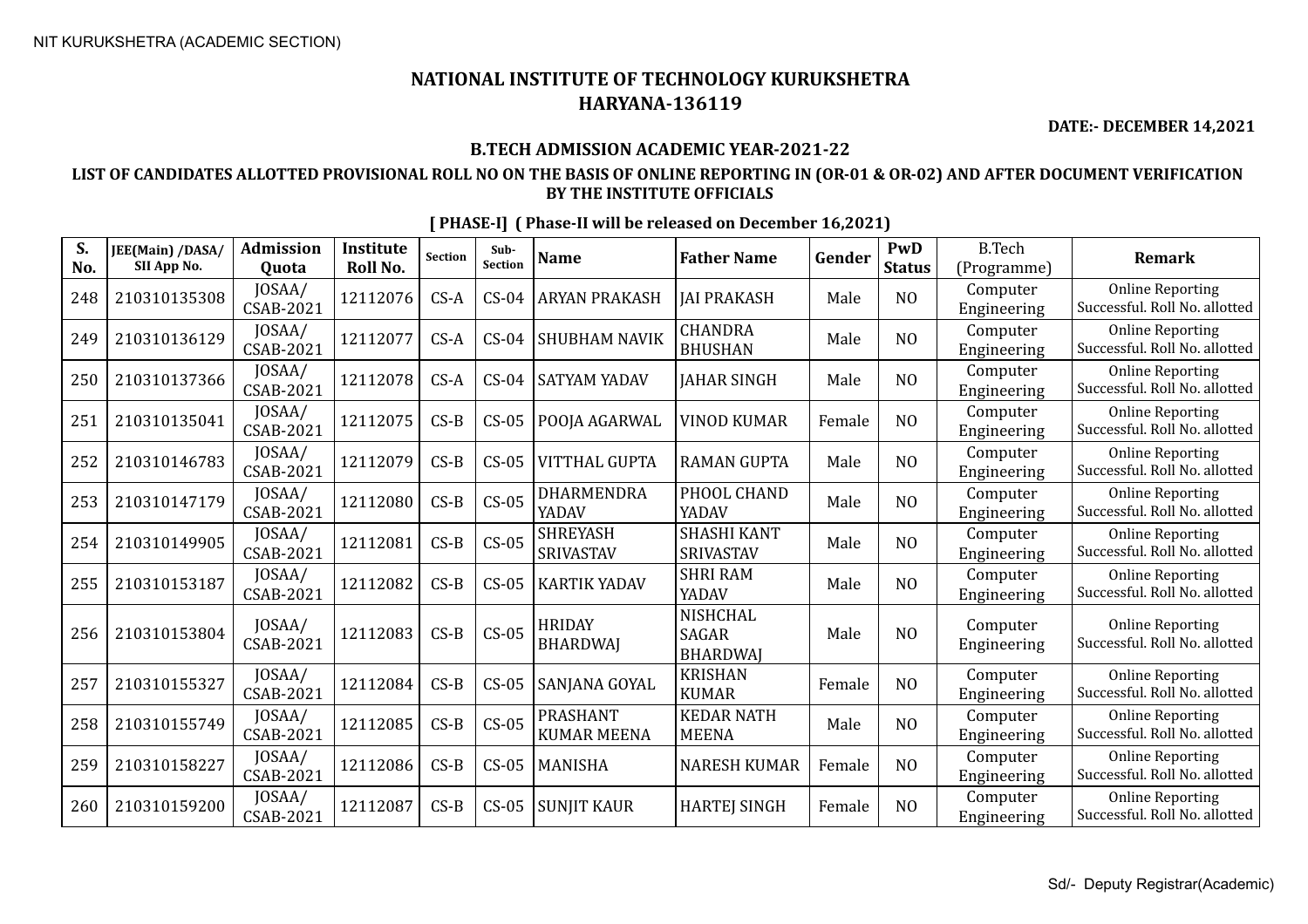**DATE:- DECEMBER 14,2021**

### **B.TECH ADMISSION ACADEMIC YEAR-2021-22**

### **LIST OF CANDIDATES ALLOTTED PROVISIONAL ROLL NO ON THE BASIS OF ONLINE REPORTING IN (OR-01 & OR-02) AND AFTER DOCUMENT VERIFICATION BY THE INSTITUTE OFFICIALS**

| S.<br>No. | JEE(Main) /DASA/<br>SII App No. | <b>Admission</b><br>Quota | <b>Institute</b><br>Roll No. | Section | Sub-<br>Section | <b>Name</b>                     | <b>Father Name</b>                   | Gender | PwD<br><b>Status</b> | <b>B.Tech</b><br>(Programme) | <b>Remark</b>                                            |
|-----------|---------------------------------|---------------------------|------------------------------|---------|-----------------|---------------------------------|--------------------------------------|--------|----------------------|------------------------------|----------------------------------------------------------|
| 261       | 210310160323                    | JOSAA/<br>CSAB-2021       | 12112088                     | $CS-B$  | $CS-05$         | <b>GOVIND</b>                   | <b>SATISH</b>                        | Male   | N <sub>O</sub>       | Computer<br>Engineering      | <b>Online Reporting</b><br>Successful. Roll No. allotted |
| 262       | 210310161260                    | JOSAA/<br>CSAB-2021       | 12112089                     | $CS-B$  | $CS-05$         | <b>RATHOD</b><br>CHANDRAKANTH   | <b>GANAPATH</b>                      | Male   | N <sub>O</sub>       | Computer<br>Engineering      | <b>Online Reporting</b><br>Successful. Roll No. allotted |
| 263       | 210310166489                    | JOSAA/<br>CSAB-2021       | 12112090                     | $CS-B$  | $CS-05$         | <b>UJJAWAL TYAGI</b>            | <b>GAURAV TYAGI</b>                  | Male   | N <sub>O</sub>       | Computer<br>Engineering      | <b>Online Reporting</b><br>Successful. Roll No. allotted |
| 264       | 210310172771                    | JOSAA/<br>CSAB-2021       | 12112091                     | $CS-B$  | $CS-05$         | <b>ABUZAR</b>                   | <b>MOHD</b><br>ZULFFIKAR             | Male   | N <sub>O</sub>       | Computer<br>Engineering      | <b>Online Reporting</b><br>Successful. Roll No. allotted |
| 265       | 210310176184                    | JOSAA/<br>CSAB-2021       | 12112092                     | $CS-B$  | $CS-05$         | SANYAM                          | <b>RAJESH</b>                        | Male   | N <sub>O</sub>       | Computer<br>Engineering      | <b>Online Reporting</b><br>Successful. Roll No. allotted |
| 266       | 210310180036                    | JOSAA/<br>CSAB-2021       | 12112094                     | $CS-B$  | $CS-05$         | PRINCE KUMAR<br><b>DUBEY</b>    | <b>RANGNATH</b><br><b>DUBEY</b>      | Male   | N <sub>O</sub>       | Computer<br>Engineering      | <b>Online Reporting</b><br>Successful. Roll No. allotted |
| 267       | 210310187889                    | JOSAA/<br>CSAB-2021       | 12112095                     | $CS-B$  | $CS-05$         | <b>AVDHESH</b><br><b>PASWAN</b> | <b>RAMCHANDRA</b><br><b>PASWAN</b>   | Male   | N <sub>O</sub>       | Computer<br>Engineering      | <b>Online Reporting</b><br>Successful. Roll No. allotted |
| 268       | 210310195353                    | JOSAA/<br>CSAB-2021       | 12112096                     | $CS-B$  | $CS-05$         | <b>HARSH KUMAR</b>              | <b>SANJEET KUMAR</b>                 | Male   | N <sub>O</sub>       | Computer<br>Engineering      | <b>Online Reporting</b><br>Successful. Roll No. allotted |
| 269       | 210310200712                    | JOSAA/<br>CSAB-2021       | 12112097                     | $CS-B$  | $CS-05$         | <b>ANMOL GAURAV</b>             | <b>BIJAY KUMAR</b>                   | Male   | NO                   | Computer<br>Engineering      | <b>Online Reporting</b><br>Successful. Roll No. allotted |
| 270       | 210310201427                    | JOSAA/<br>CSAB-2021       | 12112098                     | $CS-B$  | $CS-05$         | <b>SARTHAK</b><br><b>KAPOOR</b> | <b>KAMAL KISHOR</b><br><b>KAPOOR</b> | Male   | N <sub>O</sub>       | Computer<br>Engineering      | <b>Online Reporting</b><br>Successful. Roll No. allotted |
| 271       | 210310202841                    | JOSAA/<br>CSAB-2021       | 12112099                     | $CS-B$  | $CS-05$         | <b>ANURAG KUMAR</b>             | <b>RANJAY KUMAR</b>                  | Male   | N <sub>O</sub>       | Computer<br>Engineering      | <b>Online Reporting</b><br>Successful. Roll No. allotted |
| 272       | 210310204903                    | JOSAA/<br>CSAB-2021       | 12112100                     | $CS-B$  | $CS-05$         | <b>MANISH KUMAR</b>             | <b>SUKHDEV</b><br><b>PANDIT</b>      | Male   | N <sub>O</sub>       | Computer<br>Engineering      | <b>Online Reporting</b><br>Successful. Roll No. allotted |
| 273       | 210310178338                    | JOSAA/<br>CSAB-2021       | 12112093                     | $CS-B$  | $CS-06$         | <b>RIYA</b>                     | <b>SUBHASH</b><br><b>CHANDER</b>     | Female | NO                   | Computer<br>Engineering      | <b>Online Reporting</b><br>Successful. Roll No. allotted |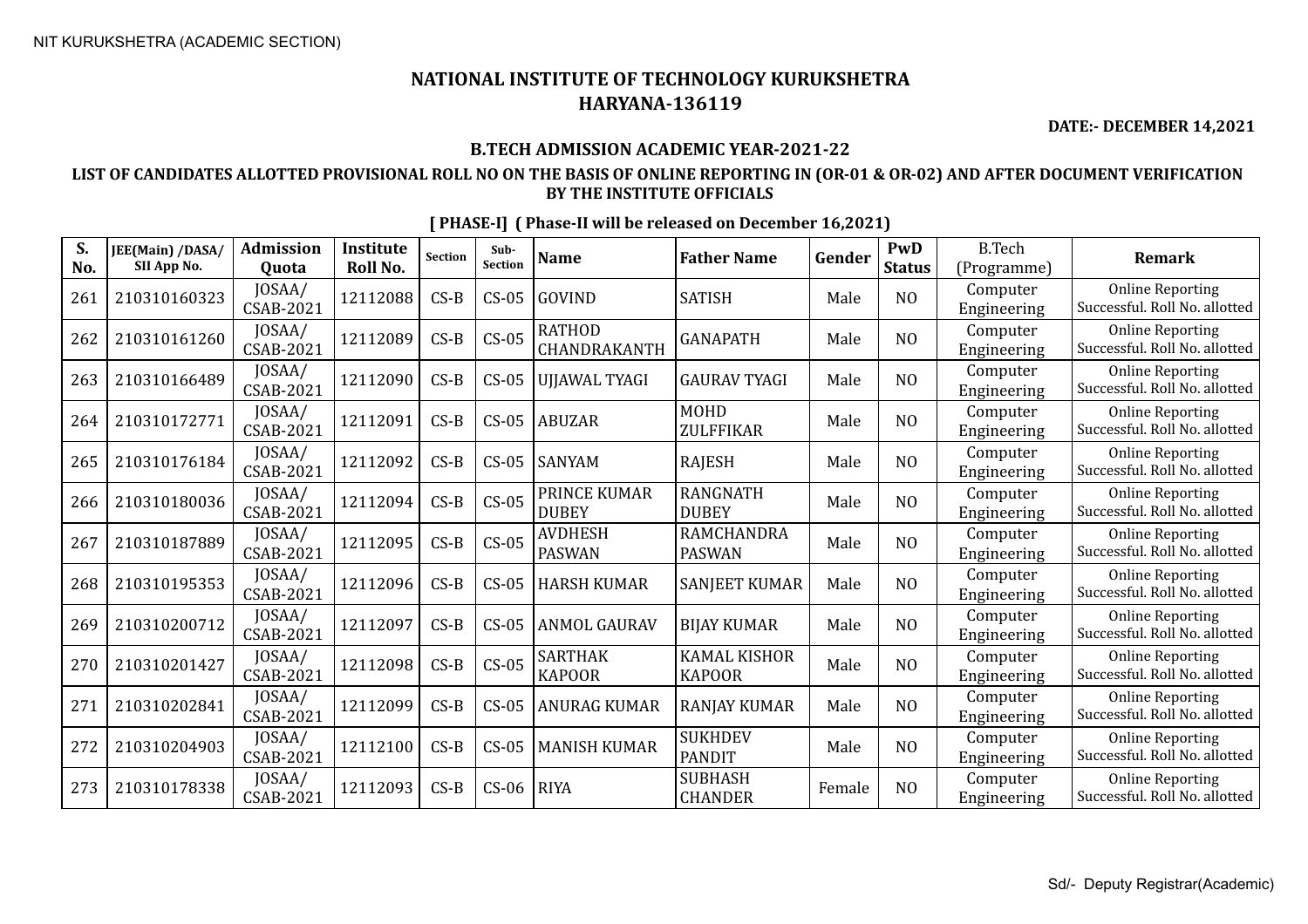**DATE:- DECEMBER 14,2021**

### **B.TECH ADMISSION ACADEMIC YEAR-2021-22**

### **LIST OF CANDIDATES ALLOTTED PROVISIONAL ROLL NO ON THE BASIS OF ONLINE REPORTING IN (OR-01 & OR-02) AND AFTER DOCUMENT VERIFICATION BY THE INSTITUTE OFFICIALS**

| S.<br>No. | JEE(Main) /DASA/<br>SII App No. | <b>Admission</b><br><b>Ouota</b> | <b>Institute</b><br>Roll No. | <b>Section</b> | Sub-<br>Section | <b>Name</b>                        | <b>Father Name</b>                                | Gender | PwD<br><b>Status</b> | <b>B.Tech</b><br>(Programme) | <b>Remark</b>                                            |
|-----------|---------------------------------|----------------------------------|------------------------------|----------------|-----------------|------------------------------------|---------------------------------------------------|--------|----------------------|------------------------------|----------------------------------------------------------|
| 274       | 210310205242                    | JOSAA/<br>CSAB-2021              | 12112101                     | $CS-B$         | $CS-06$         | YUVRAJ SINGH<br><b>SENGAR</b>      | <b>MR VIKRAM</b><br><b>SINGH</b>                  | Male   | N <sub>O</sub>       | Computer<br>Engineering      | <b>Online Reporting</b><br>Successful. Roll No. allotted |
| 275       | 210310206359                    | JOSAA/<br>CSAB-2021              | 12112102                     | $CS-B$         | $CS-06$         | <b>ABHISHEK GUPTA</b>              | <b>BABLU GUPTA</b>                                | Male   | N <sub>O</sub>       | Computer<br>Engineering      | <b>Online Reporting</b><br>Successful. Roll No. allotted |
| 276       | 210310206767                    | JOSAA/<br>CSAB-2021              | 12112103                     | $CS-B$         | $CS-06$         | <b>VISLAVATH</b><br><b>SHARATH</b> | VISLAVATH<br><b>PANDU</b>                         | Male   | N <sub>O</sub>       | Computer<br>Engineering      | <b>Online Reporting</b><br>Successful. Roll No. allotted |
| 277       | 210310210866                    | JOSAA/<br>CSAB-2021              | 12112104                     | $CS-B$         | $CS-06$         | <b>HARSHITA</b>                    | <b>RATTAN KUMAR</b>                               | Female | N <sub>O</sub>       | Computer<br>Engineering      | <b>Online Reporting</b><br>Successful. Roll No. allotted |
| 278       | 210310213567                    | JOSAA/<br>CSAB-2021              | 12112107                     | $CS-B$         | $CS-06$         | KUNIK DUHAN                        | <b>NARESH DUHAN</b>                               | Male   | N <sub>O</sub>       | Computer<br>Engineering      | <b>Online Reporting</b><br>Successful. Roll No. allotted |
| 279       | 210310216252                    | JOSAA/<br>CSAB-2021              | 12112108                     | $CS-B$         | $CS-06$         | RITWIK RAJ                         | PANKAJ KUMAR                                      | Male   | N <sub>O</sub>       | Computer<br>Engineering      | <b>Online Reporting</b><br>Successful. Roll No. allotted |
| 280       | 210310218931                    | JOSAA/<br>CSAB-2021              | 12112109                     | $CS-B$         | $CS-06$         | AYUSH                              | <b>RAMESH KUMAR</b>                               | Male   | N <sub>O</sub>       | Computer<br>Engineering      | <b>Online Reporting</b><br>Successful. Roll No. allotted |
| 281       | 210310222623                    | JOSAA/<br>CSAB-2021              | 12112110                     | $CS-B$         | $CS-06$         | <b>ARJIT KEDIA</b>                 | <b>VINAY KEDIA</b>                                | Male   | N <sub>O</sub>       | Computer<br>Engineering      | <b>Online Reporting</b><br>Successful. Roll No. allotted |
| 282       | 210310223806                    | JOSAA/<br>CSAB-2021              | 12112111                     | $CS-B$         | $CS-06$         | <b>PACHIKA</b><br><b>BHAVISHYA</b> | <b>PACHIKA</b><br><b>DEVENDER</b><br><b>REDDY</b> | Female | N <sub>O</sub>       | Computer<br>Engineering      | <b>Online Reporting</b><br>Successful. Roll No. allotted |
| 283       | 210310225725                    | JOSAA/<br>CSAB-2021              | 12112112                     | $CS-B$         | $CS-06$         | <b>SANJEEV KUMAR</b>               | <b>BIRENDRA</b><br><b>KUMAR</b>                   | Male   | N <sub>O</sub>       | Computer<br>Engineering      | <b>Online Reporting</b><br>Successful. Roll No. allotted |
| 284       | 210310226099                    | JOSAA/<br>CSAB-2021              | 12112113                     | $CS-B$         | $CS-06$         | <b>ARYAN PUNDIR</b>                | <b>SANDEEP</b><br><b>KUMAR</b>                    | Male   | N <sub>O</sub>       | Computer<br>Engineering      | <b>Online Reporting</b><br>Successful. Roll No. allotted |
| 285       | 210310234180                    | JOSAA/<br>CSAB-2021              | 12112115                     | $CS-B$         | $CS-06$         | <b>VISHAL</b>                      | YASHPAL<br><b>KUMAR</b>                           | Male   | N <sub>O</sub>       | Computer<br>Engineering      | <b>Online Reporting</b><br>Successful. Roll No. allotted |
| 286       | 210310240693                    | JOSAA/<br>CSAB-2021              | 12112116                     | $CS-B$         | $CS-06$         | <b>ATUL KUMAR</b>                  | <b>VIJAY KUMAR</b><br>YADAV                       | Male   | N <sub>O</sub>       | Computer<br>Engineering      | <b>Online Reporting</b><br>Successful. Roll No. allotted |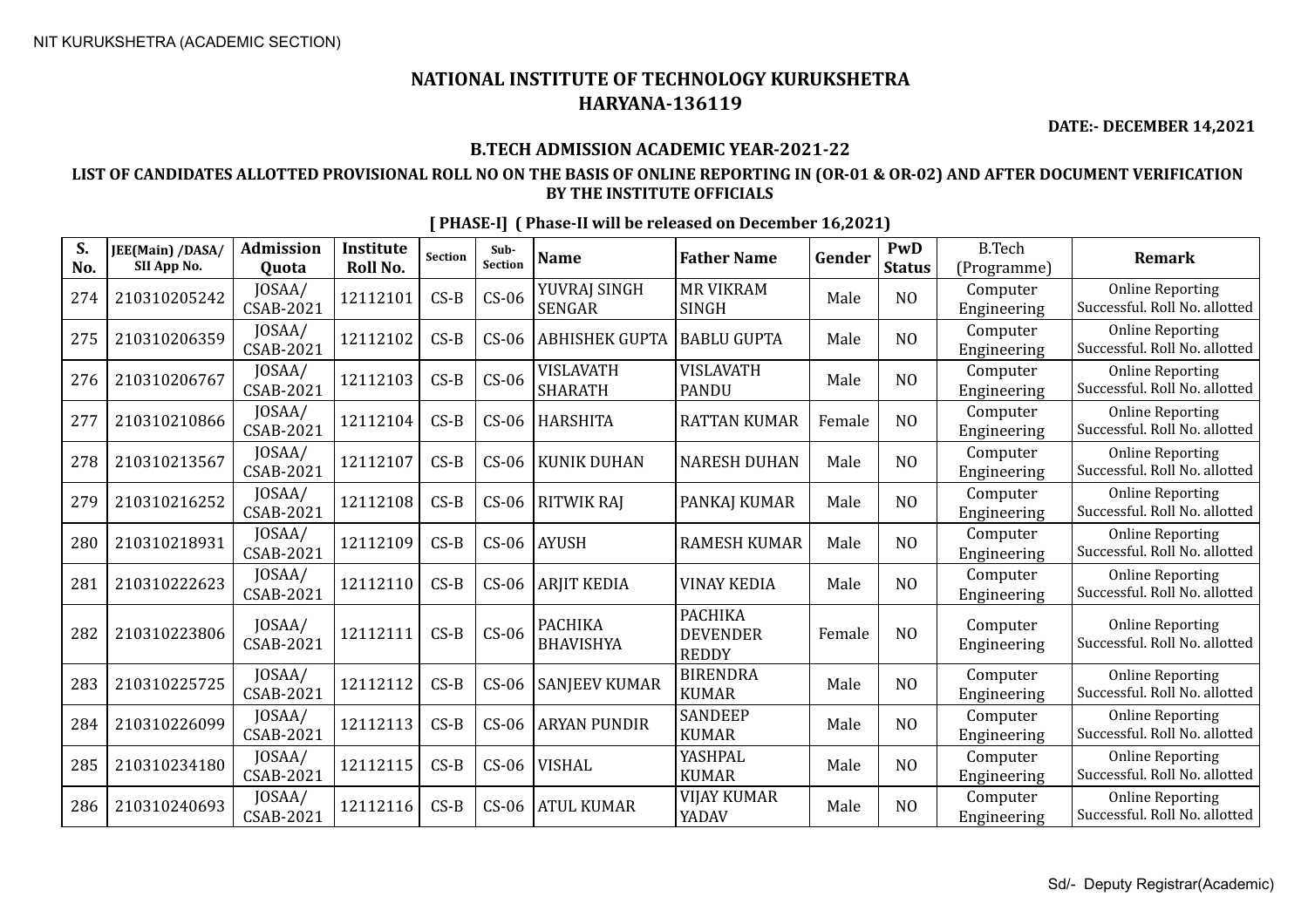**DATE:- DECEMBER 14,2021**

### **B.TECH ADMISSION ACADEMIC YEAR-2021-22**

### **LIST OF CANDIDATES ALLOTTED PROVISIONAL ROLL NO ON THE BASIS OF ONLINE REPORTING IN (OR-01 & OR-02) AND AFTER DOCUMENT VERIFICATION BY THE INSTITUTE OFFICIALS**

| S.<br>No. | JEE(Main) /DASA/<br>SII App No. | <b>Admission</b><br>Quota  | <b>Institute</b><br>Roll No. | <b>Section</b> | Sub-<br>Section | <b>Name</b>                                       | <b>Father Name</b>                  | Gender | PwD<br><b>Status</b> | <b>B.Tech</b><br>(Programme) | <b>Remark</b>                                            |
|-----------|---------------------------------|----------------------------|------------------------------|----------------|-----------------|---------------------------------------------------|-------------------------------------|--------|----------------------|------------------------------|----------------------------------------------------------|
| 287       | 210310242424                    | JOSAA/<br><b>CSAB-2021</b> | 12112117                     | $CS-B$         | $CS-06$         | <b>LINGAM CHETAN</b><br>SAI                       | <b>LINGAM</b><br><b>SRINIVAS</b>    | Male   | N <sub>O</sub>       | Computer<br>Engineering      | <b>Online Reporting</b><br>Successful. Roll No. allotted |
| 288       | 210310245015                    | JOSAA/<br><b>CSAB-2021</b> | 12112118                     | $CS-B$         | $CS-06$         | <b>KARTIK</b>                                     | <b>PARVEEN</b><br><b>KUMAR</b>      | Male   | N <sub>O</sub>       | Computer<br>Engineering      | <b>Online Reporting</b><br>Successful. Roll No. allotted |
| 289       | 210310245224                    | JOSAA/<br><b>CSAB-2021</b> | 12112119                     | $CS-B$         | $CS-06$         | VANSHIKA GOEL                                     | <b>KRISHAN LAL</b><br><b>GOEL</b>   | Female | N <sub>O</sub>       | Computer<br>Engineering      | <b>Online Reporting</b><br>Successful. Roll No. allotted |
| 290       | 210310247219                    | JOSAA/<br><b>CSAB-2021</b> | 12112120                     | $CS-B$         | $CS-06$         | <b>AADARSH VERMA</b>                              | <b>NAR DEV VERMA</b>                | Male   | N <sub>O</sub>       | Computer<br>Engineering      | <b>Online Reporting</b><br>Successful. Roll No. allotted |
| 291       | 210310249459                    | JOSAA/<br>CSAB-2021        | 12112121                     | $CS-B$         | $CS-06$         | <b>PROKSH</b>                                     | <b>SATISH KUMAR</b>                 | Male   | N <sub>O</sub>       | Computer<br>Engineering      | <b>Online Reporting</b><br>Successful. Roll No. allotted |
| 292       | 210310250916                    | JOSAA/<br><b>CSAB-2021</b> | 12112122                     | $CS-B$         | $CS-06$         | TUSHAR SOHAL                                      | SATPAL SINGH                        | Male   | NO                   | Computer<br>Engineering      | <b>Online Reporting</b><br>Successful. Roll No. allotted |
| 293       | 210310261832                    | JOSAA/<br><b>CSAB-2021</b> | 12112126                     | $CS-B$         | $CS-06$         | <b>AAYUSH KUMAR</b>                               | <b>SUNIL KUMAR</b>                  | Male   | NO                   | Computer<br>Engineering      | <b>Online Reporting</b><br>Successful. Roll No. allotted |
| 294       | 210310251294                    | JOSAA/<br><b>CSAB-2021</b> | 12112123                     | $CS-B$         | $CS-07$         | <b>ARZOO SINGH</b>                                | <b>RAKESH KUMAR</b><br><b>SINGH</b> | Female | N <sub>O</sub>       | Computer<br>Engineering      | <b>Online Reporting</b><br>Successful. Roll No. allotted |
| 295       | 210310255247                    | JOSAA/<br><b>CSAB-2021</b> | 12112124                     | $CS-B$         | $CS-07$         | <b>ANUPMA</b>                                     | SHRADDHANAN<br>D                    | Female | N <sub>O</sub>       | Computer<br>Engineering      | <b>Online Reporting</b><br>Successful. Roll No. allotted |
| 296       | 210310256496                    | JOSAA/<br><b>CSAB-2021</b> | 12112125                     | $CS-B$         | $CS-07$         | <b>AANCHAL</b><br><b>KUMARI</b><br><b>AGARWAL</b> | <b>PRAMOD</b><br><b>AGARWAL</b>     | Female | N <sub>O</sub>       | Computer<br>Engineering      | <b>Online Reporting</b><br>Successful. Roll No. allotted |
| 297       | 210310269811                    | JOSAA/<br><b>CSAB-2021</b> | 12112127                     | $CS-B$         | $CS-07$         | <b>ROHAN</b><br><b>KHANDEWAL</b>                  | <b>SURESH KUMAR</b>                 | Male   | N <sub>O</sub>       | Computer<br>Engineering      | <b>Online Reporting</b><br>Successful. Roll No. allotted |
| 298       | 210310272451                    | JOSAA/<br><b>CSAB-2021</b> | 12112128                     | $CS-B$         | $CS-07$         | <b>SURAI CHAUHAN</b>                              | <b>NISHAN SINGH</b>                 | Male   | N <sub>O</sub>       | Computer<br>Engineering      | <b>Online Reporting</b><br>Successful. Roll No. allotted |
| 299       | 210310281212                    | JOSAA/<br><b>CSAB-2021</b> | 12112129                     | $CS-B$         | $CS-07$         | POPURI REVATHI                                    | POPURI RAMA<br>RAO                  | Female | N <sub>O</sub>       | Computer<br>Engineering      | <b>Online Reporting</b><br>Successful. Roll No. allotted |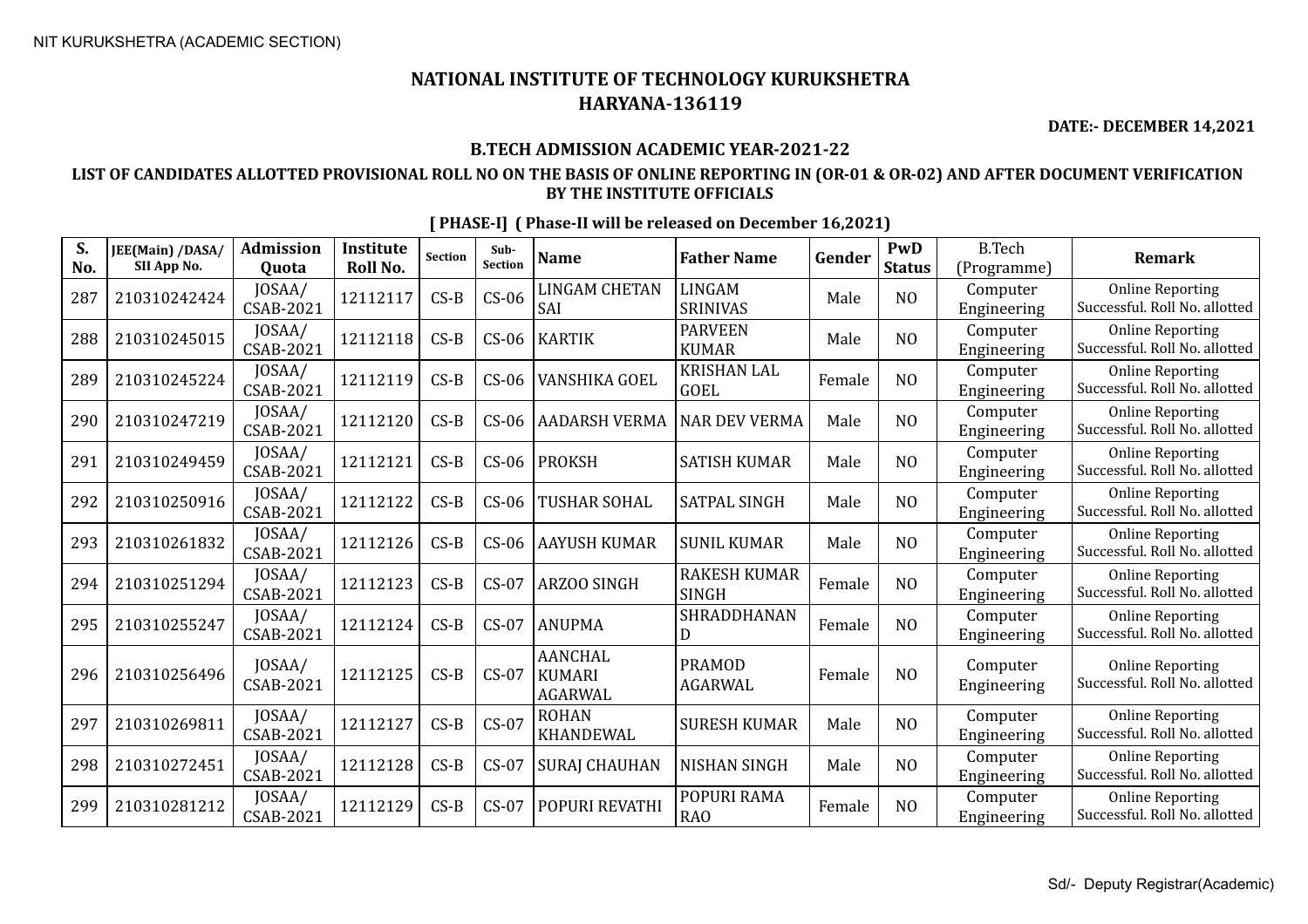**DATE:- DECEMBER 14,2021**

### **B.TECH ADMISSION ACADEMIC YEAR-2021-22**

### **LIST OF CANDIDATES ALLOTTED PROVISIONAL ROLL NO ON THE BASIS OF ONLINE REPORTING IN (OR-01 & OR-02) AND AFTER DOCUMENT VERIFICATION BY THE INSTITUTE OFFICIALS**

| S.<br>No. | JEE(Main) /DASA/<br>SII App No. | <b>Admission</b><br><b>Quota</b> | <b>Institute</b><br><b>Roll No.</b> | <b>Section</b> | Sub-<br><b>Section</b> | <b>Name</b>                                        | <b>Father Name</b>                                  | Gender | PwD<br><b>Status</b> | <b>B.Tech</b><br>(Programme) | <b>Remark</b>                                            |
|-----------|---------------------------------|----------------------------------|-------------------------------------|----------------|------------------------|----------------------------------------------------|-----------------------------------------------------|--------|----------------------|------------------------------|----------------------------------------------------------|
| 300       | 210310285998                    | JOSAA/<br>CSAB-2021              | 12112130                            | $CS-B$         | $CS-07$                | YUVRAJ SINGH                                       | <b>DINESH KUMAR</b><br><b>SINGH</b>                 | Male   | N <sub>O</sub>       | Computer<br>Engineering      | <b>Online Reporting</b><br>Successful. Roll No. allotted |
| 301       | 210310286712                    | JOSAA/<br><b>CSAB-2021</b>       | 12112131                            | $CS-B$         | $CS-07$                | <b>KARRA RAVI TEJA</b>                             | <b>KARRA G V V</b><br><b>SWAMY</b>                  | Male   | NO                   | Computer<br>Engineering      | <b>Online Reporting</b><br>Successful. Roll No. allotted |
| 302       | 210310286742                    | JOSAA/<br><b>CSAB-2021</b>       | 12112132                            | $CS-B$         | $CS-07$                | <b>SHASHANK</b><br><b>KUMAR</b>                    | <b>SANJAY KUMAR</b>                                 | Male   | N <sub>O</sub>       | Computer<br>Engineering      | <b>Online Reporting</b><br>Successful. Roll No. allotted |
| 303       | 210310322814                    | JOSAA/<br><b>CSAB-2021</b>       | 12112136                            | $CS-B$         | $CS-07$                | <b>AKSHAT KUMAR</b>                                | <b>MUKESH KUMAR</b>                                 | Male   | N <sub>O</sub>       | Computer<br>Engineering      | <b>Online Reporting</b><br>Successful. Roll No. allotted |
| 304       | 210310324835                    | JOSAA/<br><b>CSAB-2021</b>       | 12112137                            | $CS-B$         | $CS-07$                | <b>SAMARTH</b><br><b>KUKREJA</b>                   | <b>RAJEEV MOHAN</b><br><b>KUKREJA</b>               | Male   | NO                   | Computer<br>Engineering      | <b>Online Reporting</b><br>Successful. Roll No. allotted |
| 305       | 210310326710                    | JOSAA/<br><b>CSAB-2021</b>       | 12112138                            | $CS-B$         | $CS-07$                | <b>SHREYASYA</b><br><b>TRIPATHI</b>                | <b>SHAILENDRA</b><br><b>TRIPATHI</b>                | Male   | N <sub>O</sub>       | Computer<br>Engineering      | <b>Online Reporting</b><br>Successful. Roll No. allotted |
| 306       | 210310331922                    | JOSAA/<br><b>CSAB-2021</b>       | 12112139                            | $CS-B$         | $CS-07$                | DIVYANSHU<br><b>SINGH</b>                          | <b>UMESH SINGH</b>                                  | Male   | N <sub>O</sub>       | Computer<br>Engineering      | <b>Online Reporting</b><br>Successful. Roll No. allotted |
| 307       | 210310332091                    | JOSAA/<br><b>CSAB-2021</b>       | 12112140                            | $CS-B$         | $CS-07$                | <b>AMRESH KUMAR</b>                                | <b>GOPAL YADAV</b>                                  | Male   | NO                   | Computer<br>Engineering      | <b>Online Reporting</b><br>Successful. Roll No. allotted |
| 308       | 210310346834                    | JOSAA/<br><b>CSAB-2021</b>       | 12112142                            | $CS-B$         | $CS-07$                | <b>ARCHIT RELHAN</b>                               | <b>KULL BHUSHAN</b>                                 | Male   | N <sub>O</sub>       | Computer<br>Engineering      | <b>Online Reporting</b><br>Successful. Roll No. allotted |
| 309       | 210310347172                    | JOSAA/<br><b>CSAB-2021</b>       | 12112143                            | $CS-B$         | $CS-07$                | <b>KUTAGOLLA</b><br><b>HEMANTH</b><br><b>PAWAN</b> | <b>KUTAGOLLA</b><br><b>CHINNA</b><br><b>VEMANNA</b> | Male   | N <sub>O</sub>       | Computer<br>Engineering      | <b>Online Reporting</b><br>Successful. Roll No. allotted |
| 310       | 210310350088                    | JOSAA/<br><b>CSAB-2021</b>       | 12112144                            | $CS-B$         | $CS-07$                | SURAVARAPU<br>CHANUKYA<br><b>MARUTHI</b>           | SURAVARAPU<br><b>VENKATA</b><br><b>SIVAIAH</b>      | Male   | N <sub>0</sub>       | Computer<br>Engineering      | <b>Online Reporting</b><br>Successful. Roll No. allotted |
| 311       | 210310354101                    | JOSAA/<br><b>CSAB-2021</b>       | 12112145                            | $CS-B$         | $CS-07$                | LAKSHAY KANSAL                                     | <b>ABHINAV</b><br><b>KANSAL</b>                     | Male   | N <sub>O</sub>       | Computer<br>Engineering      | <b>Online Reporting</b><br>Successful. Roll No. allotted |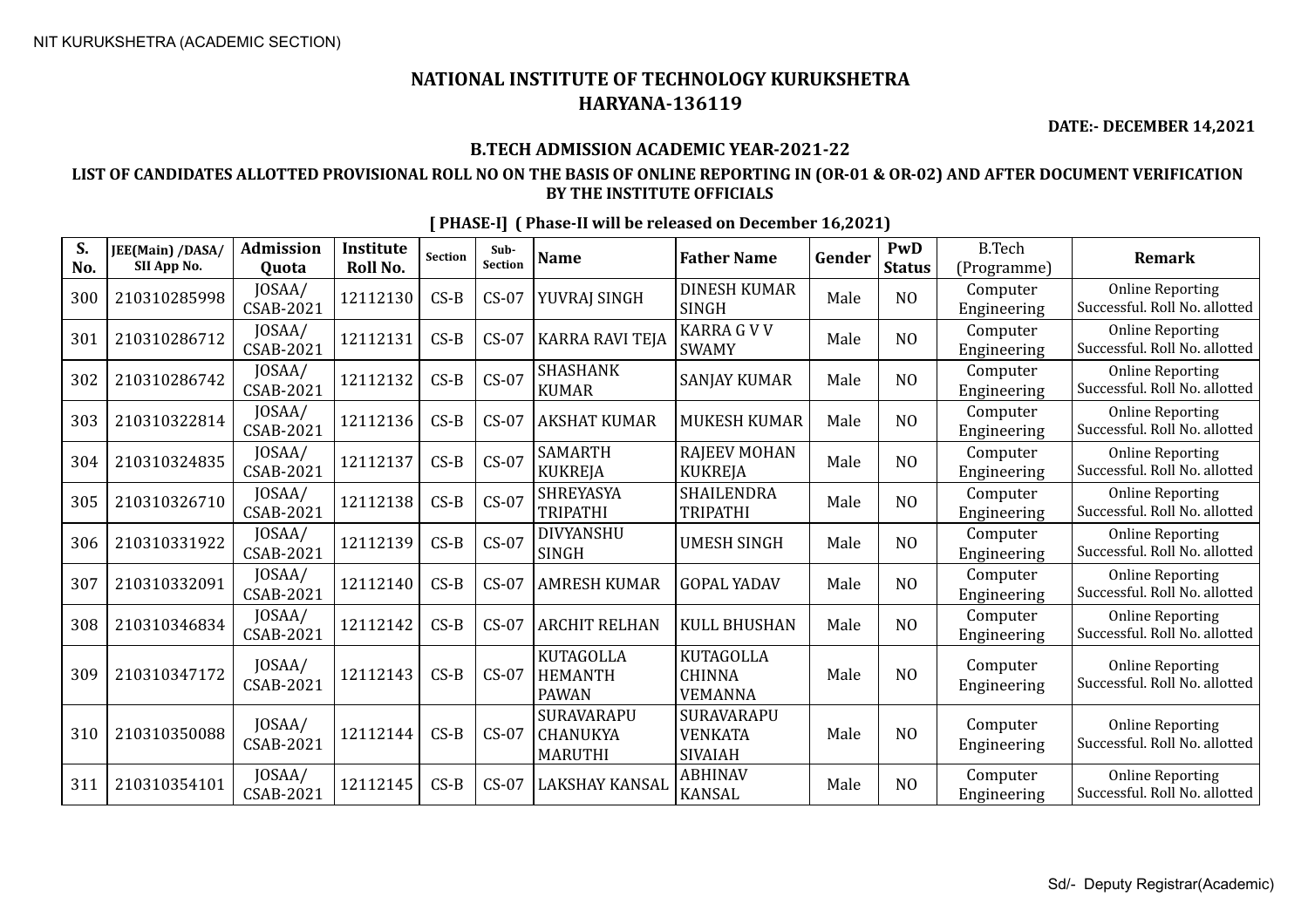**DATE:- DECEMBER 14,2021**

### **B.TECH ADMISSION ACADEMIC YEAR-2021-22**

### **LIST OF CANDIDATES ALLOTTED PROVISIONAL ROLL NO ON THE BASIS OF ONLINE REPORTING IN (OR-01 & OR-02) AND AFTER DOCUMENT VERIFICATION BY THE INSTITUTE OFFICIALS**

| S.<br>No. | JEE(Main) /DASA/<br>SII App No. | <b>Admission</b><br>Quota | <b>Institute</b><br>Roll No. | <b>Section</b> | Sub-<br>Section | <b>Name</b>                           | <b>Father Name</b>                  | Gender | PwD<br><b>Status</b> | <b>B.Tech</b><br>(Programme) | <b>Remark</b>                                            |
|-----------|---------------------------------|---------------------------|------------------------------|----------------|-----------------|---------------------------------------|-------------------------------------|--------|----------------------|------------------------------|----------------------------------------------------------|
| 312       | 210310354656                    | JOSAA/<br>CSAB-2021       | 12112146                     | $CS-B$         | $CS-07$         | <b>DEVASHISH</b>                      | <b>GULAB SINGH</b>                  | Male   | N <sub>O</sub>       | Computer<br>Engineering      | <b>Online Reporting</b><br>Successful. Roll No. allotted |
| 313       | 210310361844                    | JOSAA/<br>CSAB-2021       | 12112147                     | $CS-B$         | $CS-07$         | <b>NITIN</b>                          | <b>DILIP KUMAR</b>                  | Male   | NO                   | Computer<br>Engineering      | <b>Online Reporting</b><br>Successful. Roll No. allotted |
| 314       | 210310361908                    | JOSAA/<br>CSAB-2021       | 12112148                     | $CS-B$         | $CS-07$         | <b>BADAVATH</b><br><b>LOKESH NAIK</b> | <b>BADAVATH GOPI</b><br><b>NAIK</b> | Male   | NO                   | Computer<br>Engineering      | <b>Online Reporting</b><br>Successful. Roll No. allotted |
| 315       | 210310300276                    | JOSAA/<br>CSAB-2021       | 12112133                     | $CS-B$         | $CS-08$         | <b>HARSHITA</b>                       | <b>RAVINDER</b>                     | Female | NO                   | Computer<br>Engineering      | <b>Online Reporting</b><br>Successful. Roll No. allotted |
| 316       | 210310309526                    | JOSAA/<br>CSAB-2021       | 12112134                     | $CS-B$         | $CS-08$         | <b>SALINKI</b>                        | <b>SATISH KUMAR</b>                 | Female | NO                   | Computer<br>Engineering      | <b>Online Reporting</b><br>Successful. Roll No. allotted |
| 317       | 210310316578                    | JOSAA/<br>CSAB-2021       | 12112135                     | $CS-B$         | $CS-08$         | SWASTI GOYAL                          | <b>GOPAL KUMAR</b>                  | Female | NO                   | Computer<br>Engineering      | <b>Online Reporting</b><br>Successful. Roll No. allotted |
| 318       | 210310365409                    | JOSAA/<br>CSAB-2021       | 12112149                     | $CS-B$         | $CS-08$         | <b>VIPIN YADAV</b>                    | MUKESH SINGH                        | Male   | NO                   | Computer<br>Engineering      | <b>Online Reporting</b><br>Successful. Roll No. allotted |
| 319       | 210310367540                    | JOSAA/<br>CSAB-2021       | 12112150                     | $CS-B$         | $CS-08$         | <b>DHEERAJ KUMAR</b>                  | <b>RAMESH KUMAR</b>                 | Male   | NO                   | Computer<br>Engineering      | <b>Online Reporting</b><br>Successful. Roll No. allotted |
| 320       | 210310374616                    | JOSAA/<br>CSAB-2021       | 12112151                     | $CS-B$         | $CS-08$         | <b>ROHIT KUMAR</b>                    | RAJKISHOR<br><b>GUPTA</b>           | Male   | NO                   | Computer<br>Engineering      | <b>Online Reporting</b><br>Successful. Roll No. allotted |
| 321       | 210310374952                    | JOSAA/<br>CSAB-2021       | 12112152                     | $CS-B$         | $CS-08$         | VARSHA JARWAL                         | <b>KHUSHI RAM</b><br><b>MEENA</b>   | Female | NO                   | Computer<br>Engineering      | <b>Online Reporting</b><br>Successful. Roll No. allotted |
| 322       | 210310380082                    | JOSAA/<br>CSAB-2021       | 12112155                     | $CS-B$         | $CS-08$         | <b>ANUJ JAIN</b>                      | PANKAJ KR JAIN                      | Male   | N <sub>O</sub>       | Computer<br>Engineering      | <b>Online Reporting</b><br>Successful. Roll No. allotted |
| 323       | 210310397726                    | JOSAA/<br>CSAB-2021       | 12112157                     | $CS-B$         | $CS-08$         | <b>VEDANSHU GARG</b>                  | SANJAY GARG                         | Male   | NO                   | Computer<br>Engineering      | <b>Online Reporting</b><br>Successful. Roll No. allotted |
| 324       | 210310407725                    | JOSAA/<br>CSAB-2021       | 12112159                     | $CS-B$         | $CS-08$         | <b>AMAN DASHORE</b>                   | <b>RAJENDRA</b><br><b>DASHORE</b>   | Male   | N <sub>O</sub>       | Computer<br>Engineering      | <b>Online Reporting</b><br>Successful. Roll No. allotted |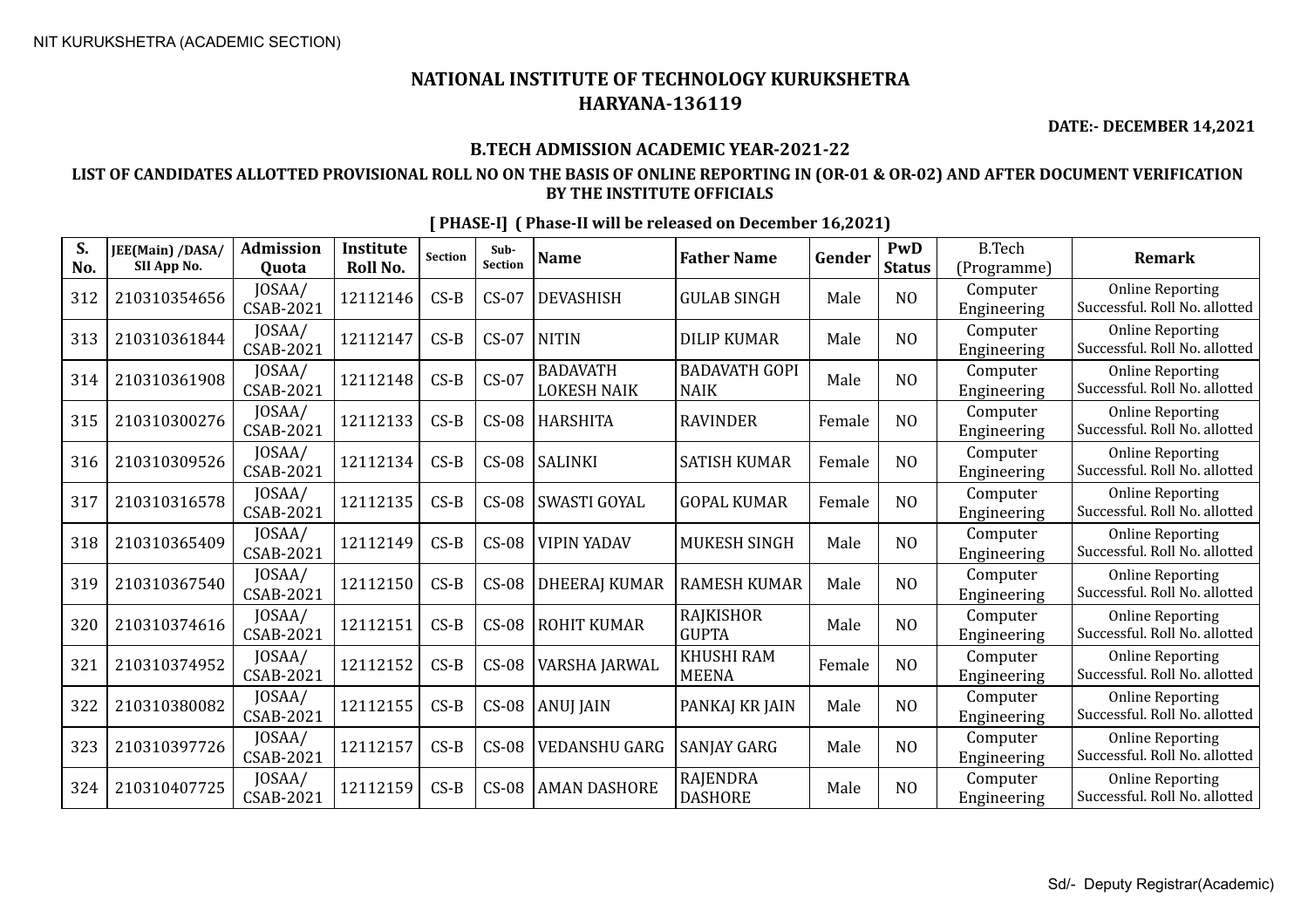**DATE:- DECEMBER 14,2021**

### **B.TECH ADMISSION ACADEMIC YEAR-2021-22**

### **LIST OF CANDIDATES ALLOTTED PROVISIONAL ROLL NO ON THE BASIS OF ONLINE REPORTING IN (OR-01 & OR-02) AND AFTER DOCUMENT VERIFICATION BY THE INSTITUTE OFFICIALS**

| S.<br>No. | JEE(Main) /DASA/<br>SII App No. | <b>Admission</b><br>Quota  | <b>Institute</b><br>Roll No. | <b>Section</b> | Sub-<br>Section | <b>Name</b>                       | <b>Father Name</b>                     | Gender | PwD<br><b>Status</b> | <b>B.Tech</b><br>(Programme) | <b>Remark</b>                                            |
|-----------|---------------------------------|----------------------------|------------------------------|----------------|-----------------|-----------------------------------|----------------------------------------|--------|----------------------|------------------------------|----------------------------------------------------------|
| 325       | 210310407827                    | JOSAA/<br>CSAB-2021        | 12112160                     | $CS-B$         | $CS-08$         | <b>RAGHAV</b><br><b>WADHWA</b>    | <b>DES RAI</b>                         | Male   | N <sub>O</sub>       | Computer<br>Engineering      | <b>Online Reporting</b><br>Successful. Roll No. allotted |
| 326       | 210310414342                    | JOSAA/<br>CSAB-2021        | 12112161                     | $CS-B$         | $CS-08$         | <b>MAYANK SHARMA</b>              | <b>SHRIRAM</b><br><b>SHARMA</b>        | Male   | NO                   | Computer<br>Engineering      | <b>Online Reporting</b><br>Successful. Roll No. allotted |
| 327       | 210310414910                    | JOSAA/<br><b>CSAB-2021</b> | 12112162                     | $CS-B$         | $CS-08$         | <b>UTKARSH MEENA</b>              | <b>BHARAT SINGH</b><br><b>MEENA</b>    | Male   | NO                   | Computer<br>Engineering      | <b>Online Reporting</b><br>Successful. Roll No. allotted |
| 328       | 210310435822                    | JOSAA/<br>CSAB-2021        | 12112164                     | $CS-B$         | $CS-08$         | <b>SONU SINGH</b>                 | PARMOD SINGH                           | Male   | NO                   | Computer<br>Engineering      | <b>Online Reporting</b><br>Successful. Roll No. allotted |
| 329       | 210310442757                    | JOSAA/<br>CSAB-2021        | 12112165                     | $CS-B$         | $CS-08$         | <b>KULJEET SINGH</b>              | <b>MANDEEP SINGH</b>                   | Male   | NO                   | Computer<br>Engineering      | <b>Online Reporting</b><br>Successful. Roll No. allotted |
| 330       | 210310446332                    | JOSAA/<br>CSAB-2021        | 12112166                     | $CS-B$         | $CS-08$         | RAJESH VISHNOI                    | <b>BHAJAN LAL</b><br><b>VISHNOI</b>    | Male   | NO                   | Computer<br>Engineering      | <b>Online Reporting</b><br>Successful. Roll No. allotted |
| 331       | 210310456084                    | JOSAA/<br>CSAB-2021        | 12112169                     | $CS-B$         | $CS-08$         | <b>DEV GUPTA</b>                  | <b>DINESH KUMAR</b><br><b>GUPTA</b>    | Male   | NO                   | Computer<br>Engineering      | <b>Online Reporting</b><br>Successful. Roll No. allotted |
| 332       | 210310468578                    | JOSAA/<br>CSAB-2021        | 12112170                     | $CS-B$         | $CS-08$         | <b>GUPTA SURAJ</b><br>SHYAMCHARAN | SHYAMCHARAN<br><b>GUPTA</b>            | Male   | NO                   | Computer<br>Engineering      | <b>Online Reporting</b><br>Successful. Roll No. allotted |
| 333       | 210310469135                    | JOSAA/<br>CSAB-2021        | 12112171                     | $CS-B$         | $CS-08$         | <b>DHANANJAY</b>                  | YASHPAL                                | Male   | NO                   | Computer<br>Engineering      | <b>Online Reporting</b><br>Successful. Roll No. allotted |
| 334       | 210310470212                    | JOSAA/<br>CSAB-2021        | 12112172                     | $CS-B$         | $CS-08$         | <b>VATSAL JUNEJA</b>              | <b>DINESH KUMAR</b><br><b>JUNEJA</b>   | Male   | N <sub>O</sub>       | Computer<br>Engineering      | <b>Online Reporting</b><br>Successful. Roll No. allotted |
| 335       | 210310471316                    | JOSAA/<br>CSAB-2021        | 12112173                     | $CS-B$         | $CS-08$         | HIMANSHU<br><b>VERMA</b>          | <b>BHUPENDRA</b><br><b>KUMAR VERMA</b> | Male   | N <sub>O</sub>       | Computer<br>Engineering      | <b>Online Reporting</b><br>Successful. Roll No. allotted |
| 336       | 210310376618                    | JOSAA/<br>CSAB-2021        | 12112153                     | $CS-C$         | $CS-09$         | <b>AMISHA</b>                     | <b>GAIN CHAND</b>                      | Female | N <sub>O</sub>       | Computer<br>Engineering      | <b>Online Reporting</b><br>Successful. Roll No. allotted |
| 337       | 210310379911                    | JOSAA/<br>CSAB-2021        | 12112154                     | $CS-C$         | $CS-09$         | <b>ISHPREET KAUR</b>              | <b>KANWAL PAL</b><br>SINGH             | Female | N <sub>O</sub>       | Computer<br>Engineering      | <b>Online Reporting</b><br>Successful. Roll No. allotted |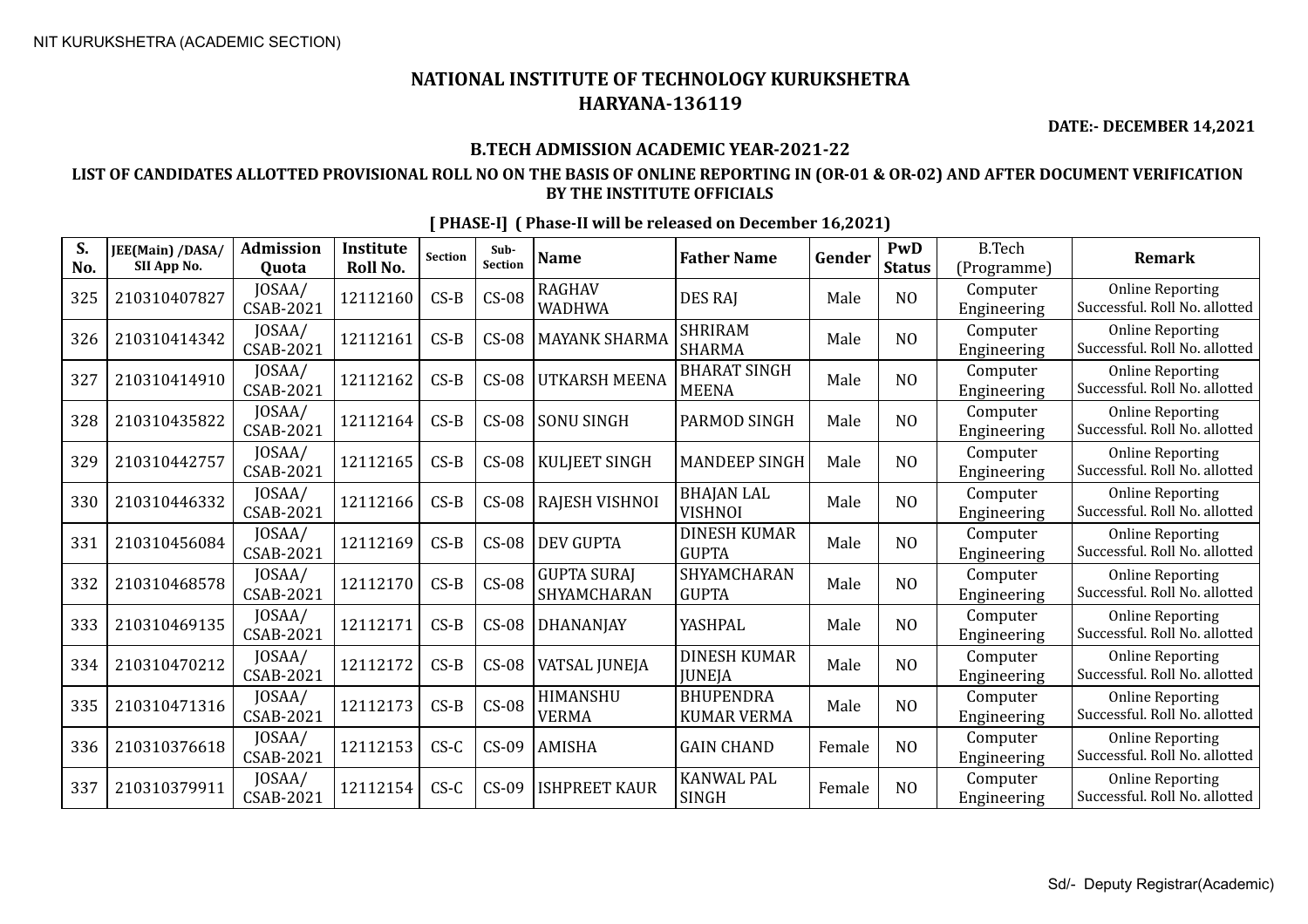**DATE:- DECEMBER 14,2021**

### **B.TECH ADMISSION ACADEMIC YEAR-2021-22**

### **LIST OF CANDIDATES ALLOTTED PROVISIONAL ROLL NO ON THE BASIS OF ONLINE REPORTING IN (OR-01 & OR-02) AND AFTER DOCUMENT VERIFICATION BY THE INSTITUTE OFFICIALS**

| S.<br>No. | JEE(Main) /DASA/<br>SII App No. | <b>Admission</b><br><b>Ouota</b> | <b>Institute</b><br>Roll No. | <b>Section</b> | Sub-<br><b>Section</b> | <b>Name</b>                                | <b>Father Name</b>                             | Gender | PwD<br><b>Status</b> | <b>B.Tech</b><br>(Programme) | <b>Remark</b>                                            |
|-----------|---------------------------------|----------------------------------|------------------------------|----------------|------------------------|--------------------------------------------|------------------------------------------------|--------|----------------------|------------------------------|----------------------------------------------------------|
| 338       | 210310403111                    | JOSAA/<br>CSAB-2021              | 12112158                     | $CS-C$         | $CS-09$                | <b>HEMA MEDAKA</b>                         | <b>MEDAKA</b><br><b>SYAMALA RAO</b>            | Female | N <sub>O</sub>       | Computer<br>Engineering      | <b>Online Reporting</b><br>Successful. Roll No. allotted |
| 339       | 210310422073                    | JOSAA/<br>CSAB-2021              | 12112163                     | $CS-C$         | $CS-09$                | VANDANA                                    | <b>SURAT SINGH</b>                             | Female | N <sub>O</sub>       | Computer<br>Engineering      | <b>Online Reporting</b><br>Successful. Roll No. allotted |
| 340       | 210310475690                    | JOSAA/<br>CSAB-2021              | 12112175                     | $CS-C$         | $CS-09$                | <b>TARUN</b>                               | <b>INDRAJ SINGH</b>                            | Male   | N <sub>O</sub>       | Computer<br>Engineering      | <b>Online Reporting</b><br>Successful. Roll No. allotted |
| 341       | 210310480235                    | JOSAA/<br>CSAB-2021              | 12112176                     | $CS-C$         | $CS-09$                | <b>PRASHANT</b><br><b>GAUTAM</b>           | <b>RAJ BAHADUR</b>                             | Male   | N <sub>O</sub>       | Computer<br>Engineering      | <b>Online Reporting</b><br>Successful. Roll No. allotted |
| 342       | 210310480556                    | JOSAA/<br>CSAB-2021              | 12112177                     | $CS-C$         | $CS-09$                | <b>BANDAPALLI SAI</b><br><b>KOWSHIK</b>    | <b>BANDAPALLI</b><br>MAHESWARAIA<br>H          | Male   | N <sub>O</sub>       | Computer<br>Engineering      | <b>Online Reporting</b><br>Successful. Roll No. allotted |
| 343       | 210310482841                    | JOSAA/<br>CSAB-2021              | 12112178                     | $CS-C$         | $CS-09$                | <b>AYUSH GOYAL</b>                         | SANJAY<br><b>AGRAWAL</b>                       | Male   | N <sub>O</sub>       | Computer<br>Engineering      | <b>Online Reporting</b><br>Successful. Roll No. allotted |
| 344       | 210310484014                    | JOSAA/<br>CSAB-2021              | 12112179                     | $CS-C$         | $CS-09$                | KOVVURI VENKAT<br><b>SATYA REDDY</b>       | <b>VEERA</b><br><b>RAGHAVA</b><br><b>REDDY</b> | Male   | NO                   | Computer<br>Engineering      | <b>Online Reporting</b><br>Successful. Roll No. allotted |
| 345       | 210310492871                    | JOSAA/<br>CSAB-2021              | 12112180                     | $CS-C$         | $CS-09$                | <b>NATTALA</b><br><b>HARSHA</b><br>VARDHAN | <b>NATTALA</b><br><b>BHASKARA RAO</b>          | Male   | N <sub>O</sub>       | Computer<br>Engineering      | <b>Online Reporting</b><br>Successful. Roll No. allotted |
| 346       | 210310496320                    | JOSAA/<br>CSAB-2021              | 12112182                     | $CS-C$         | $CS-09$                | <b>DHRUV SHARMA</b>                        | <b>SUNIL KUMAR</b><br><b>SHARMA</b>            | Male   | N <sub>O</sub>       | Computer<br>Engineering      | <b>Online Reporting</b><br>Successful. Roll No. allotted |
| 347       | 210310496738                    | JOSAA/<br>CSAB-2021              | 12112183                     | $CS-C$         | $CS-09$                | YASH MEENA                                 | SATYANARAYAN<br><b>MEENA</b>                   | Male   | N <sub>O</sub>       | Computer<br>Engineering      | <b>Online Reporting</b><br>Successful. Roll No. allotted |
| 348       | 210310505000                    | JOSAA/<br>CSAB-2021              | 12112184                     | $CS-C$         | $CS-09$                | <b>VAIBHAV</b>                             | <b>ASHOK KUMAR</b>                             | Male   | NO                   | Computer<br>Engineering      | <b>Online Reporting</b><br>Successful. Roll No. allotted |
| 349       | 210310511210                    | JOSAA/<br>CSAB-2021              | 12112185                     | $CS-C$         | $CS-09$                | <b>AMAN KUMAR</b>                          | <b>HEERALAL</b>                                | Male   | N <sub>O</sub>       | Computer<br>Engineering      | <b>Online Reporting</b><br>Successful. Roll No. allotted |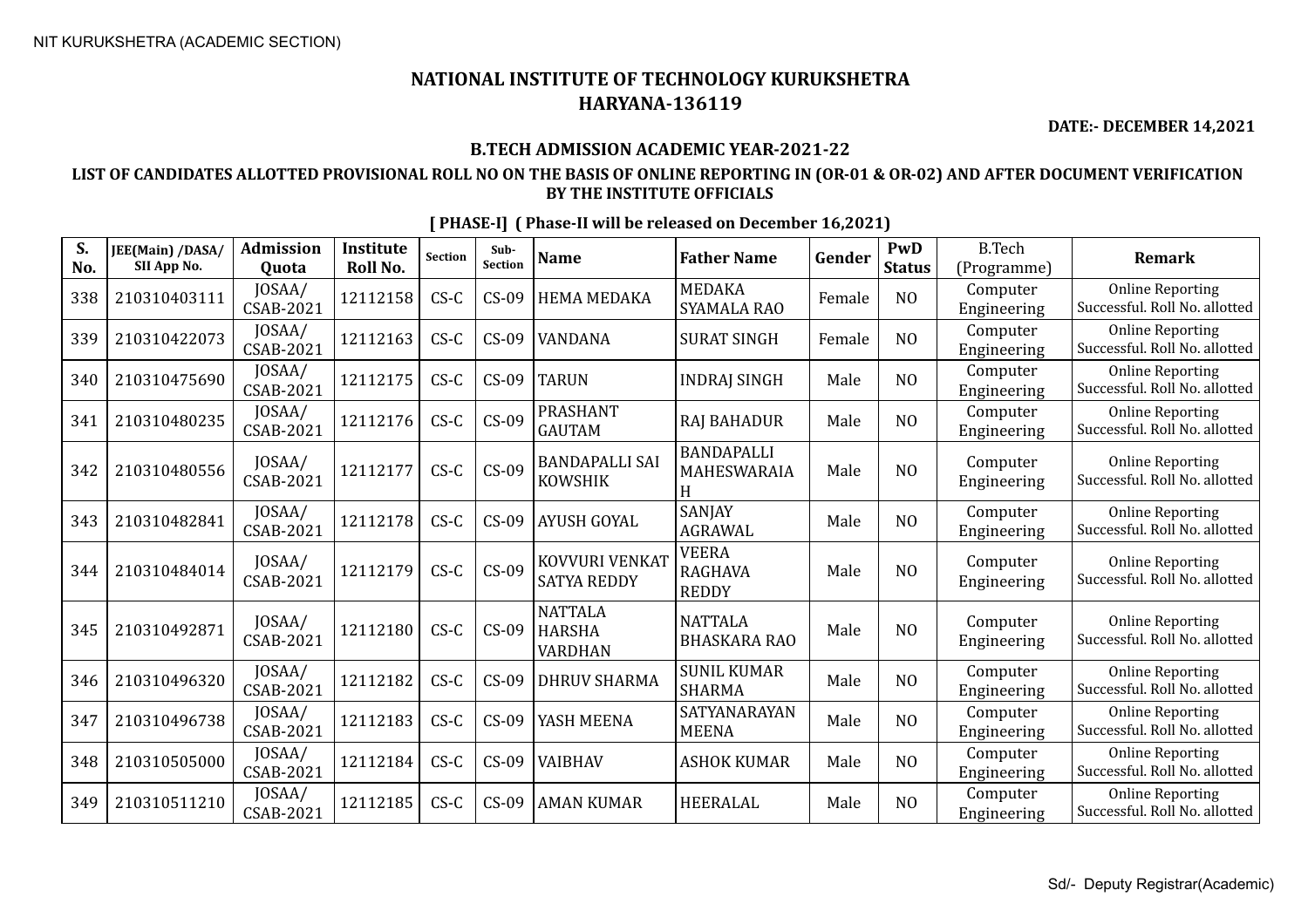**DATE:- DECEMBER 14,2021**

### **B.TECH ADMISSION ACADEMIC YEAR-2021-22**

### **LIST OF CANDIDATES ALLOTTED PROVISIONAL ROLL NO ON THE BASIS OF ONLINE REPORTING IN (OR-01 & OR-02) AND AFTER DOCUMENT VERIFICATION BY THE INSTITUTE OFFICIALS**

| S.<br>No. | JEE(Main) /DASA/<br>SII App No. | <b>Admission</b><br><b>Ouota</b> | <b>Institute</b><br>Roll No. | <b>Section</b> | Sub-<br>Section | <b>Name</b>                        | <b>Father Name</b>                               | Gender | PwD<br><b>Status</b> | <b>B.Tech</b><br>(Programme) | <b>Remark</b>                                            |
|-----------|---------------------------------|----------------------------------|------------------------------|----------------|-----------------|------------------------------------|--------------------------------------------------|--------|----------------------|------------------------------|----------------------------------------------------------|
| 350       | 210310512125                    | JOSAA/<br>CSAB-2021              | 12112186                     | $CS-C$         | $CS-09$         | <b>ASHUTOSH</b><br><b>SANDILYA</b> | <b>SACHIN KUMAR</b><br><b>ROY</b>                | Male   | N <sub>O</sub>       | Computer<br>Engineering      | <b>Online Reporting</b><br>Successful. Roll No. allotted |
| 351       | 210310519090                    | JOSAA/<br>CSAB-2021              | 12112187                     | $CS-C$         | $CS-09$         | <b>UDAY PRATAP</b>                 | PRAMOD KUMAR                                     | Male   | N <sub>O</sub>       | Computer<br>Engineering      | <b>Online Reporting</b><br>Successful. Roll No. allotted |
| 352       | 210310520035                    | JOSAA/<br>CSAB-2021              | 12112188                     | $CS-C$         | $CS-09$         | <b>PRANAV KUMAR</b>                | <b>RAJ KUMAR</b>                                 | Male   | N <sub>O</sub>       | Computer<br>Engineering      | <b>Online Reporting</b><br>Successful. Roll No. allotted |
| 353       | 210310526689                    | JOSAA/<br>CSAB-2021              | 12112189                     | $CS-C$         | $CS-09$         | <b>VIRENDER</b><br><b>MEENA</b>    | <b>MAHESH CHAND</b><br><b>MEENA</b>              | Male   | N <sub>O</sub>       | Computer<br>Engineering      | <b>Online Reporting</b><br>Successful. Roll No. allotted |
| 354       | 210310446494                    | JOSAA/<br>CSAB-2021              | 12112167                     | $CS-C$         | $CS-10$         | <b>PARNOOR KAUR</b>                | <b>KANWERJEET</b><br><b>SINGH</b>                | Female | N <sub>O</sub>       | Computer<br>Engineering      | <b>Online Reporting</b><br>Successful. Roll No. allotted |
| 355       | 210310447767                    | JOSAA/<br>CSAB-2021              | 12112168                     | $CS-C$         | $CS-10$         | <b>TANU</b>                        | <b>SURENDER</b>                                  | Female | N <sub>O</sub>       | Computer<br>Engineering      | <b>Online Reporting</b><br>Successful. Roll No. allotted |
| 356       | 210310472735                    | JOSAA/<br>CSAB-2021              | 12112174                     | $CS-C$         | $CS-10$         | <b>LOVEPREET KAUR</b>              | <b>SATVIR SINGH</b>                              | Female | N <sub>O</sub>       | Computer<br>Engineering      | <b>Online Reporting</b><br>Successful. Roll No. allotted |
| 357       | 210310495395                    | JOSAA/<br>CSAB-2021              | 12112181                     | $CS-C$         | $CS-10$         | <b>SANDHYA YADAV</b>               | <b>VINOD KUMAR</b><br>YADAV                      | Female | N <sub>O</sub>       | Computer<br>Engineering      | <b>Online Reporting</b><br>Successful. Roll No. allotted |
| 358       | 210310540882                    | JOSAA/<br><b>CSAB-2021</b>       | 12112192                     | $CS-C$         | $CS-10$         | <b>SHAKEEB</b><br><b>PARWEZ</b>    | <b>AYAZ PARWEZ</b>                               | Male   | N <sub>O</sub>       | Computer<br>Engineering      | <b>Online Reporting</b><br>Successful. Roll No. allotted |
| 359       | 210310562837                    | JOSAA/<br><b>CSAB-2021</b>       | 12112194                     | $CS-C$         | $CS-10$         | <b>KUSHAGRA</b><br><b>AGARWAL</b>  | <b>HARSH</b><br><b>BARDHAN</b><br><b>AGARWAL</b> | Male   | N <sub>O</sub>       | Computer<br>Engineering      | <b>Online Reporting</b><br>Successful. Roll No. allotted |
| 360       | 210310568278                    | JOSAA/<br><b>CSAB-2021</b>       | 12112195                     | $CS-C$         | $CS-10$         | <b>ANISH KUMAR</b><br>MANGAL       | <b>VINOD KUMAR</b><br><b>GUPTA</b>               | Male   | N <sub>O</sub>       | Computer<br>Engineering      | <b>Online Reporting</b><br>Successful. Roll No. allotted |
| 361       | 210310573099                    | JOSAA/<br>CSAB-2021              | 12112196                     | $CS-C$         | $CS-10$         | <b>KAMAL BHATT</b>                 | <b>RAKESH BHATT</b>                              | Male   | N <sub>O</sub>       | Computer<br>Engineering      | <b>Online Reporting</b><br>Successful. Roll No. allotted |
| 362       | 210310574604                    | JOSAA/<br>CSAB-2021              | 12112197                     | $CS-C$         | $CS-10$         | <b>PRATHAM SINGH</b>               | <b>BABBU SINGH</b>                               | Male   | N <sub>O</sub>       | Computer<br>Engineering      | <b>Online Reporting</b><br>Successful. Roll No. allotted |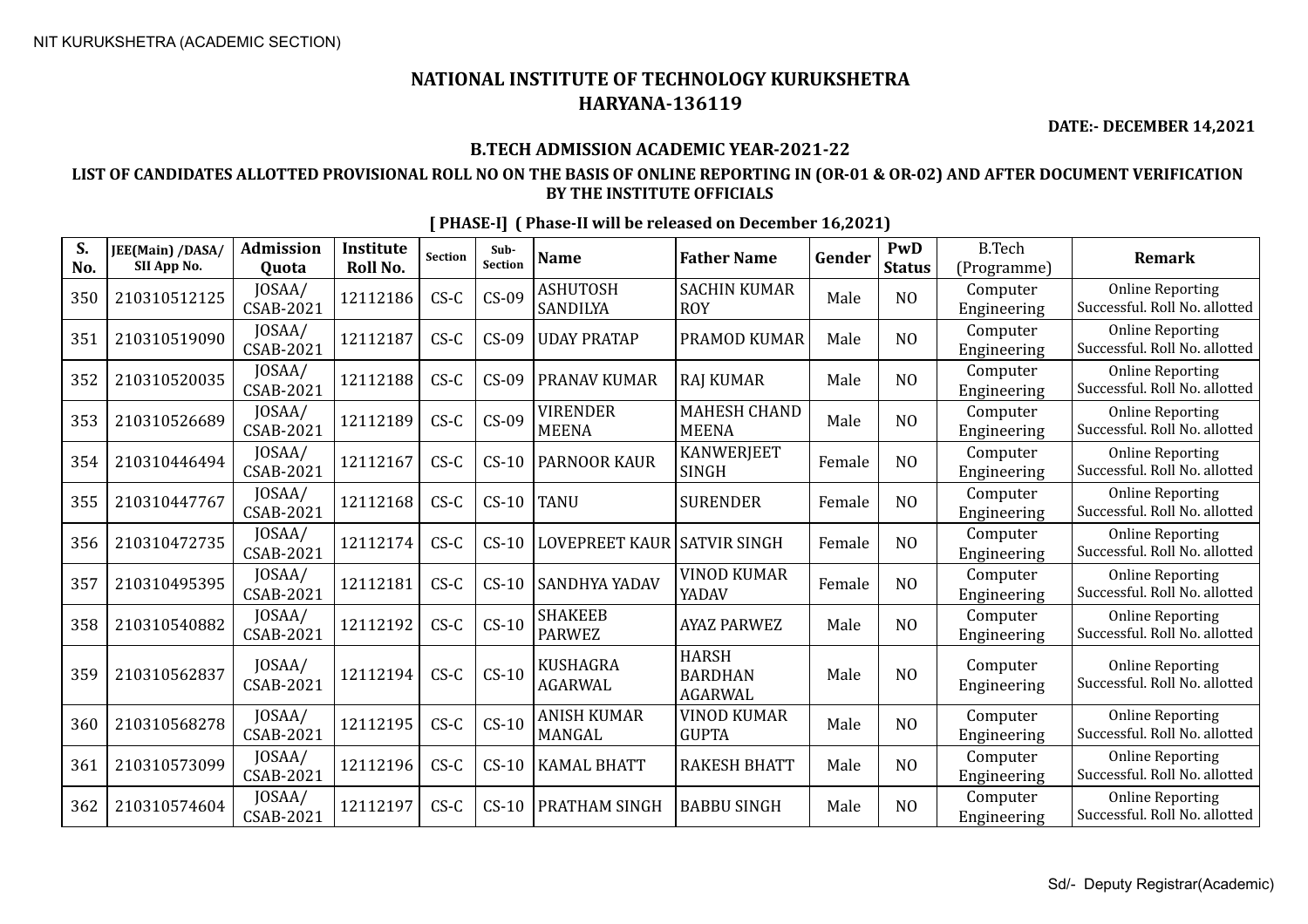**DATE:- DECEMBER 14,2021**

### **B.TECH ADMISSION ACADEMIC YEAR-2021-22**

### **LIST OF CANDIDATES ALLOTTED PROVISIONAL ROLL NO ON THE BASIS OF ONLINE REPORTING IN (OR-01 & OR-02) AND AFTER DOCUMENT VERIFICATION BY THE INSTITUTE OFFICIALS**

| S.<br>No. | JEE(Main) /DASA/<br>SII App No. | <b>Admission</b><br>Quota  | <b>Institute</b><br>Roll No. | <b>Section</b> | Sub-<br>Section | <b>Name</b>                        | <b>Father Name</b>                  | Gender | PwD<br><b>Status</b> | <b>B.Tech</b><br>(Programme) | <b>Remark</b>                                            |
|-----------|---------------------------------|----------------------------|------------------------------|----------------|-----------------|------------------------------------|-------------------------------------|--------|----------------------|------------------------------|----------------------------------------------------------|
| 363       | 210310575898                    | JOSAA/<br>CSAB-2021        | 12112198                     | $CS-C$         | $CS-10$         | <b>HARSH CHAUHAN</b>               | ARJUN PRASAD<br><b>CHAUHAN</b>      | Male   | N <sub>O</sub>       | Computer<br>Engineering      | <b>Online Reporting</b><br>Successful. Roll No. allotted |
| 364       | 210310589147                    | JOSAA/<br><b>CSAB-2021</b> | 12112199                     | $CS-C$         | $CS-10$         | <b>LAVKUSH MEENA</b>               | MOTILAL<br><b>MEENA</b>             | Male   | N <sub>O</sub>       | Computer<br>Engineering      | <b>Online Reporting</b><br>Successful. Roll No. allotted |
| 365       | 210310601039                    | JOSAA/<br>CSAB-2021        | 12112200                     | $CS-C$         | $CS-10$         | <b>PARDEEP</b>                     | <b>SUBHASH</b><br><b>KUMAR</b>      | Male   | N <sub>O</sub>       | Computer<br>Engineering      | <b>Online Reporting</b><br>Successful. Roll No. allotted |
| 366       | 210310626017                    | JOSAA/<br>CSAB-2021        | 12112204                     | $CS-C$         | $CS-10$         | MOHIT                              | <b>LABH SINGH</b>                   | Male   | NO                   | Computer<br>Engineering      | <b>Online Reporting</b><br>Successful. Roll No. allotted |
| 367       | 210310632697                    | JOSAA/<br>CSAB-2021        | 12112205                     | $CS-C$         | $CS-10$         | KARTIK VIJAY                       | <b>MAHESH VIJAY</b>                 | Male   | N <sub>O</sub>       | Computer<br>Engineering      | <b>Online Reporting</b><br>Successful. Roll No. allotted |
| 368       | 210310633634                    | JOSAA/<br>CSAB-2021        | 12112206                     | $CS-C$         | $CS-10$         | <b>GAURAV KUMAR</b>                | <b>SUDHIR KUMAR</b><br><b>SINGH</b> | Male   | N <sub>O</sub>       | Computer<br>Engineering      | <b>Online Reporting</b><br>Successful. Roll No. allotted |
| 369       | 210310640537                    | JOSAA/<br>CSAB-2021        | 12112207                     | $CS-C$         | $CS-10$         | <b>PARVEEN</b>                     | <b>KAPOOR SINGH</b>                 | Male   | N <sub>O</sub>       | Computer<br>Engineering      | <b>Online Reporting</b><br>Successful. Roll No. allotted |
| 370       | 210310669175                    | JOSAA/<br>CSAB-2021        | 12112208                     | $CS-C$         | $CS-10$         | <b>ADITYA SHARMA</b>               | <b>RAMAVTAR</b><br><b>SHARMA</b>    | Male   | NO                   | Computer<br>Engineering      | <b>Online Reporting</b><br>Successful. Roll No. allotted |
| 371       | 210310679213                    | JOSAA/<br>CSAB-2021        | 12112210                     | $CS-C$         | $CS-10$         | <b>DIVYA KANT</b><br><b>GAUTAM</b> | <b>JAI KANT RAM</b>                 | Male   | N <sub>O</sub>       | Computer<br>Engineering      | <b>Online Reporting</b><br>Successful. Roll No. allotted |
| 372       | 210310532025                    | JOSAA/<br>CSAB-2021        | 12112190                     | $CS-C$         | $CS-11$         | <b>NAVEENJOT KAUR</b>              | <b>SUKHDEV SINGH</b>                | Female | NO                   | Computer<br>Engineering      | <b>Online Reporting</b><br>Successful. Roll No. allotted |
| 373       | 210310534710                    | JOSAA/<br>CSAB-2021        | 12112191                     | $CS-C$         | $CS-11$         | PATERU SRIVALLI<br><b>PATEL</b>    | <b>PATERU</b><br><b>KARUNAKAR</b>   | Female | N <sub>O</sub>       | Computer<br>Engineering      | <b>Online Reporting</b><br>Successful. Roll No. allotted |
| 374       | 210310558015                    | JOSAA/<br>CSAB-2021        | 12112193                     | $CS-C$         | $CS-11$         | <b>PRERIKA</b>                     | <b>CHAMAN</b><br><b>PARKASH</b>     | Female | N <sub>O</sub>       | Computer<br>Engineering      | <b>Online Reporting</b><br>Successful. Roll No. allotted |
| 375       | 210310620519                    | JOSAA/<br>CSAB-2021        | 12112203                     | $CS-C$         | $CS-11$         | PIRYANKA                           | <b>MAHINDER</b><br><b>SINGH</b>     | Female | NO                   | Computer<br>Engineering      | <b>Online Reporting</b><br>Successful. Roll No. allotted |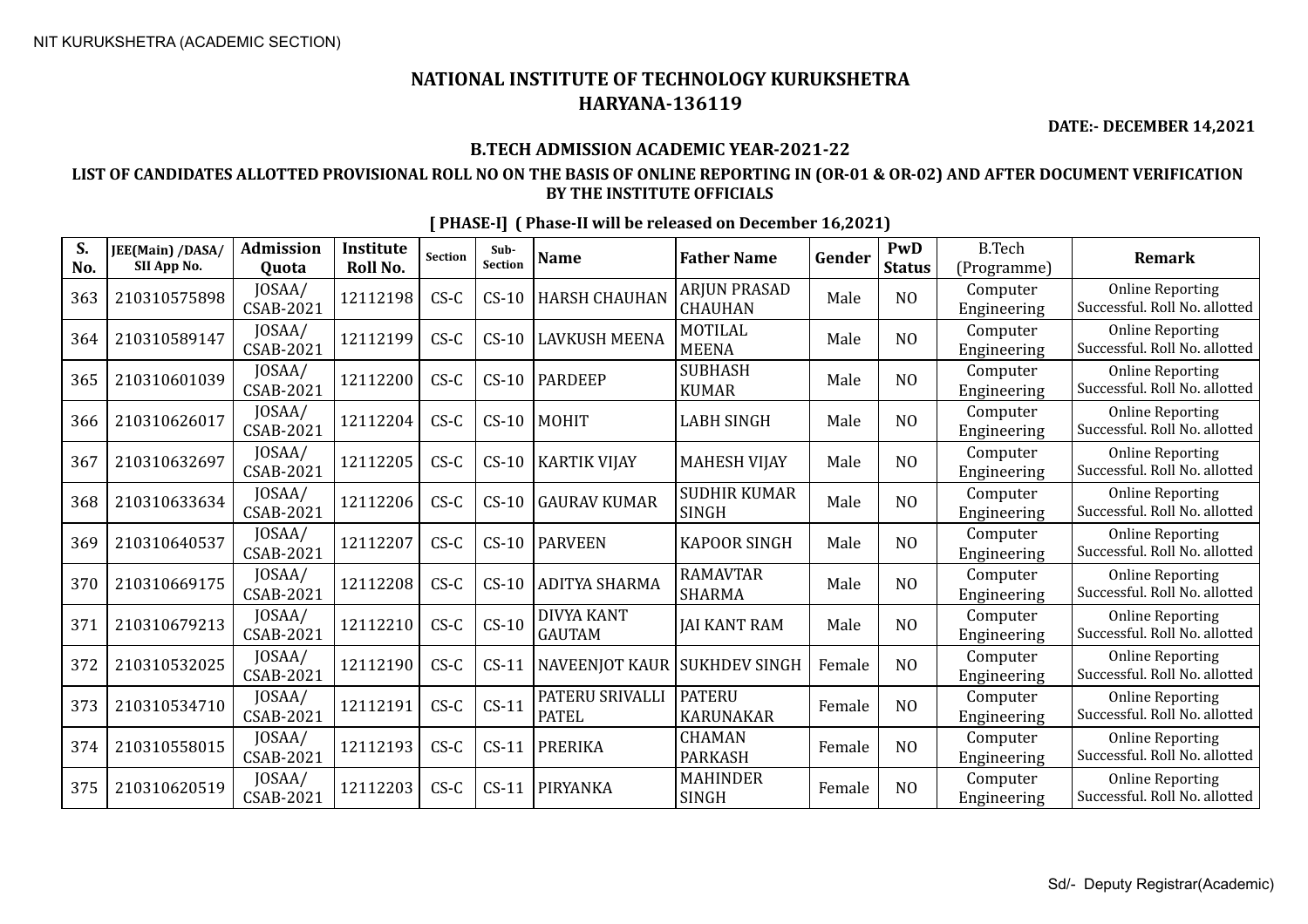**DATE:- DECEMBER 14,2021**

### **B.TECH ADMISSION ACADEMIC YEAR-2021-22**

### **LIST OF CANDIDATES ALLOTTED PROVISIONAL ROLL NO ON THE BASIS OF ONLINE REPORTING IN (OR-01 & OR-02) AND AFTER DOCUMENT VERIFICATION BY THE INSTITUTE OFFICIALS**

| S.<br>No. | JEE(Main) /DASA/<br>SII App No. | <b>Admission</b><br>Quota  | <b>Institute</b><br>Roll No. | <b>Section</b> | Sub-<br>Section | <b>Name</b>                        | <b>Father Name</b>                          | Gender | PwD<br><b>Status</b> | <b>B.Tech</b><br>(Programme) | Remark                                                   |
|-----------|---------------------------------|----------------------------|------------------------------|----------------|-----------------|------------------------------------|---------------------------------------------|--------|----------------------|------------------------------|----------------------------------------------------------|
| 376       | 210310680443                    | JOSAA/<br><b>CSAB-2021</b> | 12112211                     | $CS-C$         | $CS-11$         | <b>HARIOM</b>                      | <b>LAXMAN</b>                               | Male   | N <sub>O</sub>       | Computer<br>Engineering      | <b>Online Reporting</b><br>Successful. Roll No. allotted |
| 377       | 210310737590                    | JOSAA/<br><b>CSAB-2021</b> | 12112214                     | $CS-C$         | $CS-11$         | PUNEET PAHUJA                      | <b>PURAN KUMAR</b>                          | Male   | N <sub>O</sub>       | Computer<br>Engineering      | <b>Online Reporting</b><br>Successful. Roll No. allotted |
| 378       | 210310750948                    | JOSAA/<br><b>CSAB-2021</b> | 12112215                     | $CS-C$         | $CS-11$         | PRIYANSHU                          | <b>AWADHESH</b><br><b>SINGH</b>             | Male   | N <sub>O</sub>       | Computer<br>Engineering      | <b>Online Reporting</b><br>Successful. Roll No. allotted |
| 379       | 210310754778                    | JOSAA/<br><b>CSAB-2021</b> | 12112216                     | $CS-C$         | $CS-11$         | <b>AGAM</b><br>SRIVASTAVA          | <b>MADHUR</b><br><b>KUMAR</b><br>SRIVASTAVA | Male   | N <sub>O</sub>       | Computer<br>Engineering      | <b>Online Reporting</b><br>Successful. Roll No. allotted |
| 380       | 210310771747                    | JOSAA/<br>CSAB-2021        | 12112218                     | $CS-C$         | $CS-11$         | <b>RAVI RANJAN</b><br><b>KUMAR</b> | <b>MITHILESH</b><br><b>SHARMA</b>           | Male   | N <sub>O</sub>       | Computer<br>Engineering      | <b>Online Reporting</b><br>Successful. Roll No. allotted |
| 381       | 210310799465                    | JOSAA/<br><b>CSAB-2021</b> | 12112219                     | $CS-C$         | $CS-11$         | HIMANSHU<br>YADAV                  | <b>ASHOK KUMAR</b>                          | Male   | NO                   | Computer<br>Engineering      | <b>Online Reporting</b><br>Successful. Roll No. allotted |
| 382       | 210310819002                    | JOSAA/<br>CSAB-2021        | 12112220                     | $CS-C$         | $CS-11$         | <b>SANSKAR SETH</b>                | <b>SUNIL KUMAR</b>                          | Male   | N <sub>O</sub>       | Computer<br>Engineering      | <b>Online Reporting</b><br>Successful. Roll No. allotted |
| 383       | 210310832603                    | JOSAA/<br>CSAB-2021        | 12112221                     | $CS-C$         | $CS-11$         | RAJAN                              | <b>RAJESH KUMAR</b>                         | Male   | N <sub>O</sub>       | Computer<br>Engineering      | <b>Online Reporting</b><br>Successful. Roll No. allotted |
| 384       | 210310917197                    | JOSAA/<br><b>CSAB-2021</b> | 12112222                     | $CS-C$         | $CS-11$         | <b>MOKSH BAREJA</b>                | <b>PREM KUMAR</b><br><b>BAREJA</b>          | Male   | N <sub>O</sub>       | Computer<br>Engineering      | <b>Online Reporting</b><br>Successful. Roll No. allotted |
| 385       | 210310934520                    | JOSAA/<br><b>CSAB-2021</b> | 12112223                     | $CS-C$         | $CS-11$         | <b>VISHWASH</b><br><b>RAUSHAN</b>  | <b>MOHAN PRASAD</b><br><b>SRIVASTAVA</b>    | Male   | N <sub>O</sub>       | Computer<br>Engineering      | <b>Online Reporting</b><br>Successful. Roll No. allotted |
| 386       | 210320001572                    | JOSAA/<br>CSAB-2021        | 12112224                     | $CS-C$         | $CS-11$         | <b>J SANJAY</b><br><b>CHNADRA</b>  | <b>CHANDRA</b><br><b>SEKHARA</b>            | Male   | N <sub>O</sub>       | Computer<br>Engineering      | <b>Online Reporting</b><br>Successful. Roll No. allotted |
| 387       | 210320007101                    | JOSAA/<br><b>CSAB-2021</b> | 12112225                     | $CS-C$         | $CS-11$         | <b>AMAN KUMAR</b><br>YADAV         | <b>SURENDER</b><br><b>KUMAR</b>             | Male   | NO                   | Computer<br>Engineering      | <b>Online Reporting</b><br>Successful. Roll No. allotted |
| 388       | 210320020199                    | JOSAA/<br>CSAB-2021        | 12112226                     | $CS-C$         | $CS-11$         | <b>SHUBHAM GARG</b>                | <b>VIJENDRA</b><br><b>KUMAR GUPTA</b>       | Male   | N <sub>O</sub>       | Computer<br>Engineering      | <b>Online Reporting</b><br>Successful. Roll No. allotted |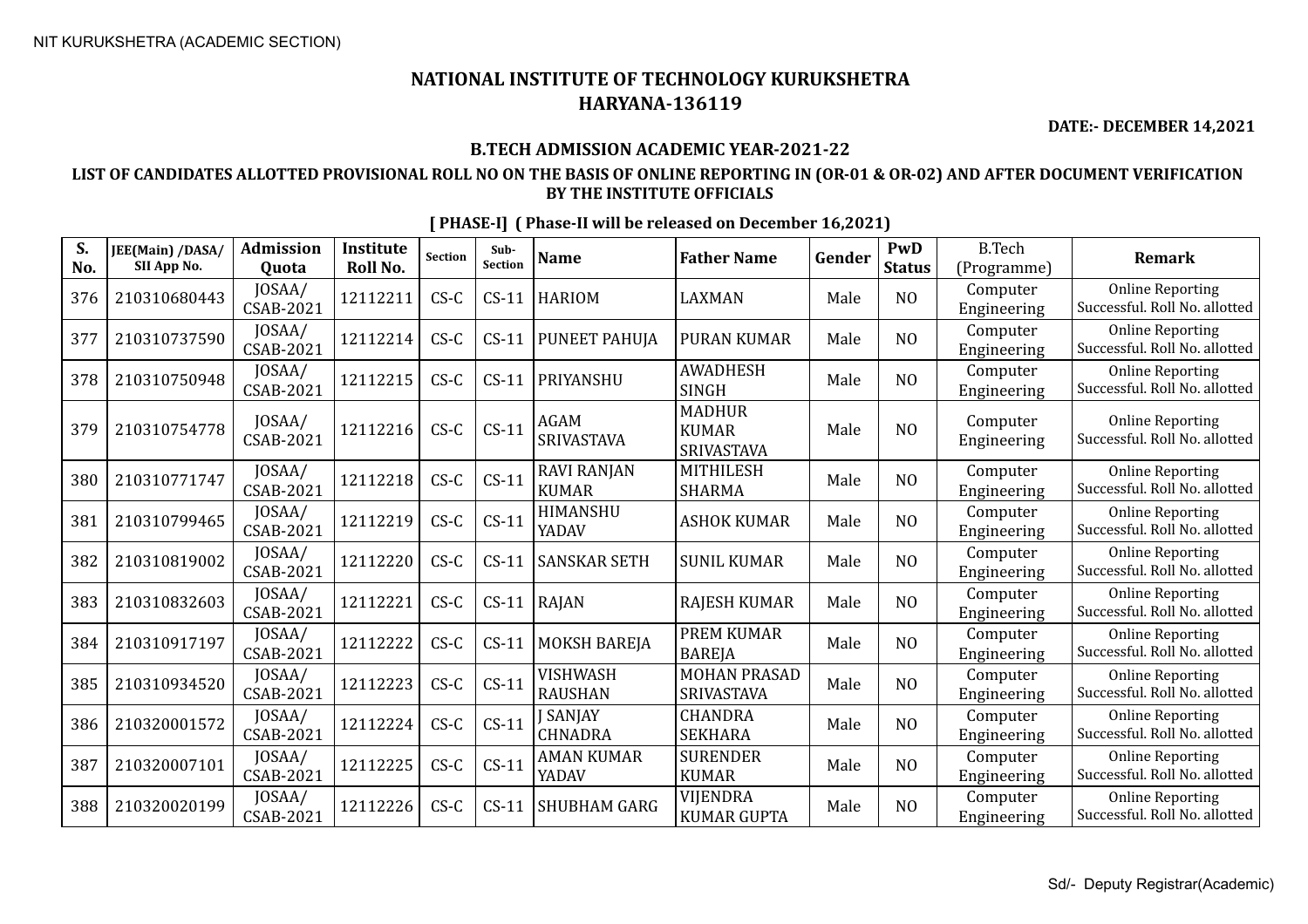**DATE:- DECEMBER 14,2021**

### **B.TECH ADMISSION ACADEMIC YEAR-2021-22**

### **LIST OF CANDIDATES ALLOTTED PROVISIONAL ROLL NO ON THE BASIS OF ONLINE REPORTING IN (OR-01 & OR-02) AND AFTER DOCUMENT VERIFICATION BY THE INSTITUTE OFFICIALS**

| S.<br>No. | JEE(Main) /DASA/<br>SII App No. | <b>Admission</b><br>Quota  | <b>Institute</b><br>Roll No. | <b>Section</b> | Sub-<br><b>Section</b> | <b>Name</b>                                       | <b>Father Name</b>                       | Gender | PwD<br><b>Status</b> | <b>B.Tech</b><br>(Programme) | <b>Remark</b>                                            |
|-----------|---------------------------------|----------------------------|------------------------------|----------------|------------------------|---------------------------------------------------|------------------------------------------|--------|----------------------|------------------------------|----------------------------------------------------------|
| 389       | 210310672917                    | JOSAA/<br>CSAB-2021        | 12112209                     | $CS-C$         | $CS-12$                | <b>NISHU</b>                                      | <b>SANJEEV</b>                           | Female | N <sub>O</sub>       | Computer<br>Engineering      | <b>Online Reporting</b><br>Successful. Roll No. allotted |
| 390       | 210310716641                    | JOSAA/<br>CSAB-2021        | 12112213                     | $CS-C$         | $CS-12$                | <b>HARSHITA</b>                                   | <b>HARISH KUMAR</b>                      | Female | N <sub>O</sub>       | Computer<br>Engineering      | <b>Online Reporting</b><br>Successful. Roll No. allotted |
| 391       | 210330001324                    | JOSAA/<br>CSAB-2021        | 12112229                     | $CS-C$         | $CS-12$                | <b>RAHUL</b>                                      | <b>RAJESH KUMAR</b>                      | Male   | N <sub>O</sub>       | Computer<br>Engineering      | <b>Online Reporting</b><br>Successful. Roll No. allotted |
| 392       | 210330015855                    | JOSAA/<br>CSAB-2021        | 12112230                     | $CS-C$         | $CS-12$                | <b>KEISHA</b>                                     | <b>ANIL KUMAR</b><br><b>TYOR</b>         | Female | N <sub>O</sub>       | Computer<br>Engineering      | <b>Online Reporting</b><br>Successful. Roll No. allotted |
| 393       | 210330019891                    | JOSAA/<br>CSAB-2021        | 12112231                     | $CS-C$         | $CS-12$                | <b>ALOK RAJ</b>                                   | <b>MADHWENDRA</b><br><b>KUMAR MISHRA</b> | Male   | NO                   | Computer<br>Engineering      | <b>Online Reporting</b><br>Successful. Roll No. allotted |
| 394       | 210330041661                    | JOSAA/<br>CSAB-2021        | 12112232                     | $CS-C$         | $CS-12$                | <b>PRATUSH</b><br><b>PRASOON</b><br><b>MISHRA</b> | <b>UMAKANT</b><br><b>MISHRA</b>          | Male   | NO                   | Computer<br>Engineering      | <b>Online Reporting</b><br>Successful. Roll No. allotted |
| 395       | 210330061229                    | JOSAA/<br>CSAB-2021        | 12112233                     | $CS-C$         | $CS-12$                | <b>NITANSH BHATIA</b>                             | <b>RAVINDER</b><br><b>KUMAR BHATIA</b>   | Male   | N <sub>O</sub>       | Computer<br>Engineering      | <b>Online Reporting</b><br>Successful. Roll No. allotted |
| 396       | 210330074718                    | JOSAA/<br>CSAB-2021        | 12112234                     | $CS-C$         | $CS-12$                | <b>KARTIKEY</b><br><b>TEWATIA</b>                 | <b>NARENDER</b><br><b>KUMAR</b>          | Male   | N <sub>O</sub>       | Computer<br>Engineering      | <b>Online Reporting</b><br>Successful. Roll No. allotted |
| 397       | 210330087023                    | JOSAA/<br>CSAB-2021        | 12112235                     | $CS-C$         | $CS-12$                | <b>HARSH KUMAR</b>                                | <b>NAVEEN KUMAR</b>                      | Male   | N <sub>O</sub>       | Computer<br>Engineering      | <b>Online Reporting</b><br>Successful. Roll No. allotted |
| 398       | 210310161440                    | JOSAA/<br>CSAB-2021        | 12112236                     | $CS-C$         | $CS-12$                | <b>RAJ KAITH</b>                                  | <b>KAMLESH</b><br><b>KUMAR</b>           | Male   | NO                   | Computer<br>Engineering      | <b>Online Reporting</b><br>Successful. Roll No. allotted |
| 399       | 210310162201                    | JOSAA/<br><b>CSAB-2021</b> | 12112237                     | $CS-C$         | $CS-12$                | ANUPRIYA<br><b>BIRMAN</b>                         | <b>ANIL KUMAR</b><br><b>BIRMAN</b>       | Female | N <sub>O</sub>       | Computer<br>Engineering      | <b>Online Reporting</b><br>Successful. Roll No. allotted |
| 400       | 210310282231                    | JOSAA/<br>CSAB-2021        | 12112238                     | $CS-C$         | $CS-12$                | <b>TEJASVI MURMU</b>                              | <b>SIMON KULDEEP</b><br><b>MURMU</b>     | Male   | N <sub>O</sub>       | Computer<br>Engineering      | <b>Online Reporting</b><br>Successful. Roll No. allotted |
| 401       | 210310331222                    | JOSAA/<br>CSAB-2021        | 12112239                     | $CS-C$         | $CS-12$                | <b>ARYAN</b><br>SRIVASTAVA                        | DR. ALOK<br>SRIVASTAVA                   | Male   | N <sub>O</sub>       | Computer<br>Engineering      | <b>Online Reporting</b><br>Successful. Roll No. allotted |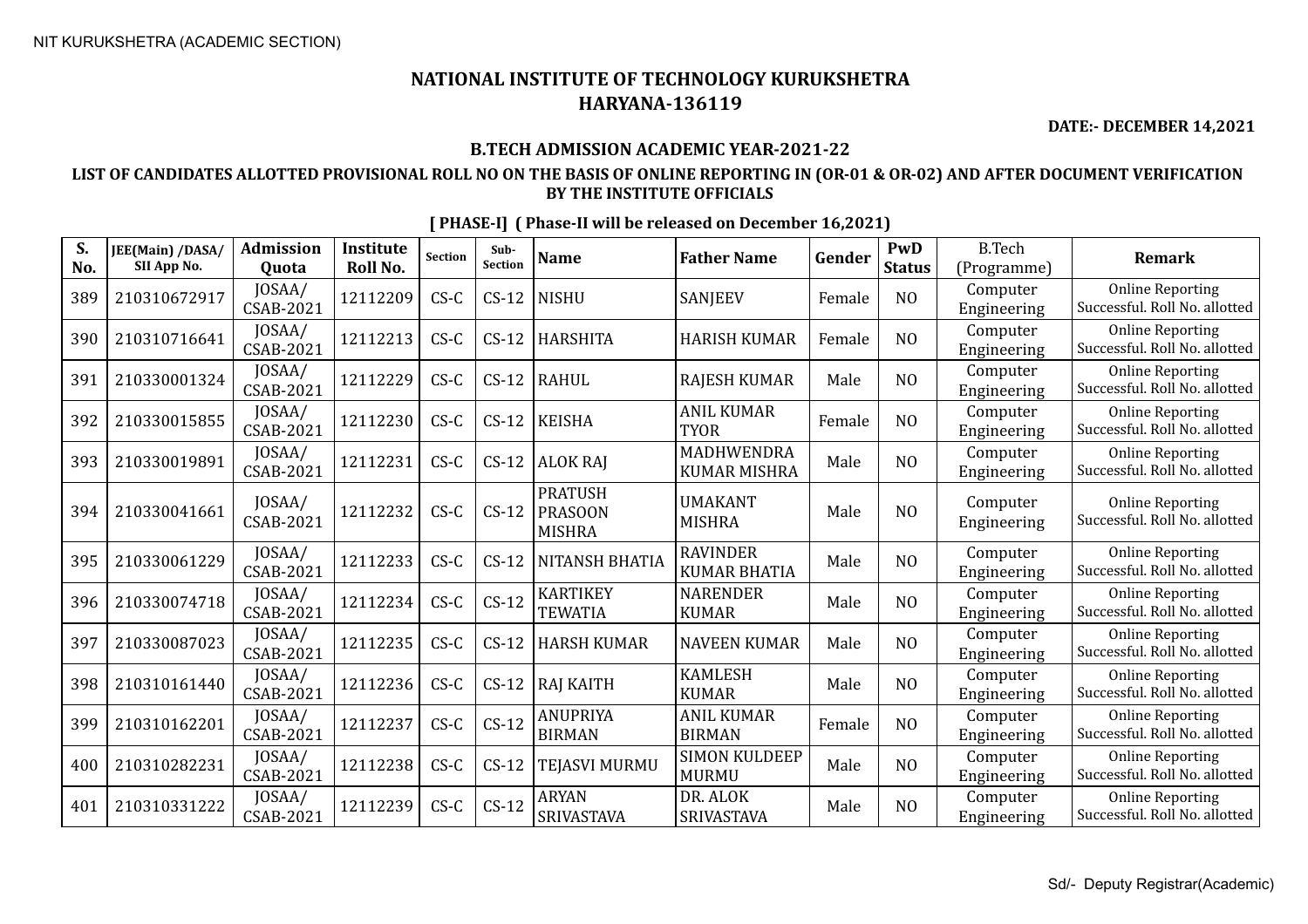**DATE:- DECEMBER 14,2021**

### **B.TECH ADMISSION ACADEMIC YEAR-2021-22**

### **LIST OF CANDIDATES ALLOTTED PROVISIONAL ROLL NO ON THE BASIS OF ONLINE REPORTING IN (OR-01 & OR-02) AND AFTER DOCUMENT VERIFICATION BY THE INSTITUTE OFFICIALS**

| S.<br>No. | JEE(Main) /DASA/<br>SII App No. | <b>Admission</b><br><b>Ouota</b> | <b>Institute</b><br><b>Roll No.</b> | Section | Sub-<br><b>Section</b> | <b>Name</b>                           | <b>Father Name</b>                                      | Gender | PwD<br><b>Status</b> | <b>B.Tech</b><br>(Programme) | <b>Remark</b>                                            |
|-----------|---------------------------------|----------------------------------|-------------------------------------|---------|------------------------|---------------------------------------|---------------------------------------------------------|--------|----------------------|------------------------------|----------------------------------------------------------|
| 402       | 210310379164                    | JOSAA/<br>CSAB-2021              | 12112240                            | $CS-C$  | $CS-12$                | JONNALAGADDA<br><b>SRINATH</b>        | JONNALAGADDA<br><b>RAGHU</b>                            | Male   | N <sub>O</sub>       | Computer<br>Engineering      | <b>Online Reporting</b><br>Successful. Roll No. allotted |
| 403       | 210310441985                    | JOSAA/<br>CSAB-2021              | 12112241                            | $CS-C$  | $CS-12$                | <b>OJASWI</b>                         | MR. GULSHAN<br>RAI                                      | Male   | N <sub>O</sub>       | Computer<br>Engineering      | <b>Online Reporting</b><br>Successful. Roll No. allotted |
| 404       | 210310648799                    | JOSAA/<br><b>CSAB-2021</b>       | 12112242                            | $CS-C$  | $CS-12$                | <b>AYUSH KUMAR</b><br>SINGH           | <b>SURAJ KUMAR</b>                                      | Male   | N <sub>O</sub>       | Computer<br>Engineering      | <b>Online Reporting</b><br>Successful. Roll No. allotted |
| 405       | 210310712275                    | JOSAA/<br>CSAB-2021              | 12112243                            | $CS-C$  | $CS-12$                | <b>HRITHIK YADAV</b>                  | <b>UPDESH KUMAR</b><br>YADAV                            | Male   | N <sub>O</sub>       | Computer<br>Engineering      | <b>Online Reporting</b><br>Successful. Roll No. allotted |
| 406       | SII-S-00392074                  | JOSAA/<br><b>CSAB-2021</b>       | 12132001                            | $CS-C$  | $CS-12$                | ADITYA KARNA                          | <b>MR CHANDRA</b><br><b>BHUSHAN LAL</b><br><b>KARNA</b> | Male   | N <sub>O</sub>       | Computer<br>Engineering      | <b>Online Reporting</b><br>Successful. Roll No. allotted |
| 407       | No.<br>Q/Wel/855/2/2<br>021     | JOSAA/<br>CSAB-2021              | 12132003                            | $CS-C$  | $CS-12$                | <b>ANTRIKSH</b><br><b>KUMAR</b>       | <b>MR PAWAN</b><br><b>KUMAR</b>                         | Male   | NO                   | Computer<br>Engineering      | <b>Online Reporting</b><br>Successful. Roll No. allotted |
| 408       | 210310428821                    | JOSAA/<br><b>CSAB-2021</b>       | 12132004                            | $CS-C$  | $CS-12$                | <b>SAHITYA GUPTA</b>                  | MR. ANIL<br><b>KUMAR GUPTA</b>                          | Male   | N <sub>O</sub>       | Computer<br>Engineering      | <b>Online Reporting</b><br>Successful. Roll No. allotted |
| 409       | 210310061440                    | JOSAA/<br><b>CSAB-2021</b>       | 12132005                            | $CS-C$  | $CS-12$                | <b>SOMYA SATI</b>                     | <b>MR</b><br>SACHIDANAND<br><b>SATI</b>                 | Male   | N <sub>O</sub>       | Computer<br>Engineering      | <b>Online Reporting</b><br>Successful. Roll No. allotted |
| 410       | DASA Login ID:<br>210310241233  | JOSAA/<br><b>CSAB-2021</b>       | 12132006                            | $CS-C$  | $CS-12$                | <b>SAARIM SALIM</b><br><b>GAVANDI</b> | <b>MR SALIM</b><br><b>DASTAGIR</b><br><b>GAVANDI</b>    | Male   | NO                   | Computer<br>Engineering      | <b>Online Reporting</b><br>Successful. Roll No. allotted |
| 411       | 210310000994                    | JOSAA/<br>CSAB-2021              | 12114001                            | EE-A    | <b>EE-01</b>           | <b>SANYAM</b>                         | <b>RANBIR SINGH</b>                                     | Male   | N <sub>O</sub>       | Electrical<br>Engineering    | <b>Online Reporting</b><br>Successful. Roll No. allotted |
| 412       | 210310001407                    | JOSAA/<br>CSAB-2021              | 12114002                            | EE-A    | <b>EE-01</b>           | <b>HIMANSHU</b><br><b>GUPTA</b>       | <b>GOVIND GUPTA</b>                                     | Male   | N <sub>O</sub>       | Electrical<br>Engineering    | <b>Online Reporting</b><br>Successful. Roll No. allotted |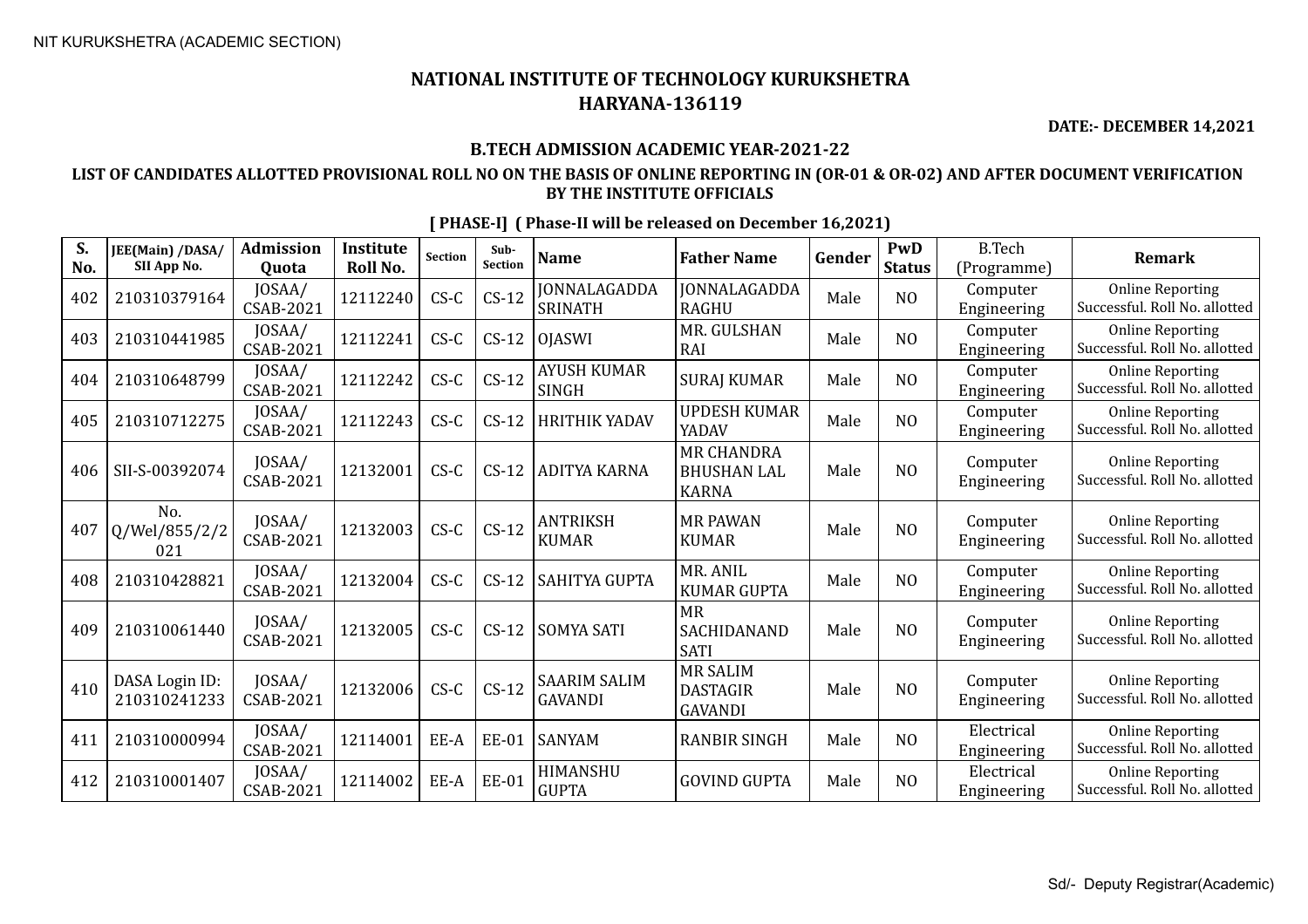**DATE:- DECEMBER 14,2021**

### **B.TECH ADMISSION ACADEMIC YEAR-2021-22**

### **LIST OF CANDIDATES ALLOTTED PROVISIONAL ROLL NO ON THE BASIS OF ONLINE REPORTING IN (OR-01 & OR-02) AND AFTER DOCUMENT VERIFICATION BY THE INSTITUTE OFFICIALS**

| S.<br>No. | JEE(Main) /DASA/<br>SII App No. | <b>Admission</b><br>Quota  | <b>Institute</b><br>Roll No. | <b>Section</b> | Sub-<br>Section | <b>Name</b>                            | <b>Father Name</b>                 | Gender | PwD<br><b>Status</b> | <b>B.Tech</b><br>(Programme) | <b>Remark</b>                                            |
|-----------|---------------------------------|----------------------------|------------------------------|----------------|-----------------|----------------------------------------|------------------------------------|--------|----------------------|------------------------------|----------------------------------------------------------|
| 413       | 210310003974                    | JOSAA/<br>CSAB-2021        | 12114003                     | EE-A           | <b>EE-01</b>    | <b>GARVIT GOYAL</b>                    | VISHNU GOYAL                       | Male   | N <sub>O</sub>       | Electrical<br>Engineering    | <b>Online Reporting</b><br>Successful. Roll No. allotted |
| 414       | 210310008290                    | JOSAA/<br>CSAB-2021        | 12114004                     | EE-A           | <b>EE-01</b>    | <b>NEHA DAGAR</b>                      | <b>OM CHAND</b>                    | Female | N <sub>O</sub>       | Electrical<br>Engineering    | <b>Online Reporting</b><br>Successful. Roll No. allotted |
| 415       | 210310018926                    | JOSAA/<br>CSAB-2021        | 12114005                     | EE-A           | <b>EE-01</b>    | <b>KANISHKA</b><br><b>PATWA</b>        | <b>ARJUN PATWA</b>                 | Female | N <sub>O</sub>       | Electrical<br>Engineering    | <b>Online Reporting</b><br>Successful. Roll No. allotted |
| 416       | 210310021165                    | JOSAA/<br>CSAB-2021        | 12114006                     | EE-A           | <b>EE-01</b>    | <b>ROBIN SINGH</b>                     | <b>GULAB SINGH</b>                 | Male   | N <sub>O</sub>       | Electrical<br>Engineering    | <b>Online Reporting</b><br>Successful. Roll No. allotted |
| 417       | 210310021630                    | JOSAA/<br>CSAB-2021        | 12114007                     | EE-A           | <b>EE-01</b>    | <b>SUDHANSHU JEE</b><br><b>POPULAR</b> | <b>SUNIL KUMAR</b><br>SWARNAKAR    | Male   | N <sub>O</sub>       | Electrical<br>Engineering    | <b>Online Reporting</b><br>Successful. Roll No. allotted |
| 418       | 210310024084                    | JOSAA/<br>CSAB-2021        | 12114008                     | EE-A           | EE-01           | SOURAV                                 | <b>OMINDER</b><br><b>KUMAR</b>     | Male   | NO                   | Electrical<br>Engineering    | <b>Online Reporting</b><br>Successful. Roll No. allotted |
| 419       | 210310026276                    | JOSAA/<br>CSAB-2021        | 12114009                     | EE-A           | <b>EE-01</b>    | <b>MUSKAN MINA</b>                     | MANOHAR LAL<br><b>MEENA</b>        | Female | N <sub>O</sub>       | Electrical<br>Engineering    | <b>Online Reporting</b><br>Successful. Roll No. allotted |
| 420       | 210310026585                    | JOSAA/<br>CSAB-2021        | 12114010                     | EE-A           | EE-01           | SALMA                                  | <b>HAMID</b>                       | Female | N <sub>O</sub>       | Electrical<br>Engineering    | <b>Online Reporting</b><br>Successful. Roll No. allotted |
| 421       | 210310030489                    | JOSAA/<br><b>CSAB-2021</b> | 12114012                     | EE-A           | <b>EE-01</b>    | <b>HITESH JAIN</b>                     | <b>NARESH CHAND</b><br><b>JAIN</b> | Male   | NO                   | Electrical<br>Engineering    | <b>Online Reporting</b><br>Successful. Roll No. allotted |
| 422       | 210310040856                    | JOSAA/<br>CSAB-2021        | 12114013                     | EE-A           | <b>EE-01</b>    | <b>AYUSH NAGAR</b>                     | <b>ABHAY NAGAR</b>                 | Male   | N <sub>O</sub>       | Electrical<br>Engineering    | <b>Online Reporting</b><br>Successful. Roll No. allotted |
| 423       | 210310041944                    | JOSAA/<br>CSAB-2021        | 12114014                     | EE-A           | <b>EE-01</b>    | <b>ANMOL MAURYA</b>                    | CHANDRAPRAKA<br><b>SH MAURYA</b>   | Male   | N <sub>O</sub>       | Electrical<br>Engineering    | <b>Online Reporting</b><br>Successful. Roll No. allotted |
| 424       | 210310045792                    | JOSAA/<br>CSAB-2021        | 12114015                     | EE-A           | <b>EE-01</b>    | <b>SUSHIL KUMAR</b>                    | <b>GANDHI RAM</b>                  | Male   | N <sub>O</sub>       | Electrical<br>Engineering    | <b>Online Reporting</b><br>Successful. Roll No. allotted |
| 425       | 210310050111                    | JOSAA/<br>CSAB-2021        | 12114016                     | EE-A           | EE-01           | <b>AYUSH</b>                           | <b>BALBIR SINGH</b>                | Male   | N <sub>O</sub>       | Electrical<br>Engineering    | <b>Online Reporting</b><br>Successful. Roll No. allotted |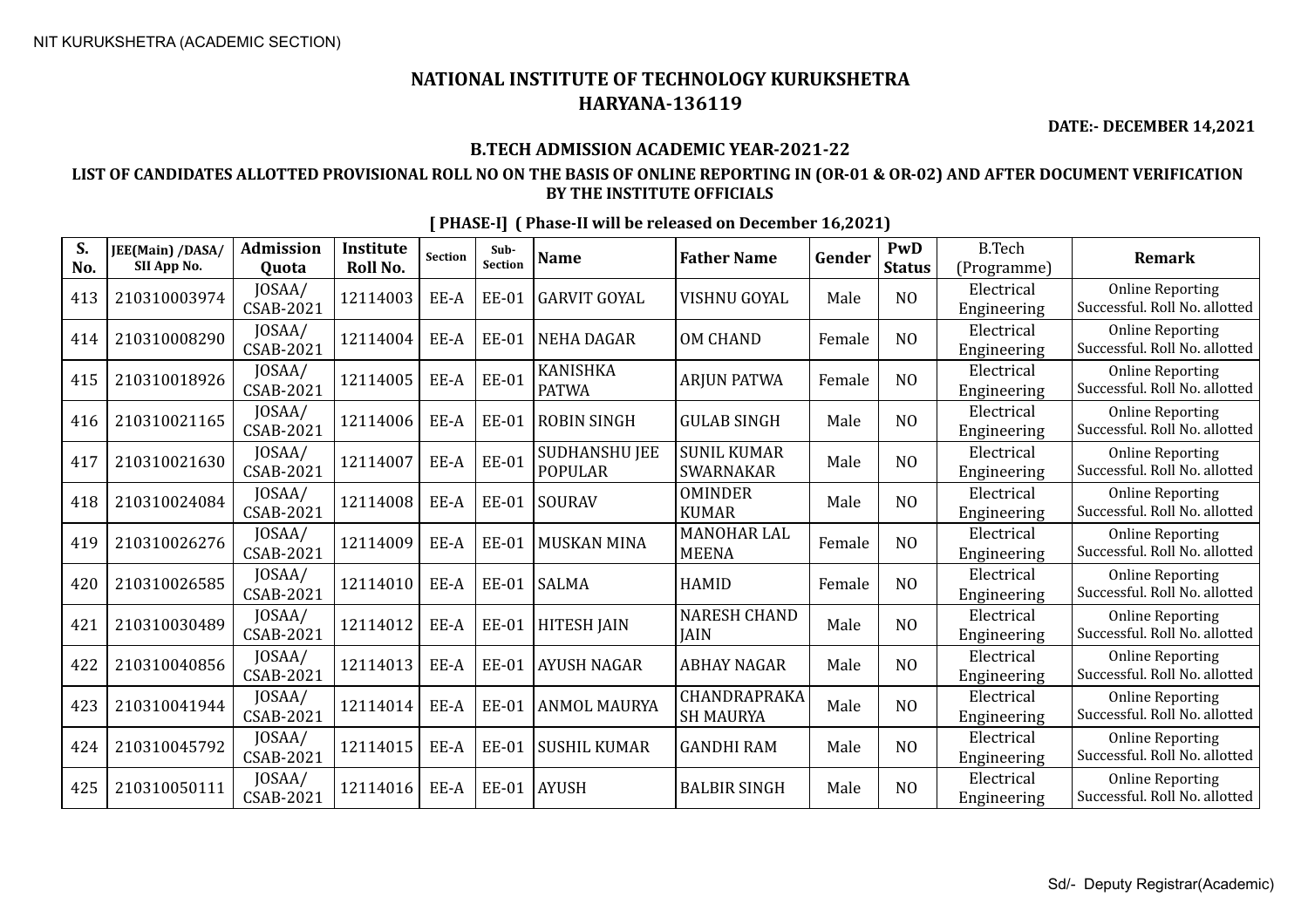**DATE:- DECEMBER 14,2021**

### **B.TECH ADMISSION ACADEMIC YEAR-2021-22**

### **LIST OF CANDIDATES ALLOTTED PROVISIONAL ROLL NO ON THE BASIS OF ONLINE REPORTING IN (OR-01 & OR-02) AND AFTER DOCUMENT VERIFICATION BY THE INSTITUTE OFFICIALS**

| S.<br>No. | JEE(Main) /DASA/<br>SII App No. | <b>Admission</b><br>Quota  | <b>Institute</b><br>Roll No. | <b>Section</b> | Sub-<br>Section | <b>Name</b>                             | <b>Father Name</b>                          | Gender | PwD<br><b>Status</b> | <b>B.Tech</b><br>(Programme) | <b>Remark</b>                                            |
|-----------|---------------------------------|----------------------------|------------------------------|----------------|-----------------|-----------------------------------------|---------------------------------------------|--------|----------------------|------------------------------|----------------------------------------------------------|
| 426       | 210310052002                    | JOSAA/<br>CSAB-2021        | 12114017                     | EE-A           | <b>EE-01</b>    | <b>DEVESH KUMAR</b><br><b>SRIVASTAV</b> | <b>RATNESH</b><br><b>KUMAR</b><br>SRIVASTAV | Male   | N <sub>O</sub>       | Electrical<br>Engineering    | <b>Online Reporting</b><br>Successful. Roll No. allotted |
| 427       | 210310055958                    | JOSAA/<br>CSAB-2021        | 12114019                     | EE-A           | <b>EE-01</b>    | KAVYA MISHRA                            | DR.RK.MISHRA                                | Female | N <sub>O</sub>       | Electrical<br>Engineering    | <b>Online Reporting</b><br>Successful. Roll No. allotted |
| 428       | 210310059543                    | JOSAA/<br><b>CSAB-2021</b> | 12114020                     | EE-A           | <b>EE-01</b>    | <b>SUGAM TRIPATHI</b>                   | <b>RAJEEV LOCHAN</b>                        | Male   | N <sub>O</sub>       | Electrical<br>Engineering    | <b>Online Reporting</b><br>Successful. Roll No. allotted |
| 429       | 210310142436                    | JOSAA/<br><b>CSAB-2021</b> | 12114044                     | EE-A           | <b>EE-01</b>    | LOVISH                                  | <b>PARDEEP</b><br><b>KUMAR</b>              | Male   | <b>YES</b>           | Electrical<br>Engineering    | <b>Online Reporting</b><br>Successful. Roll No. allotted |
| 430       | 210310143089                    | JOSAA/<br><b>CSAB-2021</b> | 12114045                     | EE-A           | <b>EE-01</b>    | PRAANGAV JAIN                           | PRATIYUSH JAIN                              | Male   | <b>YES</b>           | Electrical<br>Engineering    | <b>Online Reporting</b><br>Successful. Roll No. allotted |
| 431       | 210310052080                    | JOSAA/<br><b>CSAB-2021</b> | 12114018                     | EE-A           | <b>EE-02</b>    | <b>SACHIN</b>                           | <b>ASHOK KUMAR</b>                          | Male   | N <sub>O</sub>       | Electrical<br>Engineering    | <b>Online Reporting</b><br>Successful. Roll No. allotted |
| 432       | 210310060624                    | JOSAA/<br><b>CSAB-2021</b> | 12114021                     | EE-A           | <b>EE-02</b>    | <b>AYUSH SINGH</b>                      | <b>ARUN KUMAR</b><br><b>SINGH</b>           | Male   | N <sub>O</sub>       | Electrical<br>Engineering    | <b>Online Reporting</b><br>Successful. Roll No. allotted |
| 433       | 210310060925                    | JOSAA/<br><b>CSAB-2021</b> | 12114022                     | EE-A           | <b>EE-02</b>    | SIDDHI ARORA                            | <b>DAVINDER</b><br><b>ARORA</b>             | Female | N <sub>O</sub>       | Electrical<br>Engineering    | <b>Online Reporting</b><br>Successful. Roll No. allotted |
| 434       | 210310066396                    | JOSAA/<br><b>CSAB-2021</b> | 12114023                     | EE-A           | <b>EE-02</b>    | <b>ANIL KUMAR</b><br><b>JAKHAR</b>      | <b>RAMESH CHAND</b><br><b>JAKHAR</b>        | Male   | N <sub>O</sub>       | Electrical<br>Engineering    | <b>Online Reporting</b><br>Successful. Roll No. allotted |
| 435       | 210310068094                    | JOSAA/<br><b>CSAB-2021</b> | 12114024                     | EE-A           | <b>EE-02</b>    | <b>CHIRAG NARULA</b>                    | RAJINDER<br><b>NARULA</b>                   | Male   | N <sub>O</sub>       | Electrical<br>Engineering    | <b>Online Reporting</b><br>Successful. Roll No. allotted |
| 436       | 210310073959                    | JOSAA/<br><b>CSAB-2021</b> | 12114025                     | EE-A           | <b>EE-02</b>    | <b>MANSI RAJORIYA</b>                   | <b>VIJAY KUMAR</b><br>RAJORIYA              | Female | N <sub>O</sub>       | Electrical<br>Engineering    | <b>Online Reporting</b><br>Successful. Roll No. allotted |
| 437       | 210310077055                    | JOSAA/<br><b>CSAB-2021</b> | 12114026                     | EE-A           | <b>EE-02</b>    | <b>KOMAL</b>                            | <b>VINOD KUMAR</b>                          | Female | N <sub>O</sub>       | Electrical<br>Engineering    | <b>Online Reporting</b><br>Successful. Roll No. allotted |
| 438       | 210310081089                    | JOSAA/<br><b>CSAB-2021</b> | 12114027                     | EE-A           | <b>EE-02</b>    | <b>HARSHIT GUPTA</b>                    | <b>KISHAN LAL</b><br><b>GUPTA</b>           | Male   | N <sub>O</sub>       | Electrical<br>Engineering    | <b>Online Reporting</b><br>Successful. Roll No. allotted |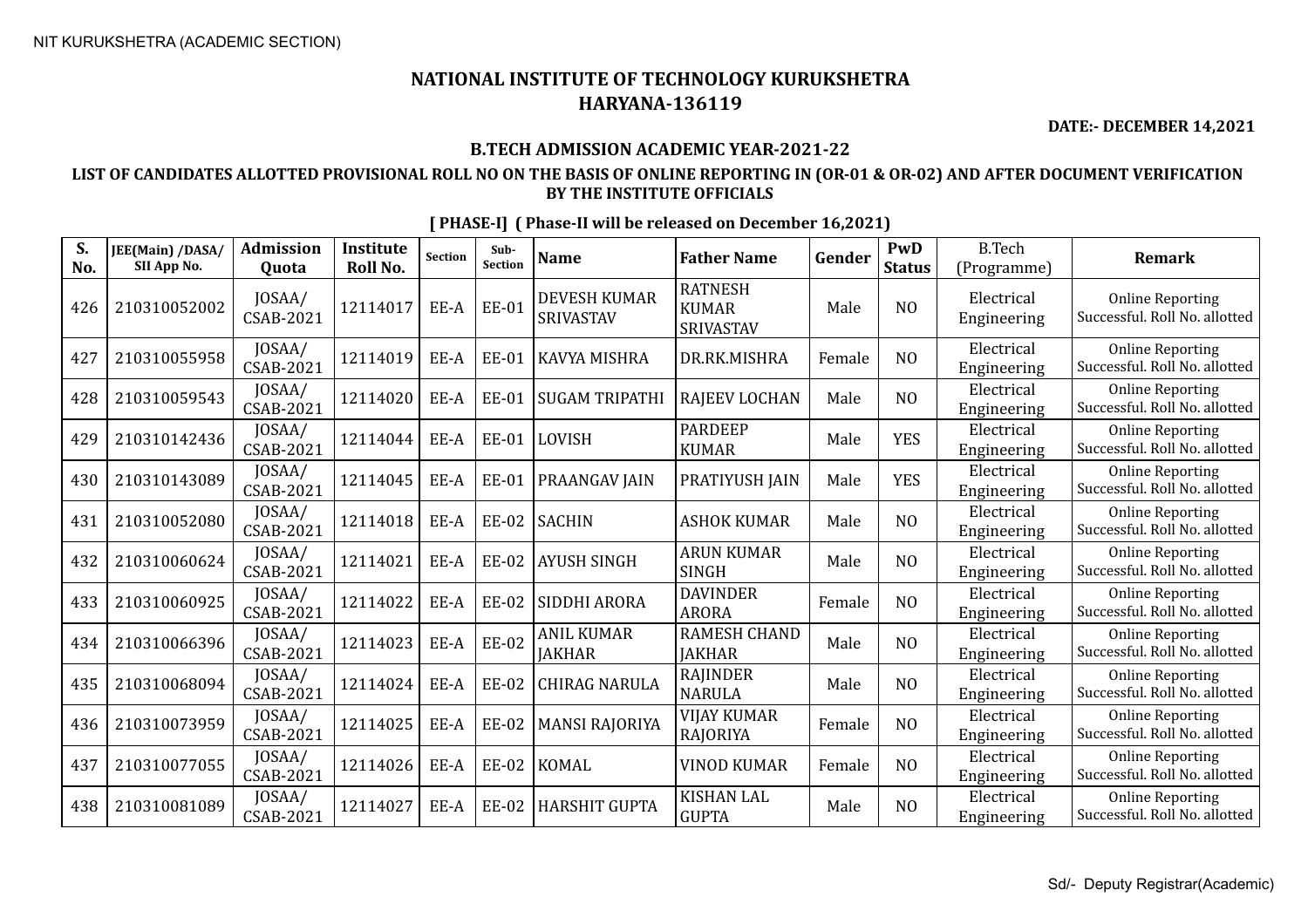**DATE:- DECEMBER 14,2021**

### **B.TECH ADMISSION ACADEMIC YEAR-2021-22**

### **LIST OF CANDIDATES ALLOTTED PROVISIONAL ROLL NO ON THE BASIS OF ONLINE REPORTING IN (OR-01 & OR-02) AND AFTER DOCUMENT VERIFICATION BY THE INSTITUTE OFFICIALS**

| S.<br>No. | JEE(Main) /DASA/<br>SII App No. | <b>Admission</b><br><b>Ouota</b> | <b>Institute</b><br>Roll No. | <b>Section</b> | Sub-<br>Section | <b>Name</b>                          | <b>Father Name</b>                    | Gender | PwD<br><b>Status</b> | <b>B.Tech</b><br>(Programme) | <b>Remark</b>                                            |
|-----------|---------------------------------|----------------------------------|------------------------------|----------------|-----------------|--------------------------------------|---------------------------------------|--------|----------------------|------------------------------|----------------------------------------------------------|
| 439       | 210310082817                    | JOSAA/<br>CSAB-2021              | 12114028                     | EE-A           | <b>EE-02</b>    | <b>ANKIT KUMAR</b>                   | <b>RAJ KUMAR</b>                      | Male   | N <sub>O</sub>       | Electrical<br>Engineering    | <b>Online Reporting</b><br>Successful. Roll No. allotted |
| 440       | 210310085751                    | JOSAA/<br>CSAB-2021              | 12114029                     | EE-A           | <b>EE-02</b>    | NIRDOSH KUMAR<br><b>VERMA</b>        | <b>TOLU RAM</b><br><b>VERMA</b>       | Male   | N <sub>O</sub>       | Electrical<br>Engineering    | <b>Online Reporting</b><br>Successful. Roll No. allotted |
| 441       | 210310093019                    | JOSAA/<br>CSAB-2021              | 12114030                     | EE-A           | <b>EE-02</b>    | <b>MANISH MAAN</b>                   | <b>MAMRAJ</b>                         | Male   | N <sub>O</sub>       | Electrical<br>Engineering    | <b>Online Reporting</b><br>Successful. Roll No. allotted |
| 442       | 210310095895                    | JOSAA/<br>CSAB-2021              | 12114031                     | EE-A           | <b>EE-02</b>    | <b>KHUSHI</b><br><b>BANSIWAL</b>     | <b>ASHOK</b><br><b>BANSIWAL</b>       | Female | N <sub>O</sub>       | Electrical<br>Engineering    | <b>Online Reporting</b><br>Successful. Roll No. allotted |
| 443       | 210310098537                    | JOSAA/<br>CSAB-2021              | 12114032                     | EE-A           | <b>EE-02</b>    | <b>HARSHIT</b>                       | <b>KRISHAN</b><br><b>KUMAR</b>        | Male   | NO                   | Electrical<br>Engineering    | <b>Online Reporting</b><br>Successful. Roll No. allotted |
| 444       | 210310099918                    | JOSAA/<br>CSAB-2021              | 12114033                     | EE-A           | <b>EE-02</b>    | <b>KANAK SHARMA</b>                  | <b>MADAN MOHAN</b><br><b>SHARMA</b>   | Male   | N <sub>O</sub>       | Electrical<br>Engineering    | <b>Online Reporting</b><br>Successful. Roll No. allotted |
| 445       | 210310100090                    | JOSAA/<br>CSAB-2021              | 12114034                     | EE-A           | <b>EE-02</b>    | <b>KANISHK SINGH</b>                 | <b>RAM KUMAR</b><br><b>SINGH</b>      | Male   | N <sub>O</sub>       | Electrical<br>Engineering    | <b>Online Reporting</b><br>Successful. Roll No. allotted |
| 446       | 210310102625                    | JOSAA/<br>CSAB-2021              | 12114035                     | EE-A           | <b>EE-02</b>    | <b>ANUP YADAV</b>                    | <b>DEVENDER</b><br><b>KUMAR</b>       | Male   | N <sub>O</sub>       | Electrical<br>Engineering    | <b>Online Reporting</b><br>Successful. Roll No. allotted |
| 447       | 210310104151                    | JOSAA/<br>CSAB-2021              | 12114036                     | EE-A           | <b>EE-02</b>    | ASHISH NARAYAN<br><b>IHA</b>         | <b>DHRUV</b><br><b>NARAYAN JHA</b>    | Male   | N <sub>O</sub>       | Electrical<br>Engineering    | <b>Online Reporting</b><br>Successful. Roll No. allotted |
| 448       | 210310106613                    | JOSAA/<br>CSAB-2021              | 12114037                     | EE-A           | <b>EE-02</b>    | <b>ANURAG GUPTA</b>                  | <b>JAY PRAKASH</b><br><b>GUPTA</b>    | Male   | N <sub>O</sub>       | Electrical<br>Engineering    | <b>Online Reporting</b><br>Successful. Roll No. allotted |
| 449       | 210310657776                    | JOSAA/<br>CSAB-2021              | 12114148                     | EE-A           | <b>EE-02</b>    | <b>ABHAY SINGH</b>                   | <b>RAKESH KUMAR</b>                   | Male   | <b>YES</b>           | Electrical<br>Engineering    | <b>Online Reporting</b><br>Successful. Roll No. allotted |
| 450       | 210310831234                    | JOSAA/<br>CSAB-2021              | 12114151                     | EE-A           | <b>EE-02</b>    | <b>KALLURI SAI</b><br><b>HEMANTH</b> | <b>KALLURI</b><br>SATYANARAYAN        | Male   | <b>YES</b>           | Electrical<br>Engineering    | <b>Online Reporting</b><br>Successful. Roll No. allotted |
| 451       | 210310111475                    | JOSAA/<br>CSAB-2021              | 12114038                     | EE-A           | <b>EE-03</b>    | <b>PRATYUSH</b><br><b>CHAUHAN</b>    | <b>RAJESH KUMAR</b><br><b>CHAUHAN</b> | Male   | NO                   | Electrical<br>Engineering    | <b>Online Reporting</b><br>Successful. Roll No. allotted |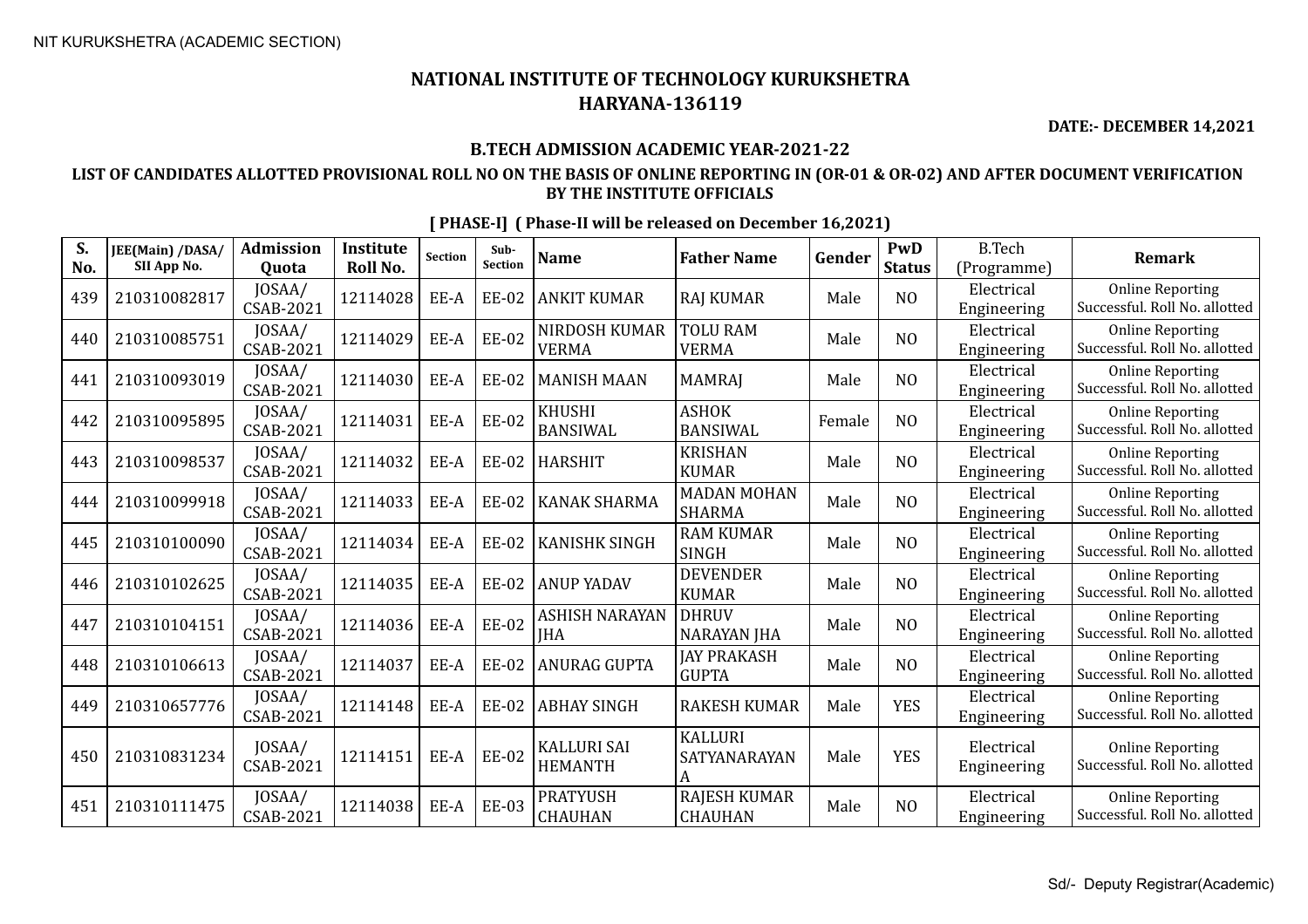**DATE:- DECEMBER 14,2021**

### **B.TECH ADMISSION ACADEMIC YEAR-2021-22**

### **LIST OF CANDIDATES ALLOTTED PROVISIONAL ROLL NO ON THE BASIS OF ONLINE REPORTING IN (OR-01 & OR-02) AND AFTER DOCUMENT VERIFICATION BY THE INSTITUTE OFFICIALS**

| S.<br>No. | JEE(Main) /DASA/<br>SII App No. | <b>Admission</b><br>Quota | <b>Institute</b><br>Roll No. | <b>Section</b> | Sub-<br>Section | <b>Name</b>                         | <b>Father Name</b>                 | Gender | PwD<br><b>Status</b> | <b>B.Tech</b><br>(Programme) | <b>Remark</b>                                            |
|-----------|---------------------------------|---------------------------|------------------------------|----------------|-----------------|-------------------------------------|------------------------------------|--------|----------------------|------------------------------|----------------------------------------------------------|
| 452       | 210310115979                    | JOSAA/<br>CSAB-2021       | 12114039                     | EE-A           | <b>EE-03</b>    | <b>AKSHAT</b><br><b>PARASHAR</b>    | <b>BABU LAL</b><br><b>PARASHAR</b> | Male   | N <sub>O</sub>       | Electrical<br>Engineering    | <b>Online Reporting</b><br>Successful. Roll No. allotted |
| 453       | 210310116076                    | JOSAA/<br>CSAB-2021       | 12114040                     | EE-A           | <b>EE-03</b>    | <b>NISHA</b>                        | <b>VIKRAM SINGH</b>                | Female | N <sub>O</sub>       | Electrical<br>Engineering    | <b>Online Reporting</b><br>Successful. Roll No. allotted |
| 454       | 210310117278                    | JOSAA/<br>CSAB-2021       | 12114041                     | EE-A           | <b>EE-03</b>    | <b>DEVESH KUMAR</b>                 | MANPHOOL<br><b>SINGH</b>           | Male   | N <sub>O</sub>       | Electrical<br>Engineering    | <b>Online Reporting</b><br>Successful. Roll No. allotted |
| 455       | 210310125671                    | JOSAA/<br>CSAB-2021       | 12114042                     | EE-A           | <b>EE-03</b>    | SANNIV<br>CHOUDHURI                 | <b>SANJIB</b><br><b>CHOUDHURI</b>  | Male   | N <sub>O</sub>       | Electrical<br>Engineering    | <b>Online Reporting</b><br>Successful. Roll No. allotted |
| 456       | 210310140483                    | JOSAA/<br>CSAB-2021       | 12114043                     | EE-A           | <b>EE-03</b>    | <b>HARDIK</b>                       | <b>OMPAL</b>                       | Male   | N <sub>O</sub>       | Electrical<br>Engineering    | <b>Online Reporting</b><br>Successful. Roll No. allotted |
| 457       | 210310143931                    | JOSAA/<br>CSAB-2021       | 12114046                     | EE-A           | <b>EE-03</b>    | SUMIT                               | <b>RISHIPAL</b>                    | Male   | N <sub>O</sub>       | Electrical<br>Engineering    | <b>Online Reporting</b><br>Successful. Roll No. allotted |
| 458       | 210310148973                    | JOSAA/<br>CSAB-2021       | 12114047                     | EE-A           | <b>EE-03</b>    | <b>SUSHANT</b>                      | <b>AMIT PATHAK</b>                 | Male   | N <sub>O</sub>       | Electrical<br>Engineering    | <b>Online Reporting</b><br>Successful. Roll No. allotted |
| 459       | 210310149684                    | JOSAA/<br>CSAB-2021       | 12114048                     | EE-A           | <b>EE-03</b>    | <b>SUMIT MEENA</b>                  | <b>ASHOK KUMAR</b><br><b>MEENA</b> | Male   | N <sub>O</sub>       | Electrical<br>Engineering    | <b>Online Reporting</b><br>Successful. Roll No. allotted |
| 460       | 210310152160                    | JOSAA/<br>CSAB-2021       | 12114049                     | EE-A           | <b>EE-03</b>    | <b>AYUSH PRATAP</b><br><b>SINGH</b> | YASHWANT<br><b>SINGH</b>           | Male   | NO                   | Electrical<br>Engineering    | <b>Online Reporting</b><br>Successful. Roll No. allotted |
| 461       | 210310155695                    | JOSAA/<br>CSAB-2021       | 12114050                     | EE-A           | <b>EE-03</b>    | <b>HEMANT</b>                       | <b>HANS RAJ</b>                    | Male   | N <sub>O</sub>       | Electrical<br>Engineering    | <b>Online Reporting</b><br>Successful. Roll No. allotted |
| 462       | 210310155812                    | JOSAA/<br>CSAB-2021       | 12114051                     | EE-A           | <b>EE-03</b>    | <b>HRITIK RAJ</b>                   | <b>AJAY RAM</b>                    | Male   | N <sub>O</sub>       | Electrical<br>Engineering    | <b>Online Reporting</b><br>Successful. Roll No. allotted |
| 463       | 210310158542                    | JOSAA/<br>CSAB-2021       | 12114052                     | EE-A           | <b>EE-03</b>    | <b>ARYAN</b>                        | <b>RAJEEV KUMAR</b><br>SHRIVASTAVA | Male   | N <sub>O</sub>       | Electrical<br>Engineering    | <b>Online Reporting</b><br>Successful. Roll No. allotted |
| 464       | 210310160640                    | JOSAA/<br>CSAB-2021       | 12114053                     | EE-A           | <b>EE-03</b>    | YASH KATARIA                        | <b>RAMESH KUMAR</b>                | Male   | N <sub>O</sub>       | Electrical<br>Engineering    | <b>Online Reporting</b><br>Successful. Roll No. allotted |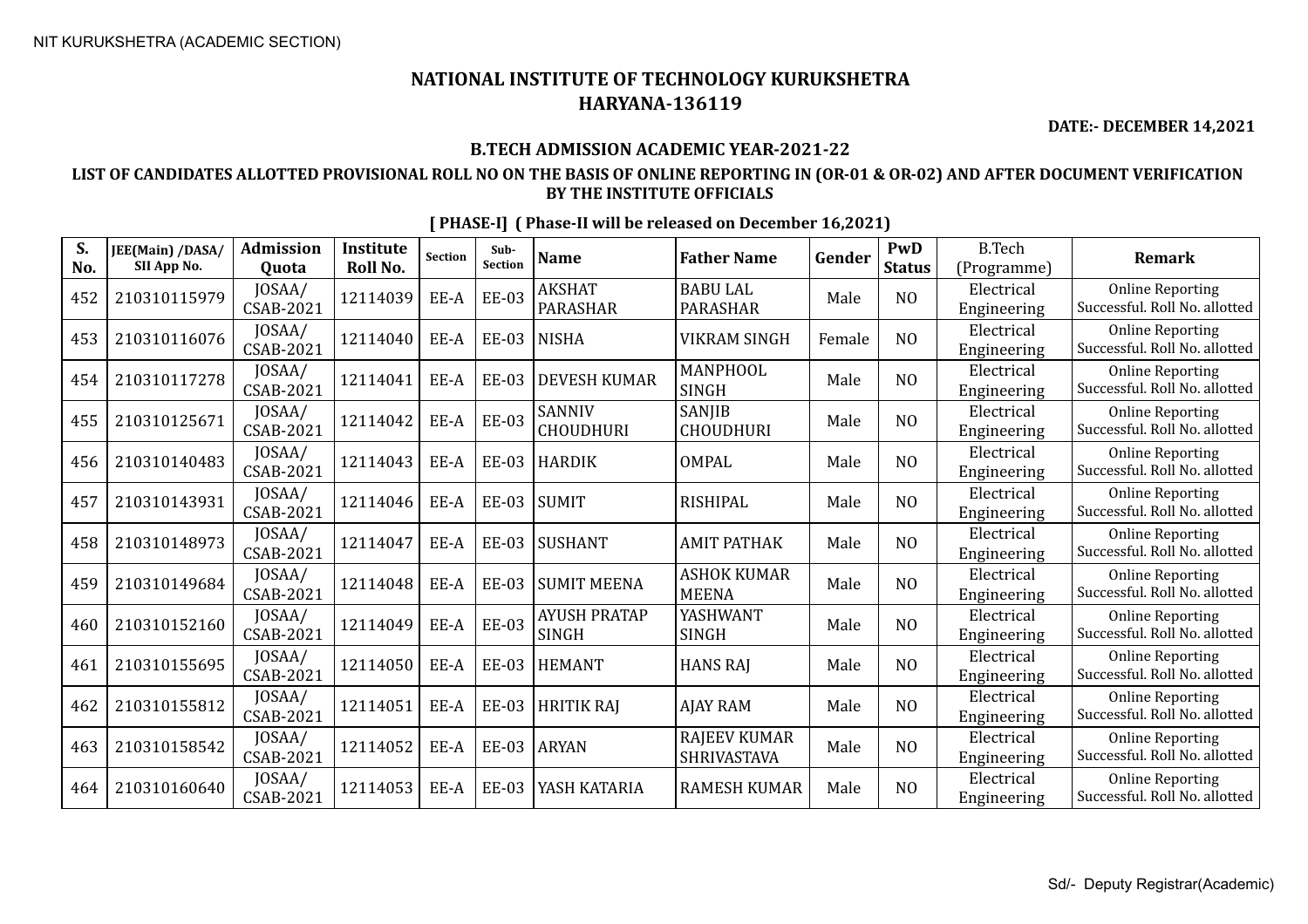**DATE:- DECEMBER 14,2021**

## **B.TECH ADMISSION ACADEMIC YEAR-2021-22**

## **LIST OF CANDIDATES ALLOTTED PROVISIONAL ROLL NO ON THE BASIS OF ONLINE REPORTING IN (OR-01 & OR-02) AND AFTER DOCUMENT VERIFICATION BY THE INSTITUTE OFFICIALS**

| S.<br>No. | JEE(Main) /DASA/<br>SII App No. | <b>Admission</b><br>Quota | <b>Institute</b><br>Roll No. | <b>Section</b> | Sub-<br>Section | <b>Name</b>                            | <b>Father Name</b>                            | Gender | PwD<br><b>Status</b> | <b>B.Tech</b><br>(Programme) | <b>Remark</b>                                            |
|-----------|---------------------------------|---------------------------|------------------------------|----------------|-----------------|----------------------------------------|-----------------------------------------------|--------|----------------------|------------------------------|----------------------------------------------------------|
| 465       | 210310161531                    | JOSAA/<br>CSAB-2021       | 12114054                     | EE-A           | <b>EE-03</b>    | NIRAJ KUMAR<br><b>GUPTA</b>            | <b>GOVERDHAN</b><br>PRASAD GUPTA              | Male   | N <sub>O</sub>       | Electrical<br>Engineering    | <b>Online Reporting</b><br>Successful. Roll No. allotted |
| 466       | 210310163179                    | JOSAA/<br>CSAB-2021       | 12114055                     | EE-A           | <b>EE-03</b>    | <b>NIMIT RASTOGI</b>                   | <b>MOHIT RASTOGI</b>                          | Male   | N <sub>O</sub>       | Electrical<br>Engineering    | <b>Online Reporting</b><br>Successful. Roll No. allotted |
| 467       | 210310172385                    | JOSAA/<br>CSAB-2021       | 12114056                     | EE-A           | <b>EE-03</b>    | <b>KUSHAGRA</b><br><b>BARANWAL</b>     | <b>RAJKUMAR</b><br><b>BARANWAL</b>            | Male   | N <sub>O</sub>       | Electrical<br>Engineering    | <b>Online Reporting</b><br>Successful. Roll No. allotted |
| 468       | 210310179359                    | JOSAA/<br>CSAB-2021       | 12114059                     | EE-A           | <b>EE-03</b>    | <b>DIYA GUPTA</b>                      | <b>BRIJ KISHOR</b><br><b>GUPTA</b>            | Female | NO                   | Electrical<br>Engineering    | <b>Online Reporting</b><br>Successful. Roll No. allotted |
| 469       | 210310199616                    | JOSAA/<br>CSAB-2021       | 12114069                     | EE-A           | <b>EE-03</b>    | <b>ADITI VERMA</b>                     | <b>SHRI ARVIND</b><br><b>KUMAR VERMA</b>      | Female | NO                   | Electrical<br>Engineering    | <b>Online Reporting</b><br>Successful. Roll No. allotted |
| 470       | 210310177276                    | JOSAA/<br>CSAB-2021       | 12114057                     | EE-A           | <b>EE-04</b>    | <b>NITIN</b>                           | TEJ PRATAP                                    | Male   | N <sub>O</sub>       | Electrical<br>Engineering    | <b>Online Reporting</b><br>Successful. Roll No. allotted |
| 471       | 210310177735                    | JOSAA/<br>CSAB-2021       | 12114058                     | EE-A           | <b>EE-04</b>    | <b>ARMAAN SINGH</b><br><b>DHILLON</b>  | <b>SHAMSHIR</b><br><b>SINGH</b>               | Male   | N <sub>O</sub>       | Electrical<br>Engineering    | <b>Online Reporting</b><br>Successful. Roll No. allotted |
| 472       | 210310181869                    | JOSAA/<br>CSAB-2021       | 12114060                     | EE-A           | <b>EE-04</b>    | <b>ALANKRIT</b><br><b>MISHRA</b>       | <b>SARVESH</b><br><b>NARAIN MISHRA</b>        | Male   | N <sub>O</sub>       | Electrical<br>Engineering    | <b>Online Reporting</b><br>Successful. Roll No. allotted |
| 473       | 210310188205                    | JOSAA/<br>CSAB-2021       | 12114061                     | EE-A           | <b>EE-04</b>    | <b>AMAN KUMAR</b><br><b>SAVITA</b>     | <b>LALAN KUMAR</b><br><b>SAVITA</b>           | Male   | N <sub>O</sub>       | Electrical<br>Engineering    | <b>Online Reporting</b><br>Successful. Roll No. allotted |
| 474       | 210310189318                    | JOSAA/<br>CSAB-2021       | 12114062                     | EE-A           | <b>EE-04</b>    | <b>NELAESH YADAV</b>                   | <b>NARENDER</b>                               | Male   | N <sub>O</sub>       | Electrical<br>Engineering    | <b>Online Reporting</b><br>Successful. Roll No. allotted |
| 475       | 210310190538                    | JOSAA/<br>CSAB-2021       | 12114063                     | EE-A           | EE-04           | KARAN SAINI                            | <b>VINOD KUMAR</b>                            | Male   | NO                   | Electrical<br>Engineering    | <b>Online Reporting</b><br>Successful. Roll No. allotted |
| 476       | 210310192041                    | JOSAA/<br>CSAB-2021       | 12114064                     | EE-A           | <b>EE-04</b>    | TEJAVATH SHIVA<br>SAI NAIK             | <b>TEJAVATH</b><br><b>RAVINDER</b>            | Male   | N <sub>O</sub>       | Electrical<br>Engineering    | <b>Online Reporting</b><br>Successful. Roll No. allotted |
| 477       | 210310194516                    | JOSAA/<br>CSAB-2021       | 12114065                     | EE-A           | <b>EE-04</b>    | <b>RAMAN SINGH</b><br><b>SHEKHAWAT</b> | <b>DHARMVEER</b><br><b>SINGH</b><br>SHEKHAWAT | Male   | NO                   | Electrical<br>Engineering    | <b>Online Reporting</b><br>Successful. Roll No. allotted |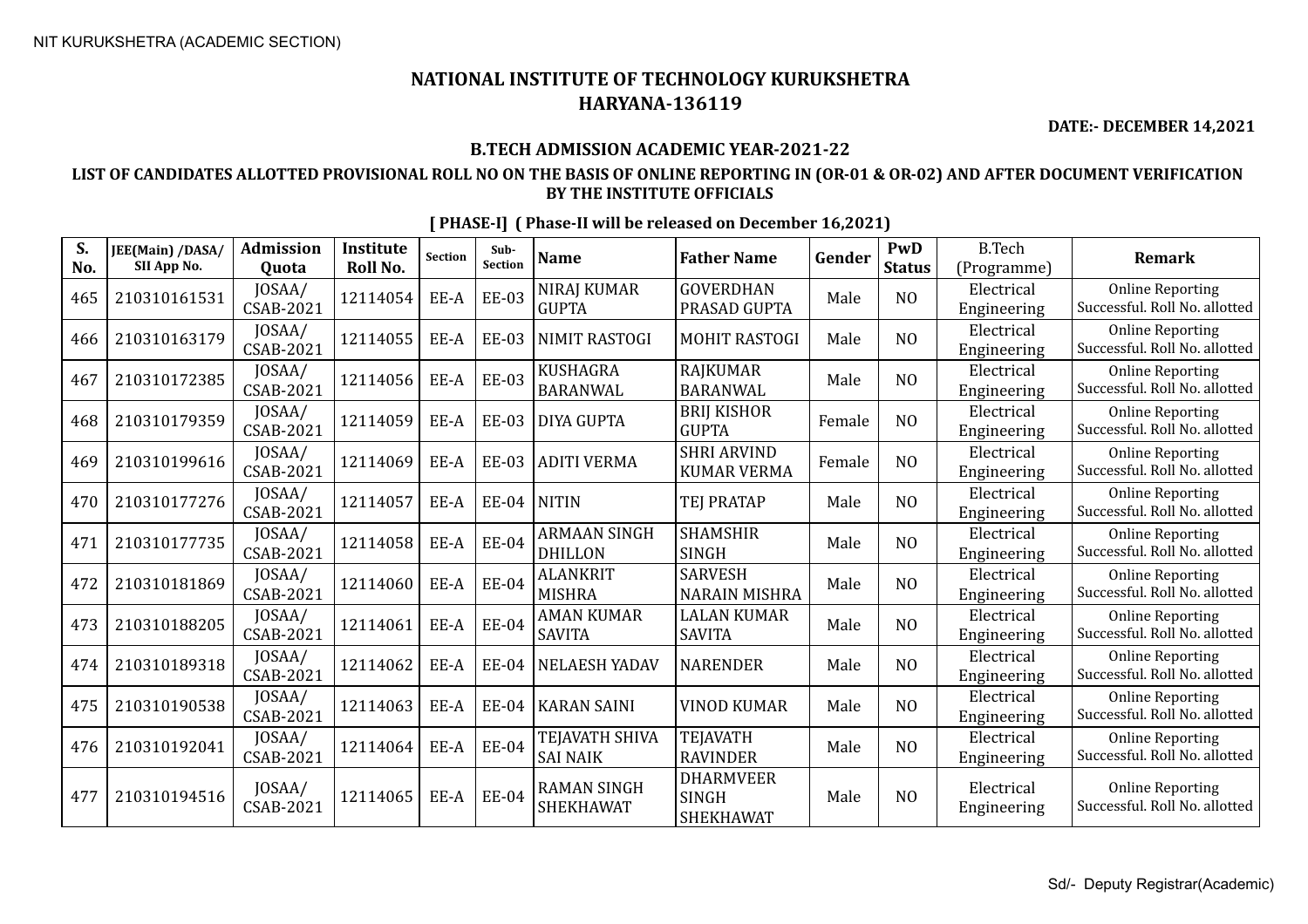**DATE:- DECEMBER 14,2021**

## **B.TECH ADMISSION ACADEMIC YEAR-2021-22**

## **LIST OF CANDIDATES ALLOTTED PROVISIONAL ROLL NO ON THE BASIS OF ONLINE REPORTING IN (OR-01 & OR-02) AND AFTER DOCUMENT VERIFICATION BY THE INSTITUTE OFFICIALS**

| S.<br>No. | JEE(Main) /DASA/<br>SII App No. | <b>Admission</b><br>Quota  | Institute<br>Roll No. | <b>Section</b> | Sub-<br>Section | <b>Name</b>                       | <b>Father Name</b>                              | Gender | PwD<br><b>Status</b> | <b>B.Tech</b><br>(Programme) | <b>Remark</b>                                            |
|-----------|---------------------------------|----------------------------|-----------------------|----------------|-----------------|-----------------------------------|-------------------------------------------------|--------|----------------------|------------------------------|----------------------------------------------------------|
| 478       | 210310194905                    | JOSAA/<br><b>CSAB-2021</b> | 12114066              | EE-A           | <b>EE-04</b>    | <b>ARUN KUMAR</b>                 | <b>KAILASH CHAND</b>                            | Male   | N <sub>O</sub>       | Electrical<br>Engineering    | <b>Online Reporting</b><br>Successful. Roll No. allotted |
| 479       | 210310195728                    | JOSAA/<br><b>CSAB-2021</b> | 12114067              | EE-A           | <b>EE-04</b>    | <b>SHOURYA TYAGI</b>              | <b>RAJAN TYAGI</b>                              | Male   | NO                   | Electrical<br>Engineering    | <b>Online Reporting</b><br>Successful. Roll No. allotted |
| 480       | 210310196687                    | JOSAA/<br><b>CSAB-2021</b> | 12114068              | EE-A           | <b>EE-04</b>    | PIYUSH RANJAN<br><b>SINGH</b>     | <b>KESHRANJAN</b><br><b>KUMAR SINGH</b>         | Male   | N <sub>O</sub>       | Electrical<br>Engineering    | <b>Online Reporting</b><br>Successful. Roll No. allotted |
| 481       | 210310206516                    | JOSAA/<br><b>CSAB-2021</b> | 12114071              | EE-A           | <b>EE-04</b>    | VISHAL                            | <b>RAJENDER</b><br><b>KUMAR</b>                 | Male   | N <sub>O</sub>       | Electrical<br>Engineering    | <b>Online Reporting</b><br>Successful. Roll No. allotted |
| 482       | 210310210747                    | JOSAA/<br><b>CSAB-2021</b> | 12114072              | EE-A           | <b>EE-04</b>    | <b>MALOTHU</b><br><b>RISHIKA</b>  | <b>MALOTHU</b><br>SAMMAIAH                      | Female | NO                   | Electrical<br>Engineering    | <b>Online Reporting</b><br>Successful. Roll No. allotted |
| 483       | 210310214703                    | JOSAA/<br><b>CSAB-2021</b> | 12114073              | EE-A           | <b>EE-04</b>    | <b>SHEETAL</b>                    | <b>LEELA RAM</b>                                | Female | N <sub>O</sub>       | Electrical<br>Engineering    | <b>Online Reporting</b><br>Successful. Roll No. allotted |
| 484       | 210310217859                    | JOSAA/<br><b>CSAB-2021</b> | 12114074              | EE-A           | EE-04           | PRIYA MEENA                       | MANPHOOL<br><b>MEENA</b>                        | Female | N <sub>O</sub>       | Electrical<br>Engineering    | <b>Online Reporting</b><br>Successful. Roll No. allotted |
| 485       | 210310218436                    | JOSAA/<br><b>CSAB-2021</b> | 12114075              | EE-A           | <b>EE-04</b>    | <b>ABHISHEK RAJ</b>               | <b>ASHOK KUMAR</b><br><b>CHOUDHARY</b>          | Male   | N <sub>O</sub>       | Electrical<br>Engineering    | <b>Online Reporting</b><br>Successful. Roll No. allotted |
| 486       | 210310219491                    | JOSAA/<br><b>CSAB-2021</b> | 12114076              | EE-A           | <b>EE-04</b>    | <b>PUSHPENDER</b>                 | <b>SHRI BHAGWAN</b>                             | Male   | N <sub>O</sub>       | Electrical<br>Engineering    | <b>Online Reporting</b><br>Successful. Roll No. allotted |
| 487       | 210310223464                    | JOSAA/<br><b>CSAB-2021</b> | 12114077              | EE-A           | <b>EE-04</b>    | <b>AYUSH</b><br>CHOUDHARY         | <b>NARENDRA</b><br><b>CHOUDHARY</b>             | Male   | N <sub>O</sub>       | Electrical<br>Engineering    | <b>Online Reporting</b><br>Successful. Roll No. allotted |
| 488       | 210310226057                    | JOSAA/<br><b>CSAB-2021</b> | 12114078              | EE-A           | <b>EE-04</b>    | DEVANSHU<br><b>GUPTA</b>          | <b>GIRISH</b><br><b>CHANDRA</b><br><b>GUPTA</b> | Male   | N <sub>O</sub>       | Electrical<br>Engineering    | <b>Online Reporting</b><br>Successful. Roll No. allotted |
| 489       | 210310227898                    | JOSAA/<br><b>CSAB-2021</b> | 12114079              | EE-A           | <b>EE-04</b>    | <b>NANDINI</b><br><b>BODHIYAN</b> | <b>SATYA PAL</b><br><b>SINGH</b>                | Female | N <sub>O</sub>       | Electrical<br>Engineering    | <b>Online Reporting</b><br>Successful. Roll No. allotted |
| 490       | 210310230062                    | JOSAA/<br><b>CSAB-2021</b> | 12114080              | EE-B           | <b>EE-05</b>    | PRIYANSHU<br><b>BANSAL</b>        | <b>ABHAY KUMAR</b><br><b>BANSAL</b>             | Male   | N <sub>O</sub>       | Electrical<br>Engineering    | <b>Online Reporting</b><br>Successful. Roll No. allotted |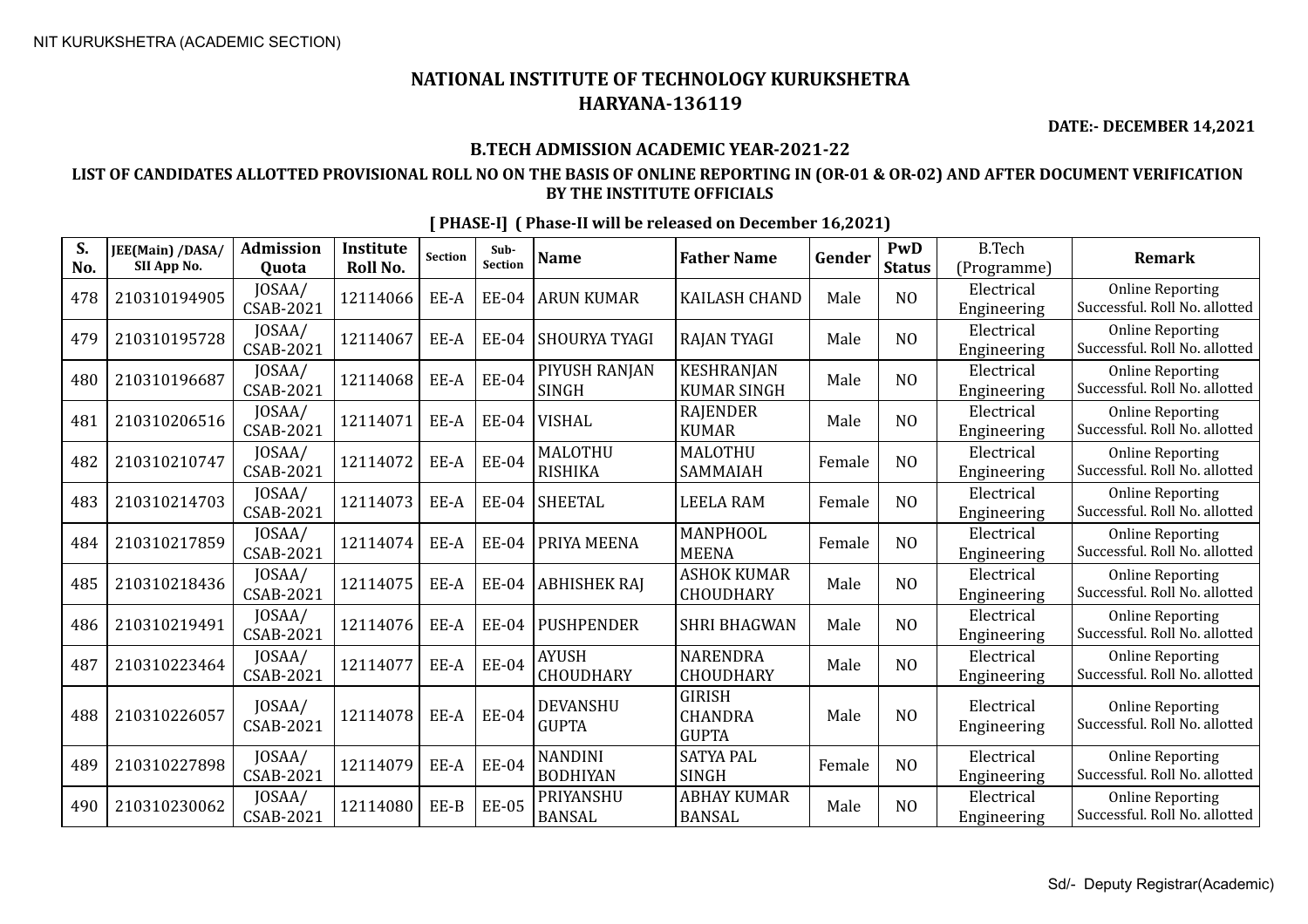**DATE:- DECEMBER 14,2021**

## **B.TECH ADMISSION ACADEMIC YEAR-2021-22**

## **LIST OF CANDIDATES ALLOTTED PROVISIONAL ROLL NO ON THE BASIS OF ONLINE REPORTING IN (OR-01 & OR-02) AND AFTER DOCUMENT VERIFICATION BY THE INSTITUTE OFFICIALS**

| S.<br>No. | JEE(Main) /DASA/<br>SII App No. | <b>Admission</b><br>Quota  | <b>Institute</b><br>Roll No. | <b>Section</b> | Sub-<br>Section | <b>Name</b>                   | <b>Father Name</b>                   | Gender | PwD<br><b>Status</b> | <b>B.Tech</b><br>(Programme) | <b>Remark</b>                                            |
|-----------|---------------------------------|----------------------------|------------------------------|----------------|-----------------|-------------------------------|--------------------------------------|--------|----------------------|------------------------------|----------------------------------------------------------|
| 491       | 210310237090                    | JOSAA/<br>CSAB-2021        | 12114081                     | EE-B           | <b>EE-05</b>    | ANSHDEEP SINGH   RANJIT SINGH |                                      | Male   | N <sub>O</sub>       | Electrical<br>Engineering    | <b>Online Reporting</b><br>Successful. Roll No. allotted |
| 492       | 210310238124                    | JOSAA/<br>CSAB-2021        | 12114082                     | EE-B           | <b>EE-05</b>    | <b>NIKET SINGLA</b>           | SANJAY SINGLA                        | Male   | N <sub>O</sub>       | Electrical<br>Engineering    | <b>Online Reporting</b><br>Successful. Roll No. allotted |
| 493       | 210310245213                    | JOSAA/<br>CSAB-2021        | 12114083                     | EE-B           | <b>EE-05</b>    | <b>SAHIL</b>                  | <b>CHANDER BHAN</b>                  | Male   | N <sub>O</sub>       | Electrical<br>Engineering    | <b>Online Reporting</b><br>Successful. Roll No. allotted |
| 494       | 210310249666                    | JOSAA/<br>CSAB-2021        | 12114084                     | EE-B           | <b>EE-05</b>    | <b>VISHAL SINGH</b>           | <b>CHARAN SINGH</b>                  | Male   | N <sub>O</sub>       | Electrical<br>Engineering    | <b>Online Reporting</b><br>Successful. Roll No. allotted |
| 495       | 210310250393                    | JOSAA/<br>CSAB-2021        | 12114085                     | EE-B           | <b>EE-05</b>    | <b>VAIBHAV SINGH</b>          | <b>VIJAY KUMAR</b><br>YADAV          | Male   | NO                   | Electrical<br>Engineering    | <b>Online Reporting</b><br>Successful. Roll No. allotted |
| 496       | 210310255182                    | JOSAA/<br>CSAB-2021        | 12114086                     | EE-B           | <b>EE-05</b>    | <b>MAULIK VERMA</b>           | <b>SANJEEV KUMAR</b><br><b>VERMA</b> | Male   | NO                   | Electrical<br>Engineering    | <b>Online Reporting</b><br>Successful. Roll No. allotted |
| 497       | 210310257395                    | JOSAA/<br>CSAB-2021        | 12114087                     | EE-B           | <b>EE-05</b>    | <b>GAURAV KUMAR</b>           | <b>SATYA PAL</b>                     | Male   | N <sub>O</sub>       | Electrical<br>Engineering    | <b>Online Reporting</b><br>Successful. Roll No. allotted |
| 498       | 210310257460                    | JOSAA/<br>CSAB-2021        | 12114088                     | EE-B           | <b>EE-05</b>    | <b>MAMTA</b>                  | <b>DALBIR SINGH</b>                  | Female | NO                   | Electrical<br>Engineering    | <b>Online Reporting</b><br>Successful. Roll No. allotted |
| 499       | 210310261199                    | JOSAA/<br><b>CSAB-2021</b> | 12114089                     | EE-B           | <b>EE-05</b>    | <b>ANANYA YADAV</b>           | <b>RAVI KUMAR</b><br>YADAV           | Female | NO                   | Electrical<br>Engineering    | <b>Online Reporting</b><br>Successful. Roll No. allotted |
| 500       | 210310264781                    | JOSAA/<br>CSAB-2021        | 12114090                     | EE-B           | <b>EE-05</b>    | <b>ROHIT</b>                  | <b>KANWAR SINGH</b>                  | Male   | NO                   | Electrical<br>Engineering    | <b>Online Reporting</b><br>Successful. Roll No. allotted |
| 501       | 210310264886                    | JOSAA/<br>CSAB-2021        | 12114091                     | EE-B           | <b>EE-05</b>    | DEEPANSHU                     | <b>RAJESH</b>                        | Male   | N <sub>O</sub>       | Electrical<br>Engineering    | <b>Online Reporting</b><br>Successful. Roll No. allotted |
| 502       | 210310268915                    | JOSAA/<br>CSAB-2021        | 12114092                     | EE-B           | <b>EE-05</b>    | ROHIT SINGH                   | <b>SUBHASH SINGH</b>                 | Male   | N <sub>O</sub>       | Electrical<br>Engineering    | <b>Online Reporting</b><br>Successful. Roll No. allotted |
| 503       | 210310269547                    | JOSAA/<br>CSAB-2021        | 12114093                     | EE-B           | <b>EE-05</b>    | <b>UJJWAL MISHRA</b>          | <b>VINOD KUMAR</b><br><b>MISHRA</b>  | Male   | N <sub>O</sub>       | Electrical<br>Engineering    | <b>Online Reporting</b><br>Successful. Roll No. allotted |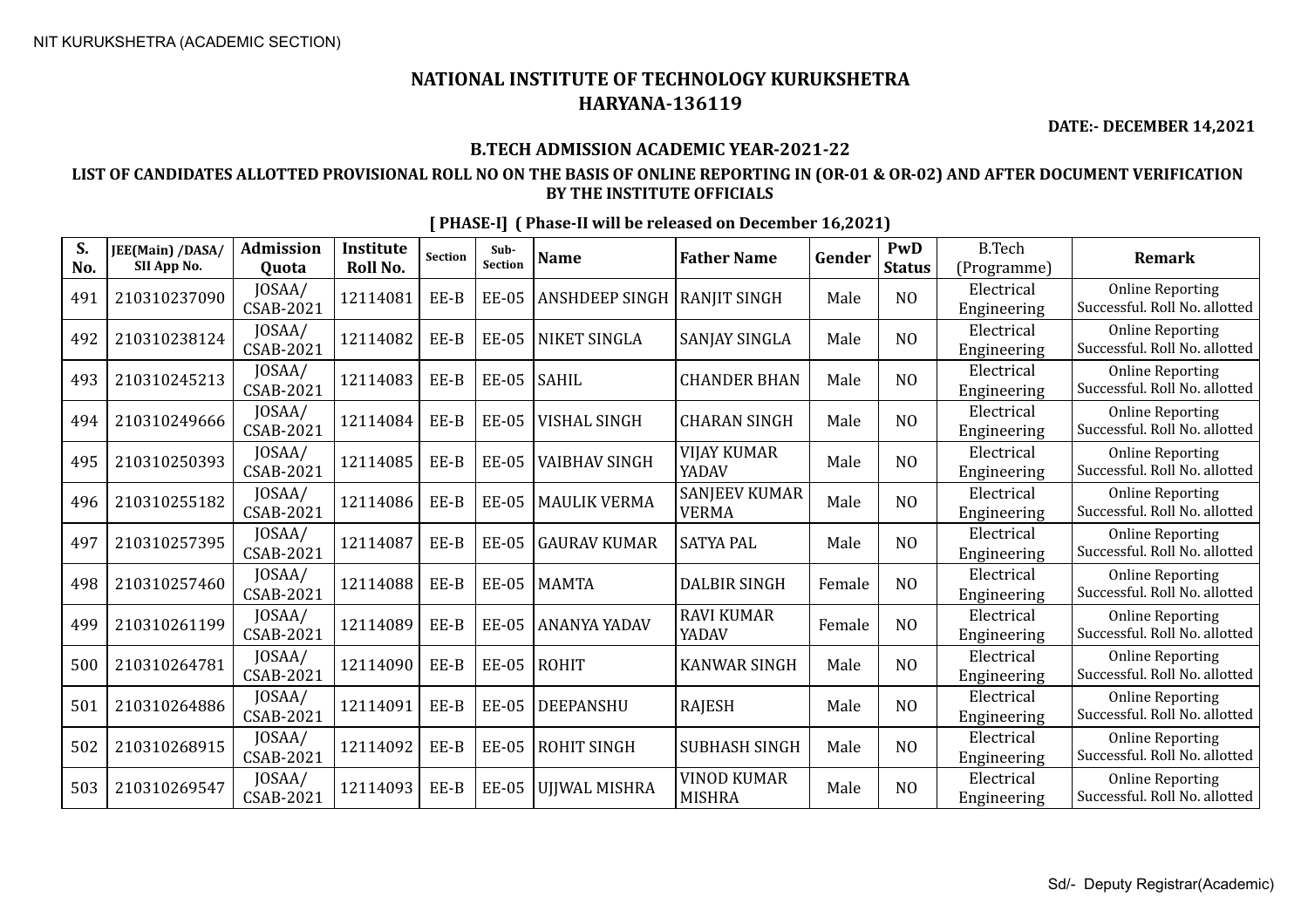**DATE:- DECEMBER 14,2021**

## **B.TECH ADMISSION ACADEMIC YEAR-2021-22**

## **LIST OF CANDIDATES ALLOTTED PROVISIONAL ROLL NO ON THE BASIS OF ONLINE REPORTING IN (OR-01 & OR-02) AND AFTER DOCUMENT VERIFICATION BY THE INSTITUTE OFFICIALS**

| S.<br>No. | JEE(Main) /DASA/<br>SII App No. | <b>Admission</b><br>Quota  | <b>Institute</b><br><b>Roll No.</b> | <b>Section</b> | Sub-<br><b>Section</b> | <b>Name</b>                         | <b>Father Name</b>                                | Gender | PwD<br><b>Status</b> | <b>B.Tech</b><br>(Programme) | <b>Remark</b>                                            |
|-----------|---------------------------------|----------------------------|-------------------------------------|----------------|------------------------|-------------------------------------|---------------------------------------------------|--------|----------------------|------------------------------|----------------------------------------------------------|
| 504       | 210310269881                    | JOSAA/<br>CSAB-2021        | 12114094                            | EE-B           | <b>EE-05</b>           | <b>HEMANT KUMAR</b>                 | <b>SUJAN SINGH</b>                                | Male   | N <sub>O</sub>       | Electrical<br>Engineering    | <b>Online Reporting</b><br>Successful. Roll No. allotted |
| 505       | 210310275829                    | JOSAA/<br>CSAB-2021        | 12114095                            | EE-B           | <b>EE-05</b>           | <b>VED VRAT</b>                     | <b>SHIV KUMAR</b>                                 | Male   | NO                   | Electrical<br>Engineering    | <b>Online Reporting</b><br>Successful. Roll No. allotted |
| 506       | 210310276383                    | JOSAA/<br><b>CSAB-2021</b> | 12114096                            | EE-B           | <b>EE-05</b>           | <b>HARSHIT GUPTA</b>                | LAXMINARAYAN<br><b>GUPTA</b>                      | Male   | N <sub>O</sub>       | Electrical<br>Engineering    | <b>Online Reporting</b><br>Successful. Roll No. allotted |
| 507       | 210310323479                    | JOSAA/<br><b>CSAB-2021</b> | 12114107                            | EE-B           | <b>EE-05</b>           | <b>ISHA JANGIR</b>                  | <b>SURENDRA</b><br><b>KUMAR JANGIR</b>            | Female | N <sub>O</sub>       | Electrical<br>Engineering    | <b>Online Reporting</b><br>Successful. Roll No. allotted |
| 508       | 210310323854                    | JOSAA/<br><b>CSAB-2021</b> | 12114108                            | EE-B           | <b>EE-05</b>           | <b>ANSHIKA PANDEY</b>               | <b>KRISHNA</b><br><b>CHANDRA</b><br><b>PANDEY</b> | Female | N <sub>0</sub>       | Electrical<br>Engineering    | <b>Online Reporting</b><br>Successful. Roll No. allotted |
| 509       | 210310366003                    | JOSAA/<br><b>CSAB-2021</b> | 12114110                            | EE-B           | <b>EE-05</b>           | <b>ANUPRIYA</b><br><b>BHARTI</b>    | <b>RAMADHAR</b><br><b>MODI</b>                    | Female | N <sub>O</sub>       | Electrical<br>Engineering    | <b>Online Reporting</b><br>Successful. Roll No. allotted |
| 510       | 210310282711                    | JOSAA/<br><b>CSAB-2021</b> | 12114097                            | EE-B           | <b>EE-06</b>           | RAYAVARAPU<br>VISHNU SANJAY         | RAYAVARAPU<br>VASU KRISHNA                        | Male   | NO                   | Electrical<br>Engineering    | <b>Online Reporting</b><br>Successful. Roll No. allotted |
| 511       | 210310291033                    | JOSAA/<br>CSAB-2021        | 12114098                            | EE-B           | <b>EE-06</b>           | PANKAJ MIRDHA                       | <b>RAMNIWAS</b>                                   | Male   | NO                   | Electrical<br>Engineering    | <b>Online Reporting</b><br>Successful. Roll No. allotted |
| 512       | 210310293389                    | JOSAA/<br>CSAB-2021        | 12114099                            | EE-B           | EE-06                  | <b>PRATEEK</b>                      | <b>RAJESH KUMAR</b>                               | Male   | N <sub>0</sub>       | Electrical<br>Engineering    | <b>Online Reporting</b><br>Successful. Roll No. allotted |
| 513       | 210310308310                    | JOSAA/<br><b>CSAB-2021</b> | 12114100                            | EE-B           | <b>EE-06</b>           | <b>ANUJ KUMAR</b><br><b>CHHILAR</b> | <b>VIJAY KUMAR</b>                                | Male   | N <sub>O</sub>       | Electrical<br>Engineering    | <b>Online Reporting</b><br>Successful. Roll No. allotted |
| 514       | 210310312629                    | JOSAA/<br><b>CSAB-2021</b> | 12114101                            | EE-B           | <b>EE-06</b>           | <b>ROHIT BANSAL</b>                 | <b>SANJAY KUMAR</b>                               | Male   | N <sub>O</sub>       | Electrical<br>Engineering    | <b>Online Reporting</b><br>Successful. Roll No. allotted |
| 515       | 210310313839                    | JOSAA/<br>CSAB-2021        | 12114102                            | $EE-B$         | <b>EE-06</b>           | <b>VEDANT MISHRA</b>                | GAJENDRA<br><b>MISHRA</b>                         | Male   | N <sub>O</sub>       | Electrical<br>Engineering    | <b>Online Reporting</b><br>Successful. Roll No. allotted |
| 516       | 210310314397                    | JOSAA/<br><b>CSAB-2021</b> | 12114103                            | EE-B           | <b>EE-06</b>           | <b>DONKA</b><br><b>PRASHANT</b>     | <b>DONKA</b><br>SURYANARAYAN                      | Male   | N <sub>O</sub>       | Electrical<br>Engineering    | <b>Online Reporting</b><br>Successful. Roll No. allotted |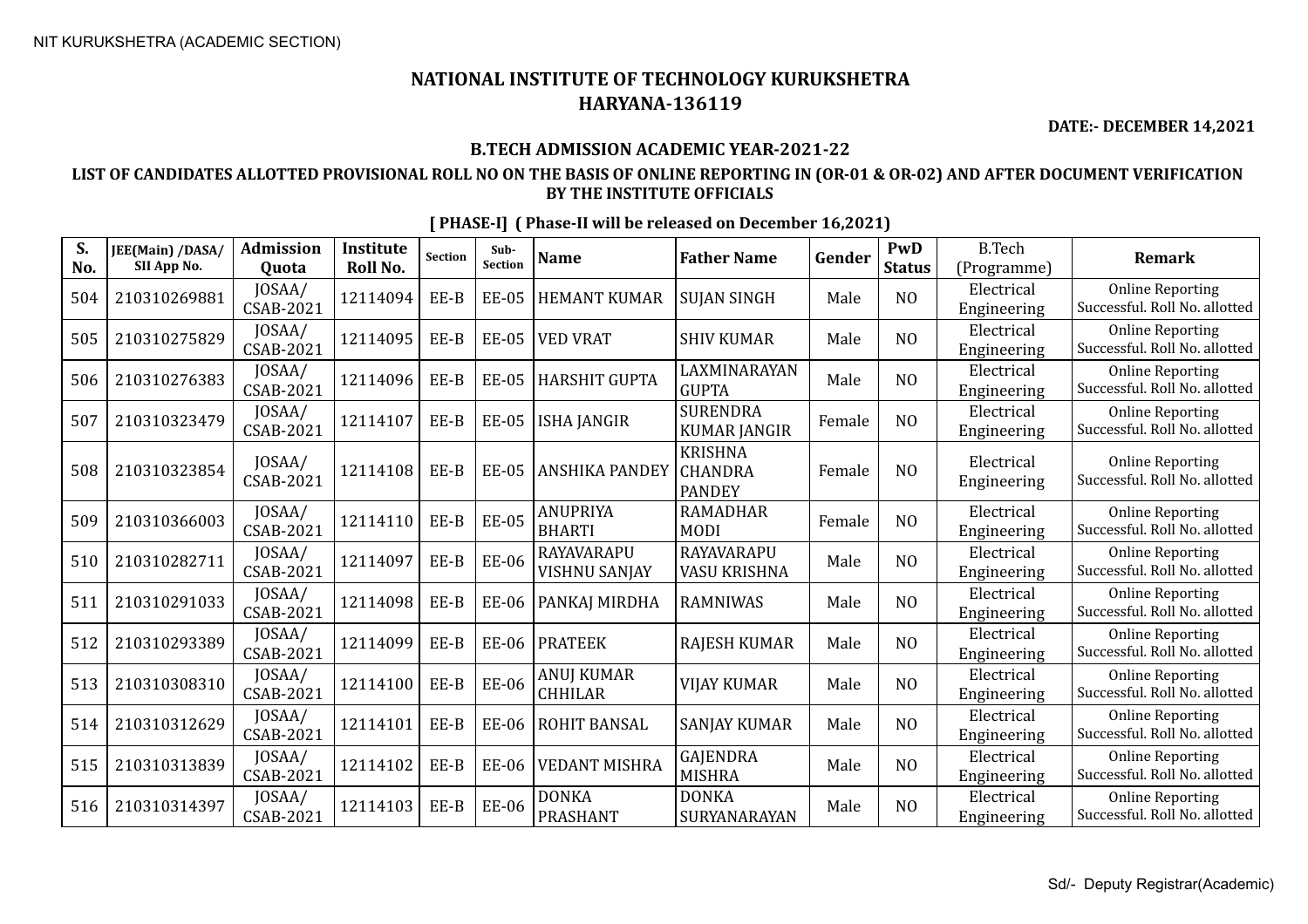**DATE:- DECEMBER 14,2021**

## **B.TECH ADMISSION ACADEMIC YEAR-2021-22**

## **LIST OF CANDIDATES ALLOTTED PROVISIONAL ROLL NO ON THE BASIS OF ONLINE REPORTING IN (OR-01 & OR-02) AND AFTER DOCUMENT VERIFICATION BY THE INSTITUTE OFFICIALS**

| S.<br>No. | JEE(Main) /DASA/<br>SII App No. | <b>Admission</b><br>Quota  | <b>Institute</b><br>Roll No. | <b>Section</b> | Sub-<br><b>Section</b> | <b>Name</b>                        | <b>Father Name</b>                 | Gender | PwD<br><b>Status</b> | <b>B.Tech</b><br>(Programme) | <b>Remark</b>                                            |
|-----------|---------------------------------|----------------------------|------------------------------|----------------|------------------------|------------------------------------|------------------------------------|--------|----------------------|------------------------------|----------------------------------------------------------|
| 517       | 210310315148                    | JOSAA/<br>CSAB-2021        | 12114104                     | EE-B           | <b>EE-06</b>           | <b>INDRAGANTI</b><br><b>ANAND</b>  | INDRAGANTI<br><b>NATARAJ</b>       | Male   | N <sub>O</sub>       | Electrical<br>Engineering    | <b>Online Reporting</b><br>Successful. Roll No. allotted |
| 518       | 210310315595                    | JOSAA/<br><b>CSAB-2021</b> | 12114105                     | EE-B           | <b>EE-06</b>           | <b>HARSH</b>                       | <b>RAJESH</b>                      | Male   | N <sub>O</sub>       | Electrical<br>Engineering    | <b>Online Reporting</b><br>Successful. Roll No. allotted |
| 519       | 210310317435                    | JOSAA/<br>CSAB-2021        | 12114106                     | $EE-B$         | <b>EE-06</b>           | KANHAIYA<br><b>KUMAR</b>           | <b>SUNIL KUMAR</b>                 | Male   | N <sub>O</sub>       | Electrical<br>Engineering    | <b>Online Reporting</b><br>Successful. Roll No. allotted |
| 520       | 210310340812                    | JOSAA/<br>CSAB-2021        | 12114109                     | EE-B           | <b>EE-06</b>           | <b>RITESH HANS</b>                 | <b>MR.RAJU HANS</b><br><b>LATE</b> | Male   | N <sub>O</sub>       | Electrical<br>Engineering    | <b>Online Reporting</b><br>Successful. Roll No. allotted |
| 521       | 210310372595                    | JOSAA/<br>CSAB-2021        | 12114111                     | EE-B           | <b>EE-06</b>           | <b>RISHABH</b>                     | <b>RAJKUMAR</b>                    | Male   | N <sub>O</sub>       | Electrical<br>Engineering    | <b>Online Reporting</b><br>Successful. Roll No. allotted |
| 522       | 210310372743                    | JOSAA/<br>CSAB-2021        | 12114112                     | EE-B           | EE-06                  | <b>SIMRAN</b>                      | <b>DHARAM PAL</b>                  | Female | N <sub>O</sub>       | Electrical<br>Engineering    | <b>Online Reporting</b><br>Successful. Roll No. allotted |
| 523       | 210310378203                    | JOSAA/<br>CSAB-2021        | 12114113                     | EE-B           | <b>EE-06</b>           | SHIVANI SINGH                      | <b>SANJAY SINGH</b>                | Female | N <sub>O</sub>       | Electrical<br>Engineering    | <b>Online Reporting</b><br>Successful. Roll No. allotted |
| 524       | 210310384242                    | JOSAA/<br><b>CSAB-2021</b> | 12114114                     | $EE-B$         | <b>EE-06</b>           | <b>JADHAV UDAY</b><br><b>KIRAN</b> | <b>JADHAV PREM</b><br><b>KUMAR</b> | Male   | N <sub>O</sub>       | Electrical<br>Engineering    | <b>Online Reporting</b><br>Successful. Roll No. allotted |
| 525       | 210310385866                    | JOSAA/<br>CSAB-2021        | 12114115                     | $EE-B$         | <b>EE-06</b>           | NIPUN TRIPATHI                     | <b>SUDIP TRIPATHI</b>              | Male   | N <sub>O</sub>       | Electrical<br>Engineering    | <b>Online Reporting</b><br>Successful. Roll No. allotted |
| 526       | 210310386356                    | JOSAA/<br><b>CSAB-2021</b> | 12114116                     | EE-B           | <b>EE-06</b>           | <b>PRAKASH</b><br>WAGHMARE         | <b>MAHADEV</b><br>WAGHMARE         | Male   | N <sub>O</sub>       | Electrical<br>Engineering    | <b>Online Reporting</b><br>Successful. Roll No. allotted |
| 527       | 210310388356                    | JOSAA/<br>CSAB-2021        | 12114117                     | EE-B           | <b>EE-06</b>           | ADITYA RAJ RANA                    | <b>GODHAN SINGH</b>                | Male   | N <sub>O</sub>       | Electrical<br>Engineering    | <b>Online Reporting</b><br>Successful. Roll No. allotted |
| 528       | 210310389823                    | JOSAA/<br>CSAB-2021        | 12114118                     | $EE-B$         | <b>EE-06</b>           | <b>SAHIL SAGAR</b>                 | <b>MAKHAN</b><br><b>KUMAR</b>      | Male   | N <sub>O</sub>       | Electrical<br>Engineering    | <b>Online Reporting</b><br>Successful. Roll No. allotted |
| 529       | 210310394474                    | JOSAA/<br>CSAB-2021        | 12114120                     | EE-B           | <b>EE-06</b>           | PISINI THANUJA                     | <b>PISINI</b><br>VEERABABU         | Female | N <sub>O</sub>       | Electrical<br>Engineering    | <b>Online Reporting</b><br>Successful. Roll No. allotted |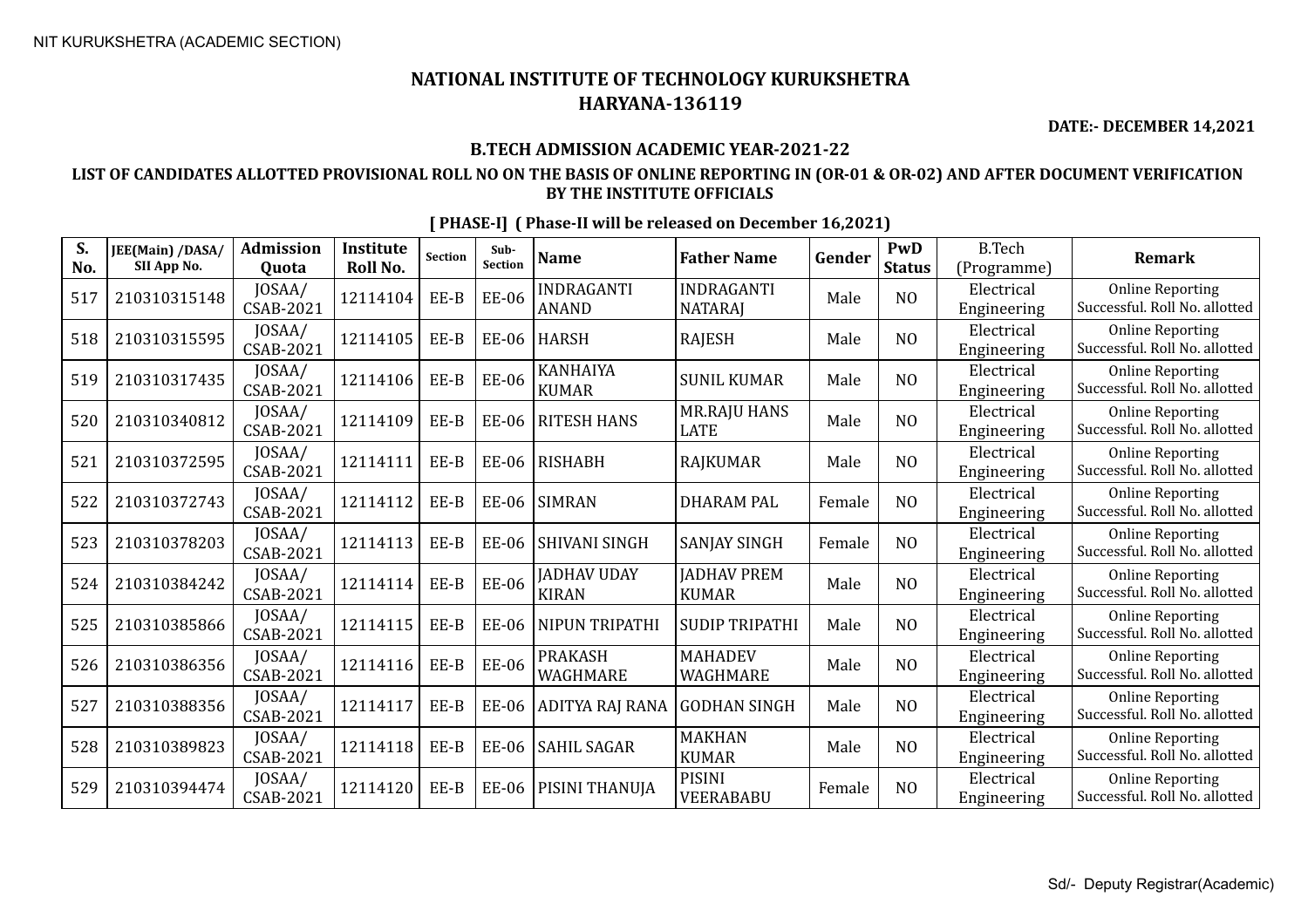**DATE:- DECEMBER 14,2021**

## **B.TECH ADMISSION ACADEMIC YEAR-2021-22**

## **LIST OF CANDIDATES ALLOTTED PROVISIONAL ROLL NO ON THE BASIS OF ONLINE REPORTING IN (OR-01 & OR-02) AND AFTER DOCUMENT VERIFICATION BY THE INSTITUTE OFFICIALS**

| S.<br>No. | JEE(Main) /DASA/<br>SII App No. | <b>Admission</b><br>Quota  | <b>Institute</b><br>Roll No. | <b>Section</b> | Sub-<br>Section | <b>Name</b>                      | <b>Father Name</b>                   | Gender | PwD<br><b>Status</b> | <b>B.Tech</b><br>(Programme) | <b>Remark</b>                                            |
|-----------|---------------------------------|----------------------------|------------------------------|----------------|-----------------|----------------------------------|--------------------------------------|--------|----------------------|------------------------------|----------------------------------------------------------|
| 530       | 210310395441                    | JOSAA/<br>CSAB-2021        | 12114121                     | EE-B           | <b>EE-06</b>    | PARKHI KAMBOJ                    | <b>SANJEEV KUMAR</b>                 | Female | N <sub>O</sub>       | Electrical<br>Engineering    | <b>Online Reporting</b><br>Successful. Roll No. allotted |
| 531       | 210310393321                    | JOSAA/<br>CSAB-2021        | 12114119                     | EE-B           | <b>EE-07</b>    | <b>RISHAV KUMAR</b><br>SAH       | <b>VINOD SAH</b>                     | Male   | NO                   | Electrical<br>Engineering    | <b>Online Reporting</b><br>Successful. Roll No. allotted |
| 532       | 210310396951                    | JOSAA/<br><b>CSAB-2021</b> | 12114122                     | EE-B           | <b>EE-07</b>    | <b>AMAN</b>                      | <b>KRISHAN</b><br><b>KUMAR</b>       | Male   | NO                   | Electrical<br>Engineering    | <b>Online Reporting</b><br>Successful. Roll No. allotted |
| 533       | 210310405473                    | JOSAA/<br>CSAB-2021        | 12114123                     | EE-B           | <b>EE-07</b>    | <b>ADITYA MITTAL</b>             | <b>ANIL KUMAR</b><br><b>MITTAL</b>   | Male   | N <sub>O</sub>       | Electrical<br>Engineering    | <b>Online Reporting</b><br>Successful. Roll No. allotted |
| 534       | 210310411964                    | JOSAA/<br>CSAB-2021        | 12114124                     | EE-B           | <b>EE-07</b>    | <b>HANUMAN</b><br><b>HARSORA</b> | <b>RAM RATAN</b><br><b>SHARMA</b>    | Male   | NO                   | Electrical<br>Engineering    | <b>Online Reporting</b><br>Successful. Roll No. allotted |
| 535       | 210310420226                    | JOSAA/<br>CSAB-2021        | 12114125                     | EE-B           | <b>EE-07</b>    | ROHIT JOSHI                      | SAGERMAL                             | Male   | NO                   | Electrical<br>Engineering    | <b>Online Reporting</b><br>Successful. Roll No. allotted |
| 536       | 210310423227                    | JOSAA/<br>CSAB-2021        | 12114126                     | EE-B           | <b>EE-07</b>    | <b>RAVI BHARTI</b>               | <b>SURESH KUMAR</b>                  | Male   | N <sub>O</sub>       | Electrical<br>Engineering    | <b>Online Reporting</b><br>Successful. Roll No. allotted |
| 537       | 210310433471                    | JOSAA/<br>CSAB-2021        | 12114127                     | EE-B           | <b>EE-07</b>    | <b>RUCHI YADAV</b>               | <b>RAMAWADH</b><br>YADAV             | Female | N <sub>O</sub>       | Electrical<br>Engineering    | <b>Online Reporting</b><br>Successful. Roll No. allotted |
| 538       | 210310441924                    | JOSAA/<br>CSAB-2021        | 12114128                     | EE-B           | <b>EE-07</b>    | <b>GAURAV MEENA</b>              | <b>RAMROOP</b><br><b>MEENA</b>       | Male   | NO                   | Electrical<br>Engineering    | <b>Online Reporting</b><br>Successful. Roll No. allotted |
| 539       | 210310447787                    | JOSAA/<br>CSAB-2021        | 12114129                     | EE-B           | <b>EE-07</b>    | <b>SAHIL SINGH</b>               | TRILOK KUMAR<br><b>SINGH</b>         | Male   | N <sub>O</sub>       | Electrical<br>Engineering    | <b>Online Reporting</b><br>Successful. Roll No. allotted |
| 540       | 210310458136                    | JOSAA/<br>CSAB-2021        | 12114130                     | EE-B           | <b>EE-07</b>    | <b>YOGESH</b>                    | <b>ANIL KUMAR</b>                    | Male   | N <sub>O</sub>       | Electrical<br>Engineering    | <b>Online Reporting</b><br>Successful. Roll No. allotted |
| 541       | 210310458476                    | JOSAA/<br>CSAB-2021        | 12114131                     | EE-B           | <b>EE-07</b>    | <b>RAJ GOYAL</b>                 | <b>MAHENDRA</b><br>GOYAL             | Male   | NO                   | Electrical<br>Engineering    | <b>Online Reporting</b><br>Successful. Roll No. allotted |
| 542       | 210310484465                    | JOSAA/<br>CSAB-2021        | 12114132                     | EE-B           | <b>EE-07</b>    | PRASHANT<br><b>RATAWA</b>        | <b>SURESH KUMAR</b><br><b>RATAWA</b> | Male   | N <sub>O</sub>       | Electrical<br>Engineering    | <b>Online Reporting</b><br>Successful. Roll No. allotted |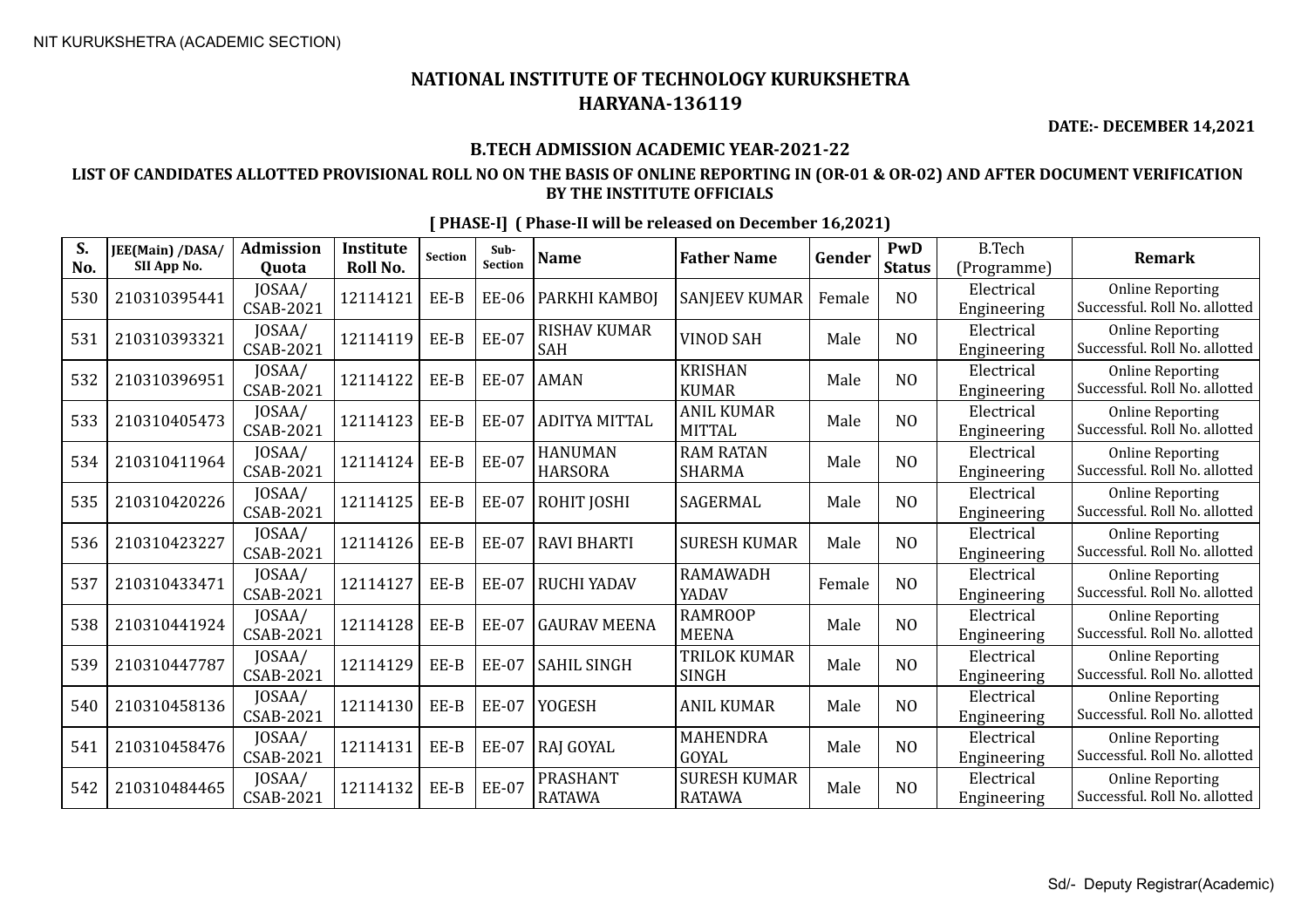**DATE:- DECEMBER 14,2021**

## **B.TECH ADMISSION ACADEMIC YEAR-2021-22**

## **LIST OF CANDIDATES ALLOTTED PROVISIONAL ROLL NO ON THE BASIS OF ONLINE REPORTING IN (OR-01 & OR-02) AND AFTER DOCUMENT VERIFICATION BY THE INSTITUTE OFFICIALS**

| S.<br>No. | JEE(Main) /DASA/<br>SII App No. | <b>Admission</b><br><b>Ouota</b> | <b>Institute</b><br><b>Roll No.</b> | <b>Section</b> | Sub-<br>Section | <b>Name</b>                         | <b>Father Name</b>                  | Gender | PwD<br><b>Status</b> | <b>B.Tech</b><br>(Programme) | <b>Remark</b>                                            |
|-----------|---------------------------------|----------------------------------|-------------------------------------|----------------|-----------------|-------------------------------------|-------------------------------------|--------|----------------------|------------------------------|----------------------------------------------------------|
| 543       | 210310491064                    | JOSAA/<br>CSAB-2021              | 12114133                            | EE-B           | <b>EE-07</b>    | <b>ABHISHEK</b><br><b>SIHMAR</b>    | <b>RANBIR SINGH</b>                 | Male   | N <sub>O</sub>       | Electrical<br>Engineering    | <b>Online Reporting</b><br>Successful. Roll No. allotted |
| 544       | 210310499259                    | JOSAA/<br>CSAB-2021              | 12114134                            | EE-B           | <b>EE-07</b>    | <b>MEGHA JINDAL</b>                 | RAJESH JINDAL                       | Female | N <sub>O</sub>       | Electrical<br>Engineering    | <b>Online Reporting</b><br>Successful. Roll No. allotted |
| 545       | 210310499317                    | JOSAA/<br><b>CSAB-2021</b>       | 12114135                            | EE-B           | <b>EE-07</b>    | RUCHITA                             | <b>DINESH KUMAR</b>                 | Female | N <sub>O</sub>       | Electrical<br>Engineering    | <b>Online Reporting</b><br>Successful. Roll No. allotted |
| 546       | 210310513850                    | JOSAA/<br>CSAB-2021              | 12114136                            | EE-B           | <b>EE-07</b>    | <b>HARSH KUMAR</b>                  | <b>RAJESH KUMAR</b>                 | Male   | N <sub>O</sub>       | Electrical<br>Engineering    | <b>Online Reporting</b><br>Successful. Roll No. allotted |
| 547       | 210310521478                    | JOSAA/<br>CSAB-2021              | 12114137                            | EE-B           | <b>EE-07</b>    | <b>RAM SINGH</b><br><b>SOLANKI</b>  | <b>AMAR SINGH</b><br><b>SOLANKI</b> | Male   | N <sub>O</sub>       | Electrical<br>Engineering    | <b>Online Reporting</b><br>Successful. Roll No. allotted |
| 548       | 210310537203                    | JOSAA/<br><b>CSAB-2021</b>       | 12114138                            | EE-B           | <b>EE-07</b>    | <b>SHIVANSH</b><br><b>KUMAR JHA</b> | <b>SANTOSH</b><br><b>KUMAR JHA</b>  | Male   | N <sub>O</sub>       | Electrical<br>Engineering    | <b>Online Reporting</b><br>Successful. Roll No. allotted |
| 549       | 210310539428                    | JOSAA/<br>CSAB-2021              | 12114139                            | EE-B           | <b>EE-07</b>    | <b>SOURBH</b>                       | <b>VEDPAL</b>                       | Male   | N <sub>O</sub>       | Electrical<br>Engineering    | <b>Online Reporting</b><br>Successful. Roll No. allotted |
| 550       | 210310569924                    | JOSAA/<br><b>CSAB-2021</b>       | 12114140                            | EE-B           | <b>EE-07</b>    | KUMAR SINGH                         | <b>BHRIGUNATH</b><br><b>SINGH</b>   | Male   | N <sub>O</sub>       | Electrical<br>Engineering    | <b>Online Reporting</b><br>Successful. Roll No. allotted |
| 551       | 210310658645                    | JOSAA/<br><b>CSAB-2021</b>       | 12114149                            | EE-B           | <b>EE-07</b>    | PRIYA                               | <b>MUKESH KUMAR</b>                 | Female | N <sub>O</sub>       | Electrical<br>Engineering    | <b>Online Reporting</b><br>Successful. Roll No. allotted |
| 552       | 210310573699                    | JOSAA/<br>CSAB-2021              | 12114141                            | EE-B           | <b>EE-08</b>    | <b>ABDUL GANI</b>                   | <b>UMER MOHD</b>                    | Male   | N <sub>O</sub>       | Electrical<br>Engineering    | <b>Online Reporting</b><br>Successful. Roll No. allotted |
| 553       | 210310584123                    | JOSAA/<br>CSAB-2021              | 12114142                            | EE-B           | $EE-08$   AJAY  |                                     | <b>BALWAN SINGH</b>                 | Male   | N <sub>O</sub>       | Electrical<br>Engineering    | <b>Online Reporting</b><br>Successful. Roll No. allotted |
| 554       | 210310587747                    | JOSAA/<br><b>CSAB-2021</b>       | 12114143                            | EE-B           | <b>EE-08</b>    | <b>DEVANSH SAINI</b>                | <b>LOKESH KUMAR</b>                 | Male   | N <sub>O</sub>       | Electrical<br>Engineering    | <b>Online Reporting</b><br>Successful. Roll No. allotted |
| 555       | 210310596959                    | JOSAA/<br>CSAB-2021              | 12114144                            | EE-B           | <b>EE-08</b>    | RAVI KUMAR                          | <b>DAMA RAM</b>                     | Male   | N <sub>O</sub>       | Electrical<br>Engineering    | <b>Online Reporting</b><br>Successful. Roll No. allotted |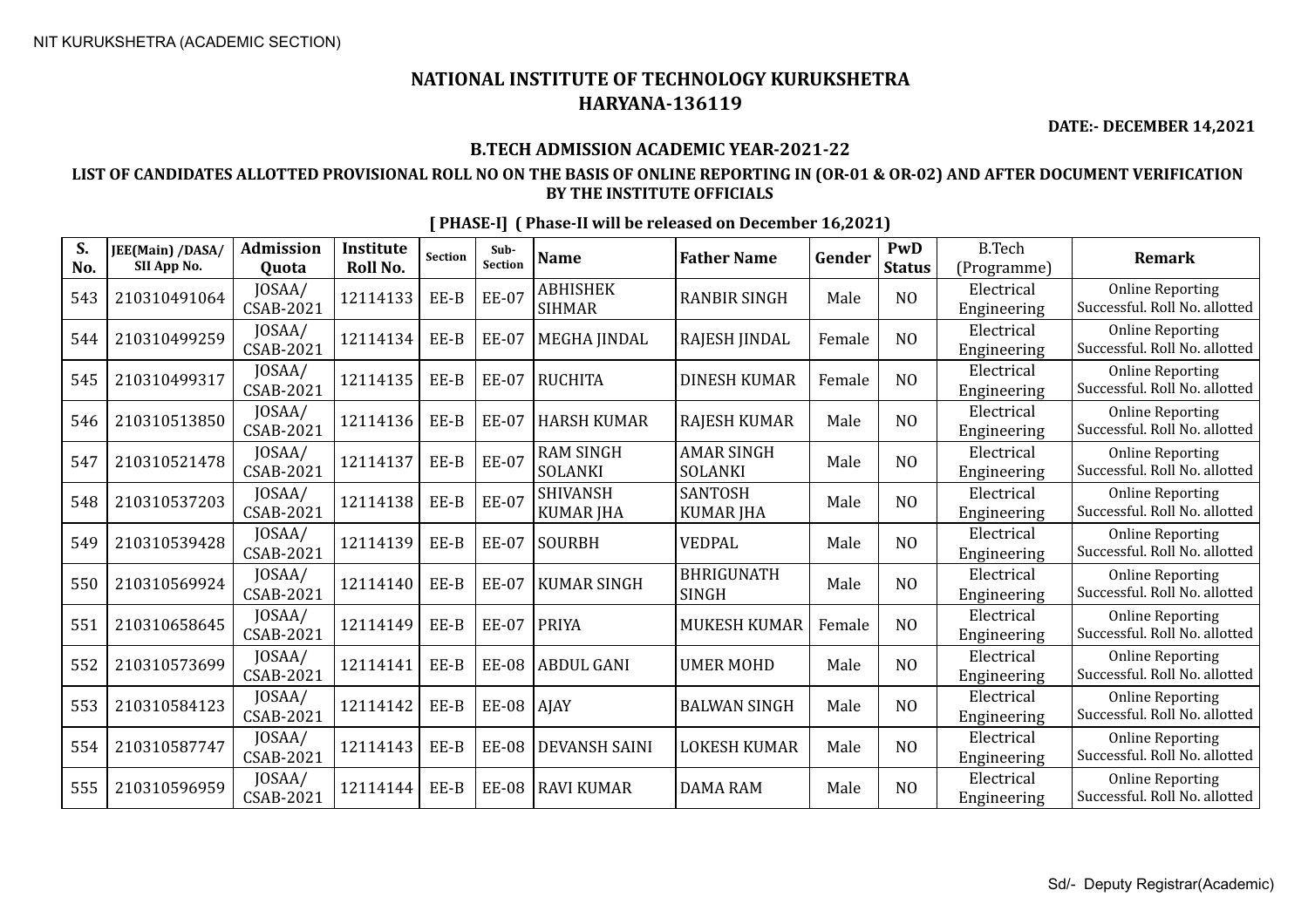**DATE:- DECEMBER 14,2021**

## **B.TECH ADMISSION ACADEMIC YEAR-2021-22**

## **LIST OF CANDIDATES ALLOTTED PROVISIONAL ROLL NO ON THE BASIS OF ONLINE REPORTING IN (OR-01 & OR-02) AND AFTER DOCUMENT VERIFICATION BY THE INSTITUTE OFFICIALS**

| S.<br>No. | JEE(Main) /DASA/<br>SII App No. | <b>Admission</b><br>Quota | <b>Institute</b><br>Roll No. | Section | Sub-<br>Section | <b>Name</b>                        | <b>Father Name</b>                 | Gender | PwD<br><b>Status</b> | <b>B.Tech</b><br>(Programme) | <b>Remark</b>                                            |
|-----------|---------------------------------|---------------------------|------------------------------|---------|-----------------|------------------------------------|------------------------------------|--------|----------------------|------------------------------|----------------------------------------------------------|
| 556       | 210310610015                    | JOSAA/<br>CSAB-2021       | 12114145                     | EE-B    | <b>EE-08</b>    | <b>WAJID HUSSAIN</b>               | <b>GAYAZ UD DIN</b>                | Male   | N <sub>O</sub>       | Electrical<br>Engineering    | <b>Online Reporting</b><br>Successful. Roll No. allotted |
| 557       | 210310626204                    | JOSAA/<br>CSAB-2021       | 12114146                     | EE-B    | <b>EE-08</b>    | NITIN NEGI                         | <b>MS NEGI</b>                     | Male   | NO                   | Electrical<br>Engineering    | <b>Online Reporting</b><br>Successful. Roll No. allotted |
| 558       | 210310653961                    | JOSAA/<br>CSAB-2021       | 12114147                     | EE-B    | <b>EE-08</b>    | <b>VINAY KUMAR</b><br><b>MEENA</b> | <b>KISHAN LAL</b><br><b>MEENA</b>  | Male   | NO                   | Electrical<br>Engineering    | <b>Online Reporting</b><br>Successful. Roll No. allotted |
| 559       | 210310686685                    | JOSAA/<br>CSAB-2021       | 12114150                     | EE-B    | <b>EE-08</b>    | <b>KARTIK SAROHA</b>               | <b>RAM SINGH</b>                   | Male   | N <sub>O</sub>       | Electrical<br>Engineering    | <b>Online Reporting</b><br>Successful. Roll No. allotted |
| 560       | 210310853723                    | JOSAA/<br>CSAB-2021       | 12114152                     | EE-B    | <b>EE-08</b>    | <b>ABHISHEK</b>                    | <b>RAKESH KUMAR</b>                | Male   | NO                   | Electrical<br>Engineering    | <b>Online Reporting</b><br>Successful. Roll No. allotted |
| 561       | 210310914082                    | JOSAA/<br>CSAB-2021       | 12114153                     | EE-B    | <b>EE-08</b>    | <b>GOVIND SINGH</b>                | <b>SARJEET SINGH</b>               | Male   | NO                   | Electrical<br>Engineering    | <b>Online Reporting</b><br>Successful. Roll No. allotted |
| 562       | 210320019053                    | JOSAA/<br>CSAB-2021       | 12114154                     | EE-B    | <b>EE-08</b>    | <b>KOMAL MEENA</b>                 | <b>SURAJ SINGH</b><br><b>MEENA</b> | Female | N <sub>O</sub>       | Electrical<br>Engineering    | <b>Online Reporting</b><br>Successful. Roll No. allotted |
| 563       | 210320033235                    | JOSAA/<br>CSAB-2021       | 12114155                     | EE-B    | <b>EE-08</b>    | <b>RUPAL</b>                       | ANIL                               | Female | N <sub>O</sub>       | Electrical<br>Engineering    | <b>Online Reporting</b><br>Successful. Roll No. allotted |
| 564       | 210320055627                    | JOSAA/<br>CSAB-2021       | 12114156                     | EE-B    | <b>EE-08</b>    | <b>RAHUL</b>                       | <b>ROHTAS</b>                      | Male   | NO                   | Electrical<br>Engineering    | <b>Online Reporting</b><br>Successful. Roll No. allotted |
| 565       | 210330088309                    | JOSAA/<br>CSAB-2021       | 12114157                     | EE-B    | <b>EE-08</b>    | <b>SAHIL</b>                       | <b>SUKHBIR SINGH</b>               | Male   | N <sub>O</sub>       | Electrical<br>Engineering    | <b>Online Reporting</b><br>Successful. Roll No. allotted |
| 566       | 210310038712                    | JOSAA/<br>CSAB-2021       | 12114158                     | EE-B    | <b>EE-08</b>    | <b>NIKUNI MITTAL</b>               | <b>VIKAS</b>                       | Male   | N <sub>O</sub>       | Electrical<br>Engineering    | <b>Online Reporting</b><br>Successful. Roll No. allotted |
| 567       | 210310051706                    | JOSAA/<br>CSAB-2021       | 12114159                     | EE-B    | <b>EE-08</b>    | <b>VEDIKA TYAGI</b>                | PANKAJ KUMAR                       | Female | N <sub>O</sub>       | Electrical<br>Engineering    | <b>Online Reporting</b><br>Successful. Roll No. allotted |
| 568       | 210310062643                    | JOSAA/<br>CSAB-2021       | 12114160                     | EE-B    | <b>EE-08</b>    | <b>DIVYANSH</b><br><b>KUNTAL</b>   | <b>VIJAY SINGH</b>                 | Male   | N <sub>O</sub>       | Electrical<br>Engineering    | <b>Online Reporting</b><br>Successful. Roll No. allotted |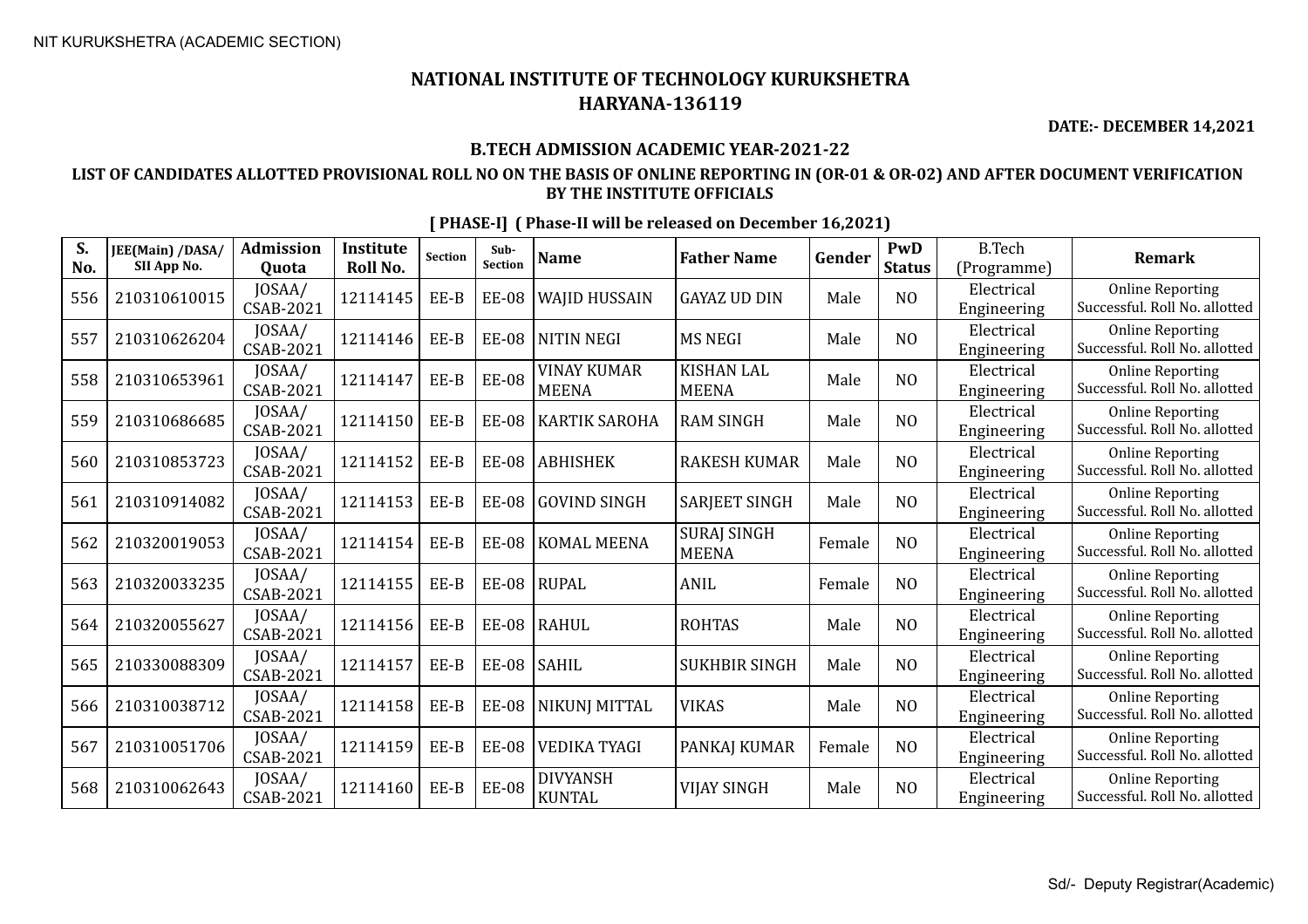**DATE:- DECEMBER 14,2021**

## **B.TECH ADMISSION ACADEMIC YEAR-2021-22**

## **LIST OF CANDIDATES ALLOTTED PROVISIONAL ROLL NO ON THE BASIS OF ONLINE REPORTING IN (OR-01 & OR-02) AND AFTER DOCUMENT VERIFICATION BY THE INSTITUTE OFFICIALS**

| S.<br>No. | JEE(Main) /DASA/<br>SII App No. | <b>Admission</b><br>Ouota  | <b>Institute</b><br><b>Roll No.</b> | Section | Sub-<br><b>Section</b> | <b>Name</b>                        | <b>Father Name</b>                    | Gender | PwD<br><b>Status</b> | <b>B.Tech</b><br>(Programme)                           | <b>Remark</b>                                            |
|-----------|---------------------------------|----------------------------|-------------------------------------|---------|------------------------|------------------------------------|---------------------------------------|--------|----------------------|--------------------------------------------------------|----------------------------------------------------------|
| 569       | 210310233941                    | JOSAA/<br>CSAB-2021        | 12114161                            | EE-B    | <b>EE-08</b>           | <b>RIYA KUMAR</b>                  | <b>RAKESH KUMAR</b>                   | Female | N <sub>O</sub>       | Electrical<br>Engineering                              | <b>Online Reporting</b><br>Successful. Roll No. allotted |
| 570       | 210310265302                    | JOSAA/<br>CSAB-2021        | 12114162                            | EE-B    | <b>EE-08</b>           | <b>AASHAY RAJ</b>                  | <b>RAJ KISHORE</b><br><b>SINGH</b>    | Male   | N <sub>O</sub>       | Electrical<br>Engineering                              | <b>Online Reporting</b><br>Successful. Roll No. allotted |
| 571       | 210310387007                    | JOSAA/<br>CSAB-2021        | 12114163                            | $EE-B$  | <b>EE-08</b>           | <b>RAVINA</b>                      | RAJBIR                                | Female | N <sub>O</sub>       | Electrical<br>Engineering                              | <b>Online Reporting</b><br>Successful. Roll No. allotted |
| 572       | 210310463672                    | JOSAA/<br>CSAB-2021        | 12114164                            | EE-B    | <b>EE-08</b>           | <b>ABHISHEK</b><br><b>MEENA</b>    | MR. KANARAM<br><b>MEENA</b>           | Male   | N <sub>0</sub>       | Electrical<br>Engineering                              | <b>Online Reporting</b><br>Successful. Roll No. allotted |
| 573       | 210310001807                    | JOSAA/<br>CSAB-2021        | 12115001                            | EC-A    | <b>EC-01</b>           | <b>UDIT KUMAR</b><br><b>SHARMA</b> | <b>KAMLESH</b><br><b>KUMAR SHARMA</b> | Male   | N <sub>O</sub>       | <b>Electronics</b> and<br>Communication<br>Engineering | <b>Online Reporting</b><br>Successful. Roll No. allotted |
| 574       | 210310002052                    | JOSAA/<br>CSAB-2021        | 12115002                            | EC-A    | <b>EC-01</b>           | <b>GAURAV KISHORE</b>              | <b>NAWAL</b><br><b>KISHORE</b>        | Male   | N <sub>O</sub>       | Electronics and<br>Communication<br>Engineering        | <b>Online Reporting</b><br>Successful. Roll No. allotted |
| 575       | 210310004477                    | JOSAA/<br>CSAB-2021        | 12115003                            | EC-A    | <b>EC-01</b>           | <b>RISHIKA</b>                     | <b>DEVRAJ</b>                         | Female | NO                   | Electronics and<br>Communication<br>Engineering        | <b>Online Reporting</b><br>Successful. Roll No. allotted |
| 576       | 210310005017                    | JOSAA/<br><b>CSAB-2021</b> | 12115004                            | EC-A    | EC-01                  | <b>HIMANSHU</b>                    | <b>VIKAS GOEL</b>                     | Male   | N <sub>0</sub>       | Electronics and<br>Communication<br>Engineering        | <b>Online Reporting</b><br>Successful. Roll No. allotted |
| 577       | 210310010147                    | JOSAA/<br>CSAB-2021        | 12115005                            | EC-A    | <b>EC-01</b>           | <b>SAKSHAM SINGH</b>               | PRAVAL KUMAR                          | Male   | N <sub>O</sub>       | Electronics and<br>Communication<br>Engineering        | <b>Online Reporting</b><br>Successful. Roll No. allotted |
| 578       | 210310011237                    | JOSAA/<br><b>CSAB-2021</b> | 12115006                            | EC-A    | <b>EC-01</b>           | DISHA AGARWAL                      | DEEPAK KR.<br><b>AGARWAL</b>          | Female | N <sub>O</sub>       | Electronics and<br>Communication<br>Engineering        | <b>Online Reporting</b><br>Successful. Roll No. allotted |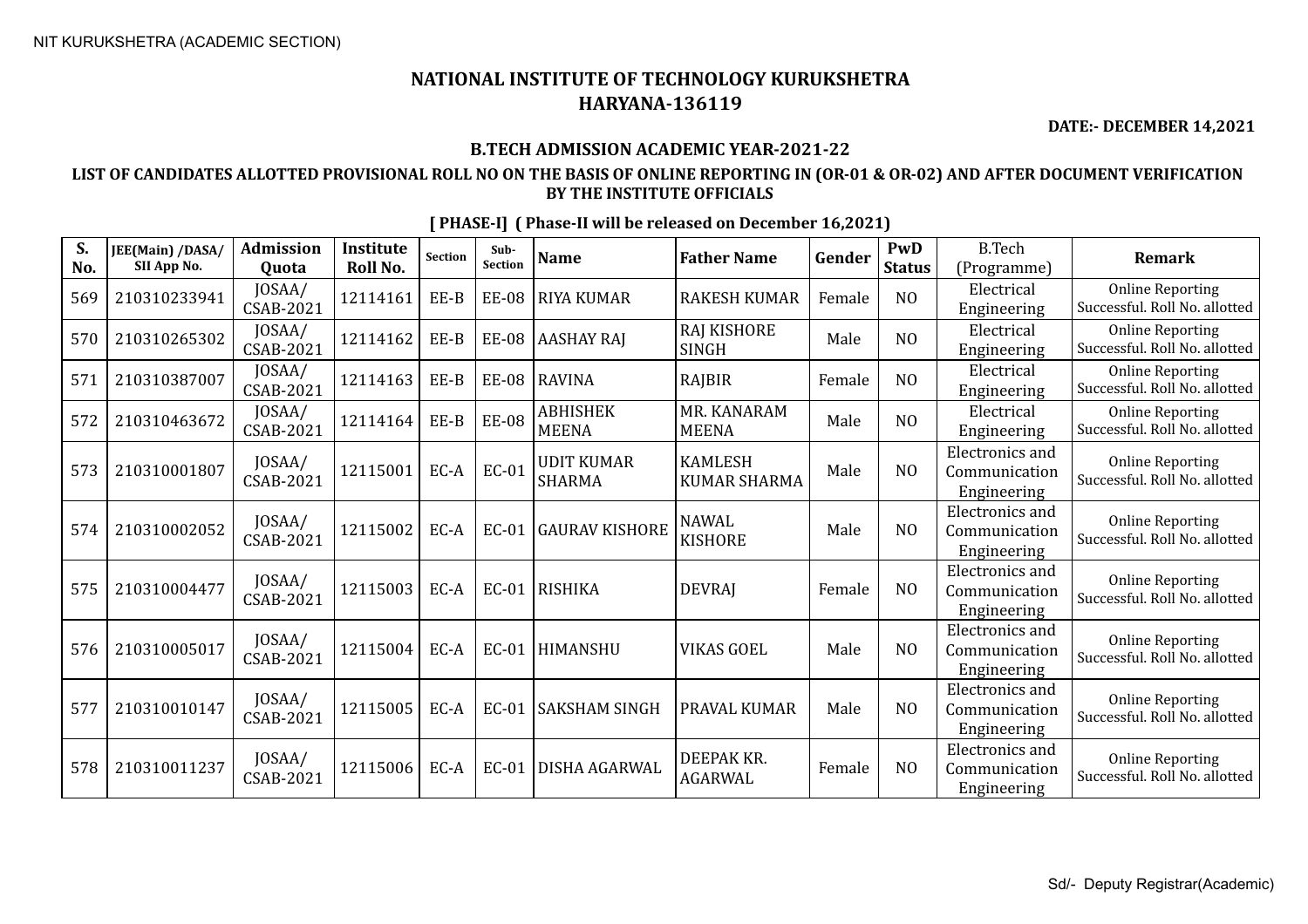**DATE:- DECEMBER 14,2021**

## **B.TECH ADMISSION ACADEMIC YEAR-2021-22**

## **LIST OF CANDIDATES ALLOTTED PROVISIONAL ROLL NO ON THE BASIS OF ONLINE REPORTING IN (OR-01 & OR-02) AND AFTER DOCUMENT VERIFICATION BY THE INSTITUTE OFFICIALS**

| S.<br>No. | JEE(Main) /DASA/<br>SII App No. | <b>Admission</b><br>Quota  | <b>Institute</b><br>Roll No. | Section | Sub-<br>Section | <b>Name</b>               | <b>Father Name</b>                   | Gender | PwD<br><b>Status</b> | <b>B.Tech</b><br>(Programme)                           | Remark                                                   |
|-----------|---------------------------------|----------------------------|------------------------------|---------|-----------------|---------------------------|--------------------------------------|--------|----------------------|--------------------------------------------------------|----------------------------------------------------------|
| 579       | 210310013450                    | JOSAA/<br><b>CSAB-2021</b> | 12115007                     | EC-A    | EC-01           | <b>RINGSODAU</b><br>HOJAI | RANJAN HOJAI                         | Male   | NO                   | Electronics and<br>Communication<br>Engineering        | <b>Online Reporting</b><br>Successful. Roll No. allotted |
| 580       | 210310015844                    | JOSAA/<br>CSAB-2021        | 12115008                     | EC-A    | EC-01           | <b>AMAN JINDAL</b>        | <b>SATISH KUMAR</b><br><b>IINDAL</b> | Male   | N <sub>0</sub>       | Electronics and<br>Communication<br>Engineering        | <b>Online Reporting</b><br>Successful, Roll No. allotted |
| 581       | 210310019059                    | JOSAA/<br><b>CSAB-2021</b> | 12115009                     | EC-A    | EC-01           | RIDDHI CHAUHAN            | <b>SATISH SINGH</b><br>CHAUHAN       | Female | N <sub>0</sub>       | Electronics and<br>Communication<br>Engineering        | <b>Online Reporting</b><br>Successful. Roll No. allotted |
| 582       | 210310019185                    | JOSAA/<br>CSAB-2021        | 12115010                     | EC-A    | <b>EC-01</b>    | PARTH BHATIA              | <b>VIVEK BHATIA</b>                  | Male   | N <sub>0</sub>       | <b>Electronics</b> and<br>Communication<br>Engineering | <b>Online Reporting</b><br>Successful. Roll No. allotted |
| 583       | 210310020108                    | JOSAA/<br>CSAB-2021        | 12115011                     | EC-A    | <b>EC-01</b>    | PAARTH BANSAL             | <b>ATUL BANSAL</b>                   | Male   | N <sub>O</sub>       | Electronics and<br>Communication<br>Engineering        | <b>Online Reporting</b><br>Successful, Roll No. allotted |
| 584       | 210310026511                    | JOSAA/<br><b>CSAB-2021</b> | 12115012                     | EC-A    | $EC-01$         | <b>ARJUN GARG</b>         | <b>SANDEEP GARG</b>                  | Male   | N <sub>0</sub>       | <b>Electronics</b> and<br>Communication<br>Engineering | <b>Online Reporting</b><br>Successful. Roll No. allotted |
| 585       | 210310031344                    | JOSAA/<br><b>CSAB-2021</b> | 12115014                     | EC-A    | EC-01           | <b>YASHU</b>              | <b>SANJAY KUMAR</b>                  | Male   | N <sub>0</sub>       | Electronics and<br>Communication<br>Engineering        | <b>Online Reporting</b><br>Successful. Roll No. allotted |
| 586       | 210310031389                    | JOSAA/<br><b>CSAB-2021</b> | 12115015                     | EC-A    | <b>EC-01</b>    | PRANAV BANSAL             | ROHIT BANSAL                         | Male   | N <sub>0</sub>       | Electronics and<br>Communication<br>Engineering        | <b>Online Reporting</b><br>Successful. Roll No. allotted |
| 587       | 210310032825                    | JOSAA/<br>CSAB-2021        | 12115016                     | EC-A    | EC-01           | SHIVANSH SINGH            | <b>SHIV KUMAR</b>                    | Male   | N <sub>0</sub>       | Electronics and<br>Communication<br>Engineering        | <b>Online Reporting</b><br>Successful. Roll No. allotted |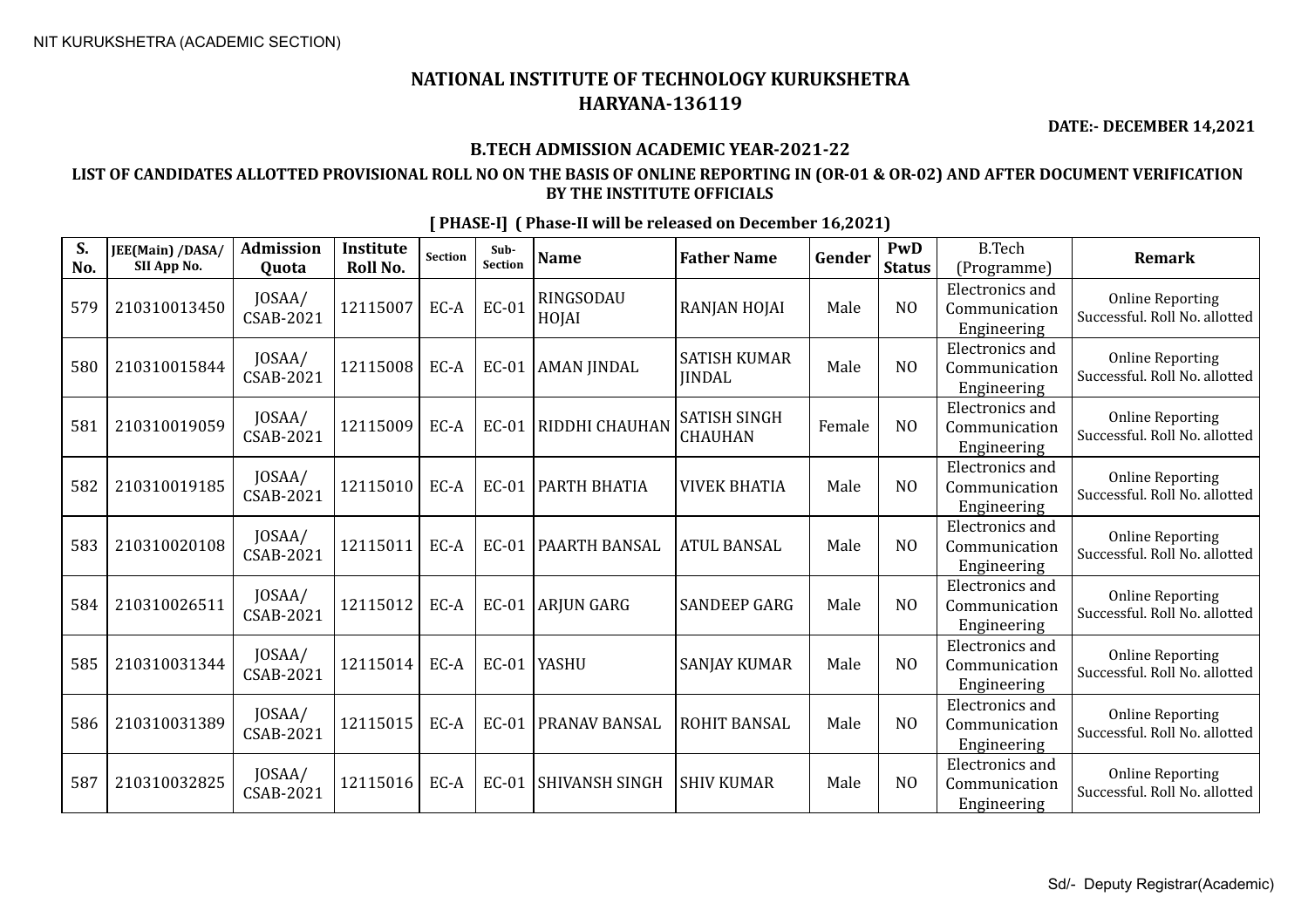**DATE:- DECEMBER 14,2021**

## **B.TECH ADMISSION ACADEMIC YEAR-2021-22**

## **LIST OF CANDIDATES ALLOTTED PROVISIONAL ROLL NO ON THE BASIS OF ONLINE REPORTING IN (OR-01 & OR-02) AND AFTER DOCUMENT VERIFICATION BY THE INSTITUTE OFFICIALS**

| S.<br>No. | JEE(Main) /DASA/<br>SII App No. | <b>Admission</b><br>Quota  | <b>Institute</b><br>Roll No. | <b>Section</b> | Sub-<br><b>Section</b> | <b>Name</b>                                | <b>Father Name</b>                         | Gender | PwD<br><b>Status</b> | <b>B.Tech</b><br>(Programme)                           | <b>Remark</b>                                            |
|-----------|---------------------------------|----------------------------|------------------------------|----------------|------------------------|--------------------------------------------|--------------------------------------------|--------|----------------------|--------------------------------------------------------|----------------------------------------------------------|
| 588       | 210310040013                    | JOSAA/<br><b>CSAB-2021</b> | 12115017                     | EC-A           | <b>EC-01</b>           | <b>ANKUSH RANGA</b>                        | <b>LAL SINGH</b><br><b>RANGA</b>           | Male   | N <sub>O</sub>       | <b>Electronics</b> and<br>Communication<br>Engineering | <b>Online Reporting</b><br>Successful. Roll No. allotted |
| 589       | 210310042688                    | JOSAA/<br>CSAB-2021        | 12115018                     | EC-A           | EC-01                  | <b>SUBHLATA</b>                            | <b>MUNESH KUMAR</b><br>YADAV               | Female | N <sub>O</sub>       | <b>Electronics</b> and<br>Communication<br>Engineering | <b>Online Reporting</b><br>Successful. Roll No. allotted |
| 590       | 210310158082                    | JOSAA/<br>CSAB-2021        | 12115058                     | EC-A           | <b>EC-01</b>           | <b>VINAYAK</b><br>TUKARAM<br><b>IADHAO</b> | TUKARAM<br><b>NAGORAO</b><br><b>JADHAO</b> | Male   | <b>YES</b>           | Electronics and<br>Communication<br>Engineering        | <b>Online Reporting</b><br>Successful. Roll No. allotted |
| 591       | 210310349465                    | JOSAA/<br>CSAB-2021        | 12115113                     | EC-A           | EC-01                  | <b>ABHISHEK GARG</b>                       | MR. SANJIV<br><b>KUMAR GARG</b>            | Male   | <b>YES</b>           | <b>Electronics</b> and<br>Communication<br>Engineering | <b>Online Reporting</b><br>Successful. Roll No. allotted |
| 592       | 210310838836                    | JOSAA/<br><b>CSAB-2021</b> | 12115158                     | EC-A           | <b>EC-01</b>           | UDIT GUMBER                                | <b>RAJ KUMAR</b>                           | Male   | <b>YES</b>           | <b>Electronics</b> and<br>Communication<br>Engineering | <b>Online Reporting</b><br>Successful. Roll No. allotted |
| 593       | 210310046954                    | JOSAA/<br>CSAB-2021        | 12115019                     | EC-A           | <b>EC-02</b>           | <b>MEGHA</b><br><b>AGARWAL</b>             | <b>NEERAI</b><br><b>AGARWAL</b>            | Female | N <sub>O</sub>       | <b>Electronics</b> and<br>Communication<br>Engineering | <b>Online Reporting</b><br>Successful. Roll No. allotted |
| 594       | 210310047411                    | JOSAA/<br><b>CSAB-2021</b> | 12115020                     | EC-A           | <b>EC-02</b>           | <b>VISHWAS</b><br><b>KAPOOR</b>            | <b>IITENDER</b><br><b>KAPOOR</b>           | Male   | N <sub>O</sub>       | <b>Electronics</b> and<br>Communication<br>Engineering | <b>Online Reporting</b><br>Successful. Roll No. allotted |
| 595       | 210310048570                    | JOSAA/<br><b>CSAB-2021</b> | 12115021                     | EC-A           |                        | EC-02   RAJNEESH                           | <b>DEVI SINGH</b><br><b>RAIPOOT</b>        | Male   | N <sub>O</sub>       | <b>Electronics and</b><br>Communication<br>Engineering | <b>Online Reporting</b><br>Successful. Roll No. allotted |
| 596       | 210310053166                    | JOSAA/<br>CSAB-2021        | 12115022                     | EC-A           | $EC-02$                | ANSHUL                                     | <b>SANJAY KUMAR</b>                        | Male   | N <sub>0</sub>       | <b>Electronics</b> and<br>Communication<br>Engineering | <b>Online Reporting</b><br>Successful. Roll No. allotted |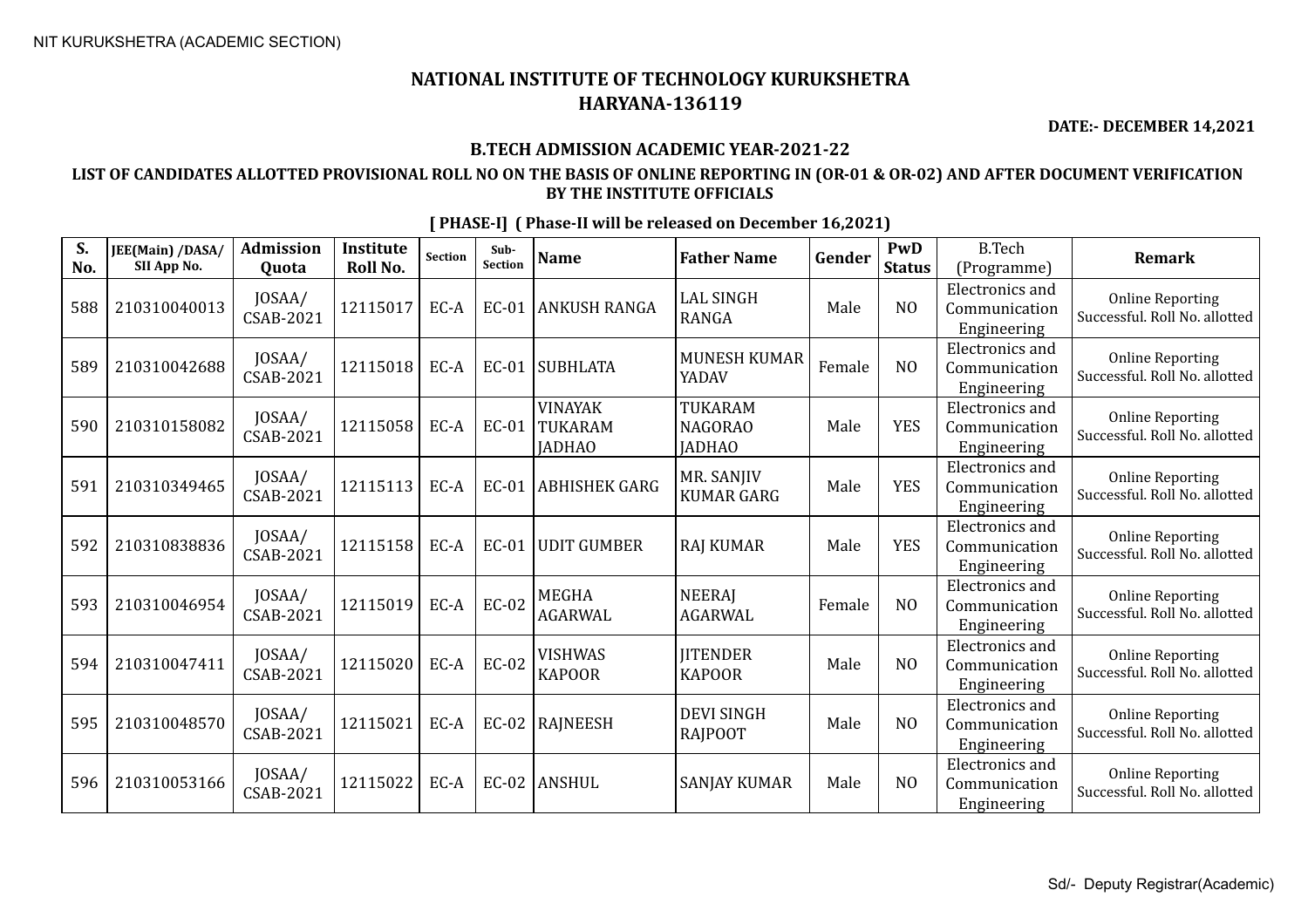**DATE:- DECEMBER 14,2021**

## **B.TECH ADMISSION ACADEMIC YEAR-2021-22**

## **LIST OF CANDIDATES ALLOTTED PROVISIONAL ROLL NO ON THE BASIS OF ONLINE REPORTING IN (OR-01 & OR-02) AND AFTER DOCUMENT VERIFICATION BY THE INSTITUTE OFFICIALS**

| S.<br>No. | JEE(Main) /DASA/<br>SII App No. | <b>Admission</b><br>Quota  | Institute<br><b>Roll No.</b> | <b>Section</b> | Sub-<br>Section | <b>Name</b>                           | <b>Father Name</b>                     | Gender | PwD<br><b>Status</b> | <b>B.Tech</b><br>(Programme)                           | <b>Remark</b>                                            |
|-----------|---------------------------------|----------------------------|------------------------------|----------------|-----------------|---------------------------------------|----------------------------------------|--------|----------------------|--------------------------------------------------------|----------------------------------------------------------|
| 597       | 210310053558                    | JOSAA/<br><b>CSAB-2021</b> | 12115023                     | EC-A           | $EC-02$         | <b>SHAKSHI</b>                        | <b>NARESH KUMAR</b>                    | Female | N <sub>O</sub>       | <b>Electronics</b> and<br>Communication<br>Engineering | <b>Online Reporting</b><br>Successful. Roll No. allotted |
| 598       | 210310057542                    | JOSAA/<br>CSAB-2021        | 12115024                     | EC-A           | <b>EC-02</b>    | <b>GARV BHATIA</b>                    | <b>SUBHASH</b><br><b>CHANDER</b>       | Male   | N <sub>O</sub>       | <b>Electronics</b> and<br>Communication<br>Engineering | <b>Online Reporting</b><br>Successful. Roll No. allotted |
| 599       | 210310067918                    | JOSAA/<br>CSAB-2021        | 12115025                     | EC-A           | <b>EC-02</b>    | <b>MAHIMA SAINI</b>                   | <b>MAHAVEER</b><br><b>SAINI</b>        | Female | N <sub>O</sub>       | Electronics and<br>Communication<br>Engineering        | <b>Online Reporting</b><br>Successful. Roll No. allotted |
| 600       | 210310071126                    | JOSAA/<br><b>CSAB-2021</b> | 12115026                     | EC-A           | <b>EC-02</b>    | <b>SANDEEP KUMAR</b>                  | <b>RAM LAKHAN</b>                      | Male   | N <sub>O</sub>       | <b>Electronics</b> and<br>Communication<br>Engineering | <b>Online Reporting</b><br>Successful. Roll No. allotted |
| 601       | 210310071388                    | JOSAA/<br><b>CSAB-2021</b> | 12115027                     | EC-A           | <b>EC-02</b>    | <b>VISHNU KUMAR</b><br><b>KUMAWAT</b> | <b>LAXMI NARAYAN</b><br><b>KUMAWAT</b> | Male   | N <sub>O</sub>       | <b>Electronics</b> and<br>Communication<br>Engineering | <b>Online Reporting</b><br>Successful. Roll No. allotted |
| 602       | 210310071428                    | JOSAA/<br><b>CSAB-2021</b> | 12115028                     | EC-A           | $EC-02$         | YUJIT YADAV                           | <b>DEEN DAYAL</b>                      | Male   | N <sub>O</sub>       | Electronics and<br>Communication<br>Engineering        | <b>Online Reporting</b><br>Successful. Roll No. allotted |
| 603       | 210310072097                    | JOSAA/<br><b>CSAB-2021</b> | 12115029                     | EC-A           | <b>EC-02</b>    | <b>MANUPATI</b><br><b>VENKATESH</b>   | <b>MANUPATI</b><br><b>THIRUPATHI</b>   | Male   | N <sub>O</sub>       | <b>Electronics</b> and<br>Communication<br>Engineering | <b>Online Reporting</b><br>Successful. Roll No. allotted |
| 604       | 210310072840                    | JOSAA/<br><b>CSAB-2021</b> | 12115030                     | EC-A           | $EC-02$         | RITIK                                 | <b>KULDEEP SINGH</b>                   | Male   | N <sub>O</sub>       | <b>Electronics</b> and<br>Communication<br>Engineering | <b>Online Reporting</b><br>Successful. Roll No. allotted |
| 605       | 210310075935                    | JOSAA/<br>CSAB-2021        | 12115031                     | EC-A           | <b>EC-02</b>    | DHRUV                                 | <b>KRISHAN GOPAL</b>                   | Male   | N <sub>O</sub>       | <b>Electronics</b> and<br>Communication<br>Engineering | <b>Online Reporting</b><br>Successful. Roll No. allotted |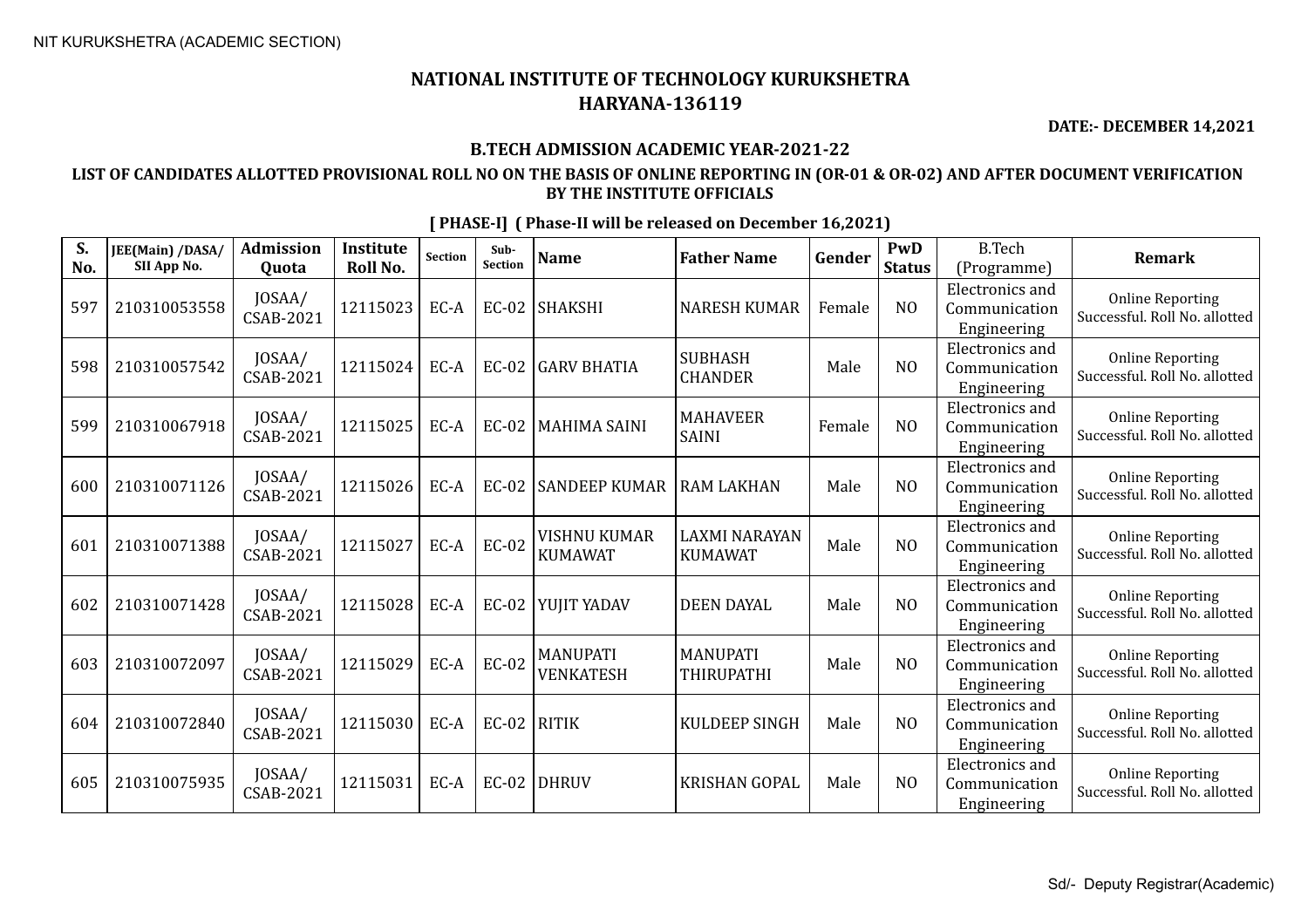**DATE:- DECEMBER 14,2021**

#### **B.TECH ADMISSION ACADEMIC YEAR-2021-22**

### **LIST OF CANDIDATES ALLOTTED PROVISIONAL ROLL NO ON THE BASIS OF ONLINE REPORTING IN (OR-01 & OR-02) AND AFTER DOCUMENT VERIFICATION BY THE INSTITUTE OFFICIALS**

**S. No. JEE(Main) /DASA/ SII App No. Admission Quota Institute Roll No.** Section **Sub-**<br>Section **Sub- Name Father Name Gender PWD Status** B.Tech (Programme) **Remark** 606 210310076528 JOSAA/  $\begin{array}{c|c}$  JOSAA/ 12115032 EC-A EC-02 MUSKAN<br>CSAB-2021 12115032 EC-A EC-02 DUWESH DUWESH SHYAM LAL DIJUNESH Female NO Electronics and Communication Engineering Online Reporting Successful. Roll No. allotted 607 210310077544 JOSAA/  $\begin{array}{c|c|c|c|c|c} \text{CSAB-2021} & \text{12115033} & \text{EC-A} & \text{EC-02} & \text{DEEPAK ARORA} & \text{VIJAY ARORA} & \text{Male} & \text{N0} \end{array}$ Electronics and Communication Engineering Online Reporting Successful. Roll No. allotted 608 210310082892  $\Big| \begin{array}{c} 10SAA/ \\ CSAB-2021 \end{array}$  $\begin{array}{c|c|c|c} \text{JOSAA/} & \text{12115035} & \text{EC-A} & \text{EC-02} & \text{AARYANSH} \\ \text{CSAB-2021} & & & \text{TLWAR} & \text{TLWAR} \end{array}$ AARYANSH |<br>TALWAR | TANUJ TALWAR | Male | NO Electronics and Communication Engineering Online Reporting Successful. Roll No. allotted 609 210310086322  $\big| \frac{10}{10}$   $\big| \frac{10}{10}$  $\begin{bmatrix} 0.03 \text{AA} \\ \text{CSAB-2021} \end{bmatrix}$  12115036 EC-A EC-02 SARTHAK VERMA SANJAY VERMA  $\begin{bmatrix} 0.03 \text{AA} \\ \text{B} \end{bmatrix}$  Male  $\begin{bmatrix} 0.03 \text{AA} \\ \text{B} \end{bmatrix}$ Electronics and Communication Engineering Online Reporting Successful. Roll No. allotted 610 210310095172  $\Big| \frac{JOSAA}{CSAB-2021}$  $\begin{bmatrix} 0.03 \text{A} \\ \text{CSAB-2021} \end{bmatrix}$  12115038 EC-A EC-02 ANKIT KUMAR BHAIYALAL  $\begin{bmatrix} 0.03 \text{A} \\ \text{B} \end{bmatrix}$  Male  $\begin{bmatrix} 0.03 \text{A} \\ \text{A} \end{bmatrix}$ Electronics and Communication Engineering Online Reporting Successful. Roll No. allotted 611 210310095189  $\bigg| \begin{array}{c} 10SAA/ \\ CSAB-2021 \end{array}$  $\begin{array}{c|c|c|c} \text{JOSAA/} & \text{12115039} & \text{EC-A} & \text{EC-02} & \text{PRASHANT} \\ \text{CSAB-2021} & & & & \text{KATIYAR} \end{array}$ KATIYAR AJAY KUMAR KATIYAR Male NO Electronics and Communication Engineering Online Reporting Successful. Roll No. allotted 612 210310096180 JOSAA/  $\begin{array}{c|c|c|c} \text{JOSAA/} & \text{12115040} & \text{EC-A} & \text{EC-02} & \text{RAMAVATH} \\ \text{CSAB-2021} & & & & \text{SIDDHU} \end{array}$ SIDDHU RAMAVATH VEERANNA Male NO Electronics and Communication Engineering Online Reporting Successful. Roll No. allotted 613 210310081369 JOSAA/  $\left| \begin{array}{c} 2115034 \end{array} \right|$  EC-A  $\left| \begin{array}{c} 203 \end{array} \right|$  SHELJA SHARMA  $\left| \begin{array}{c} 3 \end{array} \right|$  SHEELESH SILELLESII<br>KUMAR SHARMA Female NO Electronics and Communication Engineering Online Reporting Successful. Roll No. allotted 614 210310091537  $\Big|\n \begin{array}{c} 10SAA/ \\ CSAB-2021 \end{array}\n \Big|$  $\begin{array}{c|c|c|c} \text{JOSAA/} & \text{12115037} & \text{EC-A} & \text{EC-03} & \text{VANSHIKA} \\ \text{CSAB-2021} & \text{12115037} & \text{EC-A} & \text{EC-03} & \text{GANDHI} \end{array}$ GANDHI SURENDER GANDHI Female NO Electronics and Communication Engineering Online Reporting Successful. Roll No. allotted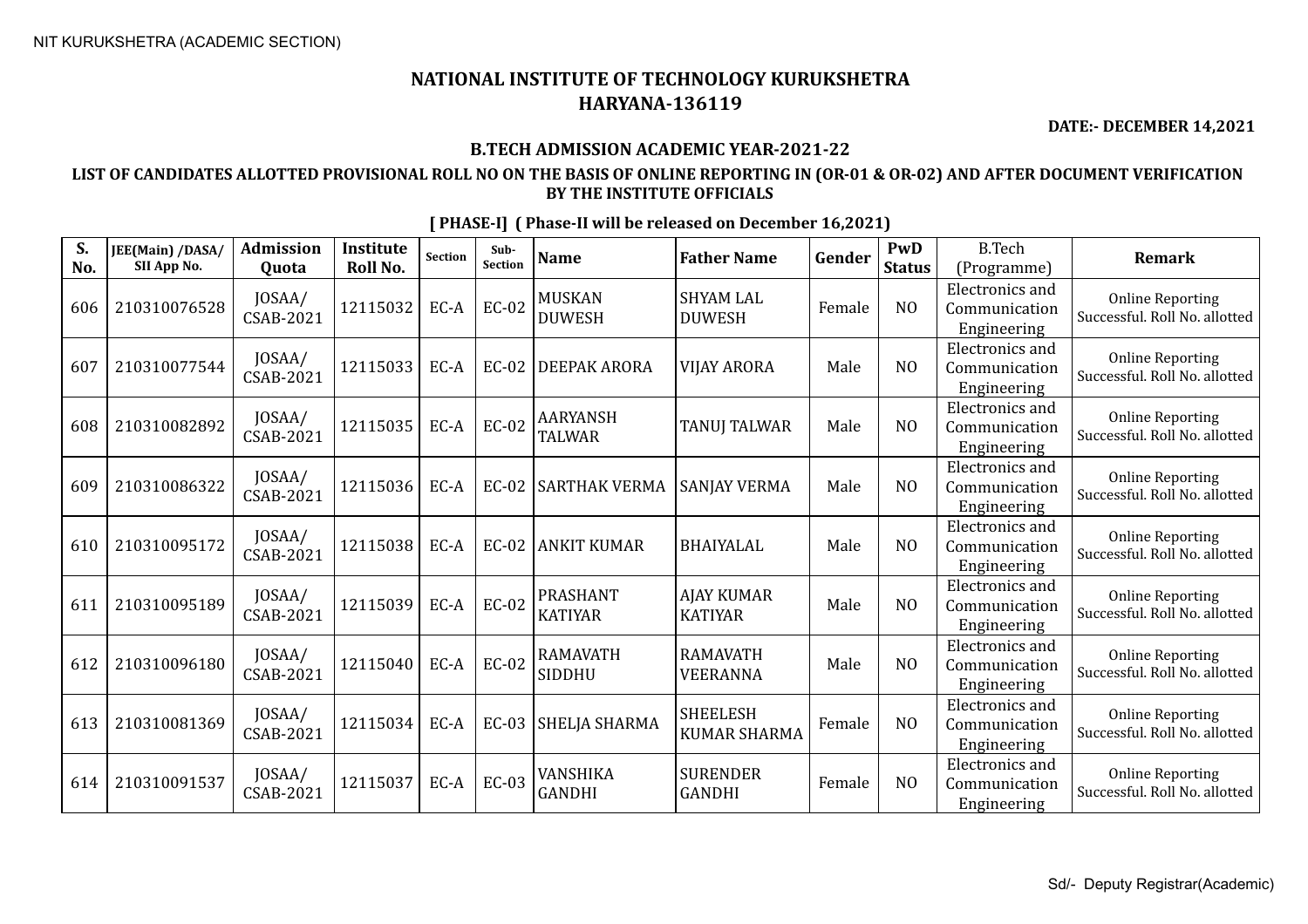**DATE:- DECEMBER 14,2021**

## **B.TECH ADMISSION ACADEMIC YEAR-2021-22**

## **LIST OF CANDIDATES ALLOTTED PROVISIONAL ROLL NO ON THE BASIS OF ONLINE REPORTING IN (OR-01 & OR-02) AND AFTER DOCUMENT VERIFICATION BY THE INSTITUTE OFFICIALS**

| S.<br>No. | JEE(Main) /DASA/<br>SII App No. | <b>Admission</b><br>Quota  | Institute<br>Roll No. | <b>Section</b> | Sub-<br>Section | <b>Name</b>               | <b>Father Name</b>                    | Gender | PwD<br><b>Status</b> | <b>B.Tech</b><br>(Programme)                           | <b>Remark</b>                                            |
|-----------|---------------------------------|----------------------------|-----------------------|----------------|-----------------|---------------------------|---------------------------------------|--------|----------------------|--------------------------------------------------------|----------------------------------------------------------|
| 615       | 210310103032                    | JOSAA/<br><b>CSAB-2021</b> | 12115041              | EC-A           | $EC-03$         | ADITYA SINGH              | <b>MAHENDER</b><br><b>KUMAR</b>       | Male   | N <sub>O</sub>       | <b>Electronics</b> and<br>Communication<br>Engineering | <b>Online Reporting</b><br>Successful. Roll No. allotted |
| 616       | 210310106201                    | JOSAA/<br><b>CSAB-2021</b> | 12115042              | EC-A           | <b>EC-03</b>    | <b>PRAYASH BHURIA</b>     | <b>SHIV PRASAD</b><br><b>BHURIA</b>   | Male   | N <sub>O</sub>       | <b>Electronics</b> and<br>Communication<br>Engineering | <b>Online Reporting</b><br>Successful. Roll No. allotted |
| 617       | 210310113616                    | JOSAA/<br>CSAB-2021        | 12115043              | EC-A           | $EC-03$         | <b>GARVEET</b>            | <b>RAJINDER</b><br><b>KUMAR</b>       | Male   | N <sub>O</sub>       | <b>Electronics</b> and<br>Communication<br>Engineering | <b>Online Reporting</b><br>Successful. Roll No. allotted |
| 618       | 210310113951                    | JOSAA/<br>CSAB-2021        | 12115044              | EC-A           | <b>EC-03</b>    | <b>NISHANT LOHANI</b>     | <b>SANJAY LOHANI</b>                  | Male   | N <sub>O</sub>       | <b>Electronics</b> and<br>Communication<br>Engineering | <b>Online Reporting</b><br>Successful. Roll No. allotted |
| 619       | 210310114868                    | JOSAA/<br><b>CSAB-2021</b> | 12115045              | EC-A           | <b>EC-03</b>    | <b>HARSHIT</b><br>CHANANA | <b>MAHESH KUMAR</b><br><b>CHANANA</b> | Male   | N <sub>O</sub>       | <b>Electronics</b> and<br>Communication<br>Engineering | <b>Online Reporting</b><br>Successful. Roll No. allotted |
| 620       | 210310116927                    | JOSAA/<br>CSAB-2021        | 12115046              | EC-A           |                 | EC-03 ADITYA              | <b>MANOJ KUMAR</b>                    | Male   | N <sub>O</sub>       | Electronics and<br>Communication<br>Engineering        | <b>Online Reporting</b><br>Successful. Roll No. allotted |
| 621       | 210310119500                    | JOSAA/<br><b>CSAB-2021</b> | 12115047              | EC-A           | $EC-03$         | DEEPTI KAUSHIK            | <b>ASHOK KUMAR</b>                    | Female | N <sub>O</sub>       | Electronics and<br>Communication<br>Engineering        | <b>Online Reporting</b><br>Successful. Roll No. allotted |
| 622       | 210310123689                    | JOSAA/<br>CSAB-2021        | 12115048              | EC-A           | $EC-03$         | <b>TAPASVI ARORA</b>      | <b>DEEPAK ARORA</b>                   | Male   | N <sub>O</sub>       | <b>Electronics</b> and<br>Communication<br>Engineering | <b>Online Reporting</b><br>Successful. Roll No. allotted |
| 623       | 210310134999                    | JOSAA/<br><b>CSAB-2021</b> | 12115049              | EC-A           |                 | EC-03   JAISHIKA          | <b>SANJEEV KUMAR</b>                  | Female | N <sub>O</sub>       | Electronics and<br>Communication<br>Engineering        | <b>Online Reporting</b><br>Successful. Roll No. allotted |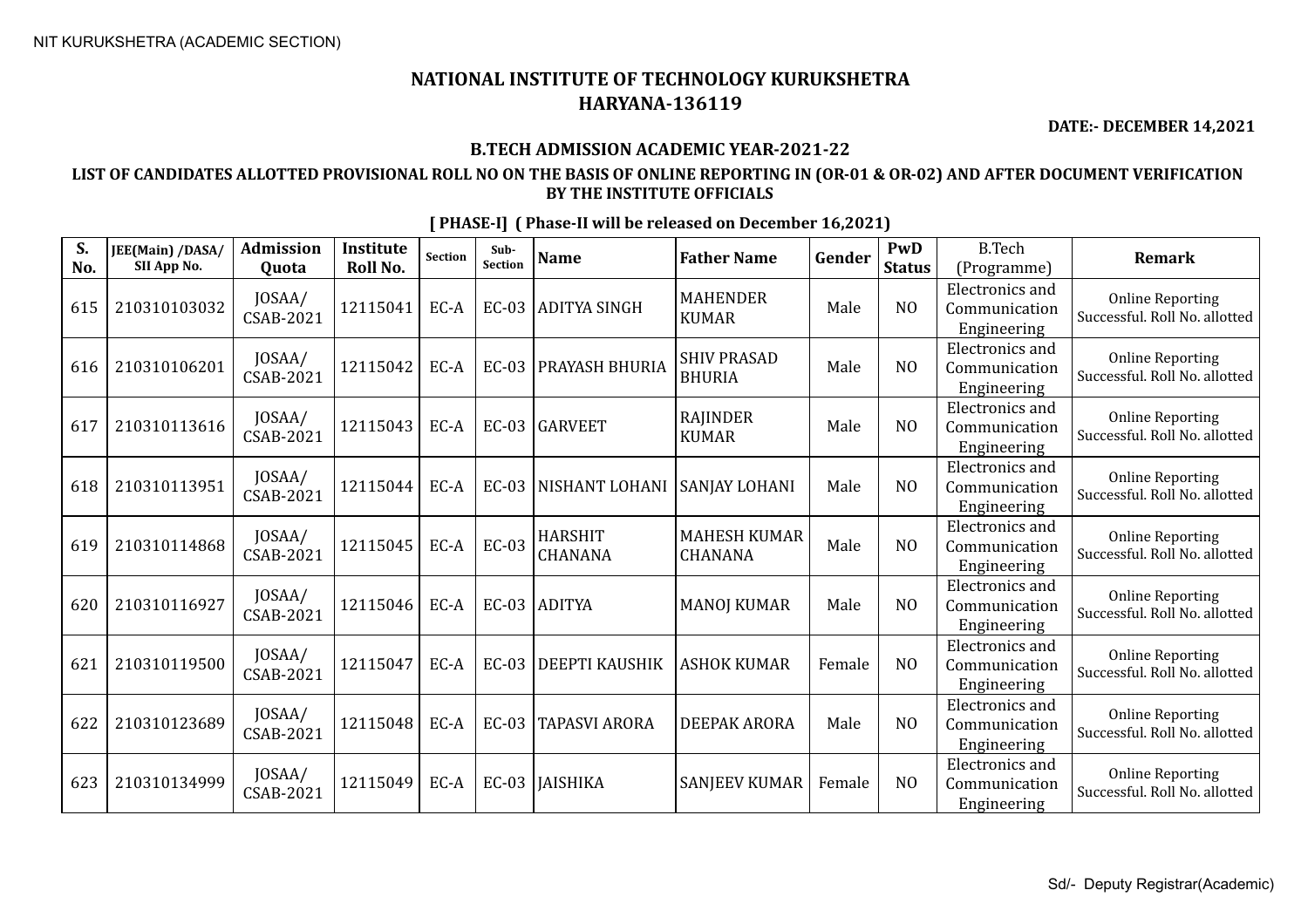**DATE:- DECEMBER 14,2021**

## **B.TECH ADMISSION ACADEMIC YEAR-2021-22**

## **LIST OF CANDIDATES ALLOTTED PROVISIONAL ROLL NO ON THE BASIS OF ONLINE REPORTING IN (OR-01 & OR-02) AND AFTER DOCUMENT VERIFICATION BY THE INSTITUTE OFFICIALS**

| S.<br>No. | JEE(Main) /DASA/<br>SII App No. | <b>Admission</b><br>Quota  | <b>Institute</b><br>Roll No. | <b>Section</b> | Sub-<br>Section | <b>Name</b>                      | <b>Father Name</b>              | Gender | PwD<br><b>Status</b> | <b>B.Tech</b><br>(Programme)                           | <b>Remark</b>                                            |
|-----------|---------------------------------|----------------------------|------------------------------|----------------|-----------------|----------------------------------|---------------------------------|--------|----------------------|--------------------------------------------------------|----------------------------------------------------------|
| 624       | 210310137210                    | JOSAA/<br><b>CSAB-2021</b> | 12115050                     | EC-A           | <b>EC-03</b>    | <b>SHRUTI KUMARI</b>             | <b>AMAR KUMAR</b><br><b>IHA</b> | Female | N <sub>O</sub>       | <b>Electronics</b> and<br>Communication<br>Engineering | <b>Online Reporting</b><br>Successful. Roll No. allotted |
| 625       | 210310137317                    | JOSAA/<br>CSAB-2021        | 12115051                     | EC-A           | EC-03           | <b>ASHWANI</b>                   | <b>KASHMIR SINGH</b>            | Male   | N <sub>O</sub>       | <b>Electronics</b> and<br>Communication<br>Engineering | <b>Online Reporting</b><br>Successful. Roll No. allotted |
| 626       | 210310140353                    | JOSAA/<br>CSAB-2021        | 12115052                     | EC-A           |                 | EC-03   NIKHIL JAIN              | <b>MAHESH JAIN</b>              | Male   | N <sub>0</sub>       | <b>Electronics</b> and<br>Communication<br>Engineering | <b>Online Reporting</b><br>Successful. Roll No. allotted |
| 627       | 210310143068                    | JOSAA/<br>CSAB-2021        | 12115053                     | EC-A           | <b>EC-03</b>    | AMAN KUMAR                       | <b>SHIV KUMAR</b>               | Male   | N <sub>O</sub>       | <b>Electronics</b> and<br>Communication<br>Engineering | <b>Online Reporting</b><br>Successful. Roll No. allotted |
| 628       | 210310144277                    | JOSAA/<br>CSAB-2021        | 12115054                     | EC-A           | $EC-03$         | <b>UNNAT GUPTA</b>               | <b>NITIN GUPTA</b>              | Male   | N <sub>0</sub>       | <b>Electronics</b> and<br>Communication<br>Engineering | <b>Online Reporting</b><br>Successful. Roll No. allotted |
| 629       | 210310153779                    | JOSAA/<br><b>CSAB-2021</b> | 12115055                     | EC-A           | $EC-03$         | <b>ANIDEEP KALIA</b>             | <b>ANIL KALIA</b>               | Male   | N <sub>O</sub>       | <b>Electronics and</b><br>Communication<br>Engineering | <b>Online Reporting</b><br>Successful. Roll No. allotted |
| 630       | 210310157966                    | JOSAA/<br><b>CSAB-2021</b> | 12115057                     | EC-A           | $EC-03$         | MOHIT GOYAL                      | <b>BHARAT LAL</b>               | Male   | N <sub>O</sub>       | <b>Electronics</b> and<br>Communication<br>Engineering | <b>Online Reporting</b><br>Successful. Roll No. allotted |
| 631       | 210310159772                    | JOSAA/<br><b>CSAB-2021</b> | 12115059                     | EC-A           | $EC-03$         | DISHU RAJ                        | <b>DEEPAK KUMAR</b>             | Male   | N <sub>O</sub>       | <b>Electronics</b> and<br>Communication<br>Engineering | <b>Online Reporting</b><br>Successful. Roll No. allotted |
| 632       | 210310160768                    | JOSAA/<br>CSAB-2021        | 12115060                     | EC-A           | <b>EC-03</b>    | <b>BHUKYA</b><br><b>ARAVINDH</b> | <b>BHUKYA</b><br>PURUSHOTTAM    | Male   | N <sub>O</sub>       | <b>Electronics</b> and<br>Communication<br>Engineering | <b>Online Reporting</b><br>Successful. Roll No. allotted |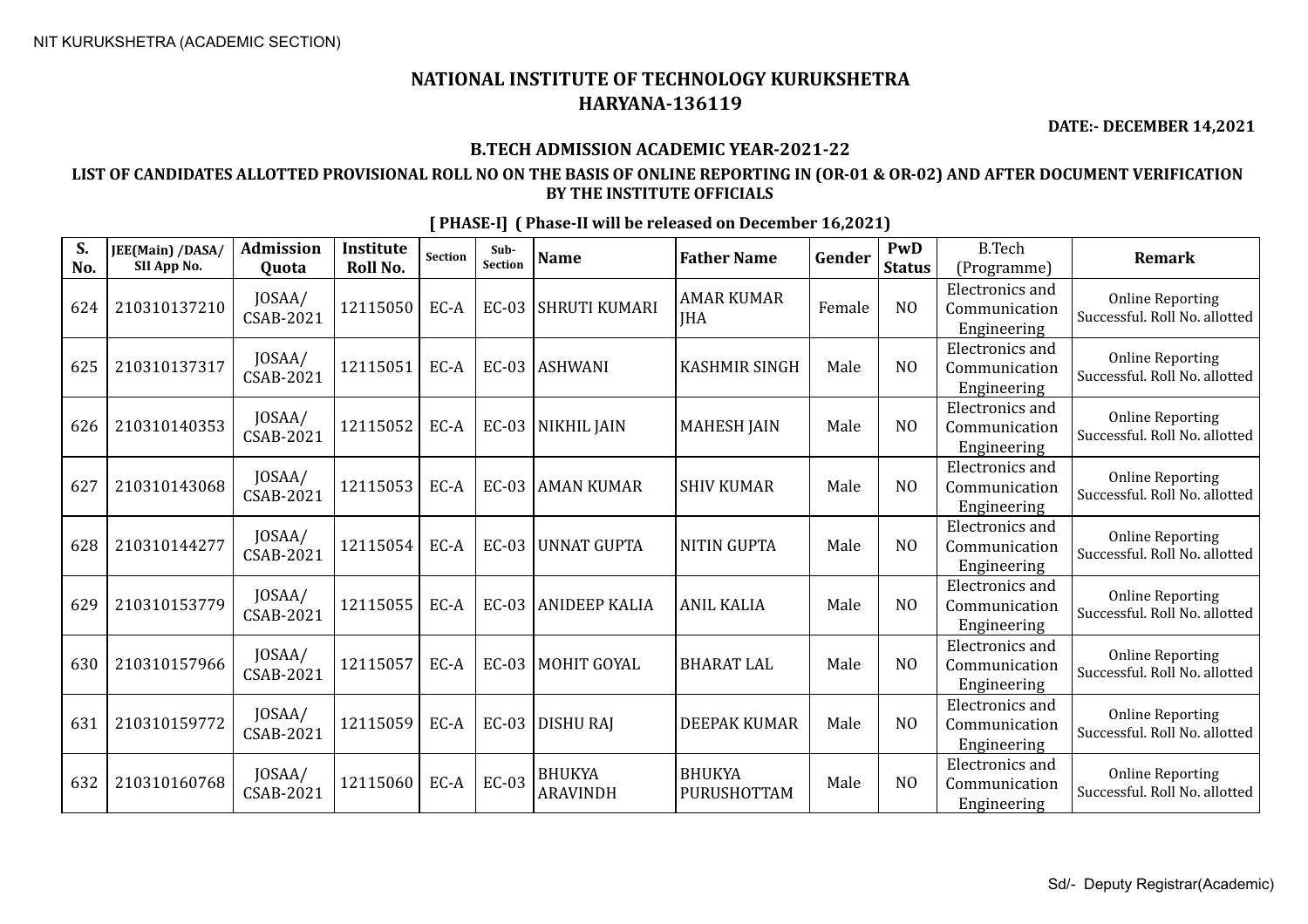**DATE:- DECEMBER 14,2021**

## **B.TECH ADMISSION ACADEMIC YEAR-2021-22**

## **LIST OF CANDIDATES ALLOTTED PROVISIONAL ROLL NO ON THE BASIS OF ONLINE REPORTING IN (OR-01 & OR-02) AND AFTER DOCUMENT VERIFICATION BY THE INSTITUTE OFFICIALS**

| S.<br>No. | JEE(Main) /DASA/<br>SII App No. | <b>Admission</b><br>Quota  | Institute<br>Roll No. | <b>Section</b> | Sub-<br>Section | <b>Name</b>                       | <b>Father Name</b>                     | Gender | PwD<br><b>Status</b> | <b>B.Tech</b><br>(Programme)                           | <b>Remark</b>                                            |
|-----------|---------------------------------|----------------------------|-----------------------|----------------|-----------------|-----------------------------------|----------------------------------------|--------|----------------------|--------------------------------------------------------|----------------------------------------------------------|
| 633       | 210310156420                    | JOSAA/<br><b>CSAB-2021</b> | 12115056              | EC-A           |                 | $EC-04$ NISHA                     | <b>VINOD KUMAR</b>                     | Female | N <sub>O</sub>       | <b>Electronics</b> and<br>Communication<br>Engineering | <b>Online Reporting</b><br>Successful. Roll No. allotted |
| 634       | 210310163089                    | JOSAA/<br>CSAB-2021        | 12115061              | EC-A           | <b>EC-04</b>    | <b>SHIVANG</b><br><b>CHAUHAN</b>  | <b>ARVIND</b><br><b>CHAUHAN</b>        | Male   | N <sub>O</sub>       | <b>Electronics</b> and<br>Communication<br>Engineering | <b>Online Reporting</b><br>Successful. Roll No. allotted |
| 635       | 210310166744                    | JOSAA/<br>CSAB-2021        | 12115062              | EC-A           | <b>EC-04</b>    | BHUKYA MAHESH                     | <b>BHUKYA</b><br>MANGAIAH              | Male   | N <sub>O</sub>       | <b>Electronics</b> and<br>Communication<br>Engineering | <b>Online Reporting</b><br>Successful. Roll No. allotted |
| 636       | 210310168326                    | JOSAA/<br><b>CSAB-2021</b> | 12115063              | EC-A           | $EC-04$         | MAHEK                             | SANJEEV GOYAL                          | Female | N <sub>O</sub>       | <b>Electronics and</b><br>Communication<br>Engineering | <b>Online Reporting</b><br>Successful. Roll No. allotted |
| 637       | 210310172322                    | JOSAA/<br><b>CSAB-2021</b> | 12115064              | EC-A           | <b>EC-04</b>    | <b>BINITA</b><br><b>CHATTARAJ</b> | <b>TAPAS KUMAR</b><br><b>CHATTARAJ</b> | Female | N <sub>O</sub>       | <b>Electronics</b> and<br>Communication<br>Engineering | <b>Online Reporting</b><br>Successful. Roll No. allotted |
| 638       | 210310174166                    | JOSAA/<br>CSAB-2021        | 12115065              | EC-A           | $EC-04$         | <b>LALIT KUMAR</b>                | <b>RAJINDER</b><br><b>KUMAR</b>        | Male   | N <sub>O</sub>       | <b>Electronics and</b><br>Communication<br>Engineering | <b>Online Reporting</b><br>Successful. Roll No. allotted |
| 639       | 210310176554                    | JOSAA/<br><b>CSAB-2021</b> | 12115066              | EC-A           |                 | EC-04   KRISH                     | PAWAN KUMAR                            | Male   | N <sub>O</sub>       | <b>Electronics</b> and<br>Communication<br>Engineering | <b>Online Reporting</b><br>Successful. Roll No. allotted |
| 640       | 210310177658                    | JOSAA/<br><b>CSAB-2021</b> | 12115067              | EC-A           |                 | $EC-04$ DHRUV                     | <b>ASHOK KUMAR</b>                     | Male   | N <sub>O</sub>       | <b>Electronics</b> and<br>Communication<br>Engineering | <b>Online Reporting</b><br>Successful. Roll No. allotted |
| 641       | 210310181650                    | JOSAA/<br>CSAB-2021        | 12115068              | EC-A           |                 | EC-04 ARPIT KUMAR                 | <b>BABLU</b>                           | Male   | N <sub>O</sub>       | Electronics and<br>Communication<br>Engineering        | <b>Online Reporting</b><br>Successful. Roll No. allotted |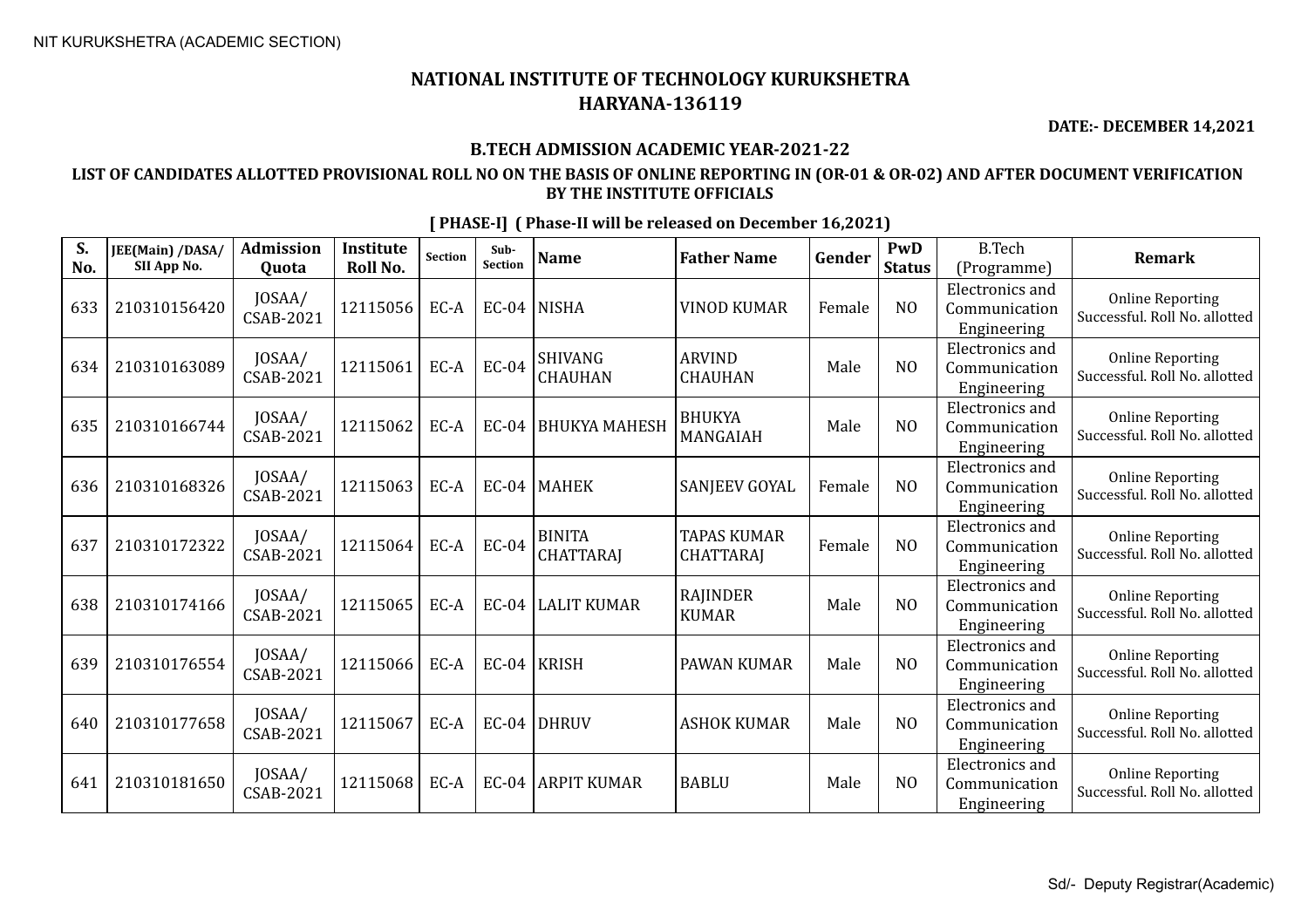**DATE:- DECEMBER 14,2021**

## **B.TECH ADMISSION ACADEMIC YEAR-2021-22**

## **LIST OF CANDIDATES ALLOTTED PROVISIONAL ROLL NO ON THE BASIS OF ONLINE REPORTING IN (OR-01 & OR-02) AND AFTER DOCUMENT VERIFICATION BY THE INSTITUTE OFFICIALS**

| S.<br>No. | JEE(Main) /DASA/<br>SII App No. | <b>Admission</b><br>Quota  | <b>Institute</b><br><b>Roll No.</b> | <b>Section</b> | Sub-<br>Section | <b>Name</b>                            | <b>Father Name</b>                  | Gender | PwD<br><b>Status</b> | <b>B.Tech</b><br>(Programme)                           | <b>Remark</b>                                            |
|-----------|---------------------------------|----------------------------|-------------------------------------|----------------|-----------------|----------------------------------------|-------------------------------------|--------|----------------------|--------------------------------------------------------|----------------------------------------------------------|
| 642       | 210310185488                    | JOSAA/<br><b>CSAB-2021</b> | 12115069                            | EC-A           | <b>EC-04</b>    | <b>TANISHA GOEL</b>                    | <b>SANDEEP GOEL</b>                 | Female | N <sub>O</sub>       | <b>Electronics</b> and<br>Communication<br>Engineering | <b>Online Reporting</b><br>Successful. Roll No. allotted |
| 643       | 210310189240                    | JOSAA/<br>CSAB-2021        | 12115070                            | EC-A           | <b>EC-04</b>    | VECHALAPU<br><b>HARSHIT</b>            | VECHALAPU<br><b>NARAYANA</b>        | Male   | N <sub>O</sub>       | <b>Electronics</b> and<br>Communication<br>Engineering | <b>Online Reporting</b><br>Successful. Roll No. allotted |
| 644       | 210310196719                    | JOSAA/<br>CSAB-2021        | 12115071                            | EC-A           | $EC-04$         | <b>HIMANSHU</b>                        | <b>RAMESH KUMAR</b>                 | Male   | NO                   | <b>Electronics</b> and<br>Communication<br>Engineering | <b>Online Reporting</b><br>Successful. Roll No. allotted |
| 645       | 210310197267                    | JOSAA/<br>CSAB-2021        | 12115072                            | EC-A           | <b>EC-04</b>    | <b>RAMANSH</b><br><b>AGARWAL</b>       | <b>ATUL KUMAR</b><br><b>AGARWAL</b> | Male   | N <sub>O</sub>       | <b>Electronics</b> and<br>Communication<br>Engineering | <b>Online Reporting</b><br>Successful. Roll No. allotted |
| 646       | 210310200239                    | JOSAA/<br>CSAB-2021        | 12115074                            | EC-A           |                 | $EC-04$ SUMIT                          | <b>RAM NIMAS</b>                    | Male   | N <sub>O</sub>       | <b>Electronics</b> and<br>Communication<br>Engineering | <b>Online Reporting</b><br>Successful. Roll No. allotted |
| 647       | 210310201829                    | JOSAA/<br><b>CSAB-2021</b> | 12115075                            | EC-A           | <b>EC-04</b>    | <b>SARANSH GOYAL</b>                   | <b>VINOD KUMAR</b><br>GOYAL         | Male   | N <sub>O</sub>       | Electronics and<br>Communication<br>Engineering        | <b>Online Reporting</b><br>Successful. Roll No. allotted |
| 648       | 210310202879                    | JOSAA/<br><b>CSAB-2021</b> | 12115076                            | EC-A           | <b>EC-04</b>    | <b>GIDIJALA DINESH</b><br><b>SURYA</b> | <b>GIDIJALA</b><br>RAMACHARI        | Male   | N <sub>O</sub>       | <b>Electronics</b> and<br>Communication<br>Engineering | <b>Online Reporting</b><br>Successful. Roll No. allotted |
| 649       | 210310204077                    | JOSAA/<br><b>CSAB-2021</b> | 12115077                            | EC-A           | $EC-04$         | <b>AKSHAT MANGAL</b>                   | <b>GOPAL GUPTA</b>                  | Male   | NO                   | <b>Electronics</b> and<br>Communication<br>Engineering | <b>Online Reporting</b><br>Successful. Roll No. allotted |
| 650       | 210310207921                    | JOSAA/<br>CSAB-2021        | 12115078                            | EC-A           | <b>EC-04</b>    | <b>SHASHANK</b><br><b>KAMBOI</b>       | <b>PRADEEP</b><br><b>KUMAR</b>      | Male   | N <sub>O</sub>       | <b>Electronics</b> and<br>Communication<br>Engineering | <b>Online Reporting</b><br>Successful. Roll No. allotted |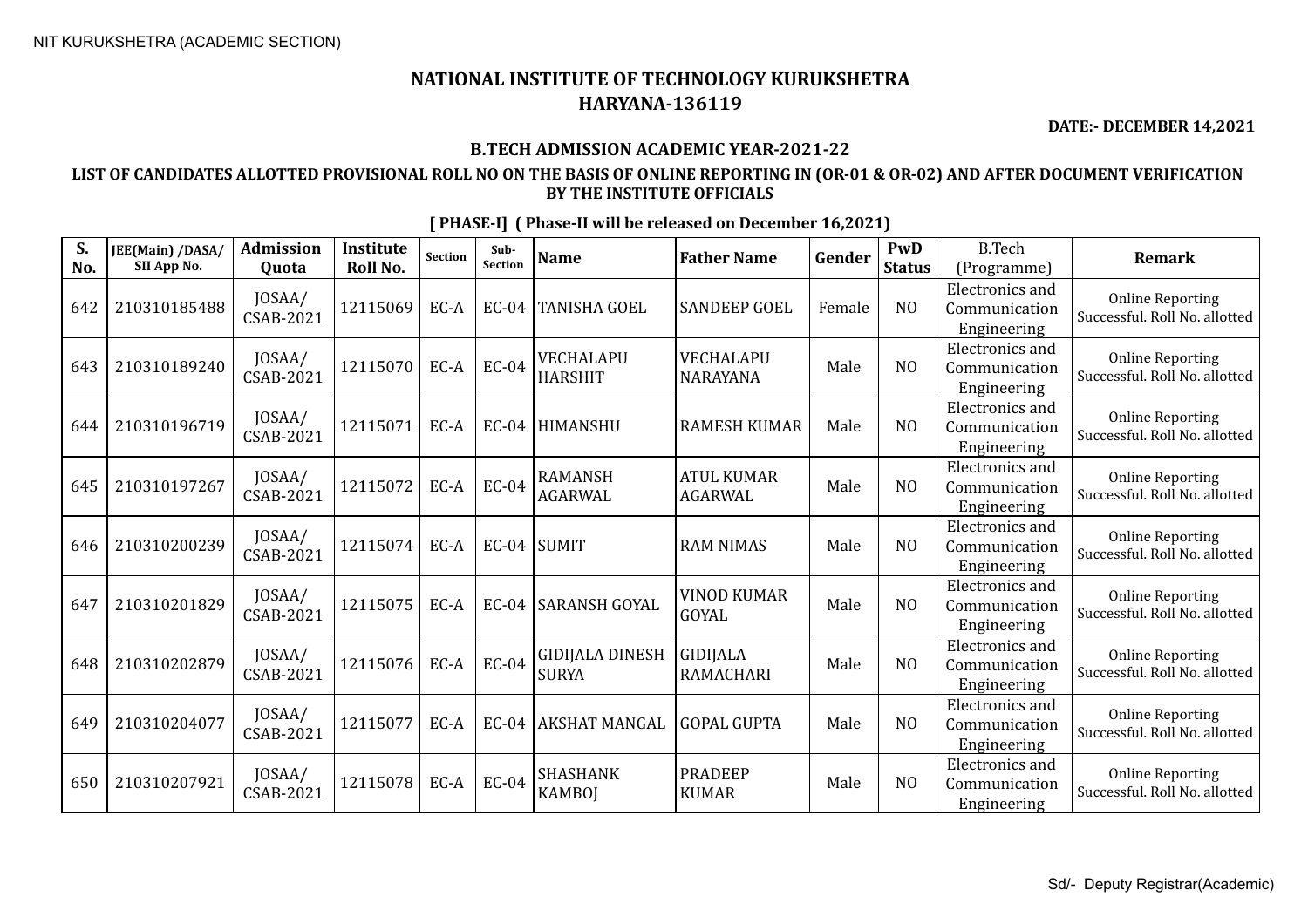**DATE:- DECEMBER 14,2021**

## **B.TECH ADMISSION ACADEMIC YEAR-2021-22**

## **LIST OF CANDIDATES ALLOTTED PROVISIONAL ROLL NO ON THE BASIS OF ONLINE REPORTING IN (OR-01 & OR-02) AND AFTER DOCUMENT VERIFICATION BY THE INSTITUTE OFFICIALS**

| S.<br>No. | JEE(Main) /DASA/<br>SII App No. | <b>Admission</b><br>Quota  | Institute<br>Roll No. | <b>Section</b> | Sub-<br>Section | <b>Name</b>                      | <b>Father Name</b>                    | Gender | PwD<br><b>Status</b> | <b>B.Tech</b><br>(Programme)                           | <b>Remark</b>                                            |
|-----------|---------------------------------|----------------------------|-----------------------|----------------|-----------------|----------------------------------|---------------------------------------|--------|----------------------|--------------------------------------------------------|----------------------------------------------------------|
| 651       | 210310217175                    | JOSAA/<br><b>CSAB-2021</b> | 12115079              | EC-A           |                 | EC-04   HARSH SINGH              | <b>ASHOK SINGH</b>                    | Male   | N <sub>O</sub>       | <b>Electronics</b> and<br>Communication<br>Engineering | <b>Online Reporting</b><br>Successful. Roll No. allotted |
| 652       | 210310220104                    | JOSAA/<br>CSAB-2021        | 12115080              | EC-A           | $EC-04$         | GAURAV                           | <b>SATISH KUMAR</b>                   | Male   | N <sub>O</sub>       | <b>Electronics</b> and<br>Communication<br>Engineering | <b>Online Reporting</b><br>Successful. Roll No. allotted |
| 653       | 210310222249                    | JOSAA/<br>CSAB-2021        | 12115081              | EC-A           |                 | EC-04 AADI DEV                   | PARMOD KUMAR                          | Male   | NO                   | <b>Electronics</b> and<br>Communication<br>Engineering | <b>Online Reporting</b><br>Successful. Roll No. allotted |
| 654       | 210310199280                    | JOSAA/<br><b>CSAB-2021</b> | 12115073              | EC-B           | <b>EC-05</b>    | SAKSHI SAXENA                    | <b>SAKSHAM</b><br><b>KUMAR SAXENA</b> | Female | N <sub>O</sub>       | <b>Electronics</b> and<br>Communication<br>Engineering | <b>Online Reporting</b><br>Successful. Roll No. allotted |
| 655       | 210310223408                    | JOSAA/<br>CSAB-2021        | 12115082              | EC-B           | <b>EC-05</b>    | ANKIT GUPTA                      | LAKSHMAN<br><b>GUPTA</b>              | Male   | N <sub>O</sub>       | <b>Electronics</b> and<br>Communication<br>Engineering | <b>Online Reporting</b><br>Successful. Roll No. allotted |
| 656       | 210310225072                    | JOSAA/<br>CSAB-2021        | 12115083              | EC-B           |                 | EC-05   REENA                    | PURANMAL                              | Female | NO                   | <b>Electronics</b> and<br>Communication<br>Engineering | <b>Online Reporting</b><br>Successful. Roll No. allotted |
| 657       | 210310225499                    | JOSAA/<br><b>CSAB-2021</b> | 12115084              | EC-B           | $EC-05$         | HARSH YADAV                      | <b>RANTEJ SINGH</b>                   | Male   | N <sub>O</sub>       | <b>Electronics</b> and<br>Communication<br>Engineering | <b>Online Reporting</b><br>Successful. Roll No. allotted |
| 658       | 210310228092                    | JOSAA/<br><b>CSAB-2021</b> | 12115085              | EC-B           | $EC-05$ RITIK   |                                  | <b>RAJESH KUMAR</b>                   | Male   | N <sub>O</sub>       | <b>Electronics</b> and<br>Communication<br>Engineering | <b>Online Reporting</b><br>Successful. Roll No. allotted |
| 659       | 210310228774                    | JOSAA/<br>CSAB-2021        | 12115086              | EC-B           | <b>EC-05</b>    | <b>LOVEKESH</b><br><b>IINDAL</b> | RAJKUMAR<br><b>IINDAL</b>             | Male   | N <sub>O</sub>       | <b>Electronics</b> and<br>Communication<br>Engineering | <b>Online Reporting</b><br>Successful. Roll No. allotted |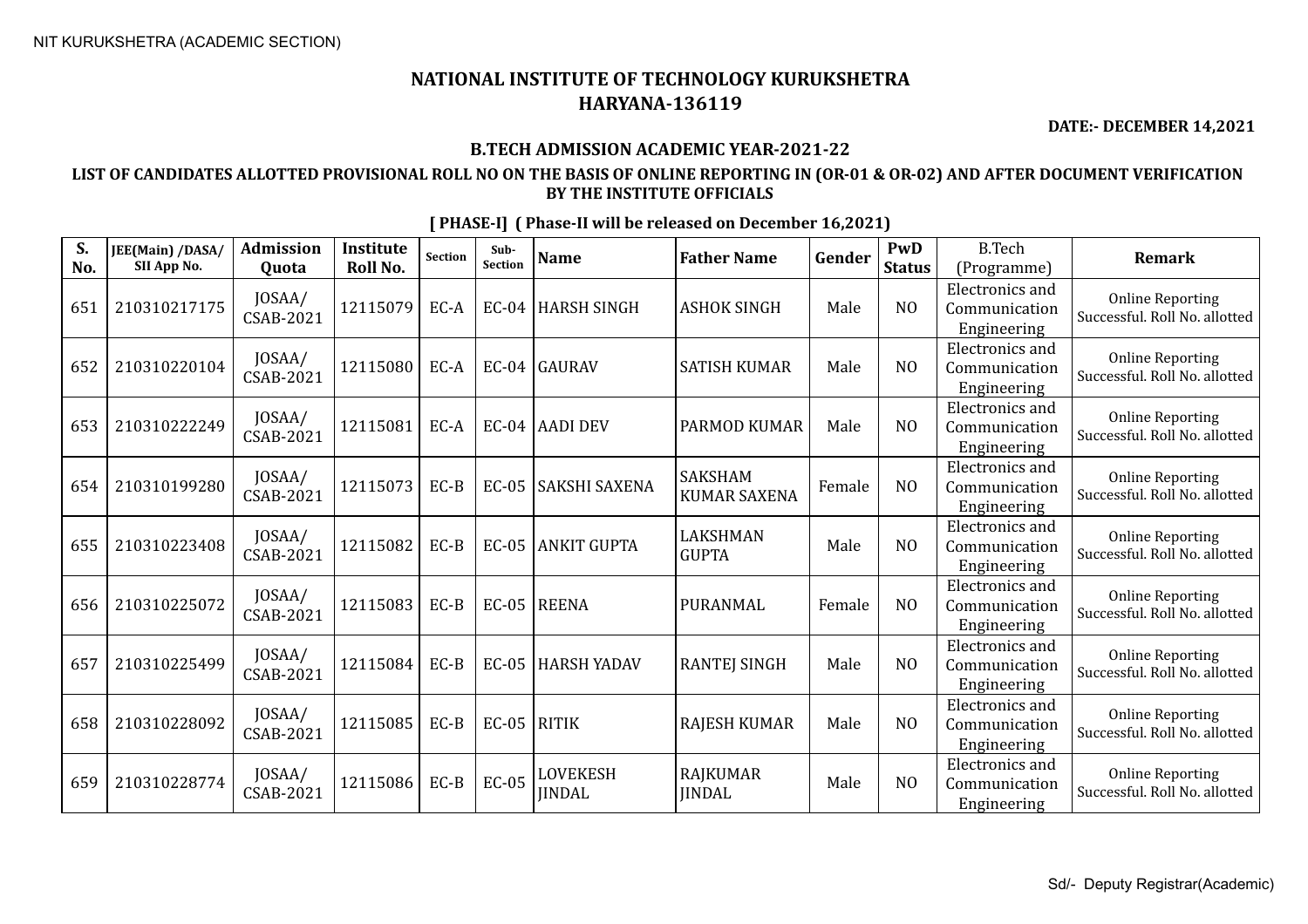**DATE:- DECEMBER 14,2021**

## **B.TECH ADMISSION ACADEMIC YEAR-2021-22**

## **LIST OF CANDIDATES ALLOTTED PROVISIONAL ROLL NO ON THE BASIS OF ONLINE REPORTING IN (OR-01 & OR-02) AND AFTER DOCUMENT VERIFICATION BY THE INSTITUTE OFFICIALS**

| S.<br>No. | JEE(Main) /DASA/<br>SII App No. | <b>Admission</b><br>Quota  | Institute<br>Roll No. | <b>Section</b> | Sub-<br>Section | <b>Name</b>                        | <b>Father Name</b>             | Gender | PwD<br><b>Status</b> | <b>B.Tech</b><br>(Programme)                           | <b>Remark</b>                                            |
|-----------|---------------------------------|----------------------------|-----------------------|----------------|-----------------|------------------------------------|--------------------------------|--------|----------------------|--------------------------------------------------------|----------------------------------------------------------|
| 660       | 210310232731                    | JOSAA/<br><b>CSAB-2021</b> | 12115087              | EC-B           | $EC-05$         | <b>MUDIT YADAV</b>                 | <b>VIJAY YADAV</b>             | Male   | N <sub>O</sub>       | <b>Electronics</b> and<br>Communication<br>Engineering | <b>Online Reporting</b><br>Successful. Roll No. allotted |
| 661       | 210310234412                    | JOSAA/<br>CSAB-2021        | 12115088              | EC-B           | <b>EC-05</b>    | <b>BOGA RANESH</b><br><b>KUMAR</b> | <b>BOGA</b><br><b>NAGENDRA</b> | Male   | N <sub>O</sub>       | <b>Electronics</b> and<br>Communication<br>Engineering | <b>Online Reporting</b><br>Successful. Roll No. allotted |
| 662       | 210310236436                    | JOSAA/<br>CSAB-2021        | 12115089              | EC-B           | <b>EC-05</b>    | YASH PAL                           | <b>NEKRAM PAL</b>              | Male   | NO                   | <b>Electronics</b> and<br>Communication<br>Engineering | <b>Online Reporting</b><br>Successful. Roll No. allotted |
| 663       | 210310248459                    | JOSAA/<br><b>CSAB-2021</b> | 12115090              | EC-B           | <b>EC-05</b>    | <b>AMITABH</b>                     | <b>KAMLESH</b><br><b>KUMAR</b> | Male   | N <sub>O</sub>       | <b>Electronics</b> and<br>Communication<br>Engineering | <b>Online Reporting</b><br>Successful. Roll No. allotted |
| 664       | 210310253816                    | JOSAA/<br>CSAB-2021        | 12115091              | EC-B           | $EC-05$         | <b>YOGESH</b>                      | <b>RAM KUMAR</b>               | Male   | N <sub>O</sub>       | Electronics and<br>Communication<br>Engineering        | <b>Online Reporting</b><br>Successful. Roll No. allotted |
| 665       | 210310254041                    | JOSAA/<br>CSAB-2021        | 12115092              | EC-B           | <b>EC-05</b>    | <b>BHOOMIKA</b><br><b>GUPTA</b>    | CHARANJIV<br><b>GUPTA</b>      | Female | N <sub>O</sub>       | <b>Electronics</b> and<br>Communication<br>Engineering | <b>Online Reporting</b><br>Successful. Roll No. allotted |
| 666       | 210310255706                    | JOSAA/<br>CSAB-2021        | 12115093              | EC-B           | <b>EC-05</b>    | <b>PRAKHAR</b><br>PRATAP SINGH     | YATISH PAL<br><b>SINGH</b>     | Male   | N <sub>O</sub>       | <b>Electronics</b> and<br>Communication<br>Engineering | <b>Online Reporting</b><br>Successful. Roll No. allotted |
| 667       | 210310258056                    | JOSAA/<br><b>CSAB-2021</b> | 12115094              | EC-B           | <b>EC-05</b>    | <b>ASHISH SINGLA</b>               | <b>PARDEEP</b><br><b>KUMAR</b> | Male   | N <sub>O</sub>       | <b>Electronics</b> and<br>Communication<br>Engineering | <b>Online Reporting</b><br>Successful. Roll No. allotted |
| 668       | 210310266050                    | JOSAA/<br>CSAB-2021        | 12115095              | EC-B           | <b>EC-05</b>    | <b>ATUL KESHARI</b>                | RAJNISH<br><b>KESHARI</b>      | Male   | N <sub>O</sub>       | <b>Electronics</b> and<br>Communication<br>Engineering | <b>Online Reporting</b><br>Successful. Roll No. allotted |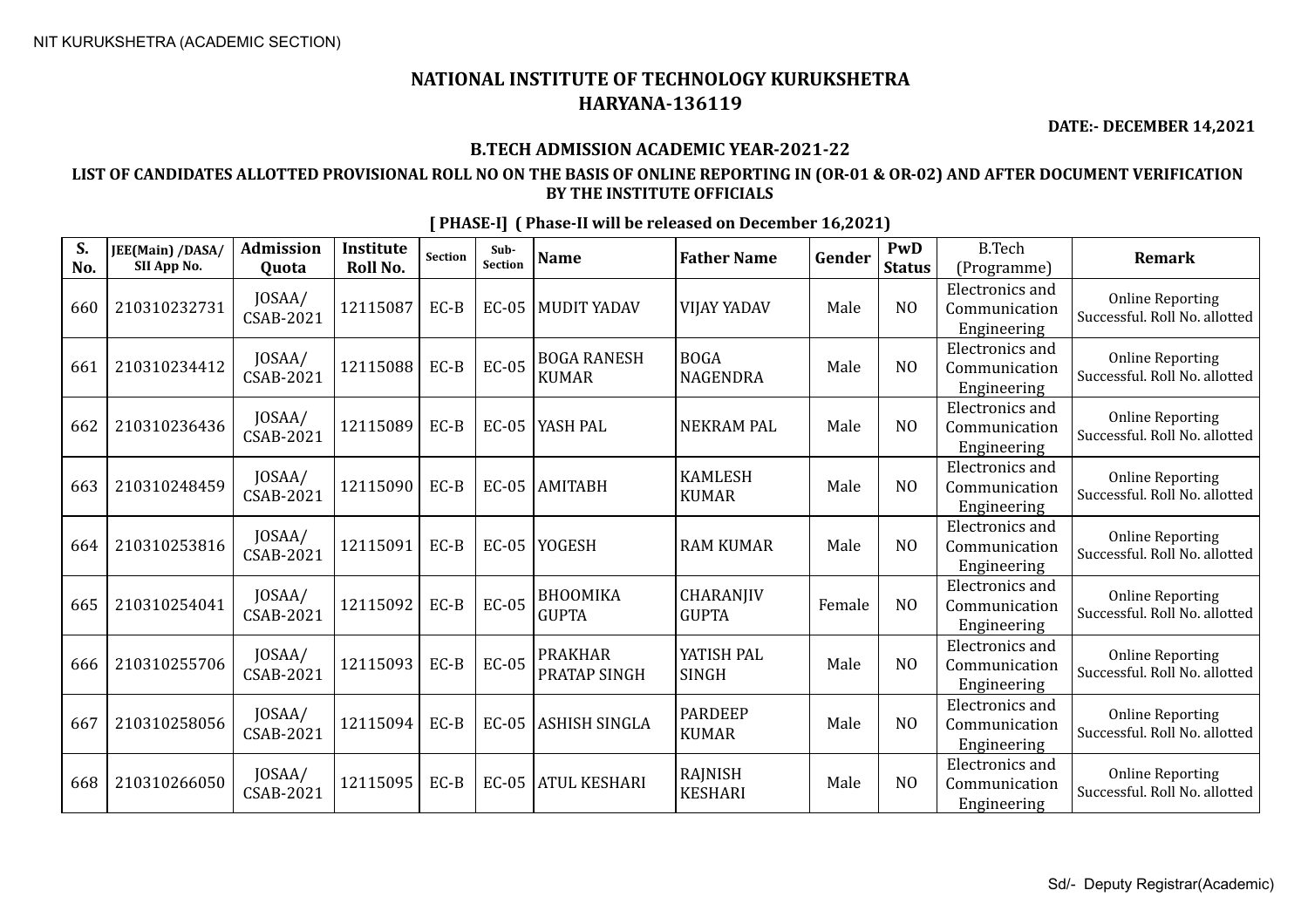**DATE:- DECEMBER 14,2021**

#### **B.TECH ADMISSION ACADEMIC YEAR-2021-22**

### **LIST OF CANDIDATES ALLOTTED PROVISIONAL ROLL NO ON THE BASIS OF ONLINE REPORTING IN (OR-01 & OR-02) AND AFTER DOCUMENT VERIFICATION BY THE INSTITUTE OFFICIALS**

**S. No. JEE(Main) /DASA/ SII App No. Admission Quota Institute Roll No.** Section **Sub-**<br>Section **Section Name Father Name Gender PwD Status** B.Tech (Programme) **Remark** 669 210310269430 JOSAA/  $\begin{array}{c|c|c|c} \text{JOSAA/} & \text{12115096} & \text{EC-B} & \text{EC-05} & \text{MADAMANCHI} \\ \text{CSAB-2021} & & & & \text{YASWANTH} \end{array}$ YASWANTH MADAMANCHI MADAMANGIH Male NO Electronics and Communication Engineering Online Reporting Successful. Roll No. allotted  $670$  210310269433  $\Big|$  JOSAA/<br>CSAB-2021 CSAB-2021 <sup>12115097</sup> EC-B EC-05 CHAPALA SRI KARTHI VIKAS CHAPALA SRINIVASA RAO Male NO Electronics and Communication Engineering Online Reporting Successful. Roll No. allotted 671 210310287722  $\Big|$  JOSAA/<br>CSAB-2021 CSAB-2021 <sup>12115098</sup> EC-B EC-05 ROHIT MALGAT DHANA RAM Male NO Electronics and Communication Engineering Online Reporting Successful. Roll No. allotted 672 210310288162 JOSAA/  $\begin{array}{|c|c|c|c|c|c|c|c|c|} \hline \text{CSAB-2021} & \text{12115099} & \text{EC-B} & \text{EC-05} & \text{JAIKISHAN} \ \hline \end{array}$  SATPAL Male MO Electronics and Communication Engineering Online Reporting Successful. Roll No. allotted  $673 \begin{array}{|c|c|c|c|c|} \hline 210310300536 & JOSAA/ \\ \hline & & & CSAB-2021 \hline \end{array}$  $\begin{array}{c|c|c|c} \text{JOSAA/} & \text{12115100} & \text{EC-B} & \text{EC-05} & \text{PALKIN BISHNOI} & \text{RAJENDRA} \\ \text{CSAB-2021} & & & & & \text{BISHNOI} \end{array}$ RAJENDRA Female NO Electronics and Communication Engineering Online Reporting Successful. Roll No. allotted  $674 \begin{bmatrix} 210310314754 \end{bmatrix}$   $\begin{bmatrix}$  JOSAA/<br>CSAB-2021  $\lceil 12115104 \rceil$  EC-B  $\lceil$  EC-05  $\lceil$  TIRUMALASETTY ASRITHA TIRUMALASETT Y GANGADHAR | Female | NO Electronics and Communication Engineering Online Reporting Successful. Roll No. allotted  $675$  210310306693  $\bigg|$  JOSAA/<br>CSAB-2021 CSAB-2021 <sup>12115101</sup> EC-B EC-06 GARVIT SATPAL Male NO Electronics and Communication Engineering Online Reporting Successful. Roll No. allotted  $676$  210310307785  $\Big|$  JOSAA/<br>CSAB-2021  $\begin{array}{c|c|c|c|c} \text{JOSAA/} & 12115102 & \text{EC-B} & \text{EC-06} & \text{UDAY SINGH} & \text{UMESH KUMAR} & \text{Male} & \text{NO} \end{array}$ Electronics and Communication Engineering Online Reporting Successful. Roll No. allotted  $677 \mid 210310312338 \mid \frac{30}{10}$   $\frac{10}{5}$  (SAB-2021)  $\left| \begin{array}{c} 2115103 \end{array} \right|$  EC-B  $\left| \begin{array}{c} 266 \end{array} \right|$  RAHUL SHUKLA RAMESTI Male NO Electronics and Communication Engineering Online Reporting Successful. Roll No. allotted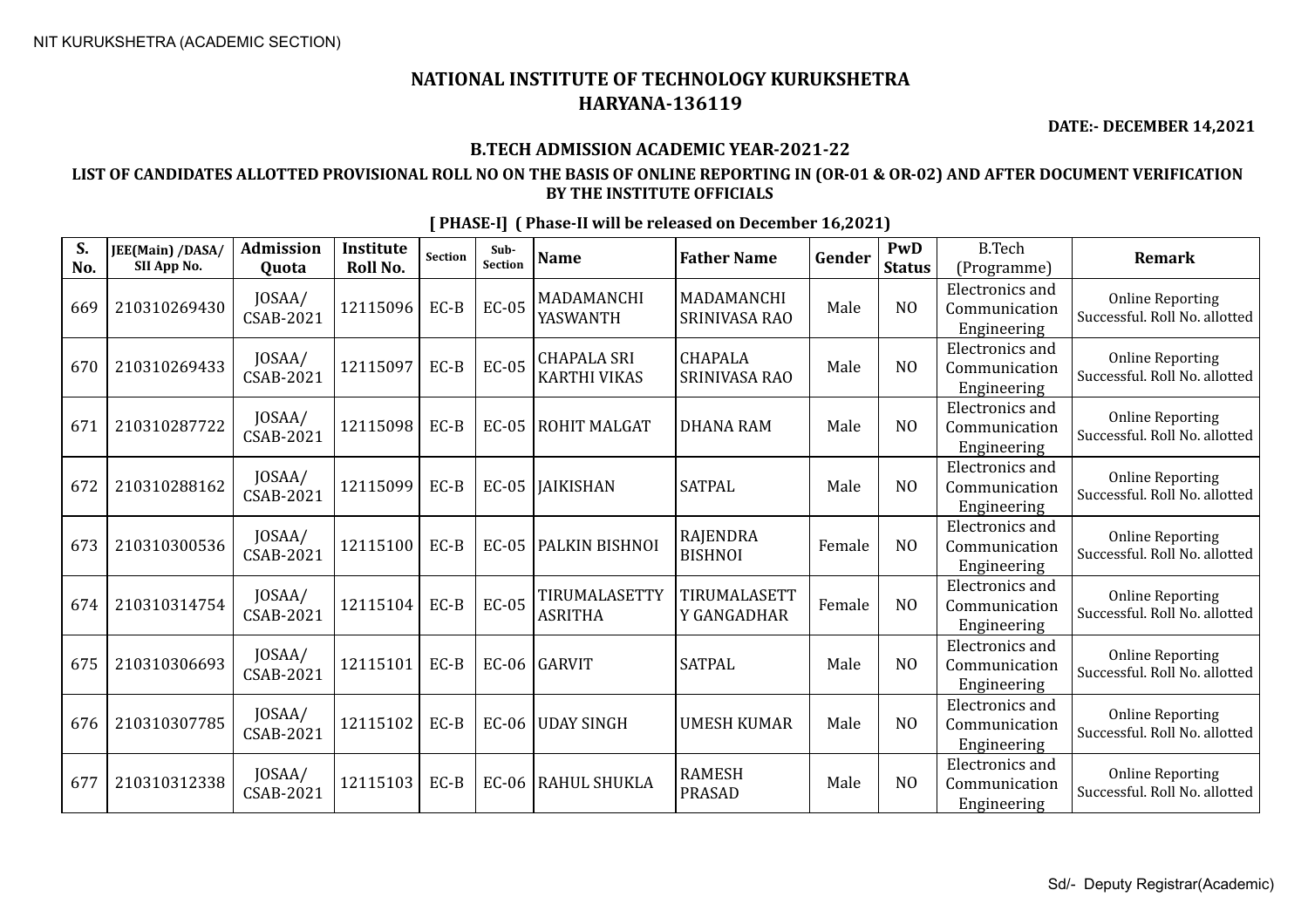**DATE:- DECEMBER 14,2021**

## **B.TECH ADMISSION ACADEMIC YEAR-2021-22**

## **LIST OF CANDIDATES ALLOTTED PROVISIONAL ROLL NO ON THE BASIS OF ONLINE REPORTING IN (OR-01 & OR-02) AND AFTER DOCUMENT VERIFICATION BY THE INSTITUTE OFFICIALS**

| S.<br>No. | JEE(Main) /DASA/<br>SII App No. | <b>Admission</b><br>Quota  | <b>Institute</b><br><b>Roll No.</b> | Section | Sub-<br><b>Section</b> | <b>Name</b>                                        | <b>Father Name</b>                    | Gender | PwD<br><b>Status</b> | <b>B.Tech</b><br>(Programme)                           | <b>Remark</b>                                            |
|-----------|---------------------------------|----------------------------|-------------------------------------|---------|------------------------|----------------------------------------------------|---------------------------------------|--------|----------------------|--------------------------------------------------------|----------------------------------------------------------|
| 678       | 210310315603                    | JOSAA/<br><b>CSAB-2021</b> | 12115105                            | EC-B    | $EC-06$                | SHREYA CHAWLA                                      | KAPIL CHAWLA                          | Female | N <sub>O</sub>       | Electronics and<br>Communication<br>Engineering        | <b>Online Reporting</b><br>Successful. Roll No. allotted |
| 679       | 210310316149                    | JOSAA/<br>CSAB-2021        | 12115106                            | $EC-B$  | EC-06                  | LOKENDRA SINGH   BIRJU SINGH                       |                                       | Male   | N <sub>O</sub>       | Electronics and<br>Communication<br>Engineering        | <b>Online Reporting</b><br>Successful. Roll No. allotted |
| 680       | 210310317442                    | JOSAA/<br>CSAB-2021        | 12115107                            | EC-B    | $EC-06$                | <b>AKHILESH</b>                                    | <b>SHRI PARDEEP</b>                   | Male   | N <sub>O</sub>       | <b>Electronics</b> and<br>Communication<br>Engineering | <b>Online Reporting</b><br>Successful. Roll No. allotted |
| 681       | 210310326784                    | JOSAA/<br>CSAB-2021        | 12115108                            | EC-B    | <b>EC-06</b>           | <b>RITVIK KUMAR</b>                                | <b>INDER SAIN</b><br><b>KUMAR</b>     | Male   | N <sub>0</sub>       | <b>Electronics</b> and<br>Communication<br>Engineering | <b>Online Reporting</b><br>Successful. Roll No. allotted |
| 682       | 210310331544                    | JOSAA/<br><b>CSAB-2021</b> | 12115109                            | $EC-B$  | <b>EC-06</b>           | <b>ABHISHEK</b><br><b>KUMAR</b>                    | RAMASHANKAR<br><b>PRASAD</b>          | Male   | NO                   | Electronics and<br>Communication<br>Engineering        | <b>Online Reporting</b><br>Successful. Roll No. allotted |
| 683       | 210310342658                    | JOSAA/<br>CSAB-2021        | 12115110                            | EC-B    | EC-06                  | <b>CHIRAG NAGAR</b>                                | <b>NARENDRA</b><br><b>KUMAR NAGAR</b> | Male   | NO                   | Electronics and<br>Communication<br>Engineering        | <b>Online Reporting</b><br>Successful. Roll No. allotted |
| 684       | 210310347977                    | JOSAA/<br><b>CSAB-2021</b> | 12115111                            | EC-B    | <b>EC-06</b>           | VEERAVALLI<br><b>NAVEEN SATYA</b><br><b>BALAJI</b> | VEERAVALLI<br><b>SRINIVAS</b>         | Male   | NO                   | Electronics and<br>Communication<br>Engineering        | <b>Online Reporting</b><br>Successful. Roll No. allotted |
| 685       | 210310349318                    | JOSAA/<br>CSAB-2021        | 12115112                            | EC-B    | <b>EC-06</b>           | <b>PRIYANSHI</b><br><b>MEHRA</b>                   | <b>VINAY KUMAR</b>                    | Female | N <sub>O</sub>       | Electronics and<br>Communication<br>Engineering        | <b>Online Reporting</b><br>Successful. Roll No. allotted |
| 686       | 210310351162                    | JOSAA/<br>CSAB-2021        | 12115114                            | EC-B    | EC-06                  | <b>GAURAV SAINI</b>                                | <b>DIGAMBER</b><br><b>SINGH SAINI</b> | Male   | N <sub>0</sub>       | Electronics and<br>Communication<br>Engineering        | <b>Online Reporting</b><br>Successful. Roll No. allotted |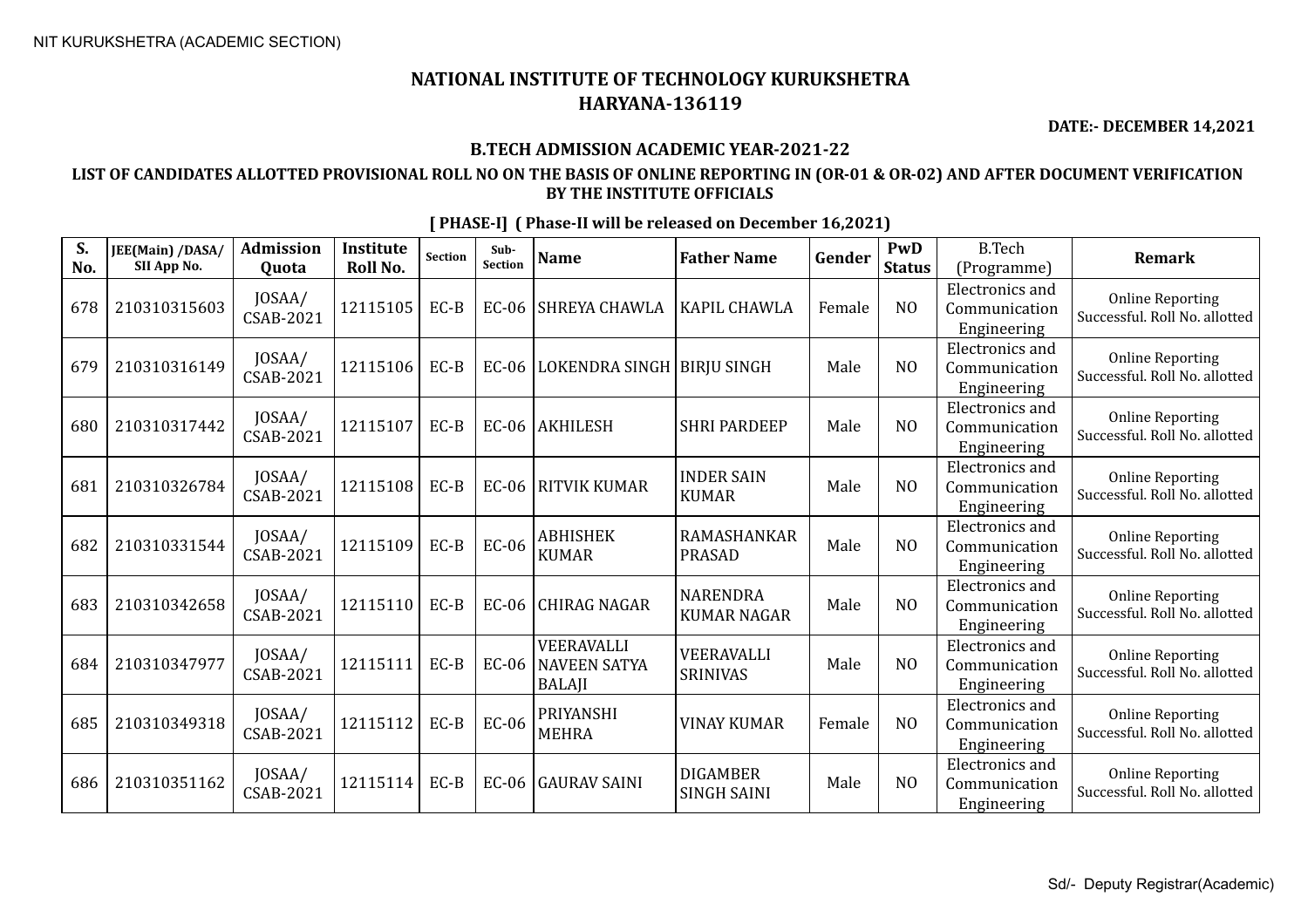**DATE:- DECEMBER 14,2021**

## **B.TECH ADMISSION ACADEMIC YEAR-2021-22**

## **LIST OF CANDIDATES ALLOTTED PROVISIONAL ROLL NO ON THE BASIS OF ONLINE REPORTING IN (OR-01 & OR-02) AND AFTER DOCUMENT VERIFICATION BY THE INSTITUTE OFFICIALS**

| S.<br>No. | JEE(Main) /DASA/<br>SII App No. | <b>Admission</b><br>Quota  | <b>Institute</b><br>Roll No. | <b>Section</b> | Sub-<br>Section | <b>Name</b>                        | <b>Father Name</b>                    | Gender | PwD<br><b>Status</b> | <b>B.Tech</b><br>(Programme)                           | <b>Remark</b>                                            |
|-----------|---------------------------------|----------------------------|------------------------------|----------------|-----------------|------------------------------------|---------------------------------------|--------|----------------------|--------------------------------------------------------|----------------------------------------------------------|
| 687       | 210310352402                    | JOSAA/<br>CSAB-2021        | 12115115                     | $EC-B$         | EC-06           | <b>SHREYANSH</b><br><b>AGRAWAL</b> | <b>SANJAY</b><br><b>AGRAWAL</b>       | Male   | N <sub>O</sub>       | <b>Electronics</b> and<br>Communication<br>Engineering | <b>Online Reporting</b><br>Successful. Roll No. allotted |
| 688       | 210310357891                    | JOSAA/<br>CSAB-2021        | 12115116                     | $EC-B$         |                 | EC-06 SUNNY JAISWAL                | <b>RAJESH KUMAR</b><br><b>JAISWAL</b> | Male   | N <sub>O</sub>       | Electronics and<br>Communication<br>Engineering        | <b>Online Reporting</b><br>Successful. Roll No. allotted |
| 689       | 210310363118                    | JOSAA/<br>CSAB-2021        | 12115117                     | $EC-B$         | $EC-06$         | <b>VASU MITTAL</b>                 | PANKAJ MITTAL                         | Male   | N <sub>0</sub>       | Electronics and<br>Communication<br>Engineering        | <b>Online Reporting</b><br>Successful. Roll No. allotted |
| 690       | 210310364351                    | JOSAA/<br>CSAB-2021        | 12115118                     | $EC-B$         | $EC-06$         | <b>ARYAN KUMAR</b>                 | <b>SUMAN PRASAD</b>                   | Male   | N <sub>O</sub>       | <b>Electronics</b> and<br>Communication<br>Engineering | <b>Online Reporting</b><br>Successful. Roll No. allotted |
| 691       | 210310365227                    | JOSAA/<br><b>CSAB-2021</b> | 12115119                     | $EC-B$         | $EC-06$ ADITI   |                                    | <b>UMESH KUMAR</b>                    | Female | N <sub>O</sub>       | Electronics and<br>Communication<br>Engineering        | <b>Online Reporting</b><br>Successful. Roll No. allotted |
| 692       | 210310366848                    | JOSAA/<br>CSAB-2021        | 12115120                     | $EC-B$         | <b>EC-06</b>    | <b>ASHISH KUMAR</b><br>YADAV       | <b>KALLAR YADAV</b>                   | Male   | N <sub>0</sub>       | Electronics and<br>Communication<br>Engineering        | <b>Online Reporting</b><br>Successful. Roll No. allotted |
| 693       | 210310366853                    | JOSAA/<br><b>CSAB-2021</b> | 12115121                     | $EC-B$         |                 | EC-06 ANKUR RAO                    | <b>AWADHESH</b><br><b>PRASAD</b>      | Male   | N <sub>O</sub>       | Electronics and<br>Communication<br>Engineering        | <b>Online Reporting</b><br>Successful. Roll No. allotted |
| 694       | 210310430385                    | JOSAA/<br>CSAB-2021        | 12115126                     | $EC-B$         | $EC-06$         | <b>MEGHA KUMARI</b>                | CHAKRAWARTI<br><b>KUMAR RAM</b>       | Female | N <sub>O</sub>       | Electronics and<br>Communication<br>Engineering        | <b>Online Reporting</b><br>Successful. Roll No. allotted |
| 695       | 210310397049                    | JOSAA/<br>CSAB-2021        | 12115122                     | $EC-B$         | EC-07           | SIMRANJIT SINGH   KASHMIR SINGH    |                                       | Male   | N <sub>0</sub>       | Electronics and<br>Communication<br>Engineering        | <b>Online Reporting</b><br>Successful. Roll No. allotted |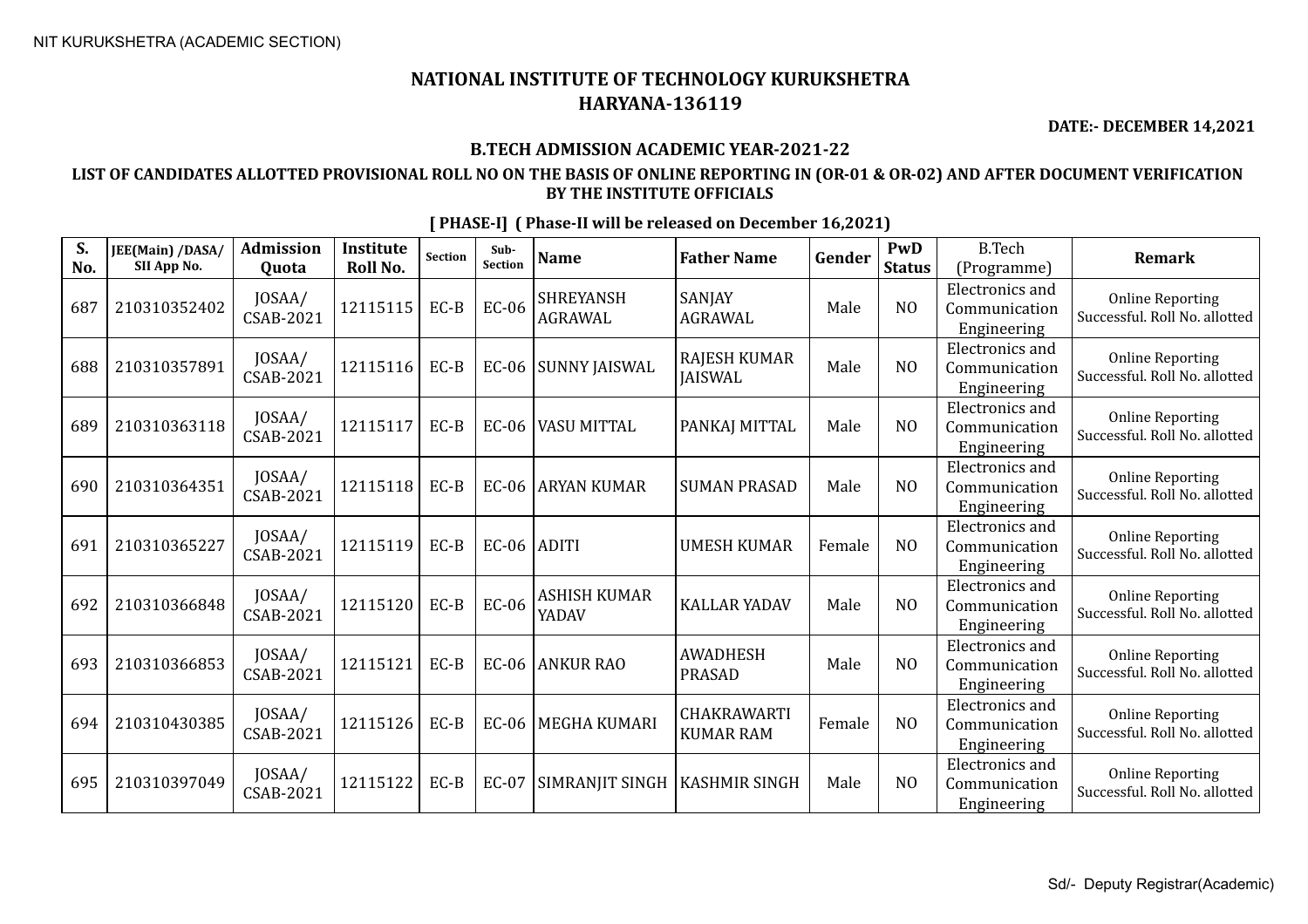**DATE:- DECEMBER 14,2021**

## **B.TECH ADMISSION ACADEMIC YEAR-2021-22**

## **LIST OF CANDIDATES ALLOTTED PROVISIONAL ROLL NO ON THE BASIS OF ONLINE REPORTING IN (OR-01 & OR-02) AND AFTER DOCUMENT VERIFICATION BY THE INSTITUTE OFFICIALS**

| S.<br>No. | JEE(Main) /DASA/<br>SII App No. | <b>Admission</b><br>Quota  | Institute<br>Roll No. | <b>Section</b> | Sub-<br>Section | <b>Name</b>                              | <b>Father Name</b>                  | Gender | PwD<br><b>Status</b> | <b>B.Tech</b><br>(Programme)                           | Remark                                                   |
|-----------|---------------------------------|----------------------------|-----------------------|----------------|-----------------|------------------------------------------|-------------------------------------|--------|----------------------|--------------------------------------------------------|----------------------------------------------------------|
| 696       | 210310407297                    | JOSAA/<br><b>CSAB-2021</b> | 12115123              | EC-B           | <b>EC-07</b>    | LAVISH                                   | <b>RAJ KUMAR</b>                    | Male   | N <sub>O</sub>       | <b>Electronics</b> and<br>Communication<br>Engineering | <b>Online Reporting</b><br>Successful. Roll No. allotted |
| 697       | 210310407580                    | JOSAA/<br><b>CSAB-2021</b> | 12115124              | EC-B           | <b>EC-07</b>    | $R$ G ARVIND                             | <b>A S RAMADHAS</b>                 | Male   | N <sub>O</sub>       | Electronics and<br>Communication<br>Engineering        | <b>Online Reporting</b><br>Successful. Roll No. allotted |
| 698       | 210310422959                    | JOSAA/<br>CSAB-2021        | 12115125              | EC-B           | EC-07           | <b>ARYAN</b>                             | PARVIN KUMAR<br><b>GUPTA</b>        | Male   | N <sub>O</sub>       | <b>Electronics</b> and<br>Communication<br>Engineering | <b>Online Reporting</b><br>Successful. Roll No. allotted |
| 699       | 210310430791                    | JOSAA/<br><b>CSAB-2021</b> | 12115127              | EC-B           | <b>EC-07</b>    | ROHAN                                    | <b>DAYA SHANKAR</b>                 | Male   | N <sub>O</sub>       | <b>Electronics</b> and<br>Communication<br>Engineering | <b>Online Reporting</b><br>Successful. Roll No. allotted |
| 700       | 210310432333                    | JOSAA/<br><b>CSAB-2021</b> | 12115128              | EC-B           | <b>EC-07</b>    | <b>KISHAN SINGH</b>                      | <b>VINAY KUMAR</b><br><b>SINGH</b>  | Male   | N <sub>O</sub>       | Electronics and<br>Communication<br>Engineering        | <b>Online Reporting</b><br>Successful. Roll No. allotted |
| 701       | 210310436533                    | JOSAA/<br><b>CSAB-2021</b> | 12115129              | EC-B           | <b>EC-07</b>    | <b>DHAWALE</b><br><b>SWARNIM VILAS</b>   | <b>VILAS</b>                        | Male   | NO                   | Electronics and<br>Communication<br>Engineering        | <b>Online Reporting</b><br>Successful. Roll No. allotted |
| 702       | 210310440308                    | JOSAA/<br><b>CSAB-2021</b> | 12115130              | EC-B           | <b>EC-07</b>    | <b>ABHISHEK</b><br><b>SAXENA</b>         | <b>ANAND SAXENA</b>                 | Male   | N <sub>O</sub>       | <b>Electronics</b> and<br>Communication<br>Engineering | <b>Online Reporting</b><br>Successful. Roll No. allotted |
| 703       | 210310442550                    | JOSAA/<br><b>CSAB-2021</b> | 12115131              | EC-B           | <b>EC-07</b>    | DHANYASHREE R                            | <b>RAJANNAS</b>                     | Female | N <sub>O</sub>       | <b>Electronics</b> and<br>Communication<br>Engineering | <b>Online Reporting</b><br>Successful. Roll No. allotted |
| 704       | 210310446303                    | JOSAA/<br><b>CSAB-2021</b> | 12115132              | $EC-B$         | EC-07           | <b>DIBYANSHU</b><br><b>RATAN DWIVEDI</b> | <b>AMRESH DUTTA</b><br><b>DUBEY</b> | Male   | N <sub>O</sub>       | <b>Electronics</b> and<br>Communication<br>Engineering | <b>Online Reporting</b><br>Successful. Roll No. allotted |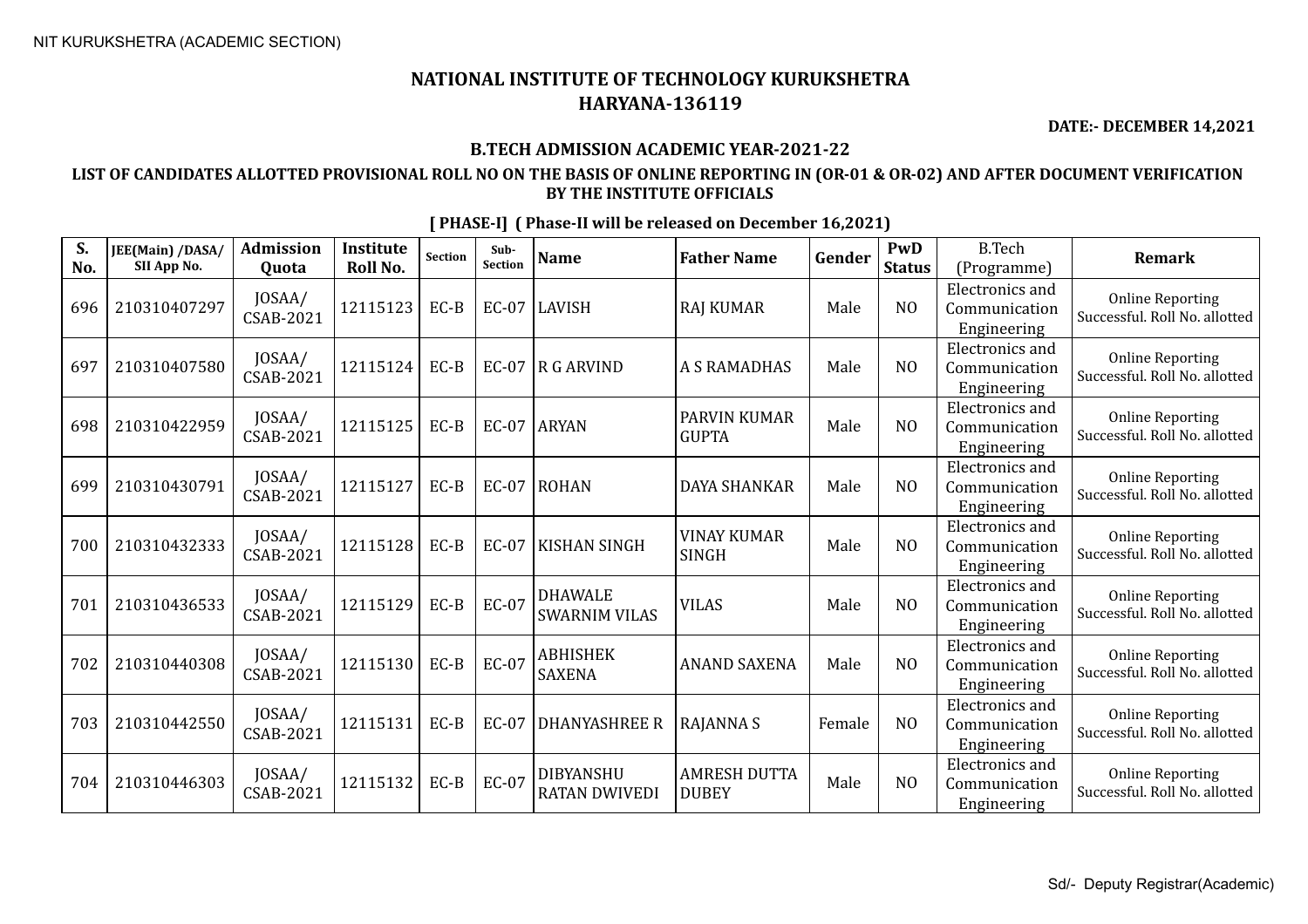**DATE:- DECEMBER 14,2021**

## **B.TECH ADMISSION ACADEMIC YEAR-2021-22**

## **LIST OF CANDIDATES ALLOTTED PROVISIONAL ROLL NO ON THE BASIS OF ONLINE REPORTING IN (OR-01 & OR-02) AND AFTER DOCUMENT VERIFICATION BY THE INSTITUTE OFFICIALS**

| S.<br>No. | JEE(Main) /DASA/<br>SII App No. | Admission<br>Quota         | Institute<br>Roll No. | <b>Section</b> | Sub-<br>Section | <b>Name</b>                 | <b>Father Name</b>                     | Gender | PwD<br><b>Status</b> | <b>B.Tech</b><br>(Programme)                           | Remark                                                   |
|-----------|---------------------------------|----------------------------|-----------------------|----------------|-----------------|-----------------------------|----------------------------------------|--------|----------------------|--------------------------------------------------------|----------------------------------------------------------|
| 705       | 210310446899                    | JOSAA/<br><b>CSAB-2021</b> | 12115133              | EC-B           | <b>EC-07</b>    | PREETI BAI                  | <b>RAKESH</b>                          | Female | N <sub>O</sub>       | <b>Electronics</b> and<br>Communication<br>Engineering | <b>Online Reporting</b><br>Successful. Roll No. allotted |
| 706       | 210310455791                    | JOSAA/<br><b>CSAB-2021</b> | 12115134              | EC-B           | <b>EC-07</b>    | KUSHAL                      | <b>OMPAL</b>                           | Male   | N <sub>O</sub>       | Electronics and<br>Communication<br>Engineering        | <b>Online Reporting</b><br>Successful. Roll No. allotted |
| 707       | 210310456995                    | JOSAA/<br>CSAB-2021        | 12115135              | EC-B           | <b>EC-07</b>    | <b>ANSHUL AGAL</b>          | SATYANARAYAN<br><b>AGAL</b>            | Male   | N <sub>O</sub>       | <b>Electronics</b> and<br>Communication<br>Engineering | <b>Online Reporting</b><br>Successful. Roll No. allotted |
| 708       | 210310459223                    | JOSAA/<br><b>CSAB-2021</b> | 12115136              | EC-B           | <b>EC-07</b>    | <b>VINAY KUMAR</b><br>GARG  | <b>SANJAY KUMAR</b>                    | Male   | N <sub>O</sub>       | <b>Electronics</b> and<br>Communication<br>Engineering | <b>Online Reporting</b><br>Successful. Roll No. allotted |
| 709       | 210310475883                    | JOSAA/<br><b>CSAB-2021</b> | 12115137              | EC-B           | <b>EC-07</b>    | <b>JADHAV MANOJ</b>         | <b>JADHAV RAMA</b><br><b>RAO</b>       | Male   | N <sub>O</sub>       | Electronics and<br>Communication<br>Engineering        | <b>Online Reporting</b><br>Successful. Roll No. allotted |
| 710       | 210310479693                    | JOSAA/<br><b>CSAB-2021</b> | 12115138              | EC-B           | <b>EC-07</b>    | <b>RAGHAV</b><br>KHANDELWAL | <b>GIRRAJ PRASAD</b><br>KHANDELWAL     | Male   | N <sub>O</sub>       | Electronics and<br>Communication<br>Engineering        | <b>Online Reporting</b><br>Successful. Roll No. allotted |
| 711       | 210310482952                    | JOSAA/<br><b>CSAB-2021</b> | 12115139              | EC-B           | <b>EC-07</b>    | ARPIT AGRAWAL               | <b>KAILASH CHAND</b><br><b>AGRAWAL</b> | Male   | N <sub>O</sub>       | <b>Electronics</b> and<br>Communication<br>Engineering | <b>Online Reporting</b><br>Successful. Roll No. allotted |
| 712       | 210310484401                    | JOSAA/<br><b>CSAB-2021</b> | 12115141              | EC-B           | EC-07           | OJASVI                      | <b>BAHADUR SINGH</b>                   | Male   | NO                   | <b>Electronics</b> and<br>Communication<br>Engineering | <b>Online Reporting</b><br>Successful. Roll No. allotted |
| 713       | 210310500259                    | JOSAA/<br>CSAB-2021        | 12115144              | EC-B           | <b>EC-07</b>    | <b>ANCHAL DEVI</b>          | <b>CHARANJEET</b><br><b>SINGH</b>      | Female | N <sub>O</sub>       | <b>Electronics</b> and<br>Communication<br>Engineering | <b>Online Reporting</b><br>Successful. Roll No. allotted |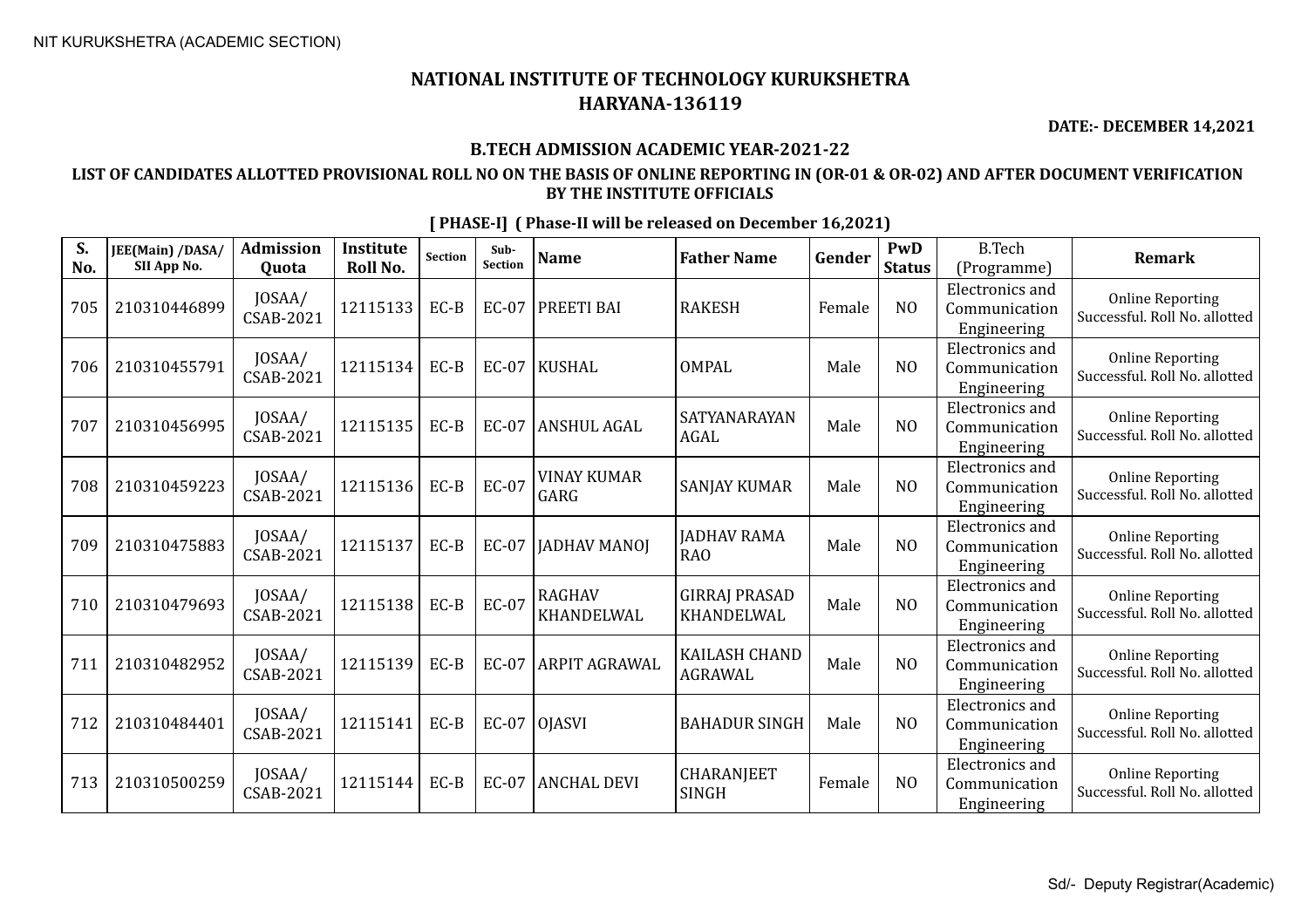**DATE:- DECEMBER 14,2021**

## **B.TECH ADMISSION ACADEMIC YEAR-2021-22**

## **LIST OF CANDIDATES ALLOTTED PROVISIONAL ROLL NO ON THE BASIS OF ONLINE REPORTING IN (OR-01 & OR-02) AND AFTER DOCUMENT VERIFICATION BY THE INSTITUTE OFFICIALS**

| S.<br>No. | JEE(Main) /DASA/<br>SII App No. | Admission<br>Quota         | Institute<br>Roll No. | <b>Section</b> | Sub-<br>Section | <b>Name</b>                       | <b>Father Name</b>                | Gender | PwD<br><b>Status</b> | <b>B.Tech</b><br>(Programme)                           | <b>Remark</b>                                            |
|-----------|---------------------------------|----------------------------|-----------------------|----------------|-----------------|-----------------------------------|-----------------------------------|--------|----------------------|--------------------------------------------------------|----------------------------------------------------------|
| 714       | 210310579800                    | JOSAA/<br>CSAB-2021        | 12115146              | EC-B           | $EC-07$         | <b>ANSHU</b>                      | <b>DAYANAND</b>                   | Female | N <sub>O</sub>       | <b>Electronics</b> and<br>Communication<br>Engineering | <b>Online Reporting</b><br>Successful. Roll No. allotted |
| 715       | 210310487070                    | JOSAA/<br>CSAB-2021        | 12115142              | EC-B           | <b>EC-08</b>    | PEDASANAGANTI<br><b>SAI ROHIT</b> | PEDASANAGANT<br>I SRINIVASA RAO   | Male   | N <sub>O</sub>       | Electronics and<br>Communication<br>Engineering        | <b>Online Reporting</b><br>Successful. Roll No. allotted |
| 716       | 210310499892                    | JOSAA/<br>CSAB-2021        | 12115143              | EC-B           | <b>EC-08</b>    | <b>SPARSH DUSAD</b>               | <b>SURENDRA</b><br><b>DUSAD</b>   | Male   | NO                   | <b>Electronics</b> and<br>Communication<br>Engineering | <b>Online Reporting</b><br>Successful. Roll No. allotted |
| 717       | 210310529718                    | JOSAA/<br><b>CSAB-2021</b> | 12115145              | EC-B           | <b>EC-08</b>    | DEVANSH                           | <b>MIKENDER</b><br><b>SINGH</b>   | Male   | N <sub>O</sub>       | <b>Electronics</b> and<br>Communication<br>Engineering | <b>Online Reporting</b><br>Successful. Roll No. allotted |
| 718       | 210310585985                    | JOSAA/<br>CSAB-2021        | 12115147              | EC-B           | <b>EC-08</b>    | <b>VIKASH KUMAR</b>               | <b>ARVIND KUMAR</b><br><b>RAY</b> | Male   | N <sub>O</sub>       | Electronics and<br>Communication<br>Engineering        | <b>Online Reporting</b><br>Successful. Roll No. allotted |
| 719       | 210310598263                    | JOSAA/<br>CSAB-2021        | 12115148              | EC-B           | <b>EC-08</b>    | BANOTH KAVYA                      | VENKANNA                          | Female | N <sub>O</sub>       | <b>Electronics</b> and<br>Communication<br>Engineering | <b>Online Reporting</b><br>Successful. Roll No. allotted |
| 720       | 210310605279                    | JOSAA/<br>CSAB-2021        | 12115149              | EC-B           |                 | EC-08 K VIKAS                     | <b>K HEERAMAN</b>                 | Male   | N <sub>O</sub>       | <b>Electronics</b> and<br>Communication<br>Engineering | <b>Online Reporting</b><br>Successful. Roll No. allotted |
| 721       | 210310608461                    | JOSAA/<br><b>CSAB-2021</b> | 12115150              | EC-B           | <b>EC-08</b>    | SAHIL KUMAR                       | PAWAN KUMAR                       | Male   | N <sub>O</sub>       | <b>Electronics</b> and<br>Communication<br>Engineering | <b>Online Reporting</b><br>Successful. Roll No. allotted |
| 722       | 210310616210                    | JOSAA/<br>CSAB-2021        | 12115151              | EC-B           | <b>EC-08</b>    | BHAGESH                           | <b>JASWANT SINGH</b>              | Male   | N <sub>O</sub>       | <b>Electronics</b> and<br>Communication<br>Engineering | <b>Online Reporting</b><br>Successful. Roll No. allotted |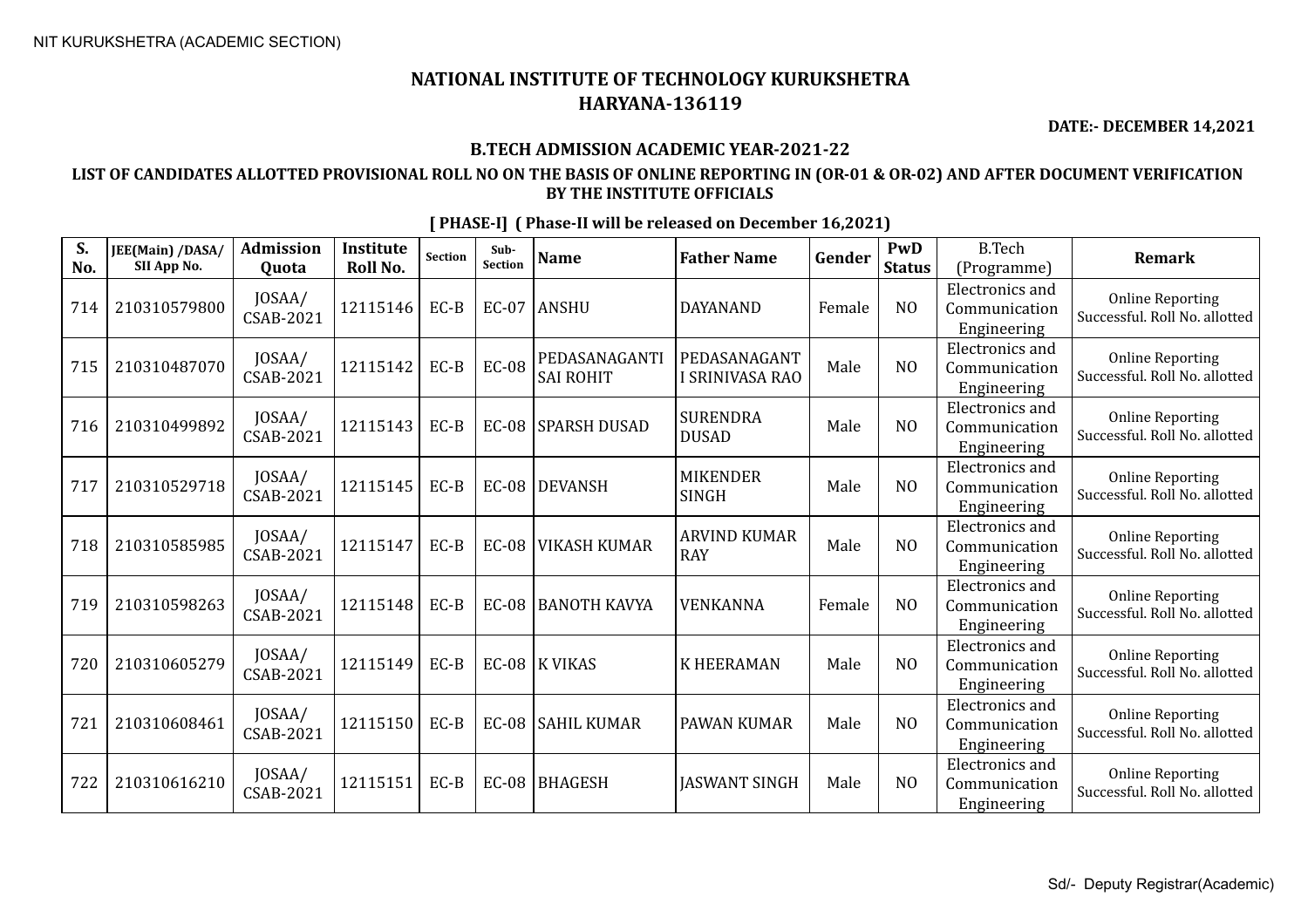**DATE:- DECEMBER 14,2021**

## **B.TECH ADMISSION ACADEMIC YEAR-2021-22**

## **LIST OF CANDIDATES ALLOTTED PROVISIONAL ROLL NO ON THE BASIS OF ONLINE REPORTING IN (OR-01 & OR-02) AND AFTER DOCUMENT VERIFICATION BY THE INSTITUTE OFFICIALS**

| S.<br>No. | JEE(Main) /DASA/<br>SII App No. | <b>Admission</b><br>Quota  | <b>Institute</b><br>Roll No. | <b>Section</b> | Sub-<br>Section | <b>Name</b>                           | <b>Father Name</b>                  | Gender | PwD<br><b>Status</b> | <b>B.Tech</b><br>(Programme)                           | <b>Remark</b>                                            |
|-----------|---------------------------------|----------------------------|------------------------------|----------------|-----------------|---------------------------------------|-------------------------------------|--------|----------------------|--------------------------------------------------------|----------------------------------------------------------|
| 723       | 210310680953                    | JOSAA/<br>CSAB-2021        | 12115152                     | $EC-B$         | <b>EC-08</b>    | MRITYUNJAY<br><b>MISHRA</b>           | <b>AJAY KUMAR</b><br><b>MISHRA</b>  | Male   | N <sub>O</sub>       | <b>Electronics</b> and<br>Communication<br>Engineering | <b>Online Reporting</b><br>Successful. Roll No. allotted |
| 724       | 210310733221                    | JOSAA/<br><b>CSAB-2021</b> | 12115153                     | $EC-B$         | $EC-08$         | <b>VANSH SATIJA</b>                   | <b>VED PARKASH</b><br><b>SATIJA</b> | Male   | N <sub>O</sub>       | Electronics and<br>Communication<br>Engineering        | <b>Online Reporting</b><br>Successful. Roll No. allotted |
| 725       | 210310740137                    | JOSAA/<br>CSAB-2021        | 12115154                     | $EC-B$         | <b>EC-08</b>    | <b>SABHAVAT</b><br><b>ANILCHOWHAN</b> | <b>SABHAVAT</b><br><b>DHANJI</b>    | Male   | N <sub>O</sub>       | <b>Electronics</b> and<br>Communication<br>Engineering | <b>Online Reporting</b><br>Successful. Roll No. allotted |
| 726       | 210310751003                    | JOSAA/<br><b>CSAB-2021</b> | 12115155                     | $EC-B$         | <b>EC-08</b>    | <b>TUSHAR</b><br><b>KUSHWAHA</b>      | <b>ARVINDA</b><br><b>KUSHWAHA</b>   | Male   | N <sub>O</sub>       | Electronics and<br>Communication<br>Engineering        | <b>Online Reporting</b><br>Successful. Roll No. allotted |
| 727       | 210310793229                    | JOSAA/<br>CSAB-2021        | 12115156                     | $EC-B$         |                 | EC-08   NAVESH                        | <b>LILA RAM</b>                     | Male   | N <sub>O</sub>       | Electronics and<br>Communication<br>Engineering        | <b>Online Reporting</b><br>Successful. Roll No. allotted |
| 728       | 210310818150                    | JOSAA/<br>CSAB-2021        | 12115157                     | EC-B           | <b>EC-08</b>    | <b>VIDHISHA NAMA</b>                  | <b>DEEPAK NAMA</b>                  | Female | N <sub>0</sub>       | Electronics and<br>Communication<br>Engineering        | <b>Online Reporting</b><br>Successful. Roll No. allotted |
| 729       | 210310860721                    | JOSAA/<br>CSAB-2021        | 12115159                     | $EC-B$         | $EC-08$         | LARYAN SAGAR                          | <b>RAJ KISHOR</b><br>SAGAR          | Male   | N <sub>0</sub>       | Electronics and<br>Communication<br>Engineering        | <b>Online Reporting</b><br>Successful. Roll No. allotted |
| 730       | 210310866385                    | JOSAA/<br>CSAB-2021        | 12115160                     | $EC-B$         | $EC-08$         | <b>VISHNU KUMAR</b>                   | <b>SITARAM</b><br><b>BAKOLIYA</b>   | Male   | N <sub>O</sub>       | Electronics and<br>Communication<br>Engineering        | <b>Online Reporting</b><br>Successful. Roll No. allotted |
| 731       | 210330087144                    | JOSAA/<br>CSAB-2021        | 12115161                     | EC-B           | $EC-08$         | <b>MOHIT RAJPUT</b>                   | <b>SIYARAM</b>                      | Male   | N <sub>0</sub>       | <b>Electronics</b> and<br>Communication<br>Engineering | <b>Online Reporting</b><br>Successful. Roll No. allotted |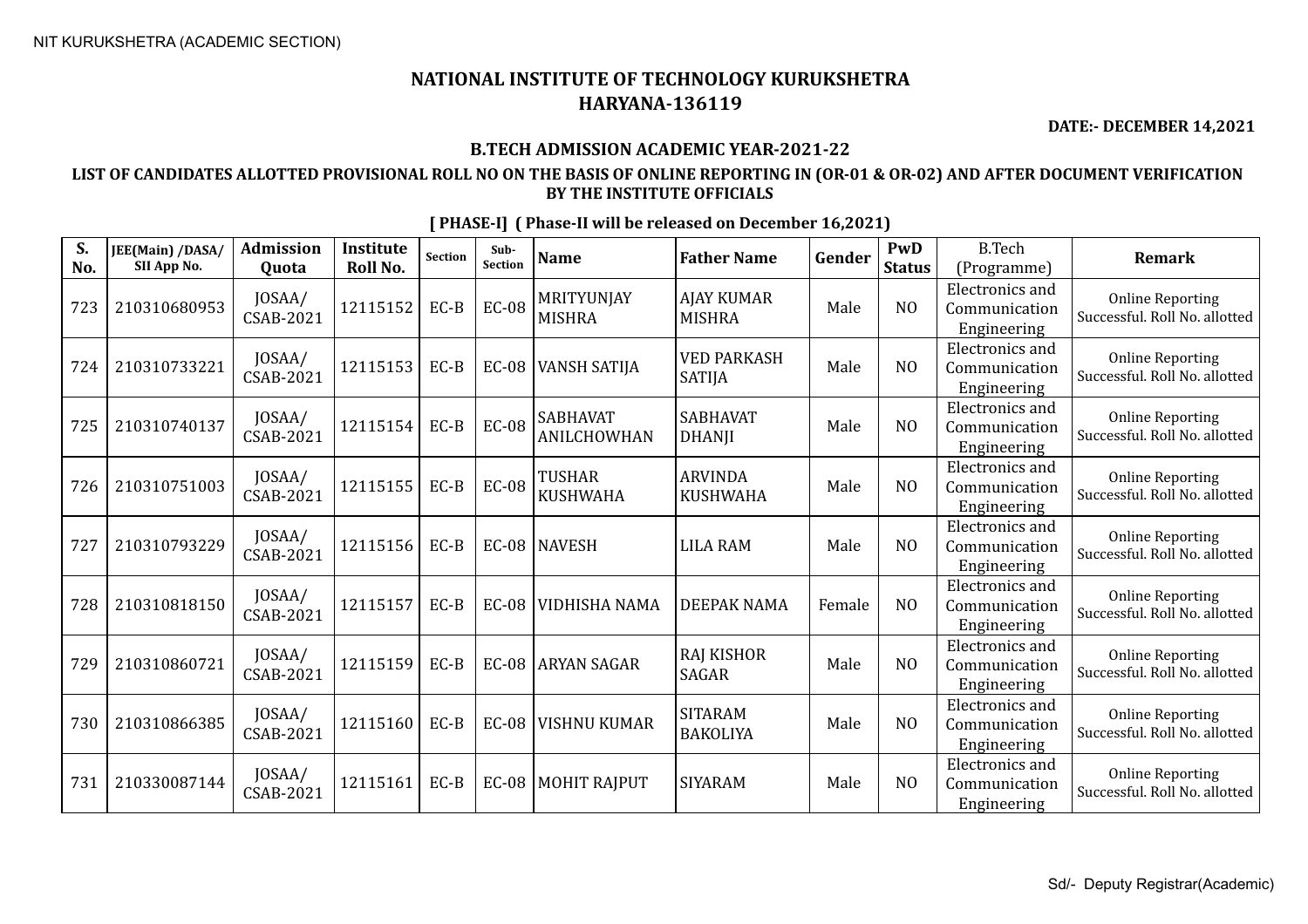**DATE:- DECEMBER 14,2021**

## **B.TECH ADMISSION ACADEMIC YEAR-2021-22**

## **LIST OF CANDIDATES ALLOTTED PROVISIONAL ROLL NO ON THE BASIS OF ONLINE REPORTING IN (OR-01 & OR-02) AND AFTER DOCUMENT VERIFICATION BY THE INSTITUTE OFFICIALS**

| S.<br>No. | JEE(Main) /DASA/<br>SII App No. | <b>Admission</b><br><b>Ouota</b> | <b>Institute</b><br>Roll No. | <b>Section</b> | Sub-<br>Section | <b>Name</b>                         | <b>Father Name</b>                  | Gender | PwD<br><b>Status</b> | <b>B.Tech</b><br>(Programme)                           | <b>Remark</b>                                            |
|-----------|---------------------------------|----------------------------------|------------------------------|----------------|-----------------|-------------------------------------|-------------------------------------|--------|----------------------|--------------------------------------------------------|----------------------------------------------------------|
| 732       | 210310069885                    | JOSAA/<br><b>CSAB-2021</b>       | 12115162                     | EC-B           | <b>EC-08</b>    | <b>DIKSHA</b>                       | <b>ANUI</b>                         | Female | N <sub>O</sub>       | <b>Electronics</b> and<br>Communication<br>Engineering | <b>Online Reporting</b><br>Successful. Roll No. allotted |
| 733       | 210310124479                    | JOSAA/<br>CSAB-2021              | 12115163                     | EC-B           | EC-08 SAHIL     |                                     | <b>VIRENDER</b>                     | Male   | NO                   | <b>Electronics</b> and<br>Communication<br>Engineering | <b>Online Reporting</b><br>Successful. Roll No. allotted |
| 734       | 210310796159                    | JOSAA/<br>CSAB-2021              | 12115164                     | EC-B           | <b>EC-08</b>    | PRADEEP SINGH                       | <b>IEEVAN SINGH</b>                 | Male   | NO                   | <b>Electronics and</b><br>Communication<br>Engineering | <b>Online Reporting</b><br>Successful. Roll No. allotted |
| 735       | Q/Wel/855/2/2<br>021            | JOSAA/<br>CSAB-2021              | 12135001                     | $EC-B$         | <b>EC-08</b>    | SIMRAN BHATIA                       | <b>SMT ANJANA</b><br><b>BHATIA</b>  | Female | N <sub>O</sub>       | Electronics and<br>Communication<br>Engineering        | <b>Online Reporting</b><br>Successful. Roll No. allotted |
| 736       | 210310000269                    | JOSAA/<br>CSAB-2021              | 12113001                     | IT-A           | $IT-01$         | <b>ROHIT</b>                        | <b>VEER SINGH</b>                   | Male   | N <sub>O</sub>       | Information<br>Technology                              | <b>Online Reporting</b><br>Successful. Roll No. allotted |
| 737       | 210310005464                    | JOSAA/<br><b>CSAB-2021</b>       | 12113002                     | IT-A           | $IT-01$         | MAIDHAMPALLY<br><b>VED RECHARLA</b> | MAIDHAMPALLY<br>SHASHIKANTH         | Male   | N <sub>O</sub>       | Information<br>Technology                              | <b>Online Reporting</b><br>Successful. Roll No. allotted |
| 738       | 210310005774                    | JOSAA/<br><b>CSAB-2021</b>       | 12113003                     | IT-A           | $IT-01$         | PRABHAT KUMAR                       | <b>KALIKA PRASAD</b>                | Male   | N <sub>O</sub>       | Information<br>Technology                              | <b>Online Reporting</b><br>Successful. Roll No. allotted |
| 739       | 210310012392                    | JOSAA/<br>CSAB-2021              | 12113004                     | IT-A           | $IT-01$         | PRIYANSHU<br><b>KUMAR SAH</b>       | RAJKUMAR SAH                        | Male   | N <sub>O</sub>       | Information<br>Technology                              | <b>Online Reporting</b><br>Successful. Roll No. allotted |
| 740       | 210310016425                    | JOSAA/<br>CSAB-2021              | 12113005                     | IT-A           | $IT-01$         | <b>ISHAN VORA</b>                   | <b>BHAVESH VORA</b>                 | Male   | N <sub>O</sub>       | Information<br>Technology                              | <b>Online Reporting</b><br>Successful. Roll No. allotted |
| 741       | 210310017420                    | JOSAA/<br>CSAB-2021              | 12113006                     | IT-A           | $IT-01$         | <b>ARYAMAN</b><br><b>SINGLA</b>     | <b>LALIT SINGLA</b>                 | Male   | N <sub>O</sub>       | Information<br>Technology                              | <b>Online Reporting</b><br>Successful. Roll No. allotted |
| 742       | 210310018797                    | JOSAA/<br>CSAB-2021              | 12113007                     | IT-A           | $IT-01$         | <b>KANISHKA</b>                     | <b>VIPIN KUMAR</b><br><b>BANSAL</b> | Female | N <sub>O</sub>       | Information<br>Technology                              | <b>Online Reporting</b><br>Successful. Roll No. allotted |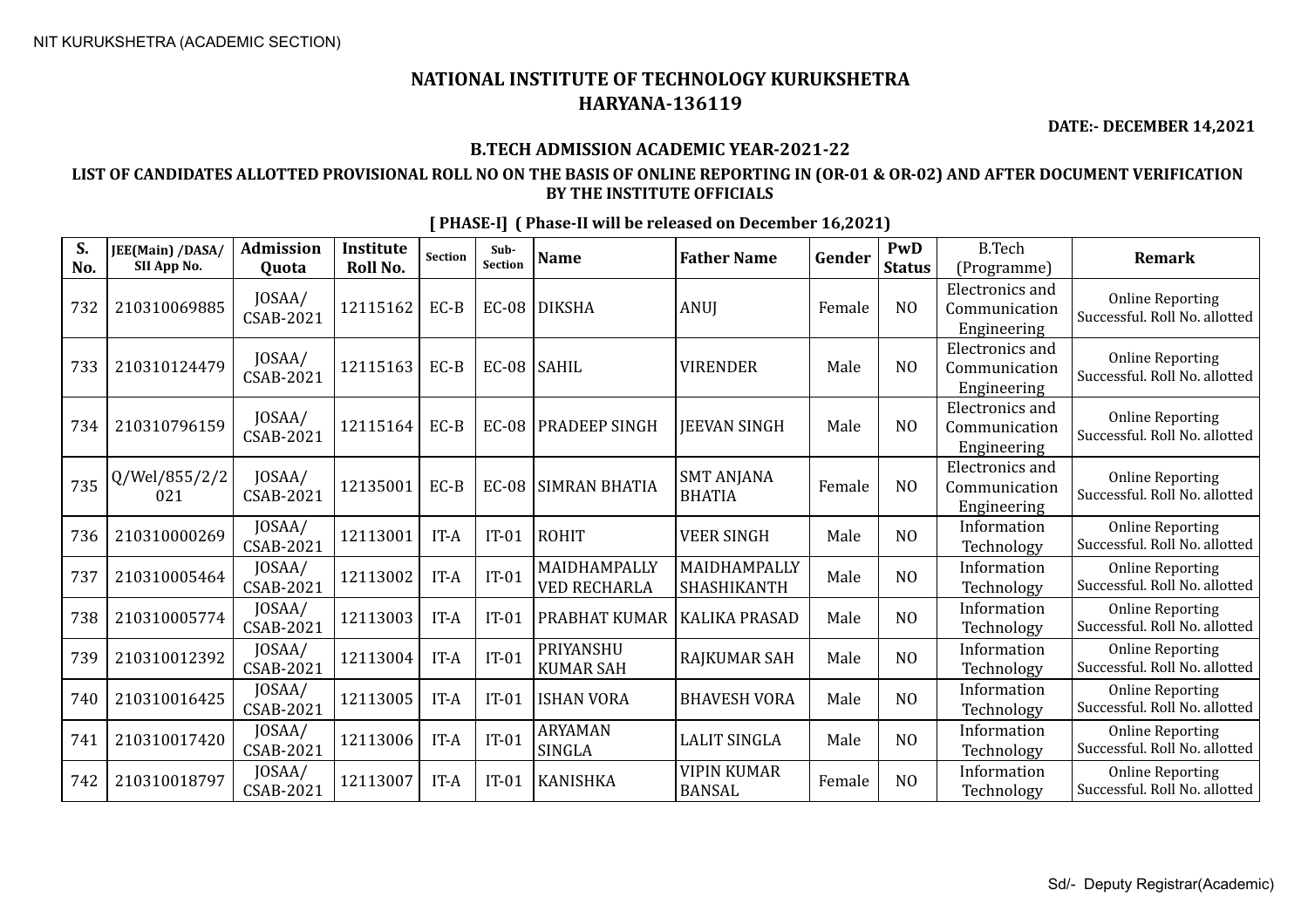**DATE:- DECEMBER 14,2021**

## **B.TECH ADMISSION ACADEMIC YEAR-2021-22**

## **LIST OF CANDIDATES ALLOTTED PROVISIONAL ROLL NO ON THE BASIS OF ONLINE REPORTING IN (OR-01 & OR-02) AND AFTER DOCUMENT VERIFICATION BY THE INSTITUTE OFFICIALS**

| S.<br>No. | JEE(Main) /DASA/<br>SII App No. | <b>Admission</b><br><b>Ouota</b> | <b>Institute</b><br>Roll No. | <b>Section</b> | Sub-<br>Section | <b>Name</b>                          | <b>Father Name</b>                              | Gender | <b>PwD</b><br><b>Status</b> | <b>B.Tech</b><br>(Programme) | <b>Remark</b>                                            |
|-----------|---------------------------------|----------------------------------|------------------------------|----------------|-----------------|--------------------------------------|-------------------------------------------------|--------|-----------------------------|------------------------------|----------------------------------------------------------|
| 743       | 210310027548                    | JOSAA/<br>CSAB-2021              | 12113008                     | IT-A           | $IT-01$         | <b>DEEPAK</b>                        | <b>GOPI RAM</b>                                 | Male   | NO                          | Information<br>Technology    | <b>Online Reporting</b><br>Successful. Roll No. allotted |
| 744       | 210310028597                    | JOSAA/<br><b>CSAB-2021</b>       | 12113009                     | IT-A           | $IT-01$         | AAYUSH KUNTAL                        | <b>OMVIR SINGH</b>                              | Male   | N <sub>O</sub>              | Information<br>Technology    | <b>Online Reporting</b><br>Successful. Roll No. allotted |
| 745       | 210310030829                    | JOSAA/<br><b>CSAB-2021</b>       | 12113010                     | IT-A           | $IT-01$         | <b>SPARSH JAIN</b>                   | <b>LATE MANOJ</b><br><b>JAIN</b>                | Male   | N <sub>O</sub>              | Information<br>Technology    | <b>Online Reporting</b><br>Successful. Roll No. allotted |
| 746       | 210310031394                    | JOSAA/<br><b>CSAB-2021</b>       | 12113011                     | IT-A           | $IT-01$         | <b>ANSHIKA</b>                       | <b>RAJ KUMAR</b><br><b>PRASAD</b>               | Female | N <sub>O</sub>              | Information<br>Technology    | <b>Online Reporting</b><br>Successful. Roll No. allotted |
| 747       | 210310031430                    | JOSAA/<br>CSAB-2021              | 12113012                     | IT-A           | $IT-01$         | <b>ADITYA</b><br><b>BHARDWAJ</b>     | <b>DUDHNATH</b><br><b>BHARDWAI</b>              | Male   | NO                          | Information<br>Technology    | <b>Online Reporting</b><br>Successful. Roll No. allotted |
| 748       | 210310031688                    | JOSAA/<br><b>CSAB-2021</b>       | 12113013                     | IT-A           | $IT-01$         | <b>RAMAN</b>                         | <b>KRISHAN</b><br><b>KUMAR</b>                  | Male   | NO                          | Information<br>Technology    | <b>Online Reporting</b><br>Successful. Roll No. allotted |
| 749       | 210310031812                    | JOSAA/<br><b>CSAB-2021</b>       | 12113014                     | IT-A           | $IT-01$         | <b>BHAVAY GOEL</b>                   | YOGESH KUMAR                                    | Male   | NO                          | Information<br>Technology    | <b>Online Reporting</b><br>Successful. Roll No. allotted |
| 750       | 210310041648                    | JOSAA/<br><b>CSAB-2021</b>       | 12113015                     | IT-A           | $IT-01$         | <b>SAVYASACHI</b>                    | <b>ASHOK KUMAR</b>                              | Male   | NO                          | Information<br>Technology    | <b>Online Reporting</b><br>Successful. Roll No. allotted |
| 751       | 210310042420                    | JOSAA/<br><b>CSAB-2021</b>       | 12113016                     | IT-A           | $IT-01$         | PRIYANKA                             | <b>VED PRAKASH</b>                              | Female | N <sub>O</sub>              | Information<br>Technology    | <b>Online Reporting</b><br>Successful. Roll No. allotted |
| 752       | 210310042969                    | JOSAA/<br><b>CSAB-2021</b>       | 12113017                     | IT-A           | $IT-01$         | VAIBHAV<br>CHAWLA                    | <b>SUNIL KUMAR</b><br><b>CHAWLA</b>             | Male   | N <sub>O</sub>              | Information<br>Technology    | <b>Online Reporting</b><br>Successful. Roll No. allotted |
| 753       | 210310043796                    | JOSAA/<br><b>CSAB-2021</b>       | 12113018                     | IT-A           | $IT-01$         | RAHUL SILONIYA                       | <b>IAGDISH</b>                                  | Male   | NO                          | Information<br>Technology    | <b>Online Reporting</b><br>Successful. Roll No. allotted |
| 754       | 210310049104                    | JOSAA/<br><b>CSAB-2021</b>       | 12113022                     | IT-A           | $IT-01$         | PRATIBHA YADAV                       | <b>YOGENDER</b><br>SINGH                        | Female | N <sub>O</sub>              | Information<br>Technology    | <b>Online Reporting</b><br>Successful. Roll No. allotted |
| 755       | 210310118048                    | JOSAA/<br><b>CSAB-2021</b>       | 12113055                     | IT-A           | $IT-01$         | <b>BHARAT KUMAR</b><br><b>PURWAR</b> | <b>PRADEEP</b><br><b>KUMAR</b><br><b>PURWAR</b> | Male   | <b>YES</b>                  | Information<br>Technology    | <b>Online Reporting</b><br>Successful. Roll No. allotted |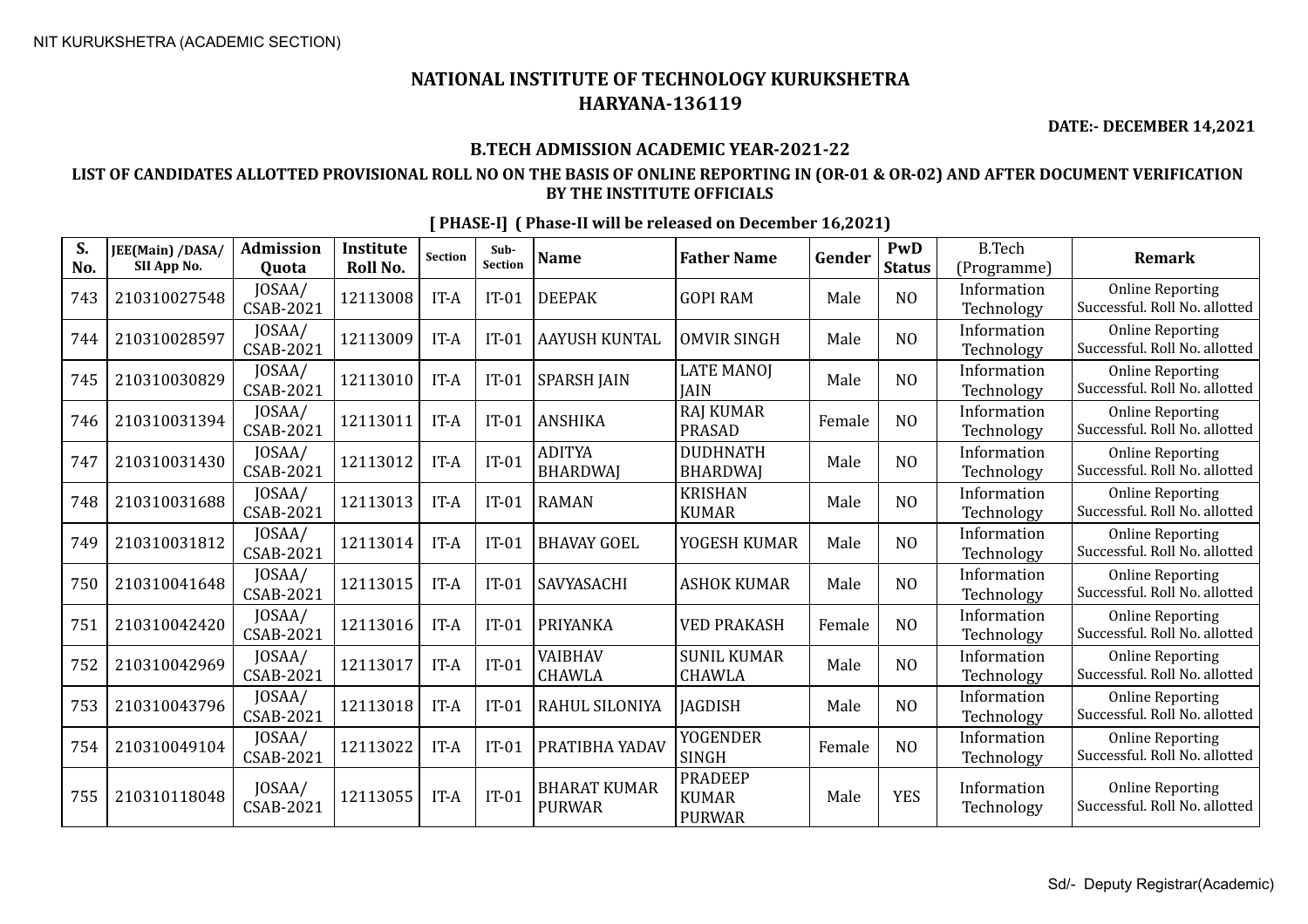**DATE:- DECEMBER 14,2021**

## **B.TECH ADMISSION ACADEMIC YEAR-2021-22**

## **LIST OF CANDIDATES ALLOTTED PROVISIONAL ROLL NO ON THE BASIS OF ONLINE REPORTING IN (OR-01 & OR-02) AND AFTER DOCUMENT VERIFICATION BY THE INSTITUTE OFFICIALS**

| S.<br>No. | JEE(Main) /DASA/<br>SII App No. | <b>Admission</b><br><b>Quota</b> | <b>Institute</b><br>Roll No. | <b>Section</b> | Sub-<br><b>Section</b> | <b>Name</b>                               | <b>Father Name</b>                       | Gender | PwD<br><b>Status</b> | <b>B.Tech</b><br>(Programme) | <b>Remark</b>                                            |
|-----------|---------------------------------|----------------------------------|------------------------------|----------------|------------------------|-------------------------------------------|------------------------------------------|--------|----------------------|------------------------------|----------------------------------------------------------|
| 756       | 210310332732                    | JOSAA/<br>CSAB-2021              | 12113111                     | IT-A           | $IT-01$                | <b>SHIV NARAYAN</b><br><b>KUMAR YADAV</b> | <b>KAILASH YADAV</b>                     | Male   | <b>YES</b>           | Information<br>Technology    | <b>Online Reporting</b><br>Successful. Roll No. allotted |
| 757       | 210310044017                    | JOSAA/<br><b>CSAB-2021</b>       | 12113019                     | IT-A           | $IT-02$                | <b>AMIT KUMAR</b>                         | <b>NARSI RAM</b>                         | Male   | N <sub>O</sub>       | Information<br>Technology    | <b>Online Reporting</b><br>Successful. Roll No. allotted |
| 758       | 210310046206                    | JOSAA/<br><b>CSAB-2021</b>       | 12113020                     | IT-A           | $IT-02$                | UJJWAL JAIN                               | <b>SATISH JAIN</b>                       | Male   | N <sub>O</sub>       | Information<br>Technology    | <b>Online Reporting</b><br>Successful. Roll No. allotted |
| 759       | 210310048628                    | JOSAA/<br><b>CSAB-2021</b>       | 12113021                     | IT-A           | $IT-02$                | RAHUL SEHGAL                              | <b>BANWARI LAL</b>                       | Male   | N <sub>O</sub>       | Information<br>Technology    | <b>Online Reporting</b><br>Successful. Roll No. allotted |
| 760       | 210310054473                    | JOSAA/<br><b>CSAB-2021</b>       | 12113023                     | IT-A           | $IT-02$                | TUMMA<br><b>ANUROOP</b>                   | <b>TUMMA</b><br>PRASANNA<br><b>KUMAR</b> | Male   | N <sub>O</sub>       | Information<br>Technology    | <b>Online Reporting</b><br>Successful. Roll No. allotted |
| 761       | 210310057512                    | JOSAA/<br><b>CSAB-2021</b>       | 12113024                     | IT-A           | $IT-02$                | <b>VIVEK SHARMA</b>                       | <b>MOHAN SHYAM</b><br><b>SHARMA</b>      | Male   | N <sub>O</sub>       | Information<br>Technology    | <b>Online Reporting</b><br>Successful. Roll No. allotted |
| 762       | 210310057537                    | JOSAA/<br><b>CSAB-2021</b>       | 12113025                     | IT-A           | $IT-02$                | VAIBHAV BAJPAI                            | <b>SUSHIL BAJPAI</b>                     | Male   | N <sub>O</sub>       | Information<br>Technology    | <b>Online Reporting</b><br>Successful. Roll No. allotted |
| 763       | 210310058242                    | JOSAA/<br><b>CSAB-2021</b>       | 12113026                     | IT-A           | $IT-02$                | SAUBHAGYA<br><b>SINGH</b>                 | <b>DHARMENDRA</b><br><b>SINGH</b>        | Male   | N <sub>O</sub>       | Information<br>Technology    | <b>Online Reporting</b><br>Successful. Roll No. allotted |
| 764       | 210310058959                    | JOSAA/<br><b>CSAB-2021</b>       | 12113027                     | IT-A           | $IT-02$                | AAYUSH GARG                               | ANUJ GARG                                | Male   | N <sub>O</sub>       | Information<br>Technology    | <b>Online Reporting</b><br>Successful. Roll No. allotted |
| 765       | 210310059972                    | JOSAA/<br><b>CSAB-2021</b>       | 12113028                     | IT-A           | $IT-02$                | YOGITA YADAV                              | <b>RAKESH KUMAR</b><br>YADAV             | Female | N <sub>O</sub>       | Information<br>Technology    | <b>Online Reporting</b><br>Successful. Roll No. allotted |
| 766       | 210310062811                    | JOSAA/<br><b>CSAB-2021</b>       | 12113029                     | IT-A           | $IT-02$                | HARSHVARDHAN                              | <b>MANOJ KUMAR</b>                       | Male   | N <sub>O</sub>       | Information<br>Technology    | <b>Online Reporting</b><br>Successful. Roll No. allotted |
| 767       | 210310063892                    | JOSAA/<br><b>CSAB-2021</b>       | 12113030                     | IT-A           | $IT-02$                | <b>SAMEER KAUSHIK</b>                     | <b>JAIPRAKASH</b><br><b>KAUSHIK</b>      | Male   | NO                   | Information<br>Technology    | <b>Online Reporting</b><br>Successful. Roll No. allotted |
| 768       | 210310065842                    | JOSAA/<br><b>CSAB-2021</b>       | 12113031                     | IT-A           | $IT-02$                | <b>LALIT GIDWANI</b>                      | <b>MANOJ GIDWANI</b>                     | Male   | N <sub>O</sub>       | Information<br>Technology    | <b>Online Reporting</b><br>Successful. Roll No. allotted |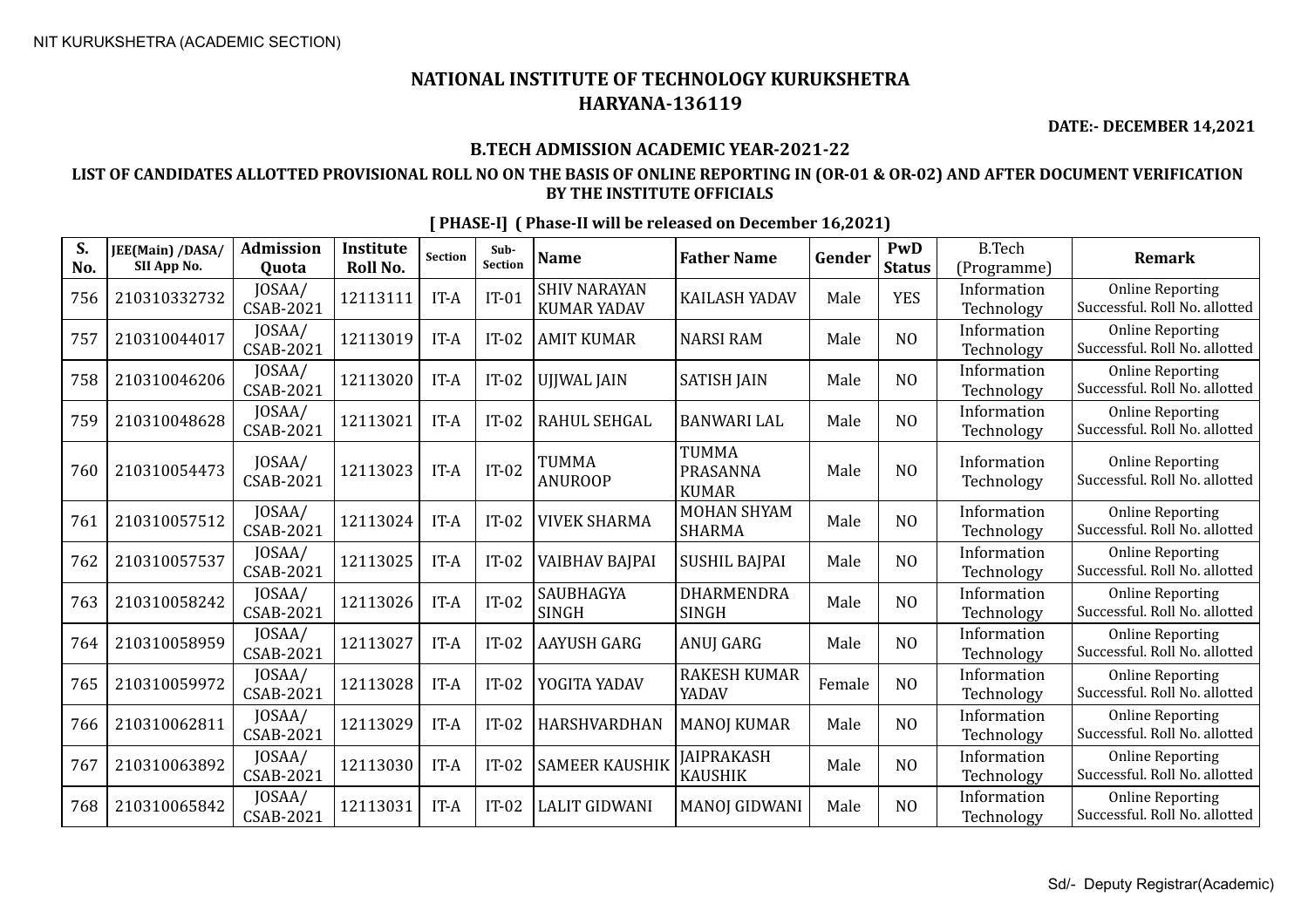**DATE:- DECEMBER 14,2021**

## **B.TECH ADMISSION ACADEMIC YEAR-2021-22**

## **LIST OF CANDIDATES ALLOTTED PROVISIONAL ROLL NO ON THE BASIS OF ONLINE REPORTING IN (OR-01 & OR-02) AND AFTER DOCUMENT VERIFICATION BY THE INSTITUTE OFFICIALS**

| S.<br>No. | JEE(Main) /DASA/<br>SII App No. | <b>Admission</b><br><b>Ouota</b> | Institute<br>Roll No. | <b>Section</b> | Sub-<br><b>Section</b> | <b>Name</b>                          | <b>Father Name</b>                  | Gender | PwD<br><b>Status</b> | <b>B.Tech</b><br>(Programme) | <b>Remark</b>                                            |
|-----------|---------------------------------|----------------------------------|-----------------------|----------------|------------------------|--------------------------------------|-------------------------------------|--------|----------------------|------------------------------|----------------------------------------------------------|
| 769       | 210310072280                    | JOSAA/<br>CSAB-2021              | 12113032              | IT-A           | $IT-02$                | KISHLESH KUMAR<br><b>SINGH</b>       | <b>JAYANT KUMAR</b><br><b>SINGH</b> | Male   | N <sub>O</sub>       | Information<br>Technology    | <b>Online Reporting</b><br>Successful. Roll No. allotted |
| 770       | 210310073543                    | JOSAA/<br>CSAB-2021              | 12113033              | IT-A           | $IT-02$                | <b>AYUSHI</b><br><b>AGGARWAL</b>     | <b>VIRENDER GARG</b>                | Female | N <sub>O</sub>       | Information<br>Technology    | <b>Online Reporting</b><br>Successful. Roll No. allotted |
| 771       | 210310073750                    | JOSAA/<br>CSAB-2021              | 12113034              | IT-A           | $IT-02$                | <b>ARPIT YADAV</b>                   | <b>JAY PRAKASH</b><br>YADAV         | Male   | N <sub>O</sub>       | Information<br>Technology    | <b>Online Reporting</b><br>Successful. Roll No. allotted |
| 772       | 210310075061                    | JOSAA/<br><b>CSAB-2021</b>       | 12113035              | IT-A           | $IT-02$                | L NIKHIL SRI<br><b>KRISHNA</b>       | <b>L RAMKUMAR</b>                   | Male   | N <sub>O</sub>       | Information<br>Technology    | <b>Online Reporting</b><br>Successful. Roll No. allotted |
| 773       | 210310076280                    | JOSAA/<br>CSAB-2021              | 12113036              | IT-A           | $IT-02$                | <b>GAURAV</b>                        | <b>RAJKUMAR</b>                     | Male   | N <sub>O</sub>       | Information<br>Technology    | <b>Online Reporting</b><br>Successful. Roll No. allotted |
| 774       | 210310077543                    | JOSAA/<br><b>CSAB-2021</b>       | 12113037              | IT-A           | $IT-02$                | DEEPALI JHA                          | <b>RAMESH KUMAR</b><br><b>IHA</b>   | Female | N <sub>O</sub>       | Information<br>Technology    | <b>Online Reporting</b><br>Successful. Roll No. allotted |
| 775       | 210310081636                    | JOSAA/<br><b>CSAB-2021</b>       | 12113038              | IT-A           | $IT-02$                | TRIJAL SHARMA                        | PAWAN KUMAR<br><b>SHARMA</b>        | Male   | N <sub>O</sub>       | Information<br>Technology    | <b>Online Reporting</b><br>Successful. Roll No. allotted |
| 776       | 210310098579                    | JOSAA/<br>CSAB-2021              | 12113047              | IT-A           | $IT-02$                | <b>NISHTHA</b>                       | <b>NEERAJ PAHUJA</b>                | Female | <b>YES</b>           | Information<br>Technology    | <b>Online Reporting</b><br>Successful. Roll No. allotted |
| 777       | 210310483571                    | JOSAA/<br><b>CSAB-2021</b>       | 12113134              | IT-A           | $IT-02$                | <b>HARSH KUMAR</b>                   | <b>BALWAN SINGH</b>                 | Male   | <b>YES</b>           | Information<br>Technology    | <b>Online Reporting</b><br>Successful. Roll No. allotted |
| 778       | 210310082411                    | JOSAA/<br><b>CSAB-2021</b>       | 12113039              | IT-A           | $IT-03$                | <b>UTKARSHH</b><br><b>RAJAN IYER</b> | <b>RAJAN IYER</b>                   | Male   | N <sub>O</sub>       | Information<br>Technology    | <b>Online Reporting</b><br>Successful. Roll No. allotted |
| 779       | 210310088017                    | JOSAA/<br>CSAB-2021              | 12113040              | IT-A           | $IT-03$                | HIMANSHU<br><b>SHEKHAR</b>           | YUGAL KISHORE<br><b>MEHTA</b>       | Male   | N <sub>O</sub>       | Information<br>Technology    | <b>Online Reporting</b><br>Successful. Roll No. allotted |
| 780       | 210310088631                    | JOSAA/<br>CSAB-2021              | 12113041              | IT-A           | $IT-03$                | <b>SANYAM</b>                        | <b>SURINDER</b>                     | Male   | N <sub>O</sub>       | Information<br>Technology    | <b>Online Reporting</b><br>Successful. Roll No. allotted |
| 781       | 210310088891                    | JOSAA/<br>CSAB-2021              | 12113042              | IT-A           | $IT-03$                | <b>GAURAV JHINGTA</b>                | <b>NEEM CHAND</b><br><b>IHINGTA</b> | Male   | N <sub>O</sub>       | Information<br>Technology    | <b>Online Reporting</b><br>Successful. Roll No. allotted |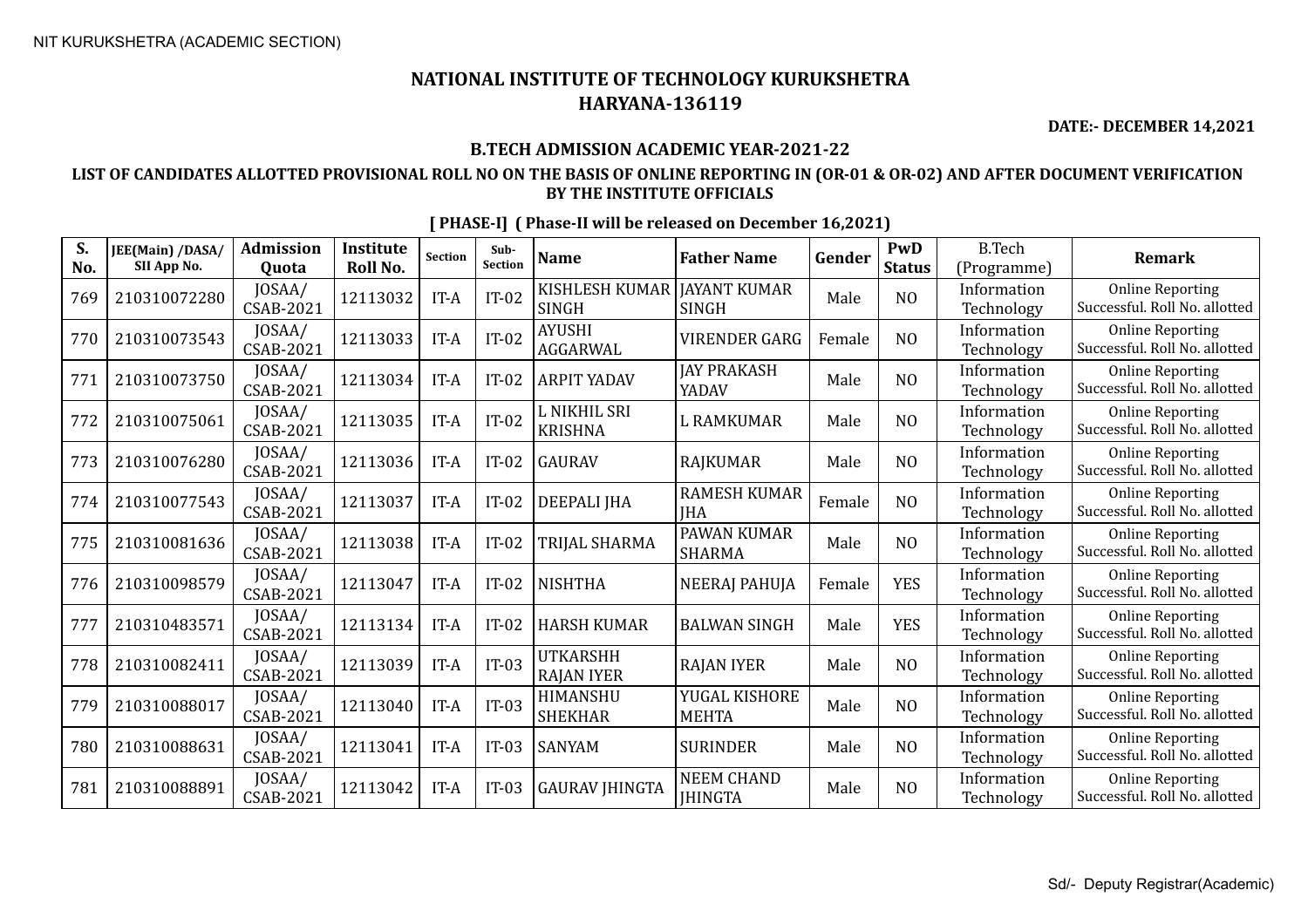**DATE:- DECEMBER 14,2021**

## **B.TECH ADMISSION ACADEMIC YEAR-2021-22**

## **LIST OF CANDIDATES ALLOTTED PROVISIONAL ROLL NO ON THE BASIS OF ONLINE REPORTING IN (OR-01 & OR-02) AND AFTER DOCUMENT VERIFICATION BY THE INSTITUTE OFFICIALS**

| S.<br>No. | JEE(Main) /DASA/<br>SII App No. | <b>Admission</b><br>Quota  | <b>Institute</b><br>Roll No. | <b>Section</b> | Sub-<br><b>Section</b> | <b>Name</b>                    | <b>Father Name</b>                  | Gender | PwD<br><b>Status</b> | <b>B.Tech</b><br>(Programme) | <b>Remark</b>                                            |
|-----------|---------------------------------|----------------------------|------------------------------|----------------|------------------------|--------------------------------|-------------------------------------|--------|----------------------|------------------------------|----------------------------------------------------------|
| 782       | 210310089022                    | JOSAA/<br><b>CSAB-2021</b> | 12113043                     | IT-A           | $IT-03$                | <b>ROHIT KUMAR</b>             | <b>BALRAJ SINGH</b>                 | Male   | N <sub>O</sub>       | Information<br>Technology    | <b>Online Reporting</b><br>Successful. Roll No. allotted |
| 783       | 210310089352                    | JOSAA/<br>CSAB-2021        | 12113044                     | IT-A           | $IT-03$                | <b>ADITYA SHARMA</b>           | <b>RAKESH KUMAR</b>                 | Male   | N <sub>O</sub>       | Information<br>Technology    | <b>Online Reporting</b><br>Successful. Roll No. allotted |
| 784       | 210310090361                    | JOSAA/<br>CSAB-2021        | 12113045                     | IT-A           | $IT-03$                | <b>ROSHAN KUMAR</b><br>YADAV   | <b>RAM NARAYAN</b><br>YADAV         | Male   | N <sub>O</sub>       | Information<br>Technology    | <b>Online Reporting</b><br>Successful. Roll No. allotted |
| 785       | 210310098502                    | JOSAA/<br><b>CSAB-2021</b> | 12113046                     | IT-A           | $IT-03$                | YASH YADAV                     | <b>BHUDEV</b>                       | Male   | N <sub>O</sub>       | Information<br>Technology    | <b>Online Reporting</b><br>Successful. Roll No. allotted |
| 786       | 210310099323                    | JOSAA/<br>CSAB-2021        | 12113048                     | IT-A           | $IT-03$                | <b>SHATAKSHI</b><br>SRIVASTAVA | <b>ASHISH</b>                       | Female | N <sub>O</sub>       | Information<br>Technology    | <b>Online Reporting</b><br>Successful. Roll No. allotted |
| 787       | 210310108839                    | JOSAA/<br><b>CSAB-2021</b> | 12113049                     | IT-A           | $IT-03$                | NIKHIL GARG                    | <b>SANDEEP</b><br><b>KUMAR</b>      | Male   | N <sub>O</sub>       | Information<br>Technology    | <b>Online Reporting</b><br>Successful. Roll No. allotted |
| 788       | 210310109042                    | JOSAA/<br>CSAB-2021        | 12113050                     | IT-A           | $IT-03$                | <b>SUDIP DAS</b>               | SRIBATSHA DAS                       | Male   | N <sub>O</sub>       | Information<br>Technology    | <b>Online Reporting</b><br>Successful. Roll No. allotted |
| 789       | 210310114043                    | JOSAA/<br><b>CSAB-2021</b> | 12113051                     | IT-A           | $IT-03$                | ANUSHKA<br><b>MOHAN</b>        | <b>VIVEK MOHAN</b><br><b>PRASAD</b> | Female | N <sub>O</sub>       | Information<br>Technology    | <b>Online Reporting</b><br>Successful. Roll No. allotted |
| 790       | 210310115822                    | JOSAA/<br><b>CSAB-2021</b> | 12113052                     | IT-A           | $IT-03$                | CHIRAG GARG                    | <b>MANOJ KUMAR</b>                  | Male   | N <sub>O</sub>       | Information<br>Technology    | <b>Online Reporting</b><br>Successful. Roll No. allotted |
| 791       | 210310116171                    | JOSAA/<br>CSAB-2021        | 12113053                     | IT-A           | $IT-03$                | <b>KUNAL</b><br>MEHNDIRATTA    | <b>MEHTAB SINGH</b>                 | Male   | N <sub>O</sub>       | Information<br>Technology    | <b>Online Reporting</b><br>Successful. Roll No. allotted |
| 792       | 210310116452                    | JOSAA/<br>CSAB-2021        | 12113054                     | IT-A           | $IT-03$                | NAMAN SINGHAL                  | INDRAPRAKASH<br><b>GUPTA</b>        | Male   | N <sub>O</sub>       | Information<br>Technology    | <b>Online Reporting</b><br>Successful. Roll No. allotted |
| 793       | 210310118169                    | JOSAA/<br>CSAB-2021        | 12113056                     | IT-A           | $IT-03$                | <b>NITISH KUMAR</b>            | <b>SURESH KUMAR</b>                 | Male   | N <sub>O</sub>       | Information<br>Technology    | <b>Online Reporting</b><br>Successful. Roll No. allotted |
| 794       | 210310119266                    | JOSAA/<br>CSAB-2021        | 12113057                     | IT-A           | $IT-03$                | <b>ROHIT KUMAR</b>             | <b>RADHE SHYAM</b>                  | Male   | NO                   | Information<br>Technology    | <b>Online Reporting</b><br>Successful. Roll No. allotted |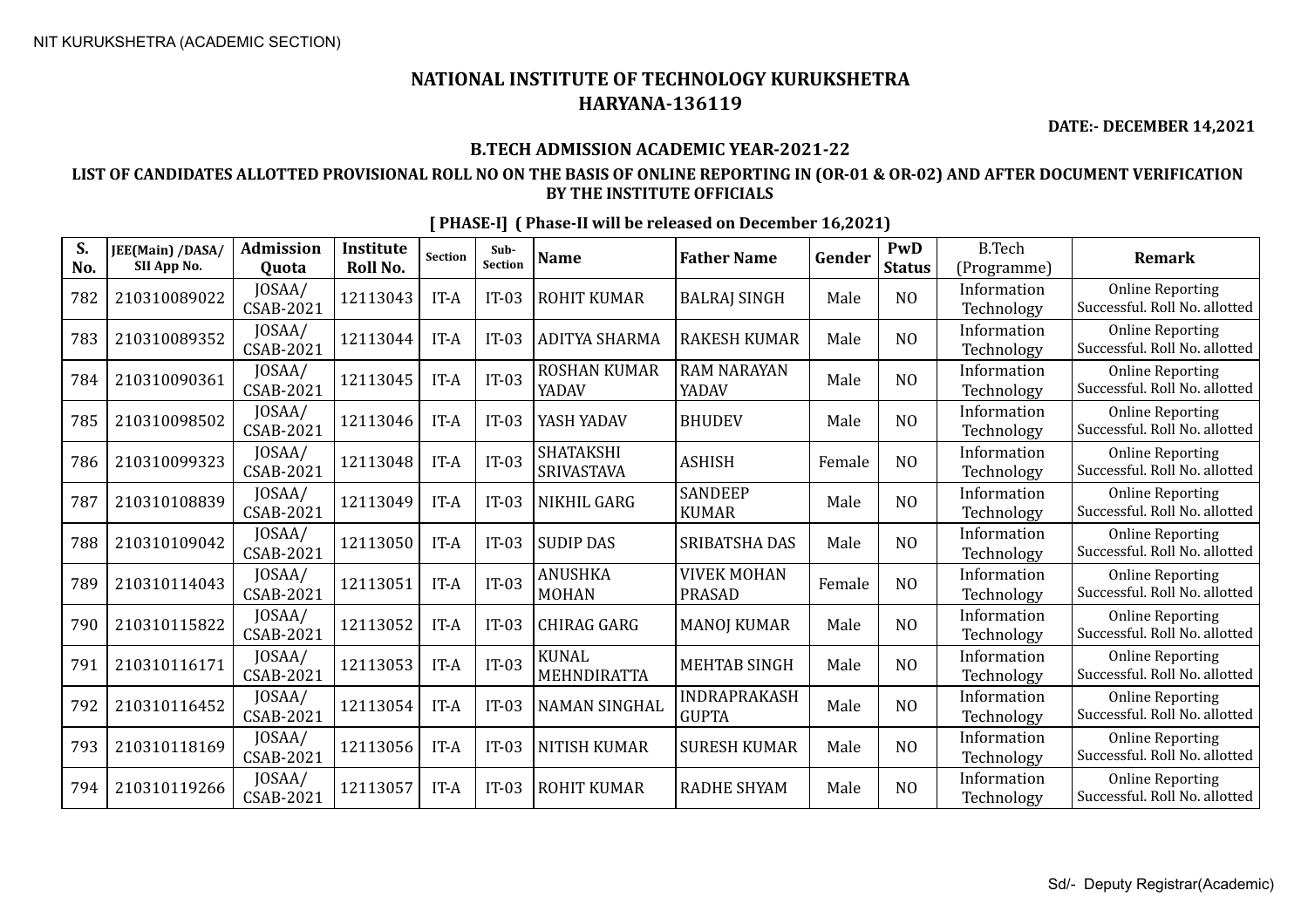**DATE:- DECEMBER 14,2021**

## **B.TECH ADMISSION ACADEMIC YEAR-2021-22**

## **LIST OF CANDIDATES ALLOTTED PROVISIONAL ROLL NO ON THE BASIS OF ONLINE REPORTING IN (OR-01 & OR-02) AND AFTER DOCUMENT VERIFICATION BY THE INSTITUTE OFFICIALS**

| S.<br>No. | JEE(Main) /DASA/<br>SII App No. | <b>Admission</b><br><b>Ouota</b> | <b>Institute</b><br>Roll No. | <b>Section</b> | Sub-<br><b>Section</b> | <b>Name</b>                        | <b>Father Name</b>                    | Gender | PwD<br><b>Status</b> | <b>B.Tech</b><br>(Programme) | <b>Remark</b>                                            |
|-----------|---------------------------------|----------------------------------|------------------------------|----------------|------------------------|------------------------------------|---------------------------------------|--------|----------------------|------------------------------|----------------------------------------------------------|
| 795       | 210310120739                    | JOSAA/<br><b>CSAB-2021</b>       | 12113058                     | IT-A           | $IT-03$                | DHARMENDRA<br><b>KUMAR YADAV</b>   | <b>RUDAL YADAV</b>                    | Male   | N <sub>O</sub>       | Information<br>Technology    | <b>Online Reporting</b><br>Successful. Roll No. allotted |
| 796       | 210310144642                    | JOSAA/<br><b>CSAB-2021</b>       | 12113068                     | IT-A           | $IT-03$                | PRANJALI<br><b>CHANDRA</b>         | <b>SAMANT DEO</b><br><b>CHANDRA</b>   | Female | N <sub>O</sub>       | Information<br>Technology    | <b>Online Reporting</b><br>Successful. Roll No. allotted |
| 797       | 210310147388                    | JOSAA/<br><b>CSAB-2021</b>       | 12113069                     | IT-A           | $IT-03$                | <b>AANCHAL</b>                     | <b>GULSHAN</b><br><b>KUMAR</b>        | Female | N <sub>O</sub>       | Information<br>Technology    | <b>Online Reporting</b><br>Successful. Roll No. allotted |
| 798       | 210310122839                    | JOSAA/<br><b>CSAB-2021</b>       | 12113059                     | IT-A           | $IT-04$                | <b>SAHIL GUPTA</b>                 | <b>MAHENDRA</b><br><b>KUMAR GUPTA</b> | Male   | N <sub>O</sub>       | Information<br>Technology    | <b>Online Reporting</b><br>Successful. Roll No. allotted |
| 799       | 210310129959                    | JOSAA/<br><b>CSAB-2021</b>       | 12113060                     | IT-A           | $IT-04$                | <b>UTKARSH</b><br><b>PANDEY</b>    | KRISHNA CHAND<br><b>PANDEY</b>        | Male   | N <sub>O</sub>       | Information<br>Technology    | <b>Online Reporting</b><br>Successful. Roll No. allotted |
| 800       | 210310131203                    | JOSAA/<br><b>CSAB-2021</b>       | 12113061                     | IT-A           | $IT-04$                | <b>GAURAV YADAV</b>                | <b>RAJESH KUMAR</b>                   | Male   | N <sub>O</sub>       | Information<br>Technology    | <b>Online Reporting</b><br>Successful. Roll No. allotted |
| 801       | 210310131205                    | JOSAA/<br><b>CSAB-2021</b>       | 12113062                     | IT-A           | $IT-04$                | <b>AYUSH SINGHAL</b>               | <b>BANKE BIHARI</b>                   | Male   | N <sub>O</sub>       | Information<br>Technology    | <b>Online Reporting</b><br>Successful. Roll No. allotted |
| 802       | 210310136221                    | JOSAA/<br><b>CSAB-2021</b>       | 12113063                     | IT-A           | $IT-04$                | <b>ABHAY RAWAT</b>                 | <b>RAJESH KUMAR</b>                   | Male   | N <sub>O</sub>       | Information<br>Technology    | <b>Online Reporting</b><br>Successful. Roll No. allotted |
| 803       | 210310136967                    | JOSAA/<br><b>CSAB-2021</b>       | 12113064                     | IT-A           | $IT-04$                | <b>SUDHIR</b>                      | <b>AJAY KUMAR</b>                     | Male   | N <sub>O</sub>       | Information<br>Technology    | <b>Online Reporting</b><br>Successful. Roll No. allotted |
| 804       | 210310139472                    | JOSAA/<br><b>CSAB-2021</b>       | 12113065                     | IT-A           | $IT-04$                | <b>AYUSH</b><br><b>BHARADWAJ</b>   | CHANDRADEEP<br><b>DUBEY</b>           | Male   | N <sub>O</sub>       | Information<br>Technology    | <b>Online Reporting</b><br>Successful. Roll No. allotted |
| 805       | 210310142087                    | JOSAA/<br><b>CSAB-2021</b>       | 12113066                     | IT-A           | $IT-04$                | VISHESH GARG                       | MR. SUNIL GARG                        | Male   | N <sub>O</sub>       | Information<br>Technology    | <b>Online Reporting</b><br>Successful. Roll No. allotted |
| 806       | 210310142502                    | JOSAA/<br>CSAB-2021              | 12113067                     | IT-A           | $IT-04$                | <b>RATHOD</b><br><b>RAMCHANDER</b> | <b>RATHOD KESHU</b><br><b>NAIK</b>    | Male   | N <sub>O</sub>       | Information<br>Technology    | <b>Online Reporting</b><br>Successful. Roll No. allotted |
| 807       | 210310147673                    | JOSAA/<br><b>CSAB-2021</b>       | 12113070                     | IT-A           | $IT-04$                | <b>MANISH</b>                      | <b>RAJKUMAR</b>                       | Male   | N <sub>O</sub>       | Information<br>Technology    | <b>Online Reporting</b><br>Successful. Roll No. allotted |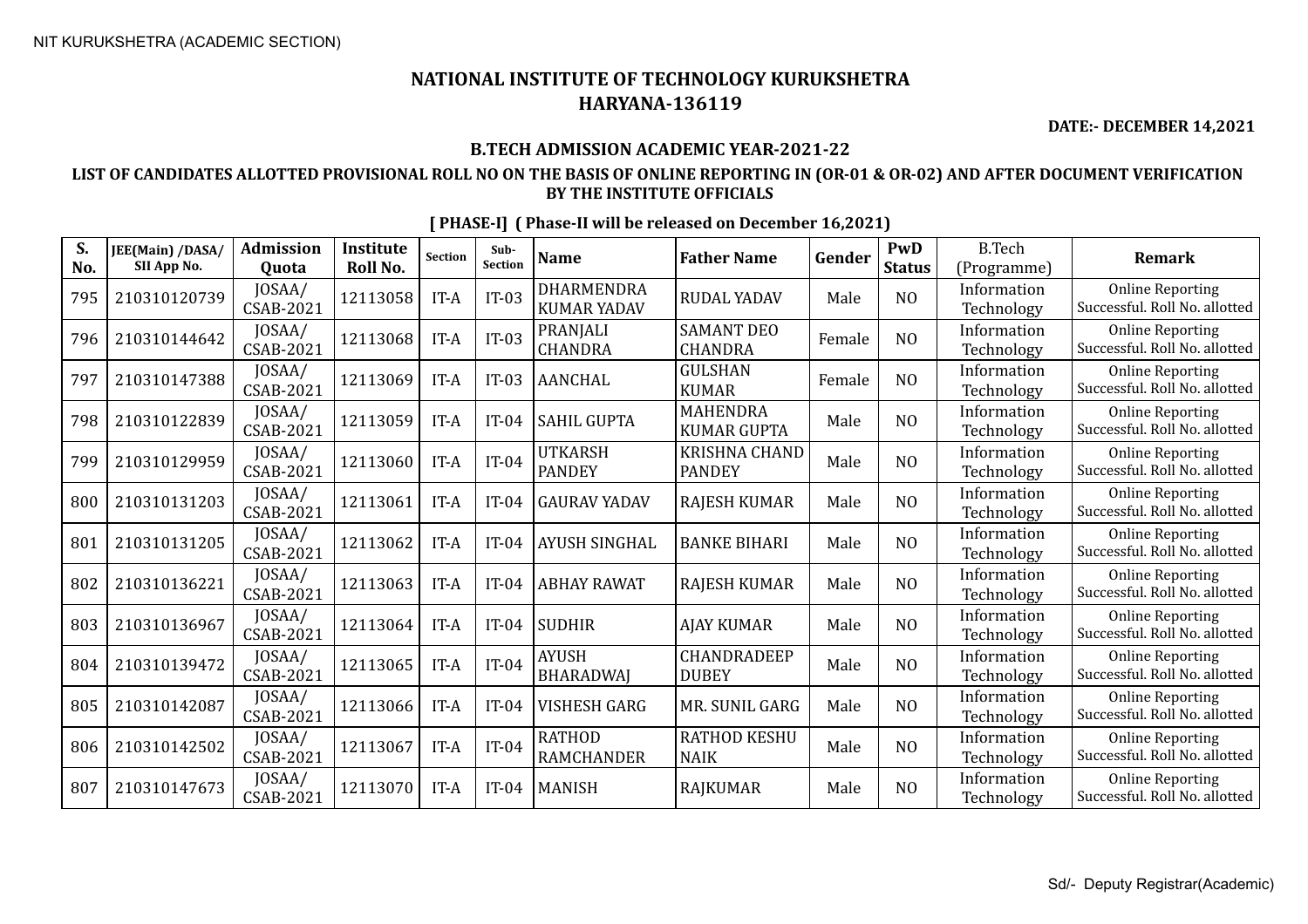**DATE:- DECEMBER 14,2021**

## **B.TECH ADMISSION ACADEMIC YEAR-2021-22**

## **LIST OF CANDIDATES ALLOTTED PROVISIONAL ROLL NO ON THE BASIS OF ONLINE REPORTING IN (OR-01 & OR-02) AND AFTER DOCUMENT VERIFICATION BY THE INSTITUTE OFFICIALS**

| S.<br>No. | JEE(Main) /DASA/<br>SII App No. | <b>Admission</b><br>Quota  | Institute<br>Roll No. | <b>Section</b> | Sub-<br>Section | <b>Name</b>                                     | <b>Father Name</b>                    | Gender | PwD<br><b>Status</b> | <b>B.Tech</b><br>(Programme) | <b>Remark</b>                                            |
|-----------|---------------------------------|----------------------------|-----------------------|----------------|-----------------|-------------------------------------------------|---------------------------------------|--------|----------------------|------------------------------|----------------------------------------------------------|
| 808       | 210310149838                    | JOSAA/<br>CSAB-2021        | 12113071              | IT-A           | $IT-04$         | <b>HARSH BANSAL</b>                             | <b>AJIT BANSAL</b>                    | Male   | N <sub>O</sub>       | Information<br>Technology    | <b>Online Reporting</b><br>Successful. Roll No. allotted |
| 809       | 210310156805                    | JOSAA/<br>CSAB-2021        | 12113072              | IT-A           | $IT-04$         | <b>MAYUR LOHIA</b>                              | <b>NARENDER</b><br><b>KUMAR</b>       | Male   | N <sub>O</sub>       | Information<br>Technology    | <b>Online Reporting</b><br>Successful. Roll No. allotted |
| 810       | 210310166222                    | JOSAA/<br>CSAB-2021        | 12113073              | IT-A           | $IT-04$         | <b>HANSI BERI</b>                               | <b>HARISH</b><br><b>CHANDRA BERI</b>  | Female | N <sub>O</sub>       | Information<br>Technology    | <b>Online Reporting</b><br>Successful. Roll No. allotted |
| 811       | 210310179485                    | JOSAA/<br><b>CSAB-2021</b> | 12113074              | IT-A           | $IT-04$         | <b>ALOK JAISWAL</b>                             | SANJAY JAISWAL                        | Male   | N <sub>O</sub>       | Information<br>Technology    | <b>Online Reporting</b><br>Successful. Roll No. allotted |
| 812       | 210310182064                    | JOSAA/<br>CSAB-2021        | 12113075              | IT-A           | $IT-04$         | <b>RACHIT GOEL</b>                              | <b>SANJAY KUMAR</b><br><b>GUPTA</b>   | Male   | N <sub>O</sub>       | Information<br>Technology    | <b>Online Reporting</b><br>Successful. Roll No. allotted |
| 813       | 210310183378                    | JOSAA/<br><b>CSAB-2021</b> | 12113076              | IT-A           | $IT-04$         | <b>SAKSHAM</b><br><b>MITTAL</b>                 | <b>SUKHBIR</b><br>PRASAD MITTAL       | Male   | N <sub>O</sub>       | Information<br>Technology    | <b>Online Reporting</b><br>Successful. Roll No. allotted |
| 814       | 210310183549                    | JOSAA/<br><b>CSAB-2021</b> | 12113077              | IT-A           | $IT-04$         | <b>ARIDAMAN SINGH</b>                           | <b>YOGENDRA</b><br><b>SINGH</b>       | Male   | N <sub>O</sub>       | Information<br>Technology    | <b>Online Reporting</b><br>Successful. Roll No. allotted |
| 815       | 210310183682                    | JOSAA/<br><b>CSAB-2021</b> | 12113078              | IT-A           | $IT-04$         | <b>GOVIND JI</b>                                | <b>RANJIT KUMAR</b>                   | Male   | N <sub>O</sub>       | Information<br>Technology    | <b>Online Reporting</b><br>Successful. Roll No. allotted |
| 816       | 210310190937                    | JOSAA/<br>CSAB-2021        | 12113083              | IT-A           | $IT-04$         | <b>SHRUTI</b>                                   | <b>VIJAY KUMAR</b>                    | Female | N <sub>O</sub>       | Information<br>Technology    | <b>Online Reporting</b><br>Successful. Roll No. allotted |
| 817       | 210310222822                    | JOSAA/<br><b>CSAB-2021</b> | 12113090              | IT-A           | $IT-04$         | YATEE SUKHANI                                   | <b>VINAY SUKHANI</b>                  | Female | N <sub>O</sub>       | Information<br>Technology    | <b>Online Reporting</b><br>Successful. Roll No. allotted |
| 818       | 210310266274                    | JOSAA/<br><b>CSAB-2021</b> | 12113095              | IT-A           | $IT-04$         | <b>KONDEPUDI</b><br><b>HARSHINI</b><br>PRIYANKA | <b>KONDEPUDI</b><br>RAMAKRISHNA       | Female | N <sub>O</sub>       | Information<br>Technology    | <b>Online Reporting</b><br>Successful. Roll No. allotted |
| 819       | 210310184749                    | JOSAA/<br><b>CSAB-2021</b> | 12113079              | $IT-B$         | $IT-05$         | <b>SOUMESH KHARE</b>                            | <b>SANJAY KHARE</b>                   | Male   | N <sub>O</sub>       | Information<br>Technology    | <b>Online Reporting</b><br>Successful. Roll No. allotted |
| 820       | 210310185784                    | JOSAA/<br><b>CSAB-2021</b> | 12113080              | $IT-B$         | $IT-05$         | <b>KANISHKA</b><br><b>RANJAN</b>                | <b>RAJEEV RANJAN</b><br><b>TIWARI</b> | Male   | N <sub>O</sub>       | Information<br>Technology    | <b>Online Reporting</b><br>Successful. Roll No. allotted |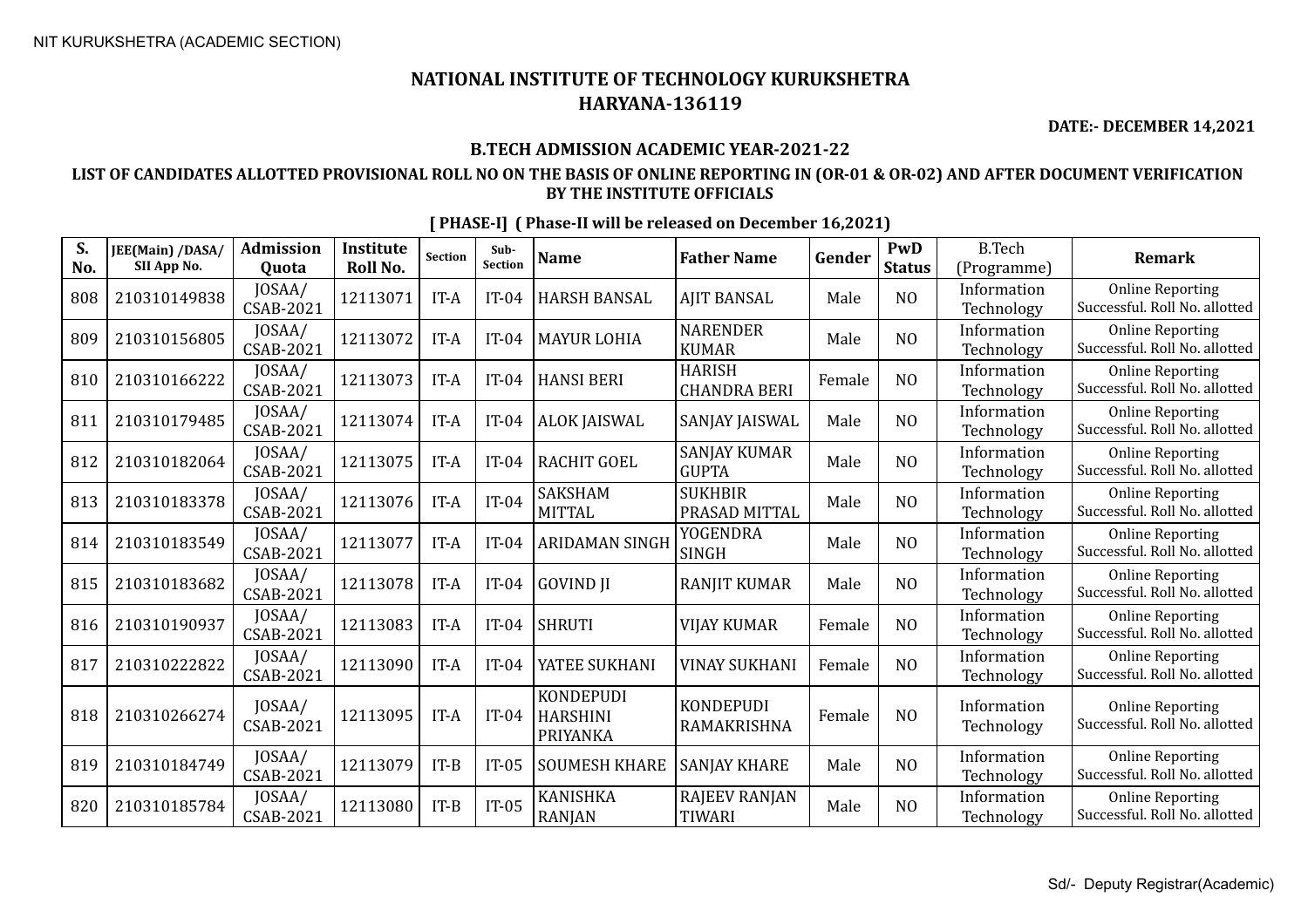**DATE:- DECEMBER 14,2021**

## **B.TECH ADMISSION ACADEMIC YEAR-2021-22**

## **LIST OF CANDIDATES ALLOTTED PROVISIONAL ROLL NO ON THE BASIS OF ONLINE REPORTING IN (OR-01 & OR-02) AND AFTER DOCUMENT VERIFICATION BY THE INSTITUTE OFFICIALS**

| S.<br>No. | JEE(Main) /DASA/<br>SII App No. | <b>Admission</b><br><b>Ouota</b> | <b>Institute</b><br>Roll No. | <b>Section</b> | Sub-<br>Section | <b>Name</b>                                 | <b>Father Name</b>                  | Gender | PwD<br><b>Status</b> | <b>B.Tech</b><br>(Programme) | <b>Remark</b>                                            |
|-----------|---------------------------------|----------------------------------|------------------------------|----------------|-----------------|---------------------------------------------|-------------------------------------|--------|----------------------|------------------------------|----------------------------------------------------------|
| 821       | 210310186921                    | JOSAA/<br>CSAB-2021              | 12113081                     | $IT-B$         | $IT-05$         | <b>ABHISHEK</b><br><b>KUMAR</b>             | <b>HARIOM</b>                       | Male   | N <sub>O</sub>       | Information<br>Technology    | <b>Online Reporting</b><br>Successful. Roll No. allotted |
| 822       | 210310187153                    | JOSAA/<br>CSAB-2021              | 12113082                     | $IT-B$         | $IT-05$         | <b>GAURAV</b><br><b>CHOUDHARY</b>           | <b>MADHAV SINGH</b>                 | Male   | N <sub>O</sub>       | Information<br>Technology    | <b>Online Reporting</b><br>Successful. Roll No. allotted |
| 823       | 210310191579                    | JOSAA/<br><b>CSAB-2021</b>       | 12113084                     | $IT-B$         | $IT-05$         | <b>KESHAV BANSAL</b>                        | <b>DINESH KUMAR</b>                 | Male   | N <sub>O</sub>       | Information<br>Technology    | <b>Online Reporting</b><br>Successful. Roll No. allotted |
| 824       | 210310192657                    | JOSAA/<br>CSAB-2021              | 12113085                     | $IT-B$         | $IT-05$         | DHARAVATHU<br><b>AKASH</b>                  | DHARAVATHU<br><b>RAVI KUMAR</b>     | Male   | N <sub>O</sub>       | Information<br>Technology    | <b>Online Reporting</b><br>Successful. Roll No. allotted |
| 825       | 210310197122                    | JOSAA/<br>CSAB-2021              | 12113086                     | $IT-B$         | $IT-05$         | <b>ANSHU KUMAR</b>                          | <b>ANIL KUMAR</b><br><b>DAS</b>     | Male   | N <sub>O</sub>       | Information<br>Technology    | <b>Online Reporting</b><br>Successful. Roll No. allotted |
| 826       | 210310201530                    | JOSAA/<br><b>CSAB-2021</b>       | 12113087                     | $IT-B$         | $IT-05$         | <b>KAPISH GOEL</b>                          | PRIKSHIT GOEL                       | Male   | N <sub>O</sub>       | Information<br>Technology    | <b>Online Reporting</b><br>Successful. Roll No. allotted |
| 827       | 210310211610                    | JOSAA/<br>CSAB-2021              | 12113088                     | $IT-B$         | $IT-05$         | <b>SUMIT KUMAR</b>                          | <b>DEVENDRA</b><br><b>KUMAR</b>     | Male   | N <sub>O</sub>       | Information<br>Technology    | <b>Online Reporting</b><br>Successful. Roll No. allotted |
| 828       | 210310214958                    | JOSAA/<br><b>CSAB-2021</b>       | 12113089                     | $IT-B$         | $IT-05$         | <b>SUSHMIT</b><br><b>BHALOTHIA</b>          | <b>RAMNIWAS</b>                     | Male   | N <sub>O</sub>       | Information<br>Technology    | <b>Online Reporting</b><br>Successful. Roll No. allotted |
| 829       | 210310225796                    | JOSAA/<br><b>CSAB-2021</b>       | 12113091                     | $IT-B$         | $IT-05$         | <b>RANJAN MANGLA</b>                        | <b>RAHDE SHAM</b>                   | Male   | N <sub>O</sub>       | Information<br>Technology    | <b>Online Reporting</b><br>Successful. Roll No. allotted |
| 830       | 210310226621                    | JOSAA/<br>CSAB-2021              | 12113092                     | $IT-B$         | $IT-05$         | <b>BATHINAPATI</b><br><b>NAVEEN KRISHNA</b> | <b>BATHINAPATI</b><br>SRINIVASA RAO | Male   | N <sub>O</sub>       | Information<br>Technology    | <b>Online Reporting</b><br>Successful. Roll No. allotted |
| 831       | 210310227871                    | JOSAA/<br><b>CSAB-2021</b>       | 12113093                     | $IT-B$         | $IT-05$         | <b>JAI SEHGAL</b>                           | SHARAD SEHGAL                       | Male   | N <sub>O</sub>       | Information<br>Technology    | <b>Online Reporting</b><br>Successful. Roll No. allotted |
| 832       | 210310229112                    | JOSAA/<br>CSAB-2021              | 12113094                     | $IT-B$         | $IT-05$         | MARADANA<br><b>DURGA PAWAN</b>              | <b>MARADANA</b><br>SRINIVASA RAO    | Male   | N <sub>O</sub>       | Information<br>Technology    | <b>Online Reporting</b><br>Successful. Roll No. allotted |
| 833       | 210310268365                    | JOSAA/<br>CSAB-2021              | 12113096                     | $IT-B$         | $IT-05$         | <b>PULKIT</b><br>AGGARWAL                   | <b>ALOK</b><br>AGGARWAL             | Male   | N <sub>O</sub>       | Information<br>Technology    | <b>Online Reporting</b><br>Successful. Roll No. allotted |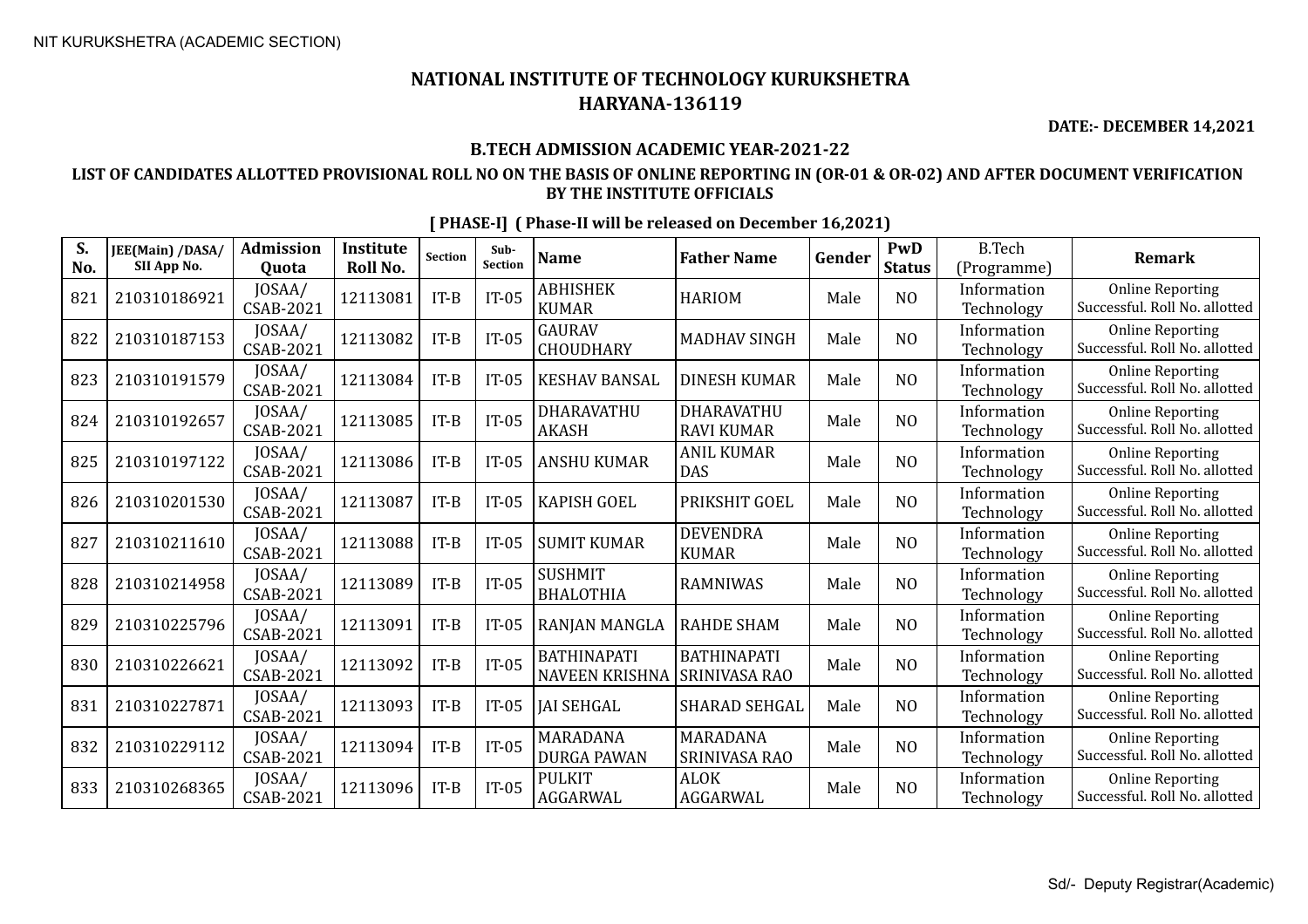**DATE:- DECEMBER 14,2021**

## **B.TECH ADMISSION ACADEMIC YEAR-2021-22**

## **LIST OF CANDIDATES ALLOTTED PROVISIONAL ROLL NO ON THE BASIS OF ONLINE REPORTING IN (OR-01 & OR-02) AND AFTER DOCUMENT VERIFICATION BY THE INSTITUTE OFFICIALS**

| S.<br>No. | JEE(Main) /DASA/<br>SII App No. | <b>Admission</b><br>Quota | <b>Institute</b><br>Roll No. | <b>Section</b> | Sub-<br><b>Section</b> | <b>Name</b>                      | <b>Father Name</b>                                | Gender | PwD<br><b>Status</b> | <b>B.Tech</b><br>(Programme) | <b>Remark</b>                                            |
|-----------|---------------------------------|---------------------------|------------------------------|----------------|------------------------|----------------------------------|---------------------------------------------------|--------|----------------------|------------------------------|----------------------------------------------------------|
| 834       | 210310269542                    | JOSAA/<br>CSAB-2021       | 12113097                     | $IT-B$         | $IT-05$                | VANSH AGARWAL                    | RITU AGARWAL                                      | Male   | N <sub>O</sub>       | Information<br>Technology    | <b>Online Reporting</b><br>Successful. Roll No. allotted |
| 835       | 210310275179                    | JOSAA/<br>CSAB-2021       | 12113098                     | $IT-B$         | $IT-05$                | SHATAKSHI VATS                   | YOGESH KUMAR                                      | Female | N <sub>O</sub>       | Information<br>Technology    | <b>Online Reporting</b><br>Successful. Roll No. allotted |
| 836       | 210310278384                    | JOSAA/<br>CSAB-2021       | 12113099                     | $IT-B$         | $IT-05$                | <b>SAHIL AHUJA</b>               | <b>SANDEEP AHUJA</b>                              | Male   | N <sub>O</sub>       | Information<br>Technology    | <b>Online Reporting</b><br>Successful. Roll No. allotted |
| 837       | 210310284171                    | JOSAA/<br>CSAB-2021       | 12113100                     | $IT-B$         | $IT-05$                | <b>HARSHITA</b>                  | <b>JAGDISH CHAND</b>                              | Female | N <sub>O</sub>       | Information<br>Technology    | <b>Online Reporting</b><br>Successful. Roll No. allotted |
| 838       | 210310286451                    | JOSAA/<br>CSAB-2021       | 12113101                     | $IT-B$         | $IT-05$                | SHILPA PANDEY                    | <b>KRISHNA</b><br><b>CHANDRA</b><br><b>PANDEY</b> | Female | N <sub>O</sub>       | Information<br>Technology    | <b>Online Reporting</b><br>Successful. Roll No. allotted |
| 839       | 210310318337                    | JOSAA/<br>CSAB-2021       | 12113102                     | $IT-B$         | $IT-05$                | <b>KSHIPRA</b><br><b>MALVIYA</b> | <b>PRATEEK</b><br><b>MALVIYA</b>                  | Female | N <sub>O</sub>       | Information<br>Technology    | <b>Online Reporting</b><br>Successful. Roll No. allotted |
| 840       | 210310318478                    | JOSAA/<br>CSAB-2021       | 12113103                     | $IT-B$         | $IT-06$                | <b>DINESH SHARMA</b>             | <b>MAHAVEER</b><br><b>PRASAD</b><br><b>SHARMA</b> | Male   | N <sub>O</sub>       | Information<br>Technology    | <b>Online Reporting</b><br>Successful. Roll No. allotted |
| 841       | 210310319783                    | JOSAA/<br>CSAB-2021       | 12113104                     | $IT-B$         | $IT-06$                | TIPLE TRUPTI<br><b>ARUN</b>      | <b>ARUN TIPLE</b>                                 | Female | N <sub>O</sub>       | Information<br>Technology    | <b>Online Reporting</b><br>Successful. Roll No. allotted |
| 842       | 210310320821                    | JOSAA/<br>CSAB-2021       | 12113105                     | $IT-B$         | $IT-06$                | <b>RAVI</b>                      | <b>SATYA NARAYAN</b><br><b>SINGH</b>              | Male   | N <sub>O</sub>       | Information<br>Technology    | <b>Online Reporting</b><br>Successful. Roll No. allotted |
| 843       | 210310324180                    | JOSAA/<br>CSAB-2021       | 12113106                     | $IT-B$         | $IT-06$                | <b>ABHISHEK SAHU</b>             | AMICHAND<br><b>SAHU</b>                           | Male   | N <sub>O</sub>       | Information<br>Technology    | <b>Online Reporting</b><br>Successful. Roll No. allotted |
| 844       | 210310327585                    | JOSAA/<br>CSAB-2021       | 12113107                     | $IT-B$         | $IT-06$                | <b>NIVESH</b>                    | <b>MAST RAM</b>                                   | Male   | N <sub>O</sub>       | Information<br>Technology    | <b>Online Reporting</b><br>Successful. Roll No. allotted |
| 845       | 210310327645                    | JOSAA/<br>CSAB-2021       | 12113108                     | $IT-B$         | $IT-06$                | <b>HARISH KUMAR</b>              | <b>CHANDBEER</b>                                  | Male   | N <sub>O</sub>       | Information<br>Technology    | <b>Online Reporting</b><br>Successful. Roll No. allotted |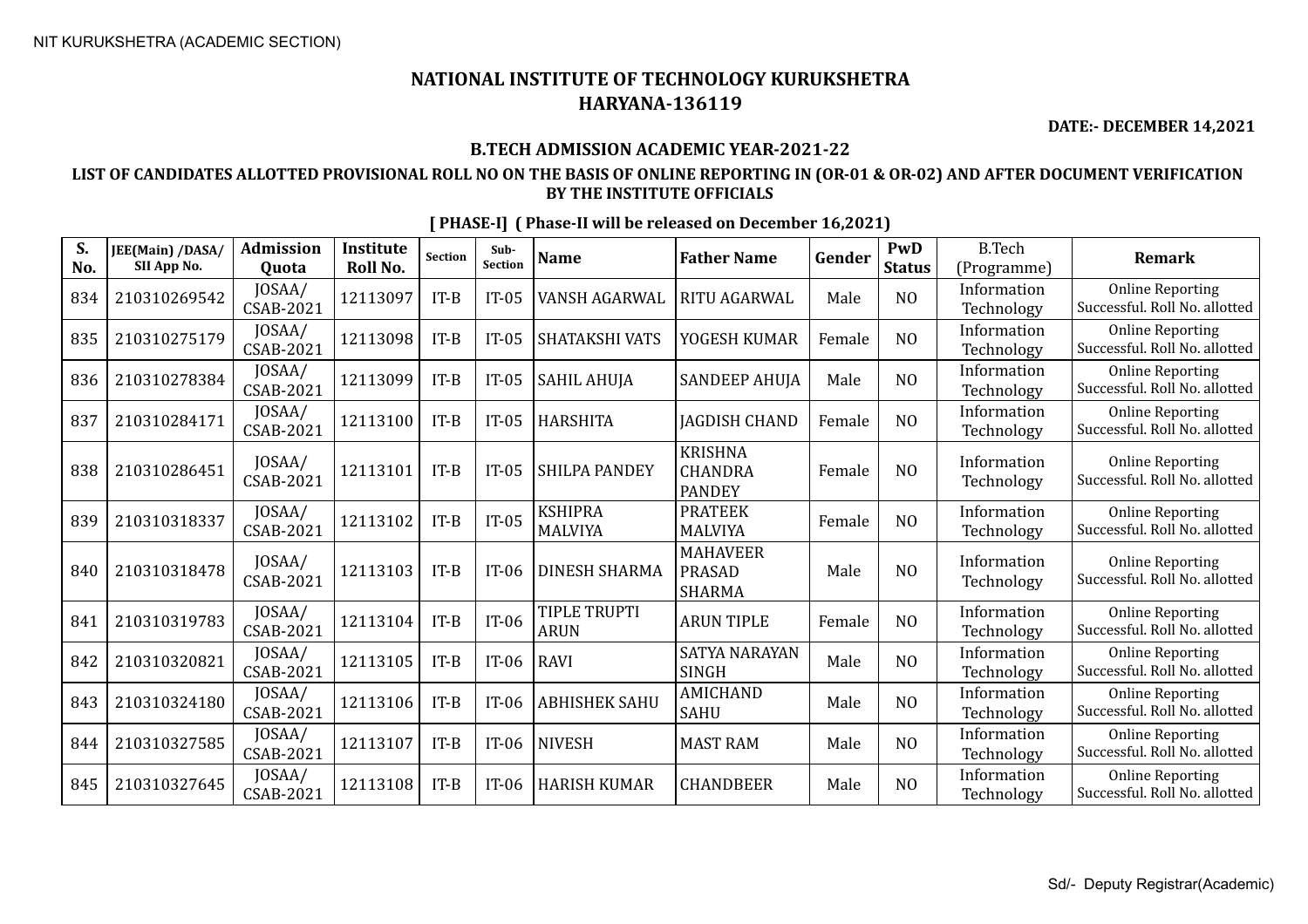**DATE:- DECEMBER 14,2021**

## **B.TECH ADMISSION ACADEMIC YEAR-2021-22**

## **LIST OF CANDIDATES ALLOTTED PROVISIONAL ROLL NO ON THE BASIS OF ONLINE REPORTING IN (OR-01 & OR-02) AND AFTER DOCUMENT VERIFICATION BY THE INSTITUTE OFFICIALS**

| S.<br>No. | JEE(Main) /DASA/<br>SII App No. | <b>Admission</b><br>Quota  | <b>Institute</b><br>Roll No. | <b>Section</b> | Sub-<br>Section | <b>Name</b>                                 | <b>Father Name</b>                              | Gender | PwD<br><b>Status</b> | <b>B.Tech</b><br>(Programme) | <b>Remark</b>                                            |
|-----------|---------------------------------|----------------------------|------------------------------|----------------|-----------------|---------------------------------------------|-------------------------------------------------|--------|----------------------|------------------------------|----------------------------------------------------------|
| 846       | 210310327711                    | JOSAA/<br>CSAB-2021        | 12113109                     | $IT-B$         | $IT-06$         | KOTRA VENKATA<br>NITHIN ADITYA              | <b>KOTRA</b><br><b>SREENIVASA</b><br><b>RAO</b> | Male   | N <sub>O</sub>       | Information<br>Technology    | <b>Online Reporting</b><br>Successful. Roll No. allotted |
| 847       | 210310328322                    | JOSAA/<br>CSAB-2021        | 12113110                     | $IT-B$         | $IT-06$         | <b>NAVNEET KUMAR</b>                        | <b>ASHOK KUMAR</b>                              | Male   | N <sub>O</sub>       | Information<br>Technology    | <b>Online Reporting</b><br>Successful. Roll No. allotted |
| 848       | 210310350251                    | JOSAA/<br>CSAB-2021        | 12113112                     | $IT-B$         | $IT-06$         | <b>JOGENDER SINGH</b>                       | RAJBIR                                          | Male   | N <sub>O</sub>       | Information<br>Technology    | <b>Online Reporting</b><br>Successful. Roll No. allotted |
| 849       | 210310365520                    | JOSAA/<br>CSAB-2021        | 12113113                     | $IT-B$         | $IT-06$         | SHUBHAM GUPTA                               | <b>LATE SHIV OM</b><br><b>GUPTA</b>             | Male   | N <sub>O</sub>       | Information<br>Technology    | <b>Online Reporting</b><br>Successful. Roll No. allotted |
| 850       | 210310371937                    | JOSAA/<br>CSAB-2021        | 12113114                     | $IT-B$         | $IT-06$         | <b>KETHAVATH</b><br><b>VAMSHI</b>           | K DASHARATH                                     | Male   | N <sub>O</sub>       | Information<br>Technology    | <b>Online Reporting</b><br>Successful. Roll No. allotted |
| 851       | 210310386277                    | JOSAA/<br>CSAB-2021        | 12113115                     | $IT-B$         | $IT-06$         | VISHAL SHARMA                               | <b>MUKESH</b><br><b>SHARMA</b>                  | Male   | N <sub>O</sub>       | Information<br>Technology    | <b>Online Reporting</b><br>Successful. Roll No. allotted |
| 852       | 210310389386                    | JOSAA/<br>CSAB-2021        | 12113116                     | $IT-B$         | $IT-06$         | <b>NIKITA</b>                               | <b>HISSAM SINGH</b>                             | Female | N <sub>O</sub>       | Information<br>Technology    | <b>Online Reporting</b><br>Successful. Roll No. allotted |
| 853       | 210310396566                    | JOSAA/<br>CSAB-2021        | 12113117                     | $IT-B$         | $IT-06$         | <b>MANOJ KUMAR</b>                          | <b>SURJEET SINGH</b>                            | Male   | N <sub>O</sub>       | Information<br>Technology    | <b>Online Reporting</b><br>Successful. Roll No. allotted |
| 854       | 210310398299                    | JOSAA/<br>CSAB-2021        | 12113118                     | $IT-B$         | $IT-06$         | <b>ARYAN</b>                                | <b>OM PARKASH</b>                               | Male   | N <sub>O</sub>       | Information<br>Technology    | <b>Online Reporting</b><br>Successful. Roll No. allotted |
| 855       | 210310403840                    | JOSAA/<br>CSAB-2021        | 12113119                     | $IT-B$         | $IT-06$         | <b>CHIRAG PANWAR</b>                        | <b>BRIJ MOHAN</b><br><b>PANWAR</b>              | Male   | N <sub>O</sub>       | Information<br>Technology    | <b>Online Reporting</b><br>Successful. Roll No. allotted |
| 856       | 210310412933                    | JOSAA/<br><b>CSAB-2021</b> | 12113120                     | $IT-B$         | $IT-06$         | <b>RAVINDRA</b><br><b>KUMAR</b><br>PRAJAPAT | <b>BABULAL</b><br>PRAJAPAT                      | Male   | N <sub>O</sub>       | Information<br>Technology    | <b>Online Reporting</b><br>Successful. Roll No. allotted |
| 857       | 210310418812                    | JOSAA/<br>CSAB-2021        | 12113121                     | $IT-B$         | $IT-06$         | <b>HARIOM MEENA</b>                         | <b>KRIPAL MEENA</b>                             | Male   | N <sub>O</sub>       | Information<br>Technology    | <b>Online Reporting</b><br>Successful. Roll No. allotted |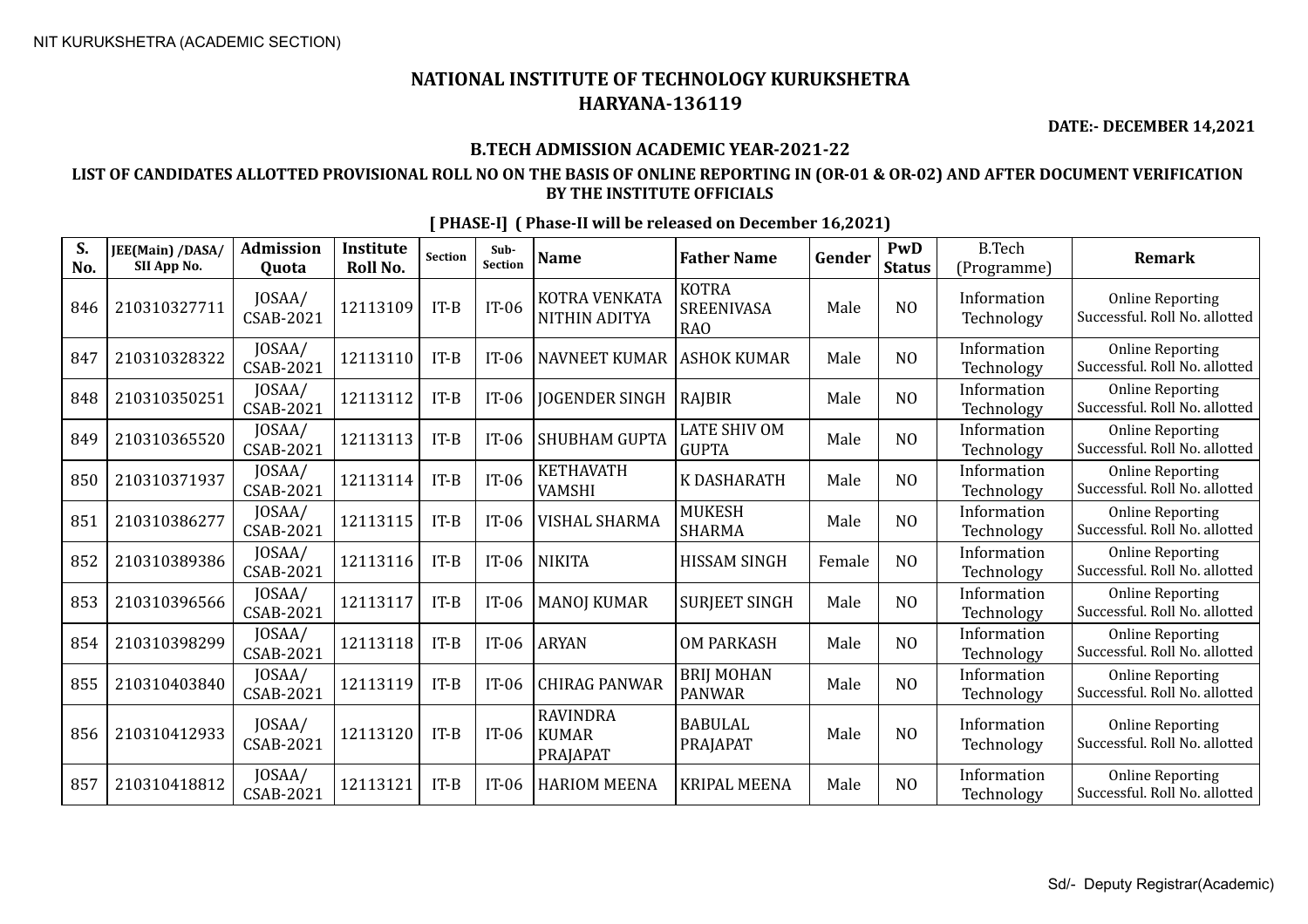**DATE:- DECEMBER 14,2021**

### **B.TECH ADMISSION ACADEMIC YEAR-2021-22**

### **LIST OF CANDIDATES ALLOTTED PROVISIONAL ROLL NO ON THE BASIS OF ONLINE REPORTING IN (OR-01 & OR-02) AND AFTER DOCUMENT VERIFICATION BY THE INSTITUTE OFFICIALS**

| S.<br>No. | JEE(Main) /DASA/<br>SII App No. | <b>Admission</b><br>Quota  | <b>Institute</b><br>Roll No. | <b>Section</b> | Sub-<br>Section | <b>Name</b>                                                  | <b>Father Name</b>                       | Gender | PwD<br><b>Status</b> | <b>B.Tech</b><br>(Programme) | <b>Remark</b>                                            |
|-----------|---------------------------------|----------------------------|------------------------------|----------------|-----------------|--------------------------------------------------------------|------------------------------------------|--------|----------------------|------------------------------|----------------------------------------------------------|
| 858       | 210310424455                    | JOSAA/<br><b>CSAB-2021</b> | 12113122                     | $IT-B$         | $IT-06$         | <b>ANAND SINGH</b>                                           | <b>JITENDRA PAL</b><br><b>SINGH</b>      | Male   | N <sub>O</sub>       | Information<br>Technology    | <b>Online Reporting</b><br>Successful. Roll No. allotted |
| 859       | 210310559445                    | JOSAA/<br>CSAB-2021        | 12113141                     | $IT-B$         | $IT-06$         | <b>RIYA GARG</b>                                             | <b>KRISHAN GARG</b>                      | Female | N <sub>O</sub>       | Information<br>Technology    | <b>Online Reporting</b><br>Successful. Roll No. allotted |
| 860       | 210310579837                    | JOSAA/<br>CSAB-2021        | 12113144                     | $IT-B$         | $IT-06$         | <b>ANAL SINGH</b>                                            | <b>SURESH KUMAR</b>                      | Female | N <sub>O</sub>       | Information<br>Technology    | <b>Online Reporting</b><br>Successful. Roll No. allotted |
| 861       | 210310426595                    | JOSAA/<br><b>CSAB-2021</b> | 12113123                     | $IT-B$         | $IT-07$         | <b>SHUBHAM</b>                                               | <b>AVINASH CHAND</b>                     | Male   | N <sub>O</sub>       | Information<br>Technology    | <b>Online Reporting</b><br>Successful. Roll No. allotted |
| 862       | 210310440139                    | JOSAA/<br>CSAB-2021        | 12113124                     | $IT-B$         | $IT-07$         | <b>GARVIT JAIN</b>                                           | <b>MAHESH KUMAR</b><br><b>JAIN</b>       | Male   | N <sub>O</sub>       | Information<br>Technology    | <b>Online Reporting</b><br>Successful. Roll No. allotted |
| 863       | 210310441775                    | JOSAA/<br><b>CSAB-2021</b> | 12113125                     | $IT-B$         | $IT-07$         | <b>VIVEK KUMAR</b>                                           | <b>SHANKAR</b><br><b>SHARMA</b>          | Male   | N <sub>O</sub>       | Information<br>Technology    | <b>Online Reporting</b><br>Successful. Roll No. allotted |
| 864       | 210310441968                    | JOSAA/<br><b>CSAB-2021</b> | 12113126                     | $IT-B$         | $IT-07$         | <b>AMAN</b>                                                  | <b>MAHINDER</b><br><b>SINGH</b>          | Male   | N <sub>O</sub>       | Information<br>Technology    | <b>Online Reporting</b><br>Successful. Roll No. allotted |
| 865       | 210310447201                    | JOSAA/<br><b>CSAB-2021</b> | 12113127                     | $IT-B$         | $IT-07$         | <b>ARYAN TIWARI</b>                                          | RADHEY SHYAM<br><b>TIWARI</b>            | Male   | N <sub>O</sub>       | Information<br>Technology    | <b>Online Reporting</b><br>Successful. Roll No. allotted |
| 866       | 210310456795                    | JOSAA/<br><b>CSAB-2021</b> | 12113128                     | $IT-B$         | $IT-07$         | <b>JETTI VENKATA</b><br><b>SIVA MURALI</b><br><b>MANOHAR</b> | <b>JETTI VENKATA</b><br><b>KAMA RAJU</b> | Male   | N <sub>O</sub>       | Information<br>Technology    | <b>Online Reporting</b><br>Successful. Roll No. allotted |
| 867       | 210310457484                    | JOSAA/<br>CSAB-2021        | 12113129                     | $IT-B$         | $IT-07$         | <b>ABHINAV KUMAR</b>                                         | PRAMOD KUMAR                             | Male   | N <sub>O</sub>       | Information<br>Technology    | <b>Online Reporting</b><br>Successful. Roll No. allotted |
| 868       | 210310460236                    | JOSAA/<br><b>CSAB-2021</b> | 12113130                     | $IT-B$         | $IT-07$         | <b>SACHIN</b>                                                | <b>RAMBABU</b>                           | Male   | N <sub>O</sub>       | Information<br>Technology    | <b>Online Reporting</b><br>Successful. Roll No. allotted |
| 869       | 210310461259                    | JOSAA/<br>CSAB-2021        | 12113131                     | $IT-B$         | $IT-07$         | <b>RAHUL SIROHI</b>                                          | <b>ZILE RAM</b>                          | Male   | N <sub>O</sub>       | Information<br>Technology    | <b>Online Reporting</b><br>Successful. Roll No. allotted |
| 870       | 210310465680                    | JOSAA/<br><b>CSAB-2021</b> | 12113132                     | $IT-B$         | $IT-07$         | ROHIT CHOPRA                                                 | <b>SURINDER</b><br><b>KUMAR</b>          | Male   | N <sub>O</sub>       | Information<br>Technology    | <b>Online Reporting</b><br>Successful. Roll No. allotted |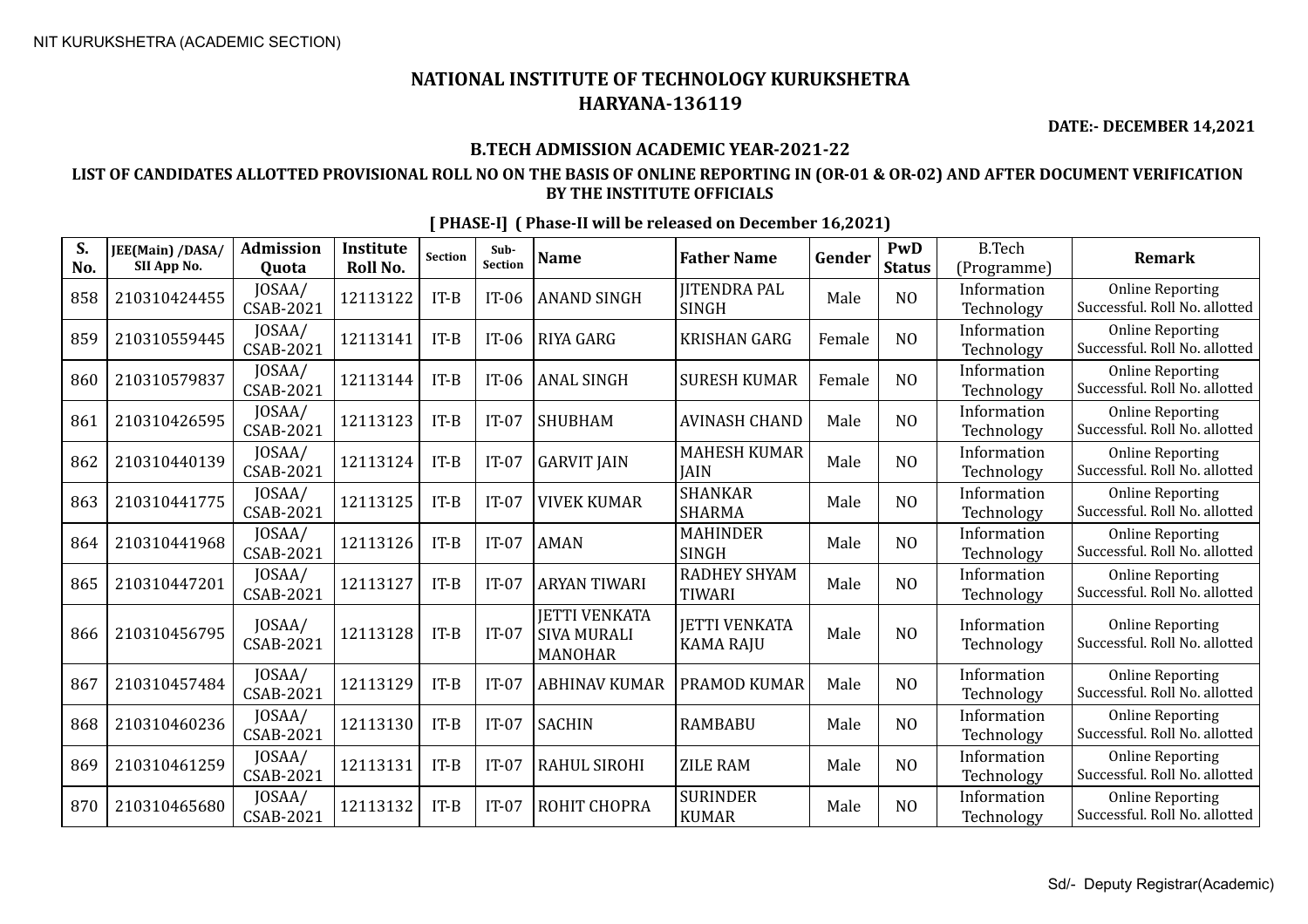**DATE:- DECEMBER 14,2021**

#### **B.TECH ADMISSION ACADEMIC YEAR-2021-22**

### **LIST OF CANDIDATES ALLOTTED PROVISIONAL ROLL NO ON THE BASIS OF ONLINE REPORTING IN (OR-01 & OR-02) AND AFTER DOCUMENT VERIFICATION BY THE INSTITUTE OFFICIALS**

| S.<br>No. | JEE(Main) /DASA/<br>SII App No. | <b>Admission</b><br>Quota | <b>Institute</b><br>Roll No. | <b>Section</b> | Sub-<br><b>Section</b> | <b>Name</b>                                        | <b>Father Name</b>                          | Gender | PwD<br><b>Status</b> | <b>B.Tech</b><br>(Programme) | <b>Remark</b>                                            |
|-----------|---------------------------------|---------------------------|------------------------------|----------------|------------------------|----------------------------------------------------|---------------------------------------------|--------|----------------------|------------------------------|----------------------------------------------------------|
| 871       | 210310482929                    | JOSAA/<br>CSAB-2021       | 12113133                     | $IT-B$         | $IT-07$                | <b>KAMAL SHARMA</b>                                | <b>PRAKASH VEER</b>                         | Male   | N <sub>O</sub>       | Information<br>Technology    | <b>Online Reporting</b><br>Successful. Roll No. allotted |
| 872       | 210310495598                    | JOSAA/<br>CSAB-2021       | 12113135                     | $IT-B$         | $IT-07$                | <b>NAYAN KUMAR</b>                                 | <b>PREM KUMAR</b>                           | Male   | N <sub>O</sub>       | Information<br>Technology    | <b>Online Reporting</b><br>Successful. Roll No. allotted |
| 873       | 210310498192                    | JOSAA/<br>CSAB-2021       | 12113136                     | $IT-B$         | $IT-07$                | <b>ABHISHEK</b><br><b>VISHNOI</b>                  | <b>RAM KARAN</b>                            | Male   | N <sub>O</sub>       | Information<br>Technology    | <b>Online Reporting</b><br>Successful. Roll No. allotted |
| 874       | 210310512458                    | JOSAA/<br>CSAB-2021       | 12113137                     | $IT-B$         | $IT-07$                | <b>AAYUSH MITTAL</b>                               | <b>LOVEKUSH</b><br><b>MITTAL</b>            | Male   | N <sub>O</sub>       | Information<br>Technology    | <b>Online Reporting</b><br>Successful. Roll No. allotted |
| 875       | 210310523084                    | JOSAA/<br>CSAB-2021       | 12113138                     | $IT-B$         | $IT-07$                | HIMANSHU                                           | <b>RAKESH KUMAR</b>                         | Male   | NO                   | Information<br>Technology    | <b>Online Reporting</b><br>Successful. Roll No. allotted |
| 876       | 210310537277                    | JOSAA/<br>CSAB-2021       | 12113139                     | $IT-B$         | $IT-07$                | VISHWAS KALRA                                      | PARDEEP KALRA                               | Male   | N <sub>O</sub>       | Information<br>Technology    | <b>Online Reporting</b><br>Successful. Roll No. allotted |
| 877       | 210310544265                    | JOSAA/<br>CSAB-2021       | 12113140                     | $IT-B$         | $IT-07$                | DUGGIREDDY<br><b>KRISHNA VAMSI</b><br><b>REDDY</b> | DUGGIREDDY<br>VENKATESWAR<br><b>A REDDY</b> | Male   | NO                   | Information<br>Technology    | <b>Online Reporting</b><br>Successful. Roll No. allotted |
| 878       | 210310596922                    | JOSAA/<br>CSAB-2021       | 12113147                     | $IT-B$         | $IT-07$                | GANGIREDDY<br><b>GEETHA REDDY</b>                  | <b>GANGIREDDY</b><br><b>SRINIVAS REDDY</b>  | Female | N <sub>O</sub>       | Information<br>Technology    | <b>Online Reporting</b><br>Successful. Roll No. allotted |
| 879       | 210310621798                    | JOSAA/<br>CSAB-2021       | 12113149                     | $IT-B$         | $IT-07$                | <b>SWATI</b>                                       | <b>RAMPAL</b>                               | Female | N <sub>O</sub>       | Information<br>Technology    | <b>Online Reporting</b><br>Successful. Roll No. allotted |
| 880       | 210310650765                    | JOSAA/<br>CSAB-2021       | 12113151                     | $IT-B$         | $IT-07$                | AJMEERA<br>MALLISHWARI                             | <b>AJMEERA RAVI</b>                         | Female | N <sub>O</sub>       | Information<br>Technology    | <b>Online Reporting</b><br>Successful. Roll No. allotted |
| 881       | 210310722138                    | JOSAA/<br>CSAB-2021       | 12113154                     | $IT-B$         | $IT-07$                | <b>DIVYA BHARTI</b>                                | <b>SHRIKANT</b><br><b>VERMA</b>             | Female | N <sub>O</sub>       | Information<br>Technology    | <b>Online Reporting</b><br>Successful. Roll No. allotted |
| 882       | 210310566129                    | JOSAA/<br>CSAB-2021       | 12113142                     | $IT-B$         | <b>IT-08</b>           | <b>ANURAG KOHLI</b>                                | <b>DAYARAM</b><br>KOHLI                     | Male   | N <sub>O</sub>       | Information<br>Technology    | <b>Online Reporting</b><br>Successful. Roll No. allotted |
| 883       | 210310568802                    | JOSAA/<br>CSAB-2021       | 12113143                     | $IT-B$         | <b>IT-08</b>           | <b>RAVI KUMAR</b>                                  | <b>LAXMI PRASAD</b>                         | Male   | N <sub>O</sub>       | Information<br>Technology    | <b>Online Reporting</b><br>Successful. Roll No. allotted |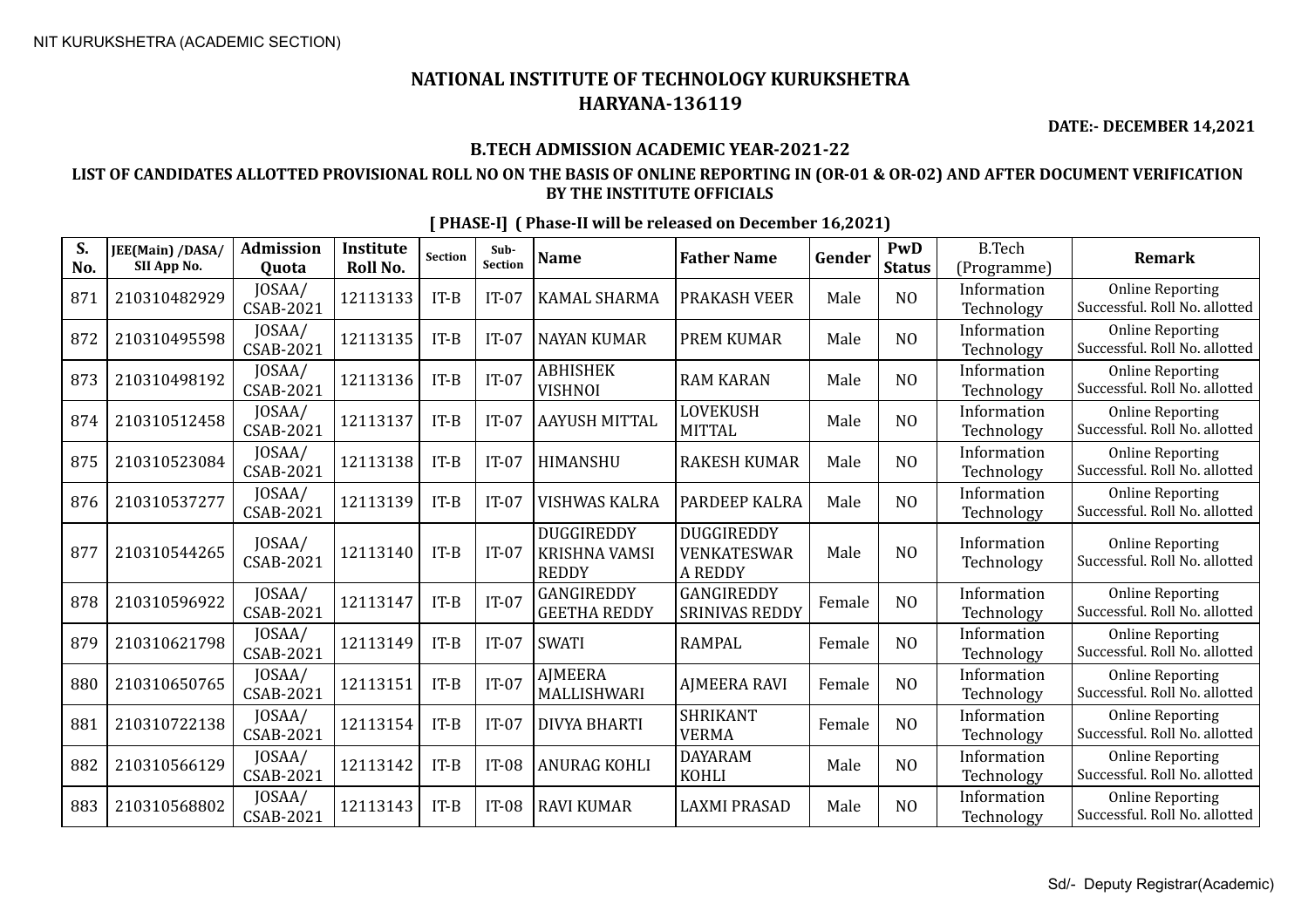**DATE:- DECEMBER 14,2021**

### **B.TECH ADMISSION ACADEMIC YEAR-2021-22**

### **LIST OF CANDIDATES ALLOTTED PROVISIONAL ROLL NO ON THE BASIS OF ONLINE REPORTING IN (OR-01 & OR-02) AND AFTER DOCUMENT VERIFICATION BY THE INSTITUTE OFFICIALS**

| S.<br>No. | JEE(Main) /DASA/<br>SII App No. | <b>Admission</b><br>Quota  | <b>Institute</b><br>Roll No. | <b>Section</b> | Sub-<br>Section | <b>Name</b>                                              | <b>Father Name</b>                   | Gender | PwD<br><b>Status</b> | <b>B.Tech</b><br>(Programme) | Remark                                                   |
|-----------|---------------------------------|----------------------------|------------------------------|----------------|-----------------|----------------------------------------------------------|--------------------------------------|--------|----------------------|------------------------------|----------------------------------------------------------|
| 884       | 210310586556                    | JOSAA/<br><b>CSAB-2021</b> | 12113145                     | $IT-B$         | $IT-08$         | <b>GURRAM</b><br><b>VENKATA HARI</b><br><b>SAI ROHIT</b> | <b>GURRAM</b><br><b>SURESH KUMAR</b> | Male   | N <sub>O</sub>       | Information<br>Technology    | <b>Online Reporting</b><br>Successful. Roll No. allotted |
| 885       | 210310602953                    | JOSAA/<br>CSAB-2021        | 12113148                     | $IT-B$         | $IT-08$         | AAKASH                                                   | <b>SUBHASH</b><br><b>CHANDER</b>     | Male   | N <sub>O</sub>       | Information<br>Technology    | <b>Online Reporting</b><br>Successful. Roll No. allotted |
| 886       | 210310630464                    | JOSAA/<br><b>CSAB-2021</b> | 12113150                     | $IT-B$         | $IT-08$         | <b>HARSH AGRIA</b>                                       | <b>LALIT PRAKASH</b><br><b>AGRIA</b> | Male   | N <sub>O</sub>       | Information<br>Technology    | <b>Online Reporting</b><br>Successful. Roll No. allotted |
| 887       | 210310678325                    | JOSAA/<br><b>CSAB-2021</b> | 12113152                     | $IT-B$         | $IT-08$         | <b>MUTTEPOD</b><br><b>GANESH</b><br>HANMANLU             | <b>HANMANLU</b>                      | Male   | N <sub>O</sub>       | Information<br>Technology    | <b>Online Reporting</b><br>Successful. Roll No. allotted |
| 888       | 210310692908                    | JOSAA/<br>CSAB-2021        | 12113153                     | $IT-B$         | <b>IT-08</b>    | <b>GHANSHYAM</b><br>YADAV                                | PRADEEP YADAV                        | Male   | N <sub>O</sub>       | Information<br>Technology    | <b>Online Reporting</b><br>Successful. Roll No. allotted |
| 889       | 210310724821                    | JOSAA/<br><b>CSAB-2021</b> | 12113155                     | $IT-B$         | <b>IT-08</b>    | MUDRIKA<br><b>CHAWLA</b>                                 | <b>SANDEEP</b><br><b>CHAWLA</b>      | Female | N <sub>O</sub>       | Information<br>Technology    | <b>Online Reporting</b><br>Successful. Roll No. allotted |
| 890       | 210310801166                    | JOSAA/<br>CSAB-2021        | 12113156                     | $IT-B$         | <b>IT-08</b>    | <b>RITESH KUMAR</b>                                      | RAJ KRIPAL<br><b>SINGH</b>           | Male   | N <sub>O</sub>       | Information<br>Technology    | <b>Online Reporting</b><br>Successful. Roll No. allotted |
| 891       | 210310802274                    | JOSAA/<br>CSAB-2021        | 12113157                     | $IT-B$         | $IT-08$         | <b>ANJALI GOLA</b>                                       | PARMANAND<br><b>GOLA</b>             | Female | N <sub>O</sub>       | Information<br>Technology    | <b>Online Reporting</b><br>Successful. Roll No. allotted |
| 892       | 210320000394                    | JOSAA/<br><b>CSAB-2021</b> | 12113158                     | $IT-B$         | $IT-08$         | <b>VISHAL BINDAL</b>                                     | <b>ANIL BINDAL</b>                   | Male   | N <sub>O</sub>       | Information<br>Technology    | <b>Online Reporting</b><br>Successful. Roll No. allotted |
| 893       | 210320025342                    | JOSAA/<br>CSAB-2021        | 12113159                     | $IT-B$         | $IT-08$         | <b>UDIT PAL</b>                                          | <b>HEMANT PAL</b>                    | Male   | NO                   | Information<br>Technology    | <b>Online Reporting</b><br>Successful. Roll No. allotted |
| 894       | 210320056573                    | JOSAA/<br>CSAB-2021        | 12113160                     | $IT-B$         | $IT-08$         | RASHMI                                                   | <b>RAJESH KUMAR</b>                  | Female | N <sub>O</sub>       | Information<br>Technology    | <b>Online Reporting</b><br>Successful. Roll No. allotted |
| 895       | 210330026301                    | JOSAA/<br><b>CSAB-2021</b> | 12113161                     | $IT-B$         | <b>IT-08</b>    | DIVYA KUMARI<br><b>MEENA</b>                             | <b>SITA RAM</b><br><b>MEENA</b>      | Female | N <sub>O</sub>       | Information<br>Technology    | <b>Online Reporting</b><br>Successful. Roll No. allotted |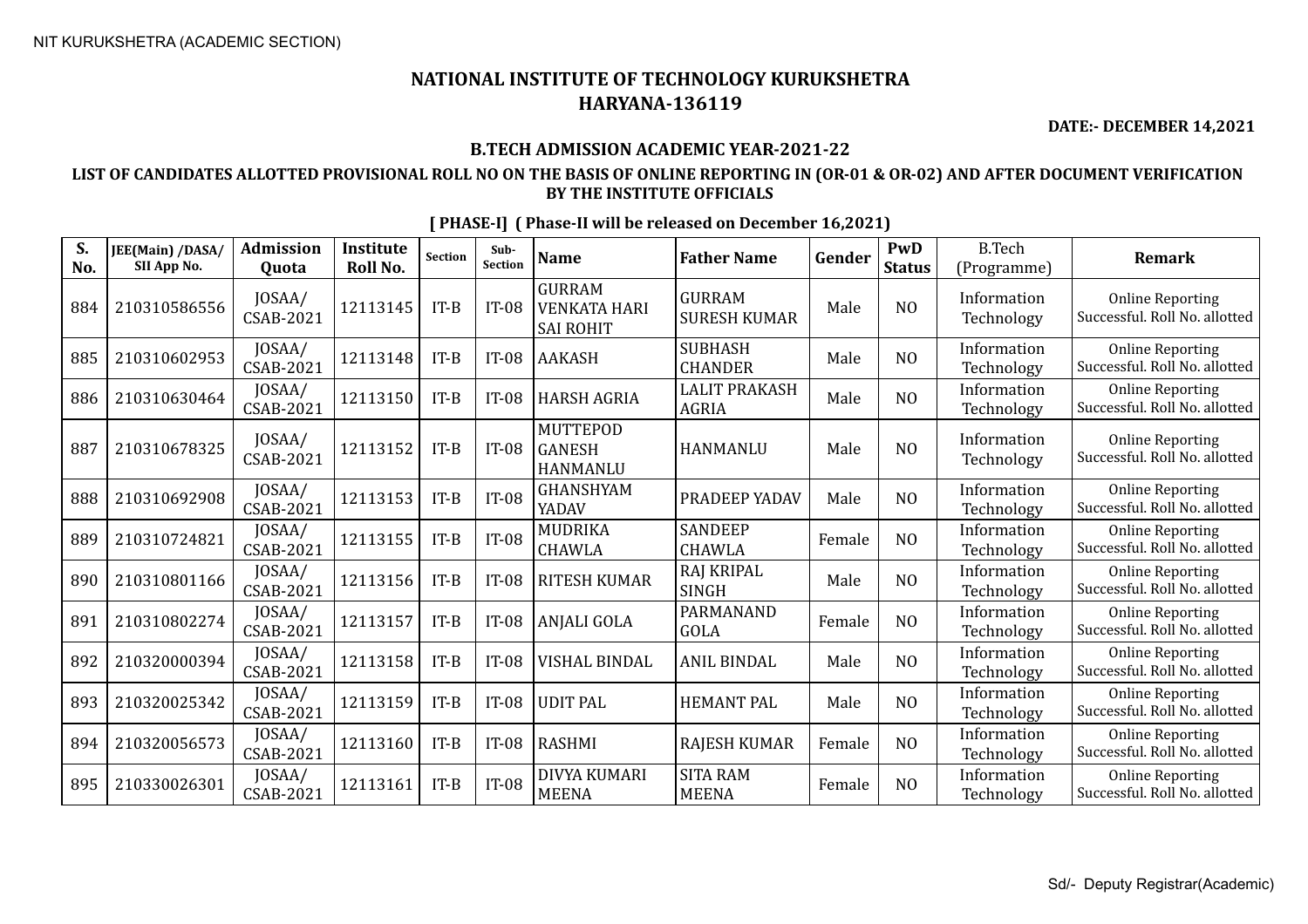**DATE:- DECEMBER 14,2021**

### **B.TECH ADMISSION ACADEMIC YEAR-2021-22**

### **LIST OF CANDIDATES ALLOTTED PROVISIONAL ROLL NO ON THE BASIS OF ONLINE REPORTING IN (OR-01 & OR-02) AND AFTER DOCUMENT VERIFICATION BY THE INSTITUTE OFFICIALS**

| S.<br>No. | JEE(Main) /DASA/<br>SII App No.                  | <b>Admission</b><br><b>Ouota</b> | <b>Institute</b><br>Roll No. | <b>Section</b> | Sub-<br>Section | <b>Name</b>                                     | <b>Father Name</b>                            | Gender | PwD<br><b>Status</b> | <b>B.Tech</b><br>(Programme) | Remark                                                   |
|-----------|--------------------------------------------------|----------------------------------|------------------------------|----------------|-----------------|-------------------------------------------------|-----------------------------------------------|--------|----------------------|------------------------------|----------------------------------------------------------|
| 896       | 210310070417                                     | JOSAA/<br>CSAB-2021              | 12113162                     | $IT-B$         | <b>IT-08</b>    | <b>NITESH KUMAR</b><br><b>VERMA</b>             | GURUBACHAN<br><b>SINGH</b>                    | Male   | N <sub>O</sub>       | Information<br>Technology    | <b>Online Reporting</b><br>Successful. Roll No. allotted |
| 897       | 210310209989                                     | JOSAA/<br>CSAB-2021              | 12113163                     | $IT-B$         | $IT-08$         | <b>PUSHAN TRISAL</b>                            | <b>VIKESH TRISAL</b>                          | Male   | N <sub>O</sub>       | Information<br>Technology    | <b>Online Reporting</b><br>Successful. Roll No. allotted |
| 898       | 210310327188                                     | JOSAA/<br>CSAB-2021              | 12113164                     | $IT-B$         | <b>IT-08</b>    | SOORAJ KASHYAP                                  | RAJENDRA JHA                                  | Male   | N <sub>O</sub>       | Information<br>Technology    | <b>Online Reporting</b><br>Successful. Roll No. allotted |
| 899       | IS25259822790<br>38                              | JOSAA/<br>CSAB-2021              | 12133001                     | $IT-B$         | $IT-08$         | MD. IFTA<br><b>KHAIRUL ALAM</b><br><b>SAKIB</b> | MR MD.<br>SHUMSUL ALAM                        | Male   | NO                   | Information<br>Technology    | <b>Online Reporting</b><br>Successful. Roll No. allotted |
| 900       | Q/Wel/855/2/2<br>021 dated 13th<br>October, 2021 | JOSAA/<br>CSAB-2021              | 12133002                     | $IT-B$         | <b>IT-08</b>    | <b>MEHUL</b><br>KHEMCHANDANI                    | MR. PRAMOD<br>KHEMCHANDANI                    | Male   | N <sub>O</sub>       | Information<br>Technology    | <b>Online Reporting</b><br>Successful. Roll No. allotted |
| 901       | 210310043589                                     | JOSAA/<br>CSAB-2021              | 12133003                     | $IT-B$         | <b>IT-08</b>    | NISHITH JAGDISH<br><b>GEEDH</b>                 | MR. JAGDISH<br><b>SHAMRAO</b><br><b>GEEDH</b> | Male   | N <sub>O</sub>       | Information<br>Technology    | <b>Online Reporting</b><br>Successful. Roll No. allotted |
| 902       | 210310000055                                     | JOSAA/<br>CSAB-2021              | 12116001                     | $ME-A$         |                 | ME-01 AMANDEEP                                  | <b>KRISHAN</b><br><b>KUMAR</b>                | Male   | N <sub>O</sub>       | Mechanical<br>Engineering    | <b>Online Reporting</b><br>Successful. Roll No. allotted |
| 903       | 210310006391                                     | JOSAA/<br>CSAB-2021              | 12116002                     | $ME-A$         | $ME-01$         | ROHIT KUMAR                                     | <b>RAM SARAN</b>                              | Male   | N <sub>O</sub>       | Mechanical<br>Engineering    | <b>Online Reporting</b><br>Successful. Roll No. allotted |
| 904       | 210310007384                                     | JOSAA/<br>CSAB-2021              | 12116003                     | $ME-A$         | $ME-01$         | <b>SATYUNJAY</b><br><b>KATIYAR</b>              | <b>AJAY KUMAR</b>                             | Male   | N <sub>O</sub>       | Mechanical<br>Engineering    | <b>Online Reporting</b><br>Successful. Roll No. allotted |
| 905       | 210310009466                                     | JOSAA/<br>CSAB-2021              | 12116004                     | $ME-A$         | $ME-01$         | ASHISH BANSAL                                   | <b>MANISH KUMAR</b><br><b>BANSAL</b>          | Male   | <b>YES</b>           | Mechanical<br>Engineering    | <b>Online Reporting</b><br>Successful. Roll No. allotted |
| 906       | 210310010144                                     | JOSAA/<br>CSAB-2021              | 12116005                     | ME-A           |                 | ME-01 KETAN                                     | <b>ARUN KUMAR</b>                             | Male   | N <sub>O</sub>       | Mechanical<br>Engineering    | <b>Online Reporting</b><br>Successful. Roll No. allotted |
| 907       | 210310010349                                     | JOSAA/<br>CSAB-2021              | 12116006                     | $ME-A$         |                 | ME-01   PARTH                                   | <b>PARVEEN</b><br><b>KUMAR</b>                | Male   | NO                   | Mechanical<br>Engineering    | <b>Online Reporting</b><br>Successful. Roll No. allotted |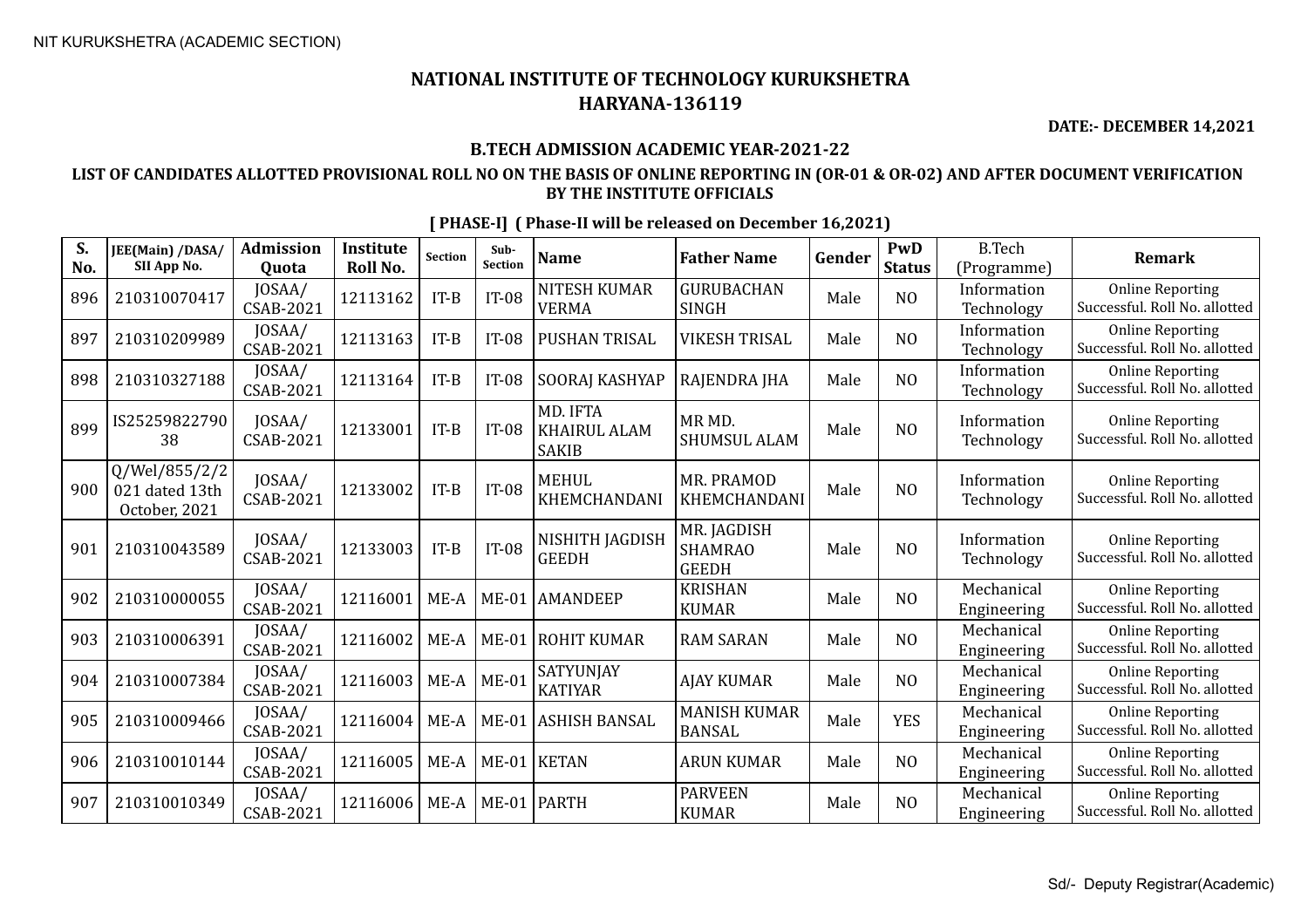**DATE:- DECEMBER 14,2021**

### **B.TECH ADMISSION ACADEMIC YEAR-2021-22**

### **LIST OF CANDIDATES ALLOTTED PROVISIONAL ROLL NO ON THE BASIS OF ONLINE REPORTING IN (OR-01 & OR-02) AND AFTER DOCUMENT VERIFICATION BY THE INSTITUTE OFFICIALS**

| S.<br>No. | JEE(Main) /DASA/<br>SII App No. | <b>Admission</b><br><b>Ouota</b> | <b>Institute</b><br>Roll No. | <b>Section</b> | Sub-<br>Section | <b>Name</b>                                         | <b>Father Name</b>                              | Gender | PwD<br><b>Status</b> | <b>B.Tech</b><br>(Programme) | <b>Remark</b>                                            |
|-----------|---------------------------------|----------------------------------|------------------------------|----------------|-----------------|-----------------------------------------------------|-------------------------------------------------|--------|----------------------|------------------------------|----------------------------------------------------------|
| 908       | 210310011635                    | JOSAA/<br><b>CSAB-2021</b>       | 12116007                     | $ME-A$         |                 | ME-01 SANDEEP                                       | <b>SURAJ BHAN</b>                               | Male   | N <sub>O</sub>       | Mechanical<br>Engineering    | <b>Online Reporting</b><br>Successful. Roll No. allotted |
| 909       | 210310011749                    | JOSAA/<br><b>CSAB-2021</b>       | 12116008                     | $ME-A$         | $ME-01$         | <b>AKANSHA</b><br><b>SHARMA</b>                     | <b>MANOJ KUMAR</b><br><b>SHARMA</b>             | Female | NO                   | Mechanical<br>Engineering    | <b>Online Reporting</b><br>Successful. Roll No. allotted |
| 910       | 210310016351                    | JOSAA/<br>CSAB-2021              | 12116009                     | $ME-A$         |                 | ME-01 SIMRAN                                        | <b>RAJENDER</b><br><b>KUMAR</b>                 | Female | N <sub>O</sub>       | Mechanical<br>Engineering    | <b>Online Reporting</b><br>Successful. Roll No. allotted |
| 911       | 210310016362                    | JOSAA/<br><b>CSAB-2021</b>       | 12116010                     | $ME-A$         | $ME-01$         | <b>PRAYATNA</b><br><b>KISHAN</b><br><b>URMALIYA</b> | <b>ARVIND</b><br><b>URMALIYA</b>                | Male   | NO                   | Mechanical<br>Engineering    | <b>Online Reporting</b><br>Successful. Roll No. allotted |
| 912       | 210310016915                    | JOSAA/<br>CSAB-2021              | 12116011                     | $ME-A$         | $ME-01$         | <b>ISHIKA</b><br><b>SAHRAWAT</b>                    | PRAMOD KUMAR<br><b>SAHRAWAT</b>                 | Female | N <sub>O</sub>       | Mechanical<br>Engineering    | <b>Online Reporting</b><br>Successful. Roll No. allotted |
| 913       | 210310017120                    | JOSAA/<br>CSAB-2021              | 12116012                     | $ME-A$         | $ME-01$         | <b>SARTHAK</b><br><b>MISHRA</b>                     | <b>MUDIT MISHRA</b>                             | Male   | N <sub>O</sub>       | Mechanical<br>Engineering    | <b>Online Reporting</b><br>Successful. Roll No. allotted |
| 914       | 210310022080                    | JOSAA/<br><b>CSAB-2021</b>       | 12116013                     | $ME-A$         | $ME-01$         | <b>DIVYA</b>                                        | <b>DIPESH KUMAR</b>                             | Female | N <sub>O</sub>       | Mechanical<br>Engineering    | <b>Online Reporting</b><br>Successful. Roll No. allotted |
| 915       | 210310032793                    | JOSAA/<br>CSAB-2021              | 12116016                     | $ME-A$         |                 | ME-01 SIDDHARTH JAIN                                | <b>ANIL JAIN</b>                                | Male   | N <sub>O</sub>       | Mechanical<br>Engineering    | <b>Online Reporting</b><br>Successful. Roll No. allotted |
| 916       | 210310038698                    | JOSAA/<br>CSAB-2021              | 12116017                     | $ME-A$         | $ME-01$         | <b>INDRASEN</b><br><b>CHAUHAN</b>                   | <b>GANESH</b><br><b>CHAUHAN</b>                 | Male   | N <sub>O</sub>       | Mechanical<br>Engineering    | <b>Online Reporting</b><br>Successful. Roll No. allotted |
| 917       | 210310043963                    | JOSAA/<br>CSAB-2021              | 12116018                     | $ME-A$         | ME-01 VIJAY     |                                                     | <b>JAGBIR SINGH</b>                             | Male   | N <sub>O</sub>       | Mechanical<br>Engineering    | <b>Online Reporting</b><br>Successful. Roll No. allotted |
| 918       | 210310051752                    | JOSAA/<br><b>CSAB-2021</b>       | 12116019                     | $ME-A$         | $ME-01$         | SANKALP<br><b>PANDEY</b>                            | <b>SHYAM</b><br><b>NARAYAN</b><br><b>PANDEY</b> | Male   | NO                   | Mechanical<br>Engineering    | <b>Online Reporting</b><br>Successful. Roll No. allotted |
| 919       | 210310053655                    | JOSAA/<br>CSAB-2021              | 12116020                     | $ME-A$         | $ME-01$         | <b>ABHISHEK</b><br><b>SEHRAWAT</b>                  | <b>NARENDER</b><br><b>KUMAR</b>                 | Male   | N <sub>O</sub>       | Mechanical<br>Engineering    | <b>Online Reporting</b><br>Successful. Roll No. allotted |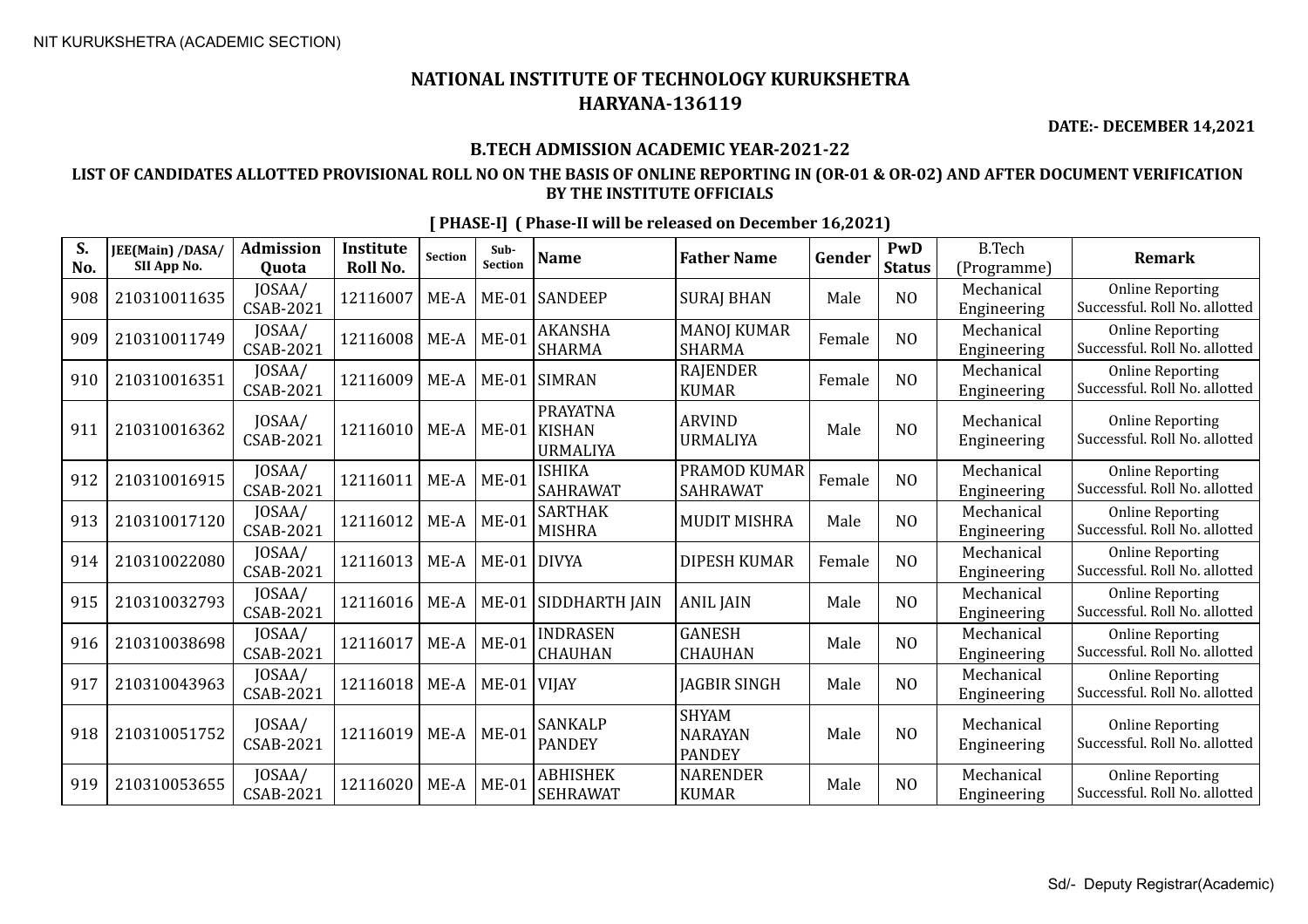**DATE:- DECEMBER 14,2021**

### **B.TECH ADMISSION ACADEMIC YEAR-2021-22**

### **LIST OF CANDIDATES ALLOTTED PROVISIONAL ROLL NO ON THE BASIS OF ONLINE REPORTING IN (OR-01 & OR-02) AND AFTER DOCUMENT VERIFICATION BY THE INSTITUTE OFFICIALS**

| S.<br>No. | JEE(Main) /DASA/<br>SII App No. | <b>Admission</b><br>Quota  | <b>Institute</b><br>Roll No. | <b>Section</b> | Sub-<br>Section | <b>Name</b>                       | <b>Father Name</b>                                | Gender | PwD<br><b>Status</b> | <b>B.Tech</b><br>(Programme) | <b>Remark</b>                                            |
|-----------|---------------------------------|----------------------------|------------------------------|----------------|-----------------|-----------------------------------|---------------------------------------------------|--------|----------------------|------------------------------|----------------------------------------------------------|
| 920       | 210310058302                    | JOSAA/<br>CSAB-2021        | 12116021                     | $ME-A$         | $ME-01$         | <b>DIPANSHU</b><br><b>PANDEY</b>  | <b>CHANDRA</b><br><b>BALLABH</b><br><b>PANDEY</b> | Male   | N <sub>O</sub>       | Mechanical<br>Engineering    | <b>Online Reporting</b><br>Successful. Roll No. allotted |
| 921       | 210310152643                    | JOSAA/<br>CSAB-2021        | 12116049                     | ME-A           | $ME-01$         | VIVEK KUMAR                       | <b>RAMNARESH</b><br><b>SINGH</b>                  | Male   | <b>YES</b>           | Mechanical<br>Engineering    | <b>Online Reporting</b><br>Successful. Roll No. allotted |
| 922       | 210330039833                    | JOSAA/<br>CSAB-2021        | 12116153                     | $ME-A$         | $ME-01$         | SONUPAL                           | <b>VEERPAL SINGH</b>                              | Male   | <b>YES</b>           | Mechanical<br>Engineering    | <b>Online Reporting</b><br>Successful. Roll No. allotted |
| 923       | 210310024269                    | JOSAA/<br>CSAB-2021        | 12116014                     | $ME-A$         | $ME-02$         | <b>SAMEEKSHA</b><br>YADAV         | <b>MAHENDRA</b><br><b>SINGH YADAV</b>             | Female | N <sub>O</sub>       | Mechanical<br>Engineering    | <b>Online Reporting</b><br>Successful. Roll No. allotted |
| 924       | 210310032470                    | JOSAA/<br>CSAB-2021        | 12116015                     | $ME-A$         |                 | ME-02 ANJU BALA                   | <b>MAHIPAL SINGH</b>                              | Female | N <sub>O</sub>       | Mechanical<br>Engineering    | <b>Online Reporting</b><br>Successful. Roll No. allotted |
| 925       | 210310060066                    | JOSAA/<br><b>CSAB-2021</b> | 12116022                     | $ME-A$         | $ME-02$         | TANISHQ RAJESH<br><b>JAIN</b>     | <b>RAJESH</b><br><b>JAIKUMAR JAIN</b>             | Male   | N <sub>O</sub>       | Mechanical<br>Engineering    | <b>Online Reporting</b><br>Successful. Roll No. allotted |
| 926       | 210310068942                    | JOSAA/<br>CSAB-2021        | 12116023                     | $ME-A$         | $ME-02$         | <b>SUBHAM</b>                     | <b>ROHTASH</b>                                    | Male   | N <sub>O</sub>       | Mechanical<br>Engineering    | <b>Online Reporting</b><br>Successful. Roll No. allotted |
| 927       | 210310068996                    | JOSAA/<br>CSAB-2021        | 12116024                     | $ME-A$         | $ME-02$         | <b>UMESH KUMAR</b>                | <b>MANOJ KUMAR</b>                                | Male   | N <sub>O</sub>       | Mechanical<br>Engineering    | <b>Online Reporting</b><br>Successful. Roll No. allotted |
| 928       | 210310075077                    | JOSAA/<br>CSAB-2021        | 12116025                     | $ME-A$         |                 | ME-02 SUMIT KUMAR                 | <b>SURESH KUMAR</b>                               | Male   | N <sub>O</sub>       | Mechanical<br>Engineering    | <b>Online Reporting</b><br>Successful. Roll No. allotted |
| 929       | 210310076818                    | JOSAA/<br>CSAB-2021        | 12116026                     | $ME-A$         | $ME-02$         | <b>AKHILESH</b><br><b>CHAUHAN</b> | SILDAR SINGH<br><b>CHAUHAN</b>                    | Male   | N <sub>O</sub>       | Mechanical<br>Engineering    | <b>Online Reporting</b><br>Successful. Roll No. allotted |
| 930       | 210310088705                    | JOSAA/<br><b>CSAB-2021</b> | 12116027                     | $ME-A$         | $ME-02$         | <b>ARYAN SHARMA</b>               | <b>SURAJ SHARMA</b>                               | Male   | N <sub>O</sub>       | Mechanical<br>Engineering    | <b>Online Reporting</b><br>Successful. Roll No. allotted |
| 931       | 210310090852                    | JOSAA/<br>CSAB-2021        | 12116028                     | $ME-A$         |                 | ME-02 RAJAT MEHTA                 | <b>DHIRENDRA</b><br><b>KUMAR MEHTA</b>            | Male   | N <sub>O</sub>       | Mechanical<br>Engineering    | <b>Online Reporting</b><br>Successful. Roll No. allotted |
| 932       | 210310090997                    | JOSAA/<br>CSAB-2021        | 12116029                     | $ME-A$         | $ME-02$         | <b>JAYANT SAINI</b>               | MURLIDHAR<br><b>SAINI</b>                         | Male   | N <sub>O</sub>       | Mechanical<br>Engineering    | <b>Online Reporting</b><br>Successful. Roll No. allotted |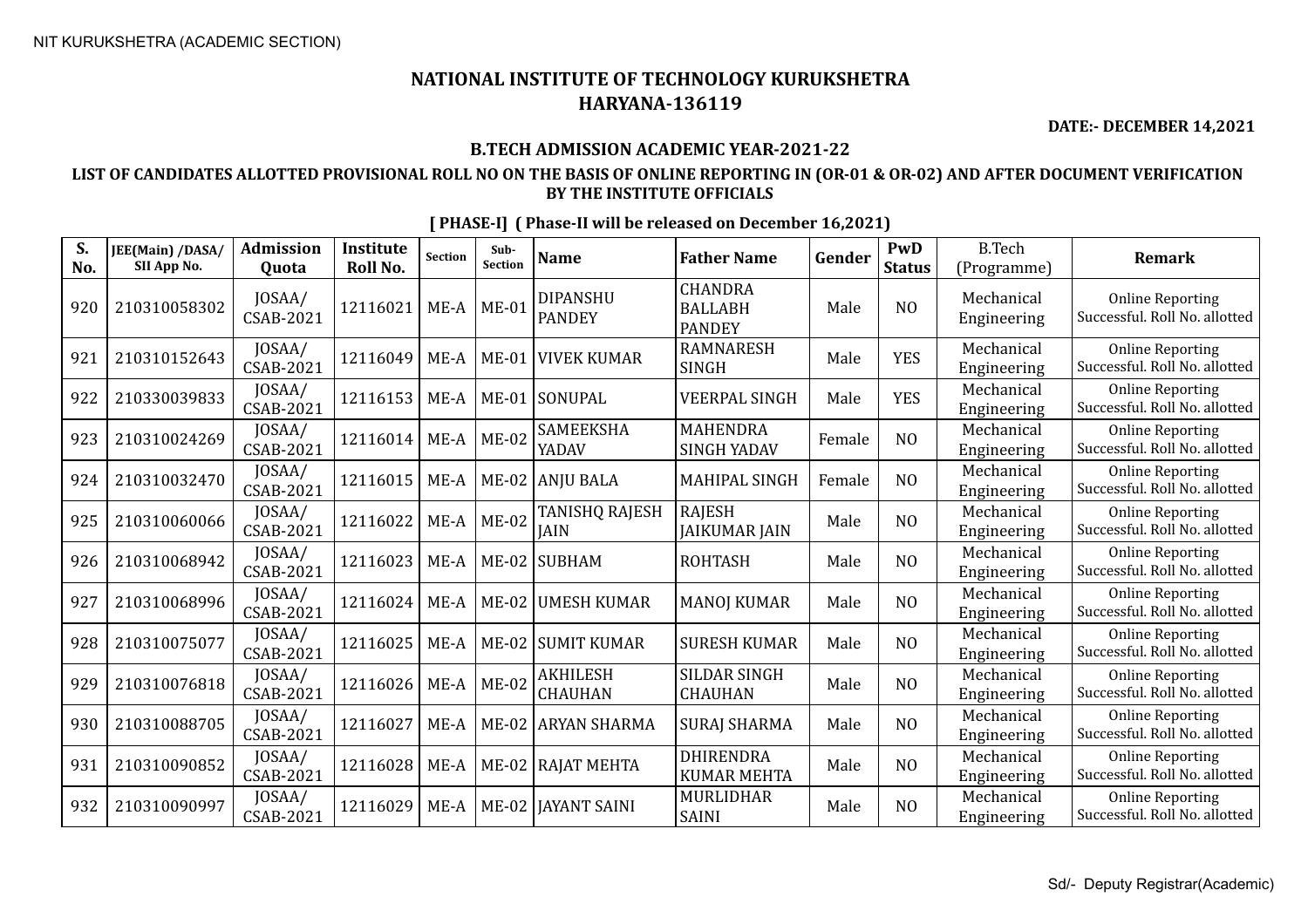**DATE:- DECEMBER 14,2021**

#### **B.TECH ADMISSION ACADEMIC YEAR-2021-22**

### **LIST OF CANDIDATES ALLOTTED PROVISIONAL ROLL NO ON THE BASIS OF ONLINE REPORTING IN (OR-01 & OR-02) AND AFTER DOCUMENT VERIFICATION BY THE INSTITUTE OFFICIALS**

| S.<br>No. | JEE(Main) /DASA/<br>SII App No. | <b>Admission</b><br>Quota  | <b>Institute</b><br>Roll No. | <b>Section</b> | Sub-<br><b>Section</b> | <b>Name</b>                       | <b>Father Name</b>                                 | Gender | PwD<br><b>Status</b> | <b>B.Tech</b><br>(Programme) | <b>Remark</b>                                            |
|-----------|---------------------------------|----------------------------|------------------------------|----------------|------------------------|-----------------------------------|----------------------------------------------------|--------|----------------------|------------------------------|----------------------------------------------------------|
| 933       | 210310095416                    | JOSAA/<br>CSAB-2021        | 12116030                     | $ME-A$         | $ME-02$                | <b>KAUSTUBH</b><br><b>NEERAI</b>  | <b>SUSHIL NEERAJ</b>                               | Male   | N <sub>O</sub>       | Mechanical<br>Engineering    | <b>Online Reporting</b><br>Successful. Roll No. allotted |
| 934       | 210310099016                    | JOSAA/<br><b>CSAB-2021</b> | 12116031                     | ME-A           | $ME-02$                | <b>SHIVAM BHATT</b>               | <b>DINESH</b><br><b>CHANDRA</b><br><b>BHATT</b>    | Male   | N <sub>O</sub>       | Mechanical<br>Engineering    | <b>Online Reporting</b><br>Successful. Roll No. allotted |
| 935       | 210310099287                    | JOSAA/<br><b>CSAB-2021</b> | 12116032                     | $ME-A$         | $ME-02$                | <b>RAJNISH</b><br><b>KAUSHAL</b>  | <b>RANBIR</b><br><b>KAUSHAL</b>                    | Male   | N <sub>O</sub>       | Mechanical<br>Engineering    | <b>Online Reporting</b><br>Successful. Roll No. allotted |
| 936       | 210310099696                    | JOSAA/<br><b>CSAB-2021</b> | 12116033                     | $ME-A$         | $ME-02$                | <b>ABHIMANYU</b><br><b>MITTAL</b> | <b>SANDEEP</b><br><b>MITTAL</b>                    | Male   | N <sub>O</sub>       | Mechanical<br>Engineering    | <b>Online Reporting</b><br>Successful. Roll No. allotted |
| 937       | 210310101114                    | JOSAA/<br><b>CSAB-2021</b> | 12116034                     | $ME-A$         | $ME-02$                | <b>PRASHANT</b>                   | <b>SHYAM KISHORE</b>                               | Male   | N <sub>O</sub>       | Mechanical<br>Engineering    | <b>Online Reporting</b><br>Successful. Roll No. allotted |
| 938       | 210310105971                    | JOSAA/<br>CSAB-2021        | 12116035                     | ME-A           | $ME-02$                | RAM FAGORIA                       | <b>CHARAN SINGH</b><br><b>FAGORIA</b>              | Male   | N <sub>O</sub>       | Mechanical<br>Engineering    | <b>Online Reporting</b><br>Successful. Roll No. allotted |
| 939       | 210310109956                    | JOSAA/<br>CSAB-2021        | 12116036                     | $ME-A$         | $ME-02$                | ADITYA TYAGI                      | <b>HARIOM TYAGI</b>                                | Male   | N <sub>O</sub>       | Mechanical<br>Engineering    | <b>Online Reporting</b><br>Successful. Roll No. allotted |
| 940       | 210310110595                    | JOSAA/<br>CSAB-2021        | 12116037                     | $ME-A$         | $ME-02$                | <b>TARUN</b><br><b>KARWASRA</b>   | <b>JAGDISH KUMAR</b>                               | Male   | N <sub>O</sub>       | Mechanical<br>Engineering    | <b>Online Reporting</b><br>Successful. Roll No. allotted |
| 941       | 210310152474                    | JOSAA/<br>CSAB-2021        | 12116048                     | $ME-A$         | $ME-02$                | <b>LEENA</b><br>DHANKHAR          | <b>VIRENDER</b><br><b>SINGH</b><br><b>DHANKHAR</b> | Female | N <sub>O</sub>       | Mechanical<br>Engineering    | <b>Online Reporting</b><br>Successful. Roll No. allotted |
| 942       | 210310155254                    | JOSAA/<br>CSAB-2021        | 12116051                     | $ME-A$         | $ME-02$                | SIKHA RAWAT                       | <b>SATE SINGH</b>                                  | Female | N <sub>O</sub>       | Mechanical<br>Engineering    | <b>Online Reporting</b><br>Successful. Roll No. allotted |
| 943       | 210310124206                    | JOSAA/<br>CSAB-2021        | 12116038                     | $ME-A$         |                        | ME-03 ANTRIKSH RAJ                | <b>VINAY SAXENA</b>                                | Male   | N <sub>O</sub>       | Mechanical<br>Engineering    | <b>Online Reporting</b><br>Successful. Roll No. allotted |
| 944       | 210310124361                    | JOSAA/<br>CSAB-2021        | 12116039                     | ME-A           | $ME-03$                | UJJWAL GUPTA                      | PANKAJ GUPTA                                       | Male   | N <sub>O</sub>       | Mechanical<br>Engineering    | <b>Online Reporting</b><br>Successful. Roll No. allotted |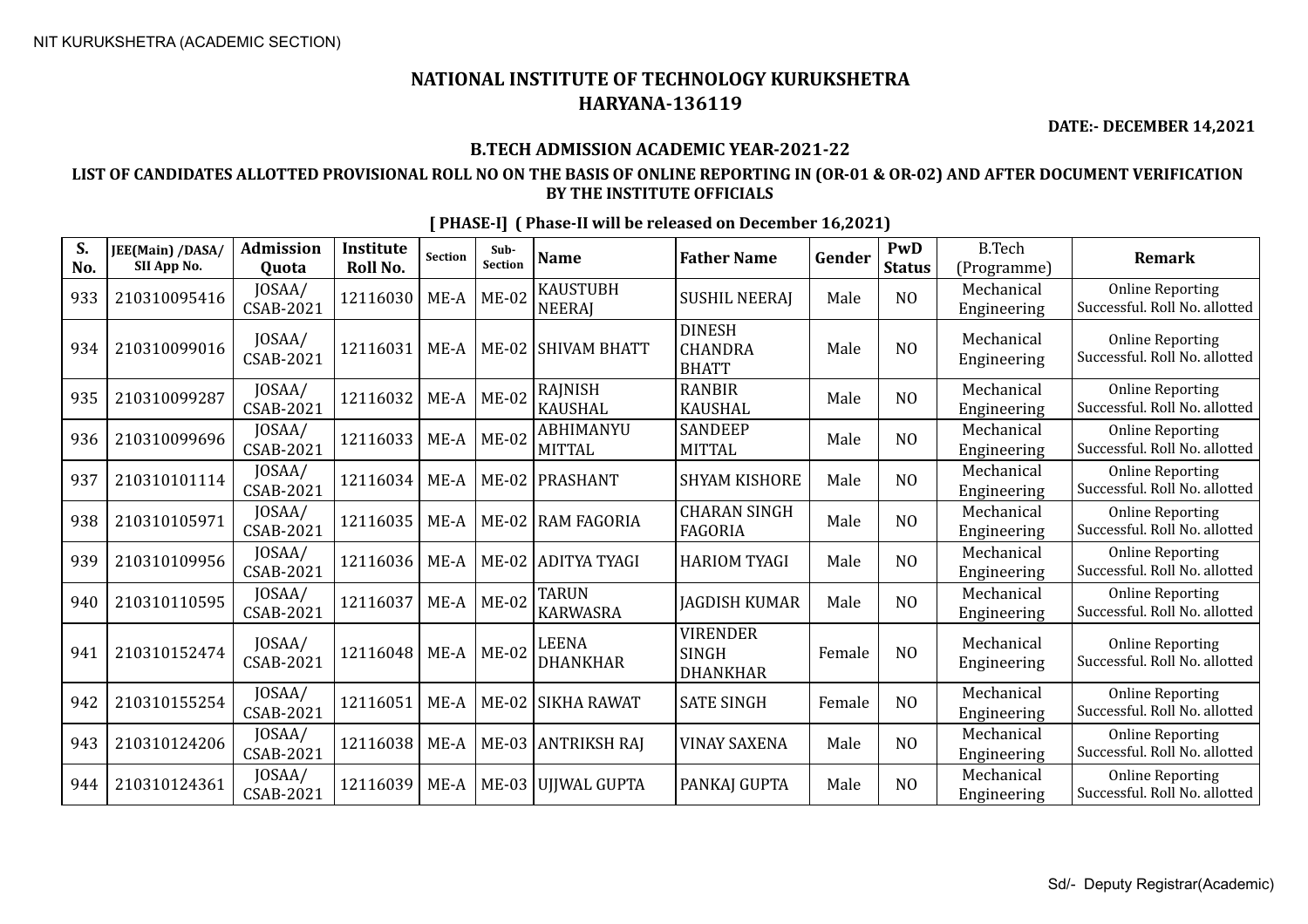**DATE:- DECEMBER 14,2021**

#### **B.TECH ADMISSION ACADEMIC YEAR-2021-22**

### **LIST OF CANDIDATES ALLOTTED PROVISIONAL ROLL NO ON THE BASIS OF ONLINE REPORTING IN (OR-01 & OR-02) AND AFTER DOCUMENT VERIFICATION BY THE INSTITUTE OFFICIALS**

| S.<br>No. | JEE(Main) /DASA/<br>SII App No. | <b>Admission</b><br>Quota | <b>Institute</b><br>Roll No. | <b>Section</b> | Sub-<br>Section | <b>Name</b>                       | <b>Father Name</b>               | Gender | PwD<br><b>Status</b> | <b>B.Tech</b><br>(Programme) | <b>Remark</b>                                            |
|-----------|---------------------------------|---------------------------|------------------------------|----------------|-----------------|-----------------------------------|----------------------------------|--------|----------------------|------------------------------|----------------------------------------------------------|
| 945       | 210310132846                    | JOSAA/<br>CSAB-2021       | 12116040                     | $ME-A$         | $ME-03$         | <b>LAKSHYA GOYAL</b>              | <b>AMIT GOYAL</b>                | Male   | N <sub>O</sub>       | Mechanical<br>Engineering    | <b>Online Reporting</b><br>Successful. Roll No. allotted |
| 946       | 210310133379                    | JOSAA/<br>CSAB-2021       | 12116041                     | $ME-A$         |                 | ME-03 SAHIL YADAV                 | <b>SANJAY KUMAR</b><br>YADAV     | Male   | N <sub>O</sub>       | Mechanical<br>Engineering    | <b>Online Reporting</b><br>Successful. Roll No. allotted |
| 947       | 210310136370                    | JOSAA/<br>CSAB-2021       | 12116042                     | $ME-A$         | <b>ME-03</b>    | <b>PRANSHU</b><br><b>TRIPATHI</b> | <b>MANISH</b><br><b>TRIPATHI</b> | Male   | N <sub>O</sub>       | Mechanical<br>Engineering    | <b>Online Reporting</b><br>Successful. Roll No. allotted |
| 948       | 210310140751                    | JOSAA/<br>CSAB-2021       | 12116043                     | $ME-A$         | ME-03 SOHIT     |                                   | <b>SATISH KUMAR</b>              | Male   | N <sub>O</sub>       | Mechanical<br>Engineering    | <b>Online Reporting</b><br>Successful. Roll No. allotted |
| 949       | 210310145287                    | JOSAA/<br>CSAB-2021       | 12116044                     | $ME-A$         |                 | ME-03   SACHIN GEHLAUT            | <b>RAVINDER</b><br><b>SINGH</b>  | Male   | NO                   | Mechanical<br>Engineering    | <b>Online Reporting</b><br>Successful. Roll No. allotted |
| 950       | 210310145885                    | JOSAA/<br>CSAB-2021       | 12116045                     | $ME-A$         |                 | ME-03 AYUSH GARG                  | RAJESH GARG                      | Male   | N <sub>O</sub>       | Mechanical<br>Engineering    | <b>Online Reporting</b><br>Successful. Roll No. allotted |
| 951       | 210310149263                    | JOSAA/<br>CSAB-2021       | 12116046                     | $ME-A$         |                 | ME-03   KUNJI LAL MEENA           | PREMRAJ<br><b>MEENA</b>          | Male   | N <sub>O</sub>       | Mechanical<br>Engineering    | <b>Online Reporting</b><br>Successful. Roll No. allotted |
| 952       | 210310149622                    | JOSAA/<br>CSAB-2021       | 12116047                     | $ME-A$         |                 | ME-03 AMIT KUMAR                  | <b>DEVILAL</b>                   | Male   | N <sub>O</sub>       | Mechanical<br>Engineering    | <b>Online Reporting</b><br>Successful. Roll No. allotted |
| 953       | 210310154766                    | JOSAA/<br>CSAB-2021       | 12116050                     | $ME-A$         | <b>ME-03</b>    | <b>GUGULOTH</b><br><b>SAMPATH</b> | <b>GUGULOTH</b><br>MOTHILAL      | Male   | NO                   | Mechanical<br>Engineering    | <b>Online Reporting</b><br>Successful. Roll No. allotted |
| 954       | 210310158132                    | JOSAA/<br>CSAB-2021       | 12116052                     | $ME-A$         | <b>ME-03</b>    | NIKHIL KUMAR<br><b>RAGHAV</b>     | <b>SURESH CHAND</b>              | Male   | N <sub>O</sub>       | Mechanical<br>Engineering    | <b>Online Reporting</b><br>Successful. Roll No. allotted |
| 955       | 210310161755                    | JOSAA/<br>CSAB-2021       | 12116053                     | $ME-A$         |                 | ME-03 CHARU                       | <b>DEVENDER</b><br><b>KUMAR</b>  | Female | N <sub>O</sub>       | Mechanical<br>Engineering    | <b>Online Reporting</b><br>Successful. Roll No. allotted |
| 956       | 210310162725                    | JOSAA/<br>CSAB-2021       | 12116054                     | $ME-A$         |                 | ME-03   ROMEE RANJAN              | <b>RAJEEV RANJAN</b>             | Male   | N <sub>O</sub>       | Mechanical<br>Engineering    | <b>Online Reporting</b><br>Successful. Roll No. allotted |
| 957       | 210310170658                    | JOSAA/<br>CSAB-2021       | 12116055                     | $ME-A$         |                 | ME-03 TAMANNA                     | <b>PAWAN</b><br><b>KANDOLA</b>   | Female | N <sub>O</sub>       | Mechanical<br>Engineering    | <b>Online Reporting</b><br>Successful. Roll No. allotted |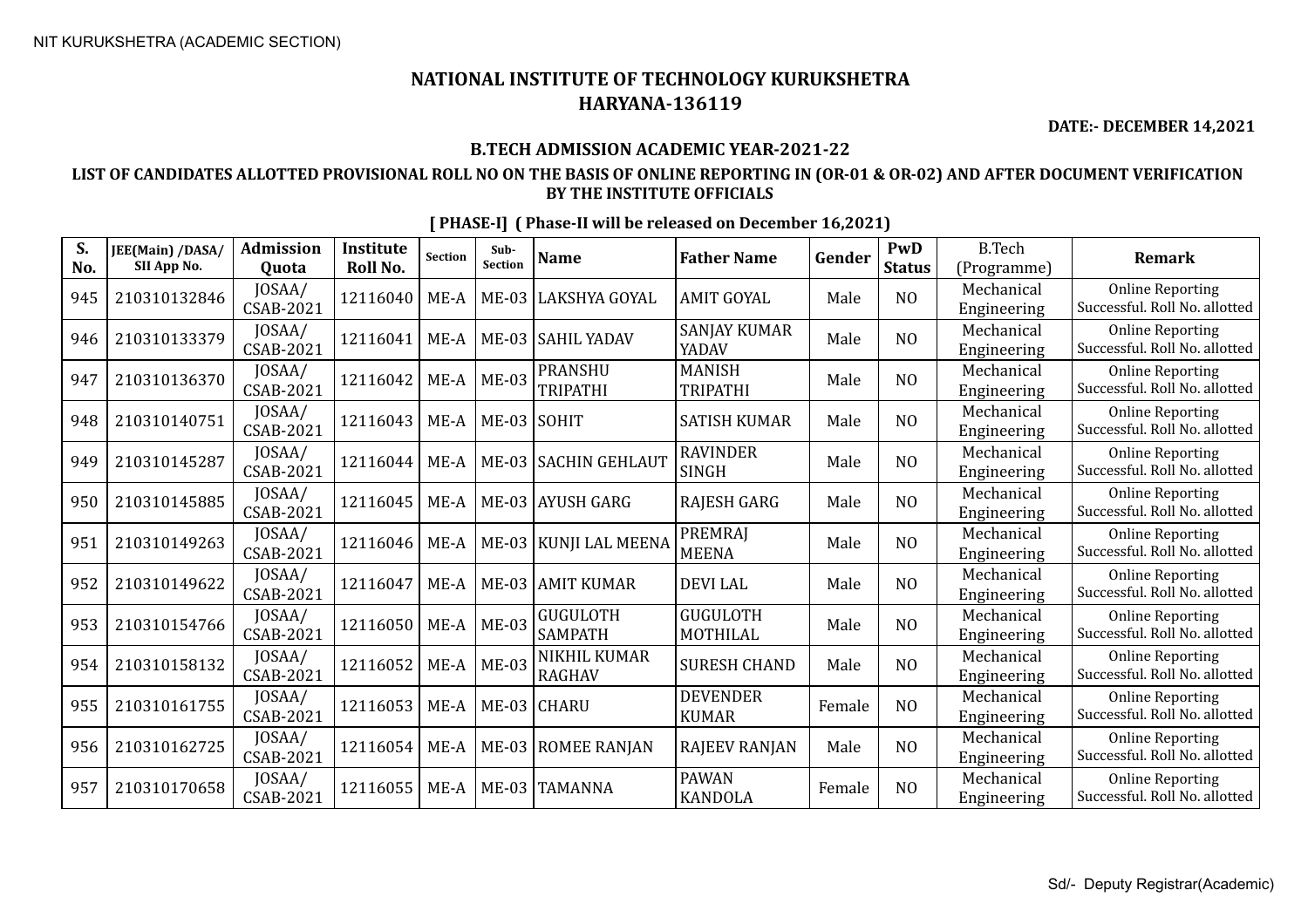**DATE:- DECEMBER 14,2021**

#### **B.TECH ADMISSION ACADEMIC YEAR-2021-22**

### **LIST OF CANDIDATES ALLOTTED PROVISIONAL ROLL NO ON THE BASIS OF ONLINE REPORTING IN (OR-01 & OR-02) AND AFTER DOCUMENT VERIFICATION BY THE INSTITUTE OFFICIALS**

| S.<br>No. | JEE(Main) /DASA/<br>SII App No. | <b>Admission</b><br><b>Quota</b> | <b>Institute</b><br>Roll No. | <b>Section</b> | Sub-<br>Section | <b>Name</b>                              | <b>Father Name</b>                      | Gender | PwD<br><b>Status</b> | <b>B.Tech</b><br>(Programme) | <b>Remark</b>                                            |
|-----------|---------------------------------|----------------------------------|------------------------------|----------------|-----------------|------------------------------------------|-----------------------------------------|--------|----------------------|------------------------------|----------------------------------------------------------|
| 958       | 210310175412                    | JOSAA/<br>CSAB-2021              | 12116056                     | $ME-A$         | $ME-03$         | <b>AISHWARYA</b><br><b>TIWARI</b>        | <b>SANJAY KUMAR</b><br><b>TIWARI</b>    | Male   | N <sub>O</sub>       | Mechanical<br>Engineering    | <b>Online Reporting</b><br>Successful. Roll No. allotted |
| 959       | 210310176908                    | JOSAA/<br>CSAB-2021              | 12116057                     | ME-A           |                 | ME-03   JAGRITI SINGH                    | PARAMANAND<br><b>SINGH</b>              | Female | N <sub>O</sub>       | Mechanical<br>Engineering    | <b>Online Reporting</b><br>Successful. Roll No. allotted |
| 960       | 210310179086                    | JOSAA/<br>CSAB-2021              | 12116058                     | ME-A           |                 | ME-03 AASHISH                            | <b>RAJESH KUMAR</b>                     | Male   | N <sub>O</sub>       | Mechanical<br>Engineering    | <b>Online Reporting</b><br>Successful. Roll No. allotted |
| 961       | 210310179622                    | JOSAA/<br>CSAB-2021              | 12116059                     | ME-A           |                 | ME-03 NIKHIL SOLANKI                     | <b>MUKESH KUMAR</b>                     | Male   | N <sub>O</sub>       | Mechanical<br>Engineering    | <b>Online Reporting</b><br>Successful. Roll No. allotted |
| 962       | 210310237068                    | JOSAA/<br>CSAB-2021              | 12116067                     | $ME-A$         |                 | ME-03 SONAL                              | <b>GIRVER SINGH</b>                     | Female | N <sub>O</sub>       | Mechanical<br>Engineering    | <b>Online Reporting</b><br>Successful. Roll No. allotted |
| 963       | 210310179994                    | JOSAA/<br><b>CSAB-2021</b>       | 12116060                     | ME-A           |                 | ME-04 AKSHAY KUMAR                       | <b>RAMESHWAR</b><br>LAL                 | Male   | N <sub>O</sub>       | Mechanical<br>Engineering    | <b>Online Reporting</b><br>Successful. Roll No. allotted |
| 964       | 210310194711                    | JOSAA/<br>CSAB-2021              | 12116061                     | $ME-A$         |                 | ME-04 RAKESH KUMAR                       | <b>RAMESHWER</b><br><b>LAL JAT</b>      | Male   | N <sub>O</sub>       | Mechanical<br>Engineering    | <b>Online Reporting</b><br>Successful. Roll No. allotted |
| 965       | 210310215698                    | JOSAA/<br><b>CSAB-2021</b>       | 12116062                     | $ME-A$         |                 | ME-04 ARYAN BAJAJ                        | PANKAJ BAJAJ                            | Male   | N <sub>O</sub>       | Mechanical<br>Engineering    | <b>Online Reporting</b><br>Successful. Roll No. allotted |
| 966       | 210310222074                    | JOSAA/<br><b>CSAB-2021</b>       | 12116063                     | ME-A           |                 | ME-04 KRISH MITTAL                       | LT.SH.VIKASH<br><b>MITTAL</b>           | Male   | N <sub>O</sub>       | Mechanical<br>Engineering    | <b>Online Reporting</b><br>Successful. Roll No. allotted |
| 967       | 210310229806                    | JOSAA/<br>CSAB-2021              | 12116064                     | $ME-A$         | $ME-04$         | <b>RAJEEV</b><br><b>KUSHWAHA</b>         | <b>RAMESHWAR</b><br><b>KUSHWAHA</b>     | Male   | NO                   | Mechanical<br>Engineering    | <b>Online Reporting</b><br>Successful. Roll No. allotted |
| 968       | 210310233872                    | JOSAA/<br><b>CSAB-2021</b>       | 12116065                     | ME-A           |                 | ME-04 RAHUL KUMAR                        | <b>VISHAL KUMAR</b>                     | Male   | N <sub>O</sub>       | Mechanical<br>Engineering    | <b>Online Reporting</b><br>Successful. Roll No. allotted |
| 969       | 210310235507                    | JOSAA/<br><b>CSAB-2021</b>       | 12116066                     | $ME-A$         | $ME-04$         | <b>ADARSH</b><br><b>GOSWAMI</b>          | <b>VINOD</b><br><b>GOSWAMI</b>          | Male   | N <sub>O</sub>       | Mechanical<br>Engineering    | <b>Online Reporting</b><br>Successful. Roll No. allotted |
| 970       | 210310242829                    | JOSAA/<br>CSAB-2021              | 12116068                     | $ME-A$         | $ME-04$         | <b>GIDUTHURI SAI</b><br><b>CHAITANYA</b> | <b>GIDUTHURI</b><br><b>SRINIVASARAO</b> | Male   | NO                   | Mechanical<br>Engineering    | <b>Online Reporting</b><br>Successful. Roll No. allotted |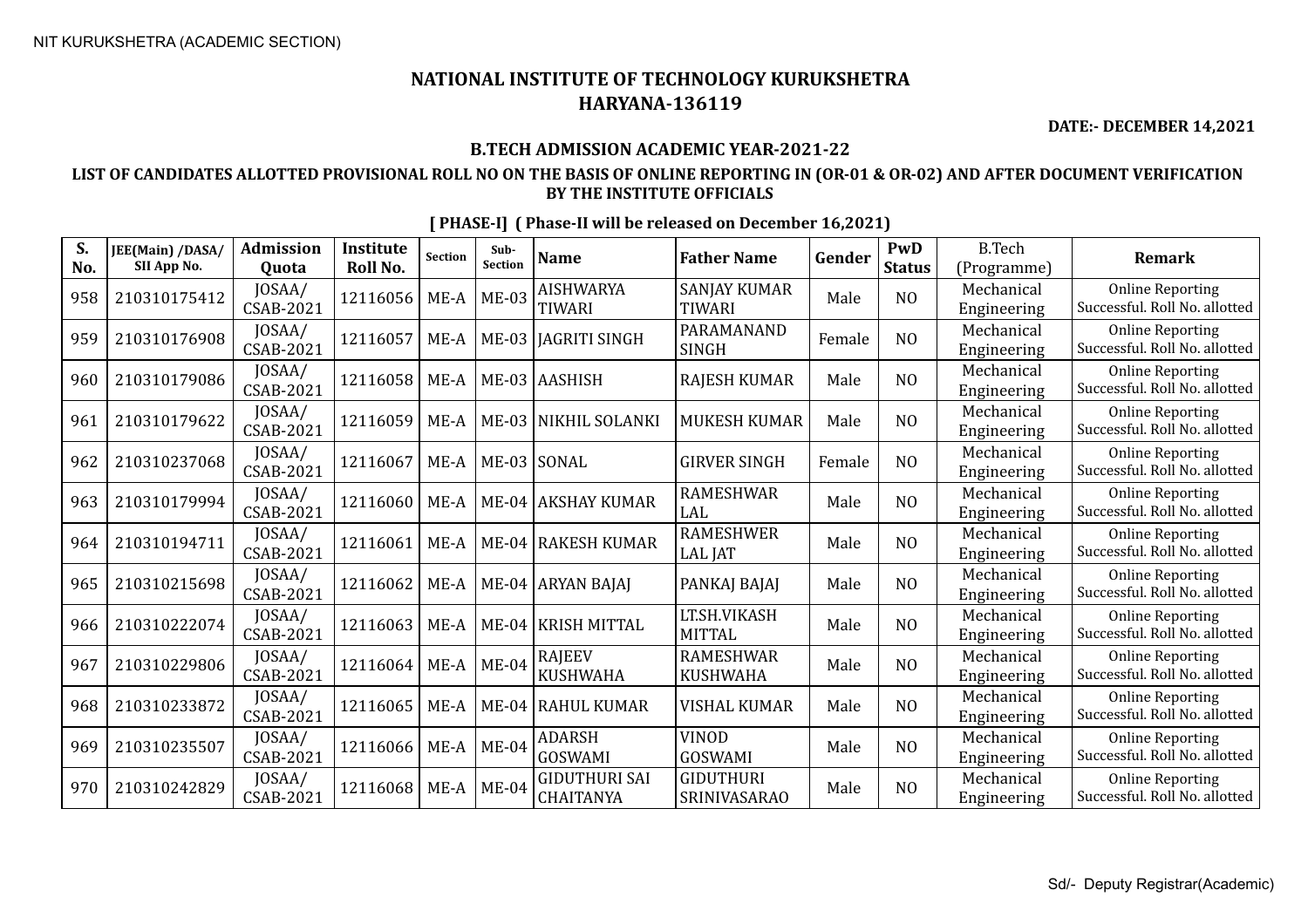**DATE:- DECEMBER 14,2021**

### **B.TECH ADMISSION ACADEMIC YEAR-2021-22**

### **LIST OF CANDIDATES ALLOTTED PROVISIONAL ROLL NO ON THE BASIS OF ONLINE REPORTING IN (OR-01 & OR-02) AND AFTER DOCUMENT VERIFICATION BY THE INSTITUTE OFFICIALS**

| S.<br>No. | JEE(Main) /DASA/<br>SII App No. | <b>Admission</b><br>Quota | <b>Institute</b><br>Roll No. | <b>Section</b> | Sub-<br>Section | <b>Name</b>                  | <b>Father Name</b>                    | Gender | PwD<br><b>Status</b> | <b>B.Tech</b><br>(Programme) | <b>Remark</b>                                            |
|-----------|---------------------------------|---------------------------|------------------------------|----------------|-----------------|------------------------------|---------------------------------------|--------|----------------------|------------------------------|----------------------------------------------------------|
| 971       | 210310245753                    | JOSAA/<br>CSAB-2021       | 12116069                     | $ME-A$         |                 | ME-04   MOHIT RATURI         | <b>RAVINDRA DATT</b><br><b>RATURI</b> | Male   | N <sub>O</sub>       | Mechanical<br>Engineering    | <b>Online Reporting</b><br>Successful. Roll No. allotted |
| 972       | 210310252754                    | JOSAA/<br>CSAB-2021       | 12116070                     | $ME-A$         |                 | $ME-04$ ADITYA               | RAJPAL                                | Male   | N <sub>O</sub>       | Mechanical<br>Engineering    | <b>Online Reporting</b><br>Successful. Roll No. allotted |
| 973       | 210310254184                    | JOSAA/<br>CSAB-2021       | 12116071                     | $ME-A$         |                 | ME-04 MINTU                  | <b>SATISH KUMAR</b>                   | Male   | N <sub>O</sub>       | Mechanical<br>Engineering    | <b>Online Reporting</b><br>Successful. Roll No. allotted |
| 974       | 210310265160                    | JOSAA/<br>CSAB-2021       | 12116072                     | $ME-A$         | $ME-04$         | ISHAAN LAKHERA  ANIL LAKHERA |                                       | Male   | N <sub>O</sub>       | Mechanical<br>Engineering    | <b>Online Reporting</b><br>Successful. Roll No. allotted |
| 975       | 210310269738                    | JOSAA/<br>CSAB-2021       | 12116073                     | $ME-A$         |                 | ME-04   AMAN YADAV           | <b>PANKAI</b><br>KISHORE YADAV        | Male   | NO                   | Mechanical<br>Engineering    | <b>Online Reporting</b><br>Successful. Roll No. allotted |
| 976       | 210310269842                    | JOSAA/<br>CSAB-2021       | 12116074                     | $ME-A$         |                 | ME-04 SNEHAL SINHA           | <b>SANJEEV</b>                        | Male   | NO                   | Mechanical<br>Engineering    | <b>Online Reporting</b><br>Successful. Roll No. allotted |
| 977       | 210310271993                    | JOSAA/<br>CSAB-2021       | 12116075                     | $ME-A$         |                 | ME-04 SOUMYA SHARMA          | <b>DEEPAK</b><br><b>SHARMA</b>        | Female | N <sub>O</sub>       | Mechanical<br>Engineering    | <b>Online Reporting</b><br>Successful. Roll No. allotted |
| 978       | 210310275452                    | JOSAA/<br>CSAB-2021       | 12116076                     | $ME-A$         | $ME-04$         | AMGOTH<br><b>SRIHITHA</b>    | <b>AMGOTH RATNA</b>                   | Female | N <sub>O</sub>       | Mechanical<br>Engineering    | <b>Online Reporting</b><br>Successful. Roll No. allotted |
| 979       | 210310278863                    | JOSAA/<br>CSAB-2021       | 12116077                     | $ME-A$         | $ME-04$         | <b>ARIJIT</b><br>CHAKRABORTY | <b>BIPUL</b><br><b>CHAKRABORTY</b>    | Male   | NO                   | Mechanical<br>Engineering    | <b>Online Reporting</b><br>Successful. Roll No. allotted |
| 980       | 210310280298                    | JOSAA/<br>CSAB-2021       | 12116078                     | $ME-A$         | $ME-04$         | <b>PRIYANSHI RATHI</b>       | <b>RAKESH RATHI</b>                   | Female | N <sub>O</sub>       | Mechanical<br>Engineering    | <b>Online Reporting</b><br>Successful. Roll No. allotted |
| 981       | 210310289796                    | JOSAA/<br>CSAB-2021       | 12116079                     | $ME-A$         |                 | ME-04 SHREYANSH ORA          | <b>SATISH ORA</b>                     | Male   | N <sub>O</sub>       | Mechanical<br>Engineering    | <b>Online Reporting</b><br>Successful. Roll No. allotted |
| 982       | 210310294754                    | JOSAA/<br>CSAB-2021       | 12116080                     | $ME-A$         |                 | ME-04   MANISH               | SAJJAN KUMAR                          | Male   | N <sub>O</sub>       | Mechanical<br>Engineering    | <b>Online Reporting</b><br>Successful. Roll No. allotted |
| 983       | 210310295344                    | JOSAA/<br>CSAB-2021       | 12116081                     | $ME-A$         |                 | ME-04 SANDHYA                | <b>NARENDER</b><br><b>KUMAR</b>       | Female | NO                   | Mechanical<br>Engineering    | <b>Online Reporting</b><br>Successful. Roll No. allotted |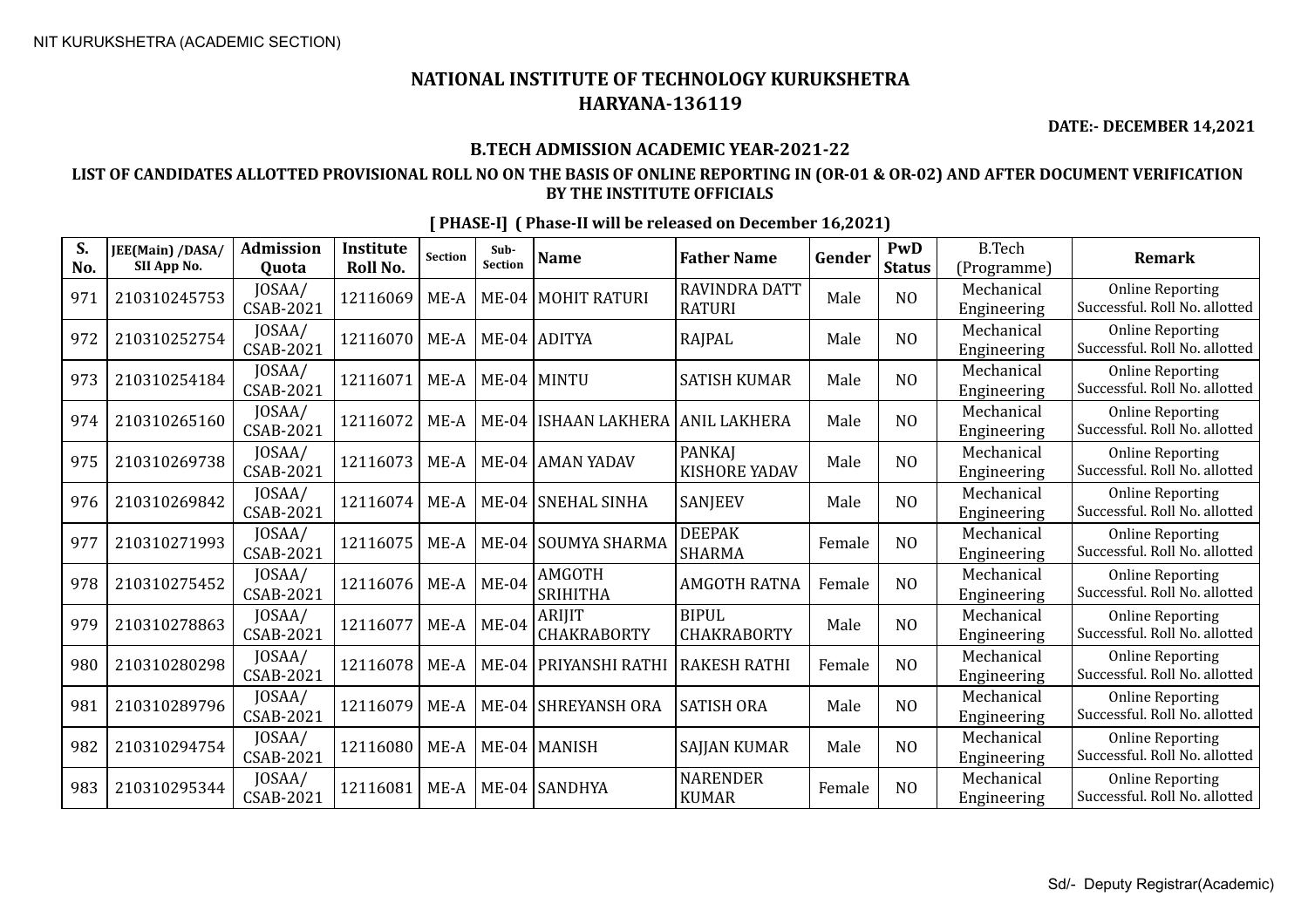**DATE:- DECEMBER 14,2021**

### **B.TECH ADMISSION ACADEMIC YEAR-2021-22**

### **LIST OF CANDIDATES ALLOTTED PROVISIONAL ROLL NO ON THE BASIS OF ONLINE REPORTING IN (OR-01 & OR-02) AND AFTER DOCUMENT VERIFICATION BY THE INSTITUTE OFFICIALS**

| S.<br>No. | JEE(Main) /DASA/<br>SII App No. | <b>Admission</b><br>Quota | <b>Institute</b><br>Roll No. | <b>Section</b> | Sub-<br>Section | <b>Name</b>                      | <b>Father Name</b>                   | Gender | PwD<br><b>Status</b> | <b>B.Tech</b><br>(Programme) | <b>Remark</b>                                            |
|-----------|---------------------------------|---------------------------|------------------------------|----------------|-----------------|----------------------------------|--------------------------------------|--------|----------------------|------------------------------|----------------------------------------------------------|
| 984       | 210310298978                    | JOSAA/<br>CSAB-2021       | 12116082                     | $ME-B$         | $ME-05$         | <b>AKHILESH</b><br><b>MISHRA</b> | <b>AWADH KISHOR</b><br><b>MISHRA</b> | Male   | N <sub>O</sub>       | Mechanical<br>Engineering    | <b>Online Reporting</b><br>Successful. Roll No. allotted |
| 985       | 210310302386                    | JOSAA/<br>CSAB-2021       | 12116083                     | $ME-B$         |                 | ME-05 PIYUSH                     | <b>JAI PARKASH</b>                   | Male   | NO                   | Mechanical<br>Engineering    | <b>Online Reporting</b><br>Successful. Roll No. allotted |
| 986       | 210310308245                    | JOSAA/<br>CSAB-2021       | 12116084                     | $ME-B$         |                 | ME-05 MOHIT                      | <b>KRISHAN</b>                       | Male   | N <sub>O</sub>       | Mechanical<br>Engineering    | <b>Online Reporting</b><br>Successful. Roll No. allotted |
| 987       | 210310321295                    | JOSAA/<br>CSAB-2021       | 12116085                     | $ME-B$         | <b>ME-05</b>    | HIMANSHU<br><b>KUMAR SHARMA</b>  | <b>DEEPAK KUMAR</b><br><b>SHARMA</b> | Male   | N <sub>O</sub>       | Mechanical<br>Engineering    | <b>Online Reporting</b><br>Successful. Roll No. allotted |
| 988       | 210310324396                    | JOSAA/<br>CSAB-2021       | 12116086                     | $ME-B$         |                 | ME-05 GARVIT SINGH               | <b>DINESH RAO</b>                    | Male   | NO                   | Mechanical<br>Engineering    | <b>Online Reporting</b><br>Successful. Roll No. allotted |
| 989       | 210310325725                    | JOSAA/<br>CSAB-2021       | 12116087                     | $ME-B$         |                 | ME-05 SURAJ BHARDWAJ             | <b>JANAK RAI</b><br><b>BHARDWAI</b>  | Male   | N <sub>O</sub>       | Mechanical<br>Engineering    | <b>Online Reporting</b><br>Successful. Roll No. allotted |
| 990       | 210310332598                    | JOSAA/<br>CSAB-2021       | 12116088                     | $ME-B$         |                 | ME-05 NELLI JEEVANA              | <b>NELLI GOPAL</b><br><b>REDDY</b>   | Female | N <sub>O</sub>       | Mechanical<br>Engineering    | <b>Online Reporting</b><br>Successful. Roll No. allotted |
| 991       | 210310334036                    | JOSAA/<br>CSAB-2021       | 12116089                     | $ME-B$         |                 | ME-05   MOHD HASSAN              | <b>MOHD YOUSUF</b>                   | Male   | N <sub>O</sub>       | Mechanical<br>Engineering    | <b>Online Reporting</b><br>Successful. Roll No. allotted |
| 992       | 210310334744                    | JOSAA/<br>CSAB-2021       | 12116090                     | $ME-B$         |                 | ME-05 SHANI AKASH                | <b>AJAY KUMAR</b>                    | Male   | N <sub>O</sub>       | Mechanical<br>Engineering    | <b>Online Reporting</b><br>Successful. Roll No. allotted |
| 993       | 210310339297                    | JOSAA/<br>CSAB-2021       | 12116091                     | $ME-B$         | $ME-05$         | PRASHANT<br><b>GUPTA</b>         | <b>SATISH KUMAR</b>                  | Male   | NO                   | Mechanical<br>Engineering    | <b>Online Reporting</b><br>Successful. Roll No. allotted |
| 994       | 210310343082                    | JOSAA/<br>CSAB-2021       | 12116092                     | $ME-B$         |                 | ME-05 H THANOI                   | H OBULESHU                           | Male   | NO                   | Mechanical<br>Engineering    | <b>Online Reporting</b><br>Successful. Roll No. allotted |
| 995       | 210310344265                    | JOSAA/<br>CSAB-2021       | 12116093                     | $ME-B$         |                 | ME-05 TANMAY SOROUT              | <b>IAGVIR</b>                        | Male   | N <sub>O</sub>       | Mechanical<br>Engineering    | <b>Online Reporting</b><br>Successful. Roll No. allotted |
| 996       | 210310345406                    | JOSAA/<br>CSAB-2021       | 12116094                     | $ME-B$         |                 | ME-05 SAMAR GUPTA                | <b>SHRI VIPIN</b><br><b>GUPTA</b>    | Male   | N <sub>O</sub>       | Mechanical<br>Engineering    | <b>Online Reporting</b><br>Successful. Roll No. allotted |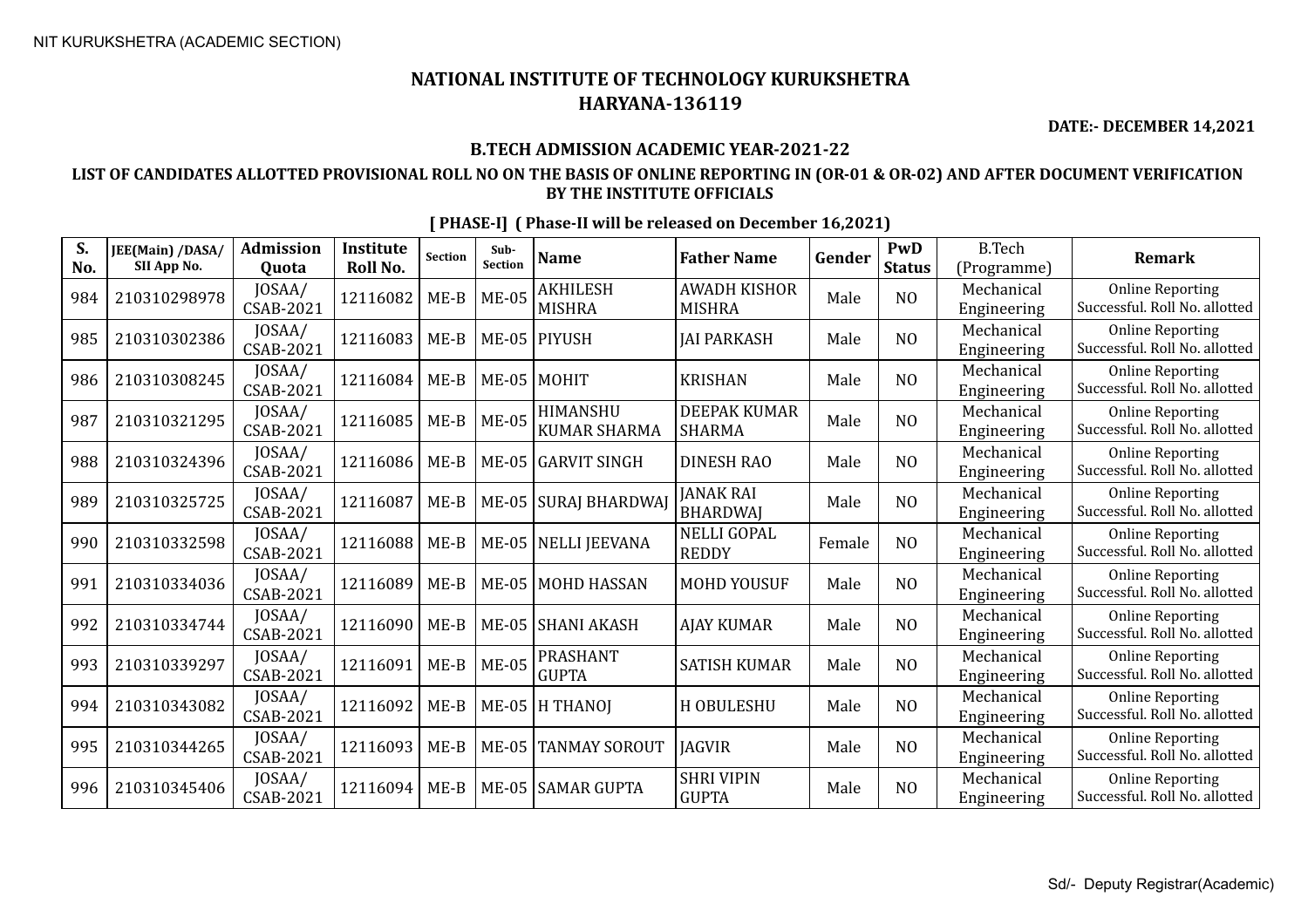**DATE:- DECEMBER 14,2021**

#### **B.TECH ADMISSION ACADEMIC YEAR-2021-22**

### **LIST OF CANDIDATES ALLOTTED PROVISIONAL ROLL NO ON THE BASIS OF ONLINE REPORTING IN (OR-01 & OR-02) AND AFTER DOCUMENT VERIFICATION BY THE INSTITUTE OFFICIALS**

| S.<br>No. | JEE(Main) /DASA/<br>SII App No. | <b>Admission</b><br><b>Ouota</b> | <b>Institute</b><br>Roll No. | Section | Sub-<br>Section | <b>Name</b>                          | <b>Father Name</b>                              | Gender | PwD<br><b>Status</b> | <b>B.Tech</b><br>(Programme) | <b>Remark</b>                                            |
|-----------|---------------------------------|----------------------------------|------------------------------|---------|-----------------|--------------------------------------|-------------------------------------------------|--------|----------------------|------------------------------|----------------------------------------------------------|
| 997       | 210310348869                    | JOSAA/<br>CSAB-2021              | 12116095                     | $ME-B$  | $ME-05$         | <b>VIVEK</b>                         | <b>UDEY SINGH</b>                               | Male   | N <sub>O</sub>       | Mechanical<br>Engineering    | <b>Online Reporting</b><br>Successful. Roll No. allotted |
| 998       | 210310367712                    | JOSAA/<br>CSAB-2021              | 12116096                     | $ME-B$  | <b>ME-05</b>    | <b>SHRUTI SONKER</b>                 | <b>PRADEEP</b><br><b>SONKER</b>                 | Female | N <sub>O</sub>       | Mechanical<br>Engineering    | <b>Online Reporting</b><br>Successful. Roll No. allotted |
| 999       | 210310369998                    | JOSAA/<br>CSAB-2021              | 12116097                     | $ME-B$  | <b>ME-05</b>    | <b>VANSHIKA</b><br><b>VERMA</b>      | <b>RAJESH KUMAR</b>                             | Female | N <sub>O</sub>       | Mechanical<br>Engineering    | <b>Online Reporting</b><br>Successful. Roll No. allotted |
| 1000      | 210310379272                    | JOSAA/<br><b>CSAB-2021</b>       | 12116098                     | $ME-B$  |                 | ME-05 ARYAN KUSHAN                   | MRIGENDRA<br><b>SINGH KUSHAN</b>                | Male   | N <sub>O</sub>       | Mechanical<br>Engineering    | <b>Online Reporting</b><br>Successful. Roll No. allotted |
| 1001      | 210310379860                    | JOSAA/<br>CSAB-2021              | 12116099                     | $ME-B$  | <b>ME-05</b>    | <b>HARSH TOMAR</b>                   | VINAY TOMAR                                     | Male   | N <sub>0</sub>       | Mechanical<br>Engineering    | <b>Online Reporting</b><br>Successful. Roll No. allotted |
| 1002      | 210310392337                    | JOSAA/<br><b>CSAB-2021</b>       | 12116100                     | $ME-B$  | <b>ME-05</b>    | <b>SANDESH KUMAR</b><br><b>SINGH</b> | <b>JAYANT PRASAD</b><br><b>SINGH</b>            | Male   | N <sub>O</sub>       | Mechanical<br>Engineering    | <b>Online Reporting</b><br>Successful. Roll No. allotted |
| 1003      | 210310425855                    | JOSAA/<br>CSAB-2021              | 12116104                     | $ME-B$  | $ME-05$         | <b>SHIKHA NAGAR</b>                  | <b>RAMESH</b><br><b>CHANDRA</b><br><b>NAGAR</b> | Female | NO                   | Mechanical<br>Engineering    | <b>Online Reporting</b><br>Successful. Roll No. allotted |
| 1004      | 210310397236                    | JOSAA/<br>CSAB-2021              | 12116101                     | $ME-B$  | $ME-06$         | <b>HARSHIT DATA</b>                  | <b>NAVEEN DATA</b>                              | Male   | NO                   | Mechanical<br>Engineering    | <b>Online Reporting</b><br>Successful. Roll No. allotted |
| 1005      | 210310401694                    | JOSAA/<br>CSAB-2021              | 12116102                     | $ME-B$  |                 | ME-06   RAHUL KUMAR                  | CHANDRAKESH                                     | Male   | N <sub>O</sub>       | Mechanical<br>Engineering    | <b>Online Reporting</b><br>Successful. Roll No. allotted |
| 1006      | 210310425163                    | JOSAA/<br><b>CSAB-2021</b>       | 12116103                     | $ME-B$  | $ME-06$         | <b>HARISH KUMAR</b>                  | <b>KRISHAN</b><br><b>KUMAR</b>                  | Male   | NO                   | Mechanical<br>Engineering    | <b>Online Reporting</b><br>Successful. Roll No. allotted |
| 1007      | 210310427273                    | JOSAA/<br><b>CSAB-2021</b>       | 12116105                     | $ME-B$  |                 | ME-06 GURMIT                         | <b>NARESH KUMAR</b>                             | Male   | NO                   | Mechanical<br>Engineering    | <b>Online Reporting</b><br>Successful. Roll No. allotted |
| 1008      | 210310428299                    | JOSAA/<br>CSAB-2021              | 12116106                     | $ME-B$  |                 | ME-06 KIRAN                          | <b>ROHTASH</b>                                  | Female | N <sub>O</sub>       | Mechanical<br>Engineering    | <b>Online Reporting</b><br>Successful. Roll No. allotted |
| 1009      | 210310446665                    | JOSAA/<br><b>CSAB-2021</b>       | 12116107                     | $ME-B$  |                 | ME-06   POOJA YADAV                  | <b>SURENDER</b><br><b>SINGH</b>                 | Female | NO                   | Mechanical<br>Engineering    | <b>Online Reporting</b><br>Successful. Roll No. allotted |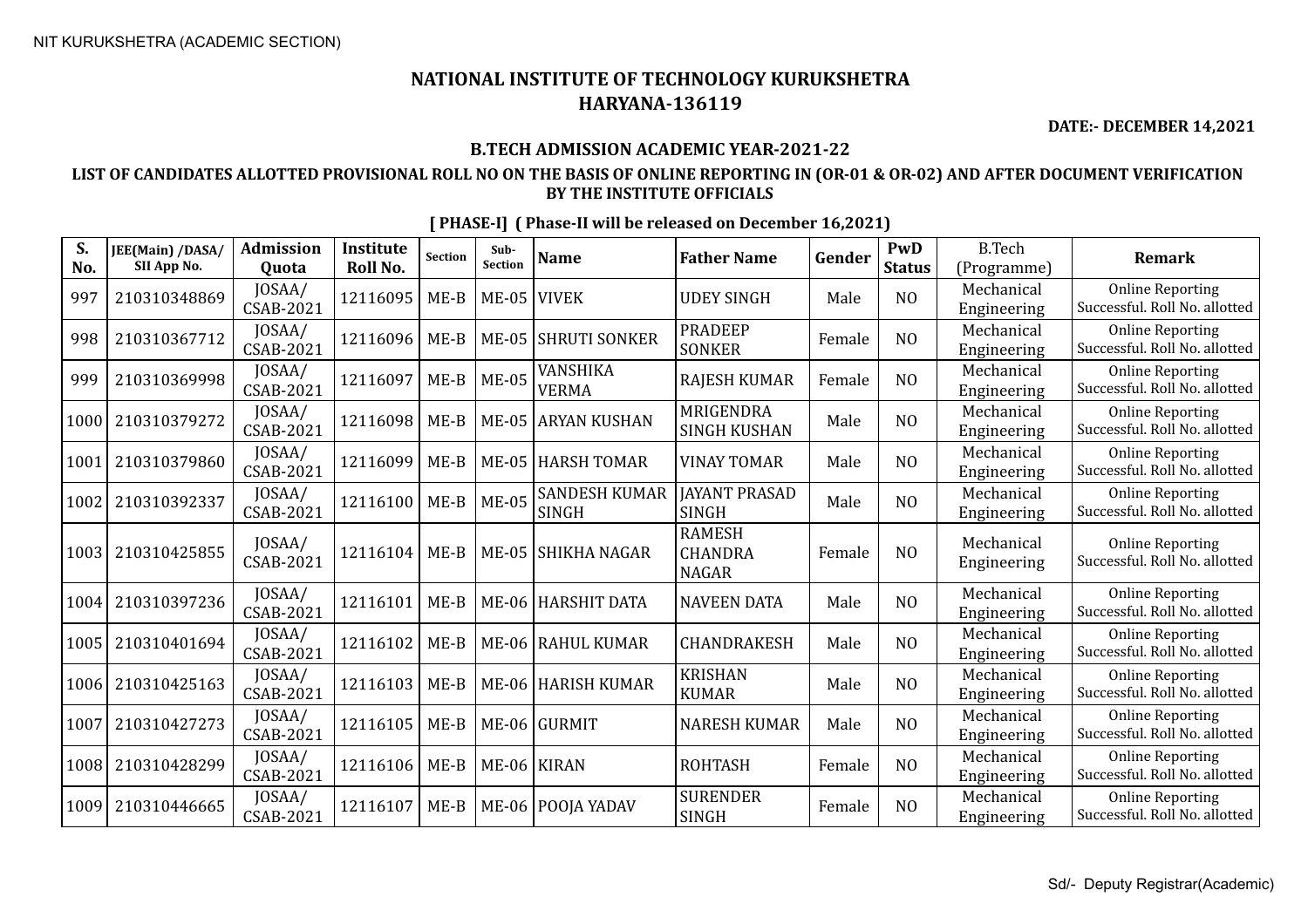**DATE:- DECEMBER 14,2021**

#### **B.TECH ADMISSION ACADEMIC YEAR-2021-22**

### **LIST OF CANDIDATES ALLOTTED PROVISIONAL ROLL NO ON THE BASIS OF ONLINE REPORTING IN (OR-01 & OR-02) AND AFTER DOCUMENT VERIFICATION BY THE INSTITUTE OFFICIALS**

| S.<br>No. | JEE(Main) /DASA/<br>SII App No. | <b>Admission</b><br><b>Ouota</b> | <b>Institute</b><br>Roll No. | <b>Section</b> | Sub-<br><b>Section</b> | <b>Name</b>                           | <b>Father Name</b>                                 | Gender | <b>PwD</b><br><b>Status</b> | <b>B.Tech</b><br>(Programme) | Remark                                                   |
|-----------|---------------------------------|----------------------------------|------------------------------|----------------|------------------------|---------------------------------------|----------------------------------------------------|--------|-----------------------------|------------------------------|----------------------------------------------------------|
| 1010      | 210310448866                    | JOSAA/<br><b>CSAB-2021</b>       | 12116108                     | $ME-B$         | <b>ME-06</b>           | <b>PRATIBHA</b><br><b>VERMA</b>       | PAWAN KUMAR                                        | Female | N <sub>O</sub>              | Mechanical<br>Engineering    | <b>Online Reporting</b><br>Successful. Roll No. allotted |
| 1011      | 210310451318                    | JOSAA/<br><b>CSAB-2021</b>       | 12116109                     | $ME-B$         |                        | ME-06   MUSKAN SAINI                  | <b>RAKESH KUMAR</b><br><b>SAINI</b>                | Female | N <sub>O</sub>              | Mechanical<br>Engineering    | <b>Online Reporting</b><br>Successful. Roll No. allotted |
| 1012      | 210310456724                    | JOSAA/<br><b>CSAB-2021</b>       | 12116110                     | $ME-B$         |                        | ME-06   SAURABH SAROJ                 | <b>JAYPRAKASH</b>                                  | Male   | N <sub>O</sub>              | Mechanical<br>Engineering    | <b>Online Reporting</b><br>Successful. Roll No. allotted |
| 1013      | 210310458289                    | JOSAA/<br><b>CSAB-2021</b>       | 12116111                     | $ME-B$         |                        | ME-06 YASEEN ANSARI                   | <b>AKARAM ANSARI</b>                               | Male   | N <sub>O</sub>              | Mechanical<br>Engineering    | <b>Online Reporting</b><br>Successful. Roll No. allotted |
| 1014      | 210310472553                    | JOSAA/<br><b>CSAB-2021</b>       | 12116112                     | $ME-B$         |                        | ME-06   PARVEEN                       | <b>DULLO MEHTO</b>                                 | Male   | N <sub>O</sub>              | Mechanical<br>Engineering    | <b>Online Reporting</b><br>Successful. Roll No. allotted |
| 1015      | 210310478566                    | JOSAA/<br><b>CSAB-2021</b>       | 12116113                     | $ME-B$         |                        | ME-06 SUMIT KUMAR                     | <b>NARESH KUMAR</b>                                | Male   | N <sub>O</sub>              | Mechanical<br>Engineering    | <b>Online Reporting</b><br>Successful. Roll No. allotted |
| 1016      | 210310487096                    | JOSAA/<br>CSAB-2021              | 12116114                     | $ME-B$         |                        | ME-06   PURUSHOTTAM                   | <b>RAM PRASAD</b><br><b>MEENA</b>                  | Male   | NO                          | Mechanical<br>Engineering    | <b>Online Reporting</b><br>Successful. Roll No. allotted |
| 1017      | 210310487352                    | JOSAA/<br>CSAB-2021              | 12116115                     | $ME-B$         | <b>ME-06</b>           | <b>AYUSH KUMAR</b><br><b>AGRAHARI</b> | <b>DINESH</b><br><b>CHANDRA</b><br><b>AGRAHARI</b> | Male   | N <sub>O</sub>              | Mechanical<br>Engineering    | <b>Online Reporting</b><br>Successful. Roll No. allotted |
| 1018      | 210310488842                    | JOSAA/<br><b>CSAB-2021</b>       | 12116116                     | $ME-B$         |                        | ME-06 SONU KUMAR                      | PAPPU KUMAR                                        | Male   | N <sub>O</sub>              | Mechanical<br>Engineering    | <b>Online Reporting</b><br>Successful. Roll No. allotted |
| 1019      | 210310516211                    | JOSAA/<br><b>CSAB-2021</b>       | 12116118                     | $ME-B$         |                        | ME-06   MANISH YADAV                  | <b>OM PARKASH</b>                                  | Male   | N <sub>O</sub>              | Mechanical<br>Engineering    | <b>Online Reporting</b><br>Successful. Roll No. allotted |
| 1020      | 210310527379                    | JOSAA/<br><b>CSAB-2021</b>       | 12116119                     | $ME-B$         | <b>ME-06</b>           | <b>RAWTA RAM</b><br><b>BANA</b>       | <b>JOGA RAM BANA</b>                               | Male   | N <sub>O</sub>              | Mechanical<br>Engineering    | <b>Online Reporting</b><br>Successful. Roll No. allotted |
| 1021      | 210310540793                    | JOSAA/<br><b>CSAB-2021</b>       | 12116120                     | $ME-B$         |                        | ME-06 SACHIN KUMAR                    | RAJPAL SINGH                                       | Male   | N <sub>O</sub>              | Mechanical<br>Engineering    | <b>Online Reporting</b><br>Successful. Roll No. allotted |
| 1022      | 210310543716                    | JOSAA/<br><b>CSAB-2021</b>       | 12116121                     | $ME-B$         |                        | ME-06 ADITYA DABRAL                   | <b>DEEPAK KUMAR</b><br><b>DABRAL</b>               | Male   | N <sub>O</sub>              | Mechanical<br>Engineering    | <b>Online Reporting</b><br>Successful. Roll No. allotted |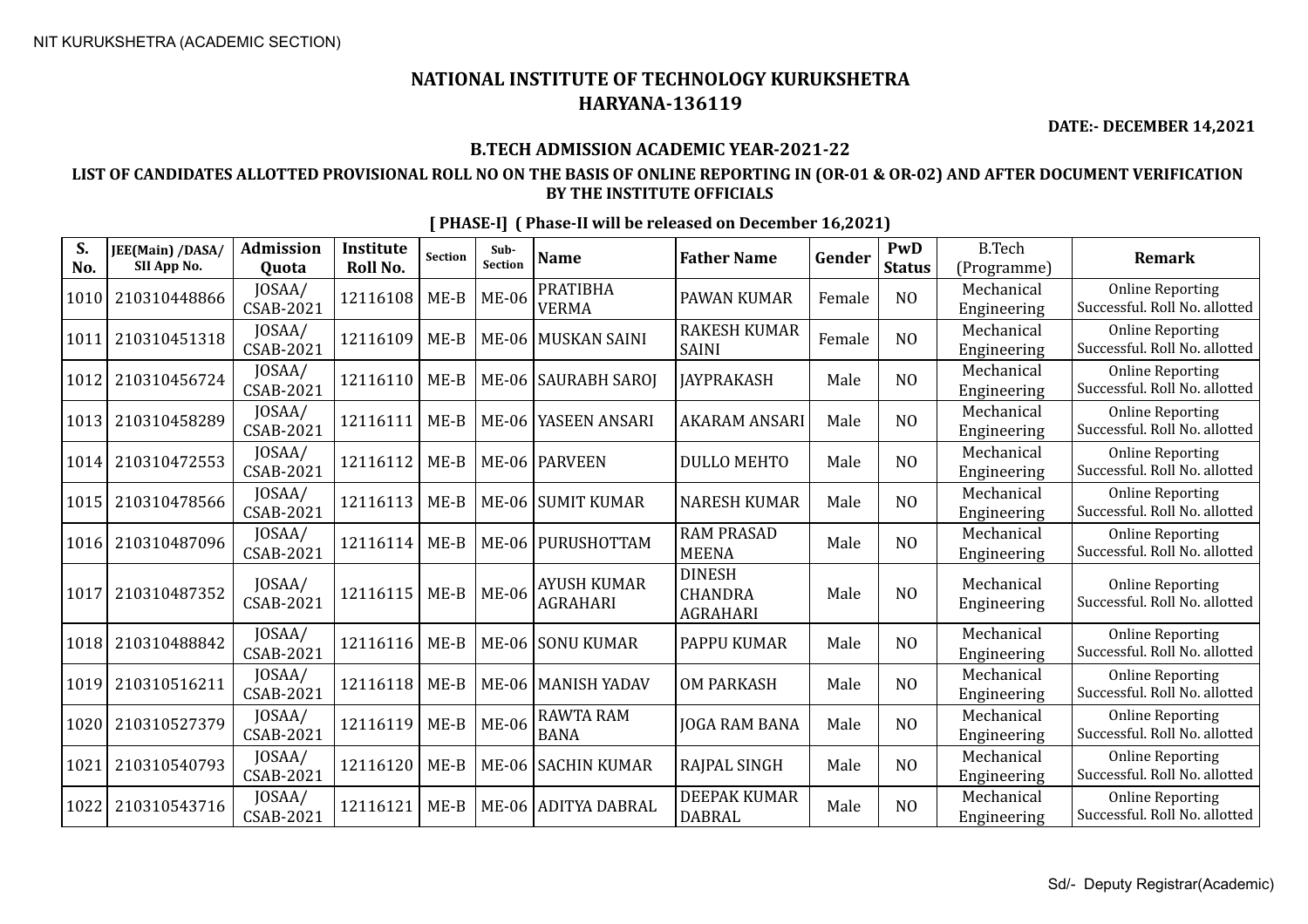**DATE:- DECEMBER 14,2021**

#### **B.TECH ADMISSION ACADEMIC YEAR-2021-22**

### **LIST OF CANDIDATES ALLOTTED PROVISIONAL ROLL NO ON THE BASIS OF ONLINE REPORTING IN (OR-01 & OR-02) AND AFTER DOCUMENT VERIFICATION BY THE INSTITUTE OFFICIALS**

| S.<br>No. | JEE(Main) /DASA/<br>SII App No. | Admission<br>Quota         | <b>Institute</b><br>Roll No. | Section | Sub-<br>Section | <b>Name</b>                              | <b>Father Name</b>                       | Gender | PwD<br><b>Status</b> | <b>B.Tech</b><br>(Programme) | <b>Remark</b>                                            |
|-----------|---------------------------------|----------------------------|------------------------------|---------|-----------------|------------------------------------------|------------------------------------------|--------|----------------------|------------------------------|----------------------------------------------------------|
| 1023      | 210310574965                    | JOSAA/<br><b>CSAB-2021</b> | 12116123                     | $ME-B$  | ME-06 SAHIL     |                                          | <b>MADAN</b>                             | Male   | NO                   | Mechanical<br>Engineering    | <b>Online Reporting</b><br>Successful. Roll No. allotted |
| 1024      | 210310576213                    | JOSAA/<br>CSAB-2021        | 12116124                     | $ME-B$  |                 | ME-06 VIKASH GURJAR                      | <b>VINOD KUMAR</b><br><b>GURJAR</b>      | Male   | N <sub>O</sub>       | Mechanical<br>Engineering    | <b>Online Reporting</b><br>Successful. Roll No. allotted |
| 1025      | 210310503520                    | JOSAA/<br><b>CSAB-2021</b> | 12116117                     | $ME-B$  | <b>ME-07</b>    | <b>ASMITA SINGH</b><br><b>VIMAL</b>      | <b>KAMLESH</b><br><b>KUMAR</b>           | Female | NO                   | Mechanical<br>Engineering    | <b>Online Reporting</b><br>Successful. Roll No. allotted |
| 1026      | 210310551363                    | JOSAA/<br>CSAB-2021        | 12116122                     | $ME-B$  | <b>ME-07</b>    | TANYA KANT                               | <b>RAVI KANT</b>                         | Female | NO                   | Mechanical<br>Engineering    | <b>Online Reporting</b><br>Successful. Roll No. allotted |
| 1027      | 210310590473                    | JOSAA/<br><b>CSAB-2021</b> | 12116125                     | $ME-B$  |                 | ME-07   MADHAV RAHEJA                    | <b>SURESH K</b><br><b>RAHEJA</b>         | Male   | N <sub>O</sub>       | Mechanical<br>Engineering    | <b>Online Reporting</b><br>Successful. Roll No. allotted |
| 1028      | 210310597520                    | JOSAA/<br><b>CSAB-2021</b> | 12116126                     | $ME-B$  | $ME-07$         | <b>VIJAY KUMAR</b>                       | <b>RAM SURESH</b>                        | Male   | NO                   | Mechanical<br>Engineering    | <b>Online Reporting</b><br>Successful. Roll No. allotted |
| 1029      | 210310599376                    | JOSAA/<br>CSAB-2021        | 12116127                     | $ME-B$  | $ME-07$         | <b>CHINTA</b><br><b>VARSHITH REDDY</b>   | <b>CHINTA VENU</b><br><b>GOPAL REDDY</b> | Male   | N <sub>O</sub>       | Mechanical<br>Engineering    | <b>Online Reporting</b><br>Successful. Roll No. allotted |
| 1030      | 210310607295                    | JOSAA/<br><b>CSAB-2021</b> | 12116128                     | $ME-B$  | $ME-07$         | <b>OM SHANKER</b><br><b>SAHAY</b>        | <b>KRIPA SHANKER</b><br><b>SAHAY</b>     | Male   | N <sub>O</sub>       | Mechanical<br>Engineering    | <b>Online Reporting</b><br>Successful. Roll No. allotted |
| 1031      | 210310608242                    | JOSAA/<br><b>CSAB-2021</b> | 12116129                     | $ME-B$  | $ME-07$         | <b>JAISWAL ADITYA</b><br><b>SHREERAM</b> | <b>SHREERAM</b><br><b>IAISWAL</b>        | Male   | NO                   | Mechanical<br>Engineering    | <b>Online Reporting</b><br>Successful. Roll No. allotted |
| 1032      | 210310613365                    | JOSAA/<br><b>CSAB-2021</b> | 12116130                     | $ME-B$  | $ME-07$         | MOHIT KUMAR                              | <b>NARENDAR</b><br><b>KUMAR</b>          | Male   | N <sub>O</sub>       | Mechanical<br>Engineering    | <b>Online Reporting</b><br>Successful. Roll No. allotted |
| 1033      | 210310629838                    | JOSAA/<br>CSAB-2021        | 12116131                     | $ME-B$  |                 | ME-07 SIDDHARTH                          | <b>SHIV KUMAR</b>                        | Male   | N <sub>O</sub>       | Mechanical<br>Engineering    | <b>Online Reporting</b><br>Successful. Roll No. allotted |
| 1034      | 210310643054                    | JOSAA/<br>CSAB-2021        | 12116132                     | $ME-B$  | $ME-07$         | SHIKHA                                   | SANJAY                                   | Female | N <sub>O</sub>       | Mechanical<br>Engineering    | <b>Online Reporting</b><br>Successful. Roll No. allotted |
| 1035      | 210310645352                    | JOSAA/<br><b>CSAB-2021</b> | 12116133                     | $ME-B$  | $ME-07$         | <b>HARSHIT KUMAR</b><br><b>SINGH</b>     | <b>VIPIN KUMAR</b><br><b>SINGH</b>       | Male   | N <sub>O</sub>       | Mechanical<br>Engineering    | <b>Online Reporting</b><br>Successful. Roll No. allotted |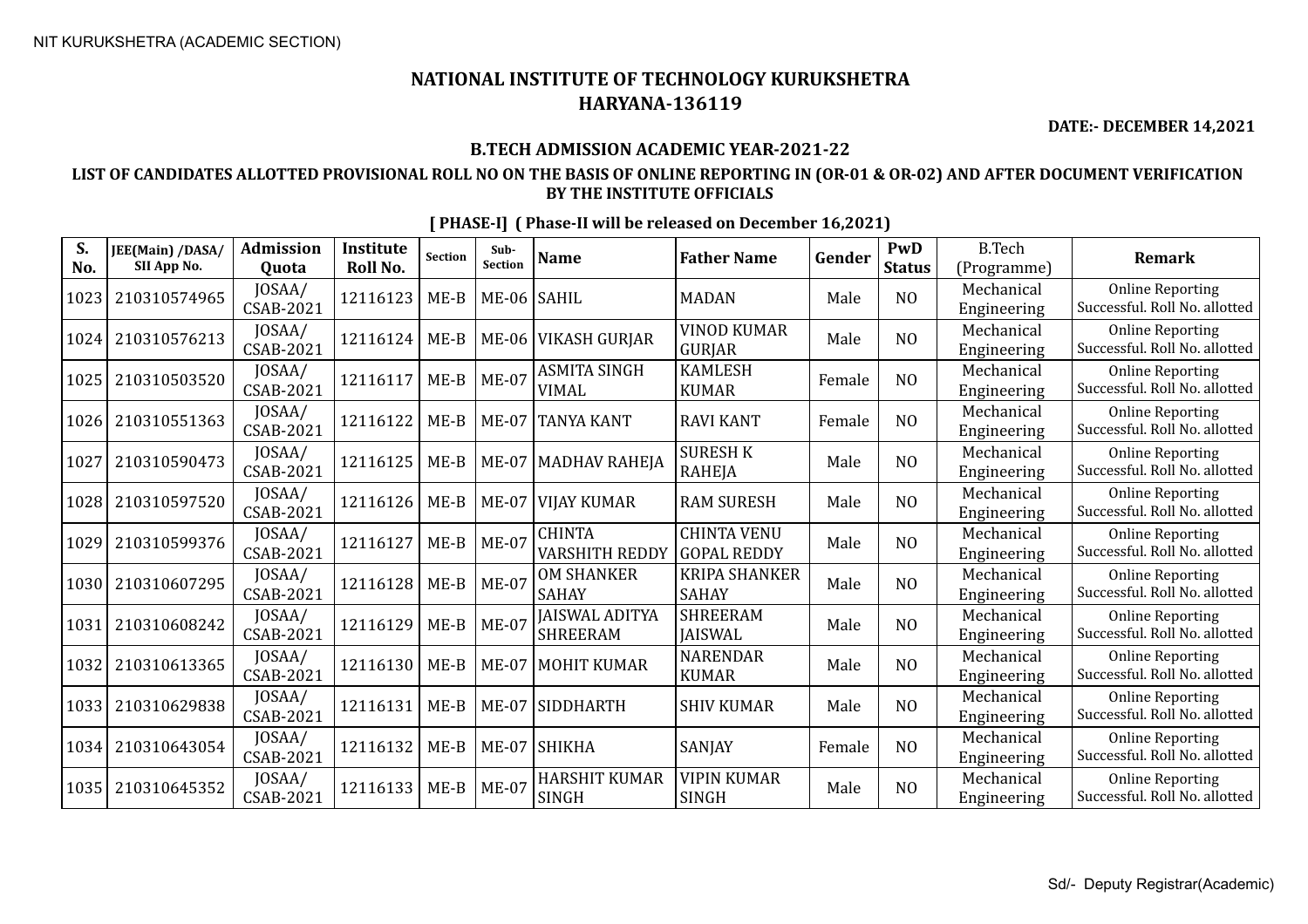**DATE:- DECEMBER 14,2021**

### **B.TECH ADMISSION ACADEMIC YEAR-2021-22**

### **LIST OF CANDIDATES ALLOTTED PROVISIONAL ROLL NO ON THE BASIS OF ONLINE REPORTING IN (OR-01 & OR-02) AND AFTER DOCUMENT VERIFICATION BY THE INSTITUTE OFFICIALS**

| S.<br>No. | JEE(Main) /DASA/<br>SII App No. | Admission<br><b>Quota</b>  | <b>Institute</b><br>Roll No. | <b>Section</b> | Sub-<br>Section | <b>Name</b>                        | <b>Father Name</b>                     | Gender | PwD<br><b>Status</b> | <b>B.Tech</b><br>(Programme) | <b>Remark</b>                                            |
|-----------|---------------------------------|----------------------------|------------------------------|----------------|-----------------|------------------------------------|----------------------------------------|--------|----------------------|------------------------------|----------------------------------------------------------|
| 1036      | 210310650849                    | JOSAA/<br>CSAB-2021        | 12116134                     | $ME-B$         | <b>ME-07</b>    | <b>SOURAV KUMAR</b>                | <b>MUKESH KUMAR</b>                    | Male   | N <sub>O</sub>       | Mechanical<br>Engineering    | <b>Online Reporting</b><br>Successful. Roll No. allotted |
| 1037      | 210310662145                    | JOSAA/<br>CSAB-2021        | 12116135                     | $ME-B$         |                 | ME-07 AVNEESH KUMAR                | <b>SANJEEV KUMAR</b>                   | Male   | N <sub>O</sub>       | Mechanical<br>Engineering    | <b>Online Reporting</b><br>Successful. Roll No. allotted |
| 1038      | 210310664554                    | JOSAA/<br>CSAB-2021        | 12116136                     | $ME-B$         | $ME-07$         | <b>JATIN KUMAR</b>                 | <b>NIRIPAL</b>                         | Male   | N <sub>O</sub>       | Mechanical<br>Engineering    | <b>Online Reporting</b><br>Successful. Roll No. allotted |
| 1039      | 210310674648                    | JOSAA/<br>CSAB-2021        | 12116137                     | $ME-B$         | <b>ME-07</b>    | AJAY<br>CHOUDHARY                  | GIRIRAJ<br><b>CHOUDHARY</b>            | Male   | N <sub>O</sub>       | Mechanical<br>Engineering    | <b>Online Reporting</b><br>Successful. Roll No. allotted |
| 1040      | 210310690037                    | JOSAA/<br>CSAB-2021        | 12116138                     | $ME-B$         | $ME-07$         | VISLAVATH<br>SANDEEP               | VISLAVATH<br>GOVINDU                   | Male   | NO                   | Mechanical<br>Engineering    | <b>Online Reporting</b><br>Successful. Roll No. allotted |
| 1041      | 210310692280                    | JOSAA/<br><b>CSAB-2021</b> | 12116139                     | $ME-B$         | $ME-07$ SHIV    |                                    | <b>SANJEEV</b>                         | Male   | NO                   | Mechanical<br>Engineering    | <b>Online Reporting</b><br>Successful. Roll No. allotted |
| 1042      | 210310699036                    | JOSAA/<br><b>CSAB-2021</b> | 12116140                     | $ME-B$         | <b>ME-07</b>    | <b>RAHUL KUMAR</b><br><b>MEENA</b> | <b>RAM CHARAN</b><br><b>MEENA</b>      | Male   | NO                   | Mechanical<br>Engineering    | <b>Online Reporting</b><br>Successful. Roll No. allotted |
| 1043      | 210310711129                    | JOSAA/<br>CSAB-2021        | 12116141                     | $ME-B$         | $ME-07$         | <b>SOURAV SINGH</b><br><b>CHIB</b> | <b>NASHATTAR</b><br><b>SINGH</b>       | Male   | N <sub>O</sub>       | Mechanical<br>Engineering    | <b>Online Reporting</b><br>Successful. Roll No. allotted |
| 1044      | 210310752288                    | JOSAA/<br>CSAB-2021        | 12116144                     | $ME-B$         |                 | ME-07 ASHNA                        | RAJESH GANDHI                          | Female | NO                   | Mechanical<br>Engineering    | <b>Online Reporting</b><br>Successful. Roll No. allotted |
| 1045      | 210310744870                    | JOSAA/<br>CSAB-2021        | 12116142                     | $ME-B$         | ME-08 RITIK     |                                    | <b>OM PRAKASH</b>                      | Male   | NO                   | Mechanical<br>Engineering    | <b>Online Reporting</b><br>Successful. Roll No. allotted |
| 1046      | 210310750409                    | JOSAA/<br>CSAB-2021        | 12116143                     | $ME-B$         |                 | ME-08 RUDRANSH                     | <b>MANJEET</b><br><b>KUMAR</b>         | Male   | N <sub>O</sub>       | Mechanical<br>Engineering    | <b>Online Reporting</b><br>Successful. Roll No. allotted |
| 1047      | 210310789991                    | JOSAA/<br>CSAB-2021        | 12116145                     | $ME-B$         | ME-08   RAJAT   |                                    | <b>NARENDER</b><br><b>KUMAR SHARMA</b> | Male   | N <sub>O</sub>       | Mechanical<br>Engineering    | <b>Online Reporting</b><br>Successful. Roll No. allotted |
| 1048      | 210310876663                    | JOSAA/<br>CSAB-2021        | 12116146                     | $ME-B$         |                 | ME-08 GAURAV                       | <b>KRISHAN</b><br><b>KUMAR</b>         | Male   | NO                   | Mechanical<br>Engineering    | <b>Online Reporting</b><br>Successful. Roll No. allotted |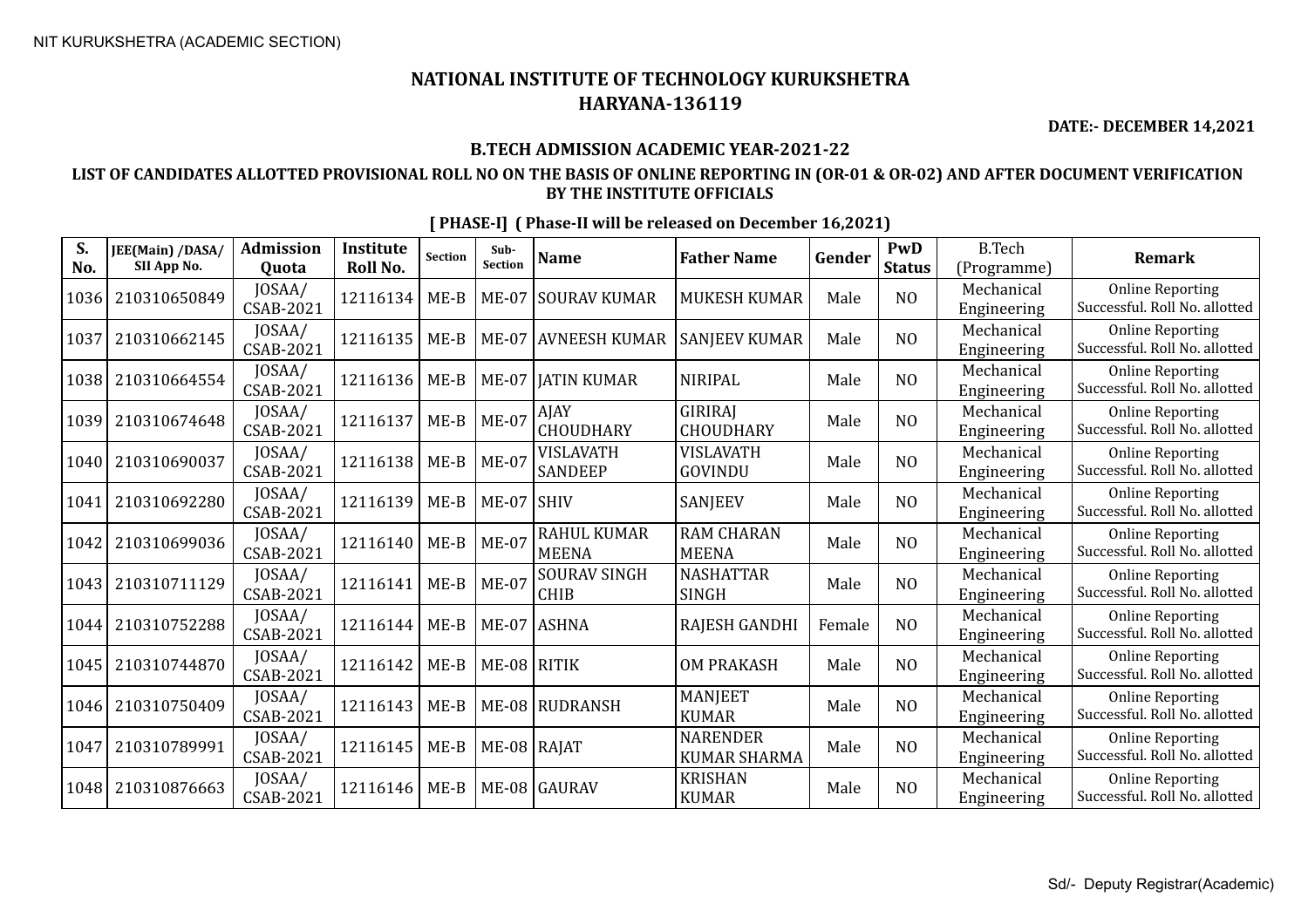**DATE:- DECEMBER 14,2021**

#### **B.TECH ADMISSION ACADEMIC YEAR-2021-22**

### **LIST OF CANDIDATES ALLOTTED PROVISIONAL ROLL NO ON THE BASIS OF ONLINE REPORTING IN (OR-01 & OR-02) AND AFTER DOCUMENT VERIFICATION BY THE INSTITUTE OFFICIALS**

| S.<br>No. | JEE(Main) /DASA/<br>SII App No. | Admission<br><b>Quota</b>  | <b>Institute</b><br>Roll No. | <b>Section</b> | Sub-<br>Section | <b>Name</b>                      | <b>Father Name</b>                     | Gender | PwD<br><b>Status</b> | <b>B.Tech</b><br>(Programme) | <b>Remark</b>                                            |
|-----------|---------------------------------|----------------------------|------------------------------|----------------|-----------------|----------------------------------|----------------------------------------|--------|----------------------|------------------------------|----------------------------------------------------------|
| 1049      | 210310889530                    | JOSAA/<br>CSAB-2021        | 12116147                     | $ME-B$         | <b>ME-08</b>    | <b>SANDEEP KUMAR</b>             | <b>SURJEET KUMAR</b>                   | Male   | N <sub>O</sub>       | Mechanical<br>Engineering    | <b>Online Reporting</b><br>Successful. Roll No. allotted |
| 1050      | 210310892466                    | JOSAA/<br>CSAB-2021        | 12116148                     | $ME-B$         |                 | ME-08   KHUSHI YADAV             | <b>BRIIVIR SINGH</b>                   | Female | N <sub>O</sub>       | Mechanical<br>Engineering    | <b>Online Reporting</b><br>Successful. Roll No. allotted |
| 1051      | 210320006496                    | JOSAA/<br>CSAB-2021        | 12116149                     | $ME-B$         | <b>ME-08</b>    | <b>RATHOD</b><br><b>DHANUSH</b>  | <b>RATHOD</b><br><b>NEELESH</b>        | Male   | N <sub>O</sub>       | Mechanical<br>Engineering    | <b>Online Reporting</b><br>Successful. Roll No. allotted |
| 1052      | 210320021624                    | JOSAA/<br>CSAB-2021        | 12116150                     | $ME-B$         | <b>ME-08</b>    | <b>BANDARU</b><br><b>ASHRITH</b> | <b>BANDARU VASU</b>                    | Male   | NO                   | Mechanical<br>Engineering    | <b>Online Reporting</b><br>Successful. Roll No. allotted |
| 1053      | 210320025452                    | JOSAA/<br>CSAB-2021        | 12116151                     | $ME-B$         | <b>ME-08</b>    | <b>SHUBHAM</b><br><b>JAISWAR</b> | <b>JAMADAR</b><br><b>JAISWAR</b>       | Male   | NO                   | Mechanical<br>Engineering    | <b>Online Reporting</b><br>Successful. Roll No. allotted |
| 1054      | 210320027132                    | JOSAA/<br><b>CSAB-2021</b> | 12116152                     | $ME-B$         | <b>ME-08</b>    | <b>SRIKET</b><br>SRIVASTAV       | <b>JAI PRAKASH</b><br><b>SRIVASTAV</b> | Male   | N <sub>0</sub>       | Mechanical<br>Engineering    | <b>Online Reporting</b><br>Successful. Roll No. allotted |
| 1055      | 210310032141                    | JOSAA/<br><b>CSAB-2021</b> | 12116155                     | $ME-B$         |                 | ME-08   MUDAVATH ANU             | <b>MUDAVATH</b><br><b>PANDU</b>        | Female | NO                   | Mechanical<br>Engineering    | <b>Online Reporting</b><br>Successful. Roll No. allotted |
| 1056      | 210310045060                    | JOSAA/<br>CSAB-2021        | 12116156                     | $ME-B$         |                 | ME-08   BHARTI                   | <b>DHARMENDER</b><br><b>KUMAR</b>      | Female | N <sub>O</sub>       | Mechanical<br>Engineering    | <b>Online Reporting</b><br>Successful. Roll No. allotted |
| 1057      | 210310050317                    | JOSAA/<br><b>CSAB-2021</b> | 12116157                     | $ME-B$         | <b>ME-08</b>    | YOHANNAN<br><b>IEZANIAH</b>      | <b>NAVNIT SINGH</b>                    | Male   | NO                   | Mechanical<br>Engineering    | <b>Online Reporting</b><br>Successful. Roll No. allotted |
| 1058      | 210310123653                    | JOSAA/<br>CSAB-2021        | 12116158                     | $ME-B$         | <b>ME-08</b>    | <b>DIVYANSH</b>                  | MR. GULSHAN                            | Male   | NO                   | Mechanical<br>Engineering    | <b>Online Reporting</b><br>Successful. Roll No. allotted |
| 1059      | 210310208137                    | JOSAA/<br>CSAB-2021        | 12116159                     | $ME-B$         |                 | ME-08 SACHIN                     | <b>YASHBIR</b>                         | Male   | N <sub>O</sub>       | Mechanical<br>Engineering    | <b>Online Reporting</b><br>Successful. Roll No. allotted |
| 1060      | 210310321934                    | JOSAA/<br>CSAB-2021        | 12116160                     | $ME-B$         |                 | ME-08 NEHA TYAGI                 | <b>HAMENDRA</b><br><b>TYAGI</b>        | Female | N <sub>O</sub>       | Mechanical<br>Engineering    | <b>Online Reporting</b><br>Successful. Roll No. allotted |
| 1061      | 210310610598                    | JOSAA/<br>CSAB-2021        | 12116162                     | $ME-B$         |                 | <b>ME-08 ANSHU NEHRA</b>         | <b>MANOJ KUMAR</b>                     | Male   | N <sub>0</sub>       | Mechanical<br>Engineering    | <b>Online Reporting</b><br>Successful. Roll No. allotted |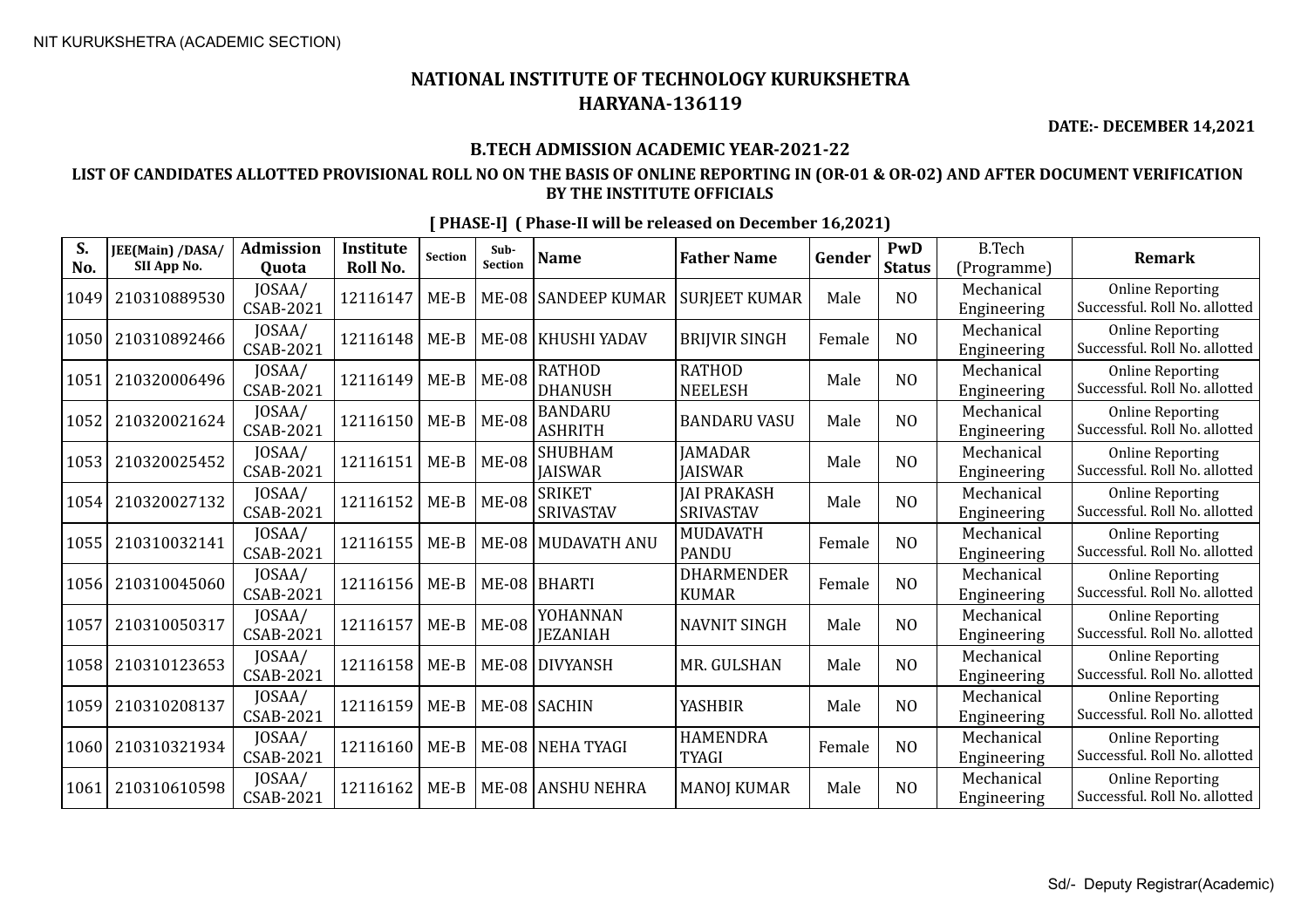**DATE:- DECEMBER 14,2021**

### **B.TECH ADMISSION ACADEMIC YEAR-2021-22**

### **LIST OF CANDIDATES ALLOTTED PROVISIONAL ROLL NO ON THE BASIS OF ONLINE REPORTING IN (OR-01 & OR-02) AND AFTER DOCUMENT VERIFICATION BY THE INSTITUTE OFFICIALS**

| S.<br>No. | JEE(Main) /DASA/<br>SII App No. | <b>Admission</b><br>Quota  | <b>Institute</b><br>Roll No. | <b>Section</b> | Sub-<br>Section | <b>Name</b>                           | <b>Father Name</b>                   | Gender | PwD<br><b>Status</b> | <b>B.Tech</b><br>(Programme)                | <b>Remark</b>                                            |
|-----------|---------------------------------|----------------------------|------------------------------|----------------|-----------------|---------------------------------------|--------------------------------------|--------|----------------------|---------------------------------------------|----------------------------------------------------------|
| 1062      | 210310663516                    | JOSAA/<br>CSAB-2021        | 12116163                     | $ME-B$         | <b>ME-08</b>    | <b>HARPREET SINGH</b>                 | <b>JARNAIL SINGH</b>                 | Male   | NO                   | Mechanical<br>Engineering                   | <b>Online Reporting</b><br>Successful. Roll No. allotted |
| 1063      | 210310695923                    | JOSAA/<br>CSAB-2021        | 12116164                     | $ME-B$         | <b>ME-08</b>    | <b>GOVIND KUMAR</b><br><b>MAHAWAR</b> | PAPPU LAL<br><b>MAHAWAR</b>          | Male   | N <sub>O</sub>       | Mechanical<br>Engineering                   | <b>Online Reporting</b><br>Successful. Roll No. allotted |
| 1064      | 210310000102                    | JOSAA/<br><b>CSAB-2021</b> | 12117001                     | PI-A           | PI-01           | <b>SHAURYA SINGH</b>                  | <b>PRAVEEN</b><br><b>KUMAR SINGH</b> | Male   | N <sub>O</sub>       | Production and<br>Industrial<br>Engineering | <b>Online Reporting</b><br>Successful. Roll No. allotted |
| 1065      | 210310000955                    | JOSAA/<br>CSAB-2021        | 12117002                     | $PI-A$         | $PI-01$         | <b>GAVENDRA SINGH</b>                 | <b>NARENDRA</b><br>SINGH             | Male   | N <sub>0</sub>       | Production and<br>Industrial<br>Engineering | <b>Online Reporting</b><br>Successful. Roll No. allotted |
| 1066      | 210310016816                    | JOSAA/<br>CSAB-2021        | 12117003                     | PI-A           | PI-01           | <b>PARVEEN KUMAR</b>                  | <b>RAMJI LAL</b>                     | Male   | N <sub>O</sub>       | Production and<br>Industrial<br>Engineering | <b>Online Reporting</b><br>Successful. Roll No. allotted |
| 1067      | 210310021434                    | JOSAA/<br><b>CSAB-2021</b> | 12117004                     | PI-A           | PI-01           | <b>AKSHAY KUMAR</b>                   | <b>RAMPAL SINGH</b>                  | Male   | N <sub>O</sub>       | Production and<br>Industrial<br>Engineering | <b>Online Reporting</b><br>Successful. Roll No. allotted |
| 1068      | 210310022132                    | JOSAA/<br><b>CSAB-2021</b> | 12117005                     | PI-A           | PI-01           | RAGHAV BINDAL                         | <b>ANIL BINDAL</b>                   | Male   | NO                   | Production and<br>Industrial<br>Engineering | <b>Online Reporting</b><br>Successful. Roll No. allotted |
| 1069      | 210310027165                    | JOSAA/<br><b>CSAB-2021</b> | 12117006                     | PI-A           | $PI-01$         | <b>BODA VINOD</b><br><b>KUMAR</b>     | <b>BODA SRINIVAS</b>                 | Male   | N <sub>0</sub>       | Production and<br>Industrial<br>Engineering | <b>Online Reporting</b><br>Successful. Roll No. allotted |
| 1070      | 210310054390                    | JOSAA/<br><b>CSAB-2021</b> | 12117007                     | $PI-A$         | $PI-01$         | <b>RAMAN KUMAR</b>                    | <b>RAKESH KUMAR</b>                  | Male   | N <sub>0</sub>       | Production and<br>Industrial<br>Engineering | <b>Online Reporting</b><br>Successful. Roll No. allotted |
| 1071      | 210310069011                    | JOSAA/<br><b>CSAB-2021</b> | 12117008                     | $PI-A$         | $PI-01$         | PRERANA BHARTI                        | <b>PAPPU</b><br>CHAUDHARY            | Female | N <sub>0</sub>       | Production and<br>Industrial<br>Engineering | <b>Online Reporting</b><br>Successful. Roll No. allotted |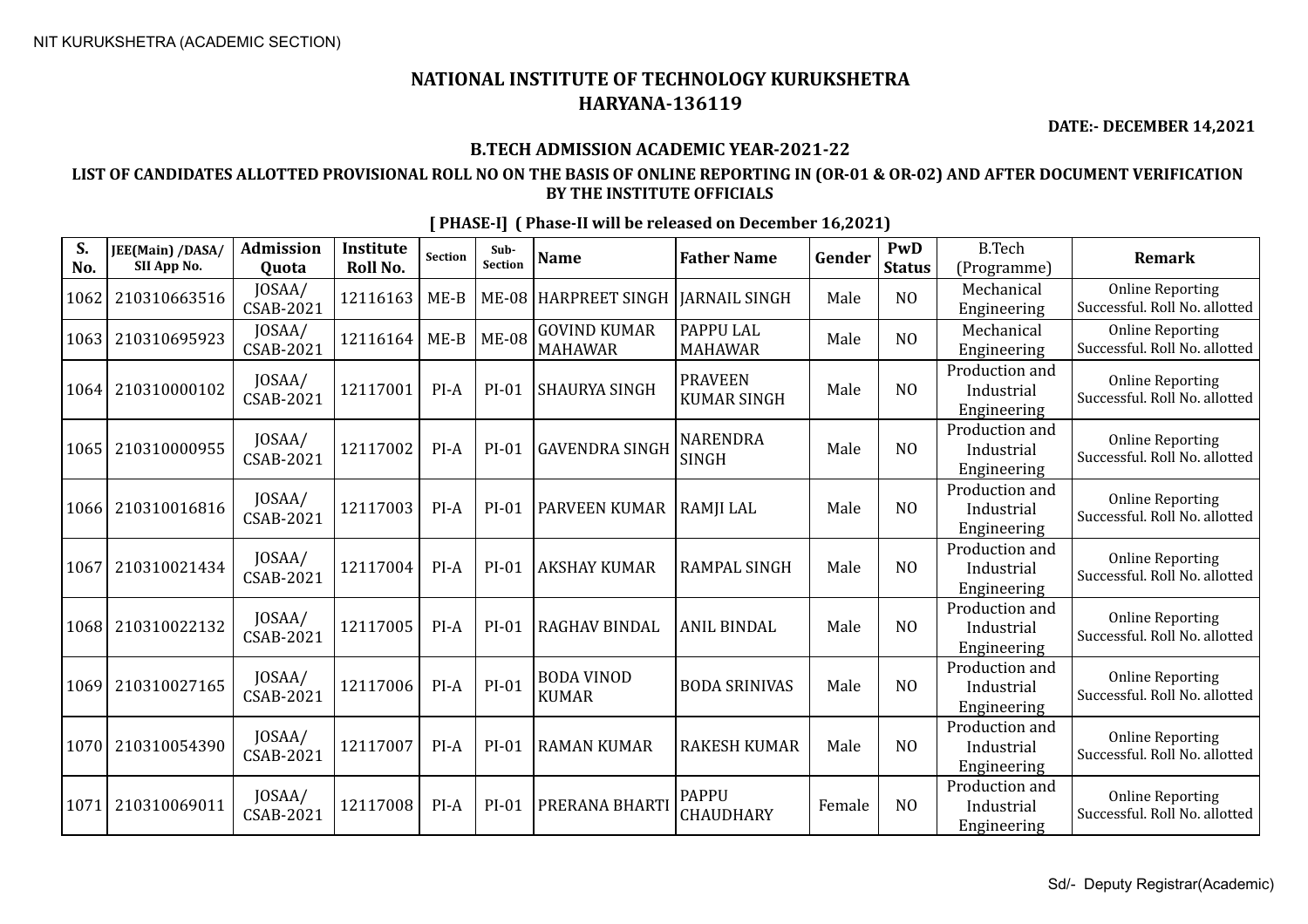**DATE:- DECEMBER 14,2021**

### **B.TECH ADMISSION ACADEMIC YEAR-2021-22**

### **LIST OF CANDIDATES ALLOTTED PROVISIONAL ROLL NO ON THE BASIS OF ONLINE REPORTING IN (OR-01 & OR-02) AND AFTER DOCUMENT VERIFICATION BY THE INSTITUTE OFFICIALS**

| S.<br>No. | JEE(Main) /DASA/<br>SII App No. | <b>Admission</b><br>Quota  | <b>Institute</b><br>Roll No. | <b>Section</b> | Sub-<br>Section | <b>Name</b>                           | <b>Father Name</b>                  | Gender | PwD<br><b>Status</b> | <b>B.Tech</b><br>(Programme)                | <b>Remark</b>                                            |
|-----------|---------------------------------|----------------------------|------------------------------|----------------|-----------------|---------------------------------------|-------------------------------------|--------|----------------------|---------------------------------------------|----------------------------------------------------------|
| 1072      | 210310073572                    | JOSAA/<br><b>CSAB-2021</b> | 12117009                     | $PI-A$         | $PI-01$         | KOMAL                                 | <b>SH. SUMER</b><br><b>SINGH</b>    | Female | N <sub>O</sub>       | Production and<br>Industrial<br>Engineering | <b>Online Reporting</b><br>Successful. Roll No. allotted |
| 1073      | 210310079534                    | JOSAA/<br><b>CSAB-2021</b> | 12117010                     | $PI-A$         | $PI-01$         | <b>RISHABH PRASAD</b>                 | <b>RAM PRASAD</b>                   | Male   | N <sub>O</sub>       | Production and<br>Industrial<br>Engineering | <b>Online Reporting</b><br>Successful. Roll No. allotted |
| 1074      | 210310094743                    | JOSAA/<br>CSAB-2021        | 12117011                     | $PI-A$         | $PI-01$         | <b>DUSHYANT</b><br><b>KUMAR SAINI</b> | <b>ATAL BIHARI</b><br><b>SAINI</b>  | Male   | N <sub>O</sub>       | Production and<br>Industrial<br>Engineering | <b>Online Reporting</b><br>Successful. Roll No. allotted |
| 1075      | 210310105676                    | JOSAA/<br><b>CSAB-2021</b> | 12117012                     | $PI-A$         | $PI-01$         | <b>KRISHN VEER</b><br><b>SINGH</b>    | <b>DINESH KUMAR</b><br><b>SINGH</b> | Male   | N <sub>O</sub>       | Production and<br>Industrial<br>Engineering | <b>Online Reporting</b><br>Successful. Roll No. allotted |
| 1076      | 210310113116                    | JOSAA/<br><b>CSAB-2021</b> | 12117013                     | $PI-A$         | $PI-01$         | <b>DIVYEA NARANG</b>                  | <b>AKASH KUMAR</b><br><b>NARANG</b> | Male   | N <sub>O</sub>       | Production and<br>Industrial<br>Engineering | <b>Online Reporting</b><br>Successful. Roll No. allotted |
| 1077      | 210310135961                    | JOSAA/<br><b>CSAB-2021</b> | 12117014                     | $PI-A$         | $PI-01$         | <b>LOVESH DUTTA</b>                   | <b>SWARUP KUMAR</b><br><b>DUTTA</b> | Male   | N <sub>O</sub>       | Production and<br>Industrial<br>Engineering | <b>Online Reporting</b><br>Successful. Roll No. allotted |
| 1078      | 210310148367                    | JOSAA/<br><b>CSAB-2021</b> | 12117015                     | $PI-A$         | $PI-01$         | <b>OMKAR</b>                          | <b>DURGESH</b><br><b>KUMAR</b>      | Male   | N <sub>O</sub>       | Production and<br>Industrial<br>Engineering | <b>Online Reporting</b><br>Successful. Roll No. allotted |
| 1079      | 210310168598                    | JOSAA/<br><b>CSAB-2021</b> | 12117016                     | $PI-A$         | $PI-01$         | <b>BODA THARUN</b><br><b>KUMAR</b>    | <b>BODA NANDU</b>                   | Male   | N <sub>O</sub>       | Production and<br>Industrial<br>Engineering | <b>Online Reporting</b><br>Successful. Roll No. allotted |
| 1080      | 210310170598                    | JOSAA/<br>CSAB-2021        | 12117017                     | $PI-A$         | $PI-01$         | <b>KAMAKSHI</b><br><b>SHARMA</b>      | <b>VINOD KUMAR</b><br><b>SHARMA</b> | Female | N <sub>O</sub>       | Production and<br>Industrial<br>Engineering | <b>Online Reporting</b><br>Successful. Roll No. allotted |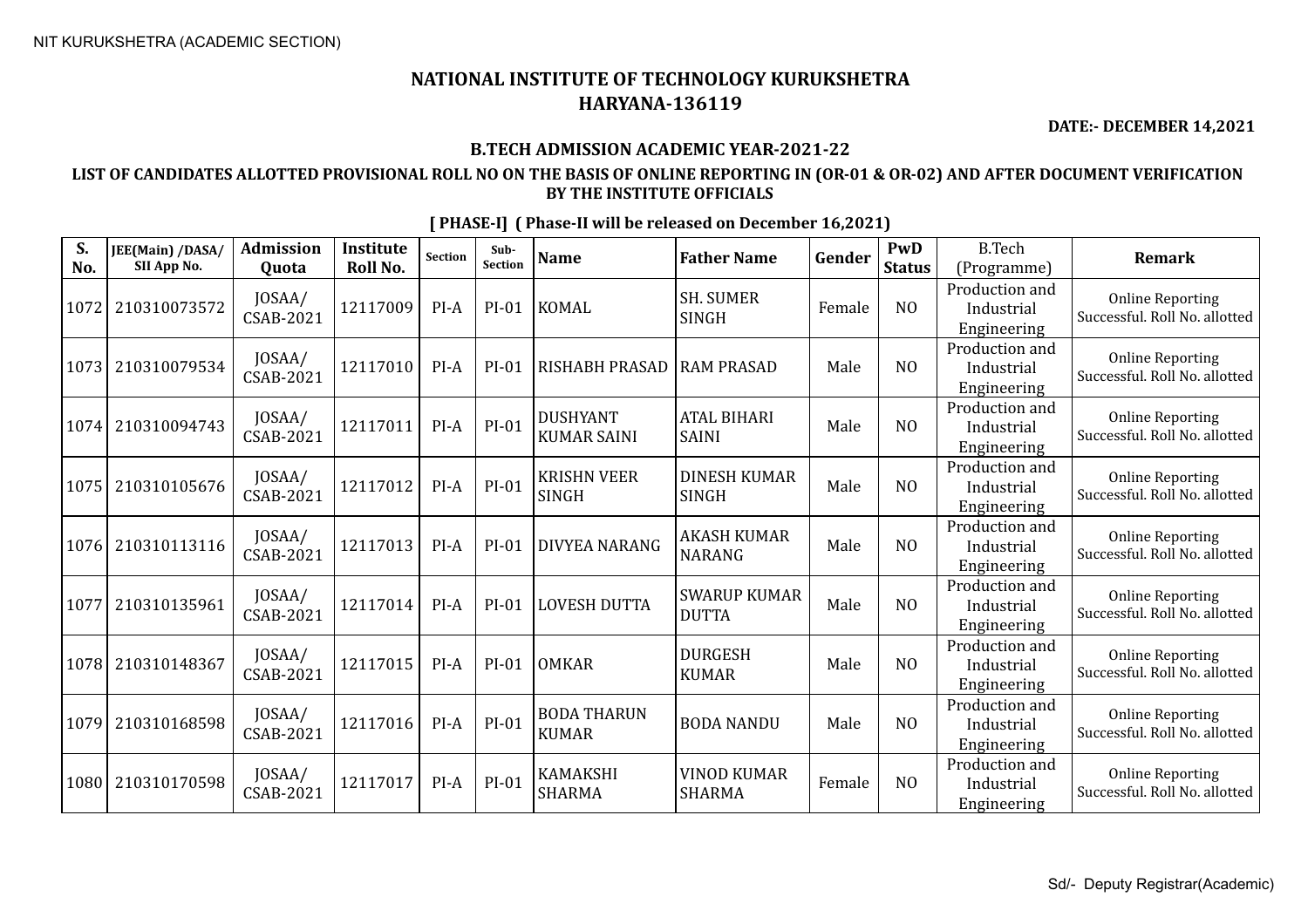**DATE:- DECEMBER 14,2021**

### **B.TECH ADMISSION ACADEMIC YEAR-2021-22**

### **LIST OF CANDIDATES ALLOTTED PROVISIONAL ROLL NO ON THE BASIS OF ONLINE REPORTING IN (OR-01 & OR-02) AND AFTER DOCUMENT VERIFICATION BY THE INSTITUTE OFFICIALS**

| S.<br>No. | JEE(Main) /DASA/<br>SII App No. | <b>Admission</b><br>Quota  | <b>Institute</b><br>Roll No. | <b>Section</b> | Sub-<br>Section | <b>Name</b>                                 | <b>Father Name</b>                 | Gender | PwD<br><b>Status</b> | <b>B.Tech</b><br>(Programme)                | <b>Remark</b>                                            |
|-----------|---------------------------------|----------------------------|------------------------------|----------------|-----------------|---------------------------------------------|------------------------------------|--------|----------------------|---------------------------------------------|----------------------------------------------------------|
| 1081      | 210310181737                    | JOSAA/<br><b>CSAB-2021</b> | 12117018                     | PI-A           | PI-01           | RAJ GUPTA                                   | <b>VIJAY KUMAR</b><br><b>GUPTA</b> | Male   | NO                   | Production and<br>Industrial<br>Engineering | <b>Online Reporting</b><br>Successful. Roll No. allotted |
| 1082      | 210310184778                    | JOSAA/<br>CSAB-2021        | 12117019                     | PI-A           | $PI-01$         | <b>ANKITA</b><br><b>CHOUDHARY</b>           | <b>SUNIL KUMAR</b>                 | Female | N <sub>O</sub>       | Production and<br>Industrial<br>Engineering | <b>Online Reporting</b><br>Successful. Roll No. allotted |
| 1083      | 210310187270                    | JOSAA/<br>CSAB-2021        | 12117020                     | PI-A           | $PI-01$         | KALPANA                                     | <b>TEJPAL</b>                      | Female | N <sub>O</sub>       | Production and<br>Industrial<br>Engineering | <b>Online Reporting</b><br>Successful. Roll No. allotted |
| 1084      | 210310188300                    | JOSAA/<br><b>CSAB-2021</b> | 12117021                     | $PI-A$         | $PI-01$         | <b>ABHISHEK</b>                             | <b>KRISHAN</b><br><b>KUMAR</b>     | Male   | N <sub>O</sub>       | Production and<br>Industrial<br>Engineering | <b>Online Reporting</b><br>Successful. Roll No. allotted |
| 1085      | 210310194371                    | JOSAA/<br><b>CSAB-2021</b> | 12117022                     | $PI-A$         | $PI-02$         | NEERAJ                                      | <b>VIKRAM SINGH</b>                | Male   | NO                   | Production and<br>Industrial<br>Engineering | <b>Online Reporting</b><br>Successful. Roll No. allotted |
| 1086      | 210310194454                    | JOSAA/<br>CSAB-2021        | 12117023                     | $PI-A$         | $PI-02$         | <b>NAVREET</b>                              | MANMOHAN<br><b>SINGH</b>           | Male   | N <sub>0</sub>       | Production and<br>Industrial<br>Engineering | <b>Online Reporting</b><br>Successful. Roll No. allotted |
| 1087      | 210310218903                    | JOSAA/<br><b>CSAB-2021</b> | 12117024                     | $PI-A$         | $PI-02$         | <b>SATYANWWESI</b><br>SATYAPRAKASH<br>SAH00 | <b>BISWANATH</b><br>SAHOO          | Male   | N <sub>O</sub>       | Production and<br>Industrial<br>Engineering | <b>Online Reporting</b><br>Successful. Roll No. allotted |
| 1088      | 210310224915                    | JOSAA/<br>CSAB-2021        | 12117025                     | $PI-A$         | $PI-02$         | <b>ABHISHEK</b>                             | <b>JAI SINGH</b>                   | Male   | NO                   | Production and<br>Industrial<br>Engineering | <b>Online Reporting</b><br>Successful. Roll No. allotted |
| 1089      | 210310230534                    | JOSAA/<br>CSAB-2021        | 12117026                     | $PI-A$         | $PI-02$         | <b>RAUSHAN KUMAR</b>                        | <b>AJAY KUMAR</b><br>SAH           | Male   | N <sub>0</sub>       | Production and<br>Industrial<br>Engineering | <b>Online Reporting</b><br>Successful. Roll No. allotted |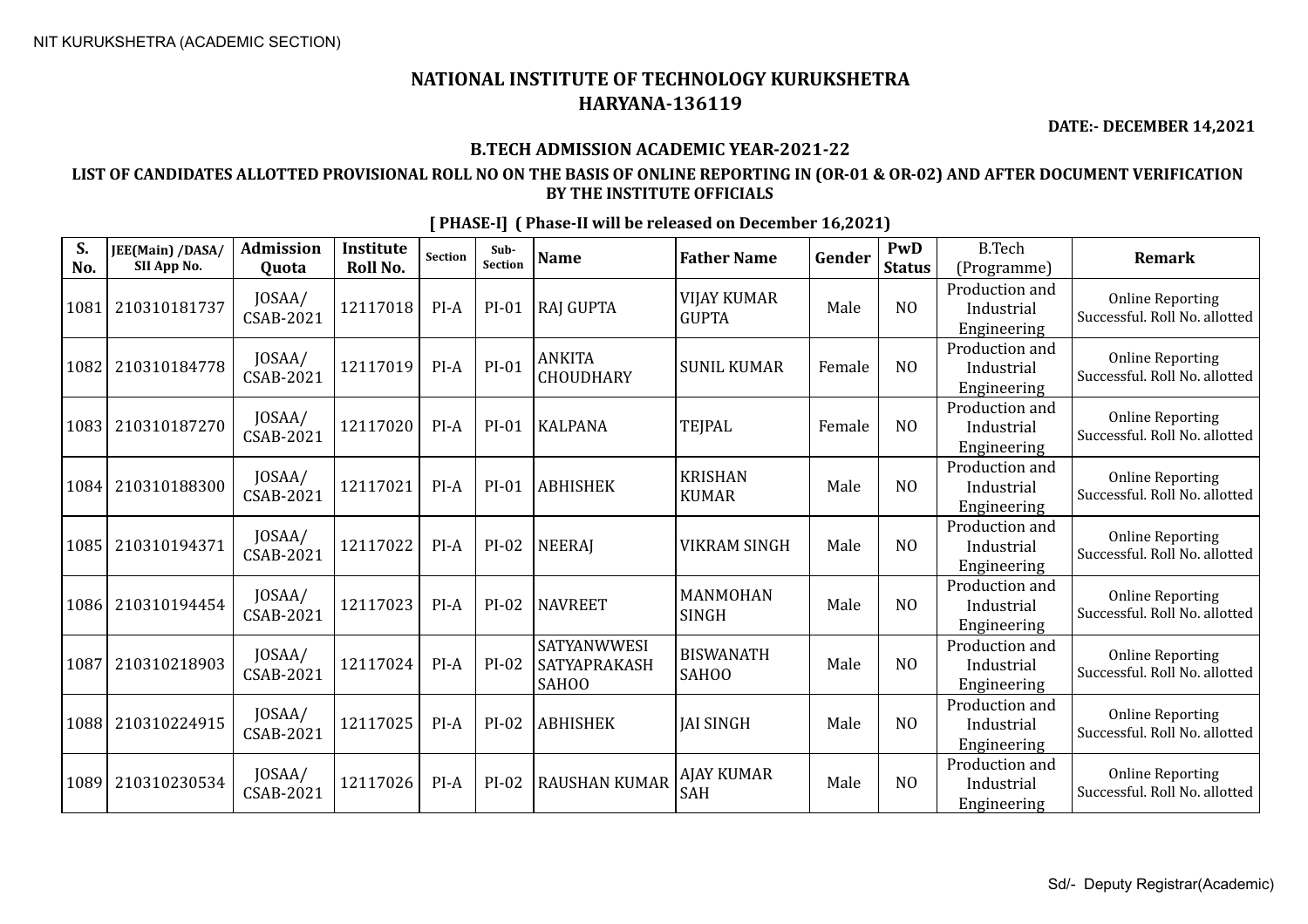**DATE:- DECEMBER 14,2021**

### **B.TECH ADMISSION ACADEMIC YEAR-2021-22**

### **LIST OF CANDIDATES ALLOTTED PROVISIONAL ROLL NO ON THE BASIS OF ONLINE REPORTING IN (OR-01 & OR-02) AND AFTER DOCUMENT VERIFICATION BY THE INSTITUTE OFFICIALS**

| S.<br>No. | JEE(Main) /DASA/<br>SII App No. | <b>Admission</b><br>Quota  | <b>Institute</b><br>Roll No. | Section | Sub-<br>Section | <b>Name</b>                         | <b>Father Name</b>                  | Gender | PwD<br><b>Status</b> | <b>B.Tech</b><br>(Programme)                | Remark                                                   |
|-----------|---------------------------------|----------------------------|------------------------------|---------|-----------------|-------------------------------------|-------------------------------------|--------|----------------------|---------------------------------------------|----------------------------------------------------------|
| 1090      | 210310248524                    | JOSAA/<br><b>CSAB-2021</b> | 12117027                     | $PI-A$  | $PI-02$         | <b>KETHAVATH</b><br><b>SRINIVAS</b> | <b>KETHAVATH</b><br><b>RAVINDAR</b> | Male   | N <sub>0</sub>       | Production and<br>Industrial<br>Engineering | <b>Online Reporting</b><br>Successful. Roll No. allotted |
| 1091      | 210310249613                    | JOSAA/<br>CSAB-2021        | 12117028                     | $PI-A$  | $PI-02$         | <b>SHIVAM</b><br><b>AGRAHARI</b>    | SIDDHNATH<br><b>AGRAHARI</b>        | Male   | N <sub>0</sub>       | Production and<br>Industrial<br>Engineering | <b>Online Reporting</b><br>Successful. Roll No. allotted |
| 1092      | 210310267640                    | JOSAA/<br><b>CSAB-2021</b> | 12117029                     | $PI-A$  | $PI-02$         | <b>SATYAM SINGH</b>                 | <b>D N SINGH</b>                    | Male   | N <sub>0</sub>       | Production and<br>Industrial<br>Engineering | <b>Online Reporting</b><br>Successful. Roll No. allotted |
| 1093      | 210310278298                    | JOSAA/<br>CSAB-2021        | 12117030                     | $PI-A$  | PI-02           | PRANJAL MITTAL                      | <b>MUKESH</b><br><b>MITTAL</b>      | Male   | N <sub>0</sub>       | Production and<br>Industrial<br>Engineering | <b>Online Reporting</b><br>Successful. Roll No. allotted |
| 1094      | 210310286223                    | JOSAA/<br>CSAB-2021        | 12117031                     | $PI-A$  | $PI-02$         | <b>ARYA NANDANI</b>                 | <b>GAJENDRA PD</b><br>YADAV         | Female | N <sub>0</sub>       | Production and<br>Industrial<br>Engineering | <b>Online Reporting</b><br>Successful. Roll No. allotted |
| 1095      | 210310308293                    | JOSAA/<br><b>CSAB-2021</b> | 12117032                     | $PI-A$  | PI-02           | <b>HIMANSHU JAIN</b>                | <b>RAJESH JAIN</b>                  | Male   | N <sub>0</sub>       | Production and<br>Industrial<br>Engineering | <b>Online Reporting</b><br>Successful. Roll No. allotted |
| 1096      | 210310310008                    | JOSAA/<br><b>CSAB-2021</b> | 12117033                     | $PI-A$  | $PI-02$         | PATIL RAJLAXMI<br><b>PRAKASH</b>    | <b>PATIL PRAKASH</b><br>PANDURANG   | Female | N <sub>0</sub>       | Production and<br>Industrial<br>Engineering | <b>Online Reporting</b><br>Successful. Roll No. allotted |
| 1097      | 210310318657                    | JOSAA/<br>CSAB-2021        | 12117034                     | $PI-A$  | $PI-02$         | <b>DEEPANSHU</b>                    | <b>SANJAY SINGH</b>                 | Male   | N <sub>O</sub>       | Production and<br>Industrial<br>Engineering | <b>Online Reporting</b><br>Successful. Roll No. allotted |
| 1098      | 210310336815                    | JOSAA/<br>CSAB-2021        | 12117035                     | $PI-A$  | PI-02           | <b>RAHUL SAINI</b>                  | RAJENDRA<br>PRASAD SAINI            | Male   | N <sub>0</sub>       | Production and<br>Industrial<br>Engineering | <b>Online Reporting</b><br>Successful. Roll No. allotted |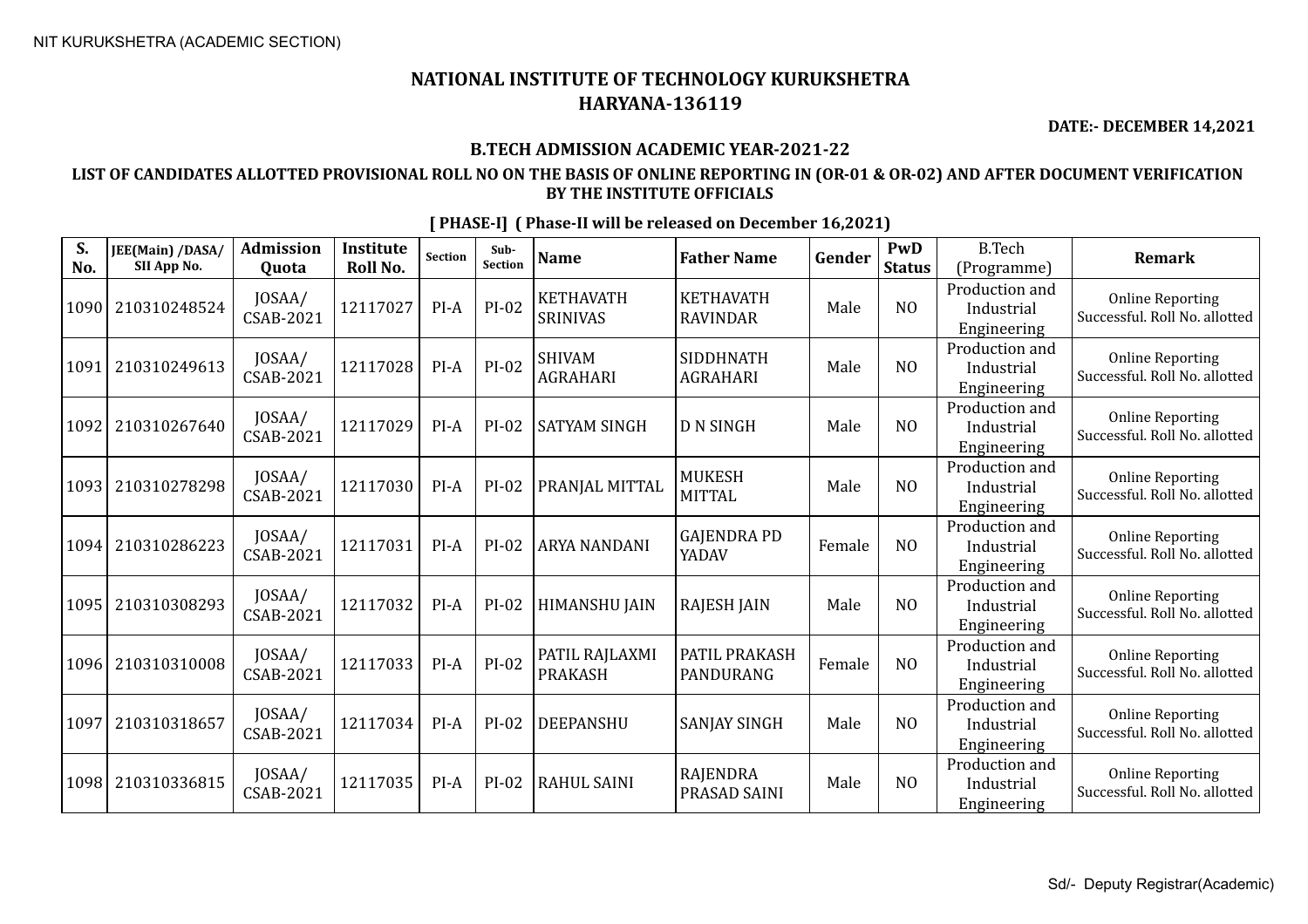**DATE:- DECEMBER 14,2021**

### **B.TECH ADMISSION ACADEMIC YEAR-2021-22**

### **LIST OF CANDIDATES ALLOTTED PROVISIONAL ROLL NO ON THE BASIS OF ONLINE REPORTING IN (OR-01 & OR-02) AND AFTER DOCUMENT VERIFICATION BY THE INSTITUTE OFFICIALS**

| S.<br>No. | JEE(Main) /DASA/<br>SII App No. | <b>Admission</b><br>Quota  | <b>Institute</b><br>Roll No. | <b>Section</b> | Sub-<br>Section | <b>Name</b>                      | <b>Father Name</b>                        | Gender | PwD<br><b>Status</b> | <b>B.Tech</b><br>(Programme)                | Remark                                                   |
|-----------|---------------------------------|----------------------------|------------------------------|----------------|-----------------|----------------------------------|-------------------------------------------|--------|----------------------|---------------------------------------------|----------------------------------------------------------|
| 1099      | 210310347569                    | JOSAA/<br>CSAB-2021        | 12117036                     | $PI-A$         | PI-02           | <b>SUNNY KUMAR</b>               | <b>LATE KRISHNA</b><br><b>KUMAR SINGH</b> | Male   | N <sub>O</sub>       | Production and<br>Industrial<br>Engineering | <b>Online Reporting</b><br>Successful. Roll No. allotted |
| 1100      | 210310350312                    | JOSAA/<br>CSAB-2021        | 12117037                     | $PI-A$         | $PI-02$         | RAHUL                            | <b>AJEET SINGH</b>                        | Male   | N <sub>O</sub>       | Production and<br>Industrial<br>Engineering | <b>Online Reporting</b><br>Successful. Roll No. allotted |
| 1101      | 210310351157                    | JOSAA/<br>CSAB-2021        | 12117038                     | $PI-A$         | PI-02           | AAKASH KHANNA                    | <b>JOGESH KHANNA</b>                      | Male   | N <sub>O</sub>       | Production and<br>Industrial<br>Engineering | <b>Online Reporting</b><br>Successful. Roll No. allotted |
| 1102      | 210310363679                    | JOSAA/<br>CSAB-2021        | 12117039                     | $PI-A$         | $PI-02$         | <b>VIVEK</b>                     | <b>ANAND KUMAR</b>                        | Male   | N <sub>O</sub>       | Production and<br>Industrial<br>Engineering | <b>Online Reporting</b><br>Successful. Roll No. allotted |
| 1103      | 210310375312                    | JOSAA/<br>CSAB-2021        | 12117040                     | $PI-A$         | $PI-02$         | B. SHRAVANI                      | <b>B. RAMGOPAL</b>                        | Female | N <sub>O</sub>       | Production and<br>Industrial<br>Engineering | <b>Online Reporting</b><br>Successful. Roll No. allotted |
| 1104      | 210310384844                    | JOSAA/<br>CSAB-2021        | 12117041                     | $PI-A$         | $PI-02$         | <b>JAI KOTIYAN</b>               | <b>PARAM JEET</b>                         | Male   | N <sub>O</sub>       | Production and<br>Industrial<br>Engineering | <b>Online Reporting</b><br>Successful. Roll No. allotted |
| 1105      | 210310512371                    | JOSAA/<br><b>CSAB-2021</b> | 12117045                     | $PI-A$         | $PI-02$         | POOJA YADAV                      | PRITHAVI SINGH                            | Female | N <sub>O</sub>       | Production and<br>Industrial<br>Engineering | <b>Online Reporting</b><br>Successful. Roll No. allotted |
| 1106      | 210310389813                    | JOSAA/<br><b>CSAB-2021</b> | 12117042                     | $PI-A$         | $PI-03$         | <b>ANKIT KUMAR</b>               | <b>MADAN SINGH</b>                        | Male   | N <sub>O</sub>       | Production and<br>Industrial<br>Engineering | <b>Online Reporting</b><br>Successful. Roll No. allotted |
| 1107      | 210310417173                    | JOSAA/<br>CSAB-2021        | 12117043                     | $PI-A$         | PI-03           | <b>UMANG RAJ</b><br><b>VERMA</b> | <b>RAVI KANT</b><br><b>VERMA</b>          | Male   | N <sub>O</sub>       | Production and<br>Industrial<br>Engineering | <b>Online Reporting</b><br>Successful. Roll No. allotted |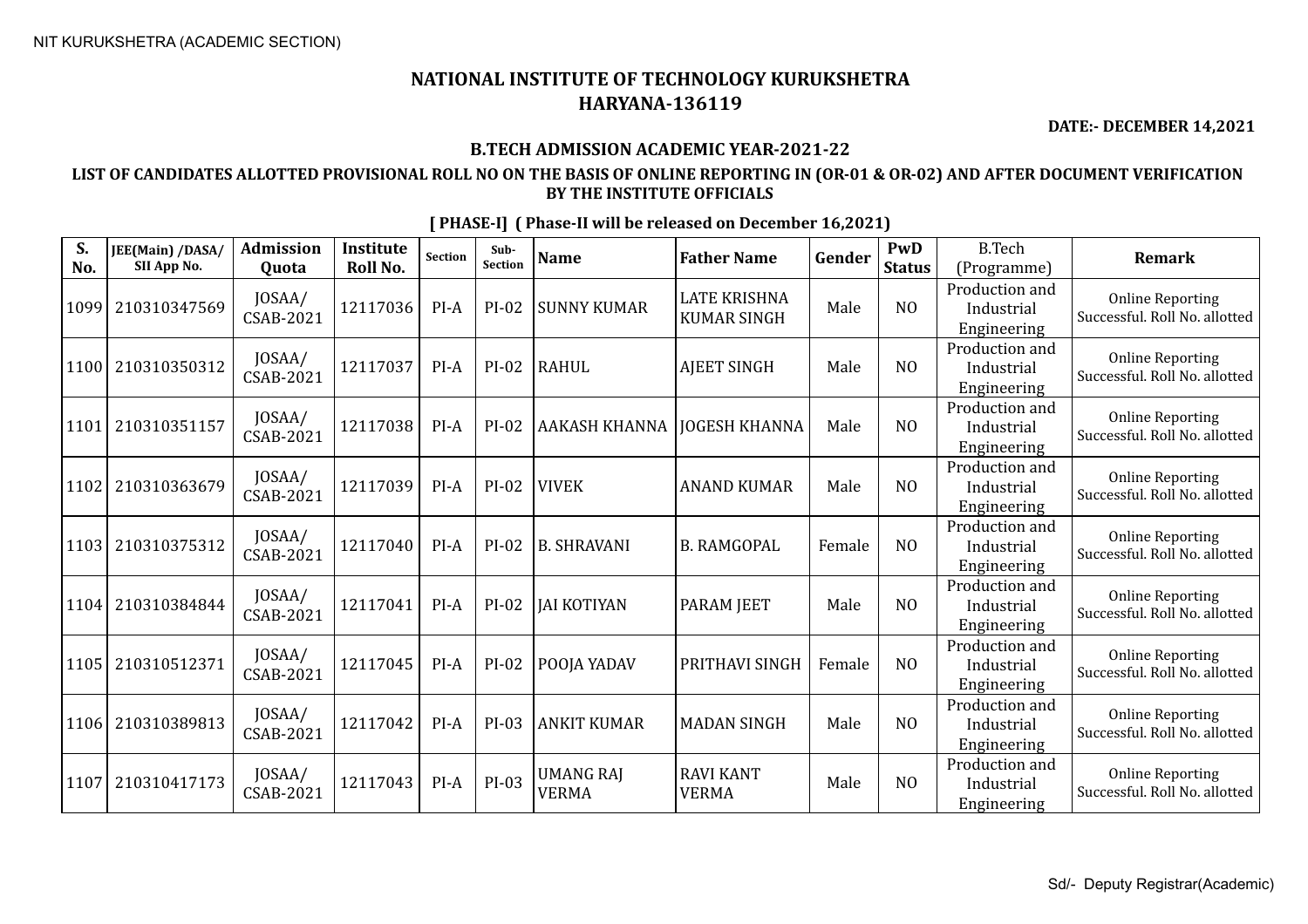**DATE:- DECEMBER 14,2021**

### **B.TECH ADMISSION ACADEMIC YEAR-2021-22**

### **LIST OF CANDIDATES ALLOTTED PROVISIONAL ROLL NO ON THE BASIS OF ONLINE REPORTING IN (OR-01 & OR-02) AND AFTER DOCUMENT VERIFICATION BY THE INSTITUTE OFFICIALS**

| S.<br>No. | JEE(Main) /DASA/<br>SII App No. | <b>Admission</b><br>Quota  | <b>Institute</b><br>Roll No. | <b>Section</b> | Sub-<br>Section | <b>Name</b>                    | <b>Father Name</b>                          | Gender | PwD<br><b>Status</b> | <b>B.Tech</b><br>(Programme)                | <b>Remark</b>                                            |
|-----------|---------------------------------|----------------------------|------------------------------|----------------|-----------------|--------------------------------|---------------------------------------------|--------|----------------------|---------------------------------------------|----------------------------------------------------------|
| 1108      | 210310444155                    | JOSAA/<br>CSAB-2021        | 12117044                     | $PI-A$         | $PI-03$         | <b>ABHISHEK RANA</b>           | <b>DUSHYANT</b><br><b>KUMAR</b>             | Male   | N <sub>0</sub>       | Production and<br>Industrial<br>Engineering | <b>Online Reporting</b><br>Successful. Roll No. allotted |
| 1109      | 210310530888                    | JOSAA/<br>CSAB-2021        | 12117046                     | $PI-A$         | $PI-03$         | <b>ISHA</b>                    | <b>RAM KRISHAN</b>                          | Female | N <sub>O</sub>       | Production and<br>Industrial<br>Engineering | <b>Online Reporting</b><br>Successful. Roll No. allotted |
| 1110      | 210310533931                    | JOSAA/<br>CSAB-2021        | 12117047                     | $PI-A$         | PI-03           | <b>SUYASH RANJAN</b>           | <b>VISHNU RANJAN</b>                        | Male   | N <sub>0</sub>       | Production and<br>Industrial<br>Engineering | <b>Online Reporting</b><br>Successful. Roll No. allotted |
| 1111      | 210310550438                    | JOSAA/<br><b>CSAB-2021</b> | 12117048                     | $PI-A$         | PI-03           | <b>ABHISHEK</b>                | <b>SUMER SINGH</b>                          | Male   | N <sub>0</sub>       | Production and<br>Industrial<br>Engineering | <b>Online Reporting</b><br>Successful. Roll No. allotted |
| 1112      | 210310558492                    | JOSAA/<br>CSAB-2021        | 12117049                     | $PI-A$         | $PI-03$         | SHREYA SENTHIL<br><b>KUMAR</b> | <b>SENTHIL KUMAR</b><br><b>DATTATTREYAN</b> | Female | N <sub>O</sub>       | Production and<br>Industrial<br>Engineering | <b>Online Reporting</b><br>Successful. Roll No. allotted |
| 1113      | 210310564780                    | JOSAA/<br>CSAB-2021        | 12117050                     | $PI-A$         | $PI-03$         | <b>ANIKET KUMAR</b>            | PANNA LAL                                   | Male   | N <sub>0</sub>       | Production and<br>Industrial<br>Engineering | <b>Online Reporting</b><br>Successful. Roll No. allotted |
| 1114      | 210310574788                    | JOSAA/<br><b>CSAB-2021</b> | 12117051                     | $PI-A$         | $PI-03$         | <b>MOHIT GUPTA</b>             | <b>DINESH GUPTA</b>                         | Male   | N <sub>O</sub>       | Production and<br>Industrial<br>Engineering | <b>Online Reporting</b><br>Successful. Roll No. allotted |
| 1115      | 210310578360                    | JOSAA/<br><b>CSAB-2021</b> | 12117052                     | $PI-A$         | $PI-03$         | <b>NITESH KUMAR</b>            | <b>RAJENDER</b><br><b>KUMAR</b>             | Male   | N <sub>0</sub>       | Production and<br>Industrial<br>Engineering | <b>Online Reporting</b><br>Successful. Roll No. allotted |
| 1116      | 210310580793                    | JOSAA/<br><b>CSAB-2021</b> | 12117053                     | PI-A           | $PI-03$         | <b>TANMAY</b><br><b>MATHUR</b> | <b>VIJAY MATHUR</b>                         | Male   | N <sub>O</sub>       | Production and<br>Industrial<br>Engineering | <b>Online Reporting</b><br>Successful. Roll No. allotted |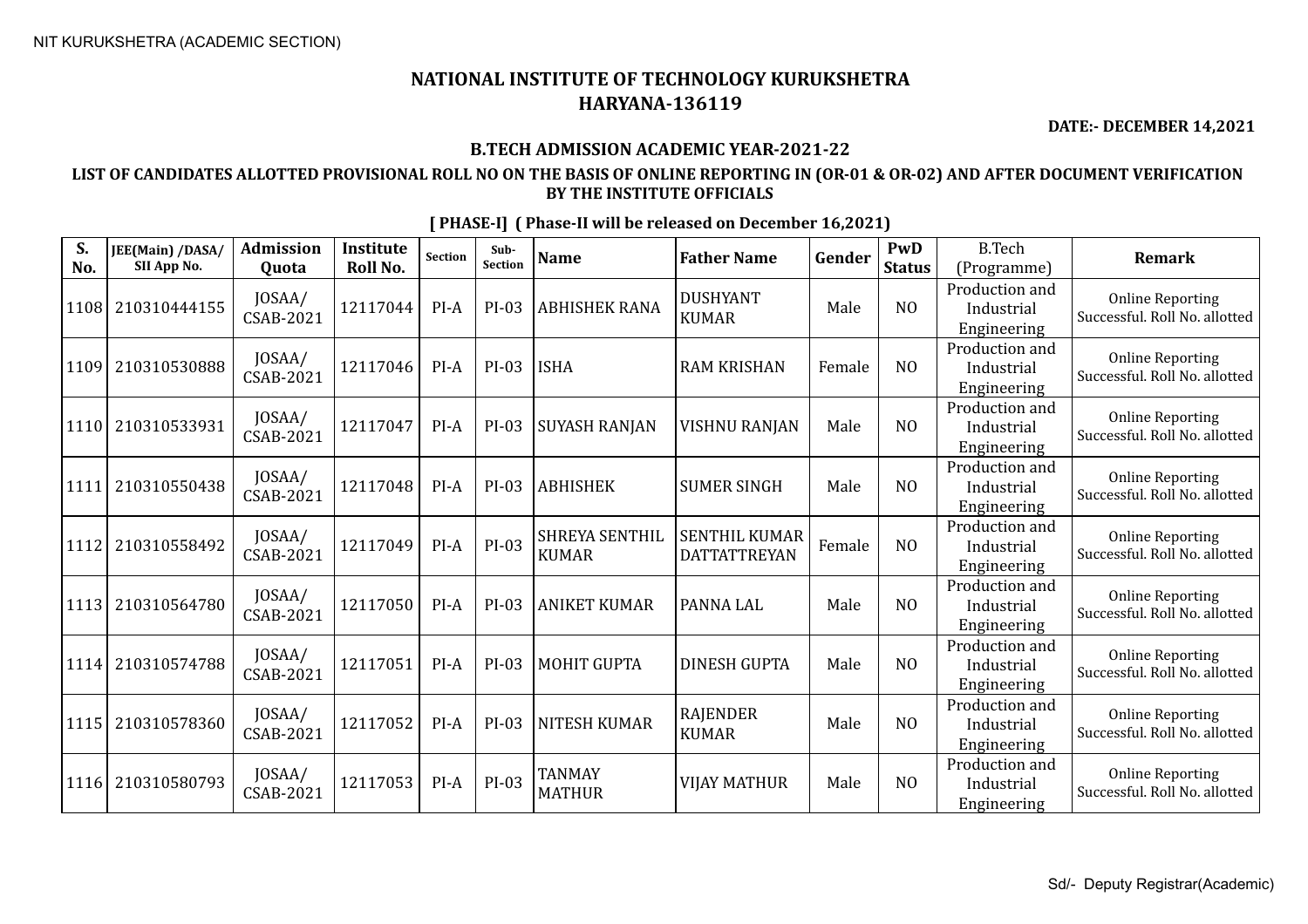**DATE:- DECEMBER 14,2021**

### **B.TECH ADMISSION ACADEMIC YEAR-2021-22**

### **LIST OF CANDIDATES ALLOTTED PROVISIONAL ROLL NO ON THE BASIS OF ONLINE REPORTING IN (OR-01 & OR-02) AND AFTER DOCUMENT VERIFICATION BY THE INSTITUTE OFFICIALS**

| S.<br>No. | JEE(Main) /DASA/<br>SII App No. | <b>Admission</b><br>Quota  | <b>Institute</b><br><b>Roll No.</b> | Section | Sub-<br><b>Section</b> | <b>Name</b>                          | <b>Father Name</b>                 | Gender | PwD<br><b>Status</b> | <b>B.Tech</b><br>(Programme)                | <b>Remark</b>                                            |
|-----------|---------------------------------|----------------------------|-------------------------------------|---------|------------------------|--------------------------------------|------------------------------------|--------|----------------------|---------------------------------------------|----------------------------------------------------------|
| 1117      | 210310617193                    | JOSAA/<br>CSAB-2021        | 12117054                            | PI-A    | $PI-03$                | <b>SETTI CHARAN</b><br><b>TEJA</b>   | <b>SETTI</b><br>MATSYALINGAM       | Male   | N <sub>0</sub>       | Production and<br>Industrial<br>Engineering | <b>Online Reporting</b><br>Successful. Roll No. allotted |
| 1118      | 210310621025                    | JOSAA/<br>CSAB-2021        | 12117055                            | $PI-A$  | PI-03                  | <b>HEMANT CHAHAR MOHAN SINGH</b>     |                                    | Male   | NO                   | Production and<br>Industrial<br>Engineering | <b>Online Reporting</b><br>Successful. Roll No. allotted |
| 1119      | 210310644731                    | JOSAA/<br>CSAB-2021        | 12117056                            | $PI-A$  | $PI-03$                | <b>SATYAM</b><br><b>UPADHYAY</b>     | <b>RAVINDRA</b><br><b>UPADHYAY</b> | Male   | NO                   | Production and<br>Industrial<br>Engineering | <b>Online Reporting</b><br>Successful. Roll No. allotted |
| 1120      | 210310646453                    | JOSAA/<br>CSAB-2021        | 12117057                            | $PI-A$  | $PI-03$                | <b>RAMAVATH</b><br><b>MAMATHA</b>    | <b>RAMAVATH</b><br><b>MANGYA</b>   | Female | NO                   | Production and<br>Industrial<br>Engineering | <b>Online Reporting</b><br>Successful. Roll No. allotted |
| 1121      | 210310697067                    | JOSAA/<br>CSAB-2021        | 12117058                            | PI-A    | $PI-03$                | <b>ARUN</b>                          | <b>SURESH KUMAR</b>                | Male   | NO                   | Production and<br>Industrial<br>Engineering | <b>Online Reporting</b><br>Successful. Roll No. allotted |
| 1122      | 210310754837                    | JOSAA/<br><b>CSAB-2021</b> | 12117059                            | $PI-A$  | $PI-03$                | <b>SAHIL</b>                         | <b>RAGHUBIR</b><br><b>SINGH</b>    | Male   | N <sub>0</sub>       | Production and<br>Industrial<br>Engineering | <b>Online Reporting</b><br>Successful. Roll No. allotted |
| 1123      | 210310819140                    | JOSAA/<br><b>CSAB-2021</b> | 12117060                            | $PI-A$  | $PI-03$                | <b>VIKAS</b>                         | <b>SATISH</b>                      | Male   | NO                   | Production and<br>Industrial<br>Engineering | <b>Online Reporting</b><br>Successful. Roll No. allotted |
| 1124      | 210310825660                    | JOSAA/<br>CSAB-2021        | 12117061                            | $PI-A$  | PI-03                  | <b>KHUSHI</b>                        | <b>SANDEEP</b><br><b>SHARMA</b>    | Female | N <sub>O</sub>       | Production and<br>Industrial<br>Engineering | <b>Online Reporting</b><br>Successful. Roll No. allotted |
| 1125      | 210310846328                    | JOSAA/<br>CSAB-2021        | 12117062                            | $PI-A$  | $PI-03$                | <b>SANDEEP KUMAR</b><br><b>MEENA</b> | <b>BHARAT LAL</b><br><b>MEENA</b>  | Male   | N <sub>0</sub>       | Production and<br>Industrial<br>Engineering | <b>Online Reporting</b><br>Successful. Roll No. allotted |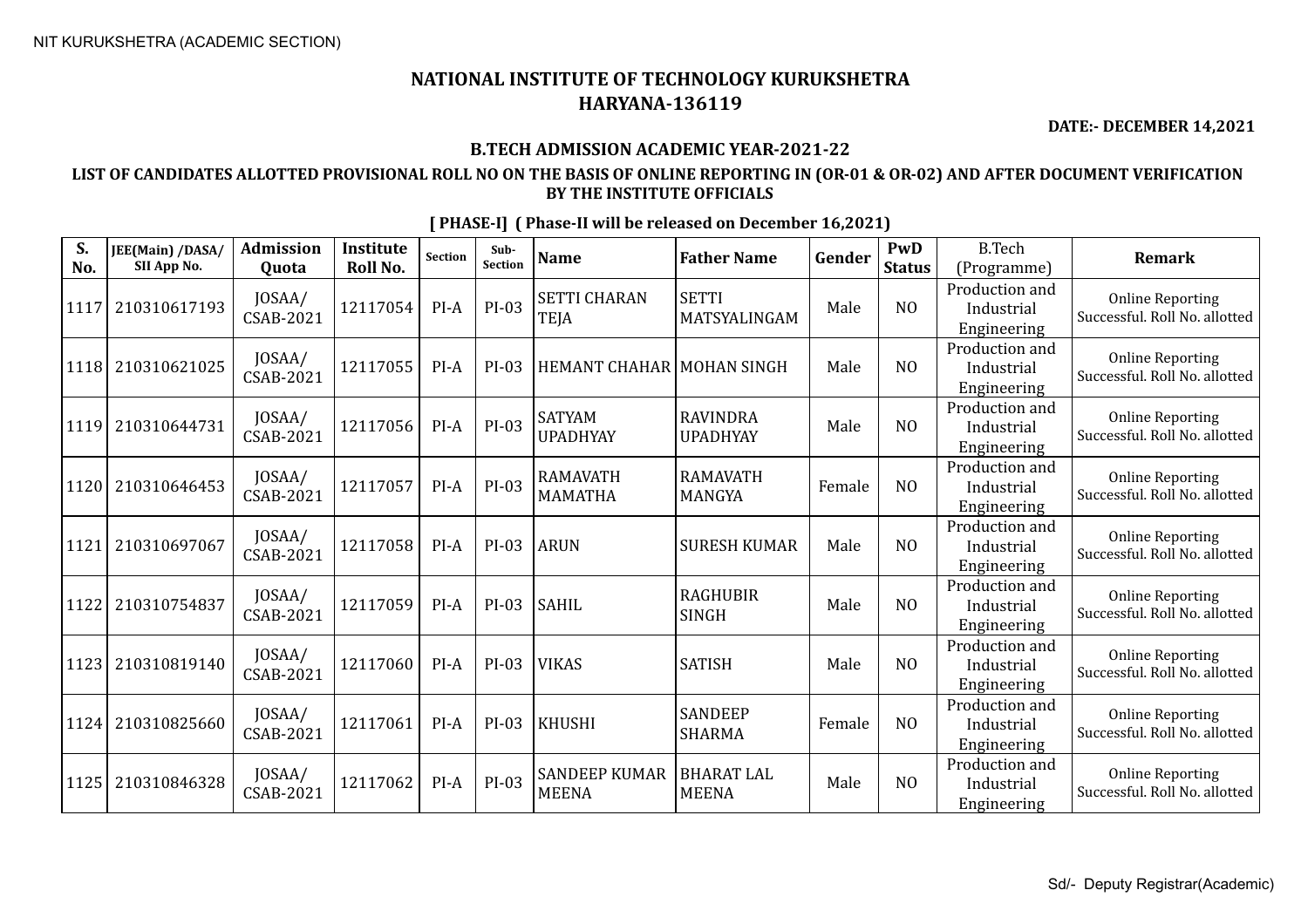**DATE:- DECEMBER 14,2021**

#### **B.TECH ADMISSION ACADEMIC YEAR-2021-22**

### **LIST OF CANDIDATES ALLOTTED PROVISIONAL ROLL NO ON THE BASIS OF ONLINE REPORTING IN (OR-01 & OR-02) AND AFTER DOCUMENT VERIFICATION BY THE INSTITUTE OFFICIALS**

| S.<br>No. | JEE(Main) /DASA/<br>SII App No. | <b>Admission</b><br>Quota  | <b>Institute</b><br>Roll No. | <b>Section</b> | Sub-<br>Section | <b>Name</b>                                          | <b>Father Name</b>                                  | Gender | PwD<br><b>Status</b> | <b>B.Tech</b><br>(Programme)                | <b>Remark</b>                                            |
|-----------|---------------------------------|----------------------------|------------------------------|----------------|-----------------|------------------------------------------------------|-----------------------------------------------------|--------|----------------------|---------------------------------------------|----------------------------------------------------------|
| 1126      | 210310003918                    | JOSAA/<br><b>CSAB-2021</b> | 12117063                     | $PI-A$         | PI-03           | <b>AMARJEET SINGH</b>                                | <b>YOGESHWAR</b><br><b>SINGH</b>                    | Male   | N <sub>O</sub>       | Production and<br>Industrial<br>Engineering | <b>Online Reporting</b><br>Successful. Roll No. allotted |
| 1127      | 210310012937                    | JOSAA/<br><b>CSAB-2021</b> | 12117064                     | $PI-A$         | PI-04           | <b>PRATHAM</b>                                       | <b>HARSH SHARMA</b>                                 | Male   | N <sub>O</sub>       | Production and<br>Industrial<br>Engineering | <b>Online Reporting</b><br>Successful. Roll No. allotted |
| 1128      | 210310019306                    | JOSAA/<br>CSAB-2021        | 12117065                     | $PI-A$         | $PI-04$         | ADHIRAJ SINGH                                        | <b>SURENDER</b><br><b>SINGH</b>                     | Male   | N <sub>0</sub>       | Production and<br>Industrial<br>Engineering | <b>Online Reporting</b><br>Successful. Roll No. allotted |
| 1129      | 210310068260                    | JOSAA/<br><b>CSAB-2021</b> | 12117066                     | $PI-A$         | PI-04           | <b>IIYA SAINI</b>                                    | <b>MAHENDRA</b><br><b>SINGH</b>                     | Female | N <sub>O</sub>       | Production and<br>Industrial<br>Engineering | <b>Online Reporting</b><br>Successful. Roll No. allotted |
| 1130      | 210310084705                    | JOSAA/<br><b>CSAB-2021</b> | 12117067                     | $PI-A$         | PI-04           | <b>VIVEK KUMAR</b>                                   | <b>SANJAY KUMAR</b>                                 | Male   | N <sub>O</sub>       | Production and<br>Industrial<br>Engineering | <b>Online Reporting</b><br>Successful. Roll No. allotted |
| 1131      | 210310087732                    | JOSAA/<br><b>CSAB-2021</b> | 12117068                     | $PI-A$         | $PI-04$         | SUSHANT                                              | <b>JAY SHANKAR</b>                                  | Male   | N <sub>0</sub>       | Production and<br>Industrial<br>Engineering | <b>Online Reporting</b><br>Successful. Roll No. allotted |
| 1132      | 210310093882                    | JOSAA/<br><b>CSAB-2021</b> | 12117069                     | $PI-A$         | $PI-04$         | <b>HARSH KUMAR</b>                                   | <b>RAVINDER</b><br><b>KUMAR</b>                     | Male   | N <sub>O</sub>       | Production and<br>Industrial<br>Engineering | <b>Online Reporting</b><br>Successful. Roll No. allotted |
| 1133      | 210310143674                    | JOSAA/<br><b>CSAB-2021</b> | 12117070                     | $PI-A$         | PI-04           | <b>BHAVYA</b><br><b>DIPAKBHAI</b><br><b>GEVARIYA</b> | <b>DIPAK</b><br><b>NATHUBHAI</b><br><b>GEVARIYA</b> | Male   | N <sub>O</sub>       | Production and<br>Industrial<br>Engineering | <b>Online Reporting</b><br>Successful. Roll No. allotted |
| 1134      | 210310177448                    | JOSAA/<br>CSAB-2021        | 12117071                     | $PI-A$         | $PI-04$         | <b>BHANU PARTAP</b><br><b>RANA</b>                   | <b>MUKESH KUMAR</b>                                 | Male   | N <sub>O</sub>       | Production and<br>Industrial<br>Engineering | <b>Online Reporting</b><br>Successful. Roll No. allotted |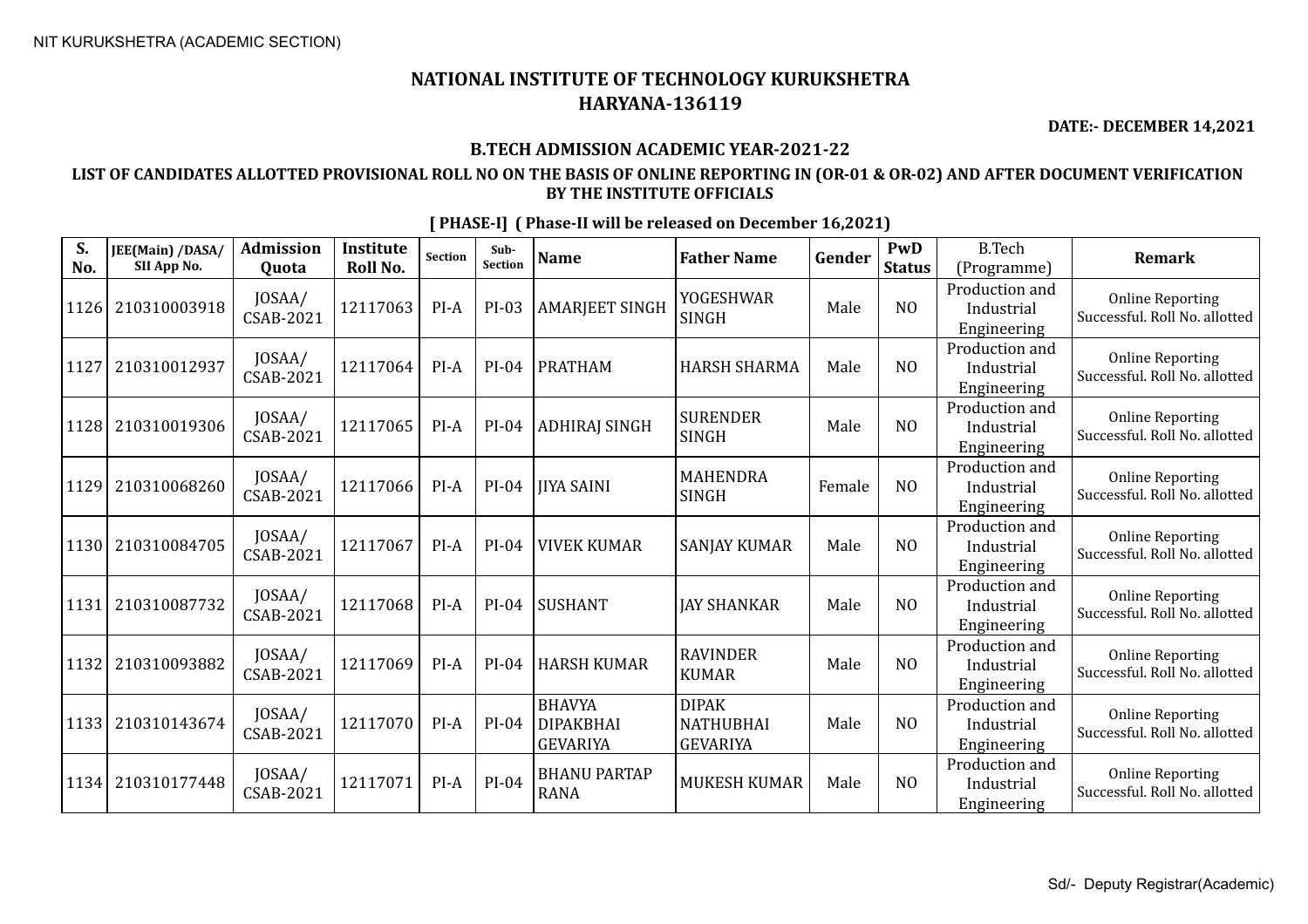**DATE:- DECEMBER 14,2021**

### **B.TECH ADMISSION ACADEMIC YEAR-2021-22**

### **LIST OF CANDIDATES ALLOTTED PROVISIONAL ROLL NO ON THE BASIS OF ONLINE REPORTING IN (OR-01 & OR-02) AND AFTER DOCUMENT VERIFICATION BY THE INSTITUTE OFFICIALS**

| S.<br>No. | JEE(Main) /DASA/<br>SII App No. | <b>Admission</b><br>Quota  | <b>Institute</b><br>Roll No. | <b>Section</b> | Sub-<br>Section | <b>Name</b>                        | <b>Father Name</b>                | Gender | PwD<br><b>Status</b> | <b>B.Tech</b><br>(Programme)                | <b>Remark</b>                                            |
|-----------|---------------------------------|----------------------------|------------------------------|----------------|-----------------|------------------------------------|-----------------------------------|--------|----------------------|---------------------------------------------|----------------------------------------------------------|
| 1135      | 210310178573                    | JOSAA/<br><b>CSAB-2021</b> | 12117072                     | $PI-A$         | $PI-04$         | <b>SURYA PARTAP</b><br><b>RANA</b> | <b>MUKESH KUMAR</b>               | Male   | N <sub>O</sub>       | Production and<br>Industrial<br>Engineering | <b>Online Reporting</b><br>Successful. Roll No. allotted |
| 1136      | 210310196982                    | JOSAA/<br><b>CSAB-2021</b> | 12117073                     | $PI-A$         | PI-04           | <b>NITIN RAJA</b><br>YADAV         | <b>ASHOK YADAV</b>                | Male   | N <sub>O</sub>       | Production and<br>Industrial<br>Engineering | <b>Online Reporting</b><br>Successful. Roll No. allotted |
| 1137      | 210310219086                    | JOSAA/<br>CSAB-2021        | 12117074                     | $PI-A$         | PI-04           | <b>KUNAL AHUJA</b>                 | RAJESH AHUJA                      | Male   | N <sub>O</sub>       | Production and<br>Industrial<br>Engineering | <b>Online Reporting</b><br>Successful. Roll No. allotted |
| 1138      | 210310273905                    | JOSAA/<br><b>CSAB-2021</b> | 12117075                     | $PI-A$         | $PI-04$         | <b>MUSKAN</b>                      | <b>VIRPAL SINGH</b>               | Female | NO                   | Production and<br>Industrial<br>Engineering | <b>Online Reporting</b><br>Successful. Roll No. allotted |
| 1139      | 210310398896                    | JOSAA/<br>CSAB-2021        | 12117076                     | $PI-A$         | $PI-04$         | KHUSHI JAIN                        | <b>SURESH JAIN</b>                | Female | N <sub>0</sub>       | Production and<br>Industrial<br>Engineering | <b>Online Reporting</b><br>Successful. Roll No. allotted |
| 1140      | 210310425746                    | JOSAA/<br><b>CSAB-2021</b> | 12117077                     | $PI-A$         | PI-04           | <b>SUDHIR BHARTI</b>               | <b>SHEESH PAL</b><br><b>SINGH</b> | Male   | N <sub>O</sub>       | Production and<br>Industrial<br>Engineering | <b>Online Reporting</b><br>Successful. Roll No. allotted |
| 1141      | 210310444335                    | JOSAA/<br><b>CSAB-2021</b> | 12117078                     | PI-A           | $PI-04$         | <b>KUSUM</b>                       | <b>NARESH KUMAR</b>               | Female | N <sub>O</sub>       | Production and<br>Industrial<br>Engineering | <b>Online Reporting</b><br>Successful. Roll No. allotted |
| 1142      | 210310476845                    | JOSAA/<br>CSAB-2021        | 12117079                     | $PI-A$         | PI-04           | <b>KUNDAN KUMAR</b>                | <b>SANTOSH</b><br><b>KUMAR</b>    | Male   | N <sub>O</sub>       | Production and<br>Industrial<br>Engineering | <b>Online Reporting</b><br>Successful. Roll No. allotted |
| 1143      | 210310577112                    | JOSAA/<br>CSAB-2021        | 12117080                     | $PI-A$         | $PI-04$         | AYUSH                              | DHANANJAY<br><b>KUMAR SHARMA</b>  | Male   | N <sub>O</sub>       | Production and<br>Industrial<br>Engineering | <b>Online Reporting</b><br>Successful. Roll No. allotted |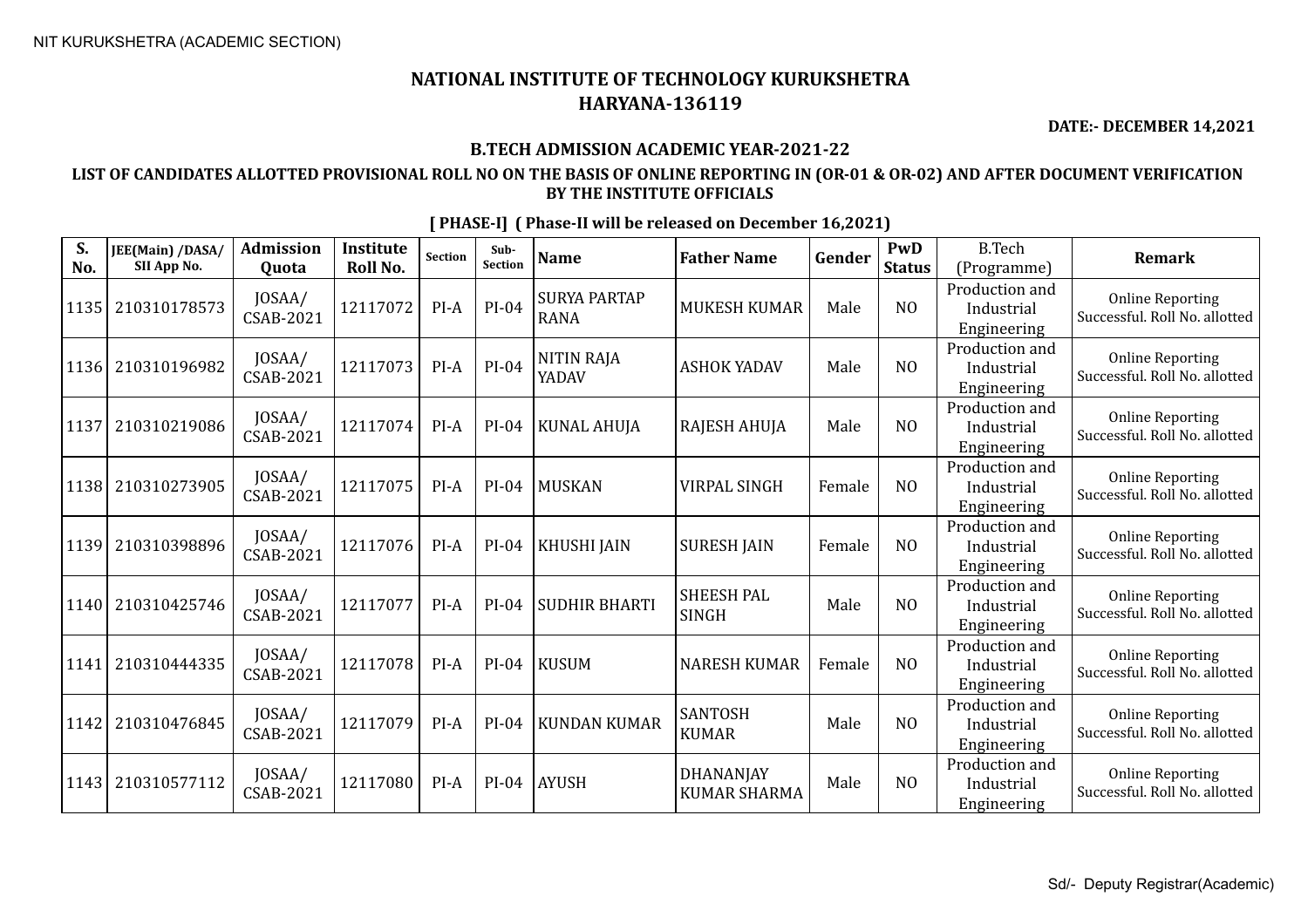**DATE:- DECEMBER 14,2021**

#### **B.TECH ADMISSION ACADEMIC YEAR-2021-22**

#### **LIST OF CANDIDATES ALLOTTED PROVISIONAL ROLL NO ON THE BASIS OF ONLINE REPORTING IN (OR-01 & OR-02) AND AFTER DOCUMENT VERIFICATION BY THE INSTITUTE OFFICIALS**

| S.<br>No. | JEE(Main) /DASA/<br>SII App No. | Admission<br>Quota         | Institute<br>Roll No. | Section | Sub-<br>Section | <b>Name</b>           | <b>Father Name</b>                | Gender | PwD<br><b>Status</b> | B.Tech<br>(Programme)                       | <b>Remark</b>                                     |
|-----------|---------------------------------|----------------------------|-----------------------|---------|-----------------|-----------------------|-----------------------------------|--------|----------------------|---------------------------------------------|---------------------------------------------------|
| 1144      | 210310589400                    | JOSAA/<br><b>CSAB-2021</b> | 12117081              | PI-A    | $PI-04$         | NIKHIL SAINI          | <b>TARSEM</b>                     | Male   | N <sub>0</sub>       | Production and<br>Industrial<br>Engineering | Online Reporting<br>Successful. Roll No. allotted |
|           | 1145   210310699553             | JOSAA/<br>CSAB-2021        | 12117082              | PI-A    | $PI-04$         | <b>SACHIN</b>         | <b>MAMCHAND</b>                   | Male   | N <sub>0</sub>       | Production and<br>Industrial<br>Engineering | Online Reporting<br>Successful. Roll No. allotted |
|           | 1146 210310721136               | JOSAA/<br>CSAB-2021        | 12117083              | $PI-A$  | $PI-04$         | HIMANSHU<br>PRAJAPATI | <b>RAMHANS</b><br>PRAJAPATI       | Male   | N <sub>0</sub>       | Production and<br>Industrial<br>Engineering | Online Reporting<br>Successful. Roll No. allotted |
|           | 1147 210320002945               | JOSAA/<br>CSAB-2021        | 12117084              | PI-A    | $PI-04$         | <b>LOVISH KUMAR</b>   | <b>KANWERJEET</b><br><b>SINGH</b> | Male   | N <sub>0</sub>       | Production and<br>Industrial<br>Engineering | Online Reporting<br>Successful. Roll No. allotted |

**[ PHASE-I] ( Phase-II will be released on December 16,2021)**

**Important Notes :-**

**1 Those allotted Provisional Roll No, Section & Sub-Section are provisionally admitted on the basis of Online Institute Reporting and they can attend the classes in online mode from 17.12.2021.** 

**The Roll Nos have been allotted based on the online reporting upto December 13, 2021 and verification of the documents is going on. The next** 

**2 allotment of the Roll Nos will be released in Phase-2 by 05:00 pm on December 16, 2021 on the basis of Online Reporting till 05:00pm on December 15, 2021 and verification of the Documents by the Verifying Officials of NIT Kurukshetra.**

**3 In case of any discrepency in the allotment of the Roll No and personal information in the allotment list, the candidates are required to report the same by email on admission@nitkkr.ac.in. They are required to mention JEE Mains Application No./DASA/MEA No. or Allotted Roll No. in the email**

**4 The candidates will be sent online class link on their registered email id only by the faculties of respective teaching department. They are required to contact respective HoD in case if they do not receive any information related to their online class.**

**5 In case the candidate wishes to change his/her registered email id with other email id, he/she may request for the same to the respective HoDs on the official email id of department.**

**6 The B.Tech (CS) and B.Tech (IT) are offered by the CS Department while B.Tech (ME) and B.Tech (PI ) are offered by ME Department. Rest other B. Tech programmes are offered by the respective departments as per the name of the Programme**